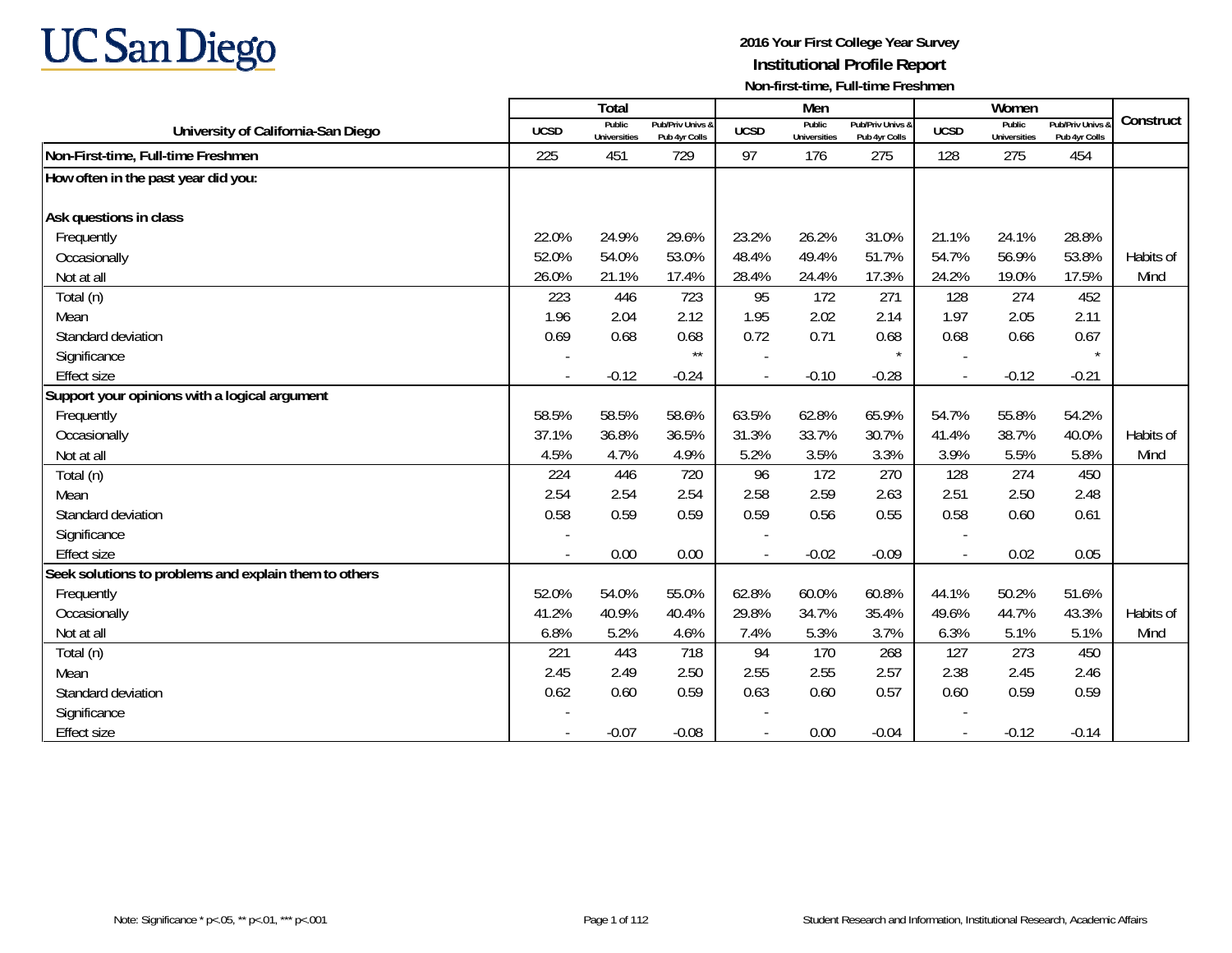

|                                                                 |                          | Total                         |                                   |                | Men                           |                                   |                | Women                         |                                 |           |
|-----------------------------------------------------------------|--------------------------|-------------------------------|-----------------------------------|----------------|-------------------------------|-----------------------------------|----------------|-------------------------------|---------------------------------|-----------|
| University of California-San Diego                              | <b>UCSD</b>              | Public<br><b>Universities</b> | Pub/Priv Univs &<br>Pub 4yr Colls | <b>UCSD</b>    | Public<br><b>Universities</b> | Pub/Priv Univs &<br>Pub 4yr Colls | <b>UCSD</b>    | Public<br><b>Universities</b> | Pub/Priv Univs<br>Pub 4yr Colls | Construct |
| How often in the past year did you:                             |                          |                               |                                   |                |                               |                                   |                |                               |                                 |           |
|                                                                 |                          |                               |                                   |                |                               |                                   |                |                               |                                 |           |
| Revise your papers to improve your writing                      |                          |                               |                                   |                |                               |                                   |                |                               |                                 |           |
| Frequently                                                      | 55.4%                    | 55.3%                         | 55.4%                             | 47.4%          | 49.1%                         | 51.1%                             | 61.4%          | 59.2%                         | 57.9%                           |           |
| Occasionally                                                    | 37.4%                    | 37.0%                         | 37.3%                             | 38.9%          | 39.2%                         | 38.5%                             | 36.2%          | 35.7%                         | 36.5%                           | Habits of |
| Not at all                                                      | 7.2%                     | 7.7%                          | 7.4%                              | 13.7%          | 11.7%                         | 10.4%                             | 2.4%           | 5.1%                          | 5.6%                            | Mind      |
| Total (n)                                                       | 222                      | 443                           | 719                               | 95             | 171                           | 270                               | 127            | 272                           | 449                             |           |
| Mean                                                            | 2.48                     | 2.48                          | 2.48                              | 2.34           | 2.37                          | 2.41                              | 2.59           | 2.54                          | 2.52                            |           |
| Standard deviation                                              | 0.63                     | 0.64                          | 0.63                              | 0.71           | 0.69                          | 0.67                              | 0.54           | 0.59                          | 0.60                            |           |
| Significance                                                    |                          |                               |                                   |                |                               |                                   |                |                               |                                 |           |
| <b>Effect size</b>                                              | $\overline{\phantom{a}}$ | 0.00                          | 0.00                              | $\overline{a}$ | $-0.04$                       | $-0.10$                           | $\blacksquare$ | 0.08                          | 0.12                            |           |
| Evaluate the quality or reliability of information you received |                          |                               |                                   |                |                               |                                   |                |                               |                                 |           |
| Frequently                                                      | 52.5%                    | 54.5%                         | 56.1%                             | 52.1%          | 53.8%                         | 54.4%                             | 52.8%          | 54.9%                         | 57.1%                           |           |
| Occasionally                                                    | 43.0%                    | 40.3%                         | 39.4%                             | 38.5%          | 38.6%                         | 39.3%                             | 46.5%          | 41.4%                         | 39.6%                           | Habits of |
| Not at all                                                      | 4.5%                     | 5.2%                          | 4.4%                              | 9.4%           | 7.6%                          | 6.3%                              | 0.8%           | 3.7%                          | 3.3%                            | Mind      |
| Total (n)                                                       | 223                      | 444                           | 720                               | 96             | 171                           | 270                               | 127            | 273                           | 450                             |           |
| Mean                                                            | 2.48                     | 2.49                          | 2.52                              | 2.43           | 2.46                          | 2.48                              | 2.52           | 2.51                          | 2.54                            |           |
| Standard deviation                                              | 0.58                     | 0.60                          | 0.58                              | 0.66           | 0.63                          | 0.61                              | 0.52           | 0.57                          | 0.56                            |           |
| Significance                                                    |                          |                               |                                   |                |                               |                                   |                |                               |                                 |           |
| <b>Effect size</b>                                              |                          | $-0.02$                       | $-0.07$                           |                | $-0.05$                       | $-0.08$                           | $\blacksquare$ | 0.02                          | $-0.04$                         |           |
| Take a risk because you felt you had more to gain               |                          |                               |                                   |                |                               |                                   |                |                               |                                 |           |
| Frequently                                                      | 33.3%                    | 35.3%                         | 37.5%                             | 40.6%          | 40.9%                         | 41.9%                             | 27.8%          | 31.7%                         | 34.9%                           |           |
| Occasionally                                                    | 49.5%                    | 48.6%                         | 48.0%                             | 40.6%          | 42.1%                         | 43.7%                             | 56.3%          | 52.8%                         | 50.6%                           | Habits of |
| Not at all                                                      | 17.1%                    | 16.1%                         | 14.5%                             | 18.8%          | 17.0%                         | 14.4%                             | 15.9%          | 15.5%                         | 14.5%                           | Mind      |
| Total (n)                                                       | 222                      | 442                           | 717                               | 96             | 171                           | 270                               | 126            | 271                           | 447                             |           |
| Mean                                                            | 2.16                     | 2.19                          | 2.23                              | 2.22           | 2.24                          | 2.27                              | 2.12           | 2.16                          | 2.20                            |           |
| Standard deviation                                              | 0.69                     | 0.69                          | 0.68                              | 0.74           | 0.72                          | 0.70                              | 0.65           | 0.67                          | 0.67                            |           |
| Significance                                                    |                          |                               |                                   |                |                               |                                   |                |                               |                                 |           |
| <b>Effect size</b>                                              |                          | $-0.04$                       | $-0.10$                           |                | $-0.03$                       | $-0.07$                           |                | $-0.06$                       | $-0.12$                         |           |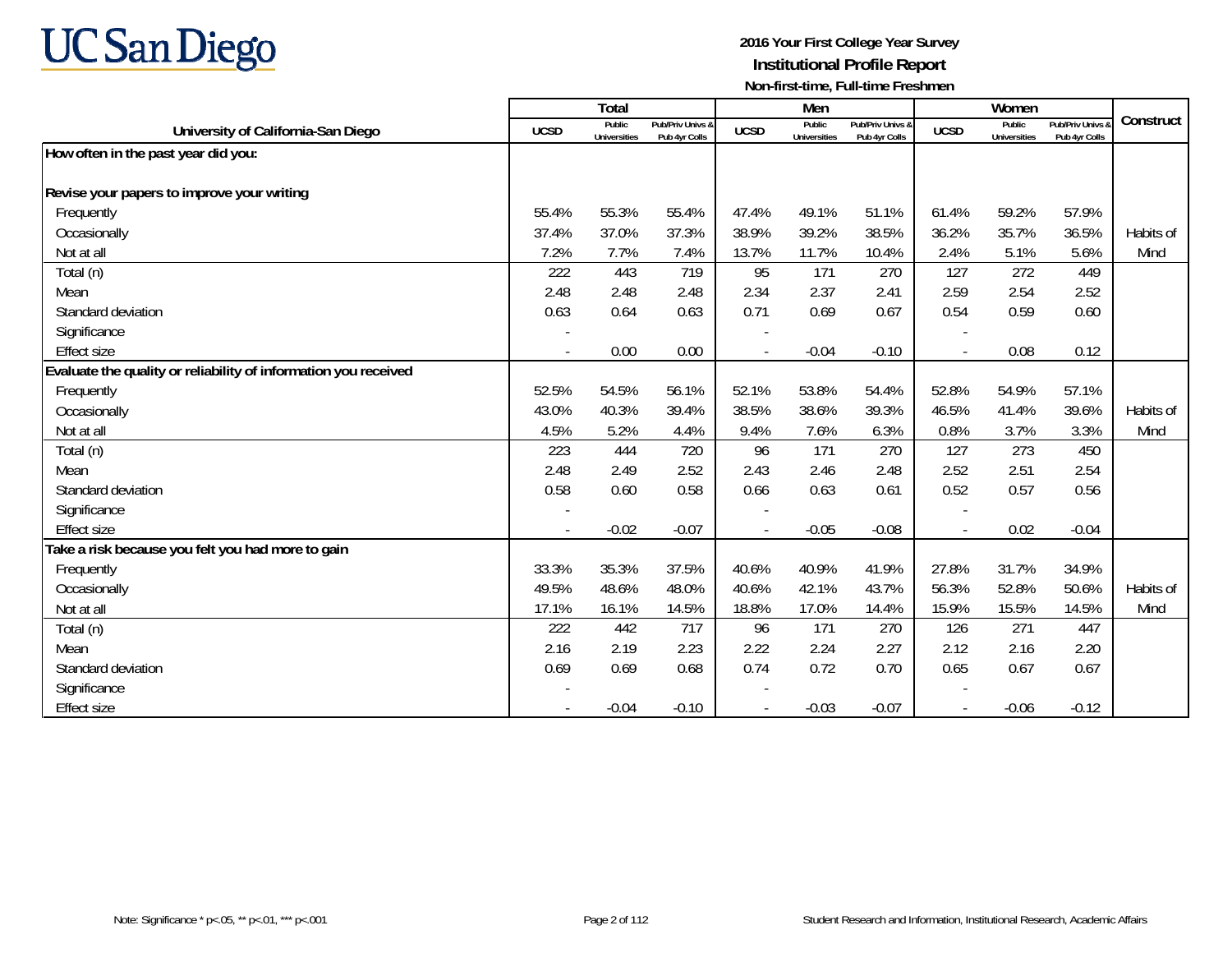

|                                                                         |                          | Total                         |                                   |                | Men                           |                                   |             | Women                         |                                 |           |
|-------------------------------------------------------------------------|--------------------------|-------------------------------|-----------------------------------|----------------|-------------------------------|-----------------------------------|-------------|-------------------------------|---------------------------------|-----------|
| University of California-San Diego                                      | <b>UCSD</b>              | Public<br><b>Universities</b> | Pub/Priv Univs &<br>Pub 4yr Colls | <b>UCSD</b>    | Public<br><b>Universities</b> | Pub/Priv Univs &<br>Pub 4yr Colls | <b>UCSD</b> | Public<br><b>Universities</b> | Pub/Priv Univs<br>Pub 4yr Colls | Construct |
| How often in the past year did you:                                     |                          |                               |                                   |                |                               |                                   |             |                               |                                 |           |
|                                                                         |                          |                               |                                   |                |                               |                                   |             |                               |                                 |           |
| Seek alternative solutions to a problem                                 |                          |                               |                                   |                |                               |                                   |             |                               |                                 |           |
| Frequently                                                              | 49.8%                    | 49.8%                         | 52.8%                             | 51.0%          | 51.5%                         | 54.5%                             | 48.8%       | 48.7%                         | 51.8%                           |           |
| Occasionally                                                            | 46.2%                    | 45.9%                         | 42.8%                             | 42.7%          | 43.3%                         | 40.3%                             | 48.8%       | 47.6%                         | 44.2%                           | Habits of |
| Not at all                                                              | 4.0%                     | 4.3%                          | 4.5%                              | 6.3%           | 5.3%                          | 5.2%                              | 2.4%        | 3.7%                          | 4.0%                            | Mind      |
| Total (n)                                                               | 223                      | 444                           | 718                               | 96             | 171                           | 268                               | 127         | 273                           | 450                             |           |
| Mean                                                                    | 2.46                     | 2.45                          | 2.48                              | 2.45           | 2.46                          | 2.49                              | 2.46        | 2.45                          | 2.48                            |           |
| Standard deviation                                                      | 0.57                     | 0.58                          | 0.58                              | 0.61           | 0.60                          | 0.60                              | 0.55        | 0.57                          | 0.57                            |           |
| Significance                                                            |                          |                               |                                   |                |                               |                                   |             |                               |                                 |           |
| <b>Effect size</b>                                                      | $\overline{\phantom{a}}$ | 0.02                          | $-0.03$                           | $\blacksquare$ | $-0.02$                       | $-0.07$                           | $\sim$      | 0.02                          | $-0.04$                         |           |
| Look up scientific research articles and resources                      |                          |                               |                                   |                |                               |                                   |             |                               |                                 |           |
| Frequently                                                              | 47.1%                    | 44.4%                         | 46.0%                             | 43.8%          | 40.4%                         | 40.7%                             | 49.6%       | 46.9%                         | 49.2%                           |           |
| Occasionally                                                            | 41.7%                    | 41.4%                         | 40.6%                             | 40.6%          | 42.7%                         | 43.0%                             | 42.5%       | 40.7%                         | 39.2%                           | Habits of |
| Not at all                                                              | 11.2%                    | 14.2%                         | 13.3%                             | 15.6%          | 17.0%                         | 16.3%                             | 7.9%        | 12.5%                         | 11.5%                           | Mind      |
| Total (n)                                                               | 223                      | 444                           | 721                               | 96             | 171                           | 270                               | 127         | 273                           | 451                             |           |
| Mean                                                                    | 2.36                     | 2.30                          | 2.33                              | 2.28           | 2.23                          | 2.24                              | 2.42        | 2.34                          | 2.38                            |           |
| Standard deviation                                                      | 0.68                     | 0.70                          | 0.70                              | 0.72           | 0.72                          | 0.72                              | 0.64        | 0.69                          | 0.68                            |           |
| Significance                                                            |                          |                               |                                   |                |                               |                                   |             |                               |                                 |           |
| <b>Effect size</b>                                                      |                          | 0.09                          | 0.04                              |                | 0.07                          | 0.06                              |             | 0.12                          | 0.06                            |           |
| Explore topics on your own, even though it was not required for a class |                          |                               |                                   |                |                               |                                   |             |                               |                                 |           |
| Frequently                                                              | 40.4%                    | 40.5%                         | 41.3%                             | 45.8%          | 43.9%                         | 42.0%                             | 36.2%       | 38.5%                         | 40.8%                           |           |
| Occasionally                                                            | 49.3%                    | 45.5%                         | 45.4%                             | 44.8%          | 42.7%                         | 45.0%                             | 52.8%       | 47.3%                         | 45.7%                           | Habits of |
| Not at all                                                              | 10.3%                    | 14.0%                         | 13.3%                             | 9.4%           | 13.5%                         | 13.0%                             | 11.0%       | 14.3%                         | 13.5%                           | Mind      |
| Total (n)                                                               | 223                      | 444                           | 720                               | 96             | 171                           | 269                               | 127         | 273                           | 451                             |           |
| Mean                                                                    | 2.30                     | 2.27                          | 2.28                              | 2.36           | 2.30                          | 2.29                              | 2.25        | 2.24                          | 2.27                            |           |
| Standard deviation                                                      | 0.65                     | 0.69                          | 0.68                              | 0.65           | 0.70                          | 0.68                              | 0.64        | 0.69                          | 0.69                            |           |
| Significance                                                            |                          |                               |                                   |                |                               |                                   |             |                               |                                 |           |
| <b>Effect size</b>                                                      |                          | 0.04                          | 0.03                              |                | 0.09                          | 0.10                              |             | 0.01                          | $-0.03$                         |           |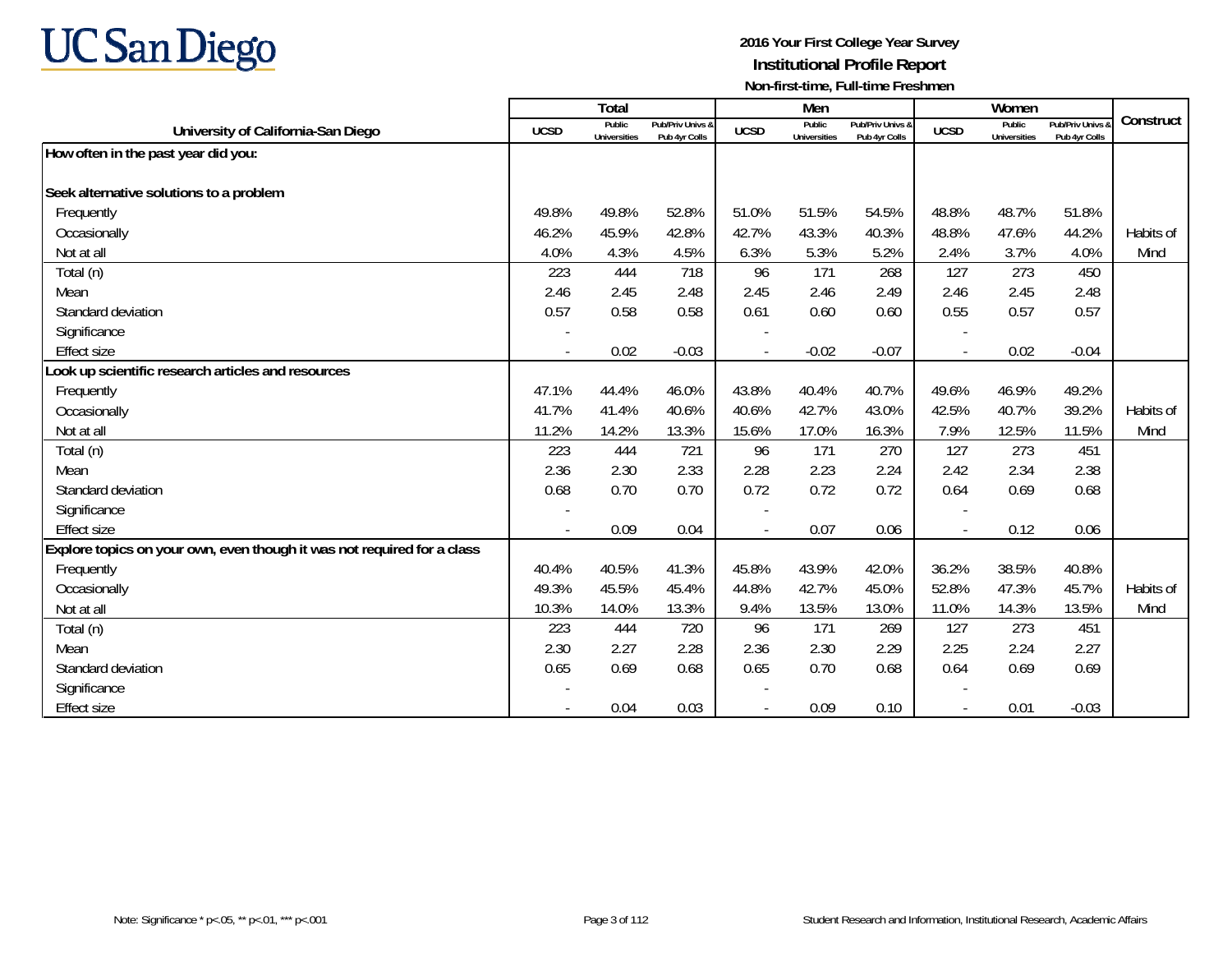# **UC San Diego**

|                                                                       |                          | Total                         |                                   |             | Men                           |                                   |                | Women                         |                                 |           |
|-----------------------------------------------------------------------|--------------------------|-------------------------------|-----------------------------------|-------------|-------------------------------|-----------------------------------|----------------|-------------------------------|---------------------------------|-----------|
| University of California-San Diego                                    | <b>UCSD</b>              | Public<br><b>Universities</b> | Pub/Priv Univs 8<br>Pub 4yr Colls | <b>UCSD</b> | Public<br><b>Universities</b> | Pub/Priv Univs &<br>Pub 4yr Colls | <b>UCSD</b>    | Public<br><b>Universities</b> | Pub/Priv Univs<br>Pub 4yr Colls | Construct |
| How often in the past year did you:                                   |                          |                               |                                   |             |                               |                                   |                |                               |                                 |           |
|                                                                       |                          |                               |                                   |             |                               |                                   |                |                               |                                 |           |
| Accept mistakes as part of the learning process                       |                          |                               |                                   |             |                               |                                   |                |                               |                                 |           |
| Frequently                                                            | 57.8%                    | 60.1%                         | 63.1%                             | 59.4%       | 62.0%                         | 64.8%                             | 56.7%          | 59.0%                         | 62.1%                           |           |
| Occasionally                                                          | 38.6%                    | 35.8%                         | 33.7%                             | 34.4%       | 32.7%                         | 31.5%                             | 41.7%          | 37.7%                         | 35.0%                           | Habits of |
| Not at all                                                            | 3.6%                     | 4.1%                          | 3.2%                              | 6.3%        | 5.3%                          | 3.7%                              | 1.6%           | 3.3%                          | 2.9%                            | Mind      |
| Total (n)                                                             | 223                      | 444                           | 721                               | 96          | 171                           | 270                               | 127            | 273                           | 451                             |           |
| Mean                                                                  | 2.54                     | 2.56                          | 2.60                              | 2.53        | 2.57                          | 2.61                              | 2.55           | 2.56                          | 2.59                            |           |
| Standard deviation                                                    | 0.57                     | 0.57                          | 0.55                              | 0.61        | 0.59                          | 0.56                              | 0.53           | 0.56                          | 0.55                            |           |
| Significance                                                          |                          |                               |                                   |             |                               |                                   |                |                               |                                 |           |
| <b>Effect size</b>                                                    | $\overline{\phantom{a}}$ | $-0.04$                       | $-0.11$                           | $\sim$      | $-0.07$                       | $-0.14$                           | $\sim$         | $-0.02$                       | $-0.07$                         |           |
| Seek feedback on your academic work                                   |                          |                               |                                   |             |                               |                                   |                |                               |                                 |           |
| Frequently                                                            | 50.2%                    | 48.3%                         | 52.4%                             | 50.0%       | 44.4%                         | 48.5%                             | 50.4%          | 50.7%                         | 54.7%                           |           |
| Occasionally                                                          | 41.7%                    | 41.8%                         | 39.3%                             | 37.5%       | 40.9%                         | 39.6%                             | 44.9%          | 42.3%                         | 39.1%                           | Habits of |
| Not at all                                                            | 8.1%                     | 9.9%                          | 8.3%                              | 12.5%       | 14.6%                         | 11.9%                             | 4.7%           | 7.0%                          | 6.2%                            | Mind      |
| Total (n)                                                             | 223                      | 443                           | 720                               | 96          | 171                           | 270                               | 127            | 272                           | 450                             |           |
| Mean                                                                  | 2.42                     | 2.38                          | 2.44                              | 2.38        | 2.30                          | 2.37                              | 2.46           | 2.44                          | 2.48                            |           |
| Standard deviation                                                    | 0.64                     | 0.66                          | 0.64                              | 0.70        | 0.71                          | 0.69                              | 0.59           | 0.62                          | 0.61                            |           |
| Significance                                                          |                          |                               |                                   |             |                               |                                   |                |                               |                                 |           |
| <b>Effect size</b>                                                    | $\blacksquare$           | 0.06                          | $-0.03$                           |             | 0.11                          | 0.01                              | $\blacksquare$ | 0.03                          | $-0.03$                         |           |
| Integrate skills and knowledge from different sources and experiences |                          |                               |                                   |             |                               |                                   |                |                               |                                 |           |
| Frequently                                                            | 63.5%                    | 63.2%                         | 64.4%                             | 61.5%       | 61.4%                         | 63.6%                             | 65.1%          | 64.3%                         | 64.9%                           |           |
| Occasionally                                                          | 35.1%                    | 35.0%                         | 33.7%                             | 35.4%       | 36.8%                         | 34.9%                             | 34.9%          | 33.8%                         | 32.9%                           |           |
| Not at all                                                            | 1.4%                     | 1.8%                          | 1.9%                              | 3.1%        | 1.8%                          | 1.5%                              | 0.0%           | 1.8%                          | 2.2%                            |           |
| Total (n)                                                             | 222                      | 443                           | 719                               | 96          | 171                           | 269                               | 126            | 272                           | 450                             |           |
| Mean                                                                  | 2.62                     | 2.61                          | 2.62                              | 2.58        | 2.60                          | 2.62                              | 2.65           | 2.63                          | 2.63                            |           |
| Standard deviation                                                    | 0.51                     | 0.52                          | 0.52                              | 0.56        | 0.53                          | 0.52                              | 0.48           | 0.52                          | 0.53                            |           |
| Significance                                                          |                          |                               |                                   |             |                               |                                   |                |                               |                                 |           |
| <b>Effect size</b>                                                    |                          | 0.02                          | 0.00                              |             | $-0.04$                       | $-0.08$                           |                | 0.04                          | 0.04                            |           |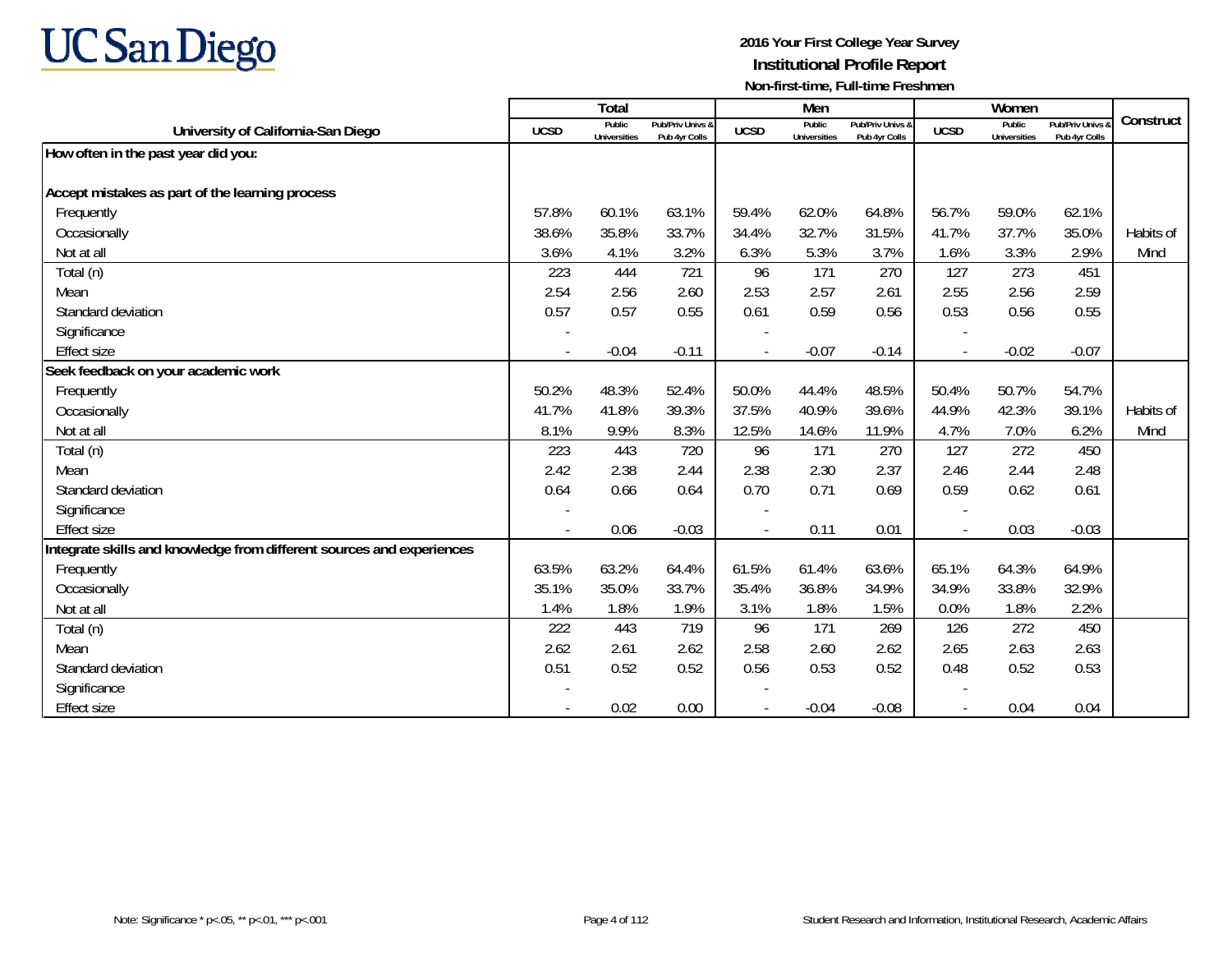

|                                                                     |                | <b>Total</b>           |                                   |             | Men                           |                                   |                | Women                         |                                   |             |
|---------------------------------------------------------------------|----------------|------------------------|-----------------------------------|-------------|-------------------------------|-----------------------------------|----------------|-------------------------------|-----------------------------------|-------------|
| University of California-San Diego                                  | <b>UCSD</b>    | Public<br>Universities | Pub/Priv Univs &<br>Pub 4yr Colls | <b>UCSD</b> | Public<br><b>Universities</b> | Pub/Priv Univs &<br>Pub 4yr Colls | <b>UCSD</b>    | Public<br><b>Universities</b> | Pub/Priv Univs &<br>Pub 4yr Colls | Construct   |
| Since entering this college, how often have you interacted with the |                |                        |                                   |             |                               |                                   |                |                               |                                   |             |
| following people (e.g., by phone, e-mail, text, or in person):      |                |                        |                                   |             |                               |                                   |                |                               |                                   |             |
| Faculty during office hours                                         |                |                        |                                   |             |                               |                                   |                |                               |                                   |             |
| Daily                                                               | 0.0%           | 0.4%                   | 1.4%                              | 0.0%        | 0.0%                          | 1.9%                              | 0.0%           | 0.7%                          | 1.1%                              | Faculty     |
| 2 or 3 times per week                                               | 7.2%           | 7.2%                   | 8.9%                              | 7.3%        | 8.7%                          | 10.8%                             | 7.1%           | 6.2%                          | 7.8%                              | Interaction |
| Once a week                                                         | 16.1%          | 14.2%                  | 13.8%                             | 14.6%       | 15.1%                         | 12.6%                             | 17.3%          | 13.6%                         | 14.5%                             |             |
| 1 or 2 times per month                                              | 26.0%          | 24.7%                  | 25.6%                             | 27.1%       | 25.0%                         | 26.4%                             | 25.2%          | 24.5%                         | 25.2%                             |             |
| 1 or 2 times per term                                               | 31.4%          | 35.7%                  | 35.7%                             | 30.2%       | 32.0%                         | 32.7%                             | 32.3%          | 38.1%                         | 37.4%                             |             |
| <b>Never</b>                                                        | 19.3%          | 17.8%                  | 14.6%                             | 20.8%       | 19.2%                         | 15.6%                             | 18.1%          | 16.8%                         | 14.0%                             |             |
| Total (n)                                                           | 223            | 445                    | 718                               | 96          | 172                           | 269                               | 127            | 273                           | 449                               |             |
| Mean                                                                | 2.61           | 2.59                   | 2.71                              | 2.57        | 2.62                          | 2.76                              | 2.63           | 2.56                          | 2.68                              |             |
| Standard deviation                                                  | 1.18           | 1.17                   | 1.22                              | 1.19        | 1.21                          | 1.27                              | 1.17           | 1.15                          | 1.18                              |             |
| Significance                                                        |                |                        |                                   |             |                               |                                   |                |                               |                                   |             |
| <b>Effect size</b>                                                  | $\blacksquare$ | 0.02                   | $-0.08$                           |             | $-0.04$                       | $-0.15$                           | $\blacksquare$ | 0.06                          | $-0.04$                           |             |
| Faculty outside of class or office hours                            |                |                        |                                   |             |                               |                                   |                |                               |                                   |             |
| Daily                                                               | 0.4%           | 1.3%                   | 1.4%                              | 1.0%        | 2.3%                          | 2.6%                              | 0.0%           | 0.7%                          | 0.7%                              |             |
| 2 or 3 times per week                                               | 4.5%           | 4.5%                   | 5.8%                              | 3.1%        | 3.5%                          | 4.8%                              | 5.5%           | 5.1%                          | 6.4%                              | Faculty     |
| Once a week                                                         | 6.7%           | 7.8%                   | 10.2%                             | 7.3%        | 10.5%                         | 12.3%                             | 6.3%           | 6.2%                          | 8.9%                              | Interaction |
| 1 or 2 times per month                                              | 20.2%          | 21.1%                  | 18.5%                             | 22.9%       | 22.1%                         | 19.7%                             | 18.1%          | 20.4%                         | 17.8%                             |             |
| 1 or 2 times per term                                               | 26.9%          | 27.8%                  | 25.9%                             | 27.1%       | 26.7%                         | 25.3%                             | 26.8%          | 28.5%                         | 26.2%                             |             |
| <b>Never</b>                                                        | 41.3%          | 37.4%                  | 38.2%                             | 38.5%       | 34.9%                         | 35.3%                             | 43.3%          | 39.1%                         | 40.0%                             |             |
| Total (n)                                                           | 223            | 446                    | 719                               | 96          | 172                           | 269                               | 127            | 274                           | 450                               |             |
| Mean                                                                | 2.08           | 2.18                   | 2.24                              | 2.13        | 2.28                          | 2.34                              | 2.04           | 2.12                          | 2.18                              |             |
| Standard deviation                                                  | 1.17           | 1.22                   | 1.29                              | 1.16        | 1.27                          | 1.34                              | 1.17           | 1.19                          | 1.26                              |             |
| Significance                                                        |                |                        |                                   |             |                               |                                   |                |                               |                                   |             |
| <b>Effect size</b>                                                  |                | $-0.08$                | 0.12                              |             | 0.12                          | 0.16                              |                | 0.07                          | 0.11                              |             |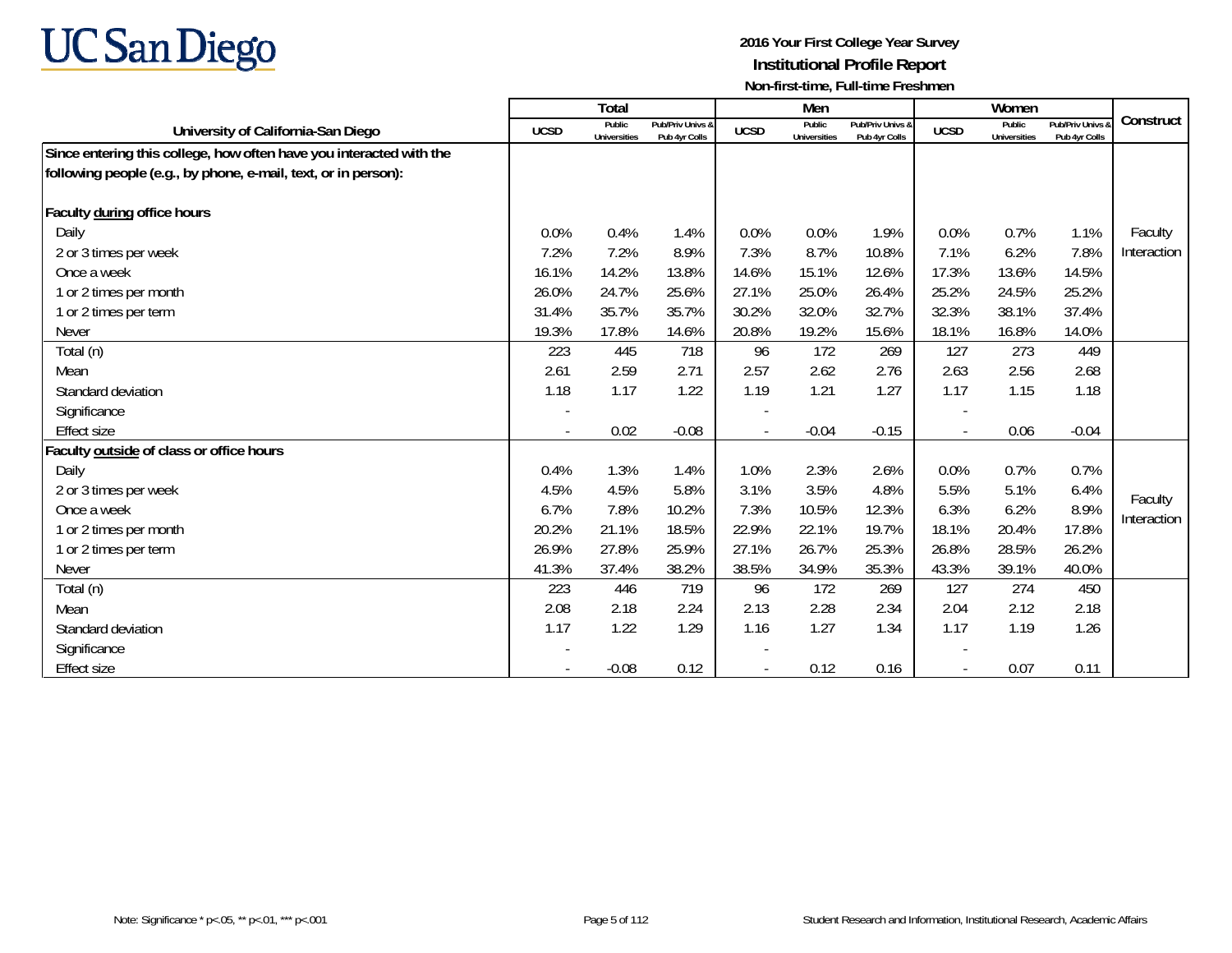

|                                                                     |             | <b>Total</b>                  |                                   |             | Men                           |                                   |                          | Women                         |                                 |           |
|---------------------------------------------------------------------|-------------|-------------------------------|-----------------------------------|-------------|-------------------------------|-----------------------------------|--------------------------|-------------------------------|---------------------------------|-----------|
| University of California-San Diego                                  | <b>UCSD</b> | Public<br><b>Universities</b> | Pub/Priv Univs &<br>Pub 4yr Colls | <b>UCSD</b> | Public<br><b>Universities</b> | Pub/Priv Univs &<br>Pub 4yr Colls | <b>UCSD</b>              | Public<br><b>Universities</b> | Pub/Priv Univs<br>Pub 4yr Colls | Construct |
| Since entering this college, how often have you interacted with the |             |                               |                                   |             |                               |                                   |                          |                               |                                 |           |
| following people (e.g., by phone, e-mail, text, or in person):      |             |                               |                                   |             |                               |                                   |                          |                               |                                 |           |
| Academic advisors/counselors                                        |             |                               |                                   |             |                               |                                   |                          |                               |                                 |           |
| Daily                                                               | 0.0%        | 0.2%                          | 1.5%                              | 0.0%        | 0.0%                          | 1.9%                              | 0.0%                     | 0.4%                          | 1.3%                            |           |
| 2 or 3 times per week                                               | 1.8%        | 2.5%                          | 2.0%                              | 3.1%        | 4.7%                          | 4.1%                              | 0.8%                     | 1.1%                          | 0.7%                            |           |
| Once a week                                                         | 4.9%        | 4.3%                          | 4.5%                              | 2.1%        | 4.7%                          | 5.2%                              | 7.1%                     | 4.0%                          | 4.0%                            |           |
| 1 or 2 times per month                                              | 16.6%       | 19.3%                         | 21.5%                             | 15.6%       | 17.4%                         | 21.0%                             | 17.3%                    | 20.4%                         | 21.8%                           |           |
| 1 or 2 times per term                                               | 61.4%       | 62.6%                         | 60.3%                             | 64.6%       | 58.7%                         | 55.1%                             | 59.1%                    | 65.0%                         | 63.3%                           |           |
| <b>Never</b>                                                        | 15.2%       | 11.2%                         | 10.3%                             | 14.6%       | 14.5%                         | 12.7%                             | 15.7%                    | 9.1%                          | 8.9%                            |           |
| Total (n)                                                           | 223         | 446                           | 717                               | 96          | 172                           | 267                               | 127                      | 274                           | 450                             |           |
| Mean                                                                | 2.17        | 2.25                          | 2.32                              | 2.15        | 2.26                          | 2.39                              | 2.18                     | 2.24                          | 2.28                            |           |
| Standard deviation                                                  | 0.81        | 0.82                          | 0.90                              | 0.81        | 0.93                          | 1.04                              | 0.81                     | 0.75                          | 0.81                            |           |
| Significance                                                        |             |                               | $\star$                           |             |                               |                                   | $\overline{\phantom{a}}$ |                               |                                 |           |
| <b>Effect size</b>                                                  |             | $-0.10$                       | $-0.17$                           |             | $-0.12$                       | $-0.23$                           | $\blacksquare$           | $-0.08$                       | $-0.12$                         |           |
| Graduate students/teaching assistants                               |             |                               |                                   |             |                               |                                   |                          |                               |                                 |           |
| Daily                                                               | 3.1%        | 3.6%                          | 4.5%                              | 2.1%        | 4.1%                          | 4.5%                              | 3.9%                     | 3.3%                          | 4.5%                            |           |
| 2 or 3 times per week                                               | 11.7%       | 11.2%                         | 8.2%                              | 10.4%       | 11.0%                         | 7.8%                              | 12.6%                    | 11.4%                         | 8.5%                            |           |
| Once a week                                                         | 24.2%       | 20.7%                         | 16.6%                             | 26.0%       | 22.7%                         | 18.7%                             | 22.8%                    | 19.4%                         | 15.4%                           |           |
| 1 or 2 times per month                                              | 22.9%       | 18.9%                         | 14.6%                             | 22.9%       | 19.8%                         | 14.6%                             | 22.8%                    | 18.3%                         | 14.7%                           |           |
| 1 or 2 times per term                                               | 24.2%       | 22.5%                         | 22.3%                             | 20.8%       | 22.1%                         | 22.4%                             | 26.8%                    | 22.7%                         | 22.3%                           |           |
| <b>Never</b>                                                        | 13.9%       | 23.1%                         | 33.8%                             | 17.7%       | 20.3%                         | 32.1%                             | 11.0%                    | 24.9%                         | 34.7%                           |           |
| Total (n)                                                           | 223         | 445                           | 717                               | 96          | 172                           | 268                               | 127                      | 273                           | 449                             |           |
| Mean                                                                | 3.05        | 2.85                          | 2.57                              | 2.97        | 2.94                          | 2.61                              | 3.11                     | 2.79                          | 2.54                            |           |
| Standard deviation                                                  | 1.34        | 1.45                          | 1.51                              | 1.34        | 1.44                          | 1.51                              | 1.34                     | 1.46                          | 1.52                            |           |
| Significance                                                        |             |                               | $***$                             |             |                               |                                   |                          | $\star$                       | $***$                           |           |
| <b>Effect size</b>                                                  |             | 0.14                          | 0.32                              |             | 0.02                          | 0.24                              |                          | 0.22                          | 0.38                            |           |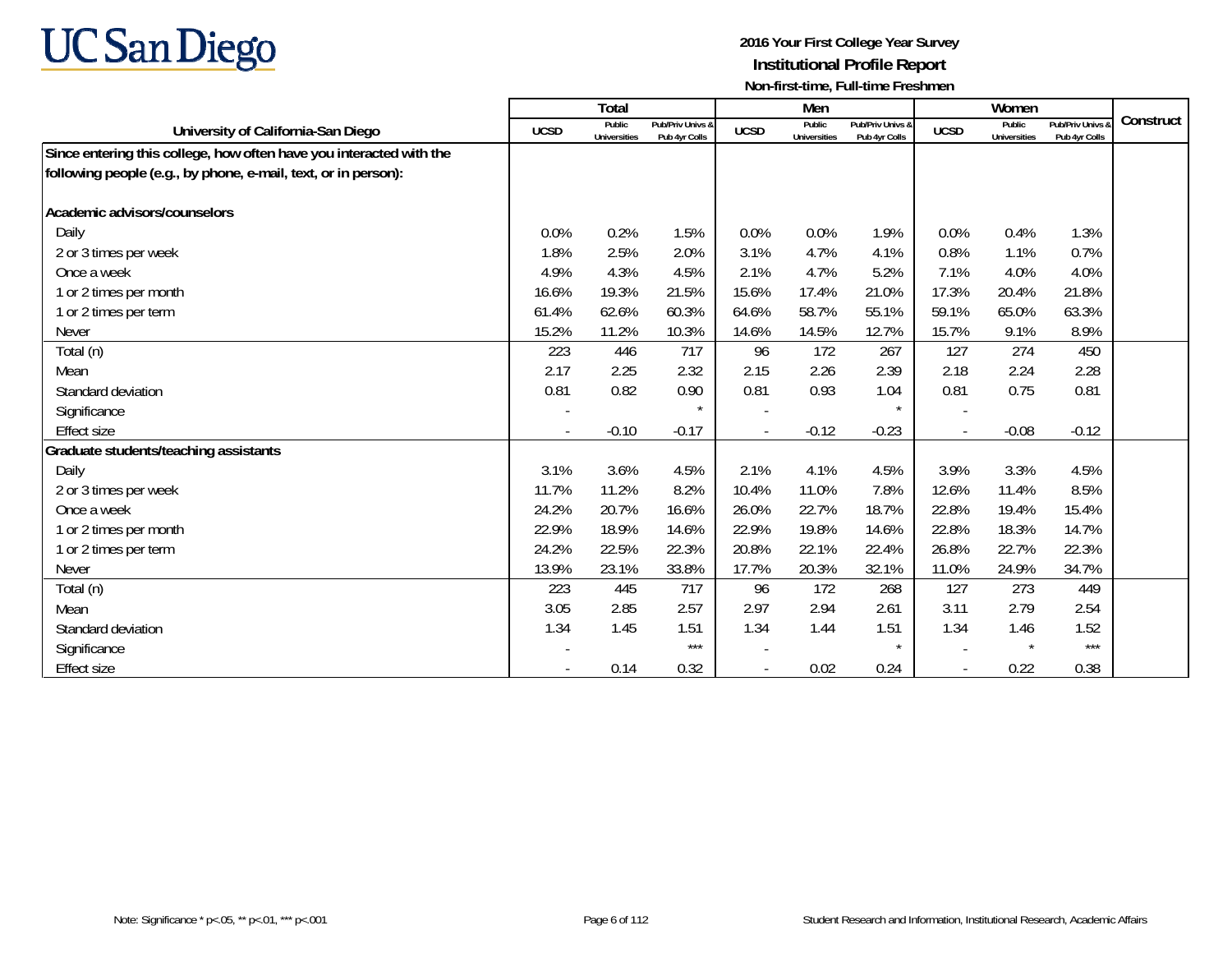

|                                                                     |             | Total                         |                                   |             | Men                           |                                   |             | Women                         |                                 |           |
|---------------------------------------------------------------------|-------------|-------------------------------|-----------------------------------|-------------|-------------------------------|-----------------------------------|-------------|-------------------------------|---------------------------------|-----------|
| University of California-San Diego                                  | <b>UCSD</b> | Public<br><b>Universities</b> | Pub/Priv Univs &<br>Pub 4yr Colls | <b>UCSD</b> | Public<br><b>Universities</b> | Pub/Priv Univs &<br>Pub 4yr Colls | <b>UCSD</b> | Public<br><b>Universities</b> | Pub/Priv Univs<br>Pub 4yr Colls | Construct |
| Close friends at this institution                                   |             |                               |                                   |             |                               |                                   |             |                               |                                 |           |
| Daily                                                               | 39.2%       | 46.5%                         | 45.7%                             | 41.7%       | 45.7%                         | 43.7%                             | 37.3%       | 47.1%                         | 47.0%                           |           |
| 2 or 3 times per week                                               | 19.4%       | 20.2%                         | 20.4%                             | 18.8%       | 19.7%                         | 20.7%                             | 19.8%       | 20.6%                         | 20.1%                           |           |
| Once a week                                                         | 10.8%       | 9.2%                          | 10.6%                             | 7.3%        | 8.7%                          | 9.3%                              | 13.5%       | 9.6%                          | 11.4%                           |           |
| 1 or 2 times per month                                              | 9.5%        | 7.6%                          | 7.3%                              | 12.5%       | 10.4%                         | 10.4%                             | 7.1%        | 5.9%                          | 5.4%                            |           |
| 1 or 2 times per term                                               | 8.6%        | 5.8%                          | 5.6%                              | 7.3%        | 5.8%                          | 4.8%                              | 9.5%        | 5.9%                          | 6.0%                            |           |
| <b>Never</b>                                                        | 12.6%       | 10.6%                         | 10.5%                             | 12.5%       | 9.8%                          | 11.1%                             | 12.7%       | 11.0%                         | 10.1%                           |           |
| Total (n)                                                           | 222         | 445                           | 717                               | 96          | 173                           | 270                               | 126         | 272                           | 447                             |           |
| Mean                                                                | 4.33        | 4.62                          | 4.62                              | 4.38        | 4.60                          | 4.55                              | 4.30        | 4.64                          | 4.66                            |           |
| Standard deviation                                                  | 1.80        | 1.72                          | 1.70                              | 1.81        | 1.70                          | 1.72                              | 1.79        | 1.73                          | 1.69                            |           |
| Significance                                                        |             | $\star$                       | $\star$                           |             |                               |                                   |             |                               |                                 |           |
| <b>Effect size</b>                                                  |             | $-0.17$                       | $-0.17$                           |             | $-0.13$                       | $-0.10$                           |             | $-0.20$                       | $-0.21$                         |           |
| Since entering this college, how often have you interacted with the |             |                               |                                   |             |                               |                                   |             |                               |                                 |           |
| following people (e.g., by phone, e-mail, text, or in person):      |             |                               |                                   |             |                               |                                   |             |                               |                                 |           |
|                                                                     |             |                               |                                   |             |                               |                                   |             |                               |                                 |           |
| Close friends not at this institution                               |             |                               |                                   |             |                               |                                   |             |                               |                                 |           |
| Daily                                                               | 21.2%       | 24.0%                         | 26.8%                             | 18.8%       | 16.8%                         | 20.1%                             | 23.0%       | 28.7%                         | 30.8%                           |           |
| 2 or 3 times per week                                               | 21.2%       | 19.8%                         | 19.1%                             | 17.7%       | 19.1%                         | 19.3%                             | 23.8%       | 20.2%                         | 19.0%                           |           |
| Once a week                                                         | 19.8%       | 16.6%                         | 16.3%                             | 15.6%       | 16.2%                         | 16.0%                             | 23.0%       | 16.9%                         | 16.5%                           |           |
| 1 or 2 times per month                                              | 14.0%       | 16.6%                         | 15.5%                             | 16.7%       | 17.9%                         | 15.2%                             | 11.9%       | 15.8%                         | 15.6%                           |           |
| 1 or 2 times per term                                               | 16.2%       | 14.8%                         | 12.6%                             | 20.8%       | 17.3%                         | 15.2%                             | 12.7%       | 13.2%                         | 10.9%                           |           |
| <b>Never</b>                                                        | 7.7%        | 8.1%                          | 9.8%                              | 10.4%       | 12.7%                         | 14.1%                             | 5.6%        | 5.1%                          | 7.1%                            |           |
| Total (n)                                                           | 222         | 445                           | 717                               | 96          | 173                           | 269                               | 126         | 272                           | 448                             |           |
| Mean                                                                | 3.94        | 3.97                          | 4.03                              | 3.66        | 3.62                          | 3.71                              | 4.16        | 4.20                          | 4.22                            |           |
| Standard deviation                                                  | 1.60        | 1.63                          | 1.67                              | 1.67        | 1.66                          | 1.72                              | 1.51        | 1.57                          | 1.62                            |           |
| Significance                                                        |             |                               |                                   |             |                               |                                   |             |                               |                                 |           |
| <b>Effect size</b>                                                  |             | $-0.02$                       | $-0.05$                           |             | 0.02                          | $-0.03$                           |             | $-0.03$                       | $-0.04$                         |           |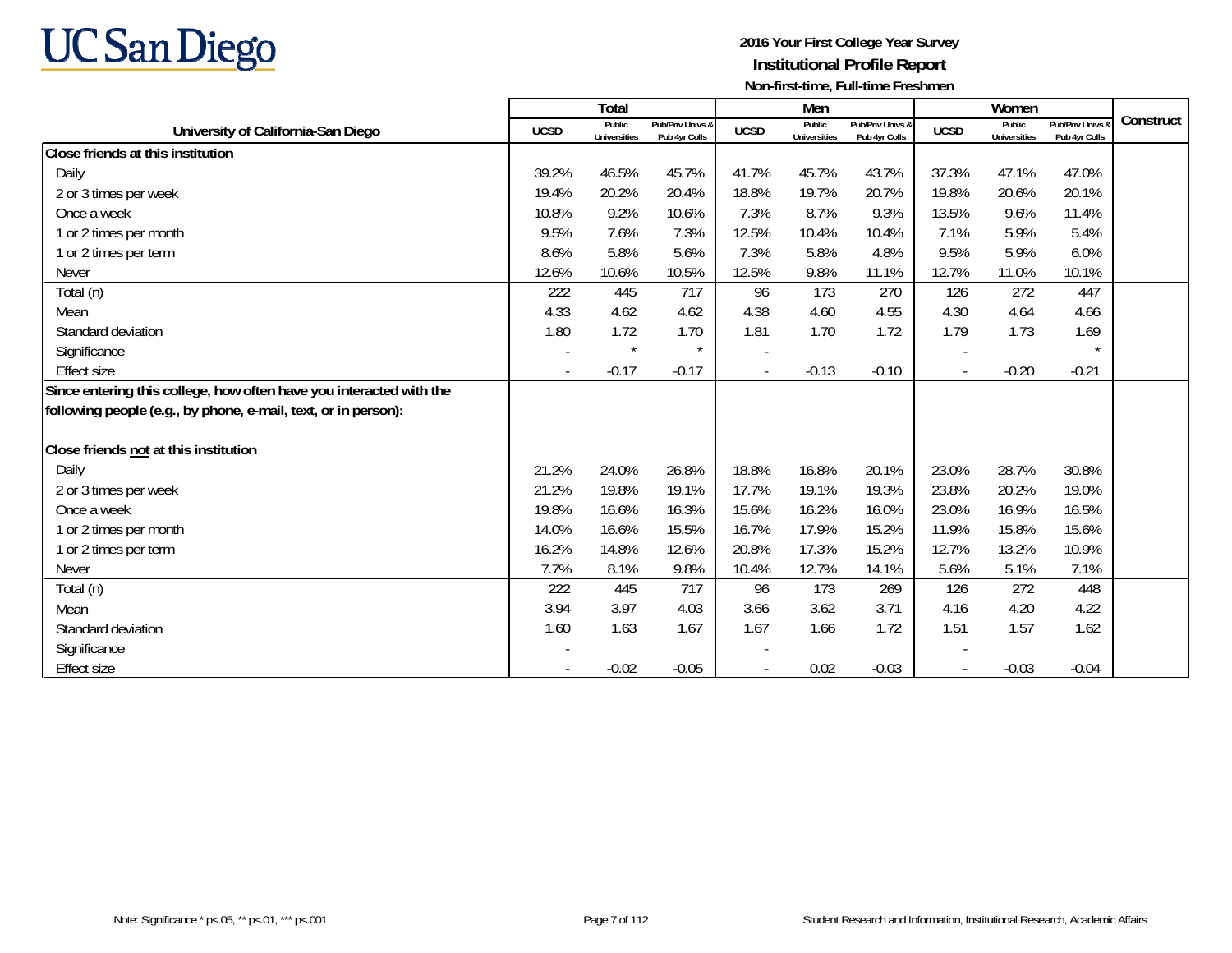

|                                                                    |                          | <b>Total</b>                  |                                   |                | Men                           |                                   |                          | Women                         |                                        | Construct |
|--------------------------------------------------------------------|--------------------------|-------------------------------|-----------------------------------|----------------|-------------------------------|-----------------------------------|--------------------------|-------------------------------|----------------------------------------|-----------|
| University of California-San Diego                                 | <b>UCSD</b>              | Public<br><b>Universities</b> | Pub/Priv Univs &<br>Pub 4yr Colls | <b>UCSD</b>    | Public<br><b>Universities</b> | Pub/Priv Univs &<br>Pub 4yr Colls | <b>UCSD</b>              | Public<br><b>Universities</b> | <b>Pub/Priv Univs</b><br>Pub 4yr Colls |           |
| Your parents/guardians                                             |                          |                               |                                   |                |                               |                                   |                          |                               |                                        |           |
| Daily                                                              | 24.2%                    | 27.7%                         | 34.4%                             | 15.6%          | 18.5%                         | 26.7%                             | 30.7%                    | 33.6%                         | 39.0%                                  |           |
| 2 or 3 times per week                                              | 18.8%                    | 20.8%                         | 21.5%                             | 15.6%          | 16.2%                         | 17.0%                             | 21.3%                    | 23.7%                         | 24.2%                                  |           |
| Once a week                                                        | 23.3%                    | 20.8%                         | 17.3%                             | 25.0%          | 24.9%                         | 21.5%                             | 22.0%                    | 18.2%                         | 14.9%                                  |           |
| 1 or 2 times per month                                             | 13.5%                    | 11.9%                         | 10.7%                             | 15.6%          | 14.5%                         | 12.2%                             | 11.8%                    | 10.2%                         | 9.8%                                   |           |
| 1 or 2 times per term                                              | 10.8%                    | 8.9%                          | 8.5%                              | 17.7%          | 13.3%                         | 13.3%                             | 5.5%                     | 6.2%                          | 5.5%                                   |           |
| Never                                                              | 9.4%                     | 9.8%                          | 7.6%                              | 10.4%          | 12.7%                         | 9.3%                              | 8.7%                     | 8.0%                          | 6.7%                                   |           |
| Total (n)                                                          | 223                      | 447                           | 721                               | 96             | 173                           | 270                               | 127                      | 274                           | 451                                    |           |
| Mean                                                               | 4.04                     | 4.17                          | 4.40                              | 3.65           | 3.74                          | 4.04                              | 4.34                     | 4.44                          | 4.61                                   |           |
| Standard deviation                                                 | 1.61                     | 1.63                          | 1.60                              | 1.58           | 1.63                          | 1.65                              | 1.57                     | 1.57                          | 1.53                                   |           |
| Significance                                                       |                          |                               | $^{\star\star}$                   |                |                               |                                   |                          |                               |                                        |           |
| <b>Effect size</b>                                                 |                          | $-0.08$                       | $-0.23$                           |                | $-0.06$                       | $-0.24$                           | $\overline{\phantom{a}}$ | $-0.06$                       | $-0.18$                                |           |
| Your siblings or extended family                                   |                          |                               |                                   |                |                               |                                   |                          |                               |                                        |           |
| Daily                                                              | 15.7%                    | 19.7%                         | 25.1%                             | 10.4%          | 13.3%                         | 20.0%                             | 19.7%                    | 23.7%                         | 28.2%                                  |           |
| 2 or 3 times per week                                              | 15.2%                    | 17.0%                         | 18.0%                             | 9.4%           | 12.7%                         | 13.7%                             | 19.7%                    | 19.7%                         | 20.6%                                  |           |
| Once a week                                                        | 17.9%                    | 17.2%                         | 15.7%                             | 21.9%          | 17.3%                         | 15.2%                             | 15.0%                    | 17.2%                         | 16.0%                                  |           |
| 1 or 2 times per month                                             | 20.2%                    | 18.8%                         | 17.2%                             | 17.7%          | 19.1%                         | 18.9%                             | 22.0%                    | 18.6%                         | 16.2%                                  |           |
| 1 or 2 times per term                                              | 17.5%                    | 14.8%                         | 13.5%                             | 25.0%          | 19.1%                         | 17.4%                             | 11.8%                    | 12.0%                         | 11.1%                                  |           |
| Never                                                              | 13.5%                    | 12.5%                         | 10.5%                             | 15.6%          | 18.5%                         | 14.8%                             | 11.8%                    | 8.8%                          | 8.0%                                   |           |
| Total (n)                                                          | 223                      | 447                           | 721                               | 96             | 173                           | 270                               | 127                      | 274                           | 451                                    |           |
| Mean                                                               | 3.51                     | 3.70                          | 3.93                              | 3.16           | 3.27                          | 3.56                              | 3.78                     | 3.98                          | 4.15                                   |           |
| Standard deviation                                                 | 1.63                     | 1.67                          | 1.69                              | 1.55           | 1.66                          | 1.72                              | 1.65                     | 1.62                          | 1.63                                   |           |
| Significance                                                       |                          |                               | $\star\star$                      |                |                               | $\star$                           |                          |                               |                                        |           |
| <b>Effect size</b>                                                 |                          | $-0.11$                       | $-0.25$                           |                | $-0.07$                       | $-0.23$                           |                          | $-0.12$                       | $-0.23$                                |           |
| Do you have any concern about your ability to finance your college |                          |                               |                                   |                |                               |                                   |                          |                               |                                        |           |
| education?                                                         |                          |                               |                                   |                |                               |                                   |                          |                               |                                        |           |
| Major (not sure I will have enough funds to complete college)      | 27.5%                    | 29.6%                         | 29.2%                             | 29.5%          | 29.8%                         | 27.2%                             | 26.0%                    | 29.5%                         | 30.3%                                  |           |
| Some (but I probably will have enough funds)                       | 52.8%                    | 49.9%                         | 52.5%                             | 48.4%          | 47.4%                         | 53.0%                             | 56.1%                    | 51.5%                         | 52.1%                                  |           |
| None (I am confident that I will have sufficient funds)            | 19.7%                    | 20.5%                         | 18.4%                             | 22.1%          | 22.8%                         | 19.8%                             | 17.9%                    | 19.0%                         | 17.5%                                  |           |
| Total (n)                                                          | 218                      | 439                           | 713                               | 95             | 171                           | 268                               | 123                      | 268                           | 445                                    |           |
| Mean                                                               | 2.08                     | 2.09                          | 2.11                              | 2.07           | 2.07                          | 2.07                              | 2.08                     | 2.10                          | 2.13                                   |           |
| Standard deviation                                                 | 0.68                     | 0.70                          | 0.68                              | 0.72           | 0.72                          | 0.68                              | 0.66                     | 0.69                          | 0.68                                   |           |
| Significance                                                       |                          |                               |                                   |                |                               |                                   |                          |                               |                                        |           |
| <b>Effect size</b>                                                 | $\overline{\phantom{a}}$ | 0.01                          | 0.04                              | $\blacksquare$ | 0.00                          | 0.00                              | $\overline{\phantom{a}}$ | 0.03                          | 0.07                                   |           |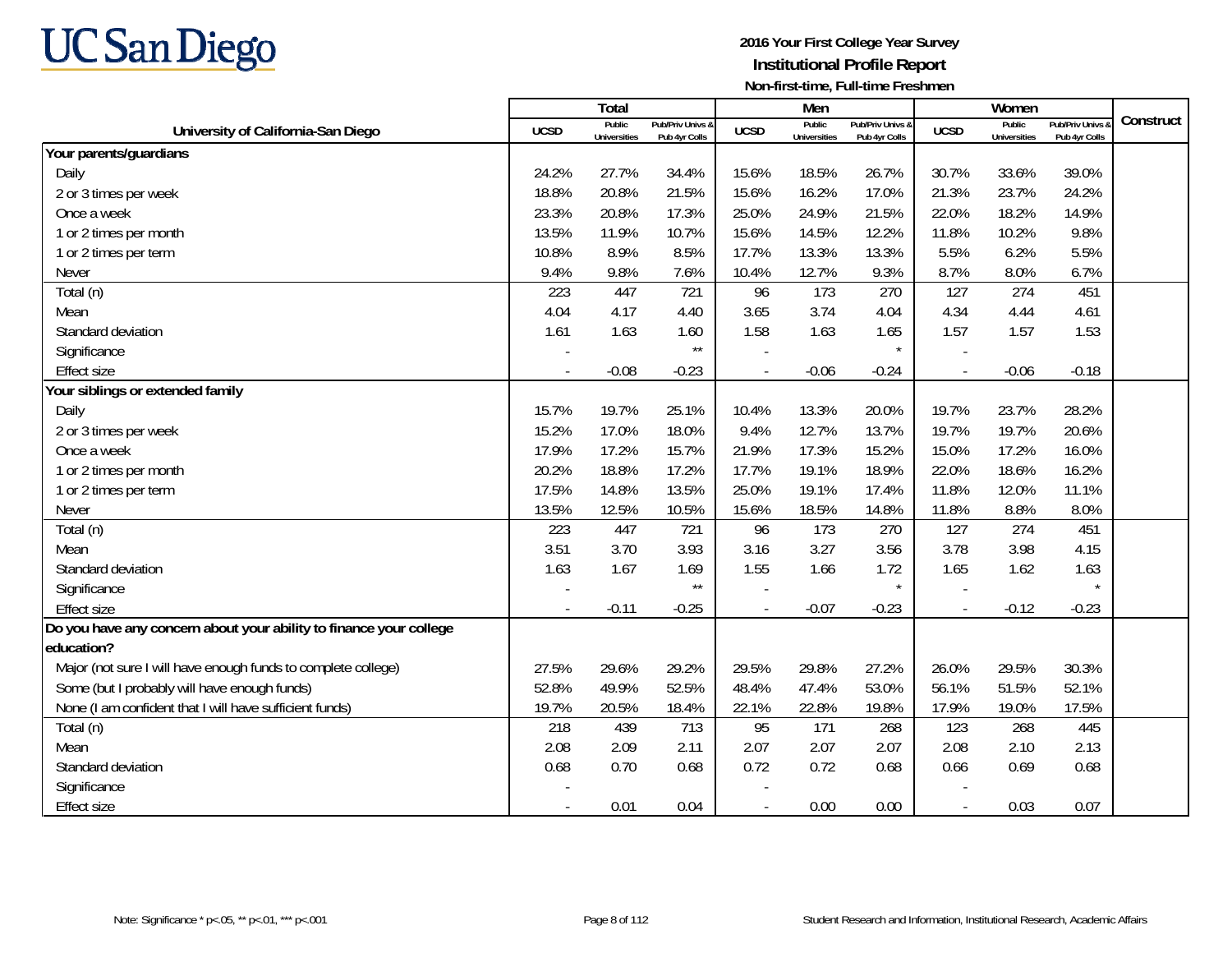

|                                                                         |             | <b>Total</b>           |                                   |                | Men                           |                                   |                          | Women                         |                                   |           |
|-------------------------------------------------------------------------|-------------|------------------------|-----------------------------------|----------------|-------------------------------|-----------------------------------|--------------------------|-------------------------------|-----------------------------------|-----------|
| University of California-San Diego                                      | <b>UCSD</b> | Public<br>Universities | Pub/Priv Univs &<br>Pub 4yr Colls | <b>UCSD</b>    | Public<br><b>Universities</b> | Pub/Priv Univs &<br>Pub 4yr Colls | <b>UCSD</b>              | Public<br><b>Universities</b> | Pub/Priv Univs &<br>Pub 4yr Colls | Construct |
| How much of the past year's educational expenses (room, board, tuition, |             |                        |                                   |                |                               |                                   |                          |                               |                                   |           |
| and fees) were covered from each of the following sources?              |             |                        |                                   |                |                               |                                   |                          |                               |                                   |           |
|                                                                         |             |                        |                                   |                |                               |                                   |                          |                               |                                   |           |
| Family resources (parents, relatives, spouse, etc.)                     |             |                        |                                   |                |                               |                                   |                          |                               |                                   |           |
| \$15,000 or more                                                        | 27.3%       | 19.0%                  | 15.0%                             | 27.4%          | 19.2%                         | 15.4%                             | 27.3%                    | 18.9%                         | 14.8%                             |           |
| \$10,000 to \$14,999                                                    | 7.9%        | 8.9%                   | 7.5%                              | 7.4%           | 9.9%                          | 7.9%                              | 8.3%                     | 8.3%                          | 7.3%                              |           |
| \$6,000 to \$9,999                                                      | 6.0%        | 7.1%                   | 7.1%                              | 8.4%           | 8.1%                          | 8.3%                              | 4.1%                     | 6.4%                          | 6.4%                              |           |
| \$3,000 to \$5,999                                                      | 8.8%        | 10.1%                  | 10.5%                             | 6.3%           | 5.8%                          | 7.5%                              | 10.7%                    | 12.8%                         | 12.3%                             |           |
| \$1 to \$2,999                                                          | 17.1%       | 19.7%                  | 24.0%                             | 15.8%          | 18.6%                         | 22.2%                             | 18.2%                    | 20.4%                         | 25.1%                             |           |
| None                                                                    | 32.9%       | 35.2%                  | 35.9%                             | 34.7%          | 38.4%                         | 38.7%                             | 31.4%                    | 33.2%                         | 34.2%                             |           |
| Total (n)                                                               | 216         | 437                    | 705                               | 95             | 172                           | 266                               | 121                      | 265                           | 439                               |           |
| Mean                                                                    | 3.21        | 2.92                   | 2.71                              | 3.20           | 2.90                          | 2.71                              | 3.21                     | 2.93                          | 2.72                              |           |
| Standard deviation                                                      | 2.07        | 1.94                   | 1.82                              | 2.10           | 1.98                          | 1.87                              | 2.06                     | 1.91                          | 1.80                              |           |
| Significance                                                            |             |                        | $***$                             |                |                               | $\star$                           | $\overline{\phantom{a}}$ |                               | $\star$                           |           |
| <b>Effect size</b>                                                      |             | 0.15                   | 0.27                              | $\blacksquare$ | 0.15                          | 0.26                              | $\overline{\phantom{a}}$ | 0.15                          | 0.27                              |           |
| My own resources (income from work, work-study, etc.)                   |             |                        |                                   |                |                               |                                   |                          |                               |                                   |           |
| \$15,000 or more                                                        | 3.7%        | 3.2%                   | 3.3%                              | 3.2%           | 2.9%                          | 4.2%                              | 4.1%                     | 3.4%                          | 2.7%                              |           |
| \$10,000 to \$14,999                                                    | 0.9%        | 1.6%                   | 1.8%                              | 2.1%           | 2.3%                          | 2.6%                              | 0.0%                     | 1.1%                          | 1.4%                              |           |
| \$6,000 to \$9,999                                                      | 4.6%        | 3.2%                   | 3.8%                              | 6.3%           | 4.7%                          | 5.7%                              | 3.3%                     | 2.3%                          | 2.7%                              |           |
| \$3,000 to \$5,999                                                      | 11.5%       | 9.6%                   | 9.6%                              | 15.8%          | 12.8%                         | 12.5%                             | 8.2%                     | 7.5%                          | 8.0%                              |           |
| \$1 to \$2,999                                                          | 37.3%       | 38.1%                  | 40.6%                             | 33.7%          | 38.4%                         | 37.4%                             | 40.2%                    | 38.0%                         | 42.5%                             |           |
| None                                                                    | 41.9%       | 44.3%                  | 40.9%                             | 38.9%          | 39.0%                         | 37.7%                             | 44.3%                    | 47.7%                         | 42.7%                             |           |
| Total (n)                                                               | 217         | 438                    | 705                               | 95             | 172                           | 265                               | 122                      | 266                           | 440                               |           |
| Mean                                                                    | 1.96        | 1.89                   | 1.95                              | 2.08           | 2.02                          | 2.11                              | 1.87                     | 1.81                          | 1.86                              |           |
| Standard deviation                                                      | 1.18        | 1.15                   | 1.16                              | 1.23           | 1.18                          | 1.27                              | 1.14                     | 1.12                          | 1.08                              |           |
| Significance                                                            |             |                        |                                   |                |                               |                                   |                          |                               |                                   |           |
| <b>Effect size</b>                                                      |             | 0.06                   | 0.01                              | $\blacksquare$ | 0.05                          | $-0.02$                           | $\overline{\phantom{a}}$ | 0.05                          | 0.01                              |           |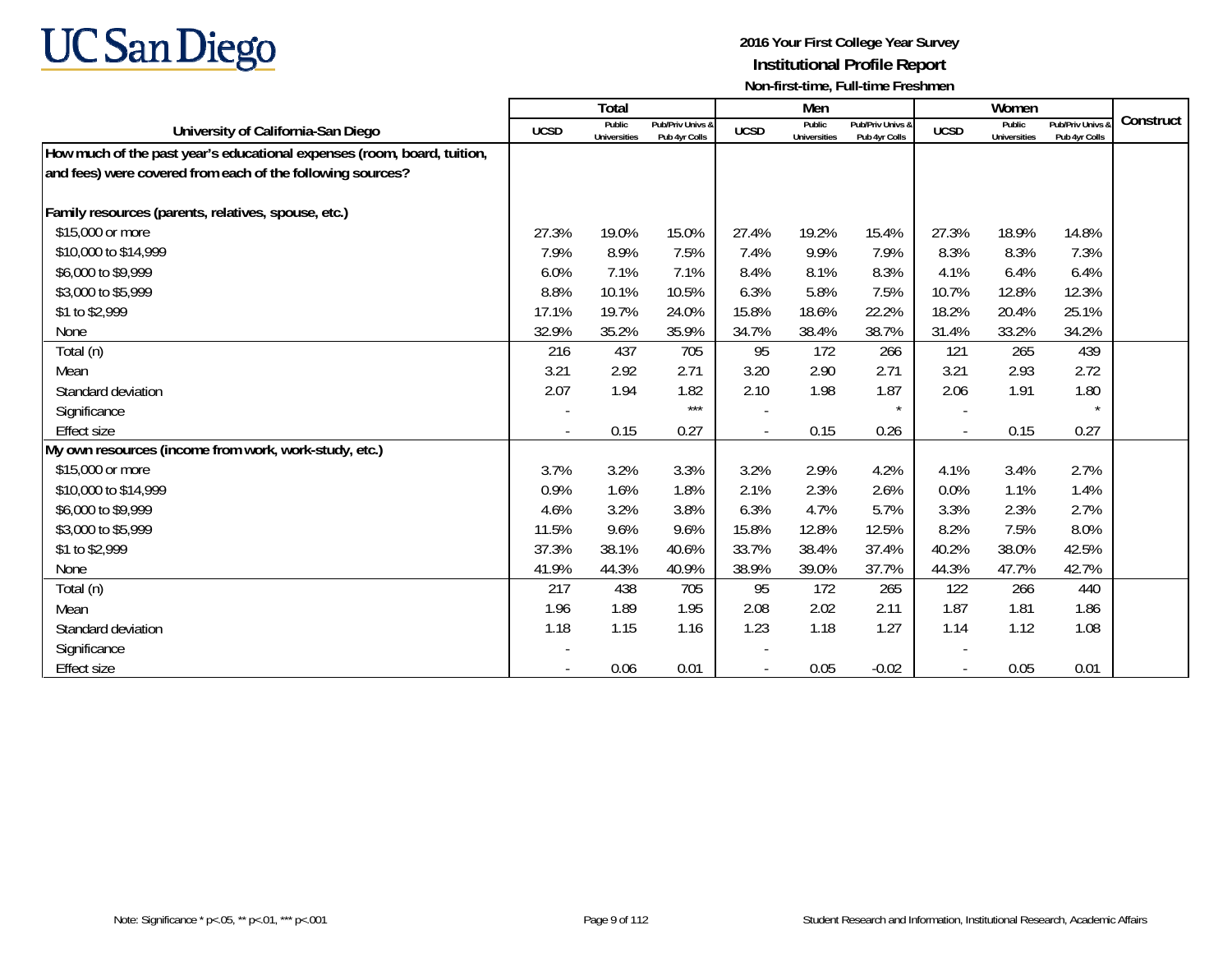

|                                                                         |             | Total                  |                                   |             | Men                           |                                   |                          | Women                         |                                        |           |
|-------------------------------------------------------------------------|-------------|------------------------|-----------------------------------|-------------|-------------------------------|-----------------------------------|--------------------------|-------------------------------|----------------------------------------|-----------|
| University of California-San Diego                                      | <b>UCSD</b> | Public<br>Universities | Pub/Priv Univs 8<br>Pub 4yr Colls | <b>UCSD</b> | Public<br><b>Universities</b> | Pub/Priv Univs &<br>Pub 4yr Colls | <b>UCSD</b>              | Public<br><b>Universities</b> | <b>Pub/Priv Univs</b><br>Pub 4yr Colls | Construct |
| How much of the past year's educational expenses (room, board, tuition, |             |                        |                                   |             |                               |                                   |                          |                               |                                        |           |
| and fees) were covered from each of the following sources?              |             |                        |                                   |             |                               |                                   |                          |                               |                                        |           |
|                                                                         |             |                        |                                   |             |                               |                                   |                          |                               |                                        |           |
| Aid which need not be repaid (grants, scholarships, military, etc.)     |             |                        |                                   |             |                               |                                   |                          |                               |                                        |           |
| \$15,000 or more                                                        | 26.6%       | 17.7%                  | 12.8%                             | 31.9%       | 21.6%                         | 15.8%                             | 22.5%                    | 15.2%                         | 11.0%                                  |           |
| \$10,000 to \$14,999                                                    | 15.4%       | 12.9%                  | 10.0%                             | 14.9%       | 12.9%                         | 10.2%                             | 15.8%                    | 12.9%                         | 9.8%                                   |           |
| \$6,000 to \$9,999                                                      | 9.3%        | 12.2%                  | 11.5%                             | 5.3%        | 11.1%                         | 12.5%                             | 12.5%                    | 12.9%                         | 11.0%                                  |           |
| \$3,000 to \$5,999                                                      | 7.5%        | 17.5%                  | 22.5%                             | 5.3%        | 14.0%                         | 18.9%                             | 9.2%                     | 19.7%                         | 24.7%                                  |           |
| \$1 to \$2,999                                                          | 3.7%        | 9.7%                   | 13.5%                             | 3.2%        | 8.8%                          | 12.1%                             | 4.2%                     | 10.2%                         | 14.4%                                  |           |
| None                                                                    | 37.4%       | 30.1%                  | 29.7%                             | 39.4%       | 31.6%                         | 30.6%                             | 35.8%                    | 29.2%                         | 29.2%                                  |           |
| Total (n)                                                               | 214         | 435                    | 703                               | 94          | 171                           | 265                               | 120                      | 264                           | 438                                    |           |
| Mean                                                                    | 3.42        | 3.21                   | 2.97                              | 3.49        | 3.30                          | 3.07                              | 3.36                     | 3.16                          | 2.91                                   |           |
| Standard deviation                                                      | 2.12        | 1.87                   | 1.73                              | 2.22        | 1.96                          | 1.82                              | 2.04                     | 1.81                          | 1.67                                   |           |
| Significance                                                            |             |                        | $\star\star$                      |             |                               |                                   |                          |                               |                                        |           |
| <b>Effect size</b>                                                      |             | 0.11                   | 0.26                              |             | 0.10                          | 0.23                              | $\blacksquare$           | 0.11                          | 0.27                                   |           |
| Aid which must be repaid (loans, etc.)                                  |             |                        |                                   |             |                               |                                   |                          |                               |                                        |           |
| \$15,000 or more                                                        | 7.1%        | 6.8%                   | 7.1%                              | 4.3%        | 5.4%                          | 6.5%                              | 9.2%                     | 7.6%                          | 7.4%                                   |           |
| \$10,000 to \$14,999                                                    | 6.1%        | 8.2%                   | 8.5%                              | 6.5%        | 7.8%                          | 8.8%                              | 5.8%                     | 8.4%                          | 8.3%                                   |           |
| \$6,000 to \$9,999                                                      | 12.3%       | 11.9%                  | 11.2%                             | 16.3%       | 14.4%                         | 11.9%                             | 9.2%                     | 10.3%                         | 10.8%                                  |           |
| \$3,000 to \$5,999                                                      | 17.0%       | 16.8%                  | 18.0%                             | 14.1%       | 15.6%                         | 17.3%                             | 19.2%                    | 17.6%                         | 18.4%                                  |           |
| \$1 to \$2,999                                                          | 4.7%        | 7.0%                   | 8.6%                              | 4.3%        | 6.6%                          | 8.5%                              | 5.0%                     | 7.3%                          | 8.7%                                   |           |
| None                                                                    | 52.8%       | 49.4%                  | 46.6%                             | 54.3%       | 50.3%                         | 46.9%                             | 51.7%                    | 48.9%                         | 46.4%                                  |           |
| Total (n)                                                               | 212         | 429                    | 695                               | 92          | 167                           | 260                               | 120                      | 262                           | 435                                    |           |
| Mean                                                                    | 2.35        | 2.43                   | 2.47                              | 2.29        | 2.39                          | 2.47                              | 2.40                     | 2.45                          | 2.48                                   |           |
| Standard deviation                                                      | 1.66        | 1.67                   | 1.66                              | 1.60        | 1.63                          | 1.66                              | 1.71                     | 1.69                          | 1.67                                   |           |
| Significance                                                            |             |                        |                                   |             |                               |                                   |                          |                               |                                        |           |
| <b>Effect size</b>                                                      |             | $-0.05$                | $-0.07$                           |             | $-0.06$                       | $-0.11$                           |                          | $-0.03$                       | $-0.05$                                |           |
| Since entering this college, how often have you felt:                   |             |                        |                                   |             |                               |                                   |                          |                               |                                        |           |
|                                                                         |             |                        |                                   |             |                               |                                   |                          |                               |                                        |           |
| Lonely or homesick                                                      |             |                        |                                   |             |                               |                                   |                          |                               |                                        |           |
| Frequently                                                              | 22.8%       | 19.5%                  | 18.0%                             | 17.9%       | 14.6%                         | 14.3%                             | 26.6%                    | 22.7%                         | 20.2%                                  |           |
| Occasionally                                                            | 51.1%       | 46.0%                  | 45.0%                             | 47.4%       | 41.5%                         | 38.7%                             | 54.0%                    | 48.9%                         | 48.9%                                  |           |
| Not at all                                                              | 26.0%       | 34.5%                  | 37.0%                             | 34.7%       | 43.9%                         | 47.0%                             | 19.4%                    | 28.4%                         | 30.9%                                  |           |
| Total (n)                                                               | 219         | 435                    | 706                               | 95          | 171                           | 266                               | 124                      | 264                           | 440                                    |           |
| Mean                                                                    | 1.97        | 1.85                   | 1.81                              | 1.83        | 1.71                          | 1.67                              | 2.07                     | 1.94                          | 1.89                                   |           |
| Standard deviation                                                      | 0.70        | 0.72<br>$\star$        | 0.72                              | 0.71        | 0.71                          | 0.71                              | 0.68                     | 0.71                          | 0.71<br>$\star$                        |           |
| Significance                                                            |             |                        | $\star\star$                      |             |                               |                                   |                          |                               |                                        |           |
| <b>Effect size</b>                                                      | $\sim$      | 0.17                   | 0.22                              | $\sim$      | 0.17                          | 0.23                              | $\overline{\phantom{a}}$ | 0.18                          | 0.25                                   |           |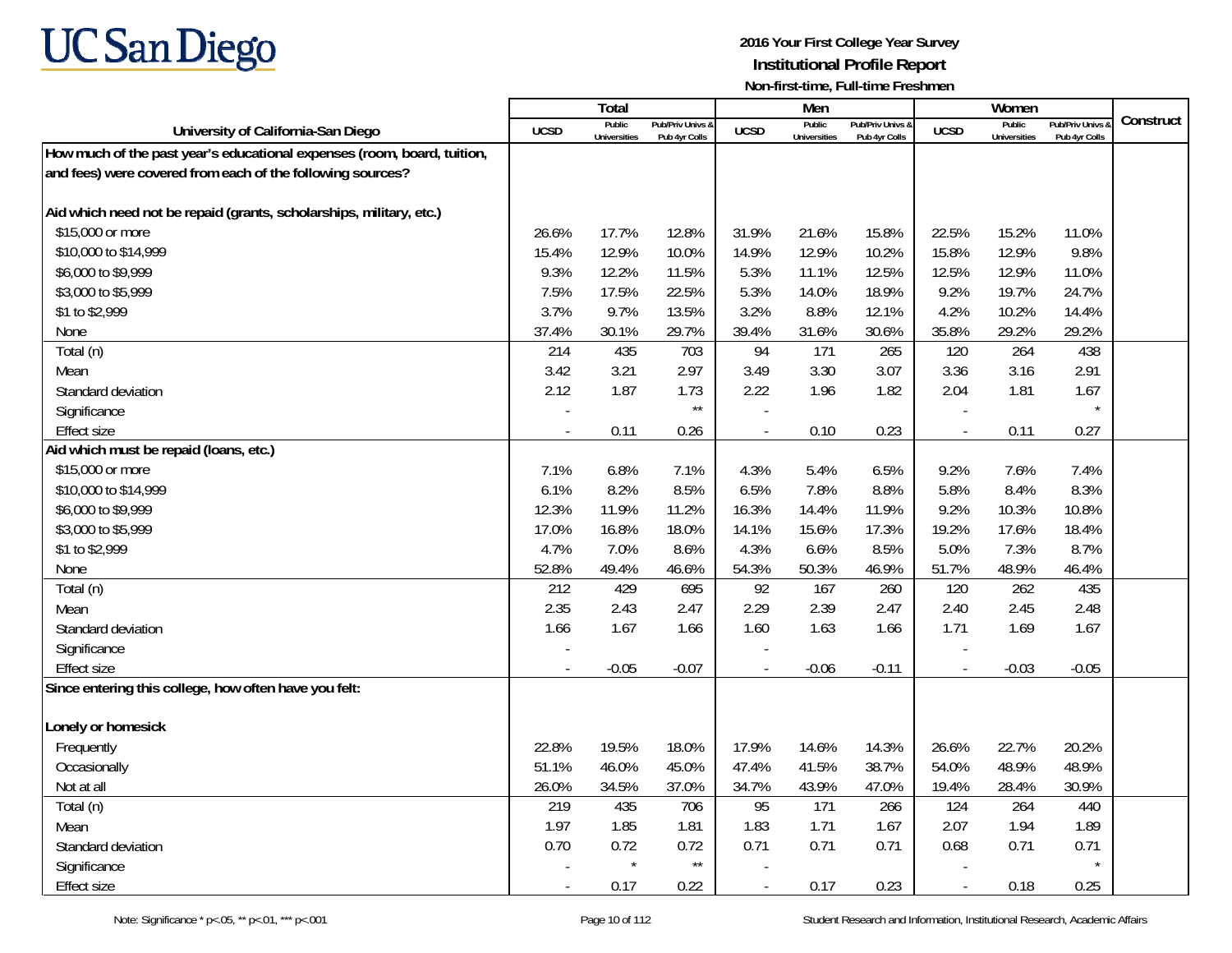

|                                    |                          | Total                  |                                   |             | Men                           |                                   |             | Women                         |                                   |           |
|------------------------------------|--------------------------|------------------------|-----------------------------------|-------------|-------------------------------|-----------------------------------|-------------|-------------------------------|-----------------------------------|-----------|
| University of California-San Diego | <b>UCSD</b>              | Public<br>Universities | Pub/Priv Univs &<br>Pub 4yr Colls | <b>UCSD</b> | Public<br><b>Universities</b> | Pub/Priv Univs &<br>Pub 4yr Colls | <b>UCSD</b> | Public<br><b>Universities</b> | Pub/Priv Univs &<br>Pub 4yr Colls | Construct |
| Isolated from campus life          |                          |                        |                                   |             |                               |                                   |             |                               |                                   |           |
| Frequently                         | 37.4%                    | 28.6%                  | 26.8%                             | 38.9%       | 27.6%                         | 23.7%                             | 36.3%       | 29.3%                         | 28.7%                             |           |
| Occasionally                       | 39.7%                    | 38.6%                  | 37.7%                             | 34.7%       | 35.3%                         | 36.1%                             | 43.5%       | 40.7%                         | 38.7%                             |           |
| Not at all                         | 22.8%                    | 32.8%                  | 35.5%                             | 26.3%       | 37.1%                         | 40.2%                             | 20.2%       | 30.0%                         | 32.6%                             |           |
| Total (n)                          | 219                      | 433                    | 705                               | 95          | 170                           | 266                               | 124         | 263                           | 439                               |           |
| Mean                               | 2.15                     | 1.96                   | 1.91                              | 2.13        | 1.91                          | .83                               | 2.16        | 1.99                          | 1.96                              |           |
| Standard deviation                 | 0.76                     | 0.78                   | 0.78                              | 0.80        | 0.80                          | 0.78                              | 0.74        | 0.77                          | 0.78                              |           |
| Significance                       | $\overline{\phantom{0}}$ | $***$                  | $***$                             |             |                               | $***$                             |             |                               | $\star$                           |           |
| Effect size                        |                          | 0.24                   | 0.31                              |             | 0.28                          | 0.38                              |             | 0.22                          | 0.26                              |           |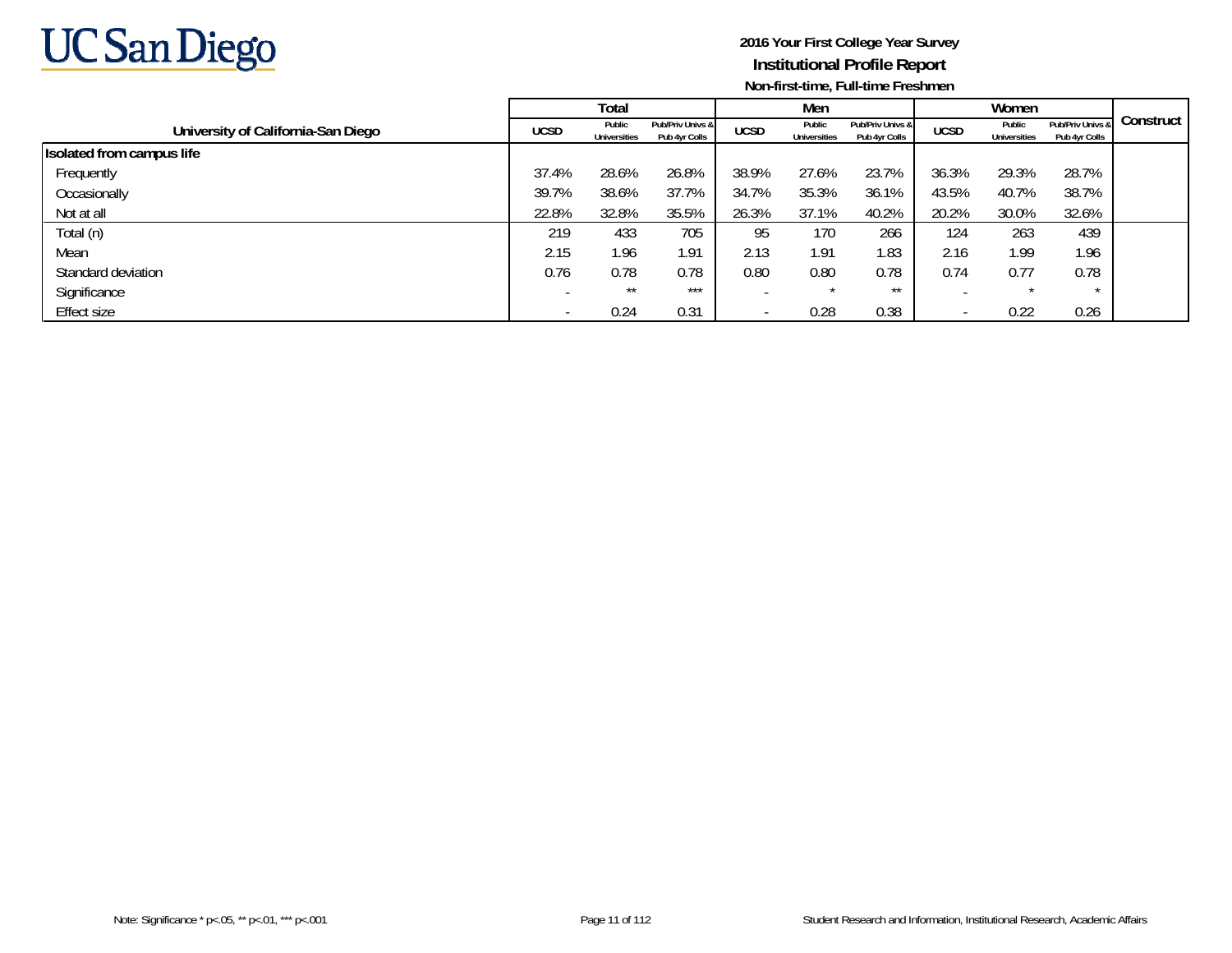

|                                                       |                          | Total                         |                                   |                | Men                           |                                   |                          | Women                         |                                 |           |
|-------------------------------------------------------|--------------------------|-------------------------------|-----------------------------------|----------------|-------------------------------|-----------------------------------|--------------------------|-------------------------------|---------------------------------|-----------|
| University of California-San Diego                    | <b>UCSD</b>              | Public<br><b>Universities</b> | Pub/Priv Univs &<br>Pub 4vr Colls | <b>UCSD</b>    | Public<br><b>Universities</b> | Pub/Priv Univs &<br>Pub 4vr Colls | <b>UCSD</b>              | Public<br><b>Universities</b> | Pub/Priv Univs<br>Pub 4yr Colls | Construct |
| Since entering this college, how often have you felt: |                          |                               |                                   |                |                               |                                   |                          |                               |                                 |           |
|                                                       |                          |                               |                                   |                |                               |                                   |                          |                               |                                 |           |
| Unsafe on this campus                                 |                          |                               |                                   |                |                               |                                   |                          |                               |                                 |           |
| Frequently                                            | 3.7%                     | 3.9%                          | 4.0%                              | 4.2%           | 3.5%                          | 3.4%                              | 3.2%                     | 4.2%                          | 4.3%                            |           |
| Occasionally                                          | 19.6%                    | 21.3%                         | 22.7%                             | 13.7%          | 12.2%                         | 12.7%                             | 24.2%                    | 27.2%                         | 28.8%                           |           |
| Not at all                                            | 76.7%                    | 74.8%                         | 73.3%                             | 82.1%          | 84.3%                         | 83.9%                             | 72.6%                    | 68.7%                         | 66.9%                           |           |
| Total (n)                                             | 219                      | 437                           | 708                               | 95             | 172                           | 267                               | 124                      | 265                           | 441                             |           |
| Mean                                                  | 1.27                     | 1.29                          | 1.31                              | 1.22           | 1.19                          | 1.19                              | 1.31                     | 1.35                          | 1.37                            |           |
| Standard deviation                                    | 0.52                     | 0.53                          | 0.54                              | 0.51           | 0.48                          | 0.47                              | 0.53                     | 0.56                          | 0.57                            |           |
| Significance                                          |                          |                               |                                   |                |                               |                                   |                          |                               |                                 |           |
| <b>Effect size</b>                                    | $\overline{\phantom{a}}$ | $-0.04$                       | $-0.07$                           | $\overline{a}$ | 0.06                          | 0.06                              | $\blacksquare$           | $-0.07$                       | $-0.11$                         |           |
| Worried about your health                             |                          |                               |                                   |                |                               |                                   |                          |                               |                                 |           |
| Frequently                                            | 16.0%                    | 15.1%                         | 14.4%                             | 11.6%          | 10.5%                         | 9.7%                              | 19.4%                    | 18.1%                         | 17.3%                           |           |
| Occasionally                                          | 48.9%                    | 45.6%                         | 42.2%                             | 46.3%          | 43.9%                         | 41.6%                             | 50.8%                    | 46.8%                         | 42.6%                           |           |
| Not at all                                            | 35.2%                    | 39.2%                         | 43.3%                             | 42.1%          | 45.6%                         | 48.7%                             | 29.8%                    | 35.1%                         | 40.1%                           |           |
| Total (n)                                             | 219                      | 436                           | 706                               | 95             | 171                           | 267                               | 124                      | 265                           | 439                             |           |
| Mean                                                  | 1.81                     | 1.76                          | 1.71                              | 1.69           | 1.65                          | 1.61                              | 1.90                     | 1.83                          | 1.77                            |           |
| Standard deviation                                    | 0.69                     | 0.70                          | 0.70                              | 0.67           | 0.66                          | 0.66                              | 0.70                     | 0.71                          | 0.72                            |           |
| Significance                                          |                          |                               |                                   |                |                               |                                   |                          |                               |                                 |           |
| <b>Effect size</b>                                    |                          | 0.07                          | 0.14                              |                | 0.06                          | 0.12                              | $\overline{\phantom{a}}$ | 0.10                          | 0.18                            |           |
| That your courses inspired you to think in new ways   |                          |                               |                                   |                |                               |                                   |                          |                               |                                 |           |
| Frequently                                            | 43.1%                    | 40.6%                         | 43.5%                             | 37.2%          | 35.5%                         | 40.5%                             | 47.6%                    | 43.9%                         | 45.2%                           |           |
| Occasionally                                          | 46.3%                    | 49.0%                         | 47.6%                             | 47.9%          | 50.3%                         | 48.1%                             | 45.2%                    | 48.1%                         | 47.3%                           |           |
| Not at all                                            | 10.6%                    | 10.4%                         | 8.9%                              | 14.9%          | 14.2%                         | 11.4%                             | 7.3%                     | 8.0%                          | 7.5%                            |           |
| Total (n)                                             | 218                      | 433                           | 704                               | 94             | 169                           | 264                               | 124                      | 264                           | 440                             |           |
| Mean                                                  | 2.33                     | 2.30                          | 2.35                              | 2.22           | 2.21                          | 2.29                              | 2.40                     | 2.36                          | 2.38                            |           |
| Standard deviation                                    | 0.66                     | 0.65                          | 0.64                              | 0.69           | 0.67                          | 0.66                              | 0.62                     | 0.63                          | 0.62                            |           |
| Significance                                          |                          |                               |                                   |                |                               |                                   |                          |                               |                                 |           |
| <b>Effect size</b>                                    |                          | 0.05                          | 0.03                              |                | 0.01                          | 0.11                              |                          | 0.06                          | 0.03                            |           |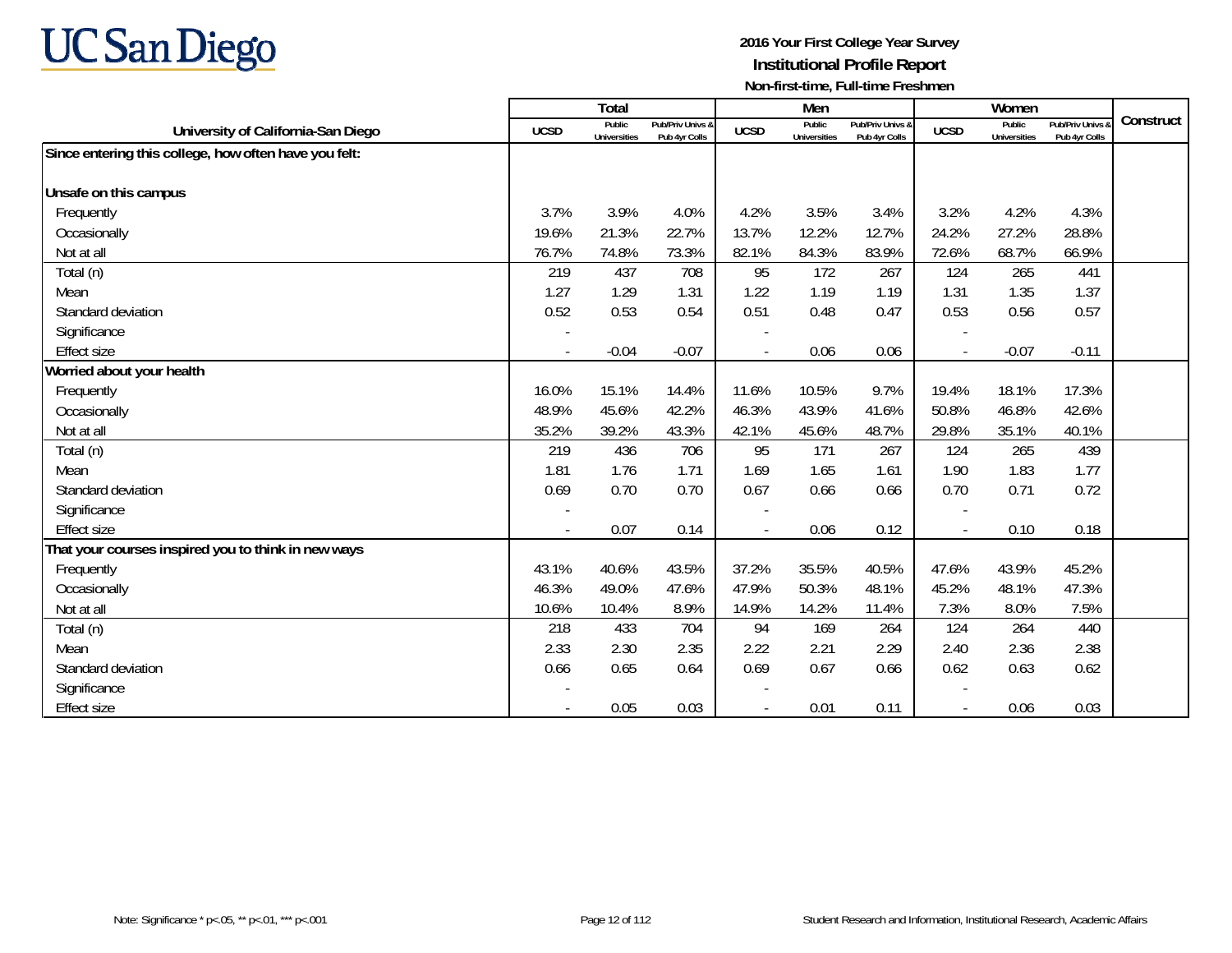

|                                                                   |                          | <b>Total</b>                  |                                   |             | Men                           |                                   |                          | Women                         |                                 |           |
|-------------------------------------------------------------------|--------------------------|-------------------------------|-----------------------------------|-------------|-------------------------------|-----------------------------------|--------------------------|-------------------------------|---------------------------------|-----------|
| University of California-San Diego                                | <b>UCSD</b>              | Public<br><b>Universities</b> | Pub/Priv Univs &<br>Pub 4yr Colls | <b>UCSD</b> | Public<br><b>Universities</b> | Pub/Priv Univs &<br>Pub 4yr Colls | <b>UCSD</b>              | Public<br><b>Universities</b> | Pub/Priv Univs<br>Pub 4yr Colls | Construct |
| Since entering this college, how often have you felt:             |                          |                               |                                   |             |                               |                                   |                          |                               |                                 |           |
|                                                                   |                          |                               |                                   |             |                               |                                   |                          |                               |                                 |           |
| That your job responsibilities interfered with your schoolwork    |                          |                               |                                   |             |                               |                                   |                          |                               |                                 |           |
| Frequently                                                        | 16.9%                    | 16.9%                         | 19.2%                             | 12.6%       | 12.8%                         | 15.3%                             | 20.2%                    | 19.6%                         | 21.6%                           |           |
| Occasionally                                                      | 36.1%                    | 30.7%                         | 30.4%                             | 34.7%       | 31.4%                         | 31.7%                             | 37.1%                    | 30.2%                         | 29.6%                           |           |
| Not at all                                                        | 47.0%                    | 52.4%                         | 50.4%                             | 52.6%       | 55.8%                         | 53.0%                             | 42.7%                    | 50.2%                         | 48.7%                           |           |
| Total (n)                                                         | 219                      | 437                           | 707                               | 95          | 172                           | 268                               | 124                      | 265                           | 439                             |           |
| Mean                                                              | 1.70                     | 1.65                          | 1.69                              | 1.60        | 1.57                          | 1.62                              | 1.77                     | 1.69                          | 1.73                            |           |
| Standard deviation                                                | 0.74                     | 0.75                          | 0.77                              | 0.71        | 0.71                          | 0.74                              | 0.76                     | 0.78                          | 0.79                            |           |
| Significance                                                      |                          |                               |                                   |             |                               |                                   |                          |                               |                                 |           |
| <b>Effect size</b>                                                |                          | 0.07                          | 0.01                              |             | 0.04                          | $-0.03$                           |                          | 0.10                          | 0.05                            |           |
| That your family responsibilities interfered with your schoolwork |                          |                               |                                   |             |                               |                                   |                          |                               |                                 |           |
| Frequently                                                        | 17.0%                    | 14.4%                         | 15.3%                             | 8.4%        | 7.6%                          | 8.6%                              | 23.6%                    | 18.9%                         | 19.4%                           |           |
| Occasionally                                                      | 40.8%                    | 37.4%                         | 36.1%                             | 41.1%       | 35.5%                         | 34.0%                             | 40.7%                    | 38.6%                         | 37.4%                           |           |
| Not at all                                                        | 42.2%                    | 48.2%                         | 48.7%                             | 50.5%       | 57.0%                         | 57.5%                             | 35.8%                    | 42.4%                         | 43.3%                           |           |
| Total (n)                                                         | 218                      | 436                           | 707                               | 95          | 172                           | 268                               | 123                      | 264                           | 439                             |           |
| Mean                                                              | 1.75                     | 1.66                          | 1.67                              | 1.58        | 1.51                          | 1.51                              | 1.88                     | 1.77                          | 1.76                            |           |
| Standard deviation                                                | 0.73                     | 0.72                          | 0.73                              | 0.65        | 0.64                          | 0.65                              | 0.76                     | 0.75                          | 0.76                            |           |
| Significance                                                      |                          |                               |                                   |             |                               |                                   |                          |                               |                                 |           |
| <b>Effect size</b>                                                | $\overline{\phantom{a}}$ | 0.13                          | 0.11                              | $\sim$      | 0.11                          | 0.11                              | $\overline{\phantom{a}}$ | 0.15                          | 0.16                            |           |
| Family support to succeed                                         |                          |                               |                                   |             |                               |                                   |                          |                               |                                 |           |
| Frequently                                                        | 44.7%                    | 45.1%                         | 47.6%                             | 41.1%       | 39.5%                         | 43.7%                             | 47.6%                    | 48.7%                         | 50.0%                           |           |
| Occasionally                                                      | 38.4%                    | 39.8%                         | 38.3%                             | 38.9%       | 42.4%                         | 38.8%                             | 37.9%                    | 38.1%                         | 38.0%                           |           |
| Not at all                                                        | 16.9%                    | 15.1%                         | 14.1%                             | 20.0%       | 18.0%                         | 17.5%                             | 14.5%                    | 13.2%                         | 12.0%                           |           |
| Total (n)                                                         | 219                      | 437                           | 708                               | 95          | 172                           | 268                               | 124                      | 265                           | 440                             |           |
| Mean                                                              | 2.28                     | 2.30                          | 2.33                              | 2.21        | 2.22                          | 2.26                              | 2.33                     | 2.35                          | 2.38                            |           |
| Standard deviation                                                | 0.74                     | 0.72                          | 0.71                              | 0.76        | 0.73                          | 0.74                              | 0.72                     | 0.70                          | 0.69                            |           |
| Significance                                                      |                          |                               |                                   |             |                               |                                   |                          |                               |                                 |           |
| <b>Effect size</b>                                                |                          | $-0.03$                       | $-0.07$                           |             | $-0.01$                       | $-0.07$                           |                          | $-0.03$                       | $-0.07$                         |           |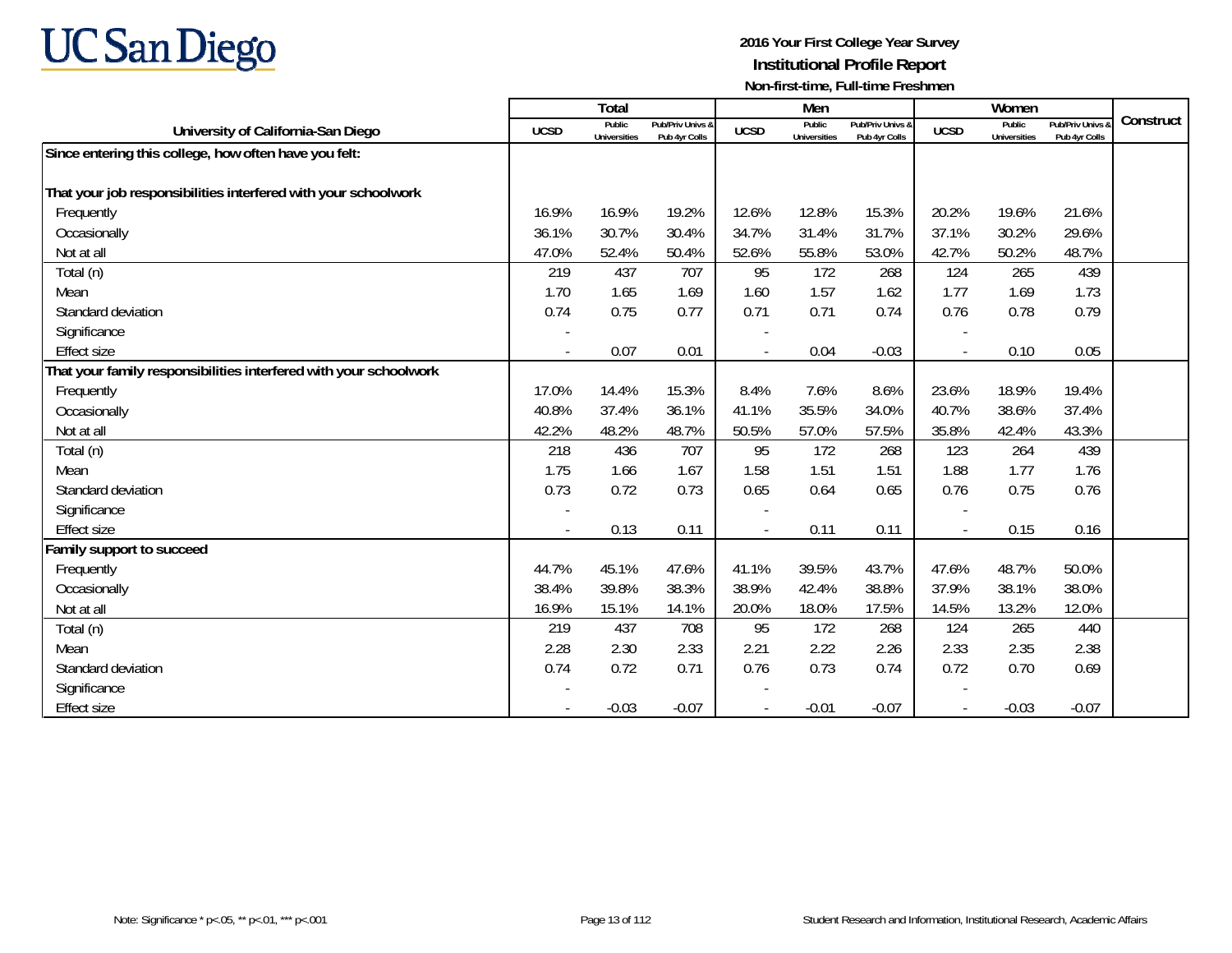# **UC San Diego**

|                                                                          |                          | Total                         |                                   |                          | Men                           |                                   |             | Women                         |                                        |           |
|--------------------------------------------------------------------------|--------------------------|-------------------------------|-----------------------------------|--------------------------|-------------------------------|-----------------------------------|-------------|-------------------------------|----------------------------------------|-----------|
| University of California-San Diego                                       | <b>UCSD</b>              | Public<br><b>Universities</b> | Pub/Priv Univs &<br>Pub 4yr Colls | <b>UCSD</b>              | Public<br><b>Universities</b> | Pub/Priv Univs &<br>Pub 4vr Colls | <b>UCSD</b> | Public<br><b>Universities</b> | <b>Pub/Priv Univs</b><br>Pub 4yr Colls | Construct |
| Since entering this college, how often have you felt:                    |                          |                               |                                   |                          |                               |                                   |             |                               |                                        |           |
|                                                                          |                          |                               |                                   |                          |                               |                                   |             |                               |                                        |           |
| That faculty provided me with feedback that helped me assess my progress |                          |                               |                                   |                          |                               |                                   |             |                               |                                        |           |
| in class                                                                 |                          |                               |                                   |                          |                               |                                   |             |                               |                                        |           |
| Frequently                                                               | 25.1%                    | 30.3%                         | 33.7%                             | 16.8%                    | 22.7%                         | 28.7%                             | 31.5%       | 35.2%                         | 36.7%                                  |           |
| Occasionally                                                             | 56.6%                    | 53.2%                         | 52.5%                             | 60.0%                    | 56.4%                         | 53.7%                             | 54.0%       | 51.1%                         | 51.7%                                  |           |
| Not at all                                                               | 18.3%                    | 16.5%                         | 13.9%                             | 23.2%                    | 20.9%                         | 17.5%                             | 14.5%       | 13.6%                         | 11.6%                                  |           |
| Total (n)                                                                | 219                      | 436                           | 707                               | 95                       | 172                           | 268                               | 124         | 264                           | 439                                    |           |
| Mean                                                                     | 2.07                     | 2.14                          | 2.20                              | 1.94                     | 2.02                          | 2.11                              | 2.17        | 2.22                          | 2.25                                   |           |
| Standard deviation                                                       | 0.66                     | 0.67                          | 0.66                              | 0.63                     | 0.66                          | 0.67                              | 0.66        | 0.67                          | 0.65                                   |           |
| Significance                                                             |                          |                               |                                   |                          |                               | $\star$                           |             |                               |                                        |           |
| <b>Effect size</b>                                                       |                          | $-0.10$                       | $-0.20$                           |                          | $-0.12$                       | $-0.25$                           |             | $-0.07$                       | $-0.12$                                |           |
| That my contributions were valued in class                               |                          |                               |                                   |                          |                               |                                   |             |                               |                                        |           |
| Frequently                                                               | 22.8%                    | 29.4%                         | 31.8%                             | 21.1%                    | 29.8%                         | 32.2%                             | 24.2%       | 29.1%                         | 31.5%                                  |           |
| Occasionally                                                             | 51.6%                    | 50.9%                         | 51.4%                             | 55.8%                    | 51.5%                         | 51.7%                             | 48.4%       | 50.6%                         | 51.2%                                  |           |
| Not at all                                                               | 25.6%                    | 19.7%                         | 16.8%                             | 23.2%                    | 18.7%                         | 16.1%                             | 27.4%       | 20.4%                         | 17.2%                                  |           |
| Total (n)                                                                | 219                      | 436                           | 708                               | 95                       | 171                           | 267                               | 124         | 265                           | 441                                    |           |
| Mean                                                                     | 1.97                     | 2.10                          | 2.15                              | 1.98                     | 2.11                          | 2.16                              | 1.97        | 2.09                          | 2.14                                   |           |
| Standard deviation                                                       | 0.70                     | 0.69                          | 0.68                              | 0.67                     | 0.69                          | 0.68                              | 0.72        | 0.70                          | 0.68                                   |           |
| Significance                                                             |                          | $\star$                       | $***$                             |                          |                               | $\star$                           |             |                               |                                        |           |
| <b>Effect size</b>                                                       |                          | $-0.19$                       | $-0.26$                           |                          | $-0.19$                       | $-0.26$                           |             | $-0.17$                       | $-0.25$                                |           |
| That faculty encouraged me to ask questions and participate in           |                          |                               |                                   |                          |                               |                                   |             |                               |                                        |           |
| discussions                                                              |                          |                               |                                   |                          |                               |                                   |             |                               |                                        |           |
| Frequently                                                               | 42.9%                    | 45.0%                         | 47.1%                             | 40.0%                    | 43.9%                         | 46.6%                             | 45.2%       | 45.7%                         | 47.4%                                  |           |
| Occasionally                                                             | 43.8%                    | 43.6%                         | 43.0%                             | 43.2%                    | 40.9%                         | 41.0%                             | 44.4%       | 45.3%                         | 44.2%                                  |           |
| Not at all                                                               | 13.2%                    | 11.5%                         | 9.9%                              | 16.8%                    | 15.2%                         | 12.4%                             | 10.5%       | 9.1%                          | 8.4%                                   |           |
| Total (n)                                                                | 219                      | 436                           | 707                               | 95                       | 171                           | 266                               | 124         | 265                           | 441                                    |           |
| Mean                                                                     | 2.30                     | 2.33                          | 2.37                              | 2.23                     | 2.29                          | 2.34                              | 2.35        | 2.37                          | 2.39                                   |           |
| Standard deviation                                                       | 0.69                     | 0.67                          | 0.66                              | 0.72                     | 0.72                          | 0.69                              | 0.66        | 0.64                          | 0.64                                   |           |
| Significance                                                             |                          |                               |                                   |                          |                               |                                   |             |                               |                                        |           |
| <b>Effect size</b>                                                       | $\overline{\phantom{a}}$ | $-0.04$                       | $-0.11$                           | $\overline{\phantom{a}}$ | $-0.08$                       | $-0.16$                           |             | $-0.03$                       | $-0.06$                                |           |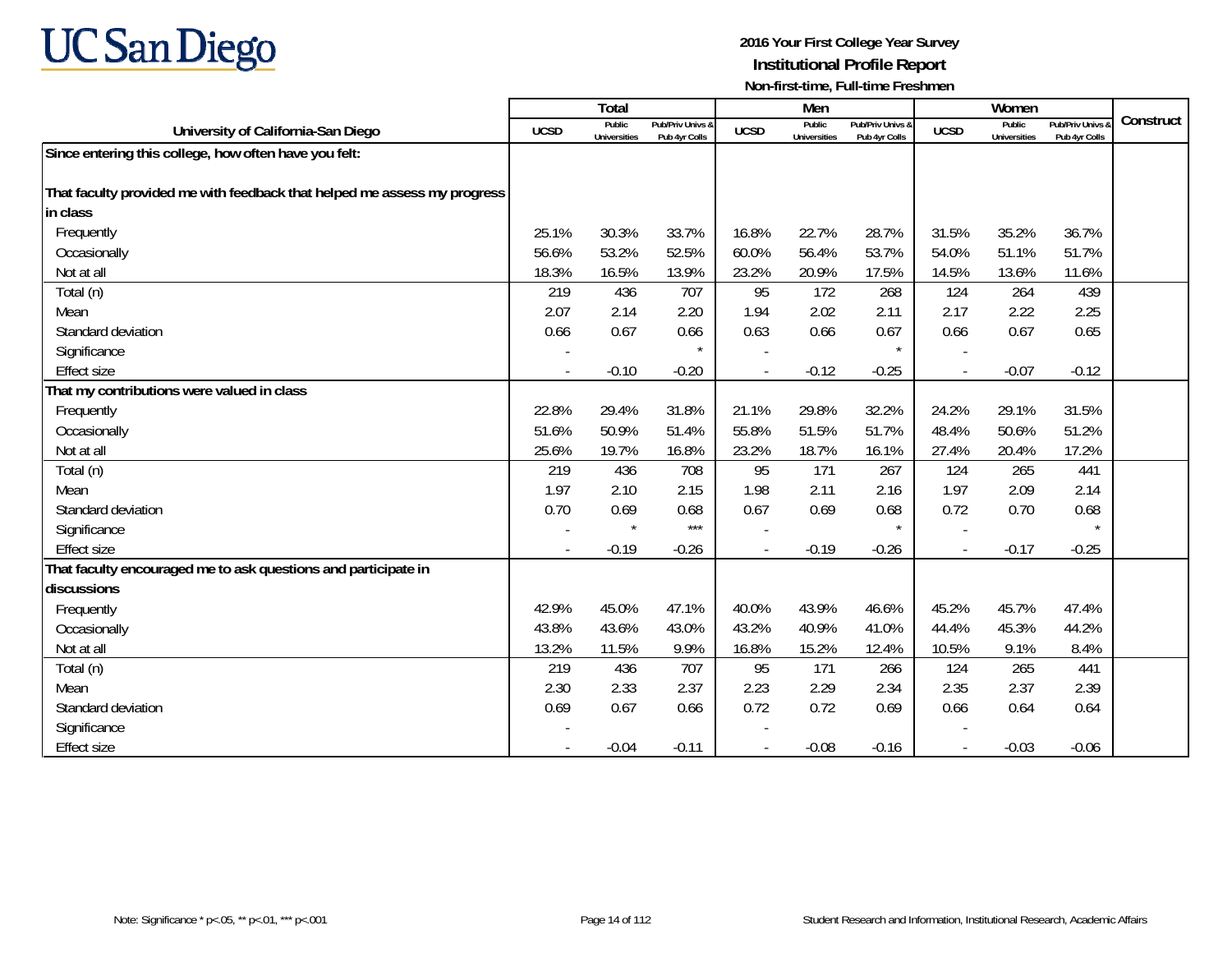

|                                                                               |                | <b>Total</b>                  |                                   |                | Men                           |                                   |                          | Women                         |                                        |              |
|-------------------------------------------------------------------------------|----------------|-------------------------------|-----------------------------------|----------------|-------------------------------|-----------------------------------|--------------------------|-------------------------------|----------------------------------------|--------------|
| University of California-San Diego                                            | UCSD           | Public<br><b>Universities</b> | Pub/Priv Univs &<br>Pub 4yr Colls | <b>UCSD</b>    | Public<br><b>Universities</b> | Pub/Priv Univs &<br>Pub 4vr Colls | <b>UCSD</b>              | Public<br><b>Universities</b> | <b>Pub/Priv Univs</b><br>Pub 4yr Colls | Construct    |
| Please rate your satisfaction with this institution on each of the aspects of |                |                               |                                   |                |                               |                                   |                          |                               |                                        |              |
| college life listed below:                                                    |                |                               |                                   |                |                               |                                   |                          |                               |                                        |              |
|                                                                               |                |                               |                                   |                |                               |                                   |                          |                               |                                        |              |
| General education and core curriculum courses                                 |                |                               |                                   |                |                               |                                   |                          |                               |                                        |              |
| Very satisfied                                                                | 14.4%          | 15.7%                         | 17.3%                             | 12.4%          | 15.2%                         | 18.4%                             | 16.2%                    | 16.0%                         | 16.5%                                  |              |
| Satisfied                                                                     | 37.1%          | 42.7%                         | 43.5%                             | 32.6%          | 38.0%                         | 38.8%                             | 41.0%                    | 45.8%                         | 46.4%                                  |              |
| Neutral                                                                       | 24.2%          | 24.5%                         | 25.1%                             | 22.5%          | 23.4%                         | 25.2%                             | 25.7%                    | 25.2%                         | 25.1%                                  | Satisfaction |
| <b>Dissatisfied</b>                                                           | 10.8%          | 8.3%                          | 7.6%                              | 13.5%          | 8.9%                          | 7.6%                              | 8.6%                     | 8.0%                          | 7.5%                                   | with         |
| Very dissatisfied                                                             | 13.4%          | 8.8%                          | 6.6%                              | 19.1%          | 14.6%                         | 10.0%                             | 8.6%                     | 5.0%                          | 4.5%                                   | Coursework   |
| Total (n)                                                                     | 194            | 396                           | 649                               | 89             | 158                           | 250                               | 105                      | 238                           | 399                                    |              |
| Mean                                                                          | 3.28           | 3.48                          | 3.57                              | 3.06           | 3.30                          | 3.48                              | 3.48                     | 3.60                          | 3.63                                   |              |
| Standard deviation                                                            | 1.23           | 1.12                          | 1.07                              | 1.32           | 1.26                          | 1.17                              | 1.13                     | 1.01                          | 0.99                                   |              |
| Significance                                                                  |                | $\star$                       | $\star\star$                      |                |                               | $^{\star\star}$                   |                          |                               |                                        |              |
| <b>Effect size</b>                                                            |                | $-0.18$                       | $-0.27$                           | $\overline{a}$ | $-0.19$                       | $-0.36$                           | $\overline{\phantom{a}}$ | $-0.12$                       | $-0.15$                                |              |
| Your overall academic experience                                              |                |                               |                                   |                |                               |                                   |                          |                               |                                        |              |
| Very satisfied                                                                | 16.2%          | 17.7%                         | 19.7%                             | 16.3%          | 18.3%                         | 19.5%                             | 16.1%                    | 17.3%                         | 19.9%                                  |              |
| Satisfied                                                                     | 44.8%          | 49.6%                         | 49.8%                             | 41.3%          | 45.1%                         | 48.8%                             | 47.5%                    | 52.5%                         | 50.4%                                  |              |
| Neutral                                                                       | 16.2%          | 16.9%                         | 17.8%                             | 15.2%          | 17.1%                         | 16.4%                             | 16.9%                    | 16.9%                         | 18.7%                                  |              |
| <b>Dissatisfied</b>                                                           | 11.9%          | 9.8%                          | 8.1%                              | 13.0%          | 11.0%                         | 8.6%                              | 11.0%                    | 9.0%                          | 7.8%                                   | Overall      |
| Very dissatisfied                                                             | 11.0%          | 6.0%                          | 4.6%                              | 14.1%          | 8.5%                          | 6.6%                              | 8.5%                     | 4.3%                          | 3.3%                                   | Satisfaction |
| Total (n)                                                                     | 210            | 419                           | 679                               | 92             | 164                           | 256                               | 118                      | 255                           | 423                                    |              |
| Mean                                                                          | 3.43           | 3.63                          | 3.72                              | 3.33           | 3.54                          | 3.66                              | 3.52                     | 3.69                          | 3.76                                   |              |
| Standard deviation                                                            | 1.21           | 1.07                          | 1.02                              | 1.29           | 1.16                          | 1.09                              | 1.15                     | 1.00                          | 0.97                                   |              |
| Significance                                                                  |                | $\star$                       | $***$                             |                |                               |                                   |                          |                               |                                        |              |
| <b>Effect size</b>                                                            | $\overline{a}$ | $-0.19$                       | $-0.28$                           | $\overline{a}$ | $-0.18$                       | $-0.30$                           | $\overline{\phantom{a}}$ | $-0.17$                       | $-0.25$                                |              |
| <b>Career services</b>                                                        |                |                               |                                   |                |                               |                                   |                          |                               |                                        |              |
| Very satisfied                                                                | 12.0%          | 16.2%                         | 13.8%                             | 9.2%           | 14.2%                         | 12.2%                             | 14.3%                    | 17.5%                         | 14.7%                                  |              |
| Satisfied                                                                     | 25.4%          | 29.0%                         | 33.6%                             | 20.0%          | 25.8%                         | 34.5%                             | 29.9%                    | 31.1%                         | 33.0%                                  |              |
| Neutral                                                                       | 43.0%          | 41.1%                         | 39.7%                             | 44.6%          | 41.7%                         | 37.6%                             | 41.6%                    | 40.7%                         | 41.0%                                  |              |
| <b>Dissatisfied</b>                                                           | 9.9%           | 8.1%                          | 8.1%                              | 10.8%          | 8.3%                          | 7.6%                              | 9.1%                     | 7.9%                          | 8.3%                                   |              |
| Very dissatisfied                                                             | 9.9%           | 5.7%                          | 4.9%                              | 15.4%          | 10.0%                         | 8.1%                              | 5.2%                     | 2.8%                          | 2.9%                                   |              |
| Total (n)                                                                     | 142            | 297                           | 509                               | 65             | 120                           | 197                               | 77                       | 177                           | 312                                    |              |
| Mean                                                                          | 3.20           | 3.42                          | 3.43                              | 2.97           | 3.26                          | 3.35                              | 3.39                     | 3.53                          | 3.48                                   |              |
| Standard deviation                                                            | 1.09           | 1.04                          | 0.99                              | 1.15           | 1.12                          | 1.06                              | 1.02                     | 0.97                          | 0.94                                   |              |
| Significance                                                                  |                | $\star$                       | $\star$                           |                |                               |                                   |                          |                               |                                        |              |
| <b>Effect size</b>                                                            |                | $-0.21$                       | $-0.23$                           | $\blacksquare$ | $-0.26$                       | $-0.36$                           | $\overline{\phantom{a}}$ | $-0.14$                       | $-0.10$                                |              |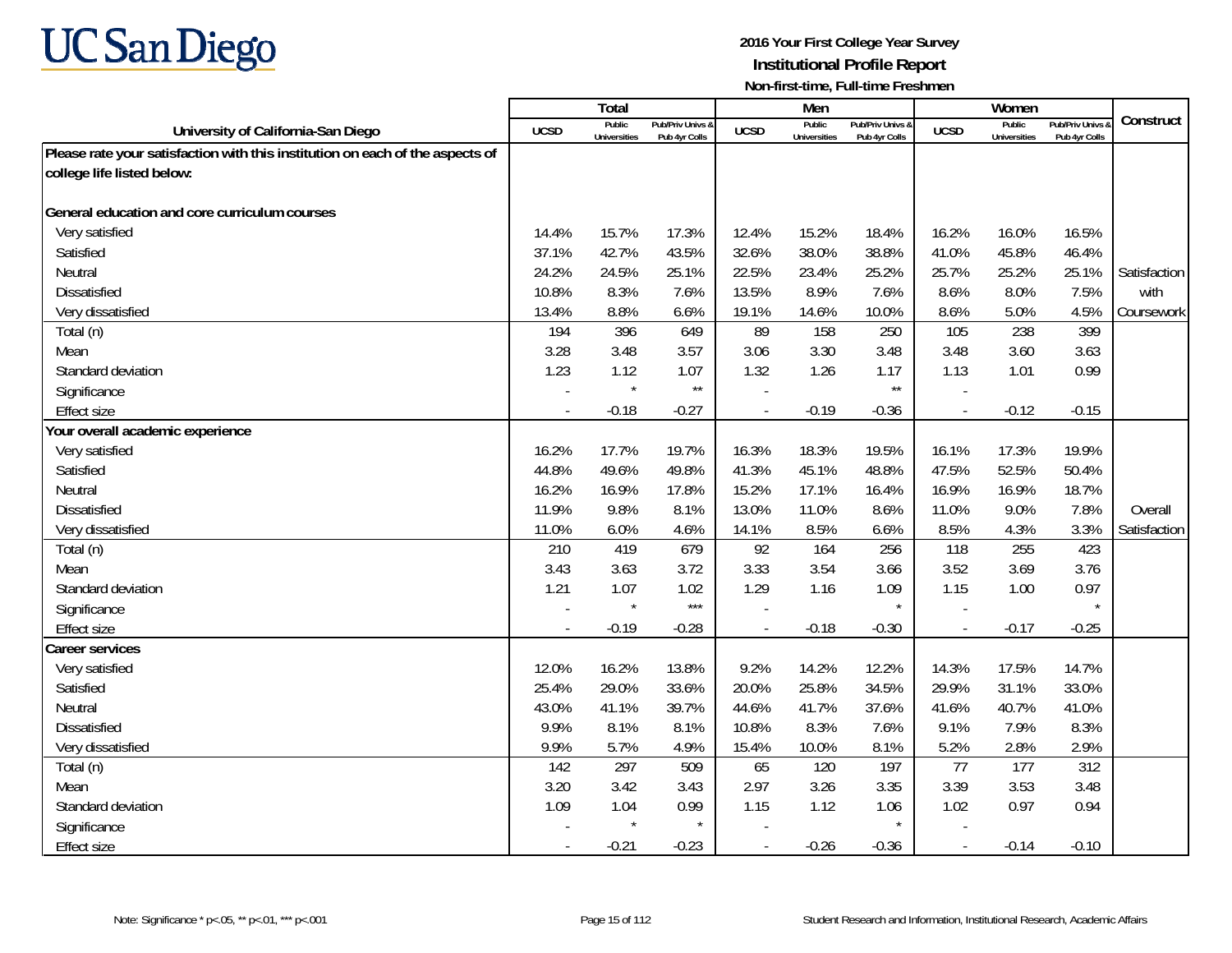

|                                    |             | <b>Total</b>                  |                                   |                          | Men                           |                                   |             | Women                         |                                   |           |
|------------------------------------|-------------|-------------------------------|-----------------------------------|--------------------------|-------------------------------|-----------------------------------|-------------|-------------------------------|-----------------------------------|-----------|
| University of California-San Diego | <b>UCSD</b> | Public<br><b>Universities</b> | Pub/Priv Univs &<br>Pub 4yr Colls | <b>UCSD</b>              | Public<br><b>Universities</b> | Pub/Priv Univs &<br>Pub 4yr Colls | <b>UCSD</b> | Public<br><b>Universities</b> | Pub/Priv Univs &<br>Pub 4yr Colls | Construct |
| <b>Classroom facilities</b>        |             |                               |                                   |                          |                               |                                   |             |                               |                                   |           |
| Very satisfied                     | 8.6%        | 13.0%                         | 13.1%                             | 10.8%                    | 12.2%                         | 12.5%                             | 6.9%        | 13.5%                         | 13.4%                             |           |
| Satisfied                          | 41.1%       | 47.4%                         | 46.7%                             | 39.8%                    | 47.0%                         | 46.3%                             | 42.2%       | 47.6%                         | 47.0%                             |           |
| Neutral                            | 28.2%       | 26.2%                         | 27.9%                             | 25.8%                    | 24.4%                         | 26.7%                             | 30.2%       | 27.4%                         | 28.6%                             |           |
| Dissatisfied                       | 14.8%       | 9.6%                          | 8.9%                              | 12.9%                    | 10.4%                         | 9.8%                              | 16.4%       | 9.1%                          | 8.4%                              |           |
| Very dissatisfied                  | 7.2%        | 3.8%                          | 3.4%                              | 10.8%                    | 6.1%                          | 4.7%                              | 4.3%        | 2.4%                          | 2.6%                              |           |
| Total (n)                          | 209         | 416                           | 674                               | 93                       | 164                           | 255                               | 116         | 252                           | 419                               |           |
| Mean                               | 3.29        | 3.56                          | 3.57                              | 3.27                     | 3.49                          | 3.52                              | 3.31        | 3.61                          | 3.60                              |           |
| Standard deviation                 | 1.05        | 0.97                          | 0.94                              | 1.15                     | 1.04                          | 0.99                              | 0.97        | 0.91                          | 0.91                              |           |
| Significance                       |             | $***$                         | ***                               |                          |                               | $\star$                           |             | **                            | $***$                             |           |
| Effect size                        |             | $-0.28$                       | $-0.30$                           | $\overline{\phantom{a}}$ | $-0.21$                       | $-0.25$                           |             | $-0.33$                       | $-0.32$                           |           |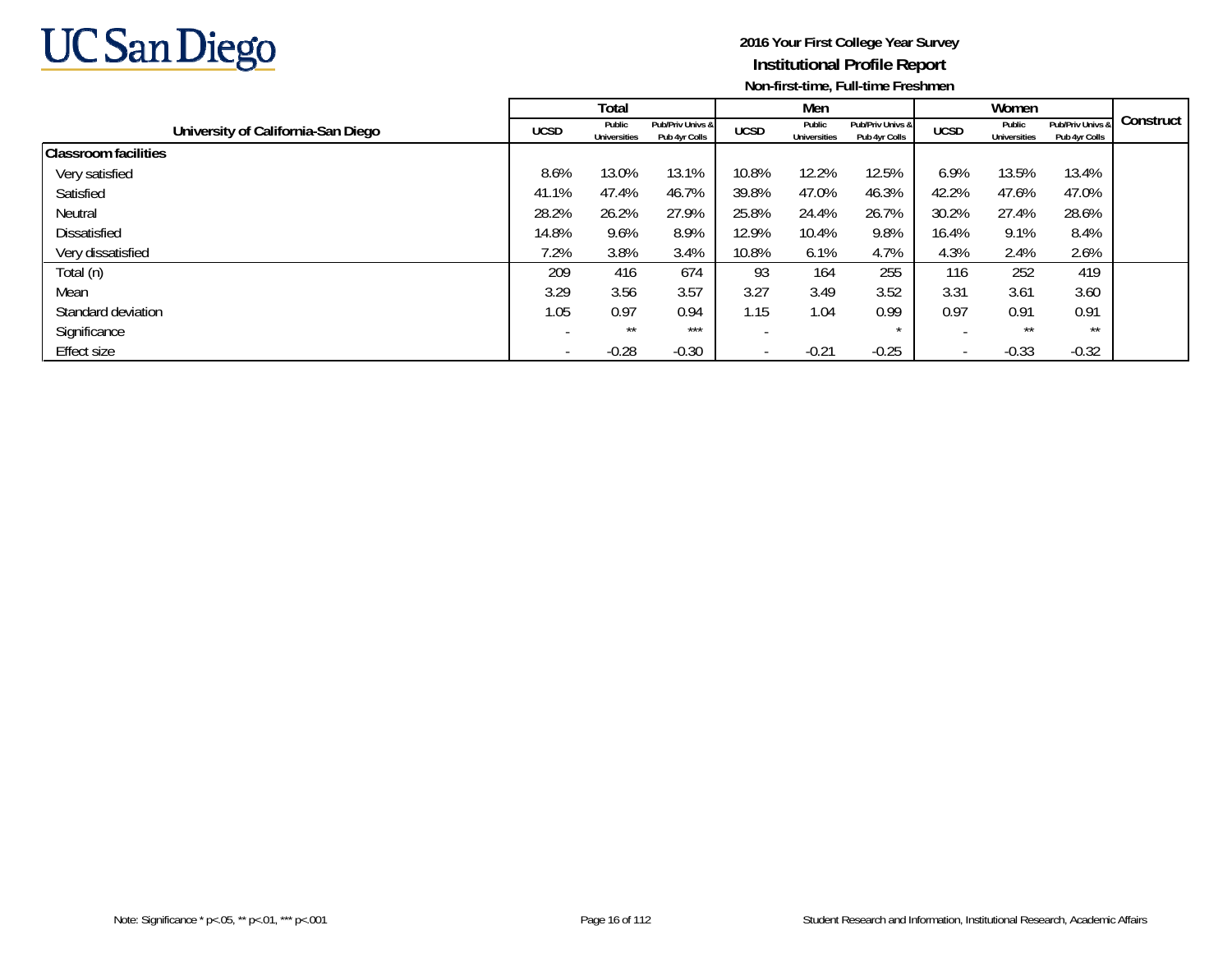

|                                                                               |             | <b>Total</b>                  |                                   |                | Men                           |                                   |                          | Women                         |                                        |           |
|-------------------------------------------------------------------------------|-------------|-------------------------------|-----------------------------------|----------------|-------------------------------|-----------------------------------|--------------------------|-------------------------------|----------------------------------------|-----------|
| University of California-San Diego                                            | <b>UCSD</b> | Public<br><b>Universities</b> | Pub/Priv Univs &<br>Pub 4yr Colls | <b>UCSD</b>    | Public<br><b>Universities</b> | Pub/Priv Univs 8<br>Pub 4yr Colls | <b>UCSD</b>              | Public<br><b>Universities</b> | <b>Pub/Priv Univs</b><br>Pub 4yr Colls | Construct |
| Please rate your satisfaction with this institution on each of the aspects of |             |                               |                                   |                |                               |                                   |                          |                               |                                        |           |
| college life listed below:                                                    |             |                               |                                   |                |                               |                                   |                          |                               |                                        |           |
|                                                                               |             |                               |                                   |                |                               |                                   |                          |                               |                                        |           |
| <b>Computer facilities/labs</b>                                               |             |                               |                                   |                |                               |                                   |                          |                               |                                        |           |
| Very satisfied                                                                | 18.8%       | 21.0%                         | 23.0%                             | 19.3%          | 19.1%                         | 20.4%                             | 18.4%                    | 22.3%                         | 24.7%                                  |           |
| Satisfied                                                                     | 45.0%       | 48.5%                         | 46.2%                             | 42.0%          | 45.9%                         | 44.1%                             | 47.6%                    | 50.2%                         | 47.6%                                  |           |
| Neutral                                                                       | 22.0%       | 21.5%                         | 22.7%                             | 21.6%          | 24.2%                         | 25.3%                             | 22.3%                    | 19.7%                         | 21.1%                                  |           |
| <b>Dissatisfied</b>                                                           | 7.3%        | 5.6%                          | 5.5%                              | 5.7%           | 4.5%                          | 5.7%                              | 8.7%                     | 6.4%                          | 5.3%                                   |           |
| Very dissatisfied                                                             | 6.8%        | 3.3%                          | 2.5%                              | 11.4%          | 6.4%                          | 4.5%                              | 2.9%                     | 1.3%                          | 1.3%                                   |           |
| Total (n)                                                                     | 191         | 390                           | 638                               | 88             | 157                           | 245                               | 103                      | 233                           | 393                                    |           |
| Mean                                                                          | 3.62        | 3.78                          | 3.82                              | 3.52           | 3.67                          | 3.70                              | 3.70                     | 3.86                          | 3.89                                   |           |
| Standard deviation                                                            | 1.08        | 0.95                          | 0.93                              | 1.20           | 1.04                          | 1.00                              | 0.97                     | 0.88                          | 0.88                                   |           |
| Significance                                                                  |             |                               | $\star$                           |                |                               |                                   |                          |                               |                                        |           |
| <b>Effect size</b>                                                            |             | $-0.17$                       | $-0.22$                           |                | $-0.14$                       | $-0.18$                           | $\overline{\phantom{a}}$ | $-0.18$                       | $-0.22$                                |           |
| Library resources                                                             |             |                               |                                   |                |                               |                                   |                          |                               |                                        |           |
| Very satisfied                                                                | 26.8%       | 28.5%                         | 31.0%                             | 27.5%          | 25.8%                         | 28.9%                             | 26.2%                    | 30.3%                         | 32.3%                                  |           |
| Satisfied                                                                     |             |                               |                                   |                |                               |                                   |                          |                               |                                        |           |
|                                                                               | 48.0%       | 47.1%                         | 45.3%                             | 44.0%          | 45.3%                         | 43.4%                             | 51.4%                    | 48.3%                         | 46.5%                                  |           |
| Neutral                                                                       | 15.7%       | 18.3%                         | 17.7%                             | 12.1%          | 17.6%                         | 17.7%                             | 18.7%                    | 18.8%                         | 17.7%                                  |           |
| Dissatisfied                                                                  | 4.5%        | 3.1%                          | 3.3%                              | 7.7%           | 5.0%                          | 4.8%                              | 1.9%                     | 1.7%                          | 2.3%                                   |           |
| Very dissatisfied                                                             | 5.1%        | 3.1%                          | 2.8%                              | 8.8%           | 6.3%                          | 5.2%                              | 1.9%                     | 0.9%                          | 1.3%                                   |           |
| Total (n)                                                                     | 198         | 393                           | 645                               | 91             | 159                           | 249                               | 107                      | 234                           | 396                                    |           |
| Mean                                                                          | 3.87        | 3.95                          | 3.98                              | 3.74           | 3.79                          | 3.86                              | 3.98                     | 4.06                          | 4.06                                   |           |
| Standard deviation                                                            | 1.02        | 0.93                          | 0.93                              | 1.20           | 1.08                          | 1.06                              | 0.84                     | 0.80                          | 0.84                                   |           |
| Significance                                                                  |             |                               |                                   |                |                               |                                   |                          |                               |                                        |           |
| <b>Effect size</b>                                                            |             | $-0.09$                       | $-0.12$                           | $\overline{a}$ | $-0.05$                       | $-0.11$                           | $\overline{\phantom{a}}$ | $-0.10$                       | $-0.10$                                |           |
| Laboratory facilities and equipment                                           |             |                               |                                   |                |                               |                                   |                          |                               |                                        |           |
| Very satisfied                                                                | 22.1%       | 24.5%                         | 23.6%                             | 26.6%          | 23.4%                         | 23.9%                             | 18.4%                    | 25.3%                         | 23.4%                                  |           |
| Satisfied                                                                     | 40.7%       | 41.1%                         | 40.0%                             | 39.1%          | 43.8%                         | 41.0%                             | 42.1%                    | 39.2%                         | 39.4%                                  |           |
| Neutral                                                                       | 24.3%       | 24.8%                         | 26.1%                             | 17.2%          | 21.1%                         | 21.5%                             | 30.3%                    | 27.4%                         | 29.1%                                  |           |
| Dissatisfied                                                                  | 5.7%        | 5.4%                          | 6.7%                              | 6.3%           | 4.7%                          | 7.8%                              | 5.3%                     | 5.9%                          | 5.9%                                   |           |
| Very dissatisfied                                                             | 7.1%        | 4.1%                          | 3.6%                              | 10.9%          | 7.0%                          | 5.9%                              | 3.9%                     | 2.2%                          | 2.2%                                   |           |
| Total (n)                                                                     | 140         | 314                           | 525                               | 64             | 128                           | 205                               | 76                       | 186                           | 320                                    |           |
| Mean                                                                          | 3.65        | 3.76                          | 3.73                              | 3.64           | 3.72                          | 3.69                              | 3.66                     | 3.80                          | 3.76                                   |           |
| Standard deviation                                                            | 1.11        | 1.02                          | 1.01                              | 1.25           | 1.09                          | 1.10                              | 0.97                     | 0.96                          | 0.95                                   |           |
| Significance                                                                  |             |                               |                                   |                |                               |                                   |                          |                               |                                        |           |
| <b>Effect size</b>                                                            | $\sim$      | $-0.11$                       | $-0.08$                           | $\overline{a}$ | $-0.07$                       | $-0.05$                           | $\overline{\phantom{a}}$ | $-0.15$                       | $-0.11$                                |           |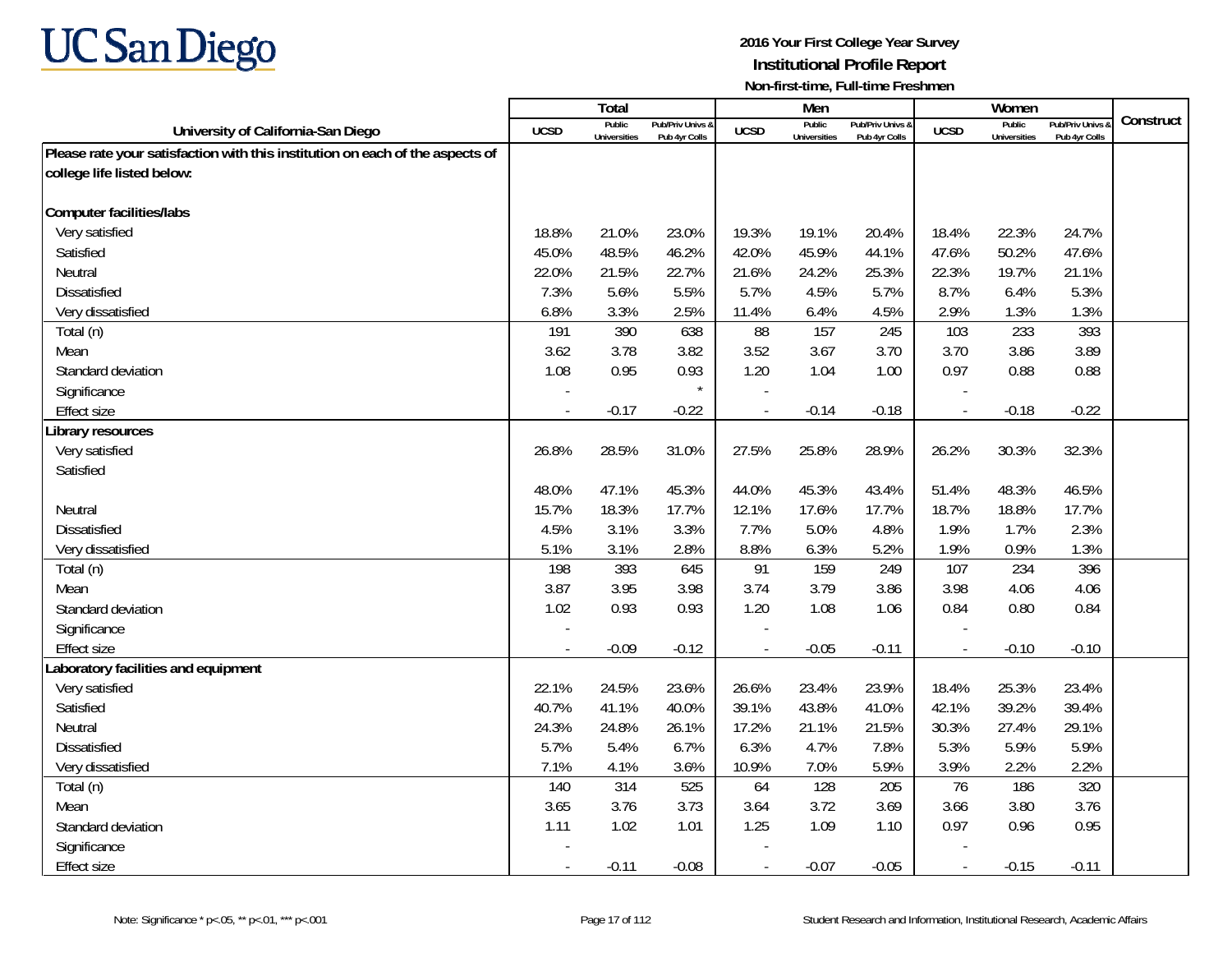

|                                                                               |             | Total                         |                                   |                | Men                           |                                   |                          | Women                         |                                        |           |
|-------------------------------------------------------------------------------|-------------|-------------------------------|-----------------------------------|----------------|-------------------------------|-----------------------------------|--------------------------|-------------------------------|----------------------------------------|-----------|
| University of California-San Diego                                            | <b>UCSD</b> | Public<br><b>Universities</b> | Pub/Priv Univs &<br>Pub 4yr Colls | <b>UCSD</b>    | Public<br><b>Universities</b> | Pub/Priv Univs &<br>Pub 4yr Colls | <b>UCSD</b>              | Public<br><b>Universities</b> | <b>Pub/Priv Univs</b><br>Pub 4yr Colls | Construct |
| Please rate your satisfaction with this institution on each of the aspects of |             |                               |                                   |                |                               |                                   |                          |                               |                                        |           |
| college life listed below:                                                    |             |                               |                                   |                |                               |                                   |                          |                               |                                        |           |
|                                                                               |             |                               |                                   |                |                               |                                   |                          |                               |                                        |           |
| <b>Technology resources</b>                                                   |             |                               |                                   |                |                               |                                   |                          |                               |                                        |           |
| Very satisfied                                                                | 23.2%       | 26.4%                         | 26.1%                             | 21.7%          | 24.3%                         | 25.0%                             | 24.5%                    | 27.8%                         | 26.8%                                  |           |
| Satisfied                                                                     | 45.3%       | 46.9%                         | 45.2%                             | 44.6%          | 45.4%                         | 43.2%                             | 45.9%                    | 47.8%                         | 46.5%                                  |           |
| Neutral                                                                       | 18.8%       | 19.1%                         | 22.0%                             | 13.3%          | 17.1%                         | 20.8%                             | 23.5%                    | 20.4%                         | 22.8%                                  |           |
| Dissatisfied                                                                  | 6.6%        | 4.7%                          | 4.2%                              | 8.4%           | 6.6%                          | 5.9%                              | 5.1%                     | 3.5%                          | 3.1%                                   |           |
| Very dissatisfied                                                             | 6.1%        | 2.9%                          | 2.4%                              | 12.0%          | 6.6%                          | 5.1%                              | 1.0%                     | 0.4%                          | 0.8%                                   |           |
| Total (n)                                                                     | 181         | 382                           | 617                               | 83             | 152                           | 236                               | 98                       | 230                           | 381                                    |           |
| Mean                                                                          | 3.73        | 3.89                          | 3.88                              | 3.55           | 3.74                          | 3.77                              | 3.88                     | 3.99                          | 3.95                                   |           |
| Standard deviation                                                            | 1.08        | 0.95                          | 0.93                              | 1.26           | 1.10                          | 1.05                              | 0.88                     | 0.81                          | 0.83                                   |           |
| Significance                                                                  |             |                               |                                   |                |                               |                                   |                          |                               |                                        |           |
| <b>Effect size</b>                                                            |             | $-0.17$                       | $-0.16$                           | $\sim$         | $-0.17$                       | $-0.21$                           | $\overline{\phantom{a}}$ | $-0.14$                       | $-0.08$                                |           |
| Academic advising                                                             |             |                               |                                   |                |                               |                                   |                          |                               |                                        |           |
| Very satisfied                                                                | 20.9%       | 24.8%                         | 25.0%                             | 19.3%          | 21.8%                         | 24.5%                             | 22.2%                    | 26.7%                         | 25.3%                                  |           |
| Satisfied                                                                     | 41.3%       | 41.6%                         | 38.7%                             | 34.1%          | 37.8%                         | 36.7%                             | 47.2%                    | 44.0%                         | 39.8%                                  |           |
| Neutral                                                                       | 23.5%       | 20.8%                         | 23.2%                             | 26.1%          | 25.6%                         | 24.9%                             | 21.3%                    | 17.7%                         | 22.1%                                  |           |
| <b>Dissatisfied</b>                                                           | 8.2%        | 7.8%                          | 8.6%                              | 10.2%          | 7.1%                          | 7.3%                              | 6.5%                     | 8.2%                          | 9.3%                                   |           |
| Very dissatisfied                                                             | 6.1%        | 5.0%                          | 4.6%                              | 10.2%          | 7.7%                          | 6.5%                              | 2.8%                     | 3.3%                          | 3.4%                                   |           |
| Total (n)                                                                     | 196         | 399                           | 652                               | 88             | 156                           | 245                               | 108                      | 243                           | 407                                    |           |
| Mean                                                                          | 3.63        | 3.73                          | 3.71                              | 3.42           | 3.59                          | 3.65                              | 3.80                     | 3.83                          | 3.74                                   |           |
| Standard deviation                                                            | 1.09        | 1.07                          | 1.08                              | 1.21           | 1.14                          | 1.12                              | 0.95                     | 1.02                          | 1.05                                   |           |
| Significance                                                                  |             |                               |                                   |                |                               |                                   |                          |                               |                                        |           |
| <b>Effect size</b>                                                            |             | $-0.09$                       | $-0.07$                           | $\overline{a}$ | $-0.15$                       | $-0.21$                           | $\mathbb{Z}$             | $-0.03$                       | 0.06                                   |           |
| Student housing (e.g., res. halls)                                            |             |                               |                                   |                |                               |                                   |                          |                               |                                        |           |
| Very satisfied                                                                | 10.9%       | 13.8%                         | 13.8%                             | 14.5%          | 11.2%                         | 14.4%                             | 7.0%                     | 15.7%                         | 13.4%                                  |           |
| Satisfied                                                                     | 34.5%       | 32.4%                         | 31.7%                             | 21.0%          | 25.9%                         | 31.6%                             | 49.1%                    | 37.1%                         | 31.8%                                  |           |
| Neutral                                                                       | 25.2%       | 29.5%                         | 32.2%                             | 25.8%          | 31.9%                         | 30.5%                             | 24.6%                    | 27.7%                         | 33.3%                                  |           |
| <b>Dissatisfied</b>                                                           | 15.1%       | 13.1%                         | 12.4%                             | 21.0%          | 17.2%                         | 12.1%                             | 8.8%                     | 10.1%                         | 12.6%                                  |           |
| Very dissatisfied                                                             | 14.3%       | 11.3%                         | 9.9%                              | 17.7%          | 13.8%                         | 11.5%                             | 10.5%                    | 9.4%                          | 8.8%                                   |           |
| Total (n)                                                                     | 119         | 275                           | 435                               | 62             | 116                           | 174                               | 57                       | 159                           | 261                                    |           |
| Mean                                                                          | 3.13        | 3.24                          | 3.27                              | 2.94           | 3.03                          | 3.25                              | 3.33                     | 3.40                          | 3.28                                   |           |
| Standard deviation                                                            | 1.23        | 1.18                          | 1.15                              | 1.32           | 1.20                          | 1.19                              | 1.09                     | 1.15                          | 1.12                                   |           |
| Significance                                                                  |             |                               |                                   |                |                               |                                   |                          |                               |                                        |           |
| <b>Effect size</b>                                                            |             | $-0.09$                       | $-0.12$                           | $\blacksquare$ | $-0.07$                       | $-0.26$                           | $\overline{\phantom{a}}$ | $-0.06$                       | 0.04                                   |           |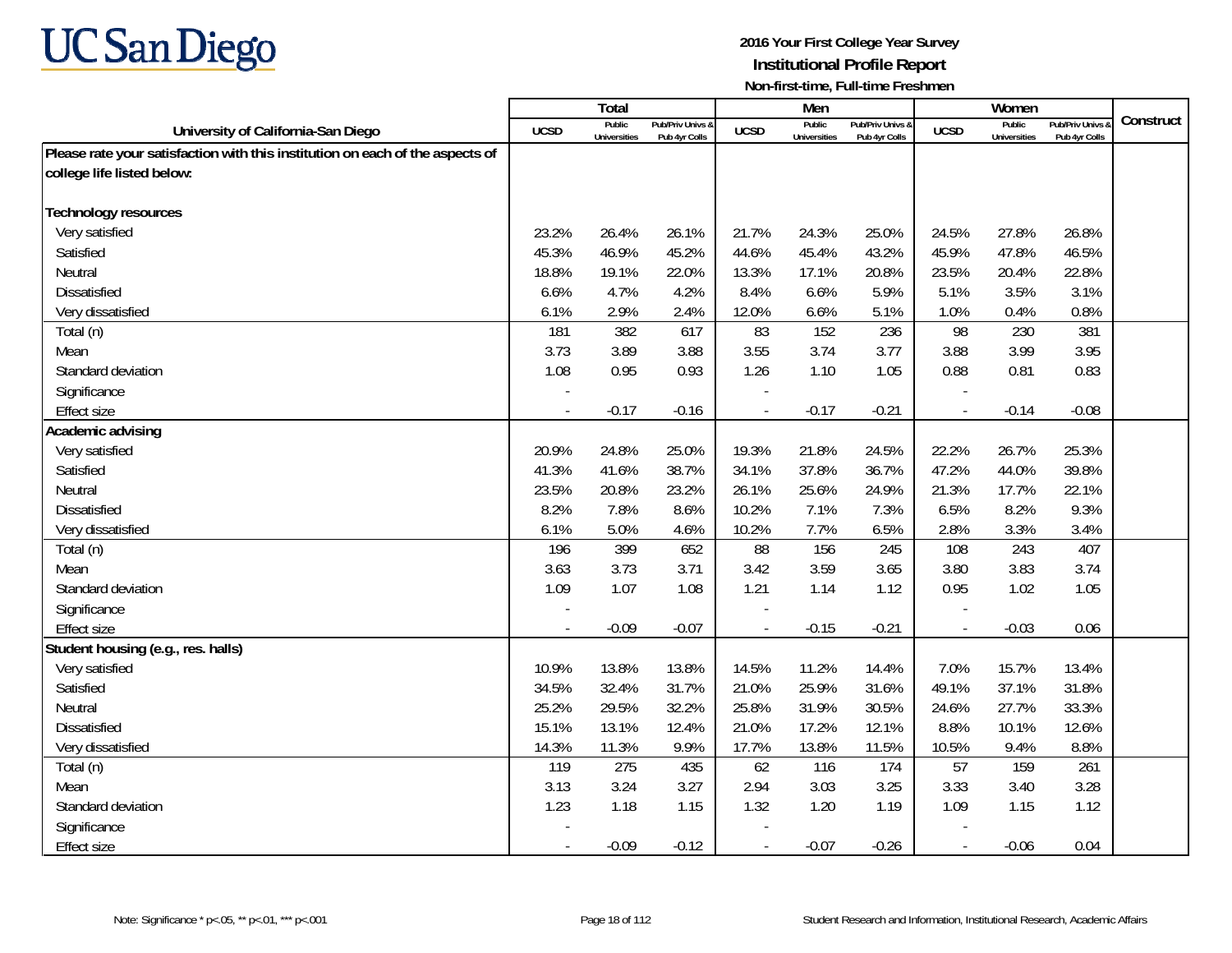

|                                                                               |             | Total                         |                                   |                          | Men                           |                                   |                          | Women                         |                                        |           |
|-------------------------------------------------------------------------------|-------------|-------------------------------|-----------------------------------|--------------------------|-------------------------------|-----------------------------------|--------------------------|-------------------------------|----------------------------------------|-----------|
| University of California-San Diego                                            | <b>UCSD</b> | Public<br><b>Universities</b> | Pub/Priv Univs &<br>Pub 4yr Colls | <b>UCSD</b>              | Public<br><b>Universities</b> | Pub/Priv Univs &<br>Pub 4yr Colls | <b>UCSD</b>              | Public<br><b>Universities</b> | <b>Pub/Priv Univs</b><br>Pub 4yr Colls | Construct |
| Please rate your satisfaction with this institution on each of the aspects of |             |                               |                                   |                          |                               |                                   |                          |                               |                                        |           |
| college life listed below:                                                    |             |                               |                                   |                          |                               |                                   |                          |                               |                                        |           |
|                                                                               |             |                               |                                   |                          |                               |                                   |                          |                               |                                        |           |
| Financial aid office                                                          |             |                               |                                   |                          |                               |                                   |                          |                               |                                        |           |
| Very satisfied                                                                | 19.2%       | 16.4%                         | 15.7%                             | 17.4%                    | 16.5%                         | 14.9%                             | 20.7%                    | 16.3%                         | 16.1%                                  |           |
| Satisfied                                                                     | 34.0%       | 37.3%                         | 37.4%                             | 29.0%                    | 35.4%                         | 38.8%                             | 37.9%                    | 38.4%                         | 36.5%                                  |           |
| Neutral                                                                       | 32.1%       | 30.9%                         | 32.8%                             | 31.9%                    | 33.1%                         | 33.8%                             | 32.2%                    | 29.6%                         | 32.2%                                  |           |
| <b>Dissatisfied</b>                                                           | 9.6%        | 10.3%                         | 9.2%                              | 13.0%                    | 9.4%                          | 7.5%                              | 6.9%                     | 10.8%                         | 10.2%                                  |           |
| Very dissatisfied                                                             | 5.1%        | 5.2%                          | 5.0%                              | 8.7%                     | 5.5%                          | 5.0%                              | 2.3%                     | 4.9%                          | 5.0%                                   |           |
| Total (n)                                                                     | 156         | 330                           | 543                               | 69                       | 127                           | 201                               | 87                       | 203                           | 342                                    |           |
| Mean                                                                          | 3.53        | 3.49                          | 3.50                              | 3.33                     | 3.48                          | 3.51                              | 3.68                     | 3.50                          | 3.49                                   |           |
| Standard deviation                                                            | 1.07        | 1.05                          | 1.02                              | 1.17                     | 1.05                          | 1.00                              | 0.96                     | 1.05                          | 1.04                                   |           |
| Significance                                                                  |             |                               |                                   |                          |                               |                                   |                          |                               |                                        |           |
| Effect size                                                                   |             | 0.04                          | 0.03                              |                          | $-0.14$                       | $-0.18$                           | $\overline{a}$           | 0.17                          | 0.18                                   |           |
| Financial aid package                                                         |             |                               |                                   |                          |                               |                                   |                          |                               |                                        |           |
| Very satisfied                                                                | 24.2%       | 20.1%                         | 21.4%                             | 27.5%                    | 24.4%                         | 24.2%                             | 21.7%                    | 17.4%                         | 19.8%                                  |           |
| Satisfied                                                                     |             |                               |                                   |                          |                               |                                   |                          |                               |                                        |           |
|                                                                               | 34.2%       | 33.5%                         | 33.8%                             | 29.0%                    | 29.1%                         | 32.9%                             | 38.0%                    | 36.2%                         | 34.4%                                  |           |
| Neutral                                                                       | 21.7%       | 25.4%                         | 26.4%                             | 21.7%                    | 25.2%                         | 26.1%                             | 21.7%                    | 25.6%                         | 26.6%                                  |           |
| Dissatisfied                                                                  | 12.4%       | 12.6%                         | 11.0%                             | 10.1%                    | 11.0%                         | 9.2%                              | 14.1%                    | 13.5%                         | 12.0%                                  |           |
| Very dissatisfied                                                             | 7.5%        | 8.4%                          | 7.4%                              | 11.6%                    | 10.2%                         | 7.7%                              | 4.3%                     | 7.2%                          | 7.2%                                   |           |
| Total (n)                                                                     | 161         | 334                           | 556                               | 69                       | 127                           | 207                               | 92                       | 207                           | 349                                    |           |
| Mean                                                                          | 3.55        | 3.44                          | 3.51                              | 3.51                     | 3.46                          | 3.57                              | 3.59                     | 3.43                          | 3.48                                   |           |
| Standard deviation                                                            | 1.20        | 1.19                          | 1.16                              | 1.31                     | 1.26                          | 1.18                              | 1.11                     | 1.14                          | 1.15                                   |           |
| Significance                                                                  |             |                               |                                   |                          |                               |                                   | $\overline{a}$           |                               |                                        |           |
| <b>Effect size</b>                                                            | $\sim$      | 0.09                          | 0.03                              |                          | 0.04                          | $-0.05$                           | $\overline{\phantom{a}}$ | 0.14                          | 0.10                                   |           |
| <b>Student health services</b>                                                |             |                               |                                   |                          |                               |                                   |                          |                               |                                        |           |
| Very satisfied                                                                | 21.3%       | 23.1%                         | 23.9%                             | 17.5%                    | 18.3%                         | 18.4%                             | 24.7%                    | 26.2%                         | 27.1%                                  |           |
| Satisfied                                                                     | 36.0%       | 32.4%                         | 33.3%                             | 36.5%                    | 37.6%                         | 36.8%                             | 35.6%                    | 29.1%                         | 31.3%                                  |           |
| Neutral                                                                       | 27.9%       | 29.2%                         | 30.3%                             | 23.8%                    | 25.7%                         | 31.0%                             | 31.5%                    | 31.4%                         | 29.9%                                  |           |
| Dissatisfied                                                                  | 6.6%        | 7.5%                          | 6.5%                              | 7.9%                     | 6.4%                          | 5.2%                              | 5.5%                     | 8.1%                          | 7.2%                                   |           |
| Very dissatisfied                                                             | 8.1%        | 7.8%                          | 6.0%                              | 14.3%                    | 11.9%                         | 8.6%                              | 2.7%                     | 5.2%                          | 4.5%                                   |           |
| Total (n)                                                                     | 136         | 281                           | 465                               | 63                       | 109                           | 174                               | 73                       | 172                           | 291                                    |           |
| Mean                                                                          | 3.56        | 3.56                          | 3.63                              | 3.35                     | 3.44                          | 3.51                              | 3.74                     | 3.63                          | 3.69                                   |           |
| Standard deviation                                                            | 1.14        | 1.15                          | 1.10                              | 1.27                     | 1.21                          | 1.12                              | 0.99                     | 1.11                          | 1.08                                   |           |
| Significance                                                                  |             |                               |                                   |                          |                               |                                   |                          |                               |                                        |           |
| Effect size                                                                   | $\sim$      | 0.00                          | $-0.06$                           | $\overline{\phantom{a}}$ | $-0.07$                       | $-0.14$                           | $\overline{\phantom{a}}$ | 0.10                          | 0.05                                   |           |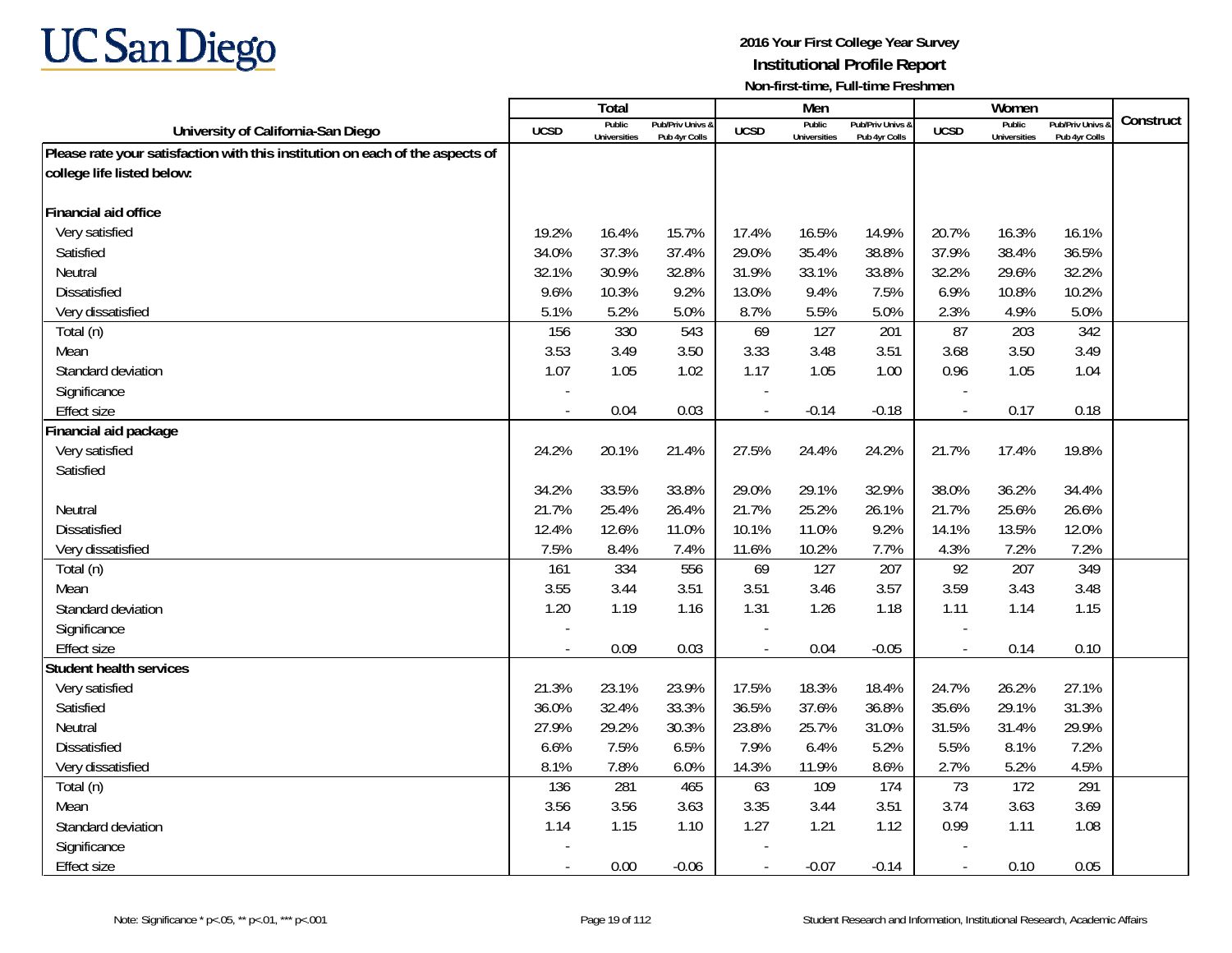

|                                                                               |                          | <b>Total</b>                  |                                   |             | Men                           |                                   |                          | Women                         |                                        |           |
|-------------------------------------------------------------------------------|--------------------------|-------------------------------|-----------------------------------|-------------|-------------------------------|-----------------------------------|--------------------------|-------------------------------|----------------------------------------|-----------|
| University of California-San Diego                                            | <b>UCSD</b>              | Public<br><b>Universities</b> | Pub/Priv Univs &<br>Pub 4yr Colls | <b>UCSD</b> | Public<br><b>Universities</b> | Pub/Priv Univs &<br>Pub 4yr Colls | <b>UCSD</b>              | Public<br><b>Universities</b> | <b>Pub/Priv Univs</b><br>Pub 4yr Colls | Construct |
| Please rate your satisfaction with this institution on each of the aspects of |                          |                               |                                   |             |                               |                                   |                          |                               |                                        |           |
| college life listed below:                                                    |                          |                               |                                   |             |                               |                                   |                          |                               |                                        |           |
|                                                                               |                          |                               |                                   |             |                               |                                   |                          |                               |                                        |           |
| Student psychological services                                                |                          |                               |                                   |             |                               |                                   |                          |                               |                                        |           |
| Very satisfied                                                                | 14.1%                    | 17.1%                         | 16.9%                             | 12.0%       | 11.4%                         | 11.7%                             | 16.3%                    | 21.1%                         | 20.3%                                  |           |
| Satisfied                                                                     | 26.3%                    | 28.0%                         | 28.2%                             | 20.0%       | 27.3%                         | 29.9%                             | 32.7%                    | 28.5%                         | 27.1%                                  |           |
| Neutral                                                                       | 31.3%                    | 37.9%                         | 41.9%                             | 32.0%       | 39.8%                         | 42.3%                             | 30.6%                    | 36.6%                         | 41.5%                                  |           |
| Dissatisfied                                                                  | 11.1%                    | 6.6%                          | 4.9%                              | 12.0%       | 6.8%                          | 4.4%                              | 10.2%                    | 6.5%                          | 5.3%                                   |           |
| Very dissatisfied                                                             | 17.2%                    | 10.4%                         | 8.1%                              | 24.0%       | 14.8%                         | 11.7%                             | 10.2%                    | 7.3%                          | 5.8%                                   |           |
| Total (n)                                                                     | 99                       | 211                           | 344                               | 50          | 88                            | 137                               | 49                       | 123                           | 207                                    |           |
| Mean                                                                          | 3.09                     | 3.35                          | 3.41                              | 2.84        | 3.14                          | 3.26                              | 3.35                     | 3.50                          | 3.51                                   |           |
| Standard deviation                                                            | 1.28                     | 1.15                          | 1.08                              | 1.33        | 1.18                          | 1.10                              | 1.18                     | 1.12                          | 1.06                                   |           |
| Significance                                                                  |                          |                               |                                   |             |                               |                                   |                          |                               |                                        |           |
| <b>Effect size</b>                                                            | $\sim$                   | $-0.23$                       | $-0.30$                           |             | $-0.25$                       | $-0.38$                           | $\overline{\phantom{a}}$ | $-0.13$                       | $-0.15$                                |           |
| Orientation for new students                                                  |                          |                               |                                   |             |                               |                                   |                          |                               |                                        |           |
| Very satisfied                                                                | 10.1%                    | 14.9%                         | 16.2%                             | 8.9%        | 13.5%                         | 14.9%                             | 11.1%                    | 15.9%                         | 16.9%                                  |           |
| Satisfied                                                                     | 30.8%                    | 35.6%                         | 36.0%                             | 28.9%       | 32.3%                         | 35.3%                             | 32.4%                    | 37.8%                         | 36.4%                                  |           |
| Neutral                                                                       | 30.8%                    | 29.9%                         | 29.2%                             | 25.6%       | 27.7%                         | 28.2%                             | 35.2%                    | 31.3%                         | 29.7%                                  |           |
| <b>Dissatisfied</b>                                                           | 14.6%                    | 10.8%                         | 11.1%                             | 16.7%       | 12.9%                         | 11.2%                             | 13.0%                    | 9.4%                          | 11.0%                                  |           |
| Very dissatisfied                                                             | 13.6%                    | 8.8%                          | 7.6%                              | 20.0%       | 13.5%                         | 10.4%                             | 8.3%                     | 5.6%                          | 5.9%                                   |           |
| Total (n)                                                                     | 198                      | 388                           | 631                               | 90          | 155                           | 241                               | 108                      | 233                           | 390                                    |           |
| Mean                                                                          | 3.09                     | 3.37                          | 3.42                              | 2.90        | 3.19                          | 3.33                              | 3.25                     | 3.49                          | 3.47                                   |           |
| Standard deviation                                                            | 1.18                     | 1.13                          | 1.12                              | 1.27        | 1.23                          | 1.17                              | 1.09                     | 1.05                          | 1.08                                   |           |
| Significance                                                                  |                          | $\star\star$                  | $***$                             |             |                               | $\star\star$                      |                          |                               |                                        |           |
| <b>Effect size</b>                                                            | $\overline{\phantom{a}}$ | $-0.25$                       | $-0.29$                           | $\sim$      | $-0.24$                       | $-0.37$                           | $\overline{\phantom{a}}$ | $-0.23$                       | $-0.20$                                |           |
| Opportunities for community service                                           |                          |                               |                                   |             |                               |                                   |                          |                               |                                        |           |
| Very satisfied                                                                | 9.4%                     | 15.9%                         | 15.1%                             | 5.2%        | 8.7%                          | 8.3%                              | 12.9%                    | 20.1%                         | 19.0%                                  |           |
| Satisfied                                                                     | 36.7%                    | 38.2%                         | 36.3%                             | 36.2%       | 37.5%                         | 39.1%                             | 37.1%                    | 38.5%                         | 34.7%                                  |           |
| Neutral                                                                       | 32.0%                    | 33.2%                         | 36.3%                             | 29.3%       | 34.6%                         | 37.3%                             | 34.3%                    | 32.4%                         | 35.7%                                  |           |
| <b>Dissatisfied</b>                                                           | 11.7%                    | 7.4%                          | 7.3%                              | 10.3%       | 7.7%                          | 7.1%                              | 12.9%                    | 7.3%                          | 7.5%                                   |           |
| Very dissatisfied                                                             | 10.2%                    | 5.3%                          | 5.0%                              | 19.0%       | 11.5%                         | 8.3%                              | 2.9%                     | 1.7%                          | 3.1%                                   |           |
| Total (n)                                                                     | 128                      | 283                           | 463                               | 58          | 104                           | 169                               | 70                       | 179                           | 294                                    |           |
| Mean                                                                          | 3.23                     | 3.52                          | 3.49                              | 2.98        | 3.24                          | 3.32                              | 3.44                     | 3.68                          | 3.59                                   |           |
| Standard deviation                                                            | 1.10                     | 1.02                          | 1.00                              | 1.21        | 1.10                          | 1.01                              | 0.97                     | 0.93                          | 0.98                                   |           |
| Significance                                                                  |                          | $\star\star$                  |                                   |             |                               | $\star$                           |                          |                               |                                        |           |
| Effect size                                                                   | $\sim$                   | $-0.28$                       | $-0.26$                           |             | $-0.24$                       | $-0.34$                           | $\blacksquare$           | $-0.26$                       | $-0.15$                                |           |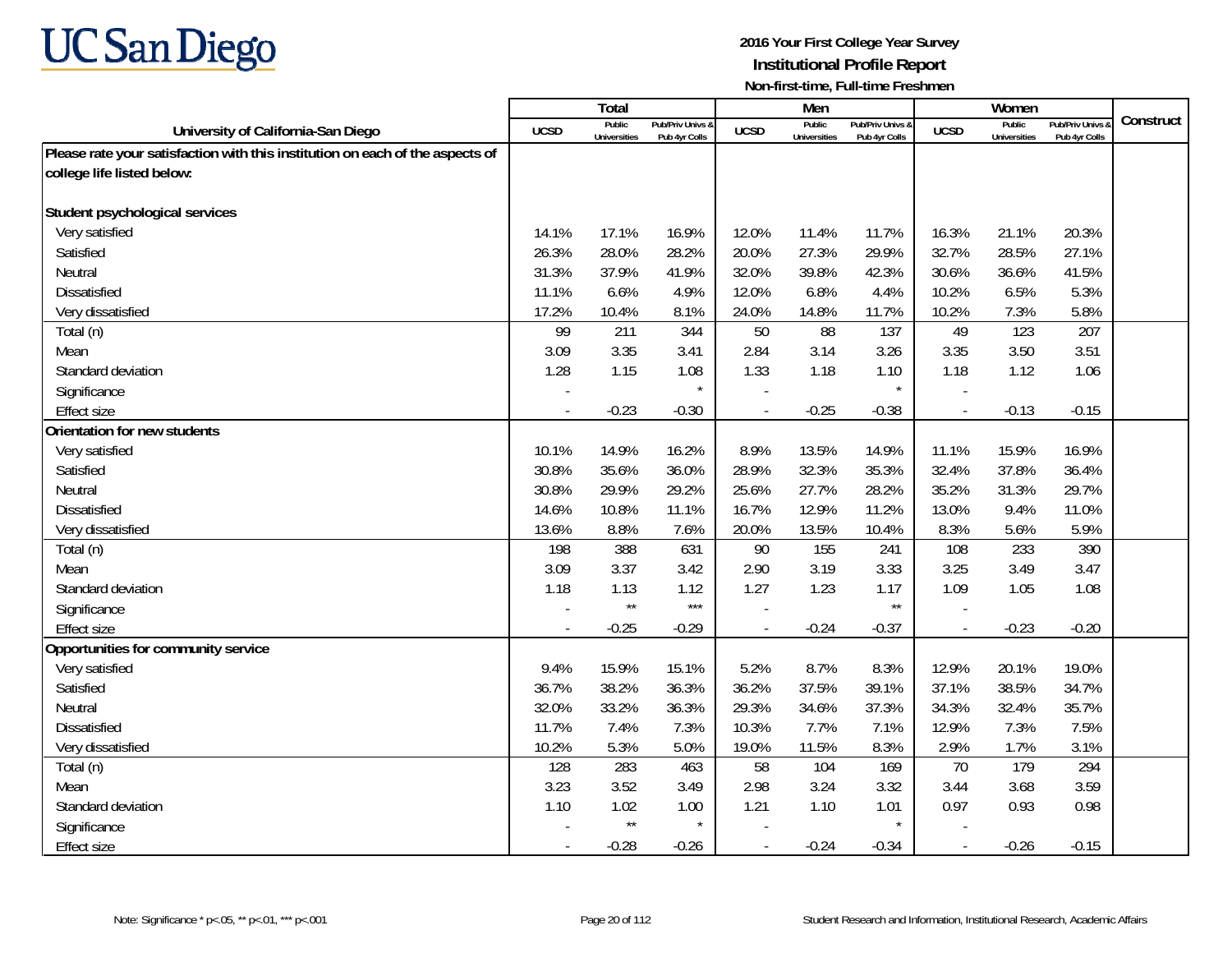

|                                                                               |                | Total                         |                                   |                | Men                           |                                 |                          | Women                         |                                        |              |
|-------------------------------------------------------------------------------|----------------|-------------------------------|-----------------------------------|----------------|-------------------------------|---------------------------------|--------------------------|-------------------------------|----------------------------------------|--------------|
| University of California-San Diego                                            | <b>UCSD</b>    | Public<br><b>Universities</b> | Pub/Priv Univs &<br>Pub 4yr Colls | <b>UCSD</b>    | Public<br><b>Universities</b> | Pub/Priv Univs<br>Pub 4yr Colls | <b>UCSD</b>              | Public<br><b>Universities</b> | <b>Pub/Priv Univs</b><br>Pub 4yr Colls | Construct    |
| Please rate your satisfaction with this institution on each of the aspects of |                |                               |                                   |                |                               |                                 |                          |                               |                                        |              |
| college life listed below:                                                    |                |                               |                                   |                |                               |                                 |                          |                               |                                        |              |
|                                                                               |                |                               |                                   |                |                               |                                 |                          |                               |                                        |              |
| First-year programs (e.g., first-year seminar, learning community, linked     |                |                               |                                   |                |                               |                                 |                          |                               |                                        |              |
| courses)                                                                      |                |                               |                                   |                |                               |                                 |                          |                               |                                        |              |
| Very satisfied                                                                | 8.4%           | 13.1%                         | 15.3%                             | 9.6%           | 11.1%                         | 14.2%                           | 7.3%                     | 14.5%                         | 15.9%                                  |              |
| Satisfied                                                                     | 31.8%          | 33.7%                         | 33.6%                             | 23.1%          | 25.9%                         | 30.2%                           | 40.0%                    | 39.0%                         | 35.6%                                  |              |
| Neutral                                                                       | 40.2%          | 37.1%                         | 36.3%                             | 36.5%          | 38.9%                         | 34.6%                           | 43.6%                    | 35.8%                         | 37.4%                                  | Satisfaction |
| <b>Dissatisfied</b>                                                           | 8.4%           | 7.1%                          | 7.6%                              | 9.6%           | 9.3%                          | 9.3%                            | 7.3%                     | 5.7%                          | 6.7%                                   | with         |
| Very dissatisfied                                                             | 11.2%          | 9.0%                          | 7.2%                              | 21.2%          | 14.8%                         | 11.7%                           | 1.8%                     | 5.0%                          | 4.4%                                   | Coursework   |
| Total (n)                                                                     | 107            | 267                           | 432                               | 52             | 108                           | 162                             | 55                       | 159                           | 270                                    |              |
| Mean                                                                          | 3.18           | 3.35                          | 3.42                              | 2.90           | 3.09                          | 3.26                            | 3.44                     | 3.52                          | 3.52                                   |              |
| Standard deviation                                                            | 1.08           | 1.08                          | 1.07                              | 1.26           | 1.18                          | 1.17                            | 0.81                     | 0.98                          | 0.99                                   |              |
| Significance                                                                  |                |                               | $\star$                           |                |                               |                                 |                          |                               |                                        |              |
| <b>Effect size</b>                                                            | $\overline{a}$ | $-0.16$                       | $-0.22$                           | $\overline{a}$ | $-0.16$                       | $-0.31$                         | $\overline{\phantom{a}}$ | $-0.08$                       | $-0.08$                                |              |
| Since entering this college, how often have you utilized the following        |                |                               |                                   |                |                               |                                 |                          |                               |                                        |              |
| services:                                                                     |                |                               |                                   |                |                               |                                 |                          |                               |                                        |              |
|                                                                               |                |                               |                                   |                |                               |                                 |                          |                               |                                        |              |
| Study skills advising                                                         |                |                               |                                   |                |                               |                                 |                          |                               |                                        |              |
| Frequently                                                                    | 3.9%           | 5.2%                          | 7.5%                              | 4.0%           | 4.4%                          | 6.6%                            | 3.8%                     | 5.6%                          | 8.0%                                   |              |
| Occasionally                                                                  | 17.4%          | 19.7%                         | 24.9%                             | 21.3%          | 24.4%                         | 29.7%                           | 13.8%                    | 16.4%                         | 21.9%                                  |              |
| Not at all                                                                    | 78.7%          | 75.2%                         | 67.6%                             | 74.7%          | 71.1%                         | 63.7%                           | 82.5%                    | 77.9%                         | 70.1%                                  |              |
| Total (n)                                                                     | 155            | 330                           | 550                               | 75             | 135                           | 212                             | 80                       | 195                           | 338                                    |              |
| Mean                                                                          | 1.25           | 1.30                          | 1.40                              | 1.29           | 1.33                          | 1.43                            | 1.21                     | 1.28                          | 1.38                                   |              |
| Standard deviation                                                            | 0.52           | 0.56                          | 0.62                              | 0.54           | 0.56                          | 0.62                            | 0.50                     | 0.56                          | 0.63                                   |              |
| Significance                                                                  |                |                               | $\star\star$                      |                |                               |                                 |                          |                               |                                        |              |
| <b>Effect size</b>                                                            |                | $-0.09$                       | $-0.24$                           |                | $-0.07$                       | $-0.23$                         | $\sim$                   | $-0.13$                       | $-0.27$                                |              |
| Financial aid advising                                                        |                |                               |                                   |                |                               |                                 |                          |                               |                                        |              |
| Frequently                                                                    | 7.7%           | 7.3%                          | 9.1%                              | 8.0%           | 9.0%                          | 10.0%                           | 7.5%                     | 6.2%                          | 8.6%                                   |              |
| Occasionally                                                                  |                |                               |                                   |                |                               |                                 |                          |                               |                                        |              |
|                                                                               | 42.6%          | 40.4%                         | 41.9%                             | 37.3%          | 35.8%                         | 39.8%                           | 47.5%                    | 43.6%                         | 43.2%                                  |              |
| Not at all                                                                    | 49.7%          | 52.3%                         | 49.0%                             | 54.7%          | 55.2%                         | 50.2%                           | 45.0%                    | 50.3%                         | 48.2%                                  |              |
| Total (n)                                                                     | 155            | 329                           | 549                               | 75             | 134                           | 211                             | 80                       | 195                           | 338                                    |              |
| Mean                                                                          | 1.58           | 1.55                          | 1.60                              | 1.53           | 1.54                          | 1.60                            | 1.63                     | 1.56                          | 1.60                                   |              |
| Standard deviation                                                            | 0.63           | 0.63                          | 0.65                              | 0.64           | 0.66                          | 0.66                            | 0.62                     | 0.61                          | 0.64                                   |              |
| Significance                                                                  |                |                               |                                   |                |                               |                                 |                          |                               |                                        |              |
| Effect size                                                                   |                | 0.05                          | $-0.03$                           |                | $-0.02$                       | $-0.11$                         | $\overline{\phantom{a}}$ | 0.11                          | 0.05                                   |              |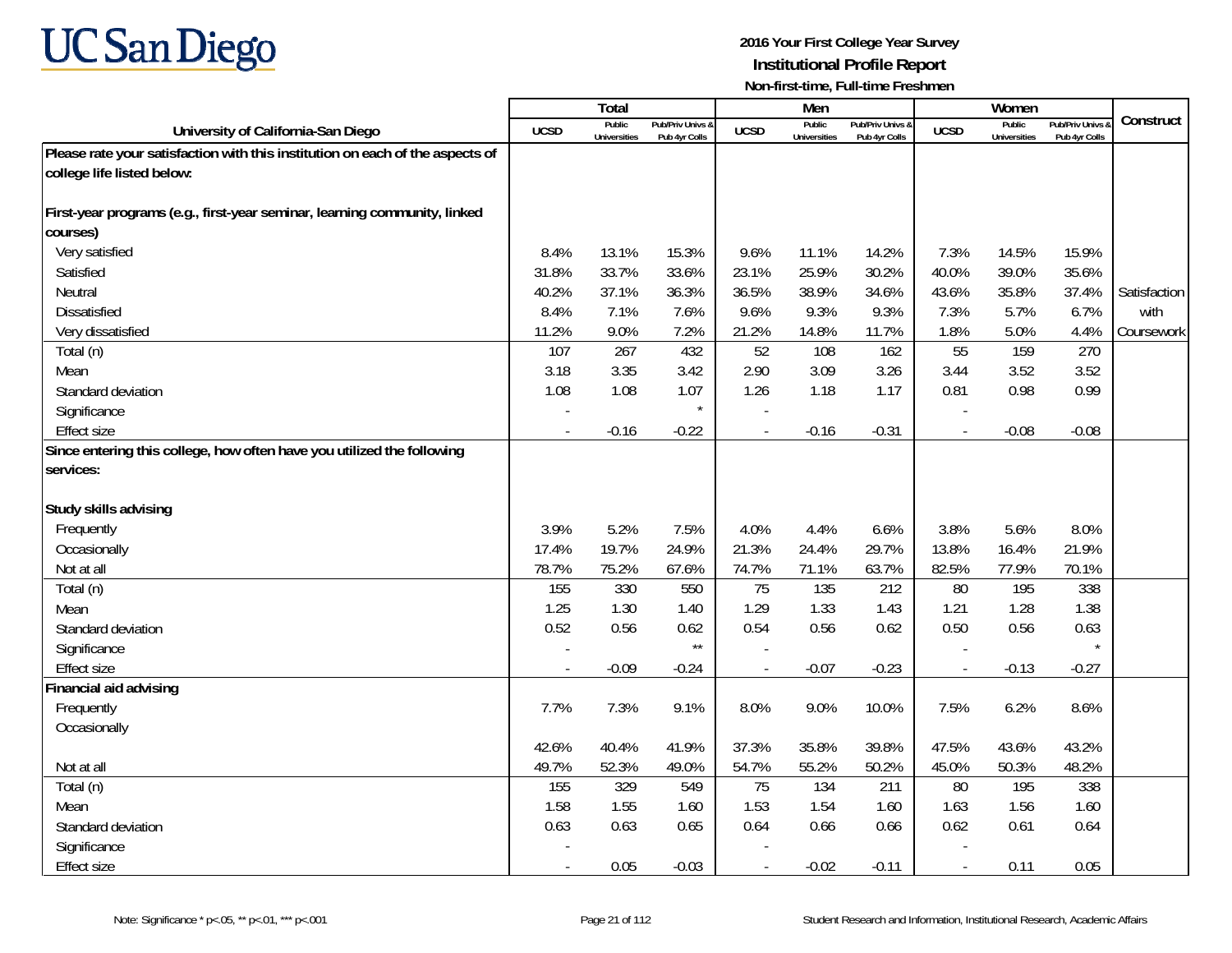

|                                                                        |             | Total                         |                                   |                          | Men                           |                                   |                          | Women                         |                                        |           |
|------------------------------------------------------------------------|-------------|-------------------------------|-----------------------------------|--------------------------|-------------------------------|-----------------------------------|--------------------------|-------------------------------|----------------------------------------|-----------|
| University of California-San Diego                                     | <b>UCSD</b> | Public<br><b>Universities</b> | Pub/Priv Univs &<br>Pub 4yr Colls | <b>UCSD</b>              | Public<br><b>Universities</b> | Pub/Priv Univs &<br>Pub 4yr Colls | <b>UCSD</b>              | Public<br><b>Universities</b> | <b>Pub/Priv Univs</b><br>Pub 4yr Colls | Construct |
| Since entering this college, how often have you utilized the following |             |                               |                                   |                          |                               |                                   |                          |                               |                                        |           |
| services:                                                              |             |                               |                                   |                          |                               |                                   |                          |                               |                                        |           |
|                                                                        |             |                               |                                   |                          |                               |                                   |                          |                               |                                        |           |
| Student health services                                                |             |                               |                                   |                          |                               |                                   |                          |                               |                                        |           |
| Frequently                                                             | 7.1%        | 7.0%                          | 8.4%                              | 1.3%                     | 5.2%                          | 6.2%                              | 12.5%                    | 8.2%                          | 9.8%                                   |           |
| Occasionally                                                           | 38.7%       | 36.2%                         | 35.2%                             | 41.3%                    | 33.6%                         | 32.2%                             | 36.3%                    | 37.9%                         | 37.0%                                  |           |
| Not at all                                                             | 54.2%       | 56.8%                         | 56.5%                             | 57.3%                    | 61.2%                         | 61.6%                             | 51.3%                    | 53.8%                         | 53.3%                                  |           |
| Total (n)                                                              | 155         | 329                           | 549                               | 75                       | 134                           | 211                               | 80                       | 195                           | 338                                    |           |
| Mean                                                                   | 1.53        | 1.50                          | 1.52                              | 1.44                     | 1.44                          | 1.45                              | 1.61                     | 1.54                          | 1.57                                   |           |
| Standard deviation                                                     | 0.63        | 0.63                          | 0.65                              | 0.53                     | 0.59                          | 0.61                              | 0.70                     | 0.64                          | 0.67                                   |           |
| Significance                                                           |             |                               |                                   |                          |                               |                                   |                          |                               |                                        |           |
| <b>Effect size</b>                                                     | $\sim$      | 0.05                          | 0.02                              | $\overline{a}$           | 0.00                          | $-0.02$                           | $\overline{\phantom{a}}$ | 0.11                          | 0.06                                   |           |
| Student psychological services                                         |             |                               |                                   |                          |                               |                                   |                          |                               |                                        |           |
| Frequently                                                             | 9.1%        | 6.7%                          | 6.0%                              | 6.8%                     | 6.8%                          | 7.6%                              | 11.3%                    | 6.7%                          | 5.0%                                   |           |
| Occasionally                                                           | 18.2%       | 16.5%                         | 16.8%                             | 17.6%                    | 16.5%                         | 16.7%                             | 18.8%                    | 16.4%                         | 16.9%                                  |           |
| Not at all                                                             | 72.7%       | 76.8%                         | 77.1%                             | 75.7%                    | 76.7%                         | 75.7%                             | 70.0%                    | 76.9%                         | 78.0%                                  |           |
| Total (n)                                                              | 154         | 328                           | 547                               | 74                       | 133                           | 210                               | 80                       | 195                           | 337                                    |           |
| Mean                                                                   | 1.36        | 1.30                          | 1.29                              | 1.31                     | 1.30                          | 1.32                              | 1.41                     | 1.30                          | 1.27                                   |           |
| Standard deviation                                                     | 0.64        | 0.59                          | 0.57                              | 0.60                     | 0.59                          | 0.61                              | 0.69                     | 0.59                          | 0.55                                   |           |
| Significance                                                           |             |                               |                                   | $\overline{\phantom{a}}$ |                               |                                   | $\overline{\phantom{a}}$ |                               |                                        |           |
| <b>Effect size</b>                                                     |             | 0.10                          | 0.12                              |                          | 0.02                          | $-0.02$                           |                          | 0.19                          | 0.25                                   |           |
| <b>Writing center</b>                                                  |             |                               |                                   |                          |                               |                                   |                          |                               |                                        |           |
| Frequently                                                             | 3.9%        | 4.0%                          | 4.6%                              | 4.0%                     | 6.7%                          | 6.6%                              | 3.8%                     | 2.1%                          | 3.3%                                   |           |
| Occasionally                                                           | 23.2%       | 24.4%                         | 24.4%                             | 12.0%                    | 20.1%                         | 22.3%                             | 33.8%                    | 27.3%                         | 25.7%                                  |           |
| Not at all                                                             | 72.9%       | 71.6%                         | 71.0%                             | 84.0%                    | 73.1%                         | 71.1%                             | 62.5%                    | 70.6%                         | 71.0%                                  |           |
| Total (n)                                                              | 155         | 328                           | 549                               | 75                       | 134                           | 211                               | 80                       | 194                           | 338                                    |           |
| Mean                                                                   | 1.31        | 1.32                          | 1.34                              | 1.20                     | 1.34                          | 1.36                              | 1.41                     | 1.31                          | 1.32                                   |           |
| Standard deviation                                                     | 0.54        | 0.55                          | 0.56                              | 0.49                     | 0.60                          | 0.60                              | 0.57                     | 0.51                          | 0.53                                   |           |
| Significance                                                           |             |                               |                                   |                          |                               |                                   |                          |                               |                                        |           |
| <b>Effect size</b>                                                     | $\sim$      | $-0.02$                       | $-0.05$                           |                          | $-0.23$                       | $-0.27$                           | $\blacksquare$           | 0.20                          | 0.17                                   |           |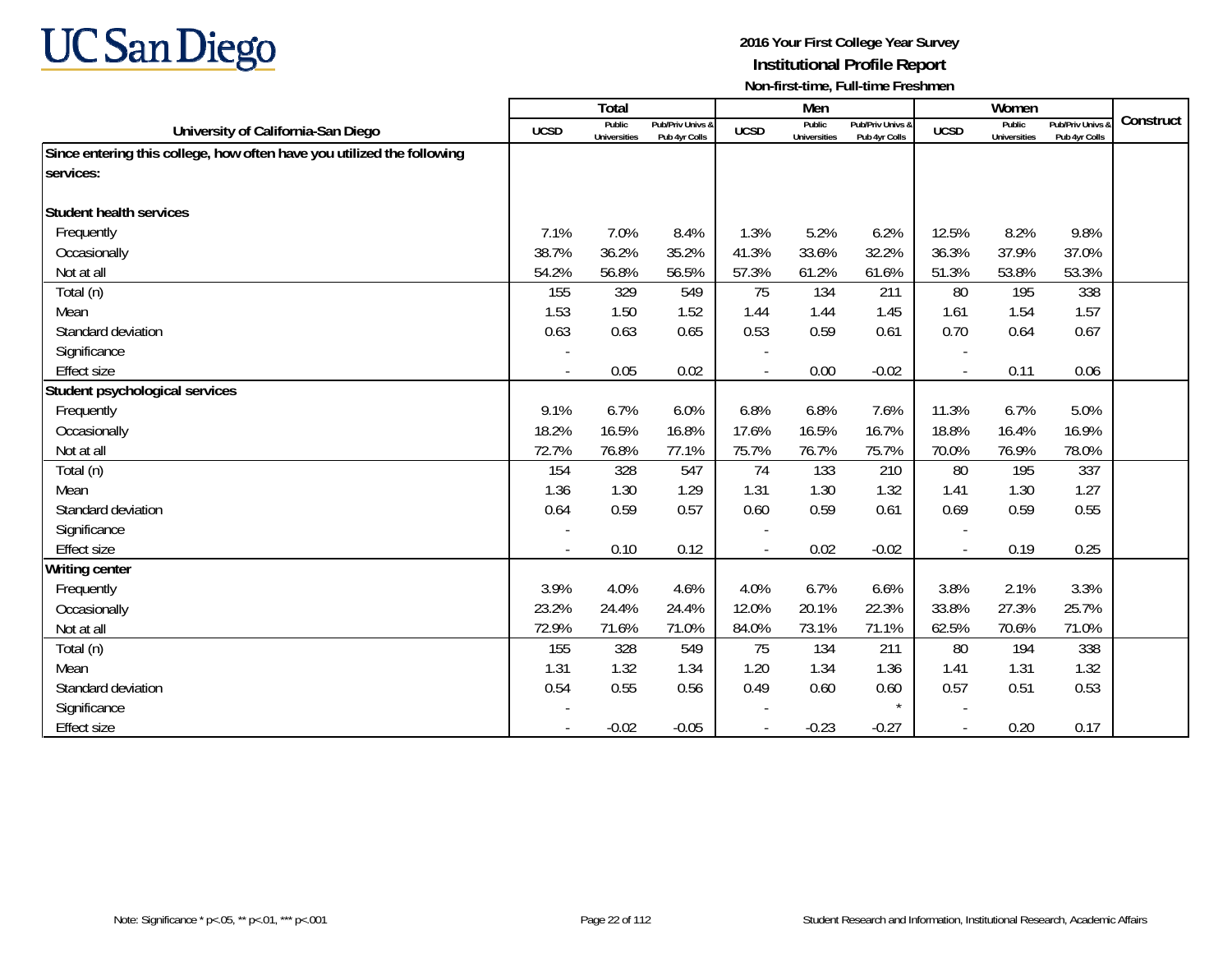

|                                                                        |                          | Total                         |                                   |                | Men                           |                                   |                          | Women                         |                                 |           |
|------------------------------------------------------------------------|--------------------------|-------------------------------|-----------------------------------|----------------|-------------------------------|-----------------------------------|--------------------------|-------------------------------|---------------------------------|-----------|
| University of California-San Diego                                     | <b>UCSD</b>              | Public<br><b>Universities</b> | Pub/Priv Univs &<br>Pub 4yr Colls | <b>UCSD</b>    | Public<br><b>Universities</b> | Pub/Priv Univs &<br>Pub 4yr Colls | <b>UCSD</b>              | Public<br><b>Universities</b> | Pub/Priv Univs<br>Pub 4yr Colls | Construct |
| Since entering this college, how often have you utilized the following |                          |                               |                                   |                |                               |                                   |                          |                               |                                 |           |
| services:                                                              |                          |                               |                                   |                |                               |                                   |                          |                               |                                 |           |
|                                                                        |                          |                               |                                   |                |                               |                                   |                          |                               |                                 |           |
| Disability resource center                                             |                          |                               |                                   |                |                               |                                   |                          |                               |                                 |           |
| Frequently                                                             | 2.6%                     | 2.7%                          | 4.0%                              | 2.7%           | 2.2%                          | 5.7%                              | 2.5%                     | 3.1%                          | 3.0%                            |           |
| Occasionally                                                           | 7.8%                     | 8.5%                          | 10.8%                             | 4.0%           | 7.5%                          | 10.9%                             | 11.4%                    | 9.3%                          | 10.7%                           |           |
| Not at all                                                             | 89.6%                    | 88.7%                         | 85.2%                             | 93.3%          | 90.3%                         | 83.4%                             | 86.1%                    | 87.6%                         | 86.4%                           |           |
| Total (n)                                                              | 154                      | 328                           | 548                               | 75             | 134                           | 211                               | 79                       | 194                           | 337                             |           |
| Mean                                                                   | 1.13                     | 1.14                          | 1.19                              | 1.09           | 1.12                          | 1.22                              | 1.16                     | 1.15                          | 1.17                            |           |
| Standard deviation                                                     | 0.41                     | 0.42                          | 0.48                              | 0.37           | 0.39                          | 0.54                              | 0.44                     | 0.44                          | 0.45                            |           |
| Significance                                                           |                          |                               |                                   |                |                               |                                   |                          |                               |                                 |           |
| <b>Effect size</b>                                                     | $\sim$                   | $-0.02$                       | $-0.13$                           | $\blacksquare$ | $-0.08$                       | $-0.24$                           | $\overline{\phantom{a}}$ | 0.02                          | $-0.02$                         |           |
| <b>Career services</b>                                                 |                          |                               |                                   |                |                               |                                   |                          |                               |                                 |           |
| Frequently                                                             | 3.3%                     | 2.1%                          | 4.2%                              | 1.4%           | 0.8%                          | 4.3%                              | 5.1%                     | 3.1%                          | 4.2%                            |           |
| Occasionally                                                           | 29.6%                    | 27.0%                         | 26.9%                             | 28.4%          | 30.1%                         | 31.4%                             | 30.8%                    | 24.9%                         | 24.1%                           |           |
| Not at all                                                             | 67.1%                    | 70.9%                         | 68.9%                             | 70.3%          | 69.2%                         | 64.3%                             | 64.1%                    | 72.0%                         | 71.7%                           |           |
| Total (n)                                                              | 152                      | 326                           | 546                               | 74             | 133                           | 210                               | 78                       | 193                           | 336                             |           |
| Mean                                                                   | 1.36                     | 1.31                          | 1.35                              | 1.31           | 1.32                          | 1.40                              | 1.41                     | 1.31                          | 1.32                            |           |
| Standard deviation                                                     | 0.55                     | 0.51                          | 0.56                              | 0.49           | 0.48                          | 0.57                              | 0.59                     | 0.53                          | 0.55                            |           |
| Significance                                                           |                          |                               |                                   |                |                               |                                   |                          |                               |                                 |           |
| <b>Effect size</b>                                                     |                          | 0.10                          | 0.02                              |                | $-0.02$                       | $-0.16$                           | $\overline{\phantom{a}}$ | 0.19                          | 0.16                            |           |
| Academic advising                                                      |                          |                               |                                   |                |                               |                                   |                          |                               |                                 |           |
| Frequently                                                             | 16.2%                    | 12.6%                         | 15.0%                             | 20.3%          | 15.0%                         | 15.7%                             | 12.5%                    | 10.9%                         | 14.6%                           |           |
| Occasionally                                                           | 66.9%                    | 70.9%                         | 68.1%                             | 60.8%          | 63.2%                         | 65.2%                             | 72.5%                    | 76.2%                         | 69.9%                           |           |
| Not at all                                                             | 16.9%                    | 16.6%                         | 16.9%                             | 18.9%          | 21.8%                         | 19.0%                             | 15.0%                    | 13.0%                         | 15.5%                           |           |
| Total (n)                                                              | 154                      | 326                           | 545                               | 74             | 133                           | 210                               | 80                       | 193                           | 335                             |           |
| Mean                                                                   | 1.99                     | 1.96                          | 1.98                              | 2.01           | 1.93                          | 1.97                              | 1.98                     | 1.98                          | 1.99                            |           |
| Standard deviation                                                     | 0.58                     | 0.54                          | 0.57                              | 0.63           | 0.61                          | 0.59                              | 0.53                     | 0.49                          | 0.55                            |           |
| Significance                                                           |                          |                               |                                   |                |                               |                                   |                          |                               |                                 |           |
| <b>Effect size</b>                                                     | $\overline{\phantom{a}}$ | 0.06                          | 0.02                              |                | 0.13                          | 0.07                              | $\blacksquare$           | 0.00                          | $-0.02$                         |           |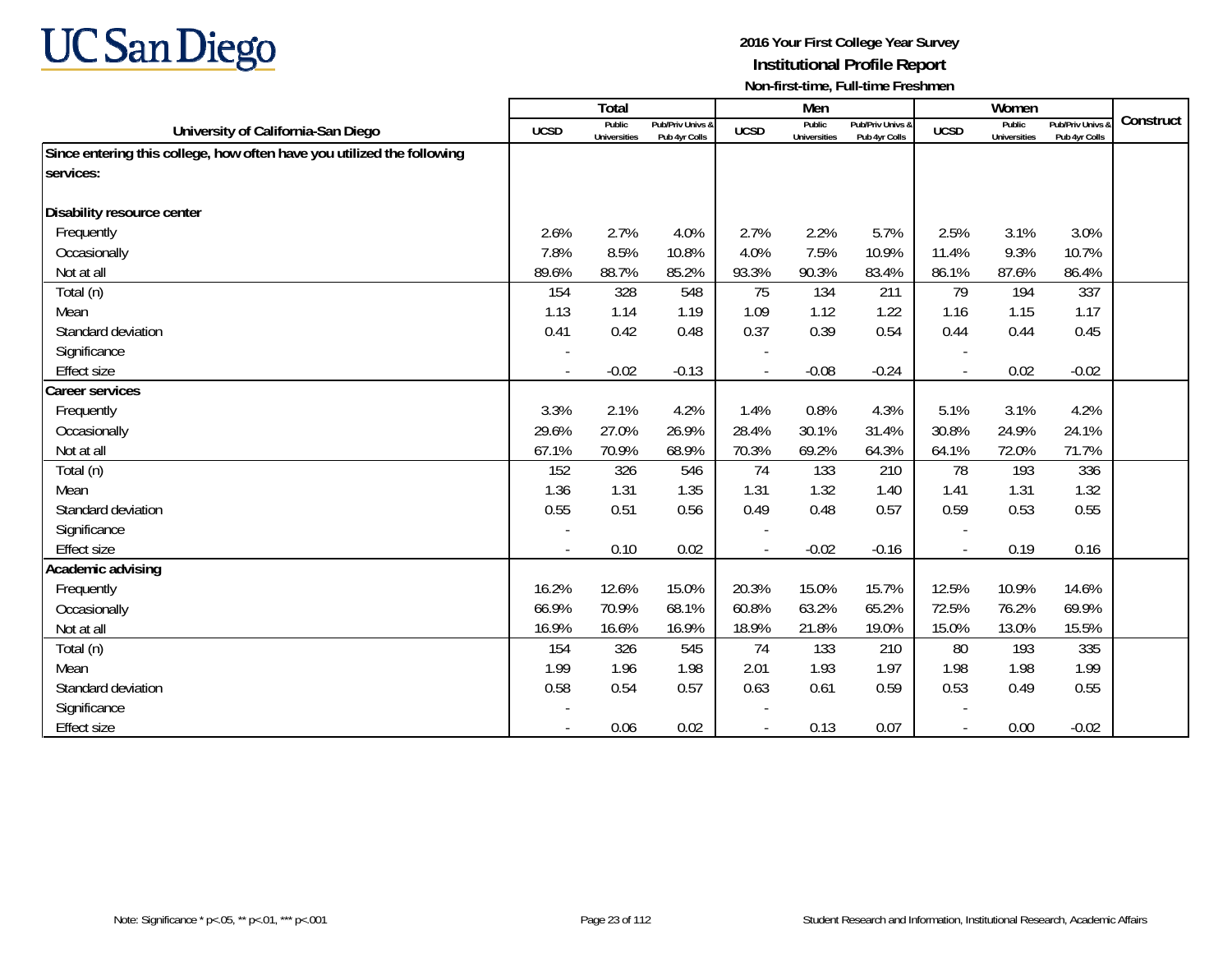

|                                                                            |             | Total                  |                                   |             | Men                           |                                   |             | Women                         |                                 |           |
|----------------------------------------------------------------------------|-------------|------------------------|-----------------------------------|-------------|-------------------------------|-----------------------------------|-------------|-------------------------------|---------------------------------|-----------|
| University of California-San Diego                                         | <b>UCSD</b> | Public<br>Universities | Pub/Priv Univs &<br>Pub 4yr Colls | <b>UCSD</b> | Public<br><b>Universities</b> | Pub/Priv Univs &<br>Pub 4yr Colls | <b>UCSD</b> | Public<br><b>Universities</b> | Pub/Priv Univs<br>Pub 4yr Colls | Construct |
| Rate yourself on each of the following traits as compared with the average |             |                        |                                   |             |                               |                                   |             |                               |                                 |           |
| person your age.                                                           |             |                        |                                   |             |                               |                                   |             |                               |                                 |           |
|                                                                            |             |                        |                                   |             |                               |                                   |             |                               |                                 |           |
| Academic ability                                                           |             |                        |                                   |             |                               |                                   |             |                               |                                 |           |
| Highest 10%                                                                | 17.6%       | 18.0%                  | 17.7%                             | 21.7%       | 23.9%                         | 19.9%                             | 14.2%       | 14.1%                         | 16.4%                           |           |
| Above average                                                              | 48.8%       | 47.7%                  | 47.5%                             | 48.9%       | 46.0%                         | 46.5%                             | 48.7%       | 48.8%                         | 48.2%                           |           |
| Average                                                                    | 27.8%       | 29.4%                  | 30.7%                             | 23.9%       | 25.2%                         | 29.3%                             | 31.0%       | 32.3%                         | 31.6%                           | Academic  |
| Below average                                                              | 4.4%        | 3.9%                   | 3.4%                              | 3.3%        | 3.7%                          | 3.5%                              | 5.3%        | 4.0%                          | 3.4%                            | Self-     |
| Lowest 10%                                                                 | 1.5%        | 1.0%                   | 0.6%                              | 2.2%        | 1.2%                          | 0.8%                              | 0.9%        | 0.8%                          | 0.5%                            | Concept   |
| Total (n)                                                                  | 205         | 411                    | 671                               | 92          | 163                           | 256                               | 113         | 248                           | 415                             |           |
| Mean                                                                       | 3.77        | 3.78                   | 3.78                              | 3.85        | 3.88                          | 3.81                              | 3.70        | 3.71                          | 3.77                            |           |
| Standard deviation                                                         | 0.84        | 0.82                   | 0.79                              | 0.88        | 0.86                          | 0.82                              | 0.81        | 0.79                          | 0.78                            |           |
| Significance                                                               |             |                        |                                   |             |                               |                                   |             |                               |                                 |           |
| Effect size                                                                |             | $-0.01$                | $-0.01$                           |             | $-0.03$                       | 0.05                              |             | $-0.01$                       | $-0.09$                         |           |
| Artistic ability                                                           |             |                        |                                   |             |                               |                                   |             |                               |                                 |           |
| Highest 10%                                                                | 8.8%        | 7.3%                   | 8.4%                              | 9.8%        | 9.8%                          | 10.2%                             | 8.0%        | 5.6%                          | 7.3%                            |           |
| Above average                                                              | 29.3%       | 27.5%                  | 26.0%                             | 29.3%       | 26.4%                         | 24.4%                             | 29.2%       | 28.2%                         | 26.9%                           |           |
| Average                                                                    | 36.1%       | 37.2%                  | 38.7%                             | 32.6%       | 33.1%                         | 34.3%                             | 38.9%       | 39.9%                         | 41.5%                           |           |
| Below average                                                              | 19.5%       | 21.4%                  | 21.2%                             | 18.5%       | 20.2%                         | 22.0%                             | 20.4%       | 22.2%                         | 20.6%                           |           |
| Lowest 10%                                                                 | 6.3%        | 6.6%                   | 5.7%                              | 9.8%        | 10.4%                         | 9.1%                              | 3.5%        | 4.0%                          | 3.6%                            |           |
| Total (n)                                                                  | 205         | 411                    | 666                               | 92          | 163                           | 254                               | 113         | 248                           | 412                             |           |
| Mean                                                                       | 3.15        | 3.08                   | 3.10                              | 3.11        | 3.05                          | 3.05                              | 3.18        | 3.09                          | 3.14                            |           |
| Standard deviation                                                         | 1.04        | 1.02                   | 1.01                              | 1.12        | 1.13                          | 1.11                              | 0.97        | 0.94                          | 0.95                            |           |
| Significance                                                               |             |                        |                                   |             |                               |                                   |             |                               |                                 |           |
| Effect size                                                                |             | 0.07                   | 0.05                              |             | 0.05                          | 0.05                              |             | 0.10                          | 0.04                            |           |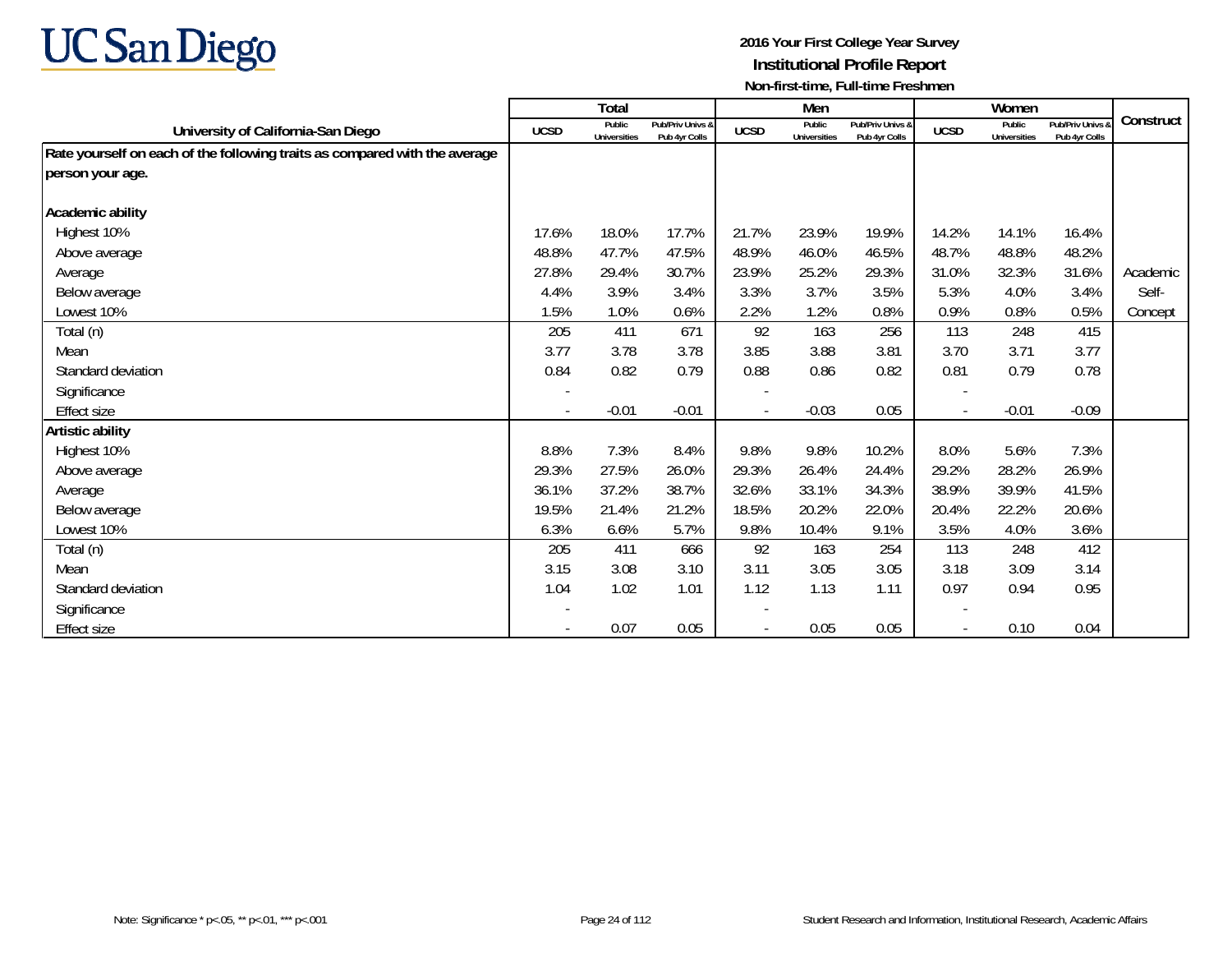

|                                                                            |             | <b>Total</b>                  |                                   |                | Men                           |                                   |                          | Women                         |                                        |           |
|----------------------------------------------------------------------------|-------------|-------------------------------|-----------------------------------|----------------|-------------------------------|-----------------------------------|--------------------------|-------------------------------|----------------------------------------|-----------|
| University of California-San Diego                                         | <b>UCSD</b> | Public<br><b>Universities</b> | Pub/Priv Univs &<br>Pub 4yr Colls | <b>UCSD</b>    | Public<br><b>Universities</b> | Pub/Priv Univs &<br>Pub 4yr Colls | <b>UCSD</b>              | Public<br><b>Universities</b> | <b>Pub/Priv Univs</b><br>Pub 4yr Colls | Construct |
| Rate yourself on each of the following traits as compared with the average |             |                               |                                   |                |                               |                                   |                          |                               |                                        |           |
| person your age.                                                           |             |                               |                                   |                |                               |                                   |                          |                               |                                        |           |
|                                                                            |             |                               |                                   |                |                               |                                   |                          |                               |                                        |           |
| <b>Computer skills</b>                                                     |             |                               |                                   |                |                               |                                   |                          |                               |                                        |           |
| Highest 10%                                                                | 5.4%        | 7.3%                          | 8.4%                              | 9.9%           | 13.6%                         | 12.6%                             | 1.8%                     | 3.2%                          | 5.8%                                   |           |
| Above average                                                              | 32.8%       | 32.0%                         | 33.5%                             | 41.8%          | 37.7%                         | 38.2%                             | 25.7%                    | 28.2%                         | 30.6%                                  |           |
| Average                                                                    | 51.5%       | 49.3%                         | 49.8%                             | 39.6%          | 40.1%                         | 42.1%                             | 61.1%                    | 55.2%                         | 54.5%                                  |           |
| Below average                                                              | 9.3%        | 10.5%                         | 7.8%                              | 7.7%           | 7.4%                          | 6.3%                              | 10.6%                    | 12.5%                         | 8.7%                                   |           |
| Lowest 10%                                                                 | 1.0%        | 1.0%                          | 0.6%                              | 1.1%           | 1.2%                          | 0.8%                              | 0.9%                     | 0.8%                          | 0.5%                                   |           |
| Total (n)                                                                  | 204         | 410                           | 669                               | 91             | 162                           | 254                               | 113                      | 248                           | 415                                    |           |
| Mean                                                                       | 3.32        | 3.34                          | 3.41                              | 3.52           | 3.55                          | 3.56                              | 3.17                     | 3.21                          | 3.33                                   |           |
| Standard deviation                                                         | 0.76        | 0.80                          | 0.78                              | 0.82           | 0.86                          | 0.82                              | 0.67                     | 0.73                          | 0.73                                   |           |
| Significance                                                               |             |                               |                                   |                |                               |                                   | $\overline{\phantom{a}}$ |                               |                                        |           |
| <b>Effect size</b>                                                         |             | $-0.03$                       | $-0.12$                           | $\blacksquare$ | $-0.03$                       | $-0.05$                           | $\overline{\phantom{a}}$ | $-0.05$                       | $-0.22$                                |           |
| Cooperativeness                                                            |             |                               |                                   |                |                               |                                   |                          |                               |                                        |           |
| Highest 10%                                                                | 23.4%       | 19.8%                         | 22.2%                             | 29.3%          | 24.5%                         | 26.4%                             | 18.6%                    | 16.6%                         | 19.6%                                  |           |
| Above average                                                              | 42.0%       | 44.9%                         | 44.9%                             | 40.2%          | 42.3%                         | 42.5%                             | 43.4%                    | 46.6%                         | 46.4%                                  |           |
| Average                                                                    | 30.7%       | 31.7%                         | 29.5%                             | 23.9%          | 28.2%                         | 26.8%                             | 36.3%                    | 34.0%                         | 31.2%                                  |           |
| Below average                                                              | 2.4%        | 2.9%                          | 3.0%                              | 4.3%           | 3.7%                          | 3.5%                              | 0.9%                     | 2.4%                          | 2.7%                                   |           |
| Lowest 10%                                                                 | 1.5%        | 0.7%                          | 0.4%                              | 2.2%           | 1.2%                          | 0.8%                              | 0.9%                     | 0.4%                          | 0.2%                                   |           |
| Total (n)                                                                  | 205         | 410                           | 668                               | 92             | 163                           | 254                               | 113                      | 247                           | 414                                    |           |
| Mean                                                                       | 3.83        | 3.80                          | 3.85                              | 3.90           | 3.85                          | 3.90                              | 3.78                     | 3.77                          | 3.82                                   |           |
| Standard deviation                                                         | 0.86        | 0.81                          | 0.81                              | 0.95           | 0.88                          | 0.86                              | 0.79                     | 0.77                          | 0.78                                   |           |
| Significance                                                               |             |                               |                                   |                |                               |                                   |                          |                               |                                        |           |
| <b>Effect size</b>                                                         | $\sim$      | 0.04                          | $-0.02$                           | $\blacksquare$ | 0.06                          | 0.00                              | $\overline{\phantom{a}}$ | 0.01                          | $-0.05$                                |           |
| Creativity                                                                 |             |                               |                                   |                |                               |                                   |                          |                               |                                        |           |
| Highest 10%                                                                | 17.6%       | 15.4%                         | 17.2%                             | 25.0%          | 22.1%                         | 21.6%                             | 11.5%                    | 10.9%                         | 14.5%                                  |           |
| Above average                                                              | 39.5%       | 40.2%                         | 39.6%                             | 35.9%          | 38.7%                         | 38.0%                             | 42.5%                    | 41.3%                         | 40.6%                                  |           |
| Average                                                                    | 33.7%       | 35.6%                         | 35.0%                             | 27.2%          | 29.4%                         | 30.6%                             | 38.9%                    | 39.7%                         | 37.7%                                  |           |
| Below average                                                              | 6.3%        | 6.1%                          | 6.1%                              | 8.7%           | 7.4%                          | 7.5%                              | 4.4%                     | 5.3%                          | 5.3%                                   |           |
| Lowest 10%                                                                 | 2.9%        | 2.7%                          | 2.1%                              | 3.3%           | 2.5%                          | 2.4%                              | 2.7%                     | 2.8%                          | 1.9%                                   |           |
| Total (n)                                                                  | 205         | 410                           | 669                               | 92             | 163                           | 255                               | 113                      | 247                           | 414                                    |           |
| Mean                                                                       | 3.62        | 3.60                          | 3.64                              | 3.71           | 3.71                          | 3.69                              | 3.56                     | 3.52                          | 3.60                                   |           |
| Standard deviation                                                         | 0.94        | 0.91                          | 0.91                              | 1.04           | 0.97                          | 0.97                              | 0.86                     | 0.86                          | 0.87                                   |           |
| Significance                                                               |             |                               |                                   |                |                               |                                   |                          |                               |                                        |           |
| <b>Effect size</b>                                                         | $\sim$      | 0.02                          | $-0.02$                           | $\overline{a}$ | 0.00                          | 0.02                              | $\overline{\phantom{a}}$ | 0.05                          | $-0.05$                                |           |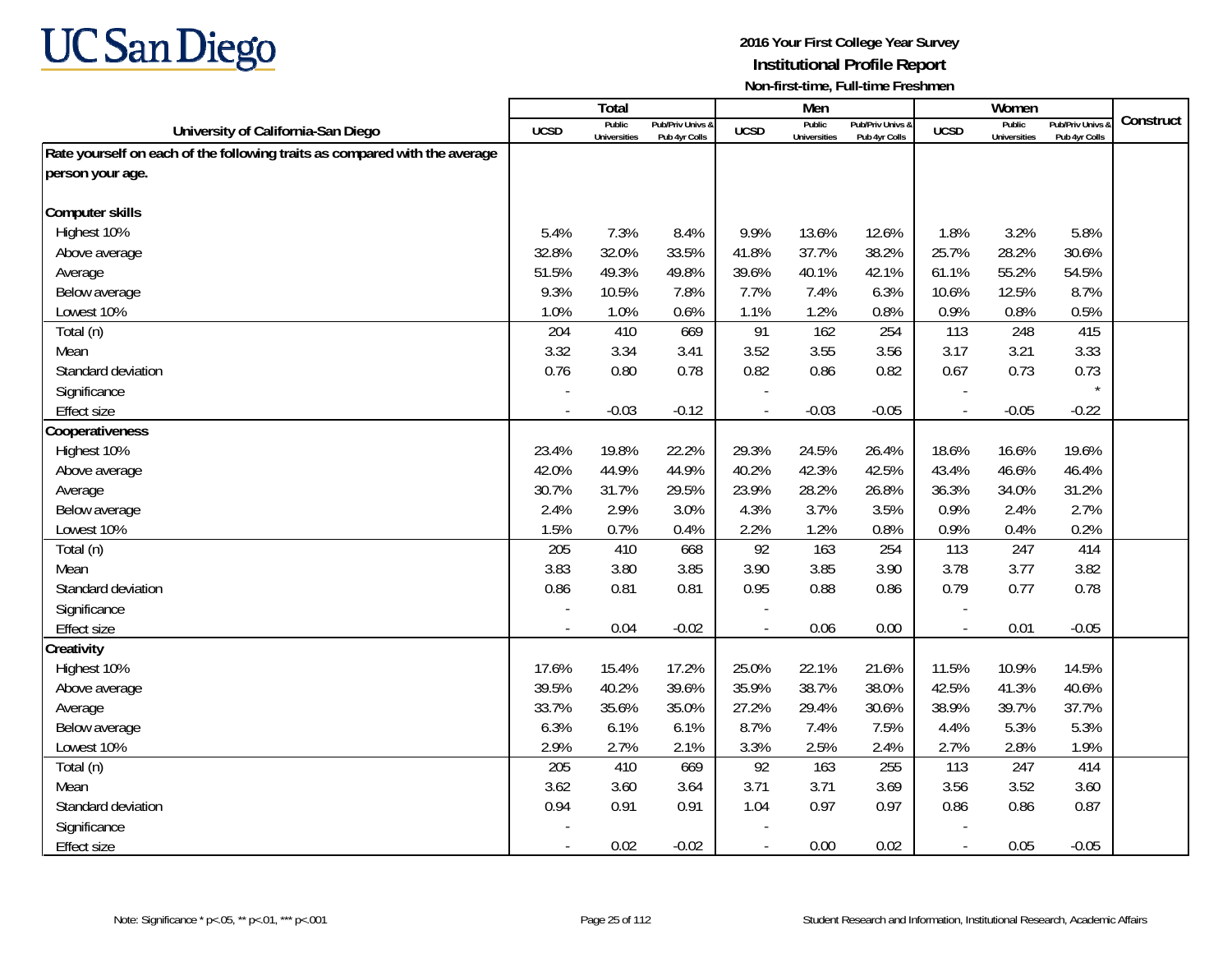

|                                                                            |                          | <b>Total</b>                  |                                   |                | Men                           |                                   |                          | Women                         |                                        |            |
|----------------------------------------------------------------------------|--------------------------|-------------------------------|-----------------------------------|----------------|-------------------------------|-----------------------------------|--------------------------|-------------------------------|----------------------------------------|------------|
| University of California-San Diego                                         | <b>UCSD</b>              | Public<br><b>Universities</b> | Pub/Priv Univs &<br>Pub 4yr Colls | <b>UCSD</b>    | Public<br><b>Universities</b> | Pub/Priv Univs &<br>Pub 4yr Colls | <b>UCSD</b>              | Public<br><b>Universities</b> | <b>Pub/Priv Univs</b><br>Pub 4yr Colls | Construct  |
| Rate yourself on each of the following traits as compared with the average |                          |                               |                                   |                |                               |                                   |                          |                               |                                        |            |
| person your age.                                                           |                          |                               |                                   |                |                               |                                   |                          |                               |                                        |            |
|                                                                            |                          |                               |                                   |                |                               |                                   |                          |                               |                                        |            |
| Drive to achieve                                                           |                          |                               |                                   |                |                               |                                   |                          |                               |                                        |            |
| Highest 10%                                                                | 29.8%                    | 29.4%                         | 34.4%                             | 33.7%          | 33.7%                         | 37.3%                             | 26.5%                    | 26.6%                         | 32.6%                                  |            |
| Above average                                                              | 37.6%                    | 37.2%                         | 36.2%                             | 32.6%          | 28.8%                         | 29.8%                             | 41.6%                    | 42.7%                         | 40.1%                                  |            |
| Average                                                                    | 24.9%                    | 25.1%                         | 22.9%                             | 22.8%          | 25.2%                         | 23.5%                             | 26.5%                    | 25.0%                         | 22.5%                                  | Academic   |
| Below average                                                              | 5.9%                     | 6.1%                          | 5.1%                              | 8.7%           | 9.8%                          | 7.8%                              | 3.5%                     | 3.6%                          | 3.4%                                   | Self-      |
| Lowest 10%                                                                 | 2.0%                     | 2.2%                          | 1.5%                              | 2.2%           | 2.5%                          | 1.6%                              | 1.8%                     | 2.0%                          | 1.4%                                   | Concept    |
| Total (n)                                                                  | 205                      | 411                           | 669                               | 92             | 163                           | 255                               | 113                      | 248                           | 414                                    |            |
| Mean                                                                       | 3.87                     | 3.86                          | 3.97                              | 3.87           | 3.82                          | 3.93                              | 3.88                     | 3.88                          | 3.99                                   |            |
| Standard deviation                                                         | 0.97                     | 0.98                          | 0.95                              | 1.05           | 1.08                          | 1.03                              | 0.91                     | 0.91                          | 0.90                                   |            |
| Significance                                                               |                          |                               |                                   |                |                               |                                   |                          |                               |                                        |            |
| <b>Effect size</b>                                                         | $\overline{\phantom{a}}$ | 0.01                          | $-0.11$                           | $\overline{a}$ | 0.05                          | $-0.06$                           | $\overline{\phantom{a}}$ | 0.00                          | $-0.12$                                |            |
| <b>Emotional health</b>                                                    |                          |                               |                                   |                |                               |                                   |                          |                               |                                        |            |
| Highest 10%                                                                | 14.6%                    | 11.9%                         | 13.9%                             | 22.8%          | 20.2%                         | 21.7%                             | 7.9%                     | 6.4%                          | 9.2%                                   |            |
| Above average                                                              | 28.2%                    | 25.2%                         | 24.7%                             | 21.7%          | 25.8%                         | 25.7%                             | 33.3%                    | 24.9%                         | 24.1%                                  |            |
| Average                                                                    | 31.6%                    | 34.5%                         | 35.8%                             | 28.3%          | 26.4%                         | 27.3%                             | 34.2%                    | 39.8%                         | 41.0%                                  |            |
| Below average                                                              | 19.4%                    | 23.1%                         | 20.4%                             | 21.7%          | 22.7%                         | 20.9%                             | 17.5%                    | 23.3%                         | 20.0%                                  |            |
| Lowest 10%                                                                 | 6.3%                     | 5.3%                          | 5.2%                              | 5.4%           | 4.9%                          | 4.3%                              | 7.0%                     | 5.6%                          | 5.8%                                   |            |
| Total (n)                                                                  | 206                      | 412                           | 668                               | 92             | 163                           | 253                               | 114                      | 249                           | 415                                    |            |
| Mean                                                                       | 3.25                     | 3.15                          | 3.22                              | 3.35           | 3.34                          | 3.40                              | 3.18                     | 3.03                          | 3.11                                   |            |
| Standard deviation                                                         | 1.12                     | 1.07                          | 1.08                              | 1.21           | 1.18                          | 1.17                              | 1.04                     | 0.98                          | 1.01                                   |            |
| Significance                                                               |                          |                               |                                   |                |                               |                                   |                          |                               |                                        |            |
| <b>Effect size</b>                                                         | $\sim$                   | 0.09                          | 0.03                              | $\bar{a}$      | 0.01                          | $-0.04$                           | $\overline{\phantom{a}}$ | 0.15                          | 0.07                                   |            |
| Leadership ability                                                         |                          |                               |                                   |                |                               |                                   |                          |                               |                                        |            |
| Highest 10%                                                                | 23.9%                    | 20.0%                         | 21.4%                             | 29.3%          | 25.8%                         | 25.9%                             | 19.5%                    | 16.1%                         | 18.6%                                  |            |
| Above average                                                              | 35.6%                    | 38.0%                         | 39.2%                             | 30.4%          | 32.5%                         | 36.1%                             | 39.8%                    | 41.5%                         | 41.1%                                  |            |
| Average                                                                    | 27.8%                    | 29.7%                         | 29.6%                             | 23.9%          | 27.0%                         | 27.1%                             | 31.0%                    | 31.5%                         | 31.2%                                  | Social     |
| Below average                                                              | 9.3%                     | 9.2%                          | 7.8%                              | 9.8%           | 10.4%                         | 7.8%                              | 8.8%                     | 8.5%                          | 7.7%                                   | Self-      |
| Lowest 10%                                                                 | 3.4%                     | 3.2%                          | 2.1%                              | 6.5%           | 4.3%                          | 3.1%                              | 0.9%                     | 2.4%                          | 1.4%                                   | Concept    |
| Total (n)                                                                  | 205                      | 411                           | 669                               | 92             | 163                           | 255                               | 113                      | 248                           | 414                                    |            |
| Mean                                                                       | 3.67                     | 3.62                          | 3.70                              | 3.66           | 3.65                          | 3.74                              | 3.68                     | 3.60                          | 3.68                                   |            |
| Standard deviation                                                         | 1.05                     | 1.01                          | 0.96                              | 1.19           | 1.10                          | 1.03                              | 0.92                     | 0.94                          | 0.91                                   |            |
| Significance                                                               |                          |                               |                                   |                |                               |                                   |                          |                               |                                        |            |
| <b>Effect size</b>                                                         | $\sim$                   | 0.05                          | $-0.03$                           | $\blacksquare$ | 0.01                          | $-0.08$                           | $\overline{\phantom{a}}$ | 0.09                          | 0.00                                   | Leadership |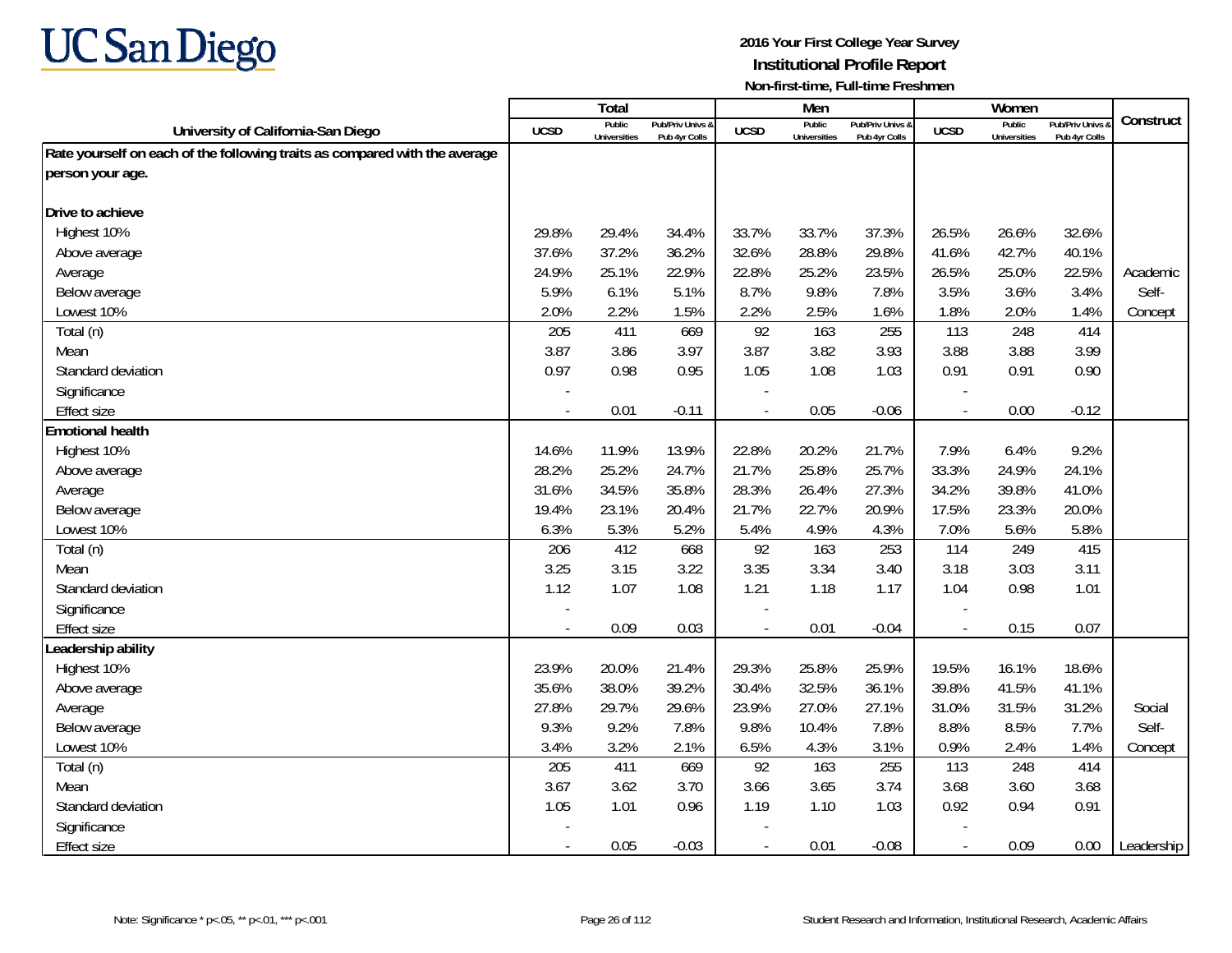

|                                                                            |             | <b>Total</b>                  |                                   |             | Men                           |                                   |             | Women                  |                                   |           |
|----------------------------------------------------------------------------|-------------|-------------------------------|-----------------------------------|-------------|-------------------------------|-----------------------------------|-------------|------------------------|-----------------------------------|-----------|
| University of California-San Diego                                         | <b>UCSD</b> | Public<br><b>Universities</b> | Pub/Priv Univs &<br>Pub 4yr Colls | <b>UCSD</b> | Public<br><b>Universities</b> | Pub/Priv Univs &<br>Pub 4yr Colls | <b>UCSD</b> | Public<br>Universities | Pub/Priv Univs &<br>Pub 4yr Colls | Construct |
| Rate yourself on each of the following traits as compared with the average |             |                               |                                   |             |                               |                                   |             |                        |                                   |           |
| person your age.                                                           |             |                               |                                   |             |                               |                                   |             |                        |                                   |           |
|                                                                            |             |                               |                                   |             |                               |                                   |             |                        |                                   |           |
| Mathematical ability                                                       |             |                               |                                   |             |                               |                                   |             |                        |                                   |           |
| Highest 10%                                                                | 11.2%       | 12.4%                         | 10.6%                             | 17.4%       | 19.6%                         | 15.7%                             | 6.1%        | 7.6%                   | 7.5%                              |           |
| Above average                                                              | 28.2%       | 30.8%                         | 28.2%                             | 28.3%       | 30.1%                         | 30.6%                             | 28.1%       | 31.3%                  | 26.7%                             |           |
| Average                                                                    | 39.8%       | 36.7%                         | 40.0%                             | 37.0%       | 36.8%                         | 39.2%                             | 42.1%       | 36.5%                  | 40.5%                             | Academic  |
| Below average                                                              | 18.4%       | 16.5%                         | 17.3%                             | 16.3%       | 12.3%                         | 12.5%                             | 20.2%       | 19.3%                  | 20.2%                             | Self-     |
| Lowest 10%                                                                 | 2.4%        | 3.6%                          | 3.9%                              | 1.1%        | 1.2%                          | 2.0%                              | 3.5%        | 5.2%                   | 5.1%                              | Concept   |
| Total (n)                                                                  | 206         | 412                           | 670                               | 92          | 163                           | 255                               | 114         | 249                    | 415                               |           |
| Mean                                                                       | 3.27        | 3.32                          | 3.24                              | 3.45        | 3.55                          | 3.45                              | 3.13        | 3.17                   | 3.11                              |           |
| Standard deviation                                                         | 0.97        | 1.01                          | 0.99                              | 1.00        | 0.98                          | 0.97                              | 0.93        | 1.00                   | 0.98                              |           |
| Significance                                                               |             |                               |                                   |             |                               |                                   |             |                        |                                   |           |
| Effect size                                                                |             | $-0.05$                       | 0.03                              |             | $-0.10$                       | 0.00                              |             | $-0.04$                | 0.02                              |           |
| Physical health                                                            |             |                               |                                   |             |                               |                                   |             |                        |                                   |           |
| Highest 10%                                                                | 11.8%       | 10.5%                         | 11.7%                             | 15.4%       | 17.9%                         | 18.6%                             | 8.8%        | 5.6%                   | 7.5%                              |           |
| Above average                                                              | 26.0%       | 25.9%                         | 24.6%                             | 30.8%       | 29.6%                         | 27.7%                             | 22.1%       | 23.4%                  | 22.7%                             |           |
| Average                                                                    | 40.2%       | 45.4%                         | 46.7%                             | 31.9%       | 35.2%                         | 39.1%                             | 46.9%       | 52.0%                  | 51.3%                             |           |
| Below average                                                              | 19.1%       | 14.9%                         | 14.5%                             | 18.7%       | 14.2%                         | 12.6%                             | 19.5%       | 15.3%                  | 15.7%                             |           |
| Lowest 10%                                                                 | 2.9%        | 3.4%                          | 2.5%                              | 3.3%        | 3.1%                          | 2.0%                              | 2.7%        | 3.6%                   | 2.9%                              |           |
| Total (n)                                                                  | 204         | 410                           | 668                               | 91          | 162                           | 253                               | 113         | 248                    | 415                               |           |
| Mean                                                                       | 3.25        | 3.25                          | 3.28                              | 3.36        | 3.45                          | 3.48                              | 3.15        | 3.12                   | 3.16                              |           |
| Standard deviation                                                         | 0.99        | 0.95                          | 0.94                              | 1.06        | 1.04                          | 1.00                              | 0.93        | 0.86                   | 0.88                              |           |
| Significance                                                               |             |                               |                                   |             |                               |                                   |             |                        |                                   |           |
| Effect size                                                                |             | 0.00                          | $-0.03$                           |             | $-0.09$                       | $-0.12$                           |             | 0.03                   | $-0.01$                           |           |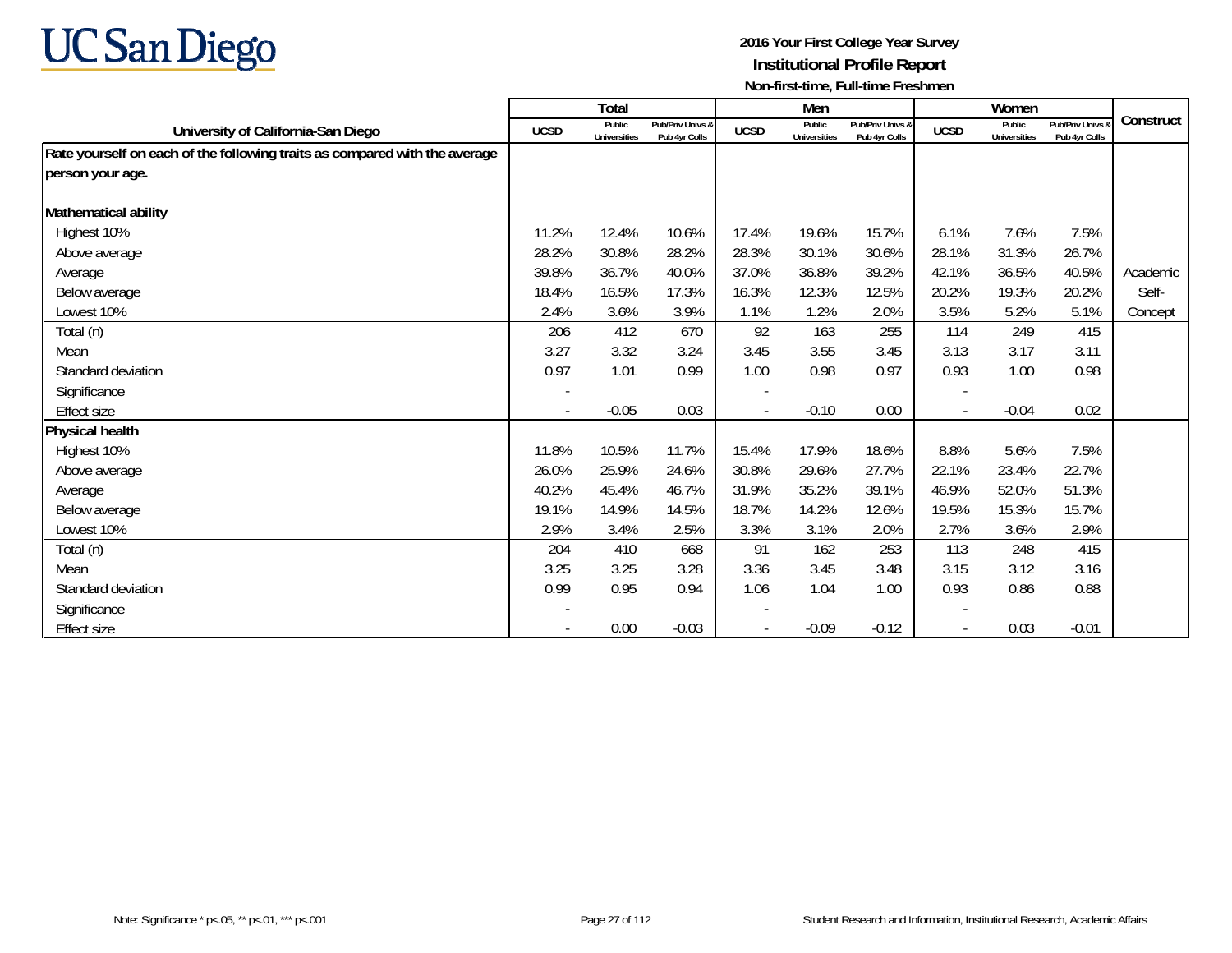

|                                                                            |             | <b>Total</b>                  |                                   |                | Men                           |                                   |                          | Women                         |                                        |           |
|----------------------------------------------------------------------------|-------------|-------------------------------|-----------------------------------|----------------|-------------------------------|-----------------------------------|--------------------------|-------------------------------|----------------------------------------|-----------|
| University of California-San Diego                                         | <b>UCSD</b> | Public<br><b>Universities</b> | Pub/Priv Univs &<br>Pub 4yr Colls | <b>UCSD</b>    | Public<br><b>Universities</b> | Pub/Priv Univs &<br>Pub 4yr Colls | <b>UCSD</b>              | Public<br><b>Universities</b> | <b>Pub/Priv Univs</b><br>Pub 4yr Colls | Construct |
| Rate yourself on each of the following traits as compared with the average |             |                               |                                   |                |                               |                                   |                          |                               |                                        |           |
| person your age.                                                           |             |                               |                                   |                |                               |                                   |                          |                               |                                        |           |
|                                                                            |             |                               |                                   |                |                               |                                   |                          |                               |                                        |           |
| Public speaking ability                                                    |             |                               |                                   |                |                               |                                   |                          |                               |                                        |           |
| Highest 10%                                                                | 13.1%       | 11.2%                         | 11.4%                             | 17.4%          | 15.3%                         | 15.0%                             | 9.6%                     | 8.4%                          | 9.1%                                   |           |
| Above average                                                              | 29.1%       | 27.9%                         | 28.0%                             | 34.8%          | 31.9%                         | 33.2%                             | 24.6%                    | 25.3%                         | 24.8%                                  |           |
| Average                                                                    | 33.0%       | 36.2%                         | 37.7%                             | 26.1%          | 31.3%                         | 32.4%                             | 38.6%                    | 39.4%                         | 40.9%                                  | Social    |
| Below average                                                              | 16.5%       | 17.2%                         | 16.7%                             | 10.9%          | 13.5%                         | 13.0%                             | 21.1%                    | 19.7%                         | 19.0%                                  | Self-     |
| Lowest 10%                                                                 | 8.3%        | 7.5%                          | 6.3%                              | 10.9%          | 8.0%                          | 6.3%                              | 6.1%                     | 7.2%                          | 6.3%                                   | Concept   |
| Total (n)                                                                  | 206         | 412                           | 669                               | 92             | 163                           | 253                               | 114                      | 249                           | 416                                    |           |
| Mean                                                                       | 3.22        | 3.18                          | 3.21                              | 3.37           | 3.33                          | 3.38                              | 3.11                     | 3.08                          | 3.12                                   |           |
| Standard deviation                                                         | 1.13        | 1.08                          | 1.05                              | 1.21           | 1.13                          | 1.09                              | 1.04                     | 1.04                          | 1.02                                   |           |
| Significance                                                               |             |                               |                                   |                |                               |                                   | $\overline{\phantom{a}}$ |                               |                                        |           |
| <b>Effect size</b>                                                         | $\sim$      | 0.04                          | 0.01                              | $\blacksquare$ | 0.04                          | $-0.01$                           | $\overline{\phantom{a}}$ | 0.03                          | $-0.01$                                |           |
| Risk-taking                                                                |             |                               |                                   |                |                               |                                   |                          |                               |                                        |           |
| Highest 10%                                                                | 12.7%       | 12.9%                         | 13.0%                             | 17.8%          | 19.3%                         | 17.0%                             | 8.8%                     | 8.8%                          | 10.6%                                  |           |
| Above average                                                              | 32.8%       | 27.6%                         | 28.8%                             | 32.2%          | 27.3%                         | 29.6%                             | 33.3%                    | 27.7%                         | 28.4%                                  |           |
| Average                                                                    | 35.3%       | 37.6%                         | 39.3%                             | 30.0%          | 31.1%                         | 34.8%                             | 39.5%                    | 41.8%                         | 42.1%                                  |           |
| Below average                                                              | 14.7%       | 18.0%                         | 15.1%                             | 13.3%          | 17.4%                         | 13.4%                             | 15.8%                    | 18.5%                         | 16.1%                                  |           |
| Lowest 10%                                                                 | 4.4%        | 3.9%                          | 3.7%                              | 6.7%           | 5.0%                          | 5.1%                              | 2.6%                     | 3.2%                          | 2.9%                                   |           |
| Total (n)                                                                  | 204         | 410                           | 669                               | 90             | 161                           | 253                               | 114                      | 249                           | 416                                    |           |
| Mean                                                                       | 3.35        | 3.28                          | 3.32                              | 3.41           | 3.39                          | 3.40                              | 3.30                     | 3.20                          | 3.28                                   |           |
| Standard deviation                                                         | 1.02        | 1.03                          | 1.00                              | 1.13           | 1.13                          | 1.08                              | 0.93                     | 0.95                          | 0.95                                   |           |
| Significance                                                               |             |                               |                                   |                |                               |                                   |                          |                               |                                        |           |
| <b>Effect size</b>                                                         | $\sim$      | 0.07                          | 0.03                              | $\sim$         | 0.02                          | 0.01                              | $\overline{\phantom{a}}$ | 0.11                          | 0.02                                   |           |
| Self-confidence (intellectual)                                             |             |                               |                                   |                |                               |                                   |                          |                               |                                        |           |
| Highest 10%                                                                | 18.9%       | 18.2%                         | 18.7%                             | 29.3%          | 28.8%                         | 28.0%                             | 10.5%                    | 11.3%                         | 13.0%                                  |           |
| Above average                                                              | 37.9%       | 39.9%                         | 40.3%                             | 35.9%          | 39.9%                         | 38.2%                             | 39.5%                    | 39.9%                         | 41.5%                                  |           |
| Average                                                                    | 26.2%       | 27.5%                         | 29.5%                             | 18.5%          | 19.6%                         | 25.2%                             | 32.5%                    | 32.7%                         | 32.1%                                  | Academic  |
| Below average                                                              | 12.6%       | 10.5%                         | 8.8%                              | 12.0%          | 9.2%                          | 7.1%                              | 13.2%                    | 11.3%                         | 9.9%                                   | Self-     |
| Lowest 10%                                                                 | 4.4%        | 3.9%                          | 2.7%                              | 4.3%           | 2.5%                          | 1.6%                              | 4.4%                     | 4.8%                          | 3.4%                                   | Concept   |
| Total (n)                                                                  | 206         | 411                           | 668                               | 92             | 163                           | 254                               | 114                      | 248                           | 414                                    |           |
| Mean                                                                       | 3.54        | 3.58                          | 3.63                              | 3.74           | 3.83                          | 3.84                              | 3.39                     | 3.42                          | 3.51                                   |           |
| Standard deviation                                                         | 1.07        | 1.03                          | 0.97                              | 1.14           | 1.03                          | 0.97                              | 0.99                     | 0.99                          | 0.96                                   |           |
| Significance                                                               |             |                               |                                   |                |                               |                                   |                          |                               |                                        |           |
| <b>Effect size</b>                                                         | $\sim$      | $-0.04$                       | $-0.09$                           | $\blacksquare$ | $-0.09$                       | $-0.10$                           | $\overline{\phantom{a}}$ | $-0.03$                       | $-0.13$                                |           |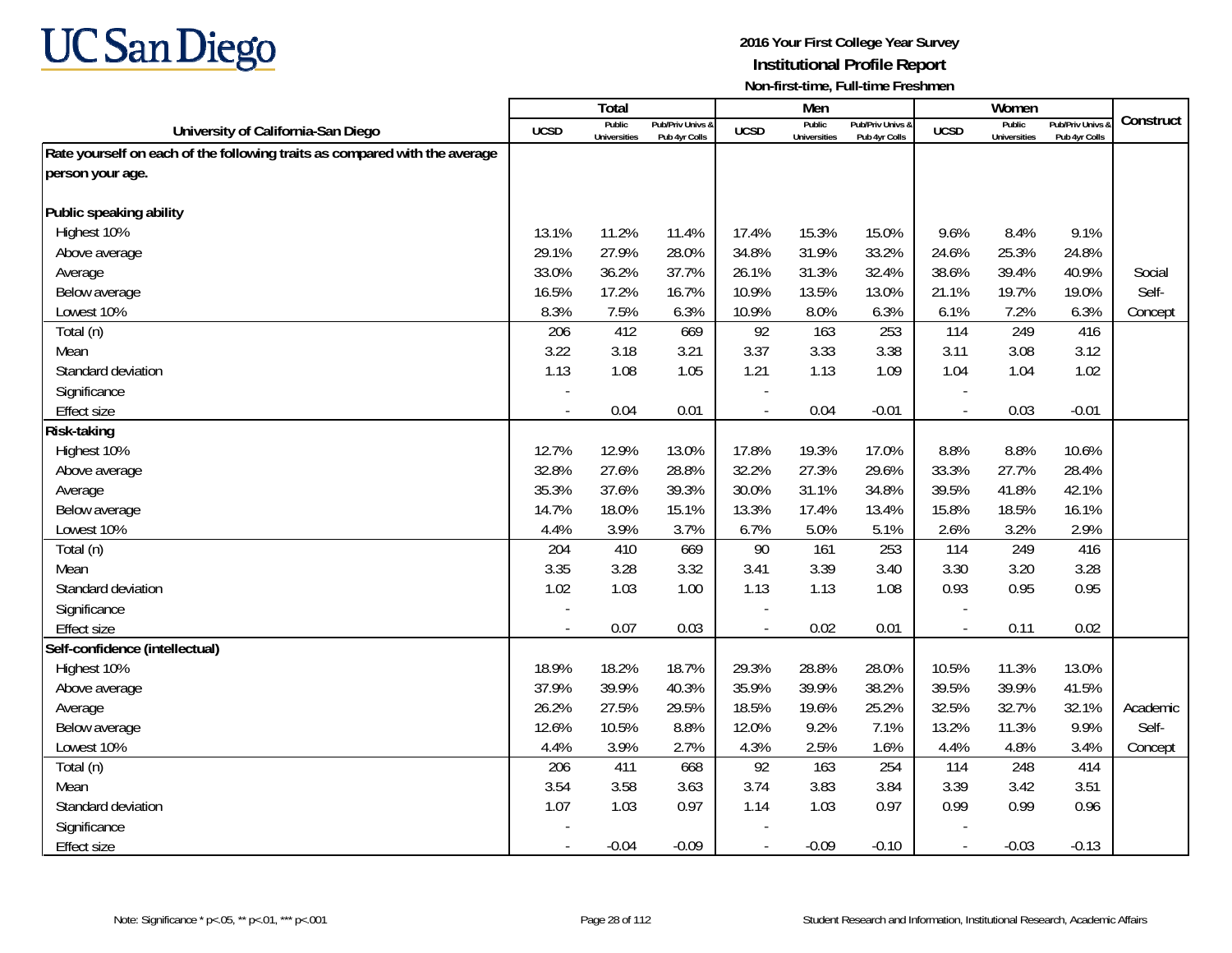

|                                                                            |             | <b>Total</b>                  |                                   |             | Men                           |                                   |                          | Women                  |                                   |           |
|----------------------------------------------------------------------------|-------------|-------------------------------|-----------------------------------|-------------|-------------------------------|-----------------------------------|--------------------------|------------------------|-----------------------------------|-----------|
| University of California-San Diego                                         | <b>UCSD</b> | Public<br><b>Universities</b> | Pub/Priv Univs &<br>Pub 4yr Colls | <b>UCSD</b> | Public<br><b>Universities</b> | Pub/Priv Univs &<br>Pub 4yr Colls | <b>UCSD</b>              | Public<br>Universities | Pub/Priv Univs &<br>Pub 4yr Colls | Construct |
| Rate yourself on each of the following traits as compared with the average |             |                               |                                   |             |                               |                                   |                          |                        |                                   |           |
| person your age.                                                           |             |                               |                                   |             |                               |                                   |                          |                        |                                   |           |
| Self-confidence (social)                                                   |             |                               |                                   |             |                               |                                   |                          |                        |                                   |           |
| Highest 10%                                                                | 16.0%       | 12.9%                         | 15.4%                             | 21.7%       | 18.4%                         | 20.4%                             | 11.4%                    | 9.2%                   | 12.3%                             |           |
| Above average                                                              | 29.6%       | 27.9%                         | 28.9%                             | 30.4%       | 27.6%                         | 29.8%                             | 28.9%                    | 28.1%                  | 28.4%                             |           |
| Average                                                                    | 27.7%       | 29.1%                         | 29.8%                             | 23.9%       | 24.5%                         | 25.1%                             | 30.7%                    | 32.1%                  | 32.7%                             | Social    |
| Below average                                                              | 19.4%       | 23.3%                         | 20.7%                             | 17.4%       | 25.2%                         | 21.6%                             | 21.1%                    | 22.1%                  | 20.2%                             | Self-     |
| Lowest 10%                                                                 | 7.3%        | 6.8%                          | 5.2%                              | 6.5%        | 4.3%                          | 3.1%                              | 7.9%                     | 8.4%                   | 6.5%                              | Concept   |
| Total (n)                                                                  | 206         | 412                           | 671                               | 92          | 163                           | 255                               | 114                      | 249                    | 416                               |           |
| Mean                                                                       | 3.28        | 3.17                          | 3.28                              | 3.43        | 3.31                          | 3.43                              | 3.15                     | 3.08                   | 3.20                              |           |
| Standard deviation                                                         | 1.16        | 1.13                          | 1.11                              | 1.20        | 1.16                          | 1.13                              | 1.12                     | 1.10                   | 1.10                              |           |
| Significance                                                               |             |                               |                                   |             |                               |                                   |                          |                        |                                   |           |
| Effect size                                                                |             | 0.10                          | 0.00                              |             | 0.10                          | 0.00                              | $\overline{\phantom{a}}$ | 0.06                   | $-0.05$                           |           |
| <b>Spirituality</b>                                                        |             |                               |                                   |             |                               |                                   |                          |                        |                                   |           |
| Highest 10%                                                                | 11.7%       | 16.3%                         | 16.6%                             | 13.0%       | 18.4%                         | 19.2%                             | 10.5%                    | 14.9%                  | 15.0%                             |           |
| Above average                                                              | 28.6%       | 25.2%                         | 24.2%                             | 30.4%       | 24.5%                         | 23.1%                             | 27.2%                    | 25.7%                  | 24.9%                             |           |
| Average                                                                    | 32.5%       | 33.3%                         | 36.6%                             | 28.3%       | 28.8%                         | 32.2%                             | 36.0%                    | 36.1%                  | 39.4%                             |           |
| Below average                                                              | 12.1%       | 12.9%                         | 12.0%                             | 13.0%       | 13.5%                         | 12.2%                             | 11.4%                    | 12.4%                  | 11.8%                             |           |
| Lowest 10%                                                                 | 15.0%       | 12.4%                         | 10.6%                             | 15.2%       | 14.7%                         | 13.3%                             | 14.9%                    | 10.8%                  | 8.9%                              |           |
| Total (n)                                                                  | 206         | 412                           | 669                               | 92          | 163                           | 255                               | 114                      | 249                    | 414                               |           |
| Mean                                                                       | 3.10        | 3.20                          | 3.24                              | 3.13        | 3.18                          | 3.23                              | 3.07                     | 3.21                   | 3.25                              |           |
| Standard deviation                                                         | 1.21        | 1.22                          | 1.18                              | 1.25        | 1.30                          | 1.27                              | 1.19                     | 1.17                   | 1.12                              |           |
| Significance                                                               |             |                               |                                   |             |                               |                                   |                          |                        |                                   |           |
| <b>Effect size</b>                                                         |             | $-0.08$                       | $-0.12$                           |             | $-0.04$                       | $-0.08$                           | $\overline{\phantom{a}}$ | $-0.12$                | $-0.16$                           |           |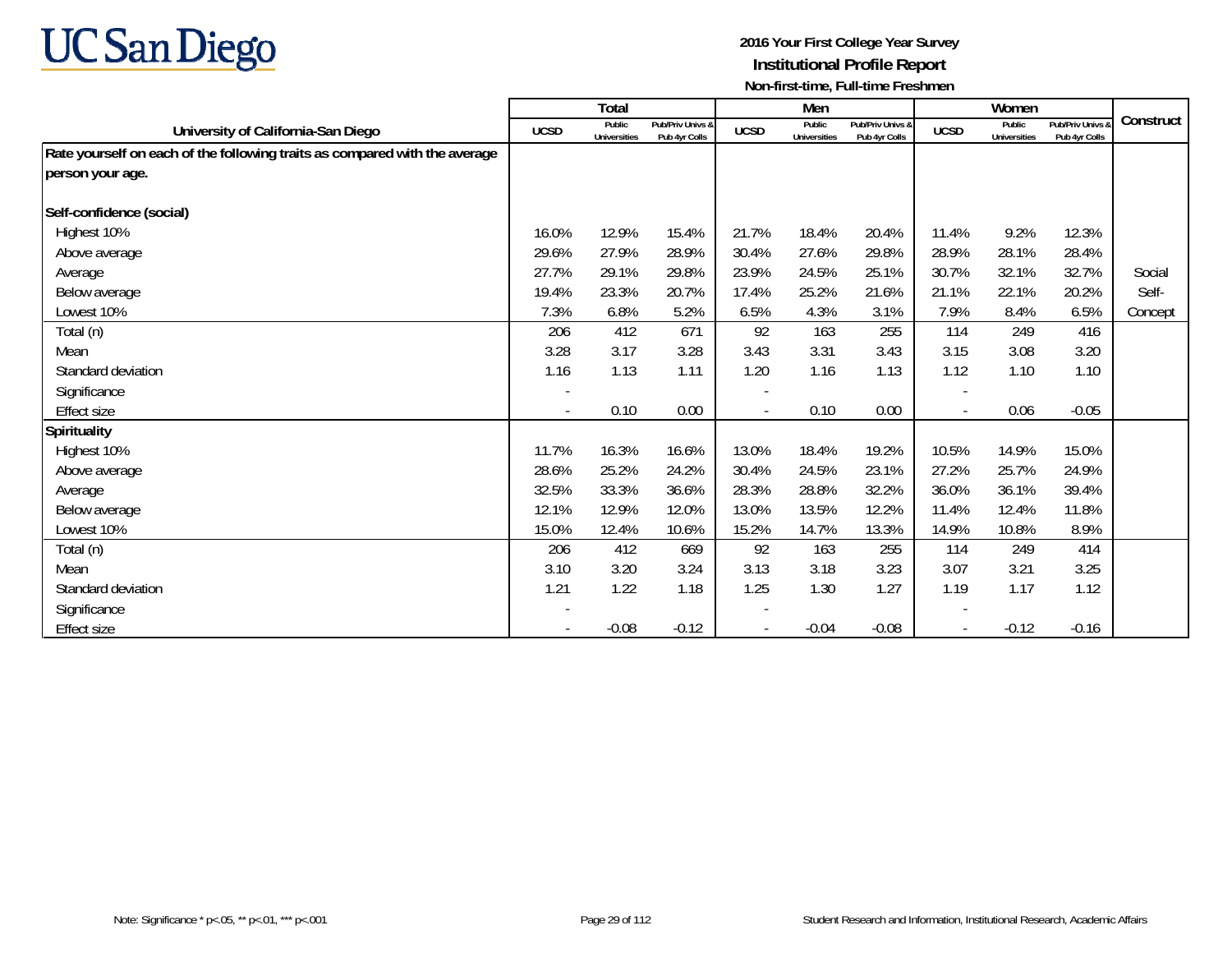

|                                                                            |             | Total                         |                                   |             | Men                           |                                   |                          | Women                         |                                        |           |
|----------------------------------------------------------------------------|-------------|-------------------------------|-----------------------------------|-------------|-------------------------------|-----------------------------------|--------------------------|-------------------------------|----------------------------------------|-----------|
| University of California-San Diego                                         | <b>UCSD</b> | Public<br><b>Universities</b> | Pub/Priv Univs &<br>Pub 4yr Colls | <b>UCSD</b> | Public<br><b>Universities</b> | Pub/Priv Univs &<br>Pub 4yr Colls | <b>UCSD</b>              | Public<br><b>Universities</b> | <b>Pub/Priv Univs</b><br>Pub 4yr Colls | Construct |
| Rate yourself on each of the following traits as compared with the average |             |                               |                                   |             |                               |                                   |                          |                               |                                        |           |
| person your age.                                                           |             |                               |                                   |             |                               |                                   |                          |                               |                                        |           |
| <b>Understanding of others</b>                                             |             |                               |                                   |             |                               |                                   |                          |                               |                                        |           |
| Highest 10%                                                                | 29.9%       | 26.1%                         | 28.4%                             | 29.7%       | 26.5%                         | 28.3%                             | 30.1%                    | 25.8%                         | 28.4%                                  |           |
| Above average                                                              | 42.2%       | 42.0%                         | 40.4%                             | 40.7%       | 38.3%                         | 36.2%                             | 43.4%                    | 44.4%                         | 42.9%                                  |           |
|                                                                            | 22.1%       | 26.8%                         | 26.6%                             | 19.8%       | 25.9%                         | 26.8%                             | 23.9%                    | 27.4%                         | 26.5%                                  |           |
| Average                                                                    | 4.4%        | 4.4%                          | 3.9%                              | 8.8%        | 8.6%                          | 7.5%                              | 0.9%                     | 1.6%                          | 1.7%                                   |           |
| Below average<br>Lowest 10%                                                | 1.5%        | 0.7%                          | 0.7%                              | 1.1%        | 0.6%                          | 1.2%                              | 1.8%                     | 0.8%                          |                                        |           |
|                                                                            |             |                               |                                   |             |                               |                                   |                          |                               | 0.5%                                   |           |
| Total (n)                                                                  | 204         | 410                           | 669                               | 91          | 162                           | 254                               | 113                      | 248                           | 415                                    |           |
| Mean                                                                       | 3.95        | 3.88                          | 3.92                              | 3.89        | 3.81                          | 3.83                              | 3.99                     | 3.93                          | 3.97                                   |           |
| Standard deviation                                                         | 0.91        | 0.87                          | 0.88                              | 0.97        | 0.95                          | 0.97                              | 0.86                     | 0.82                          | 0.81                                   |           |
| Significance                                                               |             |                               |                                   |             |                               |                                   | $\overline{\phantom{a}}$ |                               |                                        |           |
| <b>Effect size</b>                                                         |             | 0.08                          | 0.03                              |             | 0.08                          | 0.06                              | $\overline{\phantom{a}}$ | 0.07                          | 0.02                                   |           |
| Writing ability                                                            |             |                               |                                   |             |                               |                                   |                          |                               |                                        |           |
| Highest 10%                                                                | 15.6%       | 16.8%                         | 16.7%                             | 19.6%       | 19.0%                         | 17.6%                             | 12.4%                    | 15.3%                         | 16.1%                                  |           |
| Above average                                                              | 37.1%       | 35.5%                         | 37.8%                             | 40.2%       | 38.7%                         | 40.0%                             | 34.5%                    | 33.5%                         | 36.4%                                  |           |
| Average                                                                    | 34.1%       | 35.3%                         | 36.1%                             | 22.8%       | 27.6%                         | 30.2%                             | 43.4%                    | 40.3%                         | 39.8%                                  |           |
| Below average                                                              | 11.2%       | 10.5%                         | 8.1%                              | 15.2%       | 13.5%                         | 11.0%                             | 8.0%                     | 8.5%                          | 6.3%                                   |           |
| Lowest 10%                                                                 | 2.0%        | 1.9%                          | 1.3%                              | 2.2%        | 1.2%                          | 1.2%                              | 1.8%                     | 2.4%                          | 1.4%                                   |           |
| Total (n)                                                                  | 205         | 411                           | 670                               | 92          | 163                           | 255                               | 113                      | 248                           | 415                                    |           |
| Mean                                                                       | 3.53        | 3.55                          | 3.60                              | 3.60        | 3.61                          | 3.62                              | 3.48                     | 3.51                          | 3.60                                   |           |
| Standard deviation                                                         | 0.95        | 0.95                          | 0.90                              | 1.04        | 0.98                          | 0.94                              | 0.88                     | 0.94                          | 0.88                                   |           |
| Significance                                                               |             |                               |                                   |             |                               |                                   |                          |                               |                                        |           |
| Effect size                                                                |             | $-0.02$                       | $-0.08$                           |             | $-0.01$                       | $-0.02$                           |                          | $-0.03$                       | $-0.14$                                |           |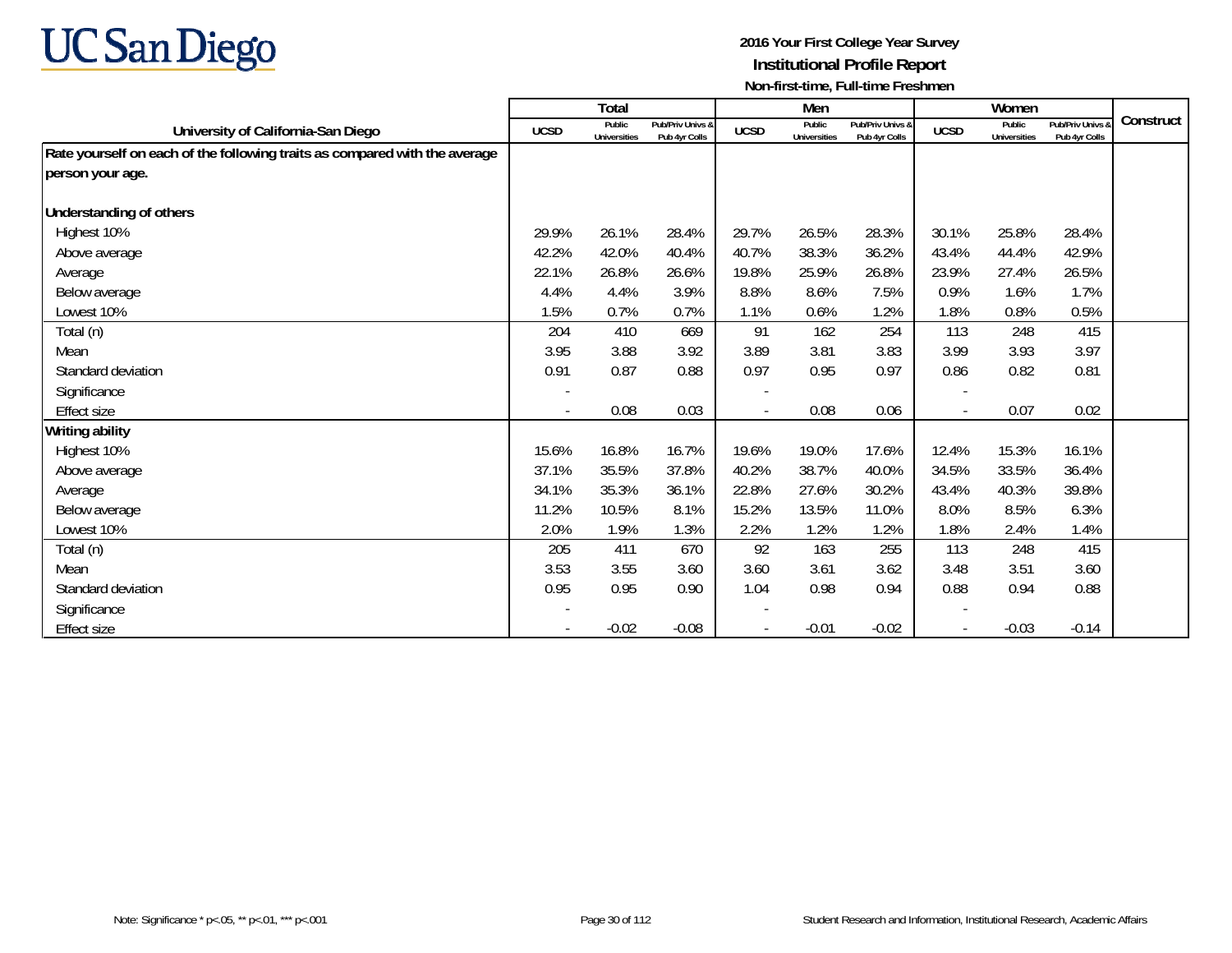

|                                                            |                | Total                         |                                   |                          | Men                           |                                   |             | Women                         |                                        |            |
|------------------------------------------------------------|----------------|-------------------------------|-----------------------------------|--------------------------|-------------------------------|-----------------------------------|-------------|-------------------------------|----------------------------------------|------------|
| University of California-San Diego                         | <b>UCSD</b>    | Public<br><b>Universities</b> | Pub/Priv Univs &<br>Pub 4yr Colls | <b>UCSD</b>              | Public<br><b>Universities</b> | Pub/Priv Univs &<br>Pub 4yr Colls | <b>UCSD</b> | Public<br><b>Universities</b> | <b>Pub/Priv Univs</b><br>Pub 4yr Colls | Construct  |
| Since entering this college, how has it been to:           |                |                               |                                   |                          |                               |                                   |             |                               |                                        |            |
|                                                            |                |                               |                                   |                          |                               |                                   |             |                               |                                        |            |
| Understand what your professors expect of you academically |                |                               |                                   |                          |                               |                                   |             |                               |                                        |            |
| Very easy                                                  | 17.0%          | 24.3%                         | 27.5%                             | 16.5%                    | 22.8%                         | 26.9%                             | 17.4%       | 25.2%                         | 27.9%                                  |            |
| Somewhat easy                                              | 49.0%          | 49.0%                         | 50.2%                             | 49.5%                    | 49.4%                         | 48.6%                             | 48.7%       | 48.8%                         | 51.2%                                  |            |
| Somewhat difficult                                         | 27.7%          | 22.8%                         | 19.3%                             | 26.4%                    | 22.8%                         | 20.9%                             | 28.7%       | 22.8%                         | 18.3%                                  | Academic   |
| Very difficult                                             | 6.3%           | 3.9%                          | 3.0%                              | 7.7%                     | 4.9%                          | 3.6%                              | 5.2%        | 3.2%                          | 2.6%                                   | Adjustment |
| Total (n)                                                  | 206            | 412                           | 669                               | 91                       | 162                           | 253                               | 115         | 250                           | 416                                    |            |
| Mean                                                       | 2.77           | 2.94                          | 3.02                              | 2.75                     | 2.90                          | 2.99                              | 2.78        | 2.96                          | 3.04                                   |            |
| Standard deviation                                         | 0.80           | 0.79                          | 0.77                              | 0.82                     | 0.81                          | 0.79                              | 0.79        | 0.78                          | 0.75                                   |            |
| Significance                                               |                | $\star$                       | $***$                             |                          |                               |                                   |             |                               | $^{\star\star}$                        |            |
| <b>Effect size</b>                                         | $\blacksquare$ | $-0.22$                       | $-0.32$                           | $\overline{\phantom{a}}$ | $-0.19$                       | $-0.30$                           | $\sim$      | $-0.23$                       | $-0.35$                                |            |
| Develop effective study skills                             |                |                               |                                   |                          |                               |                                   |             |                               |                                        |            |
| Very easy                                                  | 11.7%          | 14.1%                         | 15.1%                             | 12.1%                    | 14.8%                         | 15.4%                             | 11.3%       | 13.6%                         | 14.9%                                  |            |
| Somewhat easy                                              | 35.4%          | 37.4%                         | 42.9%                             | 36.3%                    | 36.4%                         | 41.9%                             | 34.8%       | 38.0%                         | 43.5%                                  |            |
| Somewhat difficult                                         | 41.3%          | 38.8%                         | 33.8%                             | 39.6%                    | 39.5%                         | 34.0%                             | 42.6%       | 38.4%                         | 33.7%                                  | Academic   |
| Very difficult                                             | 11.7%          | 9.7%                          | 8.2%                              | 12.1%                    | 9.3%                          | 8.7%                              | 11.3%       | 10.0%                         | 7.9%                                   | Adjustment |
| Total (n)                                                  | 206            | 412                           | 669                               | 91                       | 162                           | 253                               | 115         | 250                           | 416                                    |            |
| Mean                                                       | 2.47           | 2.56                          | 2.65                              | 2.48                     | 2.57                          | 2.64                              | 2.46        | 2.55                          | 2.65                                   |            |
| Standard deviation                                         | 0.85           | 0.85                          | 0.83                              | 0.86                     | 0.86                          | 0.85                              | 0.84        | 0.85                          | 0.83                                   |            |
| Significance                                               |                |                               | $\star\star$                      |                          |                               |                                   |             |                               |                                        |            |
| <b>Effect size</b>                                         |                | $-0.11$                       | $-0.22$                           |                          | $-0.10$                       | $-0.19$                           |             | $-0.11$                       | $-0.23$                                |            |
| Adjust to the academic demands of college                  |                |                               |                                   |                          |                               |                                   |             |                               |                                        |            |
| Very easy                                                  | 10.7%          | 15.1%                         | 17.5%                             | 14.3%                    | 15.4%                         | 16.7%                             | 7.8%        | 14.9%                         | 18.1%                                  |            |
| Somewhat easy                                              | 33.5%          | 38.3%                         | 42.1%                             | 31.9%                    | 38.9%                         | 40.9%                             | 34.8%       | 37.9%                         | 42.9%                                  |            |
| Somewhat difficult                                         | 40.3%          | 35.6%                         | 31.9%                             | 40.7%                    | 35.2%                         | 34.5%                             | 40.0%       | 35.9%                         | 30.4%                                  | Academic   |
| Very difficult                                             | 15.5%          | 11.0%                         | 8.4%                              | 13.2%                    | 10.5%                         | 7.9%                              | 17.4%       | 11.3%                         | 8.7%                                   | Adjustment |
| Total (n)                                                  | 206            | 410                           | 667                               | 91                       | 162                           | 252                               | 115         | 248                           | 415                                    |            |
| Mean                                                       | 2.39           | 2.58                          | 2.69                              | 2.47                     | 2.59                          | 2.66                              | 2.33        | 2.56                          | 2.70                                   |            |
| Standard deviation                                         | 0.88           | 0.88                          | 0.86                              | 0.90                     | 0.87                          | 0.85                              | 0.86        | 0.88                          | 0.86                                   |            |
| Significance                                               |                | $\star$                       | $***$                             |                          |                               |                                   |             |                               | $***$                                  |            |
| <b>Effect size</b>                                         |                | $-0.22$                       | $-0.35$                           | $\blacksquare$           | $-0.14$                       | $-0.22$                           |             | $-0.26$                       | $-0.43$                                |            |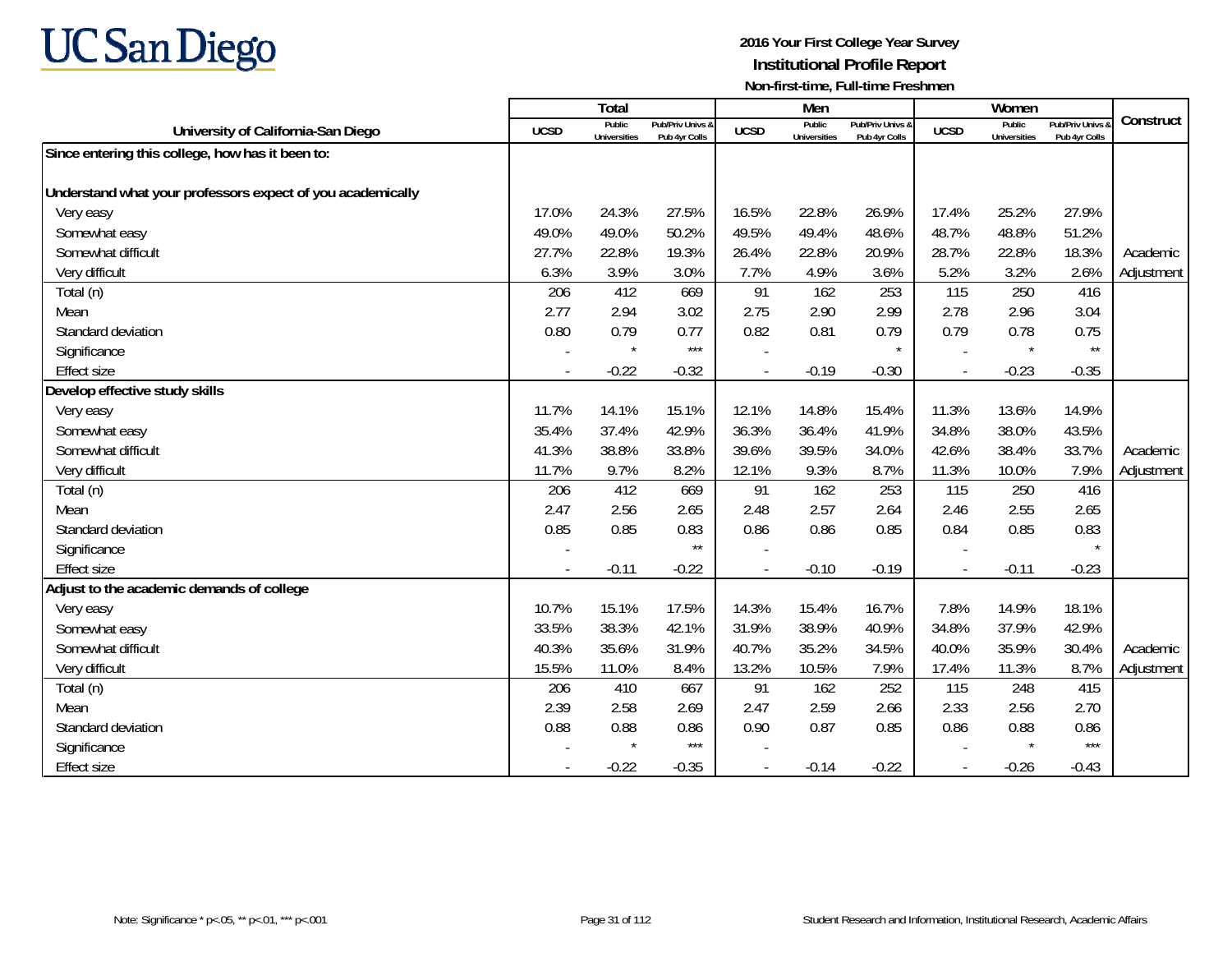

|                                                  |             | Total                         |                                   |                | Men                           |                                   |                          | Women                         |                                        |            |
|--------------------------------------------------|-------------|-------------------------------|-----------------------------------|----------------|-------------------------------|-----------------------------------|--------------------------|-------------------------------|----------------------------------------|------------|
| University of California-San Diego               | <b>UCSD</b> | Public<br><b>Universities</b> | Pub/Priv Univs &<br>Pub 4yr Colls | <b>UCSD</b>    | Public<br><b>Universities</b> | Pub/Priv Univs 8<br>Pub 4yr Colls | <b>UCSD</b>              | Public<br><b>Universities</b> | <b>Pub/Priv Univs</b><br>Pub 4yr Colls | Construct  |
| Since entering this college, how has it been to: |             |                               |                                   |                |                               |                                   |                          |                               |                                        |            |
|                                                  |             |                               |                                   |                |                               |                                   |                          |                               |                                        |            |
| Manage your time effectively                     |             |                               |                                   |                |                               |                                   |                          |                               |                                        |            |
| Very easy                                        | 8.3%        | 11.9%                         | 13.3%                             | 12.1%          | 13.6%                         | 12.7%                             | 5.2%                     | 10.8%                         | 13.7%                                  |            |
| Somewhat easy                                    | 31.1%       | 30.6%                         | 34.0%                             | 36.3%          | 37.0%                         | 37.5%                             | 27.0%                    | 26.4%                         | 31.9%                                  |            |
| Somewhat difficult                               | 41.7%       | 40.5%                         | 39.1%                             | 35.2%          | 32.7%                         | 36.3%                             | 47.0%                    | 45.6%                         | 40.8%                                  | Academic   |
| Very difficult                                   | 18.9%       | 17.0%                         | 13.6%                             | 16.5%          | 16.7%                         | 13.5%                             | 20.9%                    | 17.2%                         | 13.7%                                  | Adjustment |
| Total (n)                                        | 206         | 412                           | 668                               | 91             | 162                           | 251                               | 115                      | 250                           | 417                                    |            |
| Mean                                             | 2.29        | 2.37                          | 2.47                              | 2.44           | 2.48                          | 2.49                              | 2.17                     | 2.31                          | 2.46                                   |            |
| Standard deviation                               | 0.87        | 0.90                          | 0.89                              | 0.91           | 0.93                          | 0.88                              | 0.82                     | 0.88                          | 0.89                                   |            |
| Significance                                     |             |                               | $\star$                           |                |                               |                                   |                          |                               | $\star\star$                           |            |
| <b>Effect size</b>                               |             | $-0.09$                       | $-0.20$                           | $\overline{a}$ | $-0.04$                       | $-0.06$                           |                          | $-0.16$                       | $-0.33$                                |            |
| Develop close friendships with other students    |             |                               |                                   |                |                               |                                   |                          |                               |                                        |            |
| Very easy                                        | 15.6%       | 19.0%                         | 19.9%                             | 15.6%          | 19.3%                         | 20.6%                             | 15.7%                    | 18.9%                         | 19.5%                                  |            |
| Somewhat easy                                    | 26.3%       | 31.7%                         | 32.9%                             | 34.4%          | 36.0%                         | 35.3%                             | 20.0%                    | 28.9%                         | 31.5%                                  |            |
| Somewhat difficult                               | 26.8%       | 26.1%                         | 27.4%                             | 20.0%          | 20.5%                         | 23.8%                             | 32.2%                    | 29.7%                         | 29.6%                                  |            |
| Very difficult                                   | 31.2%       | 23.2%                         | 19.8%                             | 30.0%          | 24.2%                         | 20.2%                             | 32.2%                    | 22.5%                         | 19.5%                                  |            |
| Total (n)                                        | 205         | 410                           | 668                               | 90             | 161                           | 252                               | 115                      | 249                           | 416                                    |            |
| Mean                                             | 2.26        | 2.47                          | 2.53                              | 2.36           | 2.50                          | 2.56                              | 2.19                     | 2.44                          | 2.51                                   |            |
| Standard deviation                               | 1.07        | 1.05                          | 1.02                              | 1.07           | 1.06                          | 1.03                              | 1.06                     | 1.04                          | 1.02                                   |            |
| Significance                                     |             | $\star$                       | $\star\star$                      |                |                               |                                   |                          | $\star$                       | $\star\star$                           |            |
| <b>Effect size</b>                               |             | $-0.20$                       | $-0.26$                           |                | $-0.13$                       | $-0.19$                           | $\overline{\phantom{a}}$ | $-0.24$                       | $-0.31$                                |            |
| How would you characterize your political views? |             |                               |                                   |                |                               |                                   |                          |                               |                                        |            |
| Far left                                         | 9.1%        | 7.0%                          | 6.6%                              | 10.8%          | 8.9%                          | 7.1%                              | 7.5%                     | 5.7%                          | 6.3%                                   |            |
| Liberal                                          | 40.3%       | 36.5%                         | 38.0%                             | 28.4%          | 27.4%                         | 30.2%                             | 51.3%                    | 42.8%                         | 43.0%                                  |            |
| Middle-of-the-road                               | 41.6%       | 41.9%                         | 41.5%                             | 51.4%          | 48.9%                         | 48.6%                             | 32.5%                    | 37.1%                         | 37.0%                                  |            |
| Conservative                                     | 8.4%        | 13.4%                         | 12.8%                             | 8.1%           | 13.3%                         | 12.7%                             | 8.8%                     | 13.4%                         | 12.8%                                  |            |
| Far right                                        | 0.6%        | 1.2%                          | 1.1%                              | 1.4%           | 1.5%                          | 1.4%                              | 0.0%                     | 1.0%                          | 0.9%                                   |            |
| Total (n)                                        | 154         | 329                           | 547                               | 74             | 135                           | 212                               | 80                       | 194                           | 335                                    |            |
| Mean                                             | 3.49        | 3.35                          | 3.36                              | 3.39           | 3.29                          | 3.29                              | 3.58                     | 3.39                          | 3.41                                   |            |
| Standard deviation                               | 0.80        | 0.84                          | 0.83                              | 0.84           | 0.86                          | 0.83                              | 0.76                     | 0.83                          | 0.82                                   |            |
| Significance                                     |             |                               |                                   |                |                               |                                   |                          |                               |                                        |            |
| <b>Effect size</b>                               |             | 0.17                          | 0.16                              |                | 0.12                          | 0.12                              |                          | 0.23                          | 0.21                                   |            |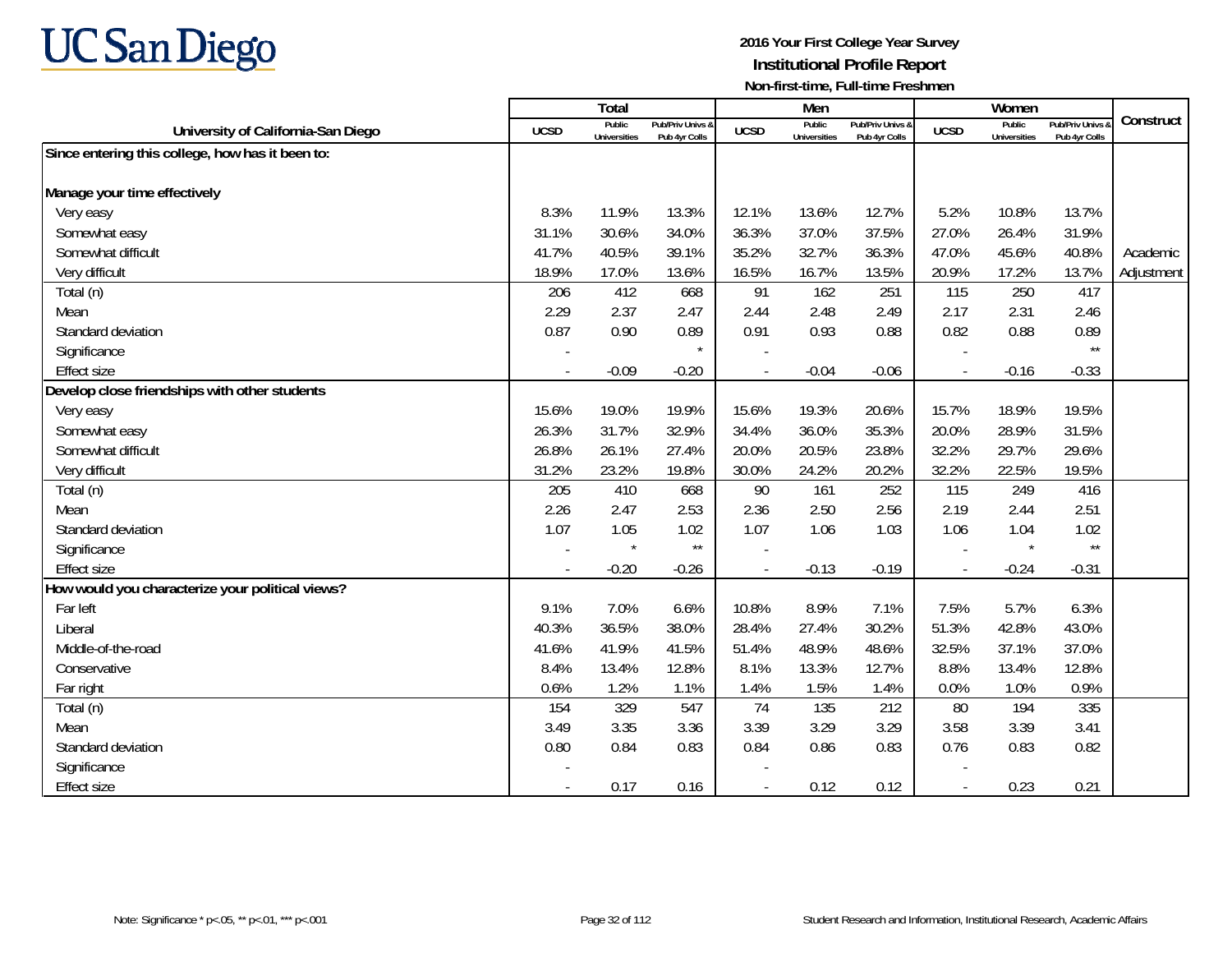

|                                                          |                          | <b>Total</b>                  |                                   |                          | Men                           |                                   |                          | Women                                |                                        |             |
|----------------------------------------------------------|--------------------------|-------------------------------|-----------------------------------|--------------------------|-------------------------------|-----------------------------------|--------------------------|--------------------------------------|----------------------------------------|-------------|
| University of California-San Diego                       | <b>UCSD</b>              | Public<br><b>Universities</b> | Pub/Priv Univs 8<br>Pub 4yr Colls | <b>UCSD</b>              | Public<br><b>Universities</b> | Pub/Priv Univs &<br>Pub 4yr Colls | <b>UCSD</b>              | <b>Public</b><br><b>Universities</b> | <b>Pub/Priv Univs</b><br>Pub 4yr Colls | Construct   |
| How would you rate yourself in the following areas:      |                          |                               |                                   |                          |                               |                                   |                          |                                      |                                        |             |
|                                                          |                          |                               |                                   |                          |                               |                                   |                          |                                      |                                        |             |
| Ability to see the world from someone else's perspective |                          |                               |                                   |                          |                               |                                   |                          |                                      |                                        |             |
| A major strength                                         | 37.0%                    | 34.4%                         | 38.2%                             | 37.1%                    | 34.2%                         | 36.5%                             | 36.9%                    | 34.6%                                | 39.2%                                  |             |
| Somewhat strong                                          | 40.5%                    | 41.1%                         | 38.5%                             | 32.6%                    | 35.4%                         | 33.3%                             | 46.8%                    | 44.7%                                | 41.6%                                  |             |
| Average                                                  | 17.0%                    | 20.3%                         | 19.5%                             | 20.2%                    | 24.1%                         | 23.7%                             | 14.4%                    | 17.9%                                | 17.0%                                  |             |
| Somewhat weak                                            | 3.5%                     | 3.2%                          | 3.0%                              | 7.9%                     | 5.1%                          | 5.2%                              | 0.0%                     | 2.0%                                 | 1.7%                                   | Pluralistic |
| A major weakness                                         | 2.0%                     | 1.0%                          | 0.8%                              | 2.2%                     | 1.3%                          | 1.2%                              | 1.8%                     | 0.8%                                 | 0.5%                                   | Orientation |
| Total (n)                                                | 200                      | 404                           | 660                               | 89                       | 158                           | 249                               | 111                      | 246                                  | 411                                    |             |
| Mean                                                     | 4.07                     | 4.05                          | 4.10                              | 3.94                     | 3.96                          | 3.99                              | 4.17                     | 4.10                                 | 4.17                                   |             |
| Standard deviation                                       | 0.93                     | 0.87                          | 0.87                              | 1.05                     | 0.95                          | 0.96                              | 0.81                     | 0.82                                 | 0.80                                   |             |
| Significance                                             |                          |                               |                                   | $\overline{\phantom{a}}$ |                               |                                   |                          |                                      |                                        |             |
| <b>Effect size</b>                                       | $\overline{\phantom{a}}$ | 0.02                          | $-0.03$                           | $\overline{\phantom{a}}$ | $-0.02$                       | $-0.05$                           | $\sim$                   | 0.09                                 | 0.00                                   |             |
| Tolerance of others with different beliefs               |                          |                               |                                   |                          |                               |                                   |                          |                                      |                                        |             |
| A major strength                                         | 46.0%                    | 46.3%                         | 46.1%                             | 51.7%                    | 48.7%                         | 47.4%                             | 41.4%                    | 44.7%                                | 45.4%                                  |             |
| Somewhat strong                                          | 34.5%                    | 35.1%                         | 34.7%                             | 24.7%                    | 29.1%                         | 30.5%                             | 42.3%                    | 39.0%                                | 37.3%                                  |             |
| Average                                                  | 16.0%                    | 15.8%                         | 16.1%                             | 19.1%                    | 18.4%                         | 18.5%                             | 13.5%                    | 14.2%                                | 14.6%                                  |             |
| Somewhat weak                                            | 2.0%                     | 1.5%                          | 2.3%                              | 2.2%                     | 1.9%                          | 2.4%                              | 1.8%                     | 1.2%                                 | 2.2%                                   | Pluralistic |
| A major weakness                                         | 1.5%                     | 1.2%                          | 0.8%                              | 2.2%                     | 1.9%                          | 1.2%                              | 0.9%                     | 0.8%                                 | 0.5%                                   | Orientation |
| Total (n)                                                | 200                      | 404                           | 659                               | 89                       | 158                           | 249                               | 111                      | 246                                  | 410                                    |             |
| Mean                                                     | 4.22                     | 4.24                          | 4.23                              | 4.21                     | 4.21                          | 4.20                              | 4.22                     | 4.26                                 | 4.25                                   |             |
| Standard deviation                                       | 0.89                     | 0.86                          | 0.85                              | 0.98                     | 0.94                          | 0.91                              | 0.81                     | 0.81                                 | 0.82                                   |             |
| Significance                                             |                          |                               |                                   |                          |                               |                                   |                          |                                      |                                        |             |
| <b>Effect size</b>                                       | $\blacksquare$           | $-0.02$                       | $-0.01$                           | $\blacksquare$           | 0.00                          | 0.01                              | $\overline{\phantom{a}}$ | $-0.05$                              | $-0.04$                                |             |
| Openness to having my own views challenged               |                          |                               |                                   |                          |                               |                                   |                          |                                      |                                        |             |
| A major strength                                         | 30.8%                    | 27.8%                         | 30.5%                             | 36.0%                    | 33.1%                         | 34.7%                             | 26.6%                    | 24.3%                                | 27.9%                                  |             |
| Somewhat strong                                          | 42.4%                    | 44.5%                         | 40.2%                             | 38.2%                    | 40.8%                         | 37.5%                             | 45.9%                    | 46.9%                                | 41.9%                                  |             |
| Average                                                  | 22.2%                    | 24.0%                         | 25.0%                             | 22.5%                    | 24.2%                         | 26.2%                             | 22.0%                    | 23.9%                                | 24.3%                                  |             |
| Somewhat weak                                            | 3.0%                     | 2.5%                          | 3.2%                              | 1.1%                     | 0.6%                          | 0.8%                              | 4.6%                     | 3.7%                                 | 4.7%                                   | Pluralistic |
| A major weakness                                         | 1.5%                     | 1.3%                          | 1.1%                              | 2.2%                     | 1.3%                          | 0.8%                              | 0.9%                     | 1.2%                                 | 1.2%                                   | Orientation |
| Total (n)                                                | 198                      | 400                           | 656                               | 89                       | 157                           | 248                               | 109                      | 243                                  | 408                                    |             |
| Mean                                                     | 3.98                     | 3.95                          | 3.96                              | 4.04                     | 4.04                          | 4.04                              | 3.93                     | 3.89                                 | 3.91                                   |             |
| Standard deviation                                       | 0.89                     | 0.85                          | 0.88                              | 0.92                     | 0.85                          | 0.85                              | 0.87                     | 0.86                                 | 0.90                                   |             |
| Significance                                             |                          |                               |                                   |                          |                               |                                   |                          |                                      |                                        |             |
| <b>Effect size</b>                                       | $\overline{\phantom{a}}$ | 0.04                          | 0.02                              | $\sim$                   | 0.00                          | 0.00                              | $\sim$                   | 0.05                                 | 0.02                                   |             |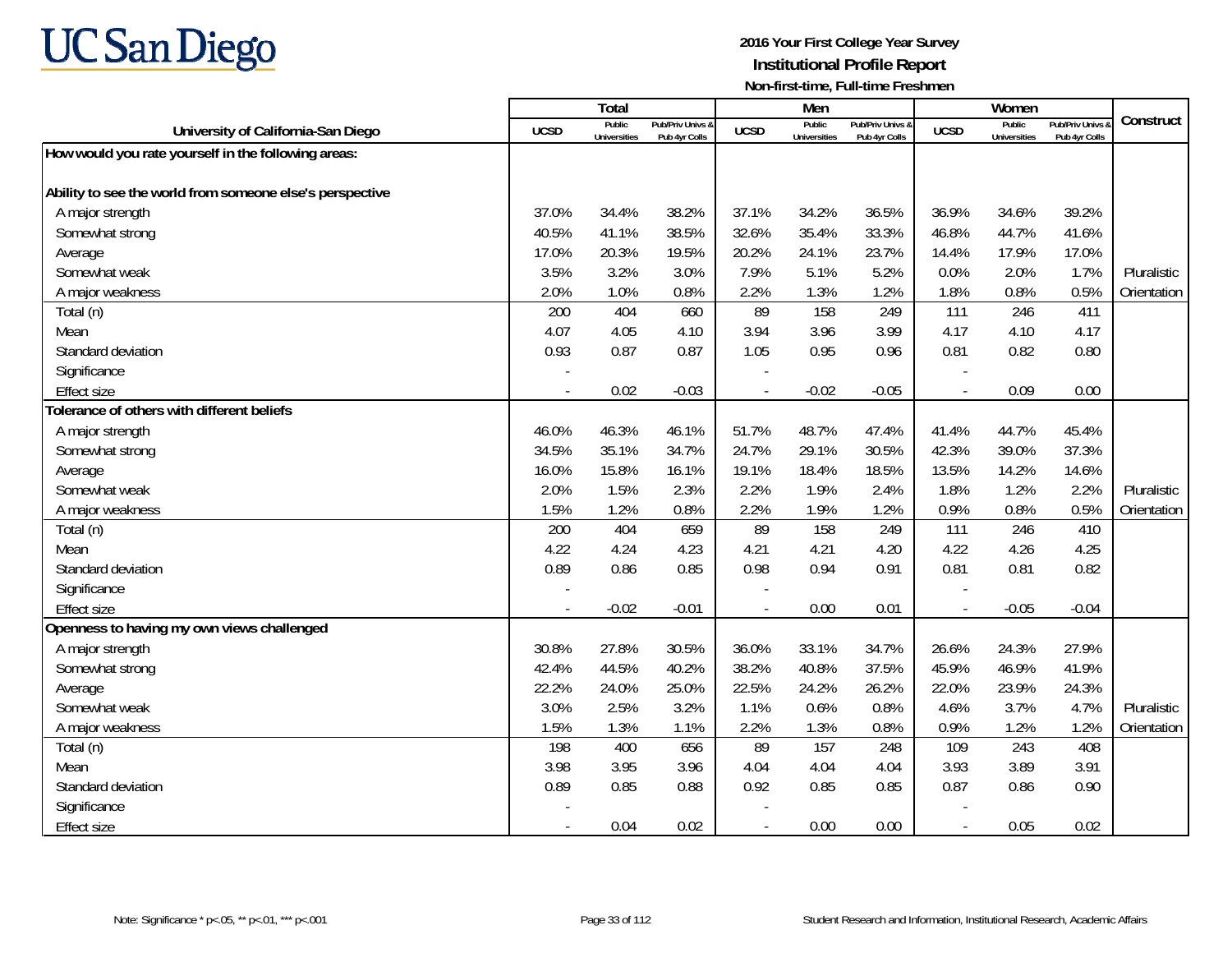

|                                                       |             | <b>Total</b>                  |                                   |             | Men                           |                                   |             | Women                         |                                   |             |
|-------------------------------------------------------|-------------|-------------------------------|-----------------------------------|-------------|-------------------------------|-----------------------------------|-------------|-------------------------------|-----------------------------------|-------------|
| University of California-San Diego                    | <b>UCSD</b> | Public<br><b>Universities</b> | Pub/Priv Univs &<br>Pub 4yr Colls | <b>UCSD</b> | Public<br><b>Universities</b> | Pub/Priv Univs &<br>Pub 4yr Colls | <b>UCSD</b> | Public<br><b>Universities</b> | Pub/Priv Univs 8<br>Pub 4yr Colls | Construct   |
| How would you rate yourself in the following areas:   |             |                               |                                   |             |                               |                                   |             |                               |                                   |             |
| Ability to discuss and negotiate controversial issues |             |                               |                                   |             |                               |                                   |             |                               |                                   |             |
| A major strength                                      | 32.0%       | 33.0%                         | 33.1%                             | 38.2%       | 36.1%                         | 35.3%                             | 27.0%       | 31.0%                         | 31.7%                             |             |
| Somewhat strong                                       | 38.5%       | 37.0%                         | 36.9%                             | 32.6%       | 34.8%                         | 36.5%                             | 43.2%       | 38.4%                         | 37.1%                             |             |
| Average                                               | 21.5%       | 22.1%                         | 23.1%                             | 22.5%       | 23.4%                         | 22.5%                             | 20.7%       | 21.2%                         | 23.4%                             |             |
| Somewhat weak                                         | 7.0%        | 6.5%                          | 5.8%                              | 5.6%        | 4.4%                          | 4.8%                              | 8.1%        | 7.8%                          | 6.3%                              | Pluralistic |
| A major weakness                                      | 1.0%        | 1.5%                          | 1.2%                              | 1.1%        | 1.3%                          | 0.8%                              | 0.9%        | 1.6%                          | 1.5%                              | Orientation |
| Total (n)                                             | 200         | 403                           | 659                               | 89          | 158                           | 249                               | 111         | 245                           | 410                               |             |
| Mean                                                  | 3.94        | 3.94                          | 3.95                              | 4.01        | 4.00                          | 4.01                              | 3.87        | 3.89                          | 3.91                              |             |
| Standard deviation                                    | 0.95        | 0.97                          | 0.95                              | 0.97        | 0.94                          | 0.92                              | 0.94        | 0.99                          | 0.96                              |             |
| Significance                                          |             |                               |                                   |             |                               |                                   |             |                               |                                   |             |
| <b>Effect size</b>                                    |             | 0.00                          | $-0.01$                           |             | 0.01                          | 0.00                              |             | $-0.02$                       | $-0.04$                           |             |
| Ability to work cooperatively with diverse people     |             |                               |                                   |             |                               |                                   |             |                               |                                   |             |
| A major strength                                      | 47.0%       | 44.8%                         | 47.6%                             | 53.9%       | 45.6%                         | 47.4%                             | 41.4%       | 44.3%                         | 47.8%                             |             |
| Somewhat strong                                       | 33.0%       | 37.1%                         | 34.1%                             | 25.8%       | 34.2%                         | 30.9%                             | 38.7%       | 39.0%                         | 36.1%                             |             |
| Average                                               | 18.5%       | 17.1%                         | 17.1%                             | 18.0%       | 18.4%                         | 20.1%                             | 18.9%       | 16.3%                         | 15.4%                             |             |
| Somewhat weak                                         | 0.5%        | 0.5%                          | 0.8%                              | 1.1%        | 1.3%                          | 1.2%                              | 0.0%        | 0.0%                          | 0.5%                              | Pluralistic |
| A major weakness                                      | 1.0%        | 0.5%                          | 0.3%                              | 1.1%        | 0.6%                          | 0.4%                              | 0.9%        | 0.4%                          | 0.2%                              | Orientation |
| Total (n)                                             | 200         | 404                           | 659                               | 89          | 158                           | 249                               | 111         | 246                           | 410                               |             |
| Mean                                                  | 4.25        | 4.25                          | 4.28                              | 4.30        | 4.23                          | 4.24                              | 4.20        | 4.27                          | 4.31                              |             |
| Standard deviation                                    | 0.84        | 0.79                          | 0.79                              | 0.88        | 0.84                          | 0.84                              | 0.81        | 0.76                          | 0.76                              |             |
| Significance                                          |             |                               |                                   |             |                               |                                   |             |                               |                                   |             |
| Effect size                                           |             | 0.00                          | $-0.04$                           |             | 0.08                          | 0.07                              |             | $-0.09$                       | $-0.14$                           |             |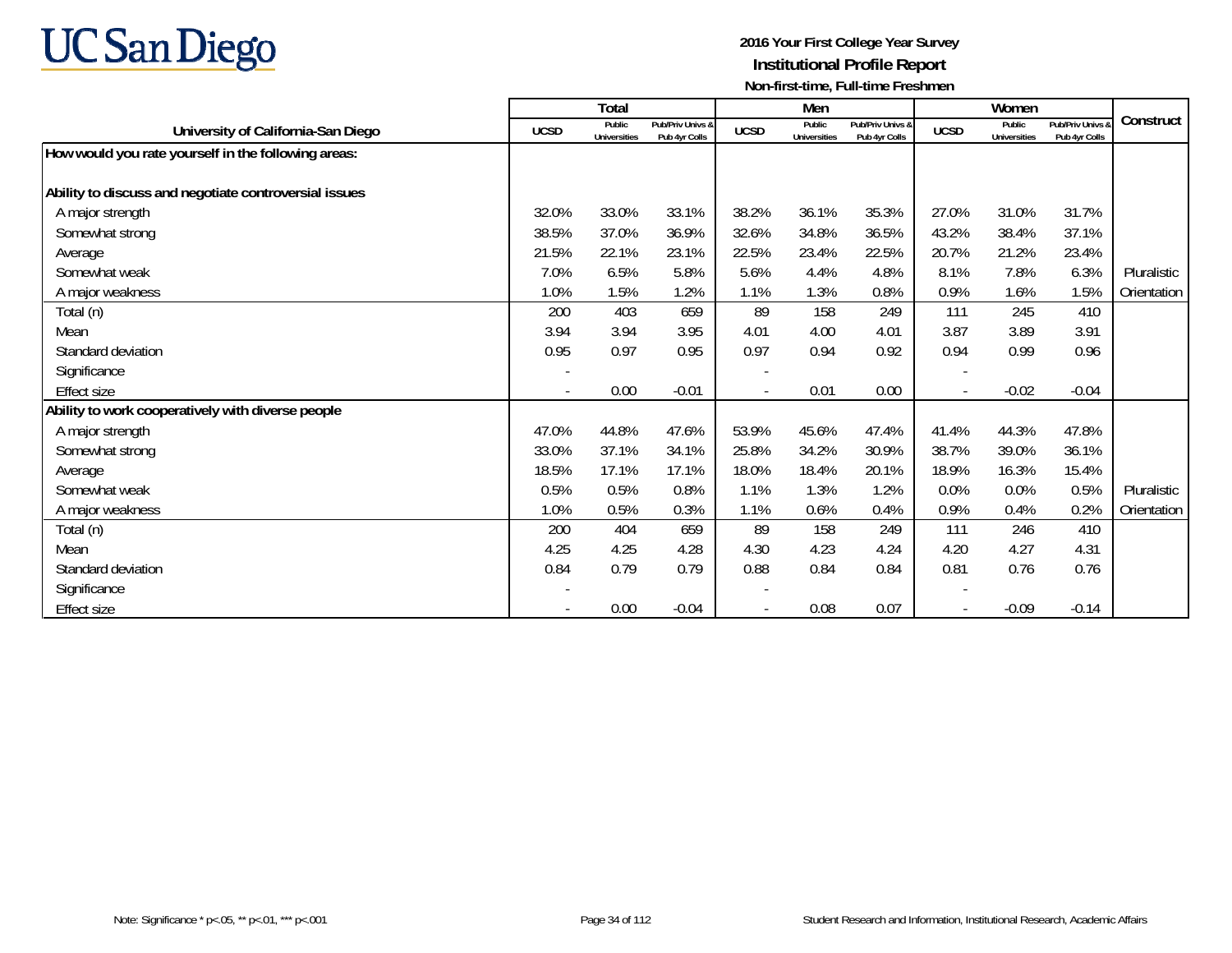

|                                                          |                          | Total                         |                                   |                | Men                           |                                   |                | Women                         |                                 |           |
|----------------------------------------------------------|--------------------------|-------------------------------|-----------------------------------|----------------|-------------------------------|-----------------------------------|----------------|-------------------------------|---------------------------------|-----------|
| University of California-San Diego                       | <b>UCSD</b>              | Public<br><b>Universities</b> | Pub/Priv Univs &<br>Pub 4yr Colls | <b>UCSD</b>    | Public<br><b>Universities</b> | Pub/Priv Univs &<br>Pub 4yr Colls | <b>UCSD</b>    | Public<br><b>Universities</b> | Pub/Priv Univs<br>Pub 4yr Colls | Construct |
| Since entering this college, how often have you:         |                          |                               |                                   |                |                               |                                   |                |                               |                                 |           |
|                                                          |                          |                               |                                   |                |                               |                                   |                |                               |                                 |           |
| Attended a religious service                             |                          |                               |                                   |                |                               |                                   |                |                               |                                 |           |
| Frequently                                               | 12.1%                    | 16.3%                         | 16.1%                             | 10.2%          | 12.2%                         | 15.4%                             | 13.5%          | 18.9%                         | 16.5%                           |           |
| Occasionally                                             | 17.1%                    | 21.0%                         | 22.8%                             | 12.5%          | 17.9%                         | 19.0%                             | 20.7%          | 23.0%                         | 25.1%                           |           |
| Not at all                                               | 70.9%                    | 62.8%                         | 61.1%                             | 77.3%          | 69.9%                         | 65.6%                             | 65.8%          | 58.2%                         | 58.4%                           |           |
| Total (n)                                                | 199                      | 400                           | 653                               | 88             | 156                           | 247                               | 111            | 244                           | 406                             |           |
| Mean                                                     | 1.41                     | 1.54                          | 1.55                              | 1.33           | 1.42                          | 1.50                              | 1.48           | 1.61                          | 1.58                            |           |
| Standard deviation                                       | 0.70                     | 0.76                          | 0.75                              | 0.66           | 0.70                          | 0.75                              | 0.72           | 0.79                          | 0.76                            |           |
| Significance                                             |                          | $\star$                       | $\star$                           |                |                               |                                   |                |                               |                                 |           |
| <b>Effect size</b>                                       | $\overline{\phantom{a}}$ | $-0.17$                       | $-0.19$                           | $\overline{a}$ | $-0.13$                       | $-0.23$                           | $\blacksquare$ | $-0.16$                       | $-0.13$                         |           |
| Been bored in class                                      |                          |                               |                                   |                |                               |                                   |                |                               |                                 |           |
| Frequently                                               | 32.0%                    | 37.6%                         | 36.0%                             | 32.2%          | 35.9%                         | 31.7%                             | 31.8%          | 38.7%                         | 38.7%                           |           |
| Occasionally                                             | 60.4%                    | 55.4%                         | 57.7%                             | 60.9%          | 57.1%                         | 61.8%                             | 60.0%          | 54.3%                         | 55.2%                           |           |
| Not at all                                               | 7.6%                     | 7.0%                          | 6.3%                              | 6.9%           | 7.1%                          | 6.5%                              | 8.2%           | 7.0%                          | 6.2%                            |           |
| Total (n)                                                | 197                      | 399                           | 652                               | 87             | 156                           | 246                               | 110            | 243                           | 406                             |           |
| Mean                                                     | 2.24                     | 2.31                          | 2.30                              | 2.25           | 2.29                          | 2.25                              | 2.24           | 2.32                          | 2.33                            |           |
| Standard deviation                                       | 0.58                     | 0.59                          | 0.58                              | 0.58           | 0.59                          | 0.57                              | 0.59           | 0.60                          | 0.59                            |           |
| Significance                                             |                          |                               |                                   |                |                               |                                   |                |                               |                                 |           |
| <b>Effect size</b>                                       |                          | $-0.12$                       | $-0.10$                           |                | $-0.07$                       | 0.00                              | $\blacksquare$ | $-0.13$                       | $-0.15$                         |           |
| Demonstrated for a cause (e.g., boycott, rally, protest) |                          |                               |                                   |                |                               |                                   |                |                               |                                 |           |
| Frequently                                               | 3.0%                     | 2.8%                          | 3.7%                              | 5.7%           | 5.1%                          | 5.7%                              | 0.9%           | 1.2%                          | 2.5%                            | Civic     |
| Occasionally                                             | 16.2%                    | 16.3%                         | 18.3%                             | 15.9%          | 14.1%                         | 17.8%                             | 16.4%          | 17.7%                         | 18.7%                           | Engage-   |
| Not at all                                               | 80.8%                    | 81.0%                         | 78.0%                             | 78.4%          | 80.8%                         | 76.5%                             | 82.7%          | 81.1%                         | 78.9%                           | ment      |
| Total (n)                                                | 198                      | 399                           | 654                               | 88             | 156                           | 247                               | 110            | 243                           | 407                             |           |
| Mean                                                     | 1.22                     | 1.22                          | 1.26                              | 1.27           | 1.24                          | 1.29                              | 1.18           | 1.20                          | 1.24                            |           |
| Standard deviation                                       | 0.48                     | 0.48                          | 0.51                              | 0.56           | 0.54                          | 0.57                              | 0.41           | 0.43                          | 0.48                            |           |
| Significance                                             |                          |                               |                                   |                |                               |                                   |                |                               |                                 |           |
| <b>Effect size</b>                                       |                          | 0.00                          | $-0.08$                           |                | 0.06                          | $-0.04$                           |                | $-0.05$                       | $-0.13$                         |           |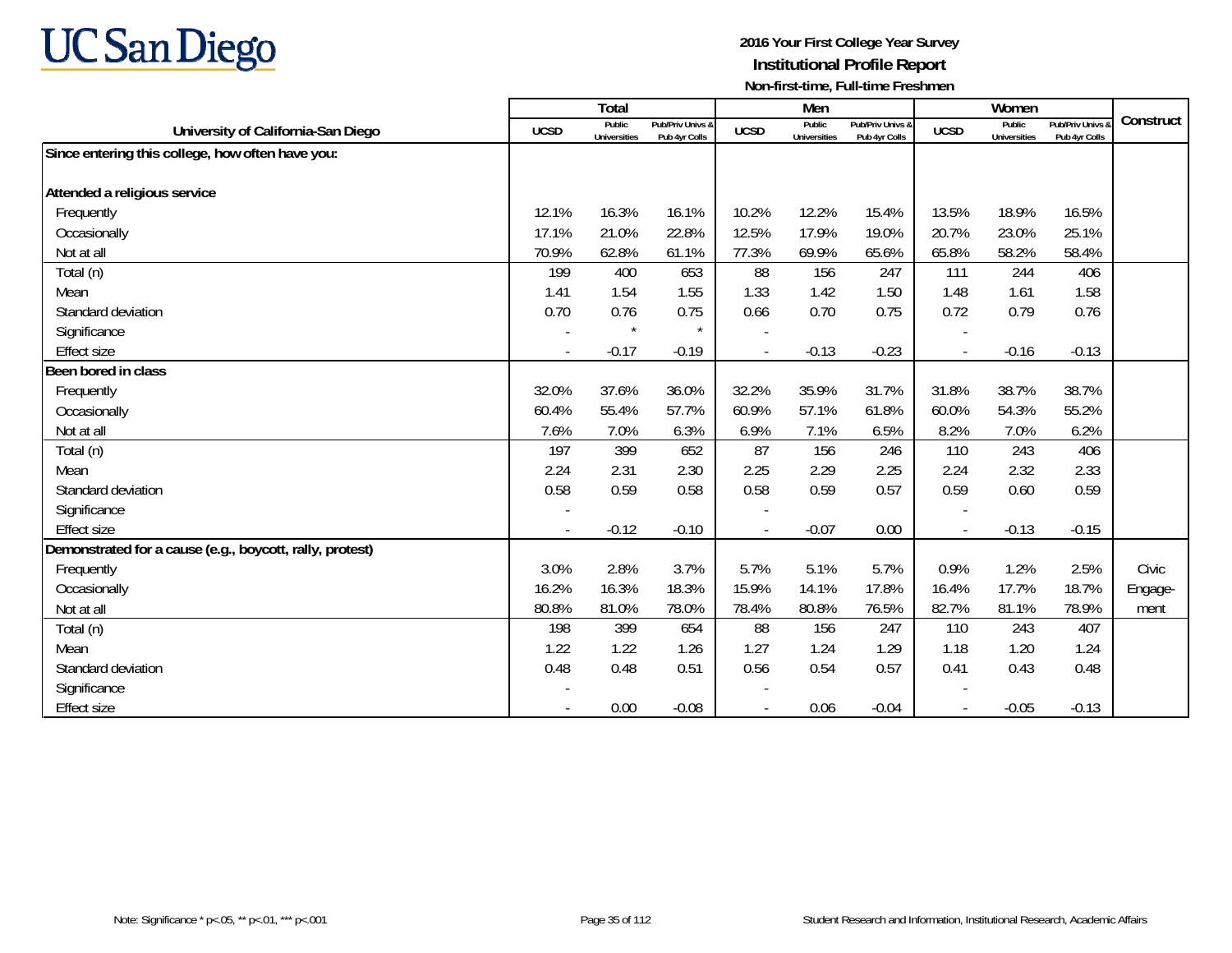

|                                                  |                          | Total                         |                                   |             | Men                           |                                   |                          | Women                         |                                   |           |
|--------------------------------------------------|--------------------------|-------------------------------|-----------------------------------|-------------|-------------------------------|-----------------------------------|--------------------------|-------------------------------|-----------------------------------|-----------|
| University of California-San Diego               | <b>UCSD</b>              | Public<br><b>Universities</b> | Pub/Priv Univs &<br>Pub 4yr Colls | <b>UCSD</b> | Public<br><b>Universities</b> | Pub/Priv Univs &<br>Pub 4yr Colls | <b>UCSD</b>              | Public<br><b>Universities</b> | Pub/Priv Univs &<br>Pub 4yr Colls | Construct |
| Since entering this college, how often have you: |                          |                               |                                   |             |                               |                                   |                          |                               |                                   |           |
| Studied with other students                      |                          |                               |                                   |             |                               |                                   |                          |                               |                                   |           |
| Frequently                                       | 25.3%                    | 27.1%                         | 27.2%                             | 23.9%       | 21.2%                         | 22.7%                             | 26.4%                    | 30.9%                         | 30.0%                             |           |
| Occasionally                                     | 57.1%                    | 55.6%                         | 55.8%                             | 58.0%       | 59.0%                         | 59.1%                             | 56.4%                    | 53.5%                         | 53.8%                             |           |
| Not at all                                       | 17.7%                    | 17.3%                         | 17.0%                             | 18.2%       | 19.9%                         | 18.2%                             | 17.3%                    | 15.6%                         | 16.2%                             |           |
| Total (n)                                        | 198                      | 399                           | 654                               | 88          | 156                           | 247                               | 110                      | 243                           | 407                               |           |
| Mean                                             | 2.08                     | 2.10                          | 2.10                              | 2.06        | 2.01                          | 2.04                              | 2.09                     | 2.15                          | 2.14                              |           |
| Standard deviation                               | 0.65                     | 0.66                          | 0.66                              | 0.65        | 0.64                          | 0.64                              | 0.66                     | 0.67                          | 0.67                              |           |
| Significance                                     |                          |                               |                                   |             |                               |                                   | $\overline{a}$           |                               |                                   |           |
| <b>Effect size</b>                               | $\overline{\phantom{a}}$ | $-0.03$                       | $-0.03$                           |             | 0.08                          | 0.03                              | $\overline{\phantom{a}}$ | $-0.09$                       | $-0.07$                           |           |
| <b>Consumed beer</b>                             |                          |                               |                                   |             |                               |                                   |                          |                               |                                   |           |
| Frequently                                       | 11.6%                    | 9.0%                          | 9.5%                              | 18.2%       | 13.5%                         | 13.4%                             | 6.4%                     | 6.2%                          | 7.1%                              |           |
| Occasionally                                     | 49.5%                    | 38.8%                         | 37.8%                             | 45.5%       | 40.4%                         | 40.1%                             | 52.7%                    | 37.9%                         | 36.5%                             |           |
| Not at all                                       | 38.9%                    | 52.1%                         | 52.7%                             | 36.4%       | 46.2%                         | 46.6%                             | 40.9%                    | 56.0%                         | 56.4%                             |           |
| Total (n)                                        | 198                      | 399                           | 653                               | 88          | 156                           | 247                               | 110                      | 243                           | 406                               |           |
| Mean                                             | 1.73                     | 1.57                          | 1.57                              | 1.82        | 1.67                          | 1.67                              | 1.65                     | 1.50                          | 1.51                              |           |
| Standard deviation                               | 0.66                     | 0.65                          | 0.66                              | 0.72        | 0.70                          | 0.70                              | 0.60                     | 0.61                          | 0.63                              |           |
| Significance                                     | $\overline{\phantom{a}}$ | $***$                         | $***$                             |             |                               |                                   | $\overline{\phantom{a}}$ | $\star$                       | $\star$                           |           |
| <b>Effect size</b>                               | $\overline{\phantom{a}}$ | 0.25                          | 0.24                              |             | 0.21                          | 0.21                              | $\overline{\phantom{a}}$ | 0.25                          | 0.22                              |           |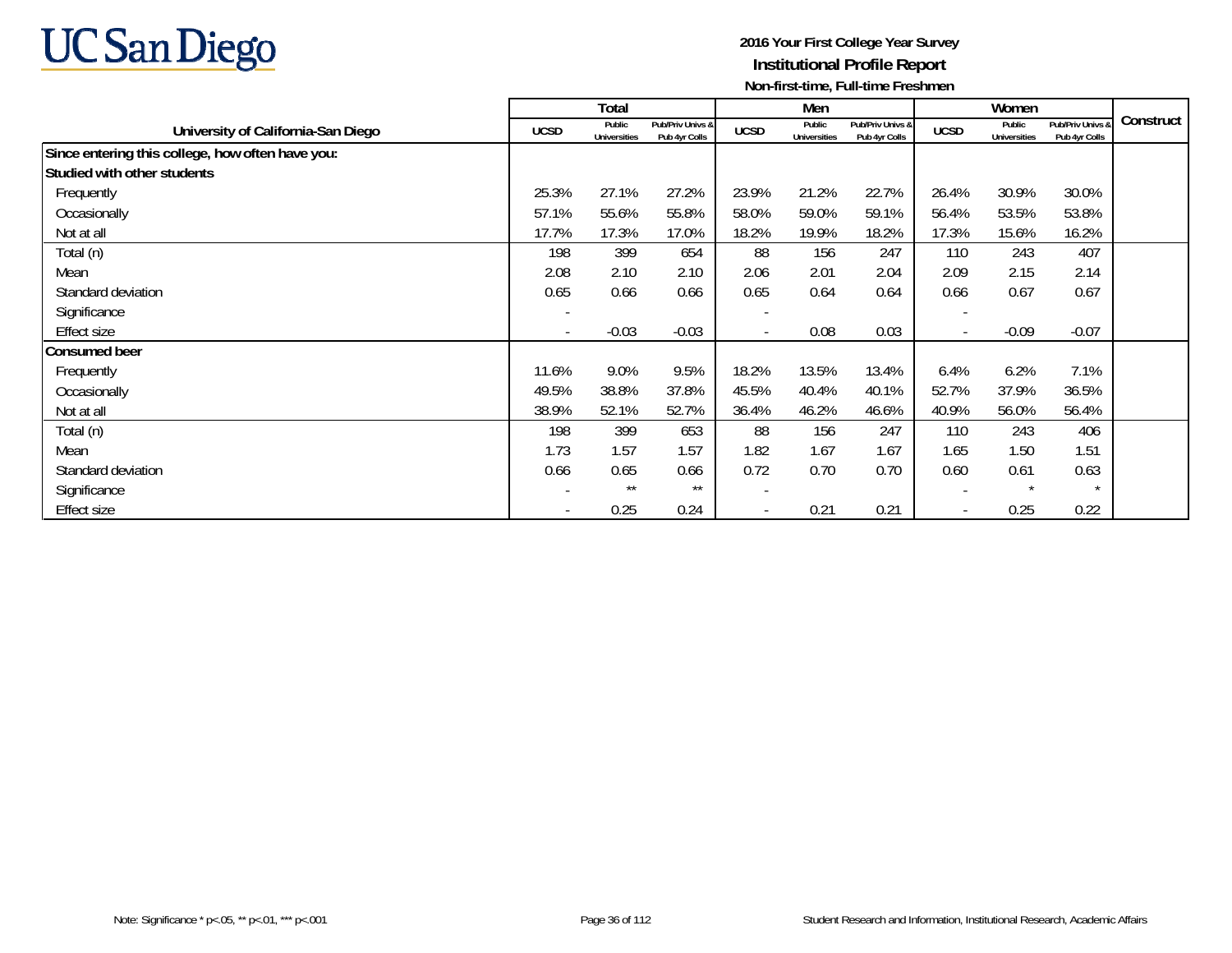

|                                                  |             | <b>Total</b>                  |                                   |                | Men                           |                                   |                          | Women                         |                                        |           |
|--------------------------------------------------|-------------|-------------------------------|-----------------------------------|----------------|-------------------------------|-----------------------------------|--------------------------|-------------------------------|----------------------------------------|-----------|
| University of California-San Diego               | <b>UCSD</b> | Public<br><b>Universities</b> | Pub/Priv Univs &<br>Pub 4yr Colls | <b>UCSD</b>    | Public<br><b>Universities</b> | Pub/Priv Univs &<br>Pub 4yr Colls | <b>UCSD</b>              | Public<br><b>Universities</b> | <b>Pub/Priv Univs</b><br>Pub 4yr Colls | Construct |
| Since entering this college, how often have you: |             |                               |                                   |                |                               |                                   |                          |                               |                                        |           |
|                                                  |             |                               |                                   |                |                               |                                   |                          |                               |                                        |           |
| Consumed wine or liquor                          |             |                               |                                   |                |                               |                                   |                          |                               |                                        |           |
| Frequently                                       | 10.6%       | 9.8%                          | 11.8%                             | 12.5%          | 9.6%                          | 12.1%                             | 9.1%                     | 9.9%                          | 11.6%                                  |           |
| Occasionally                                     | 54.0%       | 44.5%                         | 43.6%                             | 50.0%          | 44.9%                         | 42.1%                             | 57.3%                    | 44.2%                         | 44.4%                                  |           |
| Not at all                                       | 35.4%       | 45.7%                         | 44.6%                             | 37.5%          | 45.5%                         | 45.7%                             | 33.6%                    | 45.9%                         | 44.0%                                  |           |
| Total (n)                                        | 198         | 398                           | 652                               | 88             | 156                           | 247                               | 110                      | 242                           | 405                                    |           |
| Mean                                             | 1.75        | 1.64                          | 1.67                              | 1.75           | 1.64                          | 1.66                              | 1.75                     | 1.64                          | 1.68                                   |           |
| Standard deviation                               | 0.63        | 0.65                          | 0.68                              | 0.67           | 0.65                          | 0.68                              | 0.61                     | 0.66                          | 0.67                                   |           |
| Significance                                     |             |                               |                                   |                |                               |                                   |                          |                               |                                        |           |
| <b>Effect size</b>                               | $\sim$      | 0.17                          | 0.12                              |                | 0.17                          | 0.13                              | $\blacksquare$           | 0.17                          | 0.10                                   |           |
| Felt overwhelmed by all you had to do            |             |                               |                                   |                |                               |                                   |                          |                               |                                        |           |
| Frequently                                       | 48.7%       | 49.0%                         | 45.6%                             | 35.6%          | 34.8%                         | 36.2%                             | 59.1%                    | 58.0%                         | 51.2%                                  |           |
| Occasionally                                     | 41.6%       | 43.2%                         | 47.2%                             | 49.4%          | 51.0%                         | 51.2%                             | 35.5%                    | 38.3%                         | 44.8%                                  |           |
| Not at all                                       | 9.6%        | 7.8%                          | 7.2%                              | 14.9%          | 14.2%                         | 12.6%                             | 5.5%                     | 3.7%                          | 3.9%                                   |           |
| Total (n)                                        | 197         | 398                           | 652                               | 87             | 155                           | 246                               | 110                      | 243                           | 406                                    |           |
| Mean                                             | 2.39        | 2.41                          | 2.38                              | 2.21           | 2.21                          | 2.24                              | 2.54                     | 2.54                          | 2.47                                   |           |
| Standard deviation                               | 0.66        | 0.63                          | 0.62                              | 0.68           | 0.67                          | 0.66                              | 0.60                     | 0.57                          | 0.57                                   |           |
| Significance                                     |             |                               |                                   |                |                               |                                   | $\overline{\phantom{a}}$ |                               |                                        |           |
| <b>Effect size</b>                               | $\sim$      | $-0.03$                       | 0.02                              | $\blacksquare$ | 0.00                          | $-0.05$                           | $\overline{\phantom{a}}$ | 0.00                          | 0.12                                   |           |
| Felt depressed                                   |             |                               |                                   |                |                               |                                   |                          |                               |                                        |           |
| Frequently                                       | 27.3%       | 26.1%                         | 24.1%                             | 22.7%          | 20.5%                         | 20.3%                             | 30.9%                    | 29.6%                         | 26.4%                                  |           |
| Occasionally                                     | 41.4%       | 42.9%                         | 45.4%                             | 43.2%          | 43.6%                         | 44.3%                             | 40.0%                    | 42.4%                         | 46.1%                                  |           |
| Not at all                                       | 31.3%       | 31.1%                         | 30.5%                             | 34.1%          | 35.9%                         | 35.4%                             | 29.1%                    | 28.0%                         | 27.6%                                  |           |
| Total (n)                                        | 198         | 399                           | 652                               | 88             | 156                           | 246                               | 110                      | 243                           | 406                                    |           |
| Mean                                             | 1.96        | 1.95                          | 1.94                              | 1.89           | 1.85                          | 1.85                              | 2.02                     | 2.02                          | 1.99                                   |           |
| Standard deviation                               | 0.77        | 0.76                          | 0.74                              | 0.75           | 0.74                          | 0.73                              | 0.78                     | 0.76                          | 0.74                                   |           |
| Significance                                     |             |                               |                                   |                |                               |                                   |                          |                               |                                        |           |
| <b>Effect size</b>                               |             | 0.01                          | 0.03                              |                | 0.05                          | 0.05                              |                          | 0.00                          | 0.04                                   |           |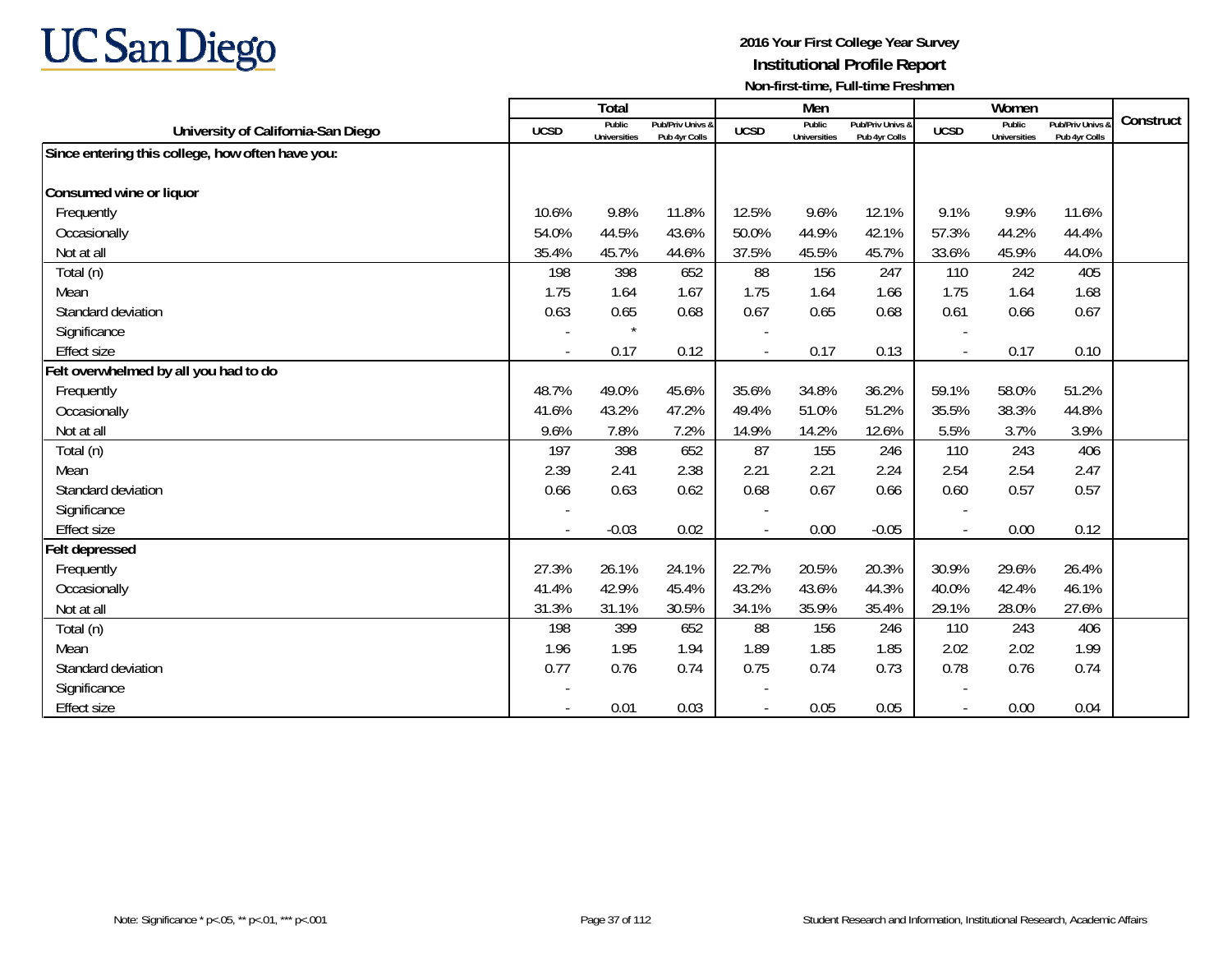

|                                             |                          | Total                         |                                   |             | Men                           |                                   |                          | Women                  |                                   |           |
|---------------------------------------------|--------------------------|-------------------------------|-----------------------------------|-------------|-------------------------------|-----------------------------------|--------------------------|------------------------|-----------------------------------|-----------|
| University of California-San Diego          | <b>UCSD</b>              | Public<br><b>Universities</b> | Pub/Priv Univs &<br>Pub 4yr Colls | <b>UCSD</b> | Public<br><b>Universities</b> | Pub/Priv Univs &<br>Pub 4yr Colls | <b>UCSD</b>              | Public<br>Universities | Pub/Priv Univs &<br>Pub 4yr Colls | Construct |
| Performed volunteer work                    |                          |                               |                                   |             |                               |                                   |                          |                        |                                   |           |
| Frequently                                  | 12.1%                    | 15.5%                         | 16.6%                             | 12.5%       | 11.5%                         | 14.6%                             | 11.8%                    | 18.1%                  | 17.8%                             | Civic     |
| Occasionally                                | 35.9%                    | 39.1%                         | 37.7%                             | 29.5%       | 35.3%                         | 34.8%                             | 40.9%                    | 41.6%                  | 39.5%                             | Engage-   |
| Not at all                                  | 52.0%                    | 45.4%                         | 45.7%                             | 58.0%       | 53.2%                         | 50.6%                             | 47.3%                    | 40.3%                  | 42.7%                             | ment      |
| Total (n)                                   | 198                      | 399                           | 652                               | 88          | 156                           | 247                               | 110                      | 243                    | 405                               |           |
| Mean                                        | 1.60                     | 1.70                          | 1.71                              | 1.55        | 1.58                          | 1.64                              | 1.65                     | 1.78                   | 1.75                              |           |
| Standard deviation                          | 0.70                     | 0.72                          | 0.73                              | 0.71        | 0.69                          | 0.72                              | 0.69                     | 0.73                   | 0.74                              |           |
| Significance                                |                          |                               |                                   |             |                               |                                   |                          |                        |                                   |           |
| <b>Effect size</b>                          | $\overline{\phantom{a}}$ | $-0.14$                       | $-0.15$                           |             | $-0.04$                       | $-0.13$                           | $\overline{\phantom{a}}$ | $-0.18$                | $-0.14$                           |           |
| Contributed money to help support my family |                          |                               |                                   |             |                               |                                   |                          |                        |                                   |           |
| Frequently                                  | 10.1%                    | 10.8%                         | 13.6%                             | 6.8%        | 7.1%                          | 12.1%                             | 12.7%                    | 13.2%                  | 14.5%                             | Civic     |
| Occasionally                                | 29.8%                    | 26.8%                         | 30.6%                             | 28.4%       | 29.5%                         | 30.0%                             | 30.9%                    | 25.1%                  | 31.0%                             | Engage-   |
| Not at all                                  | 60.1%                    | 62.4%                         | 55.7%                             | 64.8%       | 63.5%                         | 57.9%                             | 56.4%                    | 61.7%                  | 54.4%                             | ment      |
| Total (n)                                   | 198                      | 399                           | 653                               | 88          | 156                           | 247                               | 110                      | 243                    | 406                               |           |
| Mean                                        | 1.50                     | 1.48                          | 1.58                              | 1.42        | 1.44                          | 1.54                              | 1.56                     | 1.51                   | 1.60                              |           |
| Standard deviation                          | 0.67                     | 0.68                          | 0.72                              | 0.62        | 0.62                          | 0.70                              | 0.71                     | 0.72                   | 0.73                              |           |
| Significance                                | $\overline{\phantom{a}}$ |                               |                                   |             |                               |                                   | -                        |                        |                                   |           |
| <b>Effect size</b>                          |                          | 0.03                          | $-0.11$                           |             | $-0.03$                       | $-0.17$                           | $\overline{\phantom{a}}$ | 0.07                   | $-0.05$                           |           |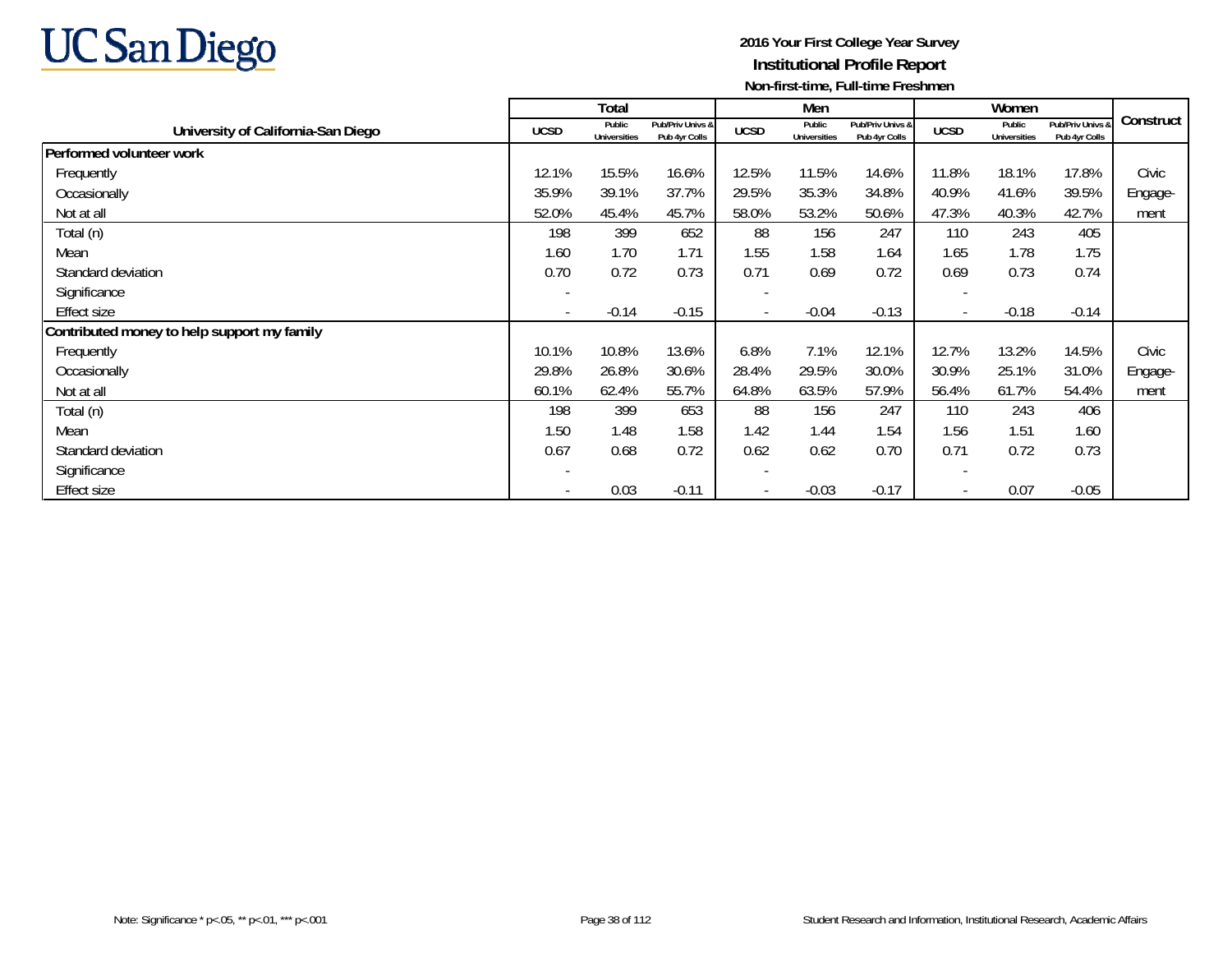

|                                                          |                          | Total                         |                                   |             | Men                           |                                   |                | Women                         |                                        |             |
|----------------------------------------------------------|--------------------------|-------------------------------|-----------------------------------|-------------|-------------------------------|-----------------------------------|----------------|-------------------------------|----------------------------------------|-------------|
| University of California-San Diego                       | <b>UCSD</b>              | Public<br><b>Universities</b> | Pub/Priv Univs &<br>Pub 4yr Colls | <b>UCSD</b> | Public<br><b>Universities</b> | Pub/Priv Univs &<br>Pub 4yr Colls | <b>UCSD</b>    | Public<br><b>Universities</b> | <b>Pub/Priv Univs</b><br>Pub 4yr Colls | Construct   |
| Since entering this college, how often have you:         |                          |                               |                                   |             |                               |                                   |                |                               |                                        |             |
|                                                          |                          |                               |                                   |             |                               |                                   |                |                               |                                        |             |
| Asked a professor for advice after class                 |                          |                               |                                   |             |                               |                                   |                |                               |                                        |             |
| Frequently                                               | 14.1%                    | 15.3%                         | 18.5%                             | 13.6%       | 13.5%                         | 17.0%                             | 14.4%          | 16.4%                         | 19.4%                                  |             |
| Occasionally                                             | 55.8%                    | 54.8%                         | 56.0%                             | 54.5%       | 54.5%                         | 57.5%                             | 56.8%          | 54.9%                         | 55.1%                                  | Faculty     |
| Not at all                                               | 30.2%                    | 30.0%                         | 25.5%                             | 31.8%       | 32.1%                         | 25.5%                             | 28.8%          | 28.7%                         | 25.5%                                  | Interaction |
| Total (n)                                                | 199                      | 400                           | 655                               | 88          | 156                           | 247                               | 111            | 244                           | 408                                    |             |
| Mean                                                     | 1.84                     | 1.85                          | 1.93                              | 1.82        | 1.81                          | 1.91                              | 1.86           | 1.88                          | 1.94                                   |             |
| Standard deviation                                       | 0.65                     | 0.66                          | 0.66                              | 0.65        | 0.65                          | 0.65                              | 0.64           | 0.66                          | 0.67                                   |             |
| Significance                                             |                          |                               |                                   |             |                               |                                   |                |                               |                                        |             |
| <b>Effect size</b>                                       | $\overline{\phantom{a}}$ | $-0.02$                       | $-0.14$                           |             | 0.02                          | $-0.14$                           | $\overline{a}$ | $-0.03$                       | $-0.12$                                |             |
| Worked on a local, state, or national political campaign |                          |                               |                                   |             |                               |                                   |                |                               |                                        |             |
| Frequently                                               | 2.1%                     | 2.8%                          | 3.9%                              | 2.4%        | 2.0%                          | 3.8%                              | 1.8%           | 3.3%                          | 4.0%                                   | Civic       |
| Occasionally                                             | 7.7%                     | 8.1%                          | 9.3%                              | 9.4%        | 9.9%                          | 11.7%                             | 6.4%           | 7.0%                          | 7.9%                                   | Engage-     |
| Not at all                                               | 90.3%                    | 89.1%                         | 86.8%                             | 88.2%       | 88.2%                         | 84.6%                             | 91.8%          | 89.7%                         | 88.1%                                  | ment        |
| Total (n)                                                | 195                      | 395                           | 645                               | 85          | 152                           | 240                               | 110            | 243                           | 405                                    |             |
| Mean                                                     | 1.12                     | 1.14                          | 1.17                              | 1.14        | 1.14                          | 1.19                              | 1.10           | 1.14                          | 1.16                                   |             |
| Standard deviation                                       | 0.38                     | 0.42                          | 0.47                              | 0.41        | 0.40                          | 0.48                              | 0.36           | 0.43                          | 0.46                                   |             |
| Significance                                             |                          |                               |                                   |             |                               |                                   |                |                               |                                        |             |
| <b>Effect size</b>                                       |                          | $-0.05$                       | $-0.11$                           |             | 0.00                          | $-0.10$                           | $\blacksquare$ | $-0.09$                       | $-0.13$                                |             |
| Socialized with someone of another sexual orientation    |                          |                               |                                   |             |                               |                                   |                |                               |                                        |             |
| Frequently                                               | 31.8%                    | 37.1%                         | 37.6%                             | 30.6%       | 33.6%                         | 33.1%                             | 32.7%          | 39.3%                         | 40.2%                                  |             |
| Occasionally                                             | 48.2%                    | 46.2%                         | 46.7%                             | 51.8%       | 50.7%                         | 51.5%                             | 45.5%          | 43.4%                         | 44.0%                                  |             |
| Not at all                                               | 20.0%                    | 16.7%                         | 15.7%                             | 17.6%       | 15.8%                         | 15.5%                             | 21.8%          | 17.2%                         | 15.8%                                  |             |
| Total (n)                                                | 195                      | 396                           | 644                               | 85          | 152                           | 239                               | 110            | 244                           | 405                                    |             |
| Mean                                                     | 2.12                     | 2.20                          | 2.22                              | 2.13        | 2.18                          | 2.18                              | 2.11           | 2.22                          | 2.24                                   |             |
| Standard deviation                                       | 0.71                     | 0.71                          | 0.70                              | 0.69        | 0.68                          | 0.68                              | 0.73           | 0.72                          | 0.71                                   |             |
| Significance                                             |                          |                               |                                   |             |                               |                                   |                |                               |                                        |             |
| <b>Effect size</b>                                       |                          | $-0.11$                       | $-0.14$                           |             | $-0.07$                       | $-0.07$                           |                | $-0.15$                       | $-0.18$                                |             |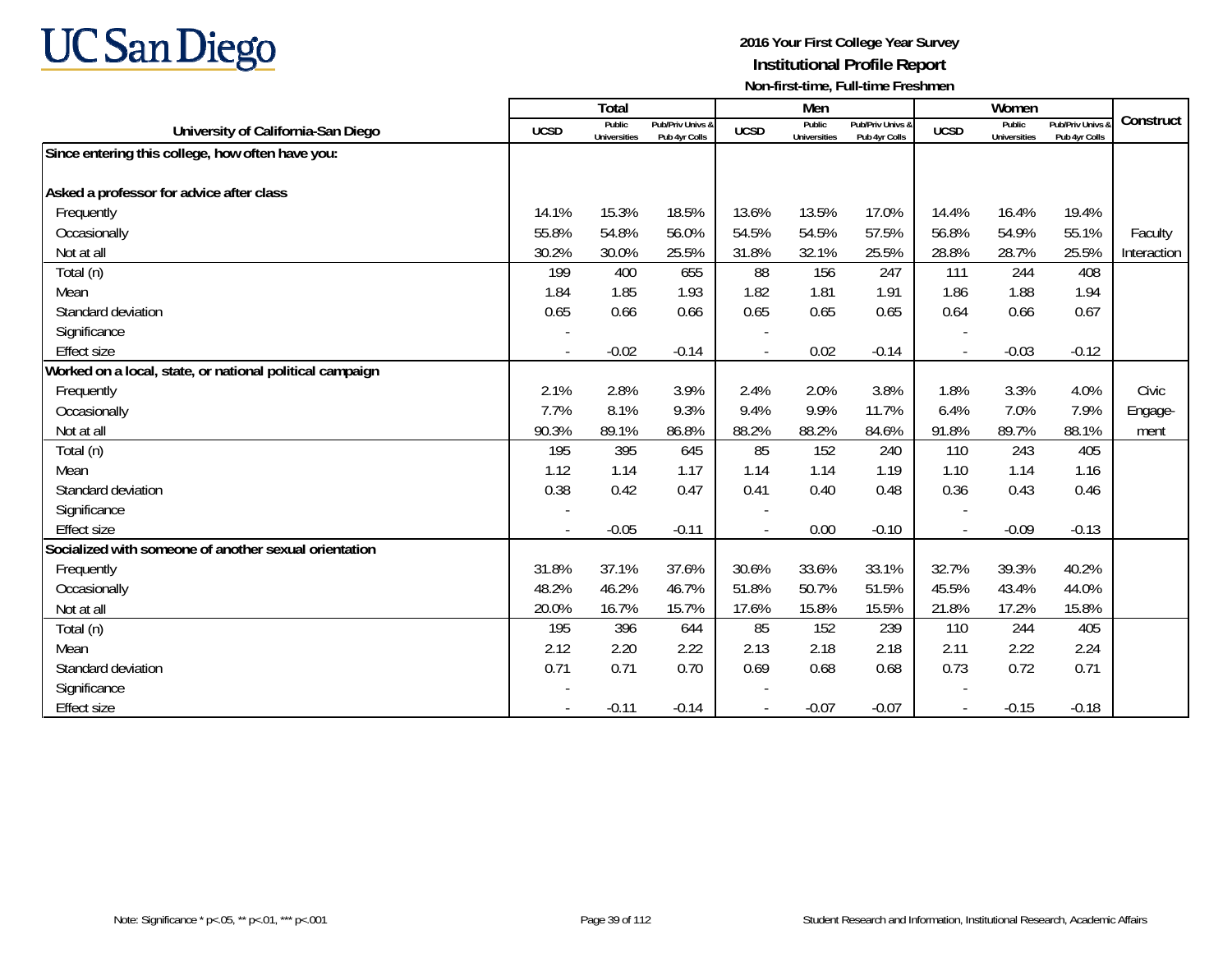

|                                                     |                          | Total                         |                                   |                | Men                           |                                   |                          | Women                         |                                        |            |
|-----------------------------------------------------|--------------------------|-------------------------------|-----------------------------------|----------------|-------------------------------|-----------------------------------|--------------------------|-------------------------------|----------------------------------------|------------|
| University of California-San Diego                  | <b>UCSD</b>              | Public<br><b>Universities</b> | Pub/Priv Univs &<br>Pub 4yr Colls | <b>UCSD</b>    | Public<br><b>Universities</b> | Pub/Priv Univs &<br>Pub 4yr Colls | <b>UCSD</b>              | Public<br><b>Universities</b> | <b>Pub/Priv Univs</b><br>Pub 4yr Colls | Construct  |
| Since entering this college, how often have you:    |                          |                               |                                   |                |                               |                                   |                          |                               |                                        |            |
|                                                     |                          |                               |                                   |                |                               |                                   |                          |                               |                                        |            |
| Been late to class                                  |                          |                               |                                   |                |                               |                                   |                          |                               |                                        |            |
| Frequently                                          | 9.3%                     | 10.2%                         | 9.0%                              | 5.9%           | 9.9%                          | 10.0%                             | 11.9%                    | 10.3%                         | 8.4%                                   | Academic   |
| Occasionally                                        | 59.8%                    | 55.8%                         | 56.7%                             | 61.2%          | 55.3%                         | 55.8%                             | 58.7%                    | 56.2%                         | 57.2%                                  | Disengage- |
| Not at all                                          | 30.9%                    | 34.0%                         | 34.3%                             | 32.9%          | 34.9%                         | 34.2%                             | 29.4%                    | 33.5%                         | 34.4%                                  | ment       |
| Total (n)                                           | 194                      | 394                           | 644                               | 85             | 152                           | 240                               | 109                      | 242                           | 404                                    |            |
| Mean                                                | 1.78                     | 1.76                          | 1.75                              | 1.73           | 1.75                          | 1.76                              | 1.83                     | 1.77                          | 1.74                                   |            |
| Standard deviation                                  | 0.60                     | 0.62                          | 0.61                              | 0.56           | 0.62                          | 0.62                              | 0.62                     | 0.62                          | 0.60                                   |            |
| Significance                                        |                          |                               |                                   |                |                               |                                   |                          |                               |                                        |            |
| <b>Effect size</b>                                  | $\overline{\phantom{a}}$ | 0.03                          | 0.05                              | $\blacksquare$ | $-0.03$                       | $-0.05$                           | $\overline{\phantom{a}}$ | 0.10                          | 0.15                                   |            |
| Posted on a course-related on-line discussion board |                          |                               |                                   |                |                               |                                   |                          |                               |                                        |            |
| Frequently                                          | 13.3%                    | 18.2%                         | 20.0%                             | 10.6%          | 12.5%                         | 17.5%                             | 15.5%                    | 21.7%                         | 21.5%                                  |            |
| Occasionally                                        | 46.2%                    | 43.2%                         | 43.1%                             | 50.6%          | 48.0%                         | 44.6%                             | 42.7%                    | 40.2%                         | 42.2%                                  |            |
| Not at all                                          | 40.5%                    | 38.6%                         | 36.9%                             | 38.8%          | 39.5%                         | 37.9%                             | 41.8%                    | 38.1%                         | 36.3%                                  |            |
| Total (n)                                           | 195                      | 396                           | 645                               | 85             | 152                           | 240                               | 110                      | 244                           | 405                                    |            |
| Mean                                                | 1.73                     | 1.80                          | 1.83                              | 1.72           | 1.73                          | 1.80                              | 1.74                     | 1.84                          | 1.85                                   |            |
| Standard deviation                                  | 0.68                     | 0.73                          | 0.74                              | 0.65           | 0.67                          | 0.72                              | 0.71                     | 0.76                          | 0.75                                   |            |
| Significance                                        |                          |                               |                                   |                |                               |                                   |                          |                               |                                        |            |
| <b>Effect size</b>                                  |                          | $-0.10$                       | $-0.14$                           |                | $-0.01$                       | $-0.11$                           |                          | $-0.13$                       | $-0.15$                                |            |
| Performed community service as part of a class      |                          |                               |                                   |                |                               |                                   |                          |                               |                                        |            |
| Frequently                                          | 2.6%                     | 4.6%                          | 6.2%                              | 2.4%           | 1.3%                          | 4.2%                              | 2.7%                     | 6.6%                          | 7.4%                                   |            |
| Occasionally                                        | 11.8%                    | 14.9%                         | 17.5%                             | 10.6%          | 13.8%                         | 15.8%                             | 12.7%                    | 15.6%                         | 18.5%                                  |            |
| Not at all                                          | 85.6%                    | 80.5%                         | 76.3%                             | 87.1%          | 84.9%                         | 80.0%                             | 84.5%                    | 77.8%                         | 74.1%                                  |            |
| Total (n)                                           | 195                      | 395                           | 645                               | 85             | 152                           | 240                               | 110                      | 243                           | 405                                    |            |
| Mean                                                | 1.17                     | 1.24                          | 1.30                              | 1.15           | 1.16                          | 1.24                              | 1.18                     | 1.29                          | 1.33                                   |            |
| Standard deviation                                  | 0.44                     | 0.52                          | 0.58                              | 0.42           | 0.41                          | 0.52                              | 0.45                     | 0.58                          | 0.61                                   |            |
| Significance                                        |                          |                               | $\star\star$                      |                |                               |                                   |                          |                               |                                        |            |
| <b>Effect size</b>                                  |                          | $-0.13$                       | $-0.22$                           |                | $-0.02$                       | $-0.17$                           |                          | $-0.19$                       | $-0.25$                                |            |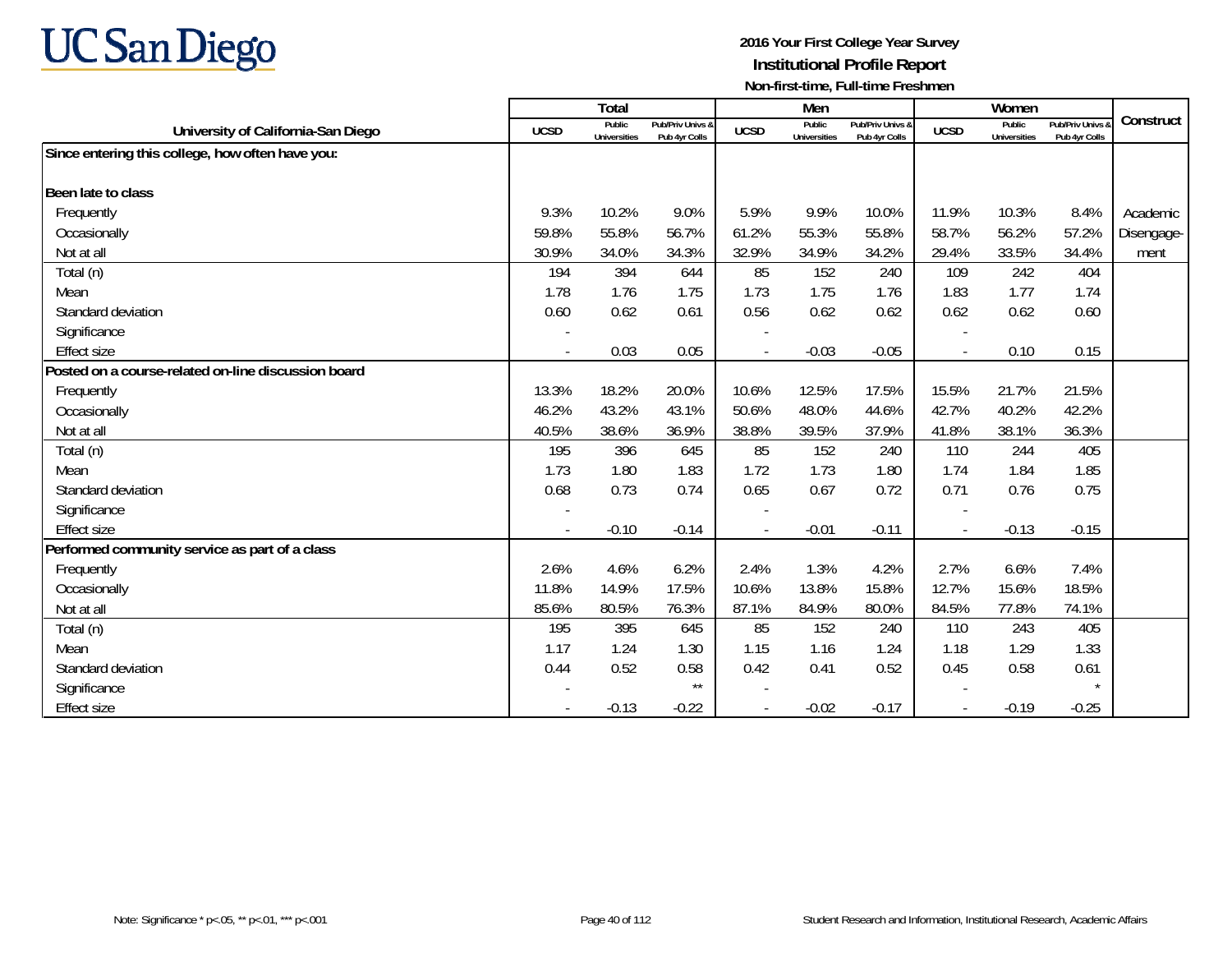

|                                    |             | Total                         |                                   |             | Men                           |                                   |             | Women                  |                                   |           |
|------------------------------------|-------------|-------------------------------|-----------------------------------|-------------|-------------------------------|-----------------------------------|-------------|------------------------|-----------------------------------|-----------|
| University of California-San Diego | <b>UCSD</b> | Public<br><b>Universities</b> | Pub/Priv Univs &<br>Pub 4yr Colls | <b>UCSD</b> | Public<br><b>Universities</b> | Pub/Priv Univs &<br>Pub 4yr Colls | <b>UCSD</b> | Public<br>Universities | Pub/Priv Univs &<br>Pub 4yr Colls | Construct |
| <b>Discussed religion</b>          |             |                               |                                   |             |                               |                                   |             |                        |                                   |           |
| Frequently                         | 16.9%       | 17.5%                         | 17.2%                             | 17.6%       | 16.4%                         | 18.3%                             | 16.4%       | 18.1%                  | 16.5%                             |           |
| Occasionally                       | 47.7%       | 52.9%                         | 52.6%                             | 50.6%       | 52.6%                         | 49.6%                             | 45.5%       | 53.1%                  | 54.3%                             |           |
| Not at all                         | 35.4%       | 29.6%                         | 30.2%                             | 31.8%       | 30.9%                         | 32.1%                             | 38.2%       | 28.8%                  | 29.1%                             |           |
| Total (n)                          | 195         | 395                           | 645                               | 85          | 152                           | 240                               | 110         | 243                    | 405                               |           |
| Mean                               | 1.82        | 1.88                          | 1.87                              | 1.86        | 1.86                          | 1.86                              | 1.78        | 1.89                   | 1.87                              |           |
| Standard deviation                 | 0.70        | 0.68                          | 0.68                              | 0.69        | 0.68                          | 0.70                              | 0.71        | 0.68                   | 0.66                              |           |
| Significance                       |             |                               |                                   |             |                               |                                   |             |                        |                                   |           |
| Effect size                        |             | $-0.09$                       | $-0.07$                           |             | 0.00                          | 0.00                              |             | $-0.16$                | $-0.14$                           |           |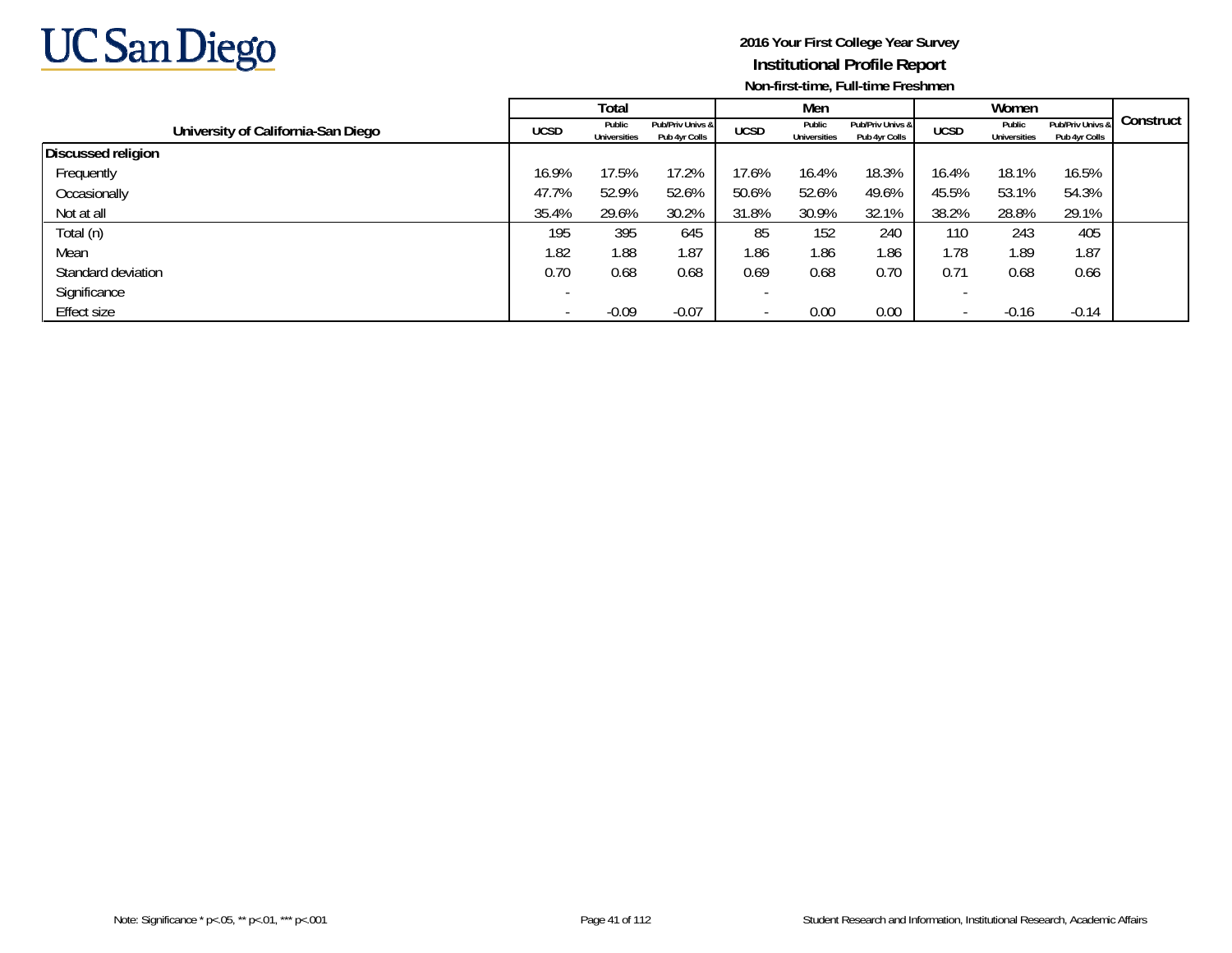

|                                                  |             | <b>Total</b>                  |                                   |                | Men                    |                                   |                          | Women                         |                                 |           |
|--------------------------------------------------|-------------|-------------------------------|-----------------------------------|----------------|------------------------|-----------------------------------|--------------------------|-------------------------------|---------------------------------|-----------|
| University of California-San Diego               | <b>UCSD</b> | Public<br><b>Universities</b> | Pub/Priv Univs 8<br>Pub 4yr Colls | <b>UCSD</b>    | Public<br>Universities | Pub/Priv Univs &<br>Pub 4yr Colls | <b>UCSD</b>              | Public<br><b>Universities</b> | Pub/Priv Univs<br>Pub 4yr Colls | Construct |
| Since entering this college, how often have you: |             |                               |                                   |                |                        |                                   |                          |                               |                                 |           |
| <b>Discussed politics</b>                        |             |                               |                                   |                |                        |                                   |                          |                               |                                 |           |
| Frequently                                       | 24.1%       | 24.6%                         | 24.7%                             | 27.1%          | 25.7%                  | 27.1%                             | 21.8%                    | 24.0%                         | 23.2%                           |           |
| Occasionally                                     | 53.8%       | 56.1%                         | 56.1%                             | 56.5%          | 54.6%                  | 51.7%                             | 51.8%                    | 57.0%                         | 58.8%                           |           |
| Not at all                                       | 22.1%       | 19.3%                         | 19.2%                             | 16.5%          | 19.7%                  | 21.3%                             | 26.4%                    | 19.0%                         | 18.0%                           |           |
| Total (n)                                        | 195         | 394                           | 645                               | 85             | 152                    | 240                               | 110                      | 242                           | 405                             |           |
| Mean                                             | 2.02        | 2.05                          | 2.05                              | 2.11           | 2.06                   | 2.06                              | 1.95                     | 2.05                          | 2.05                            |           |
| Standard deviation                               | 0.68        | 0.66                          | 0.66                              | 0.66           | 0.67                   | 0.69                              | 0.70                     | 0.66                          | 0.64                            |           |
| Significance                                     |             |                               |                                   |                |                        |                                   |                          |                               |                                 |           |
| <b>Effect size</b>                               | $\sim$      | $-0.05$                       | $-0.05$                           | $\blacksquare$ | 0.07                   | 0.07                              | $\overline{\phantom{a}}$ | $-0.15$                       | $-0.16$                         |           |
| Maintained a healthy diet                        |             |                               |                                   |                |                        |                                   |                          |                               |                                 |           |
| Frequently                                       | 31.8%       | 27.3%                         | 26.4%                             | 31.8%          | 28.9%                  | 28.9%                             | 31.8%                    | 26.3%                         | 25.0%                           |           |
| Occasionally                                     | 51.3%       | 53.9%                         | 55.1%                             | 50.6%          | 52.0%                  | 54.0%                             | 51.8%                    | 55.1%                         | 55.7%                           |           |
| Not at all                                       | 16.9%       | 18.7%                         | 18.5%                             | 17.6%          | 19.1%                  | 17.2%                             | 16.4%                    | 18.5%                         | 19.3%                           |           |
| Total (n)                                        | 195         | 395                           | 643                               | 85             | 152                    | 239                               | 110                      | 243                           | 404                             |           |
| Mean                                             | 2.15        | 2.09                          | 2.08                              | 2.14           | 2.10                   | 2.12                              | 2.15                     | 2.08                          | 2.06                            |           |
| Standard deviation                               | 0.68        | 0.67                          | 0.67                              | 0.69           | 0.69                   | 0.67                              | 0.68                     | 0.67                          | 0.66                            |           |
| Significance                                     |             |                               |                                   |                |                        |                                   |                          |                               |                                 |           |
| <b>Effect size</b>                               |             | 0.09                          | 0.10                              |                | 0.06                   | 0.03                              | $\overline{a}$           | 0.10                          | 0.14                            |           |
| Had adequate sleep                               |             |                               |                                   |                |                        |                                   |                          |                               |                                 |           |
| Frequently                                       | 27.2%       | 26.4%                         | 24.5%                             | 29.4%          | 26.5%                  | 25.1%                             | 25.5%                    | 26.3%                         | 24.2%                           |           |
| Occasionally                                     | 52.3%       | 54.1%                         | 57.3%                             | 45.9%          | 50.3%                  | 54.4%                             | 57.3%                    | 56.4%                         | 59.0%                           |           |
| Not at all                                       | 20.5%       | 19.5%                         | 18.2%                             | 24.7%          | 23.2%                  | 20.5%                             | 17.3%                    | 17.3%                         | 16.8%                           |           |
| Total (n)                                        | 195         | 394                           | 644                               | 85             | 151                    | 239                               | 110                      | 243                           | 405                             |           |
| Mean                                             | 2.07        | 2.07                          | 2.06                              | 2.05           | 2.03                   | 2.05                              | 2.08                     | 2.09                          | 2.07                            |           |
| Standard deviation                               | 0.69        | 0.68                          | 0.65                              | 0.74           | 0.71                   | 0.68                              | 0.65                     | 0.66                          | 0.64                            |           |
| Significance                                     |             |                               |                                   |                |                        |                                   |                          |                               |                                 |           |
| <b>Effect size</b>                               |             | 0.00                          | 0.02                              | $\overline{a}$ | 0.03                   | 0.00                              | $\overline{\phantom{a}}$ | $-0.02$                       | 0.02                            |           |
| Helped raise money for a cause or campaign       |             |                               |                                   |                |                        |                                   |                          |                               |                                 |           |
| Frequently                                       | 5.6%        | 5.3%                          | 5.6%                              | 7.1%           | 4.6%                   | 5.8%                              | 4.5%                     | 5.8%                          | 5.4%                            | Civic     |
| Occasionally                                     | 13.3%       | 20.0%                         | 20.8%                             | 16.5%          | 17.8%                  | 17.9%                             | 10.9%                    | 21.4%                         | 22.5%                           | Engage-   |
| Not at all                                       | 81.0%       | 74.7%                         | 73.6%                             | 76.5%          | 77.6%                  | 76.3%                             | 84.5%                    | 72.8%                         | 72.1%                           | ment      |
| Total (n)                                        | 195         | 395                           | 645                               | 85             | 152                    | 240                               | 110                      | 243                           | 405                             |           |
| Mean                                             | 1.25        | 1.31                          | 1.32                              | 1.31           | 1.27                   | 1.30                              | 1.20                     | 1.33                          | 1.33                            |           |
| Standard deviation                               | 0.55        | 0.57                          | 0.57                              | 0.60           | 0.54                   | 0.57                              | 0.50                     | 0.58                          | 0.58                            |           |
| Significance                                     |             |                               |                                   |                |                        |                                   |                          | $\star$                       |                                 |           |
| <b>Effect size</b>                               |             | $-0.11$                       | $-0.12$                           |                | 0.07                   | 0.02                              | $\overline{\phantom{a}}$ | $-0.22$                       | $-0.22$                         |           |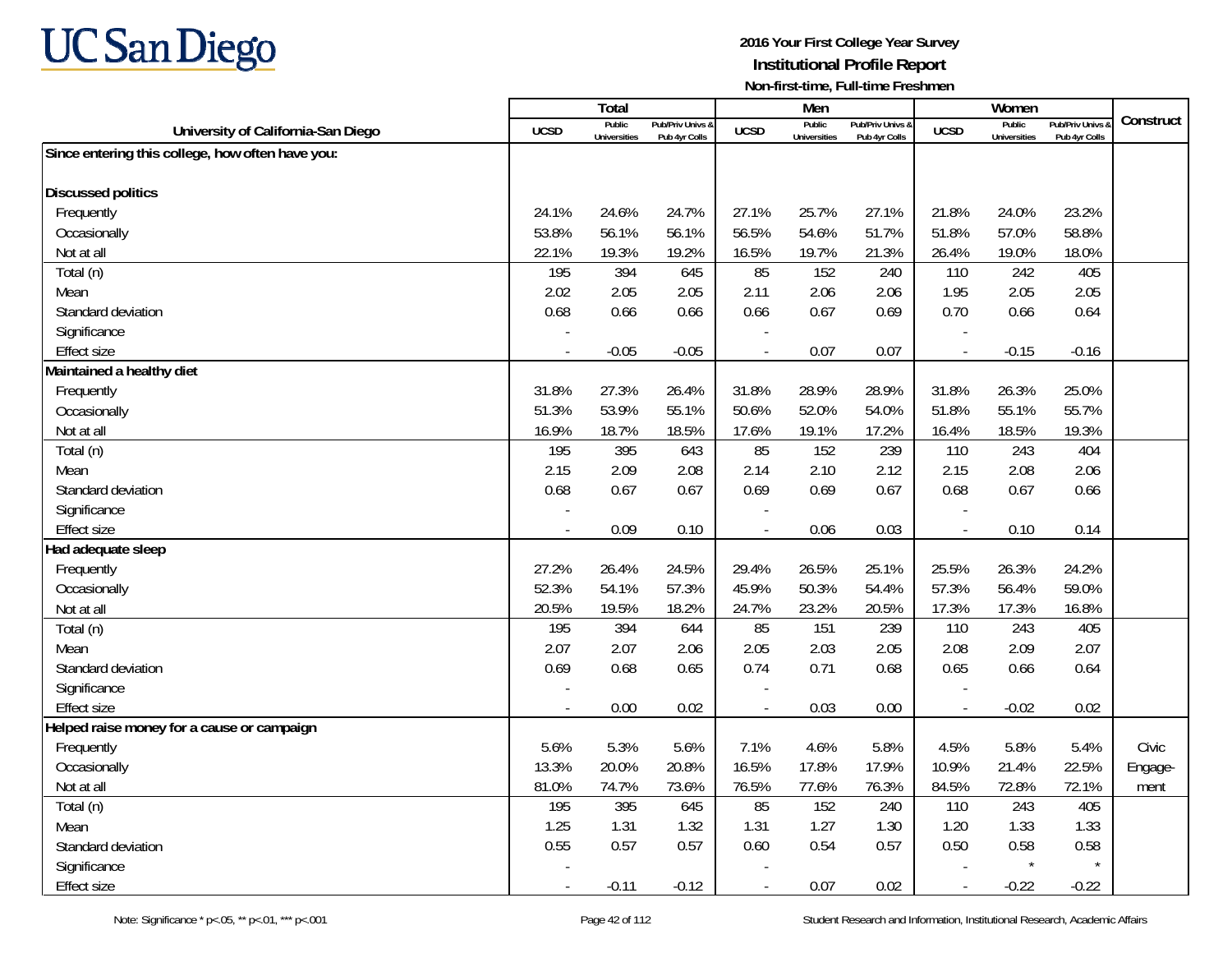

|                                                                              |             | Total                         |                                   |                          | Men                           |                                   |                          | Women                         |                                        |           |
|------------------------------------------------------------------------------|-------------|-------------------------------|-----------------------------------|--------------------------|-------------------------------|-----------------------------------|--------------------------|-------------------------------|----------------------------------------|-----------|
| University of California-San Diego                                           | <b>UCSD</b> | Public<br><b>Universities</b> | Pub/Priv Univs &<br>Pub 4yr Colls | <b>UCSD</b>              | Public<br><b>Universities</b> | Pub/Priv Univs &<br>Pub 4yr Colls | <b>UCSD</b>              | Public<br><b>Universities</b> | <b>Pub/Priv Univs</b><br>Pub 4yr Colls | Construct |
| Since entering this college, how often have you:                             |             |                               |                                   |                          |                               |                                   |                          |                               |                                        |           |
|                                                                              |             |                               |                                   |                          |                               |                                   |                          |                               |                                        |           |
| Publicly communicated your opinion about a cause (e.g., blog, email,         |             |                               |                                   |                          |                               |                                   |                          |                               |                                        |           |
| petition)                                                                    |             |                               |                                   |                          |                               |                                   |                          |                               |                                        |           |
| Frequently                                                                   | 8.7%        | 9.1%                          | 11.1%                             | 7.1%                     | 6.6%                          | 9.7%                              | 10.0%                    | 10.7%                         | 11.9%                                  | Civic     |
| Occasionally                                                                 | 30.8%       | 30.1%                         | 31.1%                             | 31.8%                    | 30.3%                         | 31.2%                             | 30.0%                    | 30.0%                         | 31.1%                                  | Engage-   |
| Not at all                                                                   | 60.5%       | 60.8%                         | 57.7%                             | 61.2%                    | 63.2%                         | 59.1%                             | 60.0%                    | 59.3%                         | 57.0%                                  | ment      |
| Total (n)                                                                    | 195         | 395                           | 639                               | 85                       | 152                           | 237                               | 110                      | 243                           | 402                                    |           |
| Mean                                                                         | 1.48        | 1.48                          | 1.53                              | 1.46                     | 1.43                          | 1.51                              | 1.50                     | 1.51                          | 1.55                                   |           |
| Standard deviation                                                           | 0.65        | 0.66                          | 0.69                              | 0.63                     | 0.62                          | 0.67                              | 0.67                     | 0.68                          | 0.70                                   |           |
| Significance                                                                 |             |                               |                                   |                          |                               |                                   |                          |                               |                                        |           |
| <b>Effect size</b>                                                           | $\sim$      | 0.00                          | $-0.07$                           | $\overline{a}$           | 0.05                          | $-0.07$                           | $\overline{\phantom{a}}$ | $-0.01$                       | $-0.07$                                |           |
| Please indicate the extent to which you agree or disagree with the following |             |                               |                                   |                          |                               |                                   |                          |                               |                                        |           |
| statements:                                                                  |             |                               |                                   |                          |                               |                                   |                          |                               |                                        |           |
|                                                                              |             |                               |                                   |                          |                               |                                   |                          |                               |                                        |           |
| I have felt discriminated against at this institution because of my          |             |                               |                                   |                          |                               |                                   |                          |                               |                                        |           |
| race/ethnicity, gender, sexual orientation, religion, or disability status   |             |                               |                                   |                          |                               |                                   |                          |                               |                                        |           |
| Strongly agree                                                               | 4.8%        | 3.4%                          | 3.4%                              | 8.3%                     | 6.0%                          | 5.9%                              | 1.9%                     | 1.7%                          | 1.8%                                   |           |
| Agree                                                                        | 18.7%       | 16.3%                         | 14.1%                             | 15.5%                    | 12.1%                         | 12.2%                             | 21.4%                    | 19.0%                         | 15.2%                                  |           |
| Disagree                                                                     | 32.6%       | 35.0%                         | 33.8%                             | 31.0%                    | 32.9%                         | 31.2%                             | 34.0%                    | 36.4%                         | 35.4%                                  |           |
| Strongly disagree                                                            | 43.9%       | 45.3%                         | 48.7%                             | 45.2%                    | 49.0%                         | 50.6%                             | 42.7%                    | 42.9%                         | 47.5%                                  |           |
| Total (n)                                                                    | 187         | 380                           | 624                               | 84                       | 149                           | 237                               | 103                      | 231                           | 387                                    |           |
| Mean                                                                         | 1.84        | 1.78                          | 1.72                              | 1.87                     | 1.75                          | 1.73                              | 1.83                     | 1.80                          | 1.71                                   |           |
| Standard deviation                                                           | 0.89        | 0.84                          | 0.83                              | 0.97                     | 0.89                          | 0.89                              | 0.83                     | 0.81                          | 0.79                                   |           |
| Significance                                                                 |             |                               |                                   |                          |                               |                                   |                          |                               |                                        |           |
| <b>Effect size</b>                                                           |             | 0.07                          | 0.14                              |                          | 0.13                          | 0.16                              | $\overline{a}$           | 0.04                          | 0.15                                   |           |
| I see myself as part of the campus community                                 |             |                               |                                   |                          |                               |                                   |                          |                               |                                        |           |
| Strongly agree                                                               | 6.4%        | 10.0%                         | 11.3%                             | 8.3%                     | 12.1%                         | 13.1%                             | 4.9%                     | 8.6%                          | 10.3%                                  |           |
| Agree                                                                        | 50.3%       | 54.3%                         | 55.5%                             | 47.6%                    | 51.7%                         | 55.3%                             | 52.4%                    | 56.0%                         | 55.6%                                  |           |
| Disagree                                                                     | 28.9%       | 25.5%                         | 24.4%                             | 28.6%                    | 23.5%                         | 21.5%                             | 29.1%                    | 26.7%                         | 26.2%                                  | Sense of  |
| Strongly disagree                                                            | 14.4%       | 10.2%                         | 8.8%                              | 15.5%                    | 12.8%                         | 10.1%                             | 13.6%                    | 8.6%                          | 7.9%                                   | Belonging |
| Total (n)                                                                    | 187         | 381                           | 627                               | 84                       | 149                           | 237                               | 103                      | 232                           | 390                                    |           |
| Mean                                                                         | 2.49        | 2.64                          | 2.69                              | 2.49                     | 2.63                          | 2.71                              | 2.49                     | 2.65                          | 2.68                                   |           |
| Standard deviation                                                           |             |                               |                                   |                          |                               |                                   |                          |                               |                                        |           |
|                                                                              | 0.82        | 0.80                          | 0.78                              | 0.86                     | 0.86                          | 0.82                              | 0.79                     | 0.76                          | 0.76                                   |           |
| Significance                                                                 |             |                               | $\star\star$                      |                          |                               |                                   |                          |                               |                                        |           |
| <b>Effect size</b>                                                           |             | $-0.19$                       | $-0.26$                           | $\overline{\phantom{a}}$ | $-0.16$                       | $-0.27$                           | $\overline{\phantom{a}}$ | $-0.21$                       | $-0.25$                                |           |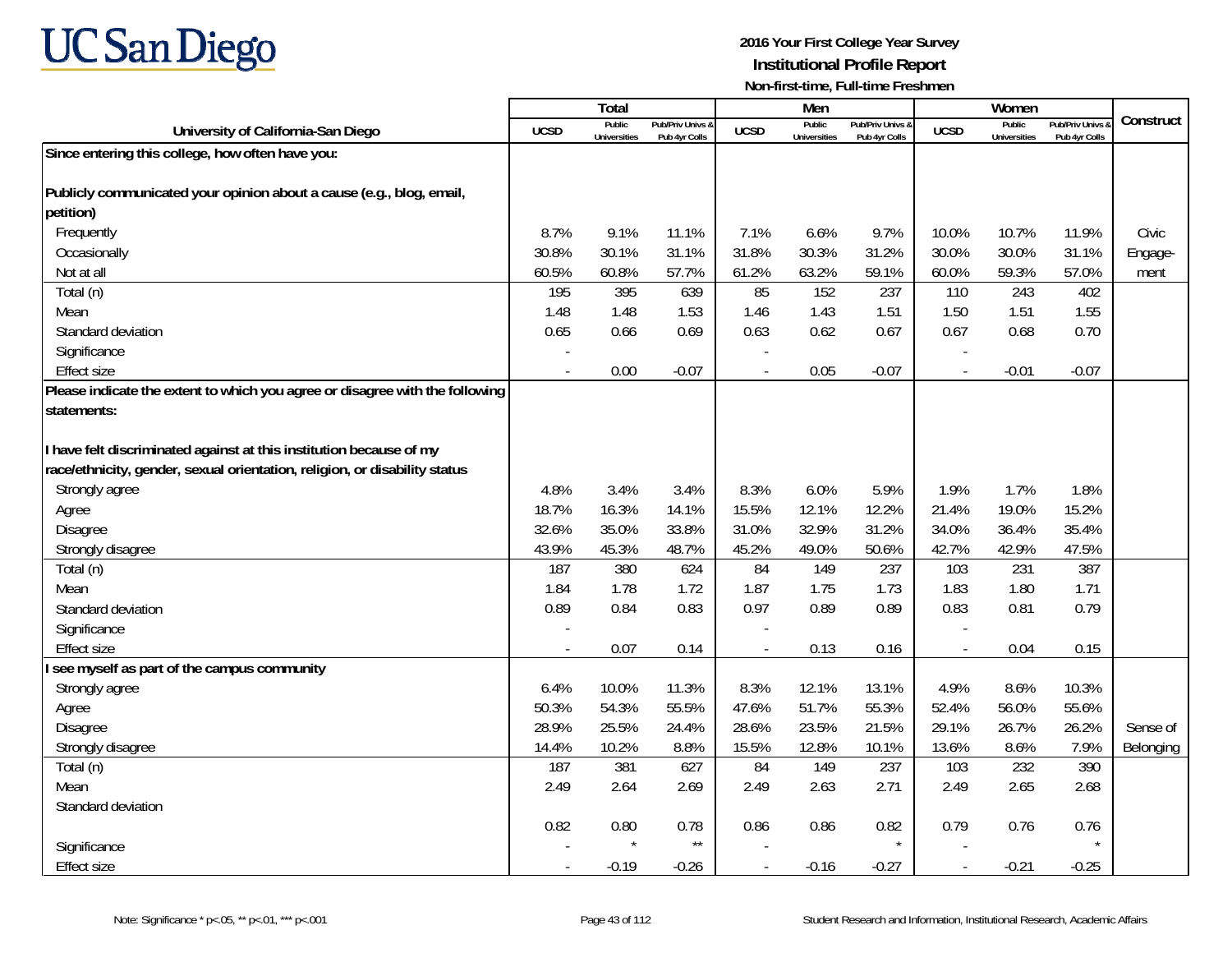

|                                                                              |             | <b>Total</b>                  |                                   |                | Men                           |                                   |                          | Women                         |                                        |           |
|------------------------------------------------------------------------------|-------------|-------------------------------|-----------------------------------|----------------|-------------------------------|-----------------------------------|--------------------------|-------------------------------|----------------------------------------|-----------|
| University of California-San Diego                                           | <b>UCSD</b> | Public<br><b>Universities</b> | Pub/Priv Univs &<br>Pub 4yr Colls | <b>UCSD</b>    | Public<br><b>Universities</b> | Pub/Priv Univs &<br>Pub 4yr Colls | <b>UCSD</b>              | Public<br><b>Universities</b> | <b>Pub/Priv Univs</b><br>Pub 4yr Colls | Construct |
| Please indicate the extent to which you agree or disagree with the following |             |                               |                                   |                |                               |                                   |                          |                               |                                        |           |
| statements:                                                                  |             |                               |                                   |                |                               |                                   |                          |                               |                                        |           |
|                                                                              |             |                               |                                   |                |                               |                                   |                          |                               |                                        |           |
| Faculty showed concern about my progress                                     |             |                               |                                   |                |                               |                                   |                          |                               |                                        |           |
| Strongly agree                                                               | 9.1%        | 11.6%                         | 12.2%                             | 10.8%          | 14.9%                         | 14.5%                             | 7.8%                     | 9.6%                          | 10.9%                                  |           |
| Agree                                                                        | 47.3%       | 50.5%                         | 49.6%                             | 42.2%          | 47.3%                         | 47.7%                             | 51.5%                    | 52.6%                         | 50.8%                                  |           |
| <b>Disagree</b>                                                              | 30.6%       | 27.5%                         | 26.6%                             | 27.7%          | 23.6%                         | 23.4%                             | 33.0%                    | 30.0%                         | 28.5%                                  |           |
| Strongly disagree                                                            | 12.9%       | 10.3%                         | 11.6%                             | 19.3%          | 14.2%                         | 14.5%                             | 7.8%                     | 7.8%                          | 9.8%                                   |           |
| Total (n)                                                                    | 186         | 378                           | 621                               | 83             | 148                           | 235                               | 103                      | 230                           | 386                                    |           |
| Mean                                                                         | 2.53        | 2.63                          | 2.62                              | 2.45           | 2.63                          | 2.62                              | 2.59                     | 2.64                          | 2.63                                   |           |
| Standard deviation                                                           | 0.83        | 0.82                          | 0.84                              | 0.93           | 0.91                          | 0.90                              | 0.75                     | 0.76                          | 0.81                                   |           |
| Significance                                                                 |             |                               |                                   |                |                               |                                   |                          |                               |                                        |           |
| <b>Effect size</b>                                                           |             | $-0.12$                       | $-0.11$                           |                | $-0.20$                       | $-0.19$                           |                          | $-0.07$                       | $-0.05$                                |           |
| There is a lot of racial tension on this campus                              |             |                               |                                   |                |                               |                                   |                          |                               |                                        |           |
| Strongly agree                                                               | 10.2%       | 7.1%                          | 5.8%                              | 13.1%          | 9.5%                          | 7.7%                              | 7.8%                     | 5.6%                          | 4.6%                                   |           |
| Agree                                                                        | 31.7%       | 22.7%                         | 19.7%                             | 21.4%          | 16.2%                         | 15.7%                             | 40.2%                    | 26.8%                         | 22.1%                                  |           |
| <b>Disagree</b>                                                              | 38.7%       | 45.6%                         | 46.0%                             | 45.2%          | 45.3%                         | 44.7%                             | 33.3%                    | 45.9%                         | 46.8%                                  |           |
| Strongly disagree                                                            | 19.4%       | 24.5%                         | 28.5%                             | 20.2%          | 29.1%                         | 31.9%                             | 18.6%                    | 21.6%                         | 26.5%                                  |           |
| Total (n)                                                                    | 186         | 379                           | 624                               | 84             | 148                           | 235                               | 102                      | 231                           | 389                                    |           |
| Mean                                                                         | 2.33        | 2.12                          | 2.03                              | 2.27           | 2.06                          | 1.99                              | 2.37                     | 2.16                          | 2.05                                   |           |
| Standard deviation                                                           | 0.90        | 0.86                          | 0.84                              | 0.94           | 0.91                          | 0.89                              | 0.88                     | 0.83                          | 0.82                                   |           |
| Significance                                                                 |             | $\star\star$                  | $***$                             |                |                               |                                   |                          | $\star$                       | $***$                                  |           |
| <b>Effect size</b>                                                           |             | 0.24                          | 0.36                              |                | 0.23                          | 0.31                              |                          | 0.25                          | 0.39                                   |           |
| There is little that a person can do to be better at math-you are either     |             |                               |                                   |                |                               |                                   |                          |                               |                                        |           |
| 'good" or "bad" at math                                                      |             |                               |                                   |                |                               |                                   |                          |                               |                                        |           |
| Strongly agree                                                               | 3.2%        | 3.7%                          | 4.2%                              | 6.0%           | 4.7%                          | 3.8%                              | 1.0%                     | 3.0%                          | 4.4%                                   |           |
| Agree                                                                        | 16.0%       | 17.4%                         | 19.3%                             | 14.5%          | 18.2%                         | 16.9%                             | 17.3%                    | 16.8%                         | 20.8%                                  |           |
| <b>Disagree</b>                                                              | 48.1%       | 49.7%                         | 48.4%                             | 47.0%          | 46.6%                         | 48.3%                             | 49.0%                    | 51.7%                         | 48.5%                                  |           |
| Strongly disagree                                                            | 32.6%       | 29.2%                         | 28.1%                             | 32.5%          | 30.4%                         | 30.9%                             | 32.7%                    | 28.4%                         | 26.4%                                  |           |
| Total (n)                                                                    | 187         | 380                           | 626                               | 83             | 148                           | 236                               | 104                      | 232                           | 390                                    |           |
| Mean                                                                         | 1.90        | 1.96                          | 2.00                              | 1.94           | 1.97                          | 1.94                              | 1.87                     | 1.94                          | 2.03                                   |           |
| Standard deviation                                                           | 0.78        | 0.78                          | 0.80                              | 0.85           | 0.82                          | 0.79                              | 0.72                     | 0.76                          | 0.80                                   |           |
| Significance                                                                 |             |                               |                                   |                |                               |                                   |                          |                               |                                        |           |
| <b>Effect size</b>                                                           |             | $-0.08$                       | $-0.13$                           | $\overline{a}$ | $-0.04$                       | 0.00                              | $\overline{\phantom{a}}$ | $-0.09$                       | $-0.20$                                |           |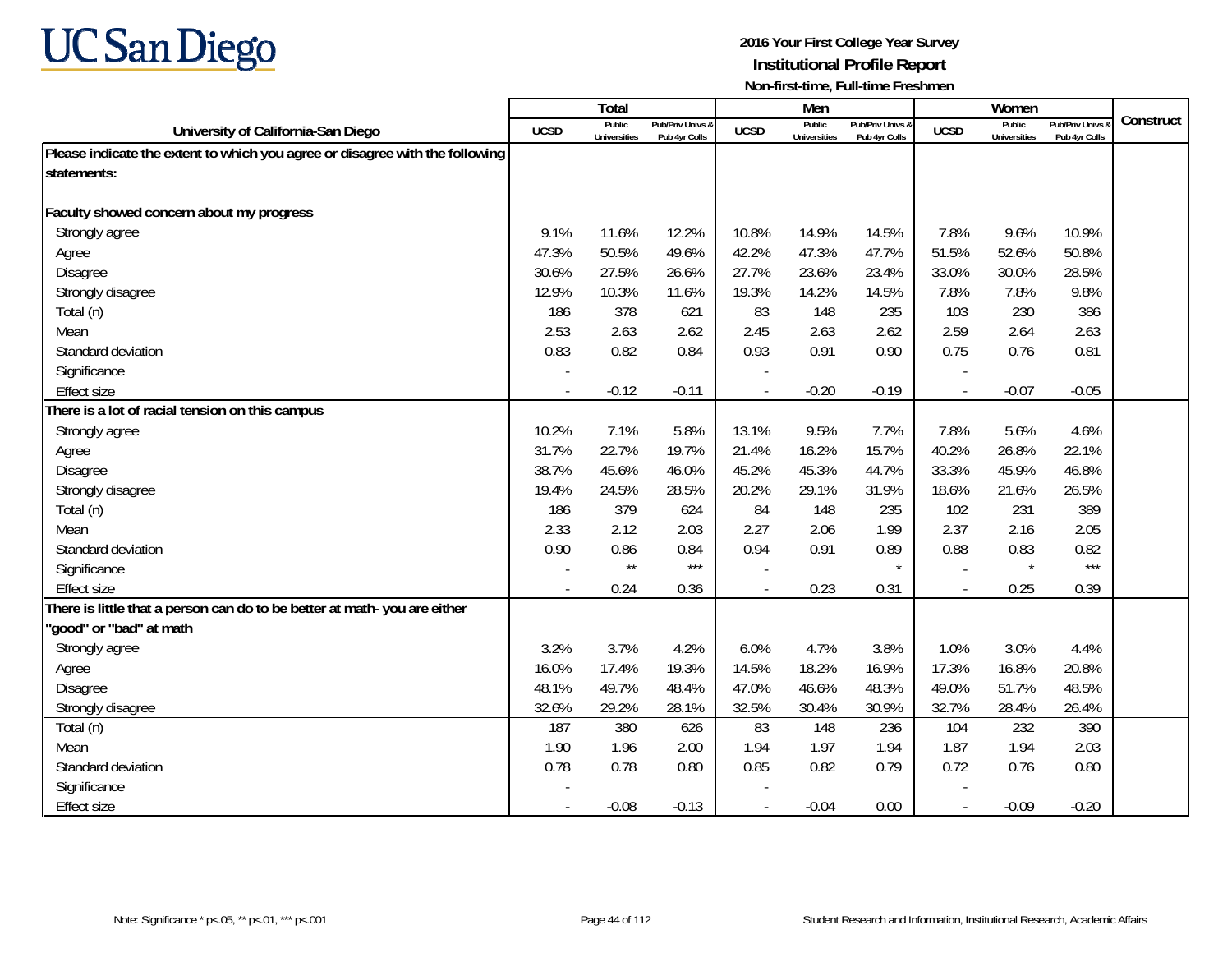

|                                                                        |                          | Total                         |                                   |                          | Men                           |                                   |                          | Women                         |                                   |           |
|------------------------------------------------------------------------|--------------------------|-------------------------------|-----------------------------------|--------------------------|-------------------------------|-----------------------------------|--------------------------|-------------------------------|-----------------------------------|-----------|
| University of California-San Diego                                     | <b>UCSD</b>              | Public<br><b>Universities</b> | Pub/Priv Univs &<br>Pub 4yr Colls | <b>UCSD</b>              | Public<br><b>Universities</b> | Pub/Priv Univs &<br>Pub 4yr Colls | <b>UCSD</b>              | Public<br><b>Universities</b> | Pub/Priv Univs &<br>Pub 4yr Colls | Construct |
| Sexual violence is prevalent on this campus                            |                          |                               |                                   |                          |                               |                                   |                          |                               |                                   |           |
| Strongly agree                                                         | 2.7%                     | 2.4%                          | 3.4%                              | 3.6%                     | 3.4%                          | 5.1%                              | 2.0%                     | 1.7%                          | 2.4%                              |           |
| Agree                                                                  | 11.4%                    | 15.1%                         | 20.3%                             | 8.4%                     | 13.5%                         | 17.0%                             | 13.9%                    | 16.2%                         | 22.3%                             |           |
| Disagree                                                               | 55.4%                    | 52.0%                         | 50.0%                             | 50.6%                    | 46.6%                         | 44.3%                             | 59.4%                    | 55.5%                         | 53.5%                             |           |
| Strongly disagree                                                      | 30.4%                    | 30.5%                         | 26.3%                             | 37.3%                    | 36.5%                         | 33.6%                             | 24.8%                    | 26.6%                         | 21.8%                             |           |
| Total (n)                                                              | 184                      | 377                           | 616                               | 83                       | 148                           | 235                               | 101                      | 229                           | 381                               |           |
| Mean                                                                   | 1.86                     | 1.89                          | 2.01                              | 1.78                     | 1.84                          | 1.94                              | 1.93                     | 1.93                          | 2.05                              |           |
| Standard deviation                                                     | 0.72                     | 0.74                          | 0.78                              | 0.75                     | 0.78                          | 0.84                              | 0.68                     | 0.70                          | 0.73                              |           |
| Significance                                                           | $\overline{\phantom{a}}$ |                               |                                   | $\overline{\phantom{a}}$ |                               |                                   |                          |                               |                                   |           |
| Effect size                                                            | $\overline{\phantom{a}}$ | $-0.04$                       | $-0.19$                           | $\overline{\phantom{a}}$ | $-0.08$                       | $-0.19$                           | $\overline{\phantom{a}}$ | 0.00                          | $-0.16$                           |           |
| have been able to find a balance between academics and extracurricular |                          |                               |                                   |                          |                               |                                   |                          |                               |                                   |           |
| activities                                                             |                          |                               |                                   |                          |                               |                                   |                          |                               |                                   |           |
| Strongly agree                                                         | 7.5%                     | 8.1%                          | 8.6%                              | 8.3%                     | 9.4%                          | 8.9%                              | 6.8%                     | 7.3%                          | 8.5%                              |           |
| Agree                                                                  | 52.4%                    | 56.5%                         | 56.5%                             | 54.8%                    | 55.0%                         | 56.5%                             | 50.5%                    | 57.5%                         | 56.4%                             |           |
| Disagree                                                               | 28.3%                    | 25.9%                         | 26.8%                             | 25.0%                    | 24.2%                         | 24.9%                             | 31.1%                    | 27.0%                         | 27.9%                             |           |
| Strongly disagree                                                      | 11.8%                    | 9.4%                          | 8.1%                              | 11.9%                    | 11.4%                         | 9.7%                              | 11.7%                    | 8.2%                          | 7.2%                              |           |
| Total (n)                                                              | 187                      | 382                           | 627                               | 84                       | 149                           | 237                               | 103                      | 233                           | 390                               |           |
| Mean                                                                   | 2.56                     | 2.63                          | 2.66                              | 2.60                     | 2.62                          | 2.65                              | 2.52                     | 2.64                          | 2.66                              |           |
| Standard deviation                                                     | 0.80                     | 0.76                          | 0.75                              | 0.81                     | 0.81                          | 0.78                              | 0.79                     | 0.74                          | 0.73                              |           |
| Significance                                                           |                          |                               |                                   |                          |                               |                                   |                          |                               |                                   |           |
| <b>Effect size</b>                                                     |                          | $-0.09$                       | $-0.13$                           | $\overline{\phantom{a}}$ | $-0.02$                       | $-0.06$                           |                          | $-0.16$                       | $-0.19$                           |           |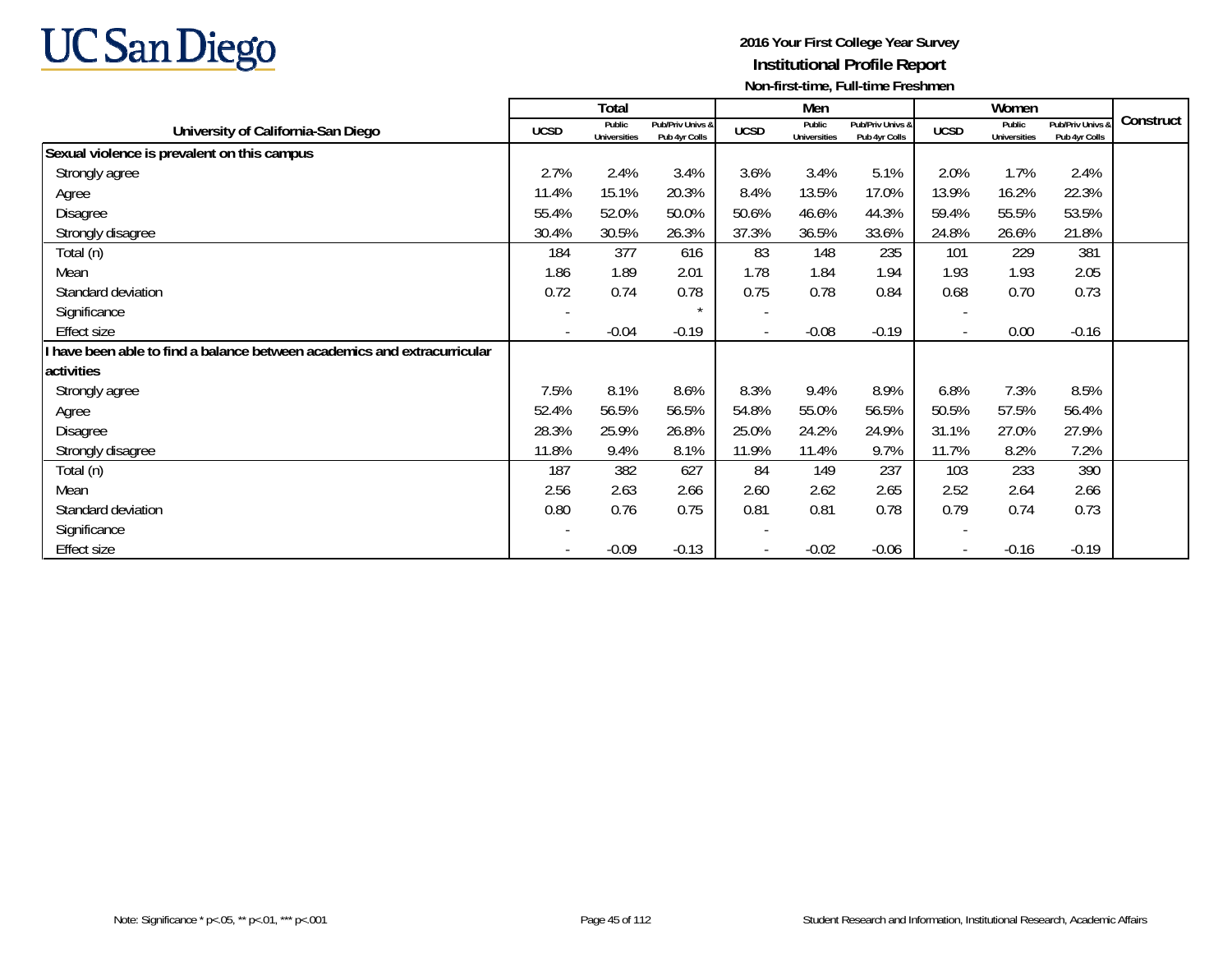

|                                                                              |                | <b>Total</b>                  |                                   |                | Men                           |                                   |             | Women                         |                                        |           |
|------------------------------------------------------------------------------|----------------|-------------------------------|-----------------------------------|----------------|-------------------------------|-----------------------------------|-------------|-------------------------------|----------------------------------------|-----------|
| University of California-San Diego                                           | <b>UCSD</b>    | Public<br><b>Universities</b> | Pub/Priv Univs 8<br>Pub 4yr Colls | <b>UCSD</b>    | Public<br><b>Universities</b> | Pub/Priv Univs &<br>Pub 4yr Colls | <b>UCSD</b> | Public<br><b>Universities</b> | <b>Pub/Priv Univs</b><br>Pub 4yr Colls | Construct |
| Please indicate the extent to which you agree or disagree with the following |                |                               |                                   |                |                               |                                   |             |                               |                                        |           |
| statements:                                                                  |                |                               |                                   |                |                               |                                   |             |                               |                                        |           |
|                                                                              |                |                               |                                   |                |                               |                                   |             |                               |                                        |           |
| The admission/recruitment materials portrayed this campus accurately         |                |                               |                                   |                |                               |                                   |             |                               |                                        |           |
| Strongly agree                                                               | 7.0%           | 8.1%                          | 9.0%                              | 8.3%           | 10.1%                         | 10.2%                             | 5.8%        | 6.9%                          | 8.3%                                   |           |
| Agree                                                                        | 55.6%          | 64.0%                         | 66.5%                             | 52.4%          | 58.4%                         | 64.0%                             | 58.3%       | 67.7%                         | 68.0%                                  |           |
| Disagree                                                                     | 26.7%          | 20.2%                         | 18.5%                             | 22.6%          | 19.5%                         | 16.9%                             | 30.1%       | 20.7%                         | 19.4%                                  |           |
| Strongly disagree                                                            | 10.7%          | 7.6%                          | 6.1%                              | 16.7%          | 12.1%                         | 8.9%                              | 5.8%        | 4.7%                          | 4.4%                                   |           |
| Total (n)                                                                    | 187            | 381                           | 623                               | 84             | 149                           | 236                               | 103         | 232                           | 387                                    |           |
| Mean                                                                         | 2.59           | 2.73                          | 2.78                              | 2.52           | 2.66                          | 2.75                              | 2.64        | 2.77                          | 2.80                                   |           |
| Standard deviation                                                           | 0.77           | 0.72                          | 0.69                              | 0.87           | 0.82                          | 0.75                              | 0.68        | 0.64                          | 0.64                                   |           |
| Significance                                                                 |                | $\star$                       | $\star\star$                      |                |                               | $\star$                           |             |                               | $\star$                                |           |
| <b>Effect size</b>                                                           |                | $-0.19$                       | $-0.28$                           |                | $-0.17$                       | $-0.31$                           |             | $-0.20$                       | $-0.25$                                |           |
| Faculty empower me to learn here                                             |                |                               |                                   |                |                               |                                   |             |                               |                                        |           |
| Strongly agree                                                               | 12.8%          | 14.7%                         | 17.3%                             | 13.1%          | 16.1%                         | 16.9%                             | 12.6%       | 13.7%                         | 17.5%                                  |           |
| Agree                                                                        | 62.6%          | 65.2%                         | 64.2%                             | 65.5%          | 68.5%                         | 66.1%                             | 60.2%       | 63.1%                         | 63.0%                                  |           |
| Disagree                                                                     | 17.1%          | 15.7%                         | 14.7%                             | 10.7%          | 8.1%                          | 10.6%                             | 22.3%       | 20.6%                         | 17.2%                                  |           |
| Strongly disagree                                                            | 7.5%           | 4.5%                          | 3.8%                              | 10.7%          | 7.4%                          | 6.4%                              | 4.9%        | 2.6%                          | 2.3%                                   |           |
| Total (n)                                                                    | 187            | 382                           | 625                               | 84             | 149                           | 236                               | 103         | 233                           | 389                                    |           |
| Mean                                                                         | 2.81           | 2.90                          | 2.95                              | 2.81           | 2.93                          | 2.94                              | 2.81        | 2.88                          | 2.96                                   |           |
| Standard deviation                                                           | 0.75           | 0.69                          | 0.69                              | 0.80           | 0.73                          | 0.73                              | 0.71        | 0.66                          | 0.66                                   |           |
| Significance                                                                 |                |                               | $\star$                           |                |                               |                                   |             |                               |                                        |           |
| <b>Effect size</b>                                                           | $\blacksquare$ | $-0.13$                       | $-0.20$                           |                | $-0.16$                       | $-0.18$                           |             | $-0.11$                       | $-0.23$                                |           |
| If asked, I would recommend this college to others                           |                |                               |                                   |                |                               |                                   |             |                               |                                        |           |
| Strongly agree                                                               | 26.7%          | 29.9%                         | 31.0%                             | 25.0%          | 28.9%                         | 29.2%                             | 28.2%       | 30.6%                         | 32.1%                                  |           |
| Agree                                                                        | 44.9%          | 51.2%                         | 51.0%                             | 45.2%          | 50.3%                         | 51.7%                             | 44.7%       | 51.7%                         | 50.6%                                  |           |
| Disagree                                                                     | 17.6%          | 11.8%                         | 12.0%                             | 14.3%          | 10.7%                         | 10.6%                             | 20.4%       | 12.5%                         | 12.9%                                  | Sense of  |
| Strongly disagree                                                            | 10.7%          | 7.1%                          | 5.9%                              | 15.5%          | 10.1%                         | 8.5%                              | 6.8%        | 5.2%                          | 4.4%                                   | Belonging |
| Total (n)                                                                    | 187            | 381                           | 625                               | 84             | 149                           | 236                               | 103         | 232                           | 389                                    |           |
| Mean                                                                         | 2.88           | 3.04                          | 3.07                              | 2.80           | 2.98                          | 3.02                              | 2.94        | 3.08                          | 3.11                                   |           |
| Standard deviation                                                           | 0.93           | 0.84                          | 0.81                              | 0.99           | 0.90                          | 0.86                              | 0.87        | 0.80                          | 0.78                                   |           |
| Significance                                                                 |                |                               | $\star\star$                      |                |                               |                                   |             |                               |                                        |           |
| <b>Effect size</b>                                                           |                | $-0.19$                       | $-0.23$                           | $\overline{a}$ | $-0.20$                       | $-0.26$                           |             | $-0.18$                       | $-0.22$                                |           |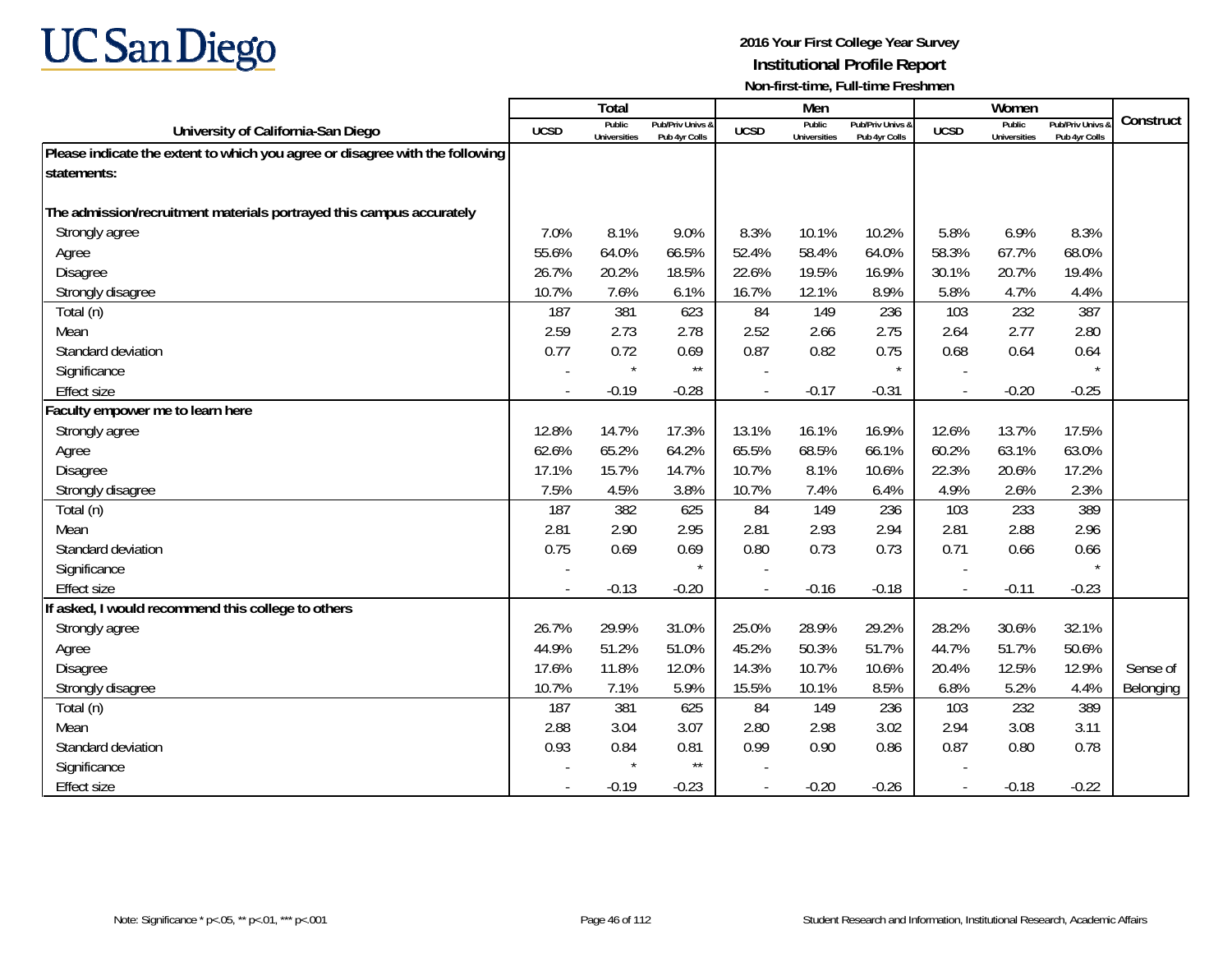

|                                                                              |             | <b>Total</b>                  |                                   |                | Men                           |                                   |                | Women                         |                                        |           |
|------------------------------------------------------------------------------|-------------|-------------------------------|-----------------------------------|----------------|-------------------------------|-----------------------------------|----------------|-------------------------------|----------------------------------------|-----------|
| University of California-San Diego                                           | <b>UCSD</b> | Public<br><b>Universities</b> | Pub/Priv Univs &<br>Pub 4yr Colls | <b>UCSD</b>    | Public<br><b>Universities</b> | Pub/Priv Univs &<br>Pub 4yr Colls | <b>UCSD</b>    | Public<br><b>Universities</b> | <b>Pub/Priv Univs</b><br>Pub 4yr Colls | Construct |
| Please indicate the extent to which you agree or disagree with the following |             |                               |                                   |                |                               |                                   |                |                               |                                        |           |
| statements:                                                                  |             |                               |                                   |                |                               |                                   |                |                               |                                        |           |
|                                                                              |             |                               |                                   |                |                               |                                   |                |                               |                                        |           |
| At least one staff member has taken an interest in my development            |             |                               |                                   |                |                               |                                   |                |                               |                                        |           |
| Strongly agree                                                               | 21.5%       | 27.3%                         | 30.8%                             | 23.8%          | 28.9%                         | 31.2%                             | 19.6%          | 26.3%                         | 30.5%                                  |           |
| Agree                                                                        | 34.4%       | 42.0%                         | 43.4%                             | 32.1%          | 39.6%                         | 42.2%                             | 36.3%          | 43.5%                         | 44.1%                                  |           |
| <b>Disagree</b>                                                              | 28.0%       | 21.5%                         | 18.8%                             | 25.0%          | 18.8%                         | 16.5%                             | 30.4%          | 23.3%                         | 20.3%                                  |           |
| Strongly disagree                                                            | 16.1%       | 9.2%                          | 7.0%                              | 19.0%          | 12.8%                         | 10.1%                             | 13.7%          | 6.9%                          | 5.1%                                   |           |
| Total (n)                                                                    | 186         | 381                           | 627                               | 84             | 149                           | 237                               | 102            | 232                           | 390                                    |           |
| Mean                                                                         | 2.61        | 2.87                          | 2.98                              | 2.61           | 2.85                          | 2.95                              | 2.62           | 2.89                          | 3.00                                   |           |
| Standard deviation                                                           | 1.00        | 0.92                          | 0.88                              | 1.05           | 0.98                          | 0.94                              | 0.95           | 0.87                          | 0.85                                   |           |
| Significance                                                                 |             | $\star\star$                  | $***$                             |                |                               | $^{\star\star}$                   |                | $\star$                       | $***$                                  |           |
| <b>Effect size</b>                                                           |             | $-0.28$                       | $-0.42$                           |                | $-0.24$                       | $-0.36$                           |                | $-0.31$                       | $-0.45$                                |           |
| I feel valued at this institution                                            |             |                               |                                   |                |                               |                                   |                |                               |                                        |           |
| Strongly agree                                                               | 9.1%        | 13.9%                         | 15.5%                             | 10.7%          | 14.1%                         | 16.9%                             | 7.8%           | 13.8%                         | 14.7%                                  |           |
| Agree                                                                        | 45.5%       | 50.1%                         | 53.0%                             | 42.9%          | 49.7%                         | 51.3%                             | 47.6%          | 50.4%                         | 54.0%                                  |           |
| Disagree                                                                     | 30.5%       | 27.0%                         | 24.5%                             | 26.2%          | 22.8%                         | 21.6%                             | 34.0%          | 29.7%                         | 26.2%                                  |           |
| Strongly disagree                                                            | 15.0%       | 8.9%                          | 7.0%                              | 20.2%          | 13.4%                         | 10.2%                             | 10.7%          | 6.0%                          | 5.1%                                   |           |
| Total (n)                                                                    | 187         | 381                           | 625                               | 84             | 149                           | 236                               | 103            | 232                           | 389                                    |           |
| Mean                                                                         | 2.49        | 2.69                          | 2.77                              | 2.44           | 2.64                          | 2.75                              | 2.52           | 2.72                          | 2.78                                   |           |
| Standard deviation                                                           | 0.86        | 0.82                          | 0.79                              | 0.94           | 0.89                          | 0.86                              | 0.79           | 0.78                          | 0.75                                   |           |
| Significance                                                                 |             | $\star\star$                  | $***$                             |                |                               | $\star\star$                      |                | $\star$                       | $\star\star$                           |           |
| <b>Effect size</b>                                                           | $\sim$      | $-0.24$                       | $-0.35$                           |                | $-0.22$                       | $-0.36$                           | $\blacksquare$ | $-0.26$                       | $-0.35$                                |           |
| Faculty believe in my potential to succeed academically                      |             |                               |                                   |                |                               |                                   |                |                               |                                        |           |
| Strongly agree                                                               | 12.3%       | 19.2%                         | 22.0%                             | 14.3%          | 21.5%                         | 23.3%                             | 10.7%          | 17.7%                         | 21.2%                                  |           |
| Agree                                                                        | 54.5%       | 55.0%                         | 55.7%                             | 56.0%          | 56.4%                         | 57.2%                             | 53.4%          | 54.1%                         | 54.8%                                  |           |
| <b>Disagree</b>                                                              | 25.1%       | 20.5%                         | 18.3%                             | 21.4%          | 16.8%                         | 14.8%                             | 28.2%          | 22.9%                         | 20.4%                                  |           |
| Strongly disagree                                                            | 8.0%        | 5.3%                          | 4.0%                              | 8.3%           | 5.4%                          | 4.7%                              | 7.8%           | 5.2%                          | 3.6%                                   |           |
| Total (n)                                                                    | 187         | 380                           | 623                               | 84             | 149                           | 236                               | 103            | 231                           | 387                                    |           |
| Mean                                                                         | 2.71        | 2.88                          | 2.96                              | 2.76           | 2.94                          | 2.99                              | 2.67           | 2.84                          | 2.94                                   |           |
| Standard deviation                                                           | 0.78        | 0.77                          | 0.75                              | 0.80           | 0.77                          | 0.76                              | 0.77           | 0.77                          | 0.75                                   |           |
| Significance                                                                 |             | $\star$                       | $***$                             |                |                               |                                   |                |                               | $\star\star$                           |           |
| <b>Effect size</b>                                                           |             | $-0.22$                       | $-0.33$                           | $\overline{a}$ | $-0.23$                       | $-0.30$                           | $\overline{a}$ | $-0.22$                       | $-0.36$                                |           |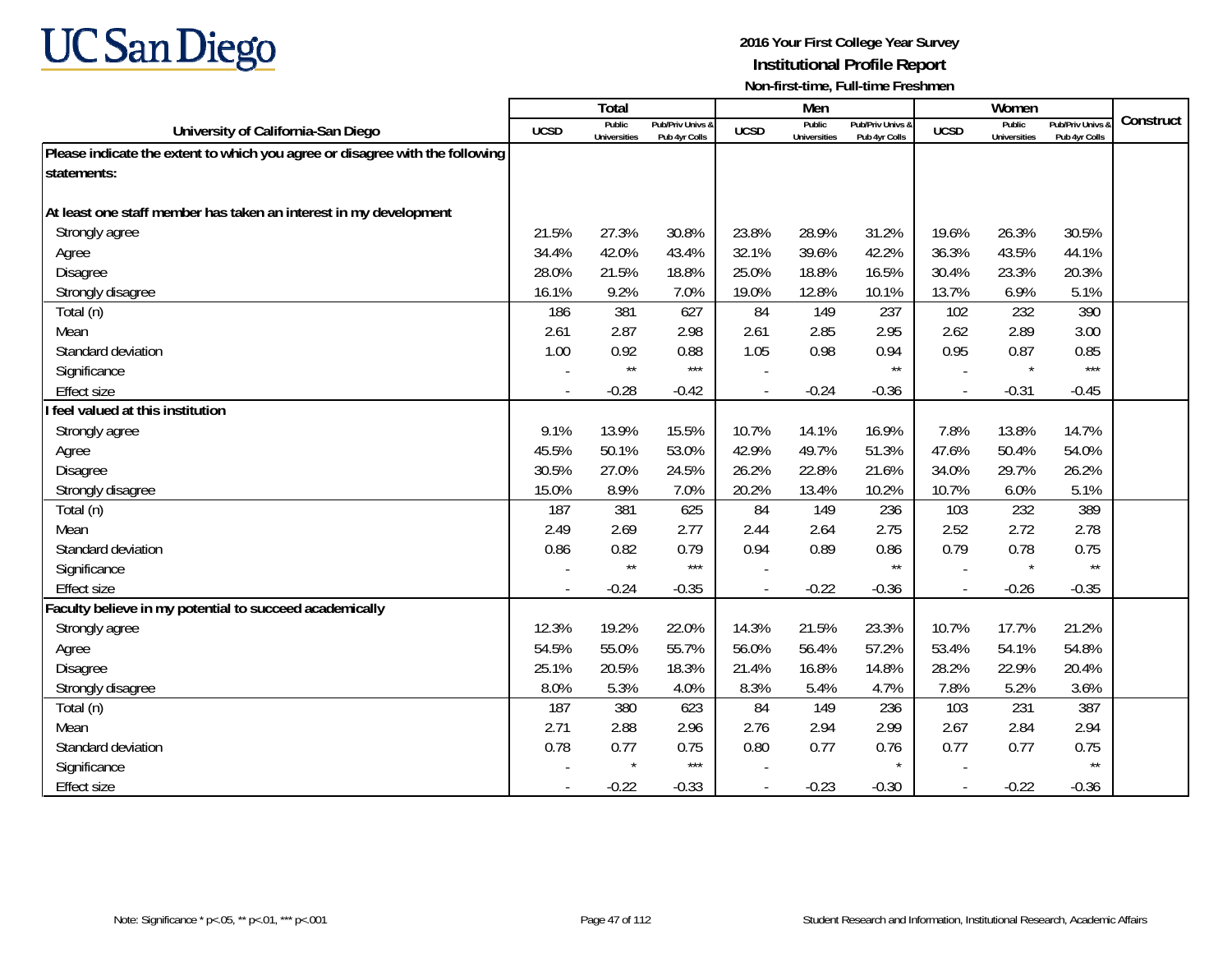

|                                                                       |                          | Total                         |                                   |                          | Men                           |                                   |             | Women                         |                                   |             |
|-----------------------------------------------------------------------|--------------------------|-------------------------------|-----------------------------------|--------------------------|-------------------------------|-----------------------------------|-------------|-------------------------------|-----------------------------------|-------------|
| University of California-San Diego                                    | <b>UCSD</b>              | Public<br><b>Universities</b> | Pub/Priv Univs &<br>Pub 4yr Colls | <b>UCSD</b>              | Public<br><b>Universities</b> | Pub/Priv Univs &<br>Pub 4yr Colls | <b>UCSD</b> | Public<br><b>Universities</b> | Pub/Priv Univs &<br>Pub 4yr Colls | Construct I |
| Intelligence is something that can be improved by studying or working |                          |                               |                                   |                          |                               |                                   |             |                               |                                   |             |
| harder                                                                |                          |                               |                                   |                          |                               |                                   |             |                               |                                   |             |
| Strongly agree                                                        | 38.5%                    | 40.3%                         | 43.8%                             | 38.1%                    | 39.6%                         | 42.8%                             | 38.8%       | 40.8%                         | 44.4%                             |             |
| Agree                                                                 | 51.9%                    | 50.8%                         | 48.9%                             | 52.4%                    | 49.7%                         | 49.2%                             | 51.5%       | 51.5%                         | 48.7%                             |             |
| Disagree                                                              | 8.0%                     | 7.9%                          | 6.5%                              | 8.3%                     | 10.1%                         | 7.2%                              | 7.8%        | 6.4%                          | 6.2%                              |             |
| Strongly disagree                                                     | 1.6%                     | 1.0%                          | 0.8%                              | 1.2%                     | 0.7%                          | 0.8%                              | 1.9%        | 1.3%                          | 0.8%                              |             |
| Total (n)                                                             | 187                      | 382                           | 626                               | 84                       | 149                           | 236                               | 103         | 233                           | 390                               |             |
| Mean                                                                  | 3.27                     | 3.30                          | 3.36                              | 3.27                     | 3.28                          | 3.34                              | 3.27        | 3.32                          | 3.37                              |             |
| Standard deviation                                                    | 0.68                     | 0.66                          | 0.64                              | 0.66                     | 0.67                          | 0.65                              | 0.69        | 0.65                          | 0.63                              |             |
| Significance                                                          | $\overline{\phantom{a}}$ |                               |                                   |                          |                               |                                   |             |                               |                                   |             |
| Effect size                                                           | $\overline{\phantom{0}}$ | $-0.05$                       | $-0.14$                           | $\overline{\phantom{a}}$ | $-0.01$                       | $-0.11$                           |             | $-0.08$                       | $-0.16$                           |             |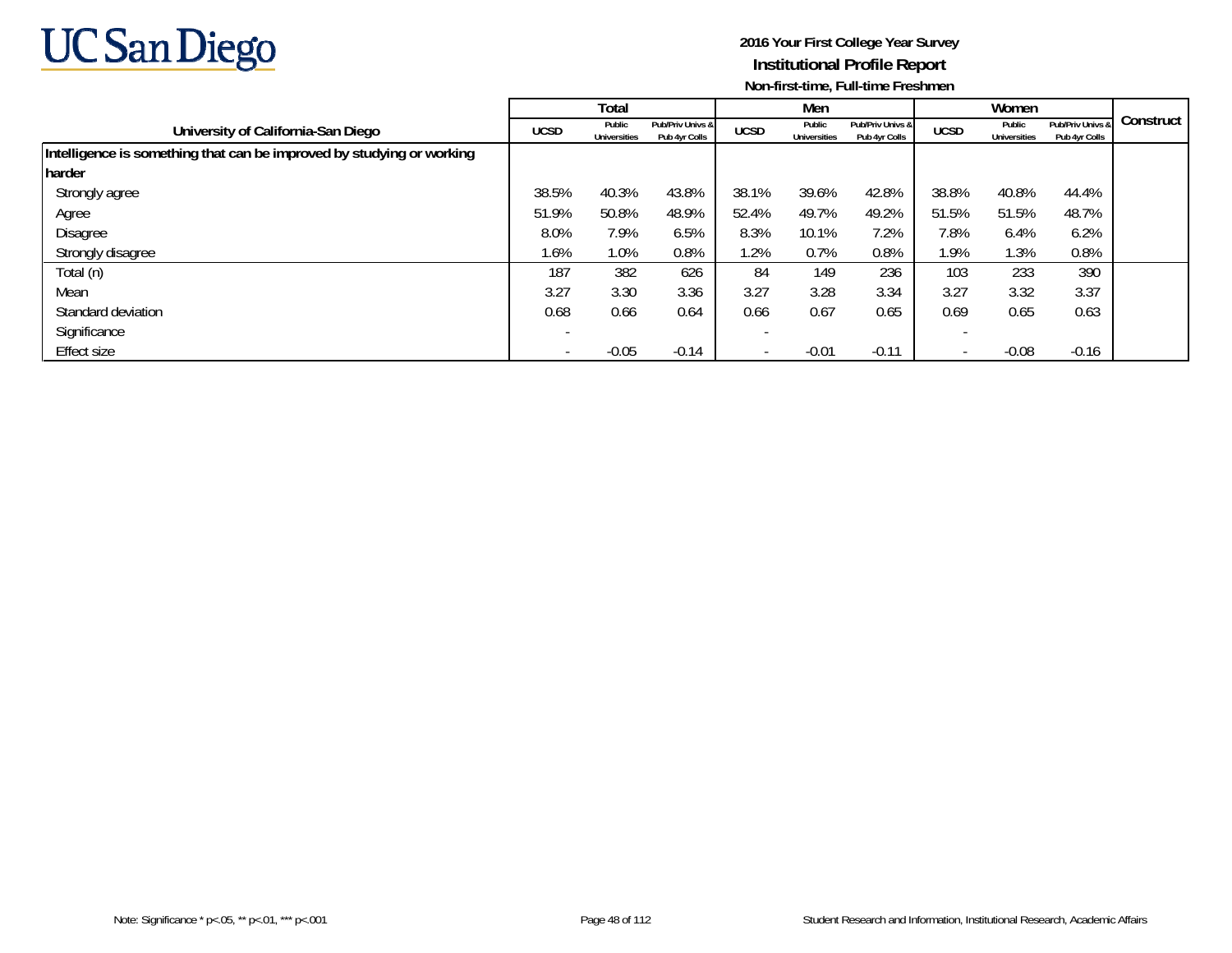

|                                                                              |                          | <b>Total</b>                  |                                   |             | Men                           |                                   |             | Women                         |                                        |           |
|------------------------------------------------------------------------------|--------------------------|-------------------------------|-----------------------------------|-------------|-------------------------------|-----------------------------------|-------------|-------------------------------|----------------------------------------|-----------|
| University of California-San Diego                                           | <b>UCSD</b>              | Public<br><b>Universities</b> | Pub/Priv Univs 8<br>Pub 4yr Colls | <b>UCSD</b> | Public<br><b>Universities</b> | Pub/Priv Univs &<br>Pub 4vr Colls | <b>UCSD</b> | Public<br><b>Universities</b> | <b>Pub/Priv Univs</b><br>Pub 4yr Colls | Construct |
| Please indicate the extent to which you agree or disagree with the following |                          |                               |                                   |             |                               |                                   |             |                               |                                        |           |
| statements:                                                                  |                          |                               |                                   |             |                               |                                   |             |                               |                                        |           |
|                                                                              |                          |                               |                                   |             |                               |                                   |             |                               |                                        |           |
| My college experiences have exposed me to diverse opinions, cultures, and    |                          |                               |                                   |             |                               |                                   |             |                               |                                        |           |
| values                                                                       |                          |                               |                                   |             |                               |                                   |             |                               |                                        |           |
| Strongly agree                                                               | 34.9%                    | 34.6%                         | 38.0%                             | 35.7%       | 35.6%                         | 37.3%                             | 34.3%       | 34.1%                         | 38.5%                                  |           |
| Agree                                                                        | 51.6%                    | 52.8%                         | 50.5%                             | 52.4%       | 51.7%                         | 51.7%                             | 51.0%       | 53.4%                         | 49.7%                                  |           |
| Disagree                                                                     | 9.7%                     | 9.7%                          | 9.4%                              | 6.0%        | 8.1%                          | 7.2%                              | 12.7%       | 10.8%                         | 10.8%                                  |           |
| Strongly disagree                                                            | 3.8%                     | 2.9%                          | 2.1%                              | 6.0%        | 4.7%                          | 3.8%                              | 2.0%        | 1.7%                          | 1.0%                                   |           |
| Total (n)                                                                    | 186                      | 381                           | 626                               | 84          | 149                           | 236                               | 102         | 232                           | 390                                    |           |
| Mean                                                                         | 3.18                     | 3.19                          | 3.24                              | 3.18        | 3.18                          | 3.22                              | 3.18        | 3.20                          | 3.26                                   |           |
| Standard deviation                                                           | 0.75                     | 0.72                          | 0.71                              | 0.79        | 0.77                          | 0.74                              | 0.72        | 0.69                          | 0.68                                   |           |
| Significance                                                                 |                          |                               |                                   |             |                               |                                   |             |                               |                                        |           |
| <b>Effect size</b>                                                           |                          | $-0.01$                       | $-0.08$                           | $\sim$      | 0.00                          | $-0.05$                           |             | $-0.03$                       | $-0.12$                                |           |
| In class, I have heard faculty express stereotypes based on race/ethnicity,  |                          |                               |                                   |             |                               |                                   |             |                               |                                        |           |
| gender, sexual orientation, or religion, or disability status                |                          |                               |                                   |             |                               |                                   |             |                               |                                        |           |
| Strongly agree                                                               |                          |                               |                                   |             |                               |                                   |             |                               |                                        |           |
|                                                                              | 5.5%                     | 5.6%                          | 6.0%                              | 3.6%        | 2.7%                          | 5.1%                              | 7.1%        | 7.5%                          | 6.6%                                   |           |
| Agree                                                                        | 21.3%                    | 20.3%                         | 23.1%                             | 17.9%       | 18.2%                         | 21.8%                             | 24.2%       | 21.7%                         | 23.9%                                  |           |
| Disagree                                                                     | 44.3%                    | 45.7%                         | 43.5%                             | 39.3%       | 40.5%                         | 38.0%                             | 48.5%       | 49.1%                         | 46.8%                                  |           |
| Strongly disagree                                                            | 29.0%                    | 28.3%                         | 27.4%                             | 39.3%       | 38.5%                         | 35.0%                             | 20.2%       | 21.7%                         | 22.6%                                  |           |
| Total (n)                                                                    | 183                      | 374                           | 614                               | 84          | 148                           | 234                               | 99          | 226                           | 380                                    |           |
| Mean                                                                         | 2.03                     | 2.03                          | 2.08                              | 1.86        | 1.85                          | 1.97                              | 2.18        | 2.15                          | 2.14                                   |           |
| Standard deviation                                                           | 0.85                     | 0.84                          | 0.86                              | 0.84        | 0.81                          | 0.88                              | 0.84        | 0.85                          | 0.84                                   |           |
| Significance                                                                 |                          |                               |                                   |             |                               |                                   |             |                               |                                        |           |
| <b>Effect size</b>                                                           | $\overline{\phantom{a}}$ | 0.00                          | $-0.06$                           |             | 0.01                          | $-0.13$                           |             | 0.04                          | 0.05                                   |           |
| Faculty encouraged me to meet with them outside of class                     |                          |                               |                                   |             |                               |                                   |             |                               |                                        |           |
| Strongly agree                                                               | 19.1%                    | 19.2%                         | 18.8%                             | 19.0%       | 21.6%                         | 16.3%                             | 19.2%       | 17.6%                         | 20.3%                                  |           |
| Agree                                                                        | 50.3%                    | 57.6%                         | 56.8%                             | 52.4%       | 55.4%                         | 56.7%                             | 48.5%       | 59.0%                         | 56.8%                                  |           |
| Disagree                                                                     | 21.3%                    | 17.3%                         | 19.6%                             | 19.0%       | 16.2%                         | 21.0%                             | 23.2%       | 18.1%                         | 18.7%                                  |           |
| Strongly disagree                                                            | 9.3%                     | 5.9%                          | 4.9%                              | 9.5%        | 6.8%                          | 6.0%                              | 9.1%        | 5.3%                          | 4.2%                                   |           |
| Total (n)                                                                    | 183                      | 375                           | 613                               | 84          | 148                           | 233                               | 99          | 227                           | 380                                    |           |
| Mean                                                                         | 2.79                     | 2.90                          | 2.89                              | 2.81        | 2.92                          | 2.83                              | 2.78        | 2.89                          | 2.93                                   |           |
| Standard deviation                                                           | 0.86                     | 0.77                          | 0.75                              | 0.86        | 0.80                          | 0.77                              | 0.86        | 0.75                          | 0.74                                   |           |
| Significance                                                                 |                          |                               |                                   |             |                               |                                   |             |                               |                                        |           |
| <b>Effect size</b>                                                           |                          | $-0.14$                       | $-0.13$                           |             | $-0.14$                       | $-0.03$                           |             | $-0.15$                       | $-0.20$                                |           |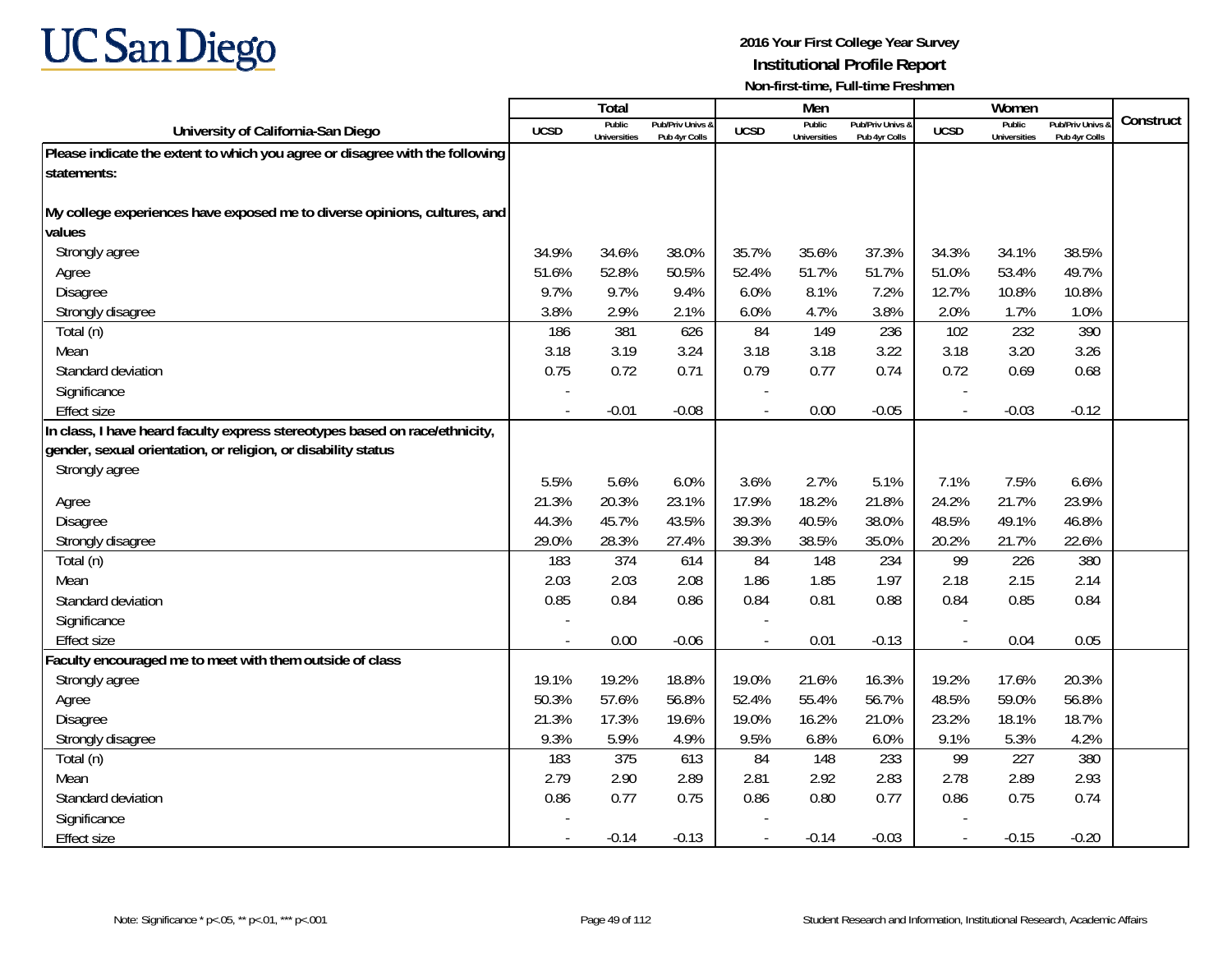

|                                                                           |             | Total                         |                                   |             | Men                           |                                   |                          | Women                         |                                   |           |
|---------------------------------------------------------------------------|-------------|-------------------------------|-----------------------------------|-------------|-------------------------------|-----------------------------------|--------------------------|-------------------------------|-----------------------------------|-----------|
| University of California-San Diego                                        | <b>UCSD</b> | Public<br><b>Universities</b> | Pub/Priv Univs &<br>Pub 4yr Colls | <b>UCSD</b> | Public<br><b>Universities</b> | Pub/Priv Univs &<br>Pub 4yr Colls | <b>UCSD</b>              | Public<br><b>Universities</b> | Pub/Priv Univs &<br>Pub 4yr Colls | Construct |
| I am interested in seeking information about current social and political |             |                               |                                   |             |                               |                                   |                          |                               |                                   |           |
| <b>issues</b>                                                             |             |                               |                                   |             |                               |                                   |                          |                               |                                   |           |
| Strongly agree                                                            | 15.3%       | 16.8%                         | 16.6%                             | 15.5%       | 16.9%                         | 15.4%                             | 15.2%                    | 16.8%                         | 17.4%                             |           |
| Agree                                                                     | 49.7%       | 44.4%                         | 45.4%                             | 50.0%       | 45.9%                         | 47.4%                             | 49.5%                    | 43.4%                         | 44.1%                             | Civic     |
| Disagree                                                                  | 25.1%       | 27.5%                         | 27.6%                             | 25.0%       | 25.0%                         | 26.1%                             | 25.3%                    | 29.2%                         | 28.5%                             | Engage-   |
| Strongly disagree                                                         | 9.8%        | 11.2%                         | 10.4%                             | 9.5%        | 12.2%                         | 11.1%                             | 10.1%                    | 10.6%                         | 10.0%                             | ment      |
| Total (n)                                                                 | 183         | 374                           | 613                               | 84          | 148                           | 234                               | 99                       | 226                           | 379                               |           |
| Mean                                                                      | 2.70        | 2.67                          | 2.68                              | 2.71        | 2.68                          | 2.67                              | 2.70                     | 2.66                          | 2.69                              |           |
| Standard deviation                                                        | 0.85        | 0.89                          | 0.87                              | 0.84        | 0.90                          | 0.87                              | 0.85                     | 0.88                          | 0.87                              |           |
| Significance                                                              |             |                               |                                   |             |                               |                                   |                          |                               |                                   |           |
| Effect size                                                               |             | 0.03                          | 0.02                              |             | 0.03                          | 0.05                              | $\overline{\phantom{a}}$ | 0.05                          | 0.01                              |           |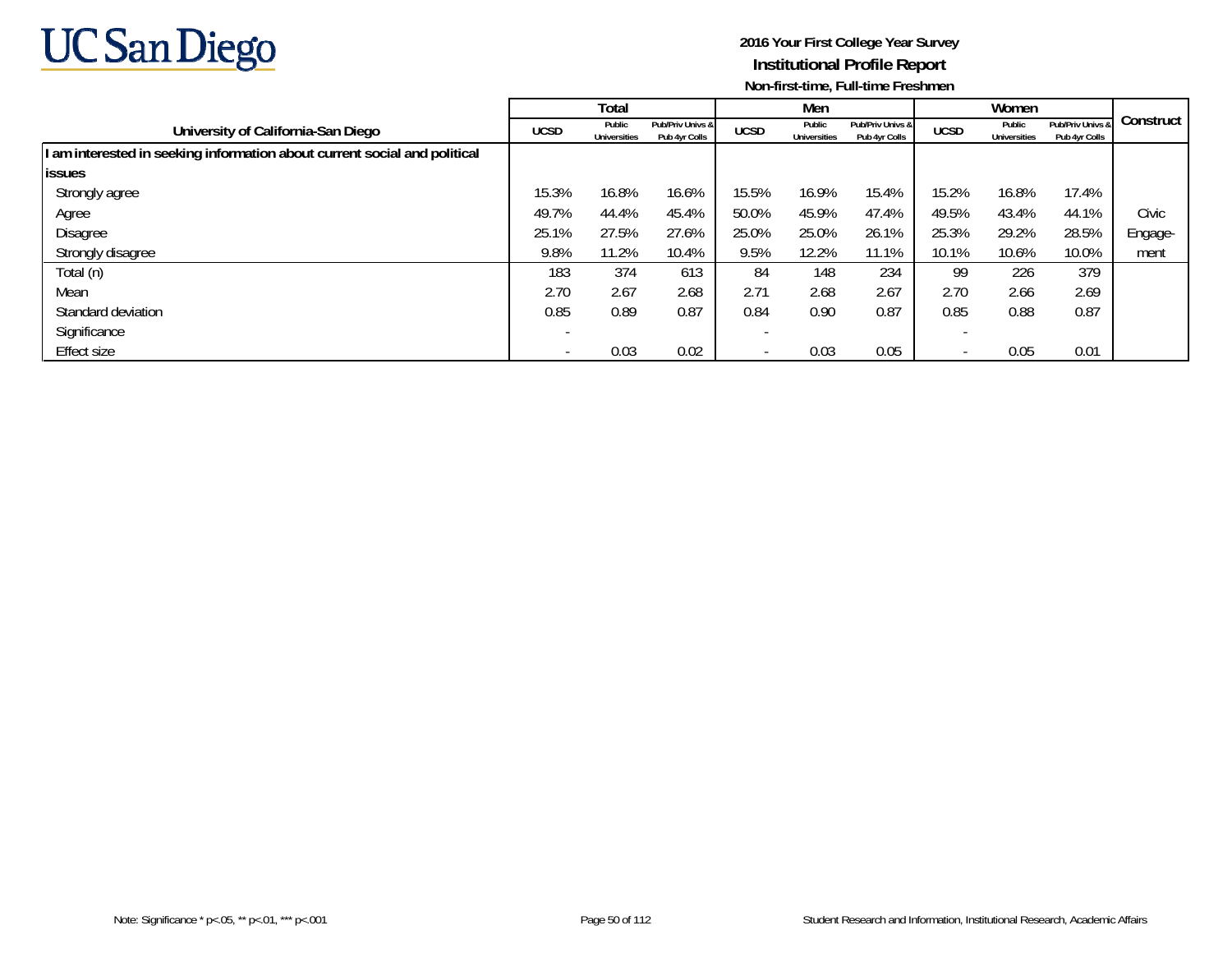

|                                                                              |             | <b>Total</b>                  |                                   |             | Men                           |                                   |                          | Women                         |                                        |           |
|------------------------------------------------------------------------------|-------------|-------------------------------|-----------------------------------|-------------|-------------------------------|-----------------------------------|--------------------------|-------------------------------|----------------------------------------|-----------|
| University of California-San Diego                                           | <b>UCSD</b> | Public<br><b>Universities</b> | Pub/Priv Univs &<br>Pub 4yr Colls | <b>UCSD</b> | Public<br><b>Universities</b> | Pub/Priv Univs &<br>Pub 4yr Colls | <b>UCSD</b>              | Public<br><b>Universities</b> | <b>Pub/Priv Univs</b><br>Pub 4yr Colls | Construct |
| Please indicate the extent to which you agree or disagree with the following |             |                               |                                   |             |                               |                                   |                          |                               |                                        |           |
| statements:                                                                  |             |                               |                                   |             |                               |                                   |                          |                               |                                        |           |
|                                                                              |             |                               |                                   |             |                               |                                   |                          |                               |                                        |           |
| I feel a sense of belonging to this campus                                   |             |                               |                                   |             |                               |                                   |                          |                               |                                        |           |
| Strongly agree                                                               | 6.6%        | 9.9%                          | 10.6%                             | 6.0%        | 9.5%                          | 9.5%                              | 7.1%                     | 10.1%                         | 11.3%                                  |           |
| Agree                                                                        | 42.6%       | 51.5%                         | 54.7%                             | 44.0%       | 50.0%                         | 54.7%                             | 41.4%                    | 52.4%                         | 54.7%                                  |           |
| Disagree                                                                     | 35.5%       | 27.5%                         | 25.3%                             | 34.5%       | 26.4%                         | 24.1%                             | 36.4%                    | 28.2%                         | 26.1%                                  | Sense of  |
| Strongly disagree                                                            | 15.3%       | 11.2%                         | 9.3%                              | 15.5%       | 14.2%                         | 11.6%                             | 15.2%                    | 9.3%                          | 7.9%                                   | Belonging |
| Total (n)                                                                    | 183         | 375                           | 612                               | 84          | 148                           | 232                               | 99                       | 227                           | 380                                    |           |
| Mean                                                                         | 2.40        | 2.60                          | 2.67                              | 2.40        | 2.55                          | 2.62                              | 2.40                     | 2.63                          | 2.69                                   |           |
| Standard deviation                                                           | 0.83        | 0.81                          | 0.79                              | 0.82        | 0.85                          | 0.81                              | 0.83                     | 0.79                          | 0.77                                   |           |
| Significance                                                                 |             | $\star\star$                  | $***$                             |             |                               | $\star$                           | $\overline{\phantom{a}}$ | $\star$                       | $\star\star$                           |           |
| <b>Effect size</b>                                                           |             | $-0.25$                       | $-0.34$                           |             | $-0.18$                       | $-0.27$                           |                          | $-0.29$                       | $-0.38$                                |           |
| At least one faculty member has taken an interest in my development          |             |                               |                                   |             |                               |                                   |                          |                               |                                        |           |
| Strongly agree                                                               | 16.9%       | 21.9%                         | 25.7%                             | 17.9%       | 23.0%                         | 25.8%                             | 16.2%                    | 21.2%                         | 25.7%                                  |           |
| Agree                                                                        | 37.7%       | 47.6%                         | 48.6%                             | 35.7%       | 45.3%                         | 47.2%                             | 39.4%                    | 49.1%                         | 49.5%                                  |           |
| Disagree                                                                     | 29.5%       | 20.9%                         | 18.7%                             | 29.8%       | 19.6%                         | 17.6%                             | 29.3%                    | 21.7%                         | 19.3%                                  |           |
| Strongly disagree                                                            | 15.8%       | 9.6%                          | 7.0%                              | 16.7%       | 12.2%                         | 9.4%                              | 15.2%                    | 8.0%                          | 5.6%                                   |           |
| Total (n)                                                                    | 183         | 374                           | 611                               | 84          | 148                           | 233                               | 99                       | 226                           | 378                                    |           |
| Mean                                                                         | 2.56        | 2.82                          | 2.93                              | 2.55        | 2.79                          | 2.89                              | 2.57                     | 2.84                          | 2.95                                   |           |
| Standard deviation                                                           | 0.95        | 0.88                          | 0.85                              | 0.97        | 0.93                          | 0.90                              | 0.94                     | 0.85                          | 0.82                                   |           |
| Significance                                                                 |             | $\star\star$                  | $***$                             |             |                               | $^{\star\star}$                   |                          | $\star$                       | $***$                                  |           |
| <b>Effect size</b>                                                           |             | $-0.30$                       | $-0.44$                           |             | $-0.26$                       | $-0.38$                           | $\overline{\phantom{a}}$ | $-0.32$                       | $-0.46$                                |           |
| feel I am a member of this college                                           |             |                               |                                   |             |                               |                                   |                          |                               |                                        |           |
| Strongly agree                                                               | 9.3%        | 12.1%                         | 15.8%                             | 8.4%        | 12.2%                         | 15.0%                             | 10.1%                    | 11.9%                         | 16.4%                                  |           |
| Agree                                                                        | 52.2%       | 60.1%                         | 59.0%                             | 50.6%       | 57.1%                         | 58.8%                             | 53.5%                    | 61.9%                         | 59.1%                                  |           |
| <b>Disagree</b>                                                              | 25.8%       | 19.6%                         | 18.3%                             | 26.5%       | 19.7%                         | 17.6%                             | 25.3%                    | 19.5%                         | 18.7%                                  | Sense of  |
| Strongly disagree                                                            | 12.6%       | 8.3%                          | 6.9%                              | 14.5%       | 10.9%                         | 8.6%                              | 11.1%                    | 6.6%                          | 5.8%                                   | Belonging |
| Total (n)                                                                    | 182         | 373                           | 612                               | 83          | 147                           | 233                               | 99                       | 226                           | 379                                    |           |
| Mean                                                                         | 2.58        | 2.76                          | 2.84                              | 2.53        | 2.71                          | 2.80                              | 2.63                     | 2.79                          | 2.86                                   |           |
| Standard deviation                                                           | 0.83        | 0.77                          | 0.77                              | 0.85        | 0.82                          | 0.80                              | 0.82                     | 0.73                          | 0.75                                   |           |
| Significance                                                                 |             | $\star$                       | $***$                             |             |                               | $\star\star$                      |                          |                               | $\star\star$                           |           |
| <b>Effect size</b>                                                           |             | $-0.23$                       | $-0.34$                           |             | $-0.22$                       | $-0.34$                           | $\sim$                   | $-0.22$                       | $-0.31$                                |           |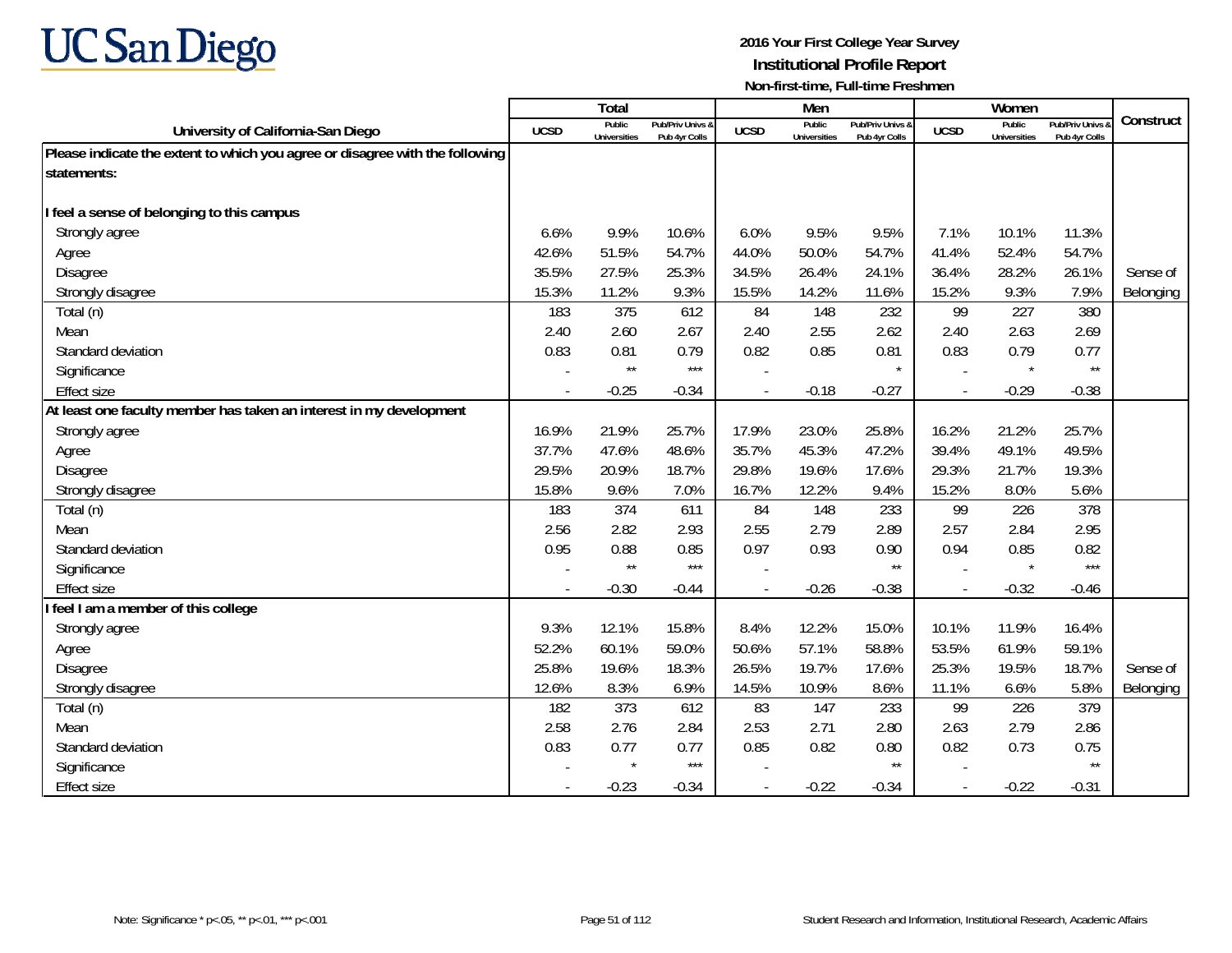

|                                                                              |             | <b>Total</b>                  |                                   |             | Men                           |                                   |                          | Women                         |                                        |            |
|------------------------------------------------------------------------------|-------------|-------------------------------|-----------------------------------|-------------|-------------------------------|-----------------------------------|--------------------------|-------------------------------|----------------------------------------|------------|
| University of California-San Diego                                           | <b>UCSD</b> | Public<br><b>Universities</b> | Pub/Priv Univs &<br>Pub 4yr Colls | <b>UCSD</b> | Public<br><b>Universities</b> | Pub/Priv Univs &<br>Pub 4yr Colls | <b>UCSD</b>              | Public<br><b>Universities</b> | <b>Pub/Priv Univs</b><br>Pub 4yr Colls | Construct  |
| Please indicate the extent to which you agree or disagree with the following |             |                               |                                   |             |                               |                                   |                          |                               |                                        |            |
| statements:                                                                  |             |                               |                                   |             |                               |                                   |                          |                               |                                        |            |
|                                                                              |             |                               |                                   |             |                               |                                   |                          |                               |                                        |            |
| I have effectively led a group to a common purpose                           |             |                               |                                   |             |                               |                                   |                          |                               |                                        |            |
| Strongly agree                                                               | 8.7%        | 9.4%                          | 10.3%                             | 13.1%       | 13.5%                         | 15.4%                             | 5.1%                     | 6.6%                          | 7.1%                                   |            |
| Agree                                                                        | 36.6%       | 39.6%                         | 41.3%                             | 36.9%       | 39.9%                         | 41.5%                             | 36.4%                    | 39.4%                         | 41.3%                                  |            |
| Disagree                                                                     | 36.1%       | 35.0%                         | 35.6%                             | 33.3%       | 29.7%                         | 30.3%                             | 38.4%                    | 38.5%                         | 38.9%                                  |            |
| Strongly disagree                                                            | 18.6%       | 16.0%                         | 12.7%                             | 16.7%       | 16.9%                         | 12.8%                             | 20.2%                    | 15.5%                         | 12.7%                                  | Leadership |
| Total (n)                                                                    | 183         | 374                           | 612                               | 84          | 148                           | 234                               | 99                       | 226                           | 378                                    |            |
| Mean                                                                         | 2.36        | 2.42                          | 2.49                              | 2.46        | 2.50                          | 2.59                              | 2.26                     | 2.37                          | 2.43                                   |            |
| Standard deviation                                                           | 0.88        | 0.87                          | 0.84                              | 0.92        | 0.93                          | 0.90                              | 0.84                     | 0.82                          | 0.80                                   |            |
| Significance                                                                 |             |                               |                                   |             |                               |                                   |                          |                               |                                        |            |
| <b>Effect size</b>                                                           |             | $-0.07$                       | $-0.15$                           |             | $-0.04$                       | $-0.14$                           |                          | $-0.13$                       | $-0.21$                                |            |
| It's important for me to be thinking about my career path after college      |             |                               |                                   |             |                               |                                   |                          |                               |                                        |            |
| Strongly agree                                                               | 62.8%       | 60.3%                         | 62.6%                             | 66.7%       | 60.1%                         | 62.4%                             | 59.6%                    | 60.4%                         | 62.8%                                  |            |
| Agree                                                                        | 31.7%       | 34.7%                         | 32.3%                             | 28.6%       | 33.8%                         | 32.9%                             | 34.3%                    | 35.2%                         | 31.9%                                  |            |
| Disagree                                                                     | 4.4%        | 4.5%                          | 4.2%                              | 3.6%        | 5.4%                          | 4.3%                              | 5.1%                     | 4.0%                          | 4.2%                                   |            |
| Strongly disagree                                                            | 1.1%        | 0.5%                          | 0.8%                              | 1.2%        | 0.7%                          | 0.4%                              | 1.0%                     | 0.4%                          | 1.1%                                   |            |
| Total (n)                                                                    | 183         | 375                           | 613                               | 84          | 148                           | 234                               | 99                       | 227                           | 379                                    |            |
| Mean                                                                         | 3.56        | 3.55                          | 3.57                              | 3.61        | 3.53                          | 3.57                              | 3.53                     | 3.56                          | 3.56                                   |            |
| Standard deviation                                                           | 0.63        | 0.61                          | 0.62                              | 0.62        | 0.63                          | 0.60                              | 0.64                     | 0.60                          | 0.63                                   |            |
| Significance                                                                 |             |                               |                                   |             |                               |                                   |                          |                               |                                        |            |
| <b>Effect size</b>                                                           |             | 0.02                          | $-0.02$                           |             | 0.13                          | 0.07                              | $\overline{\phantom{a}}$ | $-0.05$                       | $-0.05$                                |            |
| have a clear idea of how to achieve my career goals                          |             |                               |                                   |             |                               |                                   |                          |                               |                                        |            |
| Strongly agree                                                               | 22.4%       | 22.7%                         | 25.9%                             | 25.0%       | 23.6%                         | 27.4%                             | 20.2%                    | 22.0%                         | 24.9%                                  |            |
| Agree                                                                        | 38.3%       | 44.8%                         | 46.3%                             | 34.5%       | 43.9%                         | 46.2%                             | 41.4%                    | 45.4%                         | 46.5%                                  |            |
| <b>Disagree</b>                                                              | 32.2%       | 27.2%                         | 23.4%                             | 31.0%       | 25.0%                         | 20.9%                             | 33.3%                    | 28.6%                         | 24.9%                                  |            |
| Strongly disagree                                                            | 7.1%        | 5.3%                          | 4.4%                              | 9.5%        | 7.4%                          | 5.6%                              | 5.1%                     | 4.0%                          | 3.7%                                   |            |
| Total (n)                                                                    | 183         | 375                           | 615                               | 84          | 148                           | 234                               | 99                       | 227                           | 381                                    |            |
| Mean                                                                         | 2.76        | 2.85                          | 2.94                              | 2.75        | 2.84                          | 2.95                              | 2.77                     | 2.85                          | 2.93                                   |            |
| Standard deviation                                                           | 0.88        | 0.83                          | 0.82                              | 0.94        | 0.87                          | 0.84                              | 0.83                     | 0.80                          | 0.80                                   |            |
| Significance                                                                 |             |                               | $\star$                           |             |                               |                                   |                          |                               |                                        |            |
| <b>Effect size</b>                                                           |             | $-0.11$                       | $-0.22$                           |             | $-0.10$                       | $-0.24$                           | $\sim$                   | $-0.10$                       | $-0.20$                                |            |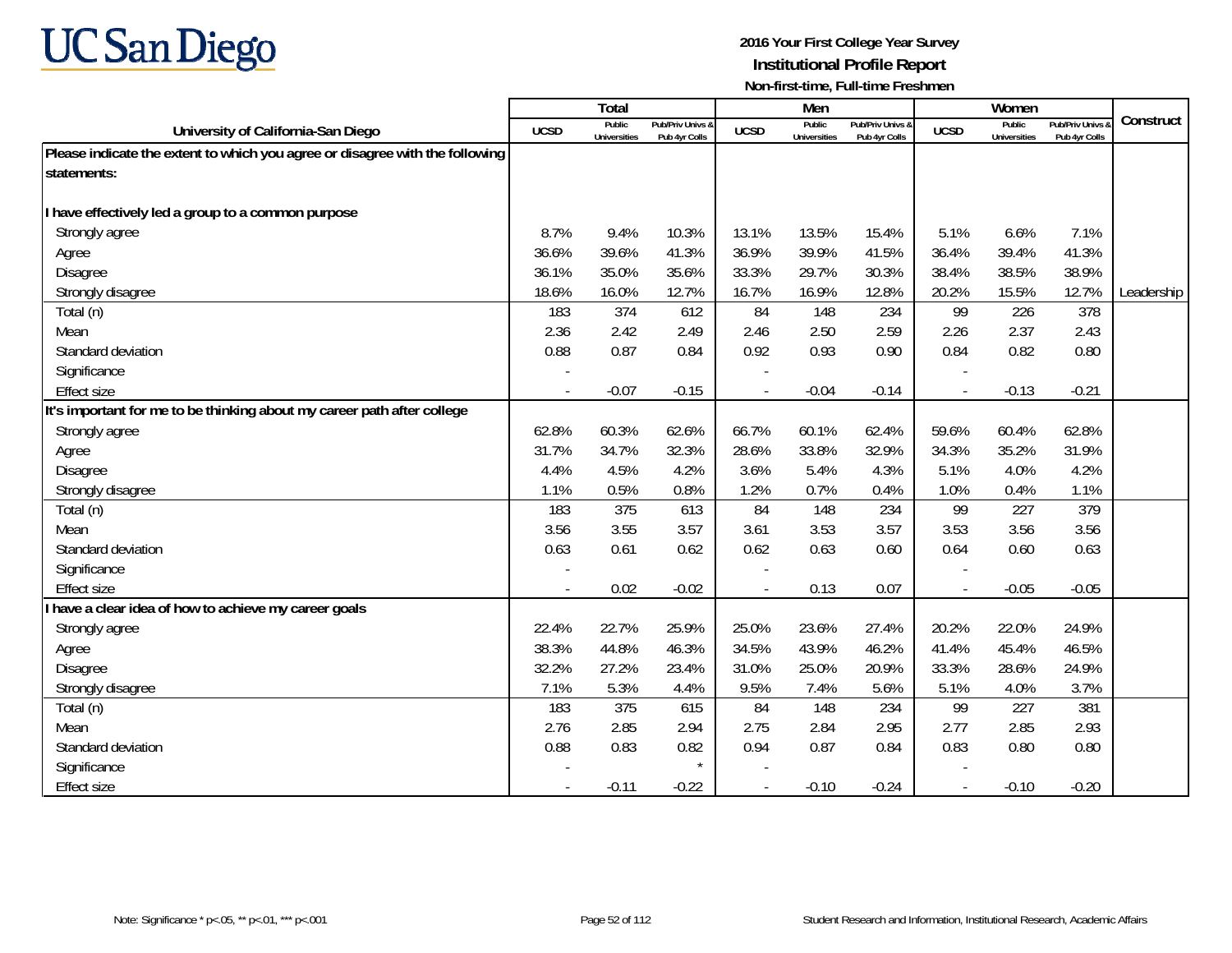

|                                                                               |             | Total                         |                                   |                | Men                           |                                   |                          | Women                         |                                        |             |
|-------------------------------------------------------------------------------|-------------|-------------------------------|-----------------------------------|----------------|-------------------------------|-----------------------------------|--------------------------|-------------------------------|----------------------------------------|-------------|
| University of California-San Diego                                            | <b>UCSD</b> | Public<br><b>Universities</b> | Pub/Priv Univs &<br>Pub 4yr Colls | <b>UCSD</b>    | Public<br><b>Universities</b> | Pub/Priv Univs &<br>Pub 4vr Colls | <b>UCSD</b>              | Public<br><b>Universities</b> | <b>Pub/Priv Univs</b><br>Pub 4vr Colls | Construct   |
| Please rate your satisfaction with this institution on each of the aspects of |             |                               |                                   |                |                               |                                   |                          |                               |                                        |             |
| college life listed below:                                                    |             |                               |                                   |                |                               |                                   |                          |                               |                                        |             |
|                                                                               |             |                               |                                   |                |                               |                                   |                          |                               |                                        |             |
| Amount of contact with faculty                                                |             |                               |                                   |                |                               |                                   |                          |                               |                                        |             |
| Very satisfied                                                                | 10.8%       | 13.9%                         | 16.1%                             | 12.7%          | 17.1%                         | 16.1%                             | 9.1%                     | 11.8%                         | 16.1%                                  |             |
| Satisfied                                                                     | 37.7%       | 42.6%                         | 42.1%                             | 32.9%          | 40.0%                         | 42.9%                             | 42.0%                    | 44.3%                         | 41.6%                                  |             |
| Neutral                                                                       | 29.3%       | 29.3%                         | 29.9%                             | 26.6%          | 24.3%                         | 25.4%                             | 31.8%                    | 32.5%                         | 32.7%                                  |             |
| Dissatisfied                                                                  | 13.2%       | 9.1%                          | 8.0%                              | 13.9%          | 10.0%                         | 8.9%                              | 12.5%                    | 8.5%                          | 7.5%                                   | Faculty     |
| Very dissatisfied                                                             | 9.0%        | 5.1%                          | 3.9%                              | 13.9%          | 8.6%                          | 6.7%                              | 4.5%                     | 2.8%                          | 2.2%                                   | Interaction |
| Total (n)                                                                     | 167         | 352                           | 585                               | 79             | 140                           | 224                               | 88                       | 212                           | 361                                    |             |
| Mean                                                                          | 3.28        | 3.51                          | 3.58                              | 3.16           | 3.47                          | 3.53                              | 3.39                     | 3.54                          | 3.62                                   |             |
| Standard deviation                                                            | 1.11        | 1.01                          | 0.98                              | 1.23           | 1.15                          | 1.08                              | 0.98                     | 0.91                          | 0.92                                   |             |
| Significance                                                                  |             | $\star$                       | $***$                             |                |                               |                                   |                          |                               |                                        |             |
| <b>Effect size</b>                                                            | $\sim$      | $-0.23$                       | $-0.31$                           | $\blacksquare$ | $-0.27$                       | $-0.34$                           | $\overline{\phantom{a}}$ | $-0.16$                       | $-0.25$                                |             |
| Ability to find a faculty or staff member                                     |             |                               |                                   |                |                               |                                   |                          |                               |                                        |             |
| Very satisfied                                                                | 13.1%       | 15.0%                         | 15.7%                             | 15.0%          | 17.0%                         | 14.3%                             | 11.4%                    | 13.7%                         | 16.6%                                  |             |
| Satisfied                                                                     | 47.0%       | 48.2%                         | 47.9%                             | 40.0%          | 45.4%                         | 50.4%                             | 53.4%                    | 50.0%                         | 46.3%                                  |             |
| Neutral                                                                       | 23.2%       | 25.5%                         | 26.7%                             | 23.8%          | 24.1%                         | 24.1%                             | 22.7%                    | 26.4%                         | 28.3%                                  |             |
| <b>Dissatisfied</b>                                                           | 10.1%       | 7.6%                          | 6.0%                              | 12.5%          | 7.8%                          | 5.4%                              | 8.0%                     | 7.5%                          | 6.4%                                   |             |
| Very dissatisfied                                                             | 6.5%        | 3.7%                          | 3.8%                              | 8.8%           | 5.7%                          | 5.8%                              | 4.5%                     | 2.4%                          | 2.5%                                   |             |
| Total (n)                                                                     | 168         | 353                           | 585                               | 80             | 141                           | 224                               | 88                       | 212                           | 361                                    |             |
| Mean                                                                          | 3.50        | 3.63                          | 3.66                              | 3.40           | 3.60                          | 3.62                              | 3.59                     | 3.65                          | 3.68                                   |             |
| Standard deviation                                                            | 1.06        | 0.95                          | 0.94                              | 1.15           | 1.04                          | 0.99                              | 0.95                     | 0.89                          | 0.91                                   |             |
| Significance                                                                  |             |                               |                                   |                |                               |                                   |                          |                               |                                        |             |
| <b>Effect size</b>                                                            | $\sim$      | $-0.14$                       | $-0.17$                           | $\overline{a}$ | $-0.19$                       | $-0.22$                           | $\mathbb{Z}$             | $-0.07$                       | $-0.10$                                |             |
| Racial/ethnic diversity of faculty                                            |             |                               |                                   |                |                               |                                   |                          |                               |                                        |             |
| Very satisfied                                                                | 9.7%        | 12.0%                         | 14.6%                             | 12.7%          | 17.1%                         | 16.7%                             | 7.0%                     | 8.6%                          | 13.2%                                  |             |
| Satisfied                                                                     | 30.9%       | 35.4%                         | 37.3%                             | 29.1%          | 31.4%                         | 35.7%                             | 32.6%                    | 38.1%                         | 38.2%                                  |             |
| Neutral                                                                       | 43.6%       | 40.6%                         | 37.3%                             | 39.2%          | 39.3%                         | 37.1%                             | 47.7%                    | 41.4%                         | 37.4%                                  |             |
| <b>Dissatisfied</b>                                                           | 10.3%       | 7.1%                          | 6.8%                              | 13.9%          | 8.6%                          | 6.8%                              | 7.0%                     | 6.2%                          | 6.7%                                   |             |
| Very dissatisfied                                                             | 5.5%        | 4.9%                          | 4.2%                              | 5.1%           | 3.6%                          | 3.6%                              | 5.8%                     | 5.7%                          | 4.5%                                   |             |
| Total (n)                                                                     | 165         | 350                           | 577                               | 79             | 140                           | 221                               | 86                       | 210                           | 356                                    |             |
| Mean                                                                          | 3.29        | 3.43                          | 3.51                              | 3.30           | 3.50                          | 3.55                              | 3.28                     | 3.38                          | 3.49                                   |             |
| Standard deviation                                                            | 0.97        | 0.96                          | 0.96                              | 1.03           | 0.99                          | 0.97                              | 0.92                     | 0.94                          | 0.96                                   |             |
| Significance                                                                  |             |                               | $\star\star$                      |                |                               |                                   |                          |                               |                                        |             |
| <b>Effect size</b>                                                            | $\sim$      | $-0.15$                       | $-0.23$                           | $\blacksquare$ | $-0.20$                       | $-0.26$                           | $\overline{\phantom{a}}$ | $-0.11$                       | $-0.22$                                |             |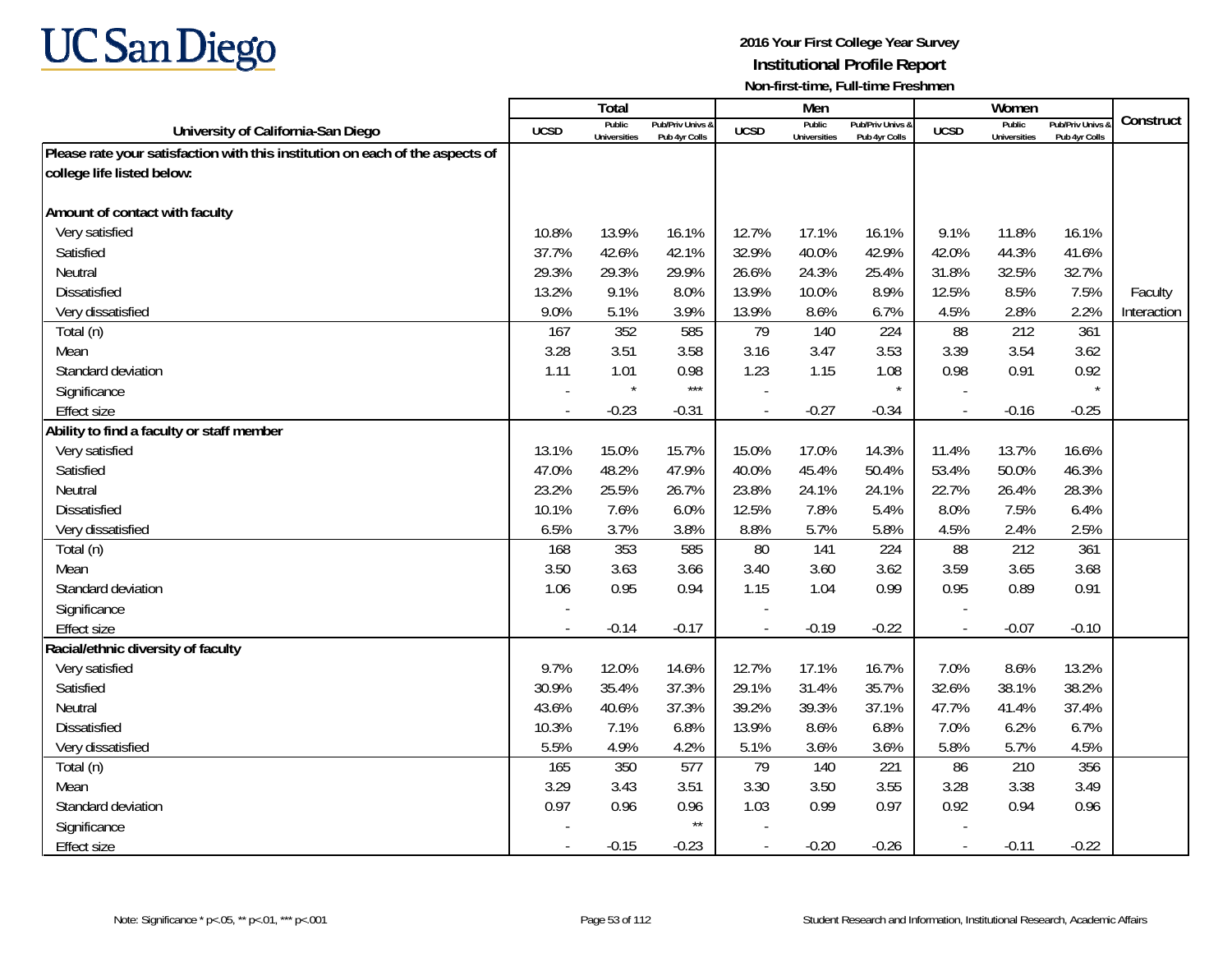

|                                         |                          | Total                         |                                   |                          | Men                           |                                   |                | Women                         |                                        |           |
|-----------------------------------------|--------------------------|-------------------------------|-----------------------------------|--------------------------|-------------------------------|-----------------------------------|----------------|-------------------------------|----------------------------------------|-----------|
| University of California-San Diego      | <b>UCSD</b>              | Public<br><b>Universities</b> | Pub/Priv Univs &<br>Pub 4yr Colls | <b>UCSD</b>              | Public<br><b>Universities</b> | Pub/Priv Univs &<br>Pub 4yr Colls | <b>UCSD</b>    | Public<br><b>Universities</b> | <b>Pub/Priv Univs</b><br>Pub 4yr Colls | Construct |
| Racial/ethnic diversity of student body |                          |                               |                                   |                          |                               |                                   |                |                               |                                        |           |
| Very satisfied                          | 9.1%                     | 13.8%                         | 18.6%                             | 13.9%                    | 18.6%                         | 19.9%                             | 4.7%           | 10.5%                         | 17.8%                                  |           |
| Satisfied                               | 34.8%                    | 38.1%                         | 37.6%                             | 32.9%                    | 35.0%                         | 37.1%                             | 36.5%          | 40.2%                         | 37.9%                                  |           |
| Neutral                                 | 28.0%                    | 29.2%                         | 29.2%                             | 20.3%                    | 22.1%                         | 24.0%                             | 35.3%          | 34.0%                         | 32.5%                                  |           |
| <b>Dissatisfied</b>                     | 16.5%                    | 11.2%                         | 9.2%                              | 20.3%                    | 15.0%                         | 12.2%                             | 12.9%          | 8.6%                          | 7.3%                                   |           |
| Very dissatisfied                       | 11.6%                    | 7.7%                          | 5.4%                              | 12.7%                    | 9.3%                          | 6.8%                              | 10.6%          | 6.7%                          | 4.5%                                   |           |
| Total (n)                               | 164                      | 349                           | 575                               | 79                       | 140                           | 221                               | 85             | 209                           | 354                                    |           |
| Mean                                    | 3.13                     | 3.39                          | 3.55                              | 3.15                     | 3.39                          | 3.51                              | 3.12           | 3.39                          | 3.57                                   |           |
| Standard deviation                      | 1.15                     | 1.10                          | 1.06                              | 1.26                     | 1.21                          | 1.14                              | 1.05           | 1.01                          | 1.01                                   |           |
| Significance                            |                          |                               | $***$                             |                          |                               |                                   |                | $\star$                       | $***$                                  |           |
| <b>Effect size</b>                      | $\overline{\phantom{a}}$ | $-0.24$                       | $-0.40$                           | $\overline{\phantom{a}}$ | $-0.20$                       | $-0.32$                           | $\blacksquare$ | $-0.27$                       | $-0.45$                                |           |
| Gender diversity of faculty             |                          |                               |                                   |                          |                               |                                   |                |                               |                                        |           |
| Very satisfied                          | 12.1%                    | 14.3%                         | 16.4%                             | 13.9%                    | 17.1%                         | 17.4%                             | 10.5%          | 12.4%                         | 15.9%                                  |           |
| Satisfied                               | 46.7%                    | 47.1%                         | 45.2%                             | 44.3%                    | 46.4%                         | 45.2%                             | 48.8%          | 47.6%                         | 45.1%                                  |           |
| Neutral                                 | 28.5%                    | 29.4%                         | 30.1%                             | 29.1%                    | 27.1%                         | 29.2%                             | 27.9%          | 31.0%                         | 30.6%                                  |           |
| Dissatisfied                            | 8.5%                     | 6.3%                          | 5.7%                              | 7.6%                     | 5.7%                          | 5.0%                              | 9.3%           | 6.7%                          | 6.1%                                   |           |
| Very dissatisfied                       | 4.2%                     | 2.9%                          | 2.6%                              | 5.1%                     | 3.6%                          | 3.2%                              | 3.5%           | 2.4%                          | 2.2%                                   |           |
| Total (n)                               | 165                      | 350                           | 578                               | 79                       | 140                           | 219                               | 86             | 210                           | 359                                    |           |
| Mean                                    | 3.54                     | 3.64                          | 3.67                              | 3.54                     | 3.68                          | 3.68                              | 3.53           | 3.61                          | 3.66                                   |           |
| Standard deviation                      | 0.96                     | 0.90                          | 0.91                              | 1.00                     | 0.95                          | 0.93                              | 0.93           | 0.87                          | 0.89                                   |           |
| Significance                            |                          |                               |                                   |                          |                               |                                   |                |                               |                                        |           |
| <b>Effect size</b>                      |                          | $-0.11$                       | $-0.14$                           |                          | $-0.15$                       | $-0.15$                           |                | $-0.09$                       | $-0.15$                                |           |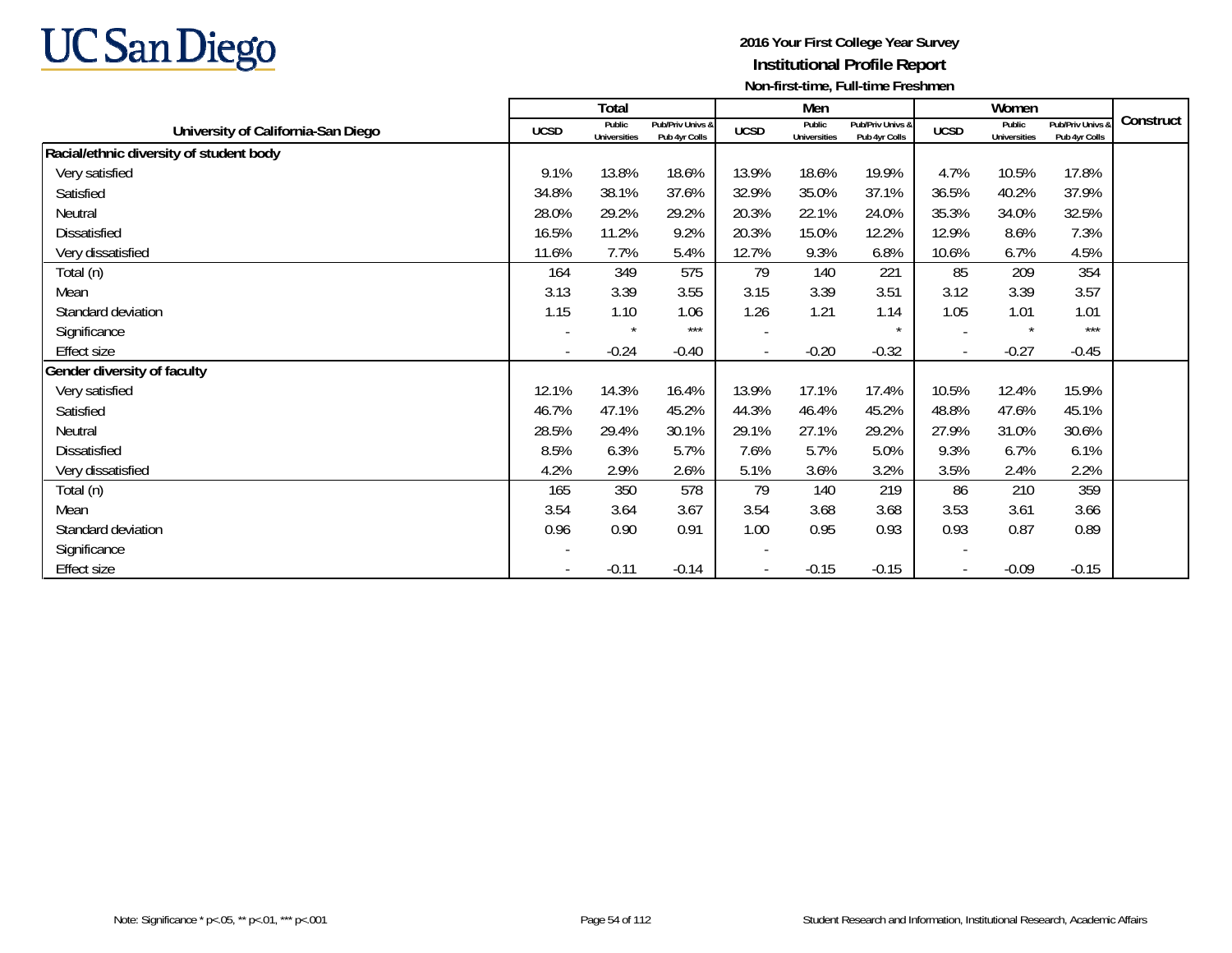

|                                                                               |                | Total                         |                                   |                | Men                           |                                   |                | Women                         |                                        |              |
|-------------------------------------------------------------------------------|----------------|-------------------------------|-----------------------------------|----------------|-------------------------------|-----------------------------------|----------------|-------------------------------|----------------------------------------|--------------|
| University of California-San Diego                                            | <b>UCSD</b>    | Public<br><b>Universities</b> | Pub/Priv Univs &<br>Pub 4yr Colls | <b>UCSD</b>    | Public<br><b>Universities</b> | Pub/Priv Univs &<br>Pub 4vr Colls | <b>UCSD</b>    | Public<br><b>Universities</b> | <b>Pub/Priv Univs</b><br>Pub 4yr Colls | Construct    |
| Please rate your satisfaction with this institution on each of the aspects of |                |                               |                                   |                |                               |                                   |                |                               |                                        |              |
| college life listed below:                                                    |                |                               |                                   |                |                               |                                   |                |                               |                                        |              |
|                                                                               |                |                               |                                   |                |                               |                                   |                |                               |                                        |              |
| <b>Class size</b>                                                             |                |                               |                                   |                |                               |                                   |                |                               |                                        |              |
| Very satisfied                                                                | 4.7%           | 9.1%                          | 12.9%                             | 4.9%           | 9.6%                          | 11.4%                             | 4.4%           | 8.8%                          | 13.9%                                  |              |
| Satisfied                                                                     | 31.4%          | 43.8%                         | 44.2%                             | 26.8%          | 37.7%                         | 42.4%                             | 35.6%          | 47.9%                         | 45.4%                                  |              |
| Neutral                                                                       | 31.4%          | 25.8%                         | 25.4%                             | 28.0%          | 24.7%                         | 23.6%                             | 34.4%          | 26.5%                         | 26.5%                                  |              |
| Dissatisfied                                                                  | 18.0%          | 12.7%                         | 11.6%                             | 18.3%          | 14.4%                         | 13.5%                             | 17.8%          | 11.6%                         | 10.4%                                  |              |
| Very dissatisfied                                                             | 14.5%          | 8.6%                          | 5.9%                              | 22.0%          | 13.7%                         | 9.2%                              | 7.8%           | 5.1%                          | 3.8%                                   |              |
| Total (n)                                                                     | 172            | 361                           | 595                               | 82             | 146                           | 229                               | 90             | 215                           | 366                                    |              |
| Mean                                                                          | 2.94           | 3.32                          | 3.47                              | 2.74           | 3.15                          | 3.33                              | 3.11           | 3.44                          | 3.55                                   |              |
| Standard deviation                                                            | 1.12           | 1.08                          | 1.05                              | 1.22           | 1.20                          | 1.13                              | 1.01           | 0.98                          | 0.98                                   |              |
| Significance                                                                  |                | $***$                         | $***$                             |                | $\star$                       | $***$                             |                | $\star\star$                  | $***$                                  |              |
| <b>Effect size</b>                                                            | $\sim$         | $-0.35$                       | $-0.50$                           | $\sim$         | $-0.34$                       | $-0.52$                           | $\overline{a}$ | $-0.34$                       | $-0.45$                                |              |
| Interaction with other students                                               |                |                               |                                   |                |                               |                                   |                |                               |                                        |              |
| Very satisfied                                                                | 4.7%           | 9.8%                          | 13.2%                             | 4.9%           | 10.4%                         | 11.8%                             | 4.4%           | 9.3%                          | 14.0%                                  |              |
| Satisfied                                                                     | 34.3%          | 44.7%                         | 43.0%                             | 37.8%          | 44.4%                         | 44.3%                             | 31.1%          | 44.9%                         | 42.2%                                  |              |
| Neutral                                                                       | 33.7%          | 28.5%                         | 29.5%                             | 31.7%          | 26.4%                         | 28.5%                             | 35.6%          | 29.9%                         | 30.1%                                  |              |
| <b>Dissatisfied</b>                                                           | 18.0%          | 11.7%                         | 10.1%                             | 12.2%          | 10.4%                         | 8.8%                              | 23.3%          | 12.6%                         | 11.0%                                  |              |
| Very dissatisfied                                                             | 9.3%           | 5.3%                          | 4.2%                              | 13.4%          | 8.3%                          | 6.6%                              | 5.6%           | 3.3%                          | 2.7%                                   |              |
| Total (n)                                                                     | 172            | 358                           | 593                               | 82             | 144                           | 228                               | 90             | 214                           | 365                                    |              |
| Mean                                                                          | 3.07           | 3.42                          | 3.51                              | 3.09           | 3.38                          | 3.46                              | 3.06           | 3.44                          | 3.54                                   |              |
| Standard deviation                                                            | 1.04           | 1.00                          | 0.98                              | 1.11           | 1.08                          | 1.03                              | 0.98           | 0.94                          | 0.96                                   |              |
| Significance                                                                  |                | $***$                         | $***$                             |                |                               | $\star\star$                      |                | $\star\star$                  | $***$                                  |              |
| <b>Effect size</b>                                                            | $\overline{a}$ | $-0.35$                       | $-0.45$                           | $\overline{a}$ | $-0.27$                       | $-0.36$                           | $\sim$         | $-0.40$                       | $-0.50$                                |              |
| Relevance of coursework to everyday life                                      |                |                               |                                   |                |                               |                                   |                |                               |                                        |              |
| Very satisfied                                                                | 9.3%           | 10.0%                         | 12.3%                             | 9.8%           | 11.6%                         | 12.2%                             | 8.9%           | 8.9%                          | 12.3%                                  |              |
| Satisfied                                                                     | 37.2%          | 40.6%                         | 41.5%                             | 31.7%          | 39.7%                         | 43.5%                             | 42.2%          | 41.1%                         | 40.3%                                  |              |
| Neutral                                                                       | 26.7%          | 30.0%                         | 29.6%                             | 24.4%          | 24.7%                         | 23.9%                             | 28.9%          | 33.6%                         | 33.2%                                  | Satisfaction |
| <b>Dissatisfied</b>                                                           | 19.2%          | 15.0%                         | 12.9%                             | 22.0%          | 16.4%                         | 15.2%                             | 16.7%          | 14.0%                         | 11.5%                                  | with         |
| Very dissatisfied                                                             | 7.6%           | 4.4%                          | 3.7%                              | 12.2%          | 7.5%                          | 5.2%                              | 3.3%           | 2.3%                          | 2.7%                                   | Coursework   |
| Total (n)                                                                     | 172            | 360                           | 595                               | 82             | 146                           | 230                               | 90             | 214                           | 365                                    |              |
| Mean                                                                          | 3.22           | 3.37                          | 3.46                              | 3.05           | 3.32                          | 3.42                              | 3.37           | 3.40                          | 3.48                                   |              |
| Standard deviation                                                            | 1.10           | 1.00                          | 0.99                              | 1.20           | 1.11                          | 1.05                              | 0.98           | 0.92                          | 0.95                                   |              |
| Significance                                                                  |                |                               | $^{\star\star}$                   |                |                               | $\star\star$                      |                |                               |                                        |              |
| <b>Effect size</b>                                                            | $\blacksquare$ | $-0.15$                       | $-0.24$                           | $\blacksquare$ | $-0.24$                       | $-0.35$                           | $\sim$         | $-0.03$                       | $-0.12$                                |              |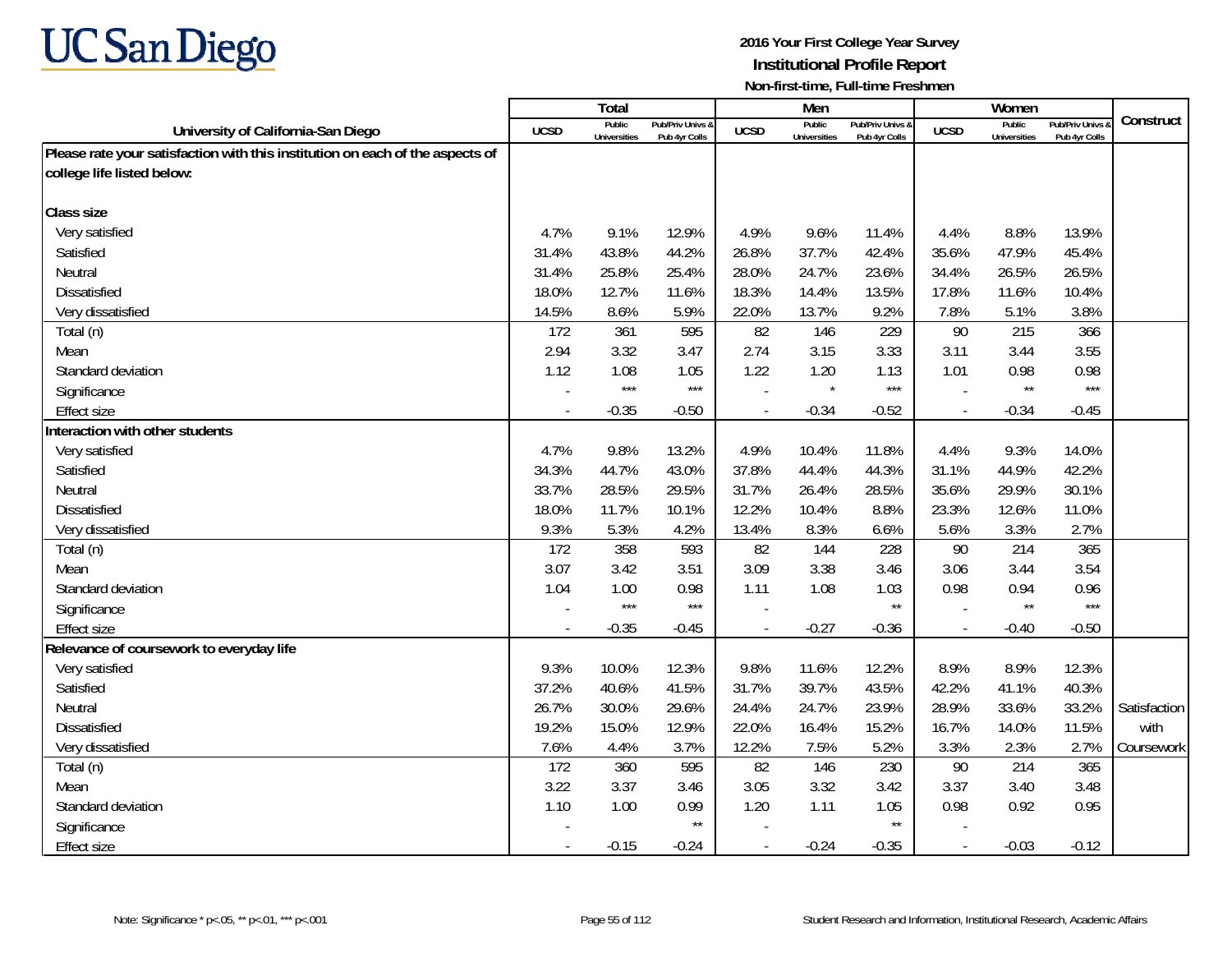

|                                                                               |             | Total                         |                                   |                          | Men                           |                                   |                          | Women                         |                                        |              |
|-------------------------------------------------------------------------------|-------------|-------------------------------|-----------------------------------|--------------------------|-------------------------------|-----------------------------------|--------------------------|-------------------------------|----------------------------------------|--------------|
| University of California-San Diego                                            | <b>UCSD</b> | Public<br><b>Universities</b> | Pub/Priv Univs &<br>Pub 4yr Colls | <b>UCSD</b>              | Public<br><b>Universities</b> | Pub/Priv Univs &<br>Pub 4vr Colls | <b>UCSD</b>              | Public<br><b>Universities</b> | <b>Pub/Priv Univs</b><br>Pub 4yr Colls | Construct    |
| Please rate your satisfaction with this institution on each of the aspects of |             |                               |                                   |                          |                               |                                   |                          |                               |                                        |              |
| college life listed below:                                                    |             |                               |                                   |                          |                               |                                   |                          |                               |                                        |              |
|                                                                               |             |                               |                                   |                          |                               |                                   |                          |                               |                                        |              |
| Relevance of coursework to future career plans                                |             |                               |                                   |                          |                               |                                   |                          |                               |                                        |              |
| Very satisfied                                                                | 14.6%       | 16.0%                         | 18.3%                             | 17.3%                    | 19.7%                         | 18.7%                             | 12.2%                    | 13.5%                         | 18.0%                                  |              |
| Satisfied                                                                     | 40.4%       | 42.6%                         | 42.0%                             | 32.1%                    | 36.6%                         | 40.4%                             | 47.8%                    | 46.5%                         | 42.9%                                  |              |
| Neutral                                                                       | 23.4%       | 23.8%                         | 23.5%                             | 25.9%                    | 22.5%                         | 21.3%                             | 21.1%                    | 24.7%                         | 24.9%                                  | Satisfaction |
| Dissatisfied                                                                  | 12.9%       | 10.4%                         | 10.2%                             | 12.3%                    | 10.6%                         | 11.1%                             | 13.3%                    | 10.2%                         | 9.6%                                   | with         |
| Very dissatisfied                                                             | 8.8%        | 7.3%                          | 6.1%                              | 12.3%                    | 10.6%                         | 8.4%                              | 5.6%                     | 5.1%                          | 4.6%                                   | Coursework   |
| Total (n)                                                                     | 171         | 357                           | 591                               | 81                       | 142                           | 225                               | 90                       | 215                           | 366                                    |              |
| Mean                                                                          | 3.39        | 3.50                          | 3.56                              | 3.30                     | 3.44                          | 3.50                              | 3.48                     | 3.53                          | 3.60                                   |              |
| Standard deviation                                                            | 1.15        | 1.10                          | 1.09                              | 1.25                     | 1.22                          | 1.17                              | 1.05                     | 1.02                          | 1.04                                   |              |
| Significance                                                                  |             |                               |                                   |                          |                               |                                   |                          |                               |                                        |              |
| <b>Effect size</b>                                                            | $\sim$      | $-0.10$                       | $-0.16$                           | $\overline{\phantom{a}}$ | $-0.11$                       | $-0.17$                           | $\sim$                   | $-0.05$                       | $-0.12$                                |              |
| Overall quality of instruction                                                |             |                               |                                   |                          |                               |                                   |                          |                               |                                        |              |
| Very satisfied                                                                | 18.9%       | 17.3%                         | 17.4%                             | 21.7%                    | 23.1%                         | 20.0%                             | 16.3%                    | 13.4%                         | 15.8%                                  |              |
| Satisfied                                                                     | 46.3%       | 51.4%                         | 50.0%                             | 41.0%                    | 46.9%                         | 50.0%                             | 51.1%                    | 54.4%                         | 50.0%                                  |              |
| Neutral                                                                       | 18.3%       | 20.3%                         | 23.6%                             | 18.1%                    | 17.0%                         | 19.1%                             | 18.5%                    | 22.6%                         | 26.4%                                  |              |
| <b>Dissatisfied</b>                                                           | 9.7%        | 6.9%                          | 5.4%                              | 7.2%                     | 5.4%                          | 4.8%                              | 12.0%                    | 7.8%                          | 5.7%                                   | Overall      |
| Very dissatisfied                                                             | 6.9%        | 4.1%                          | 3.7%                              | 12.0%                    | 7.5%                          | 6.1%                              | 2.2%                     | 1.8%                          | 2.2%                                   | Satisfaction |
| Total (n)                                                                     | 175         | 364                           | 598                               | 83                       | 147                           | 230                               | 92                       | 217                           | 368                                    |              |
| Mean                                                                          | 3.61        | 3.71                          | 3.72                              | 3.53                     | 3.73                          | 3.73                              | 3.67                     | 3.70                          | 3.71                                   |              |
| Standard deviation                                                            | 1.11        | 0.97                          | 0.94                              | 1.25                     | 1.11                          | 1.03                              | 0.96                     | 0.87                          | 0.88                                   |              |
| Significance                                                                  |             |                               |                                   |                          |                               |                                   |                          |                               |                                        |              |
| <b>Effect size</b>                                                            | $\sim$      | $-0.10$                       | $-0.12$                           | $\overline{\phantom{a}}$ | $-0.18$                       | $-0.19$                           | $\sim$                   | $-0.03$                       | $-0.05$                                |              |
| Respect for the expression of diverse beliefs                                 |             |                               |                                   |                          |                               |                                   |                          |                               |                                        |              |
| Very satisfied                                                                | 21.1%       | 23.5%                         | 24.1%                             | 23.5%                    | 26.6%                         | 23.1%                             | 18.9%                    | 21.5%                         | 24.7%                                  |              |
| Satisfied                                                                     | 46.8%       | 46.5%                         | 46.1%                             | 45.7%                    | 46.2%                         | 48.9%                             | 47.8%                    | 46.7%                         | 44.4%                                  |              |
| Neutral                                                                       | 21.6%       | 22.4%                         | 22.5%                             | 17.3%                    | 16.8%                         | 18.2%                             | 25.6%                    | 26.2%                         | 25.2%                                  |              |
| Dissatisfied                                                                  | 5.3%        | 4.2%                          | 3.6%                              | 4.9%                     | 4.9%                          | 4.0%                              | 5.6%                     | 3.7%                          | 3.3%                                   |              |
| Very dissatisfied                                                             | 5.3%        | 3.4%                          | 3.7%                              | 8.6%                     | 5.6%                          | 5.8%                              | 2.2%                     | 1.9%                          | 2.5%                                   |              |
| Total (n)                                                                     | 171         | 357                           | 590                               | 81                       | 143                           | 225                               | 90                       | 214                           | 365                                    |              |
| Mean                                                                          | 3.73        | 3.83                          | 3.83                              | 3.70                     | 3.83                          | 3.80                              | 3.76                     | 3.82                          | 3.85                                   |              |
| Standard deviation                                                            | 1.02        | 0.95                          | 0.96                              | 1.15                     | 1.05                          | 1.03                              | 0.90                     | 0.88                          | 0.91                                   |              |
| Significance                                                                  |             |                               |                                   |                          |                               |                                   |                          |                               |                                        |              |
| <b>Effect size</b>                                                            | $\sim$      | $-0.11$                       | $-0.10$                           | $\blacksquare$           | $-0.12$                       | $-0.10$                           | $\overline{\phantom{a}}$ | $-0.07$                       | $-0.10$                                |              |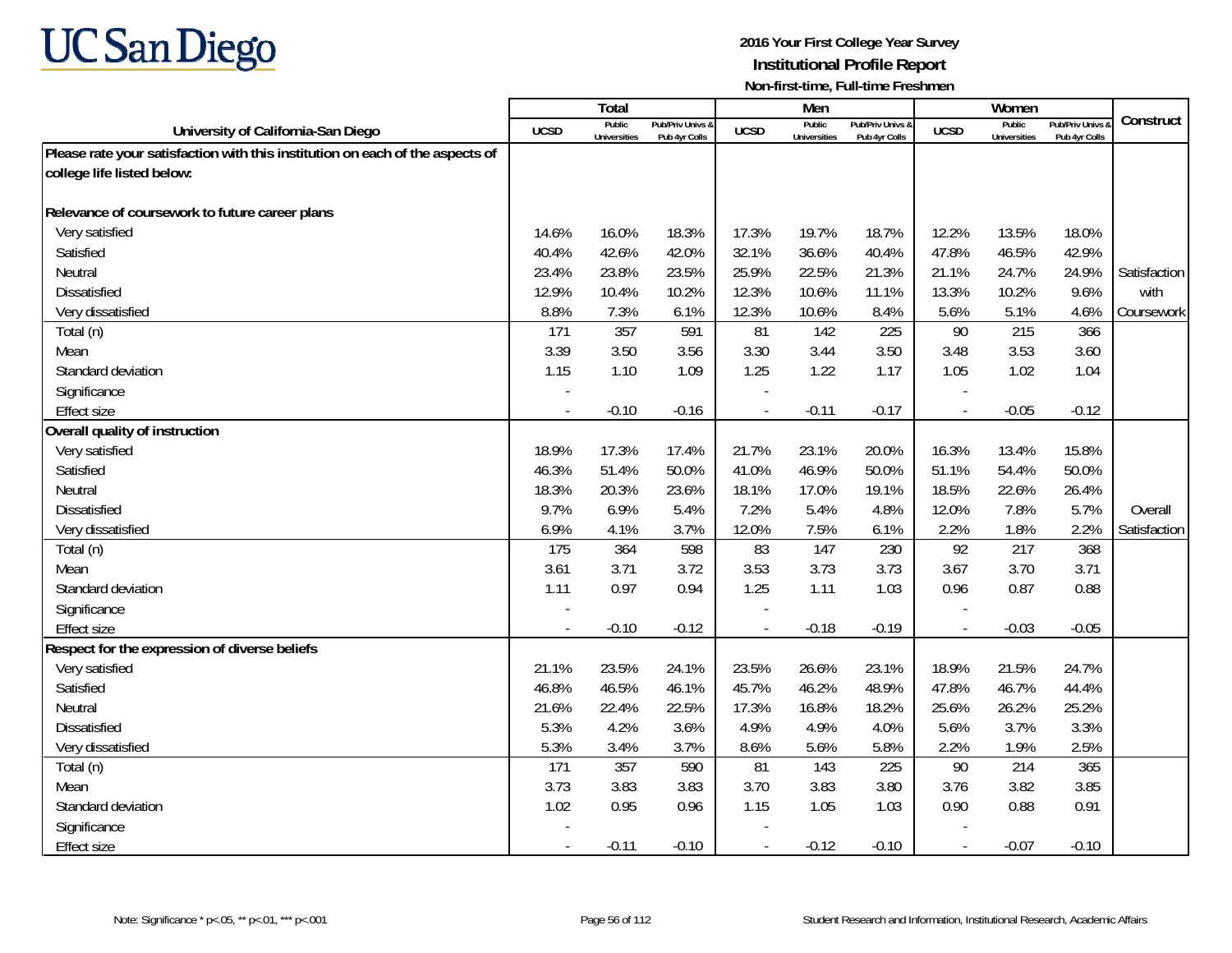

|                                                                               |                          | <b>Total</b>                  |                                   |                | Men                           |                                   |                          | Women                         |                                        |           |
|-------------------------------------------------------------------------------|--------------------------|-------------------------------|-----------------------------------|----------------|-------------------------------|-----------------------------------|--------------------------|-------------------------------|----------------------------------------|-----------|
| University of California-San Diego                                            | UCSD                     | Public<br><b>Universities</b> | Pub/Priv Univs &<br>Pub 4yr Colls | <b>UCSD</b>    | Public<br><b>Universities</b> | Pub/Priv Univs &<br>Pub 4yr Colls | <b>UCSD</b>              | Public<br><b>Universities</b> | <b>Pub/Priv Univs</b><br>Pub 4vr Colls | Construct |
| Please rate your satisfaction with this institution on each of the aspects of |                          |                               |                                   |                |                               |                                   |                          |                               |                                        |           |
| college life listed below:                                                    |                          |                               |                                   |                |                               |                                   |                          |                               |                                        |           |
|                                                                               |                          |                               |                                   |                |                               |                                   |                          |                               |                                        |           |
| Availability of campus social activities                                      |                          |                               |                                   |                |                               |                                   |                          |                               |                                        |           |
| Very satisfied                                                                | 10.8%                    | 16.5%                         | 16.3%                             | 11.5%          | 16.9%                         | 16.0%                             | 10.1%                    | 16.2%                         | 16.5%                                  |           |
| Satisfied                                                                     | 39.5%                    | 44.2%                         | 42.3%                             | 38.5%          | 44.9%                         | 45.2%                             | 40.4%                    | 43.8%                         | 40.5%                                  |           |
| Neutral                                                                       | 27.5%                    | 23.4%                         | 26.8%                             | 23.1%          | 16.9%                         | 18.7%                             | 31.5%                    | 27.6%                         | 31.9%                                  |           |
| Dissatisfied                                                                  | 12.6%                    | 9.8%                          | 9.8%                              | 12.8%          | 11.8%                         | 11.9%                             | 12.4%                    | 8.6%                          | 8.5%                                   |           |
| Very dissatisfied                                                             | 9.6%                     | 6.1%                          | 4.7%                              | 14.1%          | 9.6%                          | 8.2%                              | 5.6%                     | 3.8%                          | 2.6%                                   |           |
| Total (n)                                                                     | 167                      | 346                           | 570                               | 78             | 136                           | 219                               | 89                       | 210                           | 351                                    |           |
| Mean                                                                          | 3.29                     | 3.55                          | 3.56                              | 3.21           | 3.48                          | 3.49                              | 3.37                     | 3.60                          | 3.60                                   |           |
| Standard deviation                                                            | 1.12                     | 1.07                          | 1.03                              | 1.23           | 1.19                          | 1.14                              | 1.02                     | 0.98                          | 0.95                                   |           |
| Significance                                                                  |                          |                               | $\star\star$                      |                |                               |                                   |                          |                               |                                        |           |
| <b>Effect size</b>                                                            |                          | $-0.24$                       | $-0.26$                           | $\blacksquare$ | $-0.23$                       | $-0.25$                           | $\overline{\phantom{a}}$ | $-0.23$                       | $-0.24$                                |           |
| Your social life                                                              |                          |                               |                                   |                |                               |                                   |                          |                               |                                        |           |
| Very satisfied                                                                | 11.7%                    | 14.8%                         | 17.0%                             | 20.0%          | 21.0%                         | 19.4%                             | 4.4%                     | 10.6%                         | 15.5%                                  |           |
| Satisfied                                                                     | 25.1%                    | 33.4%                         | 33.8%                             | 20.0%          | 28.7%                         | 34.4%                             | 29.7%                    | 36.6%                         | 33.4%                                  |           |
| Neutral                                                                       | 24.0%                    | 23.7%                         | 25.6%                             | 17.5%          | 18.9%                         | 21.1%                             | 29.7%                    | 26.9%                         | 28.5%                                  |           |
| <b>Dissatisfied</b>                                                           | 24.6%                    | 17.0%                         | 15.3%                             | 26.3%          | 18.9%                         | 15.0%                             | 23.1%                    | 15.7%                         | 15.5%                                  |           |
| Very dissatisfied                                                             | 14.6%                    | 11.1%                         | 8.3%                              | 16.3%          | 12.6%                         | 10.1%                             | 13.2%                    | 10.2%                         | 7.2%                                   |           |
| Total (n)                                                                     | 171                      | 359                           | 589                               | 80             | 143                           | 227                               | 91                       | 216                           | 362                                    |           |
| Mean                                                                          | 2.95                     | 3.24                          | 3.36                              | 3.01           | 3.27                          | 3.38                              | 2.89                     | 3.22                          | 3.35                                   |           |
| Standard deviation                                                            | 1.25                     | 1.22                          | 1.17                              | 1.39           | 1.33                          | 1.24                              | 1.11                     | 1.15                          | 1.13                                   |           |
| Significance                                                                  |                          | $\star$                       | $***$                             |                |                               |                                   |                          | $\star$                       | $***$                                  |           |
| Effect size                                                                   | $\overline{\phantom{a}}$ | $-0.24$                       | $-0.35$                           | $\overline{a}$ | $-0.20$                       | $-0.30$                           | $\overline{\phantom{a}}$ | $-0.29$                       | $-0.41$                                |           |
| Overall sense of community among students                                     |                          |                               |                                   |                |                               |                                   |                          |                               |                                        |           |
| Very satisfied                                                                | 7.0%                     | 11.8%                         | 12.4%                             | 8.5%           | 12.6%                         | 12.8%                             | 5.6%                     | 11.3%                         | 12.2%                                  |           |
| Satisfied                                                                     | 24.0%                    | 33.0%                         | 35.1%                             | 23.2%          | 30.8%                         | 37.0%                             | 24.7%                    | 34.4%                         | 33.9%                                  |           |
| Neutral                                                                       | 32.2%                    | 31.0%                         | 32.7%                             | 32.9%          | 30.1%                         | 27.3%                             | 31.5%                    | 31.6%                         | 36.1%                                  |           |
| Dissatisfied                                                                  | 17.0%                    | 12.4%                         | 11.6%                             | 13.4%          | 11.9%                         | 12.3%                             | 20.2%                    | 12.7%                         | 11.1%                                  |           |
| Very dissatisfied                                                             | 19.9%                    | 11.8%                         | 8.2%                              | 22.0%          | 14.7%                         | 10.6%                             | 18.0%                    | 9.9%                          | 6.7%                                   |           |
| Total (n)                                                                     | 171                      | 355                           | 587                               | 82             | 143                           | 227                               | 89                       | 212                           | 360                                    |           |
| Mean                                                                          | 2.81                     | 3.21                          | 3.32                              | 2.83           | 3.15                          | 3.29                              | 2.80                     | 3.25                          | 3.34                                   |           |
| Standard deviation                                                            | 1.21                     | 1.17                          | 1.09                              | 1.26           | 1.23                          | 1.16                              | 1.17                     | 1.13                          | 1.05                                   |           |
| Significance                                                                  |                          | $***$                         | $***$                             |                |                               | $\star\star$                      |                          | $\star\star$                  | $***$                                  |           |
| <b>Effect size</b>                                                            |                          | $-0.34$                       | $-0.47$                           | $\sim$         | $-0.26$                       | $-0.40$                           | $\overline{\phantom{a}}$ | $-0.40$                       | $-0.51$                                |           |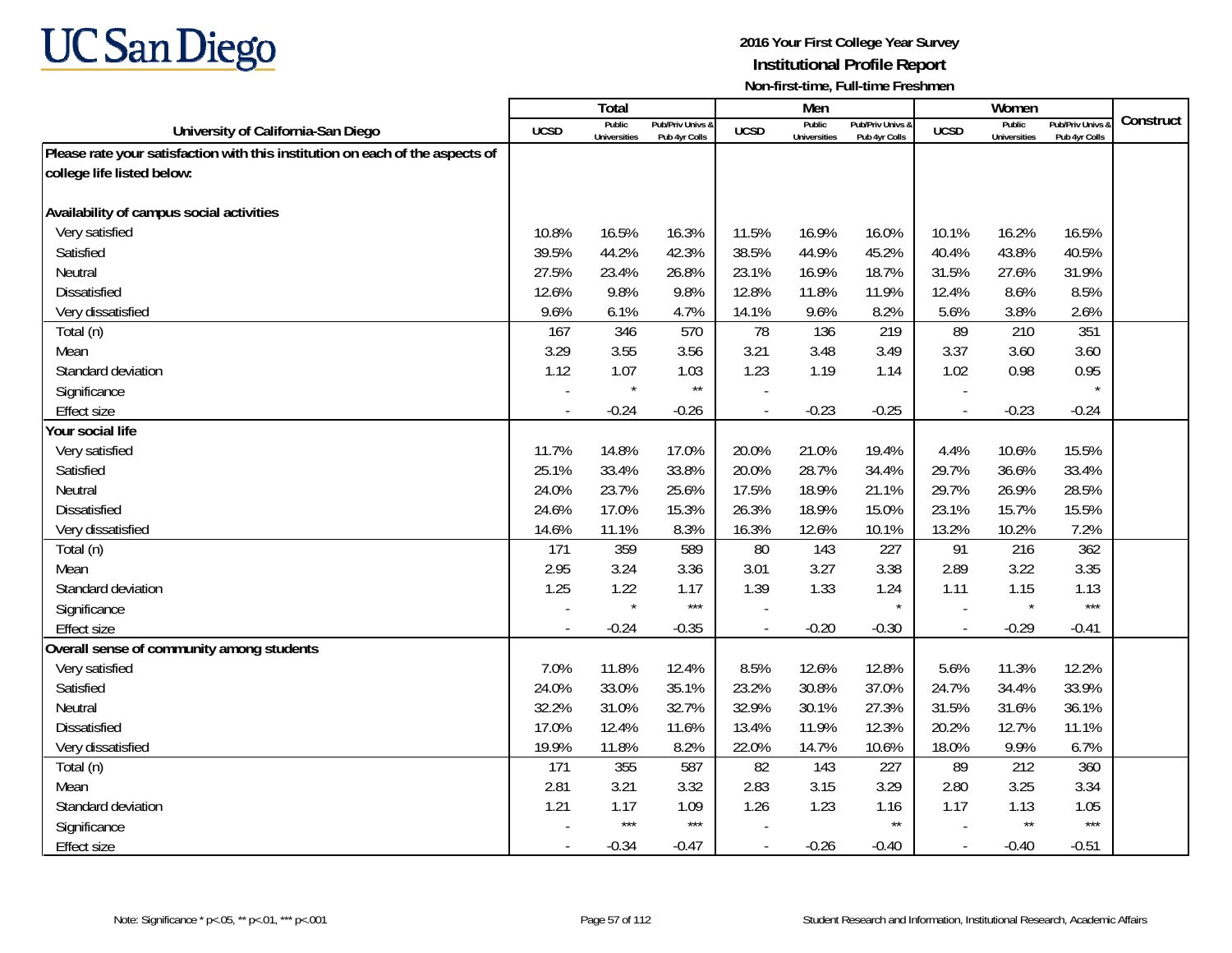

|                                                                               |             | <b>Total</b>                  |                                   |             | Men                           |                                   |                          | Women                         |                                 |              |
|-------------------------------------------------------------------------------|-------------|-------------------------------|-----------------------------------|-------------|-------------------------------|-----------------------------------|--------------------------|-------------------------------|---------------------------------|--------------|
| University of California-San Diego                                            | <b>UCSD</b> | Public<br><b>Universities</b> | Pub/Priv Univs &<br>Pub 4yr Colls | <b>UCSD</b> | Public<br><b>Universities</b> | Pub/Priv Univs &<br>Pub 4yr Colls | <b>UCSD</b>              | Public<br><b>Universities</b> | Pub/Priv Univs<br>Pub 4yr Colls | Construct    |
| Please rate your satisfaction with this institution on each of the aspects of |             |                               |                                   |             |                               |                                   |                          |                               |                                 |              |
| college life listed below:                                                    |             |                               |                                   |             |                               |                                   |                          |                               |                                 |              |
|                                                                               |             |                               |                                   |             |                               |                                   |                          |                               |                                 |              |
| Overall college experience                                                    |             |                               |                                   |             |                               |                                   |                          |                               |                                 |              |
| Very satisfied                                                                | 10.3%       | 13.8%                         | 16.1%                             | 14.5%       | 17.1%                         | 17.4%                             | 6.5%                     | 11.5%                         | 15.3%                           |              |
| Satisfied                                                                     | 40.6%       | 48.2%                         | 46.7%                             | 36.1%       | 43.8%                         | 45.2%                             | 44.6%                    | 51.2%                         | 47.7%                           |              |
| Neutral                                                                       | 22.9%       | 20.1%                         | 22.4%                             | 16.9%       | 13.0%                         | 16.5%                             | 28.3%                    | 24.9%                         | 26.0%                           |              |
| <b>Dissatisfied</b>                                                           | 14.9%       | 11.6%                         | 10.3%                             | 21.7%       | 19.2%                         | 15.2%                             | 8.7%                     | 6.5%                          | 7.1%                            | Overall      |
| Very dissatisfied                                                             | 11.4%       | 6.3%                          | 4.5%                              | 10.8%       | 6.8%                          | 5.7%                              | 12.0%                    | 6.0%                          | 3.8%                            | Satisfaction |
| Total (n)                                                                     | 175         | 363                           | 595                               | 83          | 146                           | 230                               | 92                       | 217                           | 365                             |              |
| Mean                                                                          | 3.23        | 3.52                          | 3.60                              | 3.22        | 3.45                          | 3.53                              | 3.25                     | 3.56                          | 3.64                            |              |
| Standard deviation                                                            | 1.17        | 1.07                          | 1.02                              | 1.25        | 1.18                          | 1.12                              | 1.11                     | 0.98                          | 0.96                            |              |
| Significance                                                                  |             | $\star\star$                  | $***$                             |             |                               | $\star$                           |                          | $\star$                       | $***$                           |              |
| <b>Effect size</b>                                                            |             | $-0.27$                       | $-0.36$                           |             | $-0.19$                       | $-0.28$                           | $\overline{\phantom{a}}$ | $-0.32$                       | $-0.41$                         |              |
| What is your overall grade average (as of your most recently completed        |             |                               |                                   |             |                               |                                   |                          |                               |                                 |              |
| academic term)?                                                               |             |                               |                                   |             |                               |                                   |                          |                               |                                 |              |
| A or A+                                                                       | 12.4%       | 18.0%                         | 18.7%                             | 9.4%        | 14.7%                         | 15.0%                             | 15.0%                    | 20.2%                         | 20.9%                           |              |
| А-                                                                            | 19.5%       | 21.7%                         | 20.0%                             | 20.0%       | 21.3%                         | 18.4%                             | 19.0%                    | 21.9%                         | 20.9%                           |              |
| B+                                                                            | 24.3%       | 19.6%                         | 19.6%                             | 31.8%       | 26.0%                         | 24.4%                             | 18.0%                    | 15.4%                         | 16.8%                           |              |
| B                                                                             | 16.8%       | 15.9%                         | 17.2%                             | 17.6%       | 17.3%                         | 18.4%                             | 16.0%                    | 14.9%                         | 16.5%                           |              |
| В-                                                                            | 11.4%       | 7.9%                          | 6.2%                              | 11.8%       | 7.3%                          | 6.0%                              | 11.0%                    | 8.3%                          | 6.3%                            |              |
| $C+$                                                                          | 6.5%        | 5.8%                          | 7.6%                              | 2.4%        | 5.3%                          | 7.7%                              | 10.0%                    | 6.1%                          | 7.6%                            |              |
| С                                                                             | 7.6%        | 7.1%                          | 6.8%                              | 7.1%        | 6.0%                          | 6.4%                              | 8.0%                     | 7.9%                          | 7.1%                            |              |
| D                                                                             | 1.1%        | 1.9%                          | 1.8%                              | 0.0%        | 1.3%                          | 1.3%                              | 2.0%                     | 2.2%                          | 2.1%                            |              |
| I did not receive grades in my courses                                        | 0.5%        | 2.1%                          | 2.1%                              | 0.0%        | 0.7%                          | 2.6%                              | 1.0%                     | 3.1%                          | 1.8%                            |              |
| Total (n)                                                                     | 185         | 378                           | 616                               | 85          | 150                           | 234                               | 100                      | 228                           | 382                             |              |
| Mean                                                                          | 6.46        | 6.58                          | 6.56                              | 6.62        | 6.68                          | 6.47                              | 6.33                     | 6.51                          | 6.61                            |              |
| Standard deviation                                                            | 1.82        | 2.03                          | 2.04                              | 1.57        | 1.79                          | 1.98                              | 2.01                     | 2.18                          | 2.08                            |              |
| Significance                                                                  |             |                               |                                   |             |                               |                                   |                          |                               |                                 |              |
| <b>Effect size</b>                                                            |             | $-0.06$                       | $-0.05$                           |             | $-0.03$                       | 0.08                              |                          | $-0.08$                       | $-0.13$                         |              |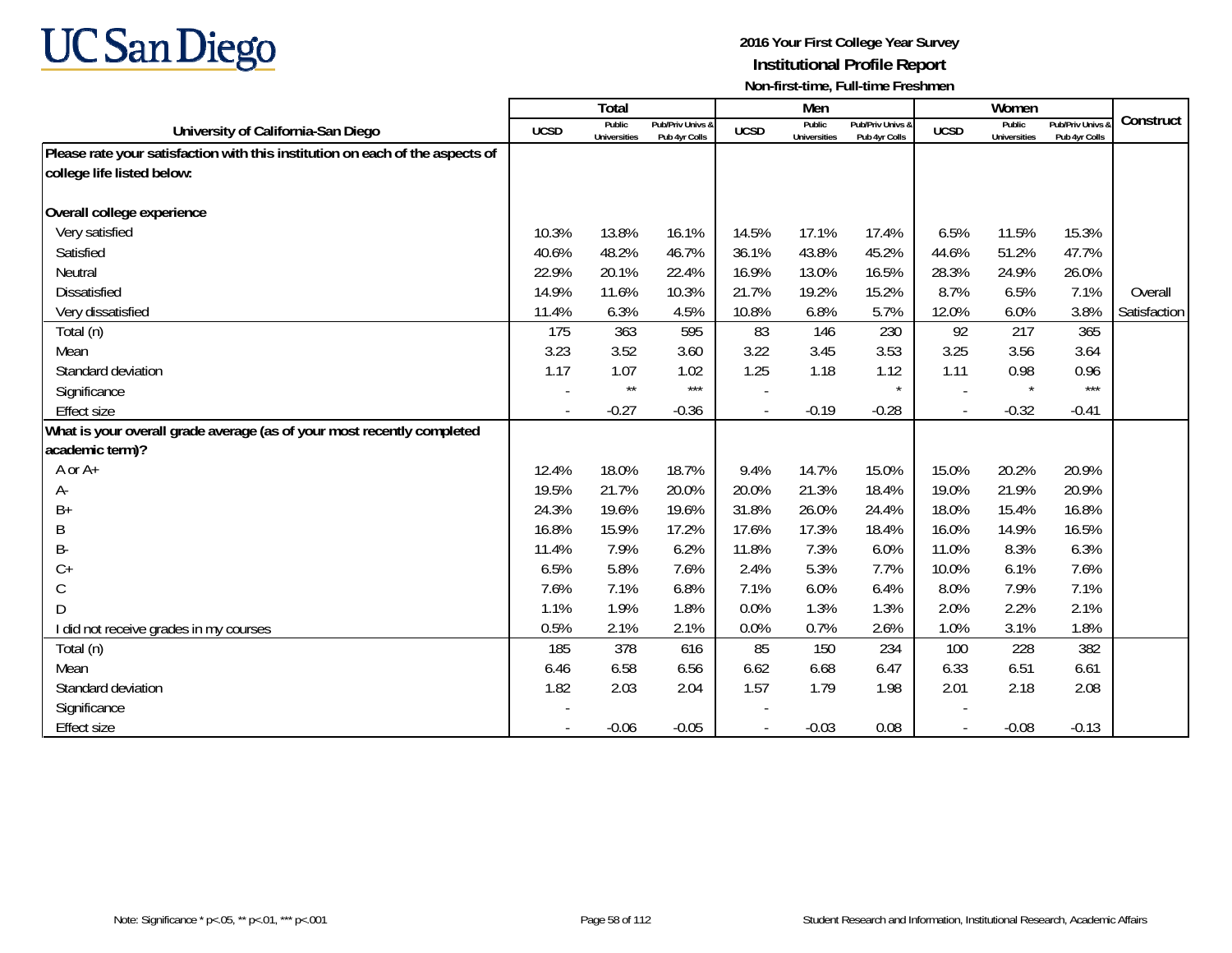

|                                                                             |                          | Total                         |                                   |                          | Men                           |                                   |                | Women                         |                                        |           |
|-----------------------------------------------------------------------------|--------------------------|-------------------------------|-----------------------------------|--------------------------|-------------------------------|-----------------------------------|----------------|-------------------------------|----------------------------------------|-----------|
| University of California-San Diego                                          | <b>UCSD</b>              | Public<br><b>Universities</b> | Pub/Priv Univs &<br>Pub 4yr Colls | <b>UCSD</b>              | Public<br><b>Universities</b> | Pub/Priv Univs &<br>Pub 4yr Colls | <b>UCSD</b>    | Public<br><b>Universities</b> | <b>Pub/Priv Univs</b><br>Pub 4yr Colls | Construct |
| Please rate your agreement with the following statements: This institution  |                          |                               |                                   |                          |                               |                                   |                |                               |                                        |           |
| has contributed to my:                                                      |                          |                               |                                   |                          |                               |                                   |                |                               |                                        |           |
|                                                                             |                          |                               |                                   |                          |                               |                                   |                |                               |                                        |           |
| Intellectual and practical skills (including inquiry and analysis, critical |                          |                               |                                   |                          |                               |                                   |                |                               |                                        |           |
| thinking, and information literacy)                                         |                          |                               |                                   |                          |                               |                                   |                |                               |                                        |           |
| Strongly agree                                                              | 25.9%                    | 28.0%                         | 29.0%                             | 25.9%                    | 30.3%                         | 29.7%                             | 25.8%          | 26.5%                         | 28.6%                                  |           |
| Agree                                                                       | 60.6%                    | 59.8%                         | 60.1%                             | 59.3%                    | 55.6%                         | 58.1%                             | 61.8%          | 62.6%                         | 61.4%                                  |           |
| Disagree                                                                    | 9.4%                     | 9.1%                          | 7.7%                              | 8.6%                     | 9.2%                          | 7.7%                              | 10.1%          | 9.0%                          | 7.8%                                   |           |
| Strongly disagree                                                           | 4.1%                     | 3.1%                          | 3.1%                              | 6.2%                     | 4.9%                          | 4.5%                              | 2.2%           | 1.9%                          | 2.2%                                   |           |
| Total (n)                                                                   | 170                      | 353                           | 582                               | 81                       | 142                           | 222                               | 89             | 211                           | 360                                    |           |
| Mean                                                                        | 3.08                     | 3.13                          | 3.15                              | 3.05                     | 3.11                          | 3.13                              | 3.11           | 3.14                          | 3.16                                   |           |
| Standard deviation                                                          | 0.72                     | 0.69                          | 0.69                              | 0.77                     | 0.76                          | 0.73                              | 0.66           | 0.64                          | 0.65                                   |           |
| Significance                                                                |                          |                               |                                   |                          |                               |                                   |                |                               |                                        |           |
| <b>Effect size</b>                                                          | $\overline{\phantom{a}}$ | $-0.07$                       | $-0.10$                           | $\overline{\phantom{a}}$ | $-0.08$                       | $-0.11$                           | $\sim$         | $-0.05$                       | $-0.08$                                |           |
| Knowledge of a particular field or discipline                               |                          |                               |                                   |                          |                               |                                   |                |                               |                                        |           |
| Strongly agree                                                              | 36.7%                    | 35.4%                         | 36.0%                             | 38.3%                    | 38.5%                         | 37.9%                             | 35.2%          | 33.3%                         | 34.8%                                  |           |
| Agree                                                                       | 56.2%                    | 58.1%                         | 57.5%                             | 54.3%                    | 53.8%                         | 54.9%                             | 58.0%          | 61.0%                         | 59.1%                                  |           |
| Disagree                                                                    | 4.1%                     | 4.5%                          | 4.5%                              | 3.7%                     | 4.2%                          | 4.0%                              | 4.5%           | 4.8%                          | 4.7%                                   |           |
| Strongly disagree                                                           | 3.0%                     | 2.0%                          | 2.1%                              | 3.7%                     | 3.5%                          | 3.1%                              | 2.3%           | 1.0%                          | 1.4%                                   |           |
| Total (n)                                                                   | 169                      | 353                           | 583                               | 81                       | 143                           | 224                               | 88             | 210                           | 359                                    |           |
| Mean                                                                        | 3.27                     | 3.27                          | 3.27                              | 3.27                     | 3.27                          | 3.28                              | 3.26           | 3.27                          | 3.27                                   |           |
| Standard deviation                                                          | 0.68                     | 0.64                          | 0.64                              | 0.71                     | 0.70                          | 0.69                              | 0.65           | 0.59                          | 0.61                                   |           |
| Significance                                                                |                          |                               |                                   |                          |                               |                                   |                |                               |                                        |           |
| <b>Effect size</b>                                                          | $\sim$                   | 0.00                          | 0.00                              | $\overline{\phantom{a}}$ | 0.00                          | $-0.01$                           | $\blacksquare$ | $-0.02$                       | $-0.02$                                |           |
| Knowledge of people from different races/cultures                           |                          |                               |                                   |                          |                               |                                   |                |                               |                                        |           |
| Strongly agree                                                              | 21.8%                    | 20.5%                         | 23.1%                             | 19.8%                    | 21.1%                         | 22.9%                             | 23.6%          | 20.0%                         | 23.2%                                  |           |
| Agree                                                                       | 58.2%                    | 61.6%                         | 60.6%                             | 59.3%                    | 58.5%                         | 59.2%                             | 57.3%          | 63.8%                         | 61.5%                                  |           |
| Disagree                                                                    |                          |                               |                                   |                          |                               |                                   |                |                               |                                        |           |
|                                                                             | 15.9%                    | 14.5%                         | 13.3%                             | 14.8%                    | 16.2%                         | 14.3%                             | 16.9%          | 13.3%                         | 12.6%                                  |           |
| Strongly disagree                                                           | 4.1%                     | 3.4%                          | 3.1%                              | 6.2%                     | 4.2%                          | 3.6%                              | 2.2%           | 2.9%                          | 2.8%                                   |           |
| Total (n)                                                                   | 170                      | 352                           | 581                               | 81                       | 142                           | 223                               | 89             | 210                           | 358                                    |           |
| Mean                                                                        | 2.98                     | 2.99                          | 3.04                              | 2.93                     | 2.96                          | 3.01                              | 3.02           | 3.01                          | 3.05                                   |           |
| Standard deviation                                                          | 0.74                     | 0.70                          | 0.70                              | 0.77                     | 0.74                          | 0.72                              | 0.71           | 0.67                          | 0.68                                   |           |
| Significance                                                                |                          |                               |                                   |                          |                               |                                   |                |                               |                                        |           |
| <b>Effect size</b>                                                          |                          | $-0.01$                       | $-0.09$                           |                          | $-0.04$                       | $-0.11$                           | $\blacksquare$ | 0.01                          | $-0.04$                                |           |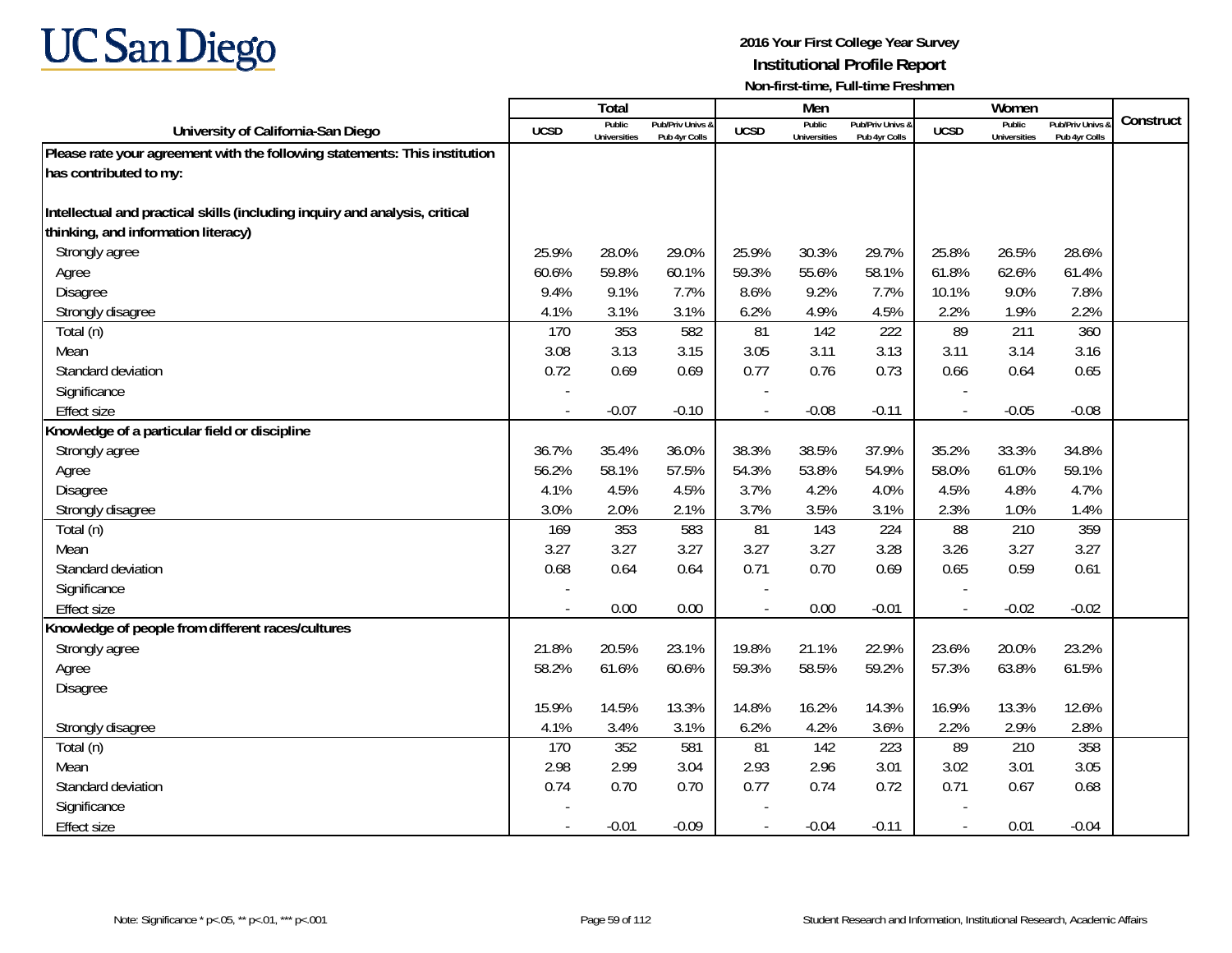

|                                                                            |                          | Total                         |                                   |                | Men                           |                                   |                | Women                         |                                        |           |
|----------------------------------------------------------------------------|--------------------------|-------------------------------|-----------------------------------|----------------|-------------------------------|-----------------------------------|----------------|-------------------------------|----------------------------------------|-----------|
| University of California-San Diego                                         | <b>UCSD</b>              | Public<br><b>Universities</b> | Pub/Priv Univs &<br>Pub 4yr Colls | <b>UCSD</b>    | Public<br><b>Universities</b> | Pub/Priv Univs &<br>Pub 4yr Colls | <b>UCSD</b>    | Public<br><b>Universities</b> | <b>Pub/Priv Univs</b><br>Pub 4yr Colls | Construct |
| Please rate your agreement with the following statements: This institution |                          |                               |                                   |                |                               |                                   |                |                               |                                        |           |
| has contributed to my:                                                     |                          |                               |                                   |                |                               |                                   |                |                               |                                        |           |
|                                                                            |                          |                               |                                   |                |                               |                                   |                |                               |                                        |           |
| Understanding of the problems facing your community                        |                          |                               |                                   |                |                               |                                   |                |                               |                                        |           |
| Strongly agree                                                             | 17.6%                    | 17.1%                         | 18.5%                             | 17.3%          | 17.0%                         | 16.8%                             | 18.0%          | 17.1%                         | 19.5%                                  |           |
| Agree                                                                      | 51.8%                    | 56.1%                         | 57.2%                             | 45.7%          | 50.4%                         | 55.5%                             | 57.3%          | 60.0%                         | 58.2%                                  |           |
| Disagree                                                                   | 25.3%                    | 23.4%                         | 21.2%                             | 28.4%          | 27.0%                         | 22.7%                             | 22.5%          | 21.0%                         | 20.3%                                  | Civic     |
| Strongly disagree                                                          | 5.3%                     | 3.4%                          | 3.1%                              | 8.6%           | 5.7%                          | 5.0%                              | 2.2%           | 1.9%                          | 1.9%                                   | Awareness |
| Total (n)                                                                  | 170                      | 351                           | 579                               | 81             | 141                           | 220                               | 89             | 210                           | 359                                    |           |
| Mean                                                                       | 2.82                     | 2.87                          | 2.91                              | 2.72           | 2.79                          | 2.84                              | 2.91           | 2.92                          | 2.95                                   |           |
| Standard deviation                                                         | 0.78                     | 0.73                          | 0.72                              | 0.85           | 0.79                          | 0.76                              | 0.70           | 0.67                          | 0.69                                   |           |
| Significance                                                               |                          |                               |                                   |                |                               |                                   |                |                               |                                        |           |
| <b>Effect size</b>                                                         |                          | $-0.07$                       | $-0.13$                           |                | $-0.09$                       | $-0.16$                           |                | $-0.01$                       | $-0.06$                                |           |
| Understanding of national issues                                           |                          |                               |                                   |                |                               |                                   |                |                               |                                        |           |
| Strongly agree                                                             | 15.3%                    | 15.1%                         | 17.2%                             | 14.8%          | 14.8%                         | 16.2%                             | 15.7%          | 15.2%                         | 17.8%                                  |           |
| Agree                                                                      | 50.6%                    | 52.0%                         | 52.0%                             | 49.4%          | 50.7%                         | 52.7%                             | 51.7%          | 52.9%                         | 51.5%                                  |           |
| Disagree                                                                   |                          |                               |                                   |                |                               |                                   |                |                               |                                        |           |
|                                                                            | 28.2%                    | 28.4%                         | 26.7%                             | 28.4%          | 27.5%                         | 24.8%                             | 28.1%          | 29.0%                         | 27.9%                                  | Civic     |
| Strongly disagree                                                          | 5.9%                     | 4.5%                          | 4.1%                              | 7.4%           | 7.0%                          | 6.3%                              | 4.5%           | 2.9%                          | 2.8%                                   | Awareness |
| Total (n)                                                                  | 170                      | 352                           | 581                               | 81             | 142                           | 222                               | 89             | 210                           | 359                                    |           |
| Mean                                                                       | 2.75                     | 2.78                          | 2.82                              | 2.72           | 2.73                          | 2.79                              | 2.79           | 2.80                          | 2.84                                   |           |
| Standard deviation                                                         | 0.78                     | 0.75                          | 0.76                              | 0.81           | 0.80                          | 0.79                              | 0.76           | 0.72                          | 0.74                                   |           |
| Significance                                                               |                          |                               |                                   |                |                               |                                   |                |                               |                                        |           |
| <b>Effect size</b>                                                         |                          | $-0.04$                       | $-0.09$                           |                | $-0.01$                       | $-0.09$                           |                | $-0.01$                       | $-0.07$                                |           |
| Understanding of global issues                                             |                          |                               |                                   |                |                               |                                   |                |                               |                                        |           |
| Strongly agree                                                             | 16.0%                    | 16.0%                         | 18.6%                             | 18.5%          | 18.3%                         | 18.6%                             | 13.6%          | 14.4%                         | 18.6%                                  |           |
| Agree                                                                      | 50.9%                    | 50.3%                         | 50.0%                             | 48.1%          | 47.9%                         | 50.7%                             | 53.4%          | 51.9%                         | 49.6%                                  |           |
| Disagree                                                                   | 27.8%                    | 28.6%                         | 27.1%                             | 27.2%          | 27.5%                         | 24.4%                             | 28.4%          | 29.3%                         | 28.7%                                  | Civic     |
| Strongly disagree                                                          | 5.3%                     | 5.1%                          | 4.3%                              | 6.2%           | 6.3%                          | 6.3%                              | 4.5%           | 4.3%                          | 3.1%                                   | Awareness |
| Total (n)                                                                  | 169                      | 350                           | 576                               | 81             | 142                           | 221                               | 88             | 208                           | 355                                    |           |
| Mean                                                                       | 2.78                     | 2.77                          | 2.83                              | 2.79           | 2.78                          | 2.81                              | 2.76           | 2.76                          | 2.84                                   |           |
| Standard deviation                                                         | 0.78                     | 0.78                          | 0.78                              | 0.82           | 0.82                          | 0.81                              | 0.74           | 0.75                          | 0.76                                   |           |
| Significance                                                               |                          |                               |                                   |                |                               |                                   |                |                               |                                        |           |
| <b>Effect size</b>                                                         | $\overline{\phantom{a}}$ | 0.01                          | $-0.06$                           | $\blacksquare$ | 0.01                          | $-0.02$                           | $\blacksquare$ | 0.00                          | $-0.11$                                |           |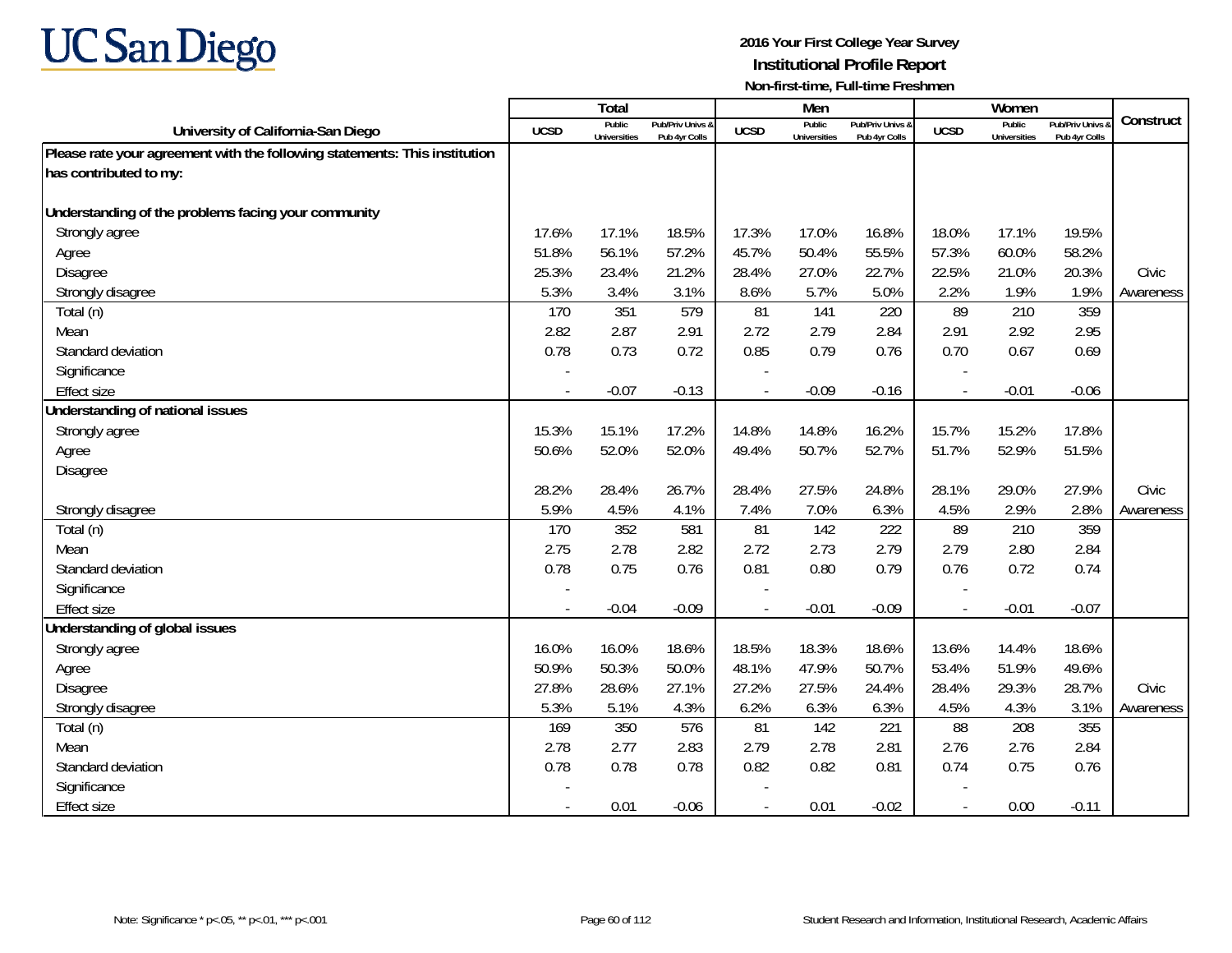

|                                                                            |             | <b>Total</b>                  |                                   |             | Men                           |                                   |                          | Women                         |                                        |           |
|----------------------------------------------------------------------------|-------------|-------------------------------|-----------------------------------|-------------|-------------------------------|-----------------------------------|--------------------------|-------------------------------|----------------------------------------|-----------|
| University of California-San Diego                                         | <b>UCSD</b> | Public<br><b>Universities</b> | Pub/Priv Univs 8<br>Pub 4yr Colls | <b>UCSD</b> | Public<br><b>Universities</b> | Pub/Priv Univs &<br>Pub 4yr Colls | <b>UCSD</b>              | Public<br><b>Universities</b> | <b>Pub/Priv Univs</b><br>Pub 4yr Colls | Construct |
| Please rate your agreement with the following statements: This institution |             |                               |                                   |             |                               |                                   |                          |                               |                                        |           |
| has contributed to my:                                                     |             |                               |                                   |             |                               |                                   |                          |                               |                                        |           |
|                                                                            |             |                               |                                   |             |                               |                                   |                          |                               |                                        |           |
| Ability to conduct research                                                |             |                               |                                   |             |                               |                                   |                          |                               |                                        |           |
| Strongly agree                                                             | 23.5%       | 23.0%                         | 24.7%                             | 25.9%       | 24.6%                         | 23.9%                             | 21.3%                    | 21.9%                         | 25.1%                                  |           |
| Agree                                                                      | 48.8%       | 54.5%                         | 54.3%                             | 42.0%       | 49.3%                         | 52.7%                             | 55.1%                    | 58.1%                         | 55.3%                                  |           |
| Disagree                                                                   | 21.2%       | 18.5%                         | 18.1%                             | 22.2%       | 19.0%                         | 18.5%                             | 20.2%                    | 18.1%                         | 17.9%                                  |           |
| Strongly disagree                                                          | 6.5%        | 4.0%                          | 2.9%                              | 9.9%        | 7.0%                          | 5.0%                              | 3.4%                     | 1.9%                          | 1.7%                                   |           |
| Total (n)                                                                  | 170         | 352                           | 580                               | 81          | 142                           | 222                               | 89                       | 210                           | 358                                    |           |
| Mean                                                                       | 2.89        | 2.97                          | 3.01                              | 2.84        | 2.92                          | 2.95                              | 2.94                     | 3.00                          | 3.04                                   |           |
| Standard deviation                                                         | 0.84        | 0.76                          | 0.74                              | 0.93        | 0.85                          | 0.79                              | 0.74                     | 0.69                          | 0.71                                   |           |
| Significance                                                               |             |                               |                                   |             |                               |                                   |                          |                               |                                        |           |
| <b>Effect size</b>                                                         |             | $-0.11$                       | $-0.16$                           |             | $-0.09$                       | $-0.14$                           |                          | $-0.09$                       | $-0.14$                                |           |
| Ability to work as part of a team                                          |             |                               |                                   |             |                               |                                   |                          |                               |                                        |           |
| Strongly agree                                                             | 18.8%       | 21.9%                         | 24.5%                             | 19.8%       | 21.1%                         | 21.2%                             | 18.0%                    | 22.5%                         | 26.5%                                  |           |
| Agree                                                                      | 50.0%       | 53.6%                         | 54.0%                             | 48.1%       | 52.8%                         | 56.3%                             | 51.7%                    | 54.1%                         | 52.5%                                  |           |
| Disagree                                                                   | 23.5%       | 20.5%                         | 18.1%                             | 21.0%       | 19.0%                         | 17.1%                             | 25.8%                    | 21.5%                         | 18.7%                                  |           |
| Strongly disagree                                                          | 7.6%        | 4.0%                          | 3.4%                              | 11.1%       | 7.0%                          | 5.4%                              | 4.5%                     | 1.9%                          | 2.2%                                   |           |
| Total (n)                                                                  | 170         | 351                           | 580                               | 81          | 142                           | 222                               | 89                       | 209                           | 358                                    |           |
| Mean                                                                       | 2.80        | 2.93                          | 2.99                              | 2.77        | 2.88                          | 2.93                              | 2.83                     | 2.97                          | 3.03                                   |           |
| Standard deviation                                                         | 0.83        | 0.76                          | 0.75                              | 0.90        | 0.82                          | 0.77                              | 0.77                     | 0.72                          | 0.74                                   |           |
| Significance                                                               |             |                               | $\star\star$                      |             |                               |                                   |                          |                               |                                        |           |
| <b>Effect size</b>                                                         | $\sim$      | $-0.17$                       | $-0.25$                           |             | $-0.13$                       | $-0.21$                           | $\overline{\phantom{a}}$ | $-0.19$                       | $-0.27$                                |           |
| <b>Critical thinking skills</b>                                            |             |                               |                                   |             |                               |                                   |                          |                               |                                        |           |
| Strongly agree                                                             | 26.6%       | 27.0%                         | 29.1%                             | 30.9%       | 32.4%                         | 30.6%                             | 22.7%                    | 23.3%                         | 28.1%                                  |           |
| Agree                                                                      | 59.2%       | 59.9%                         | 57.5%                             | 51.9%       | 52.8%                         | 54.5%                             | 65.9%                    | 64.8%                         | 59.3%                                  |           |
| Disagree                                                                   | 10.7%       | 10.5%                         | 11.4%                             | 12.3%       | 10.6%                         | 11.3%                             | 9.1%                     | 10.5%                         | 11.4%                                  |           |
| Strongly disagree                                                          | 3.6%        | 2.6%                          | 2.1%                              | 4.9%        | 4.2%                          | 3.6%                              | 2.3%                     | 1.4%                          | 1.1%                                   |           |
| Total (n)                                                                  | 169         | 352                           | 581                               | 81          | 142                           | 222                               | 88                       | 210                           | 359                                    |           |
| Mean                                                                       | 3.09        | 3.11                          | 3.14                              | 3.09        | 3.13                          | 3.12                              | 3.09                     | 3.10                          | 3.14                                   |           |
| Standard deviation                                                         | 0.71        | 0.68                          | 0.69                              | 0.79        | 0.76                          | 0.74                              | 0.64                     | 0.62                          | 0.65                                   |           |
| Significance                                                               |             |                               |                                   |             |                               |                                   |                          |                               |                                        |           |
| <b>Effect size</b>                                                         |             | $-0.03$                       | $-0.07$                           | $\sim$      | $-0.05$                       | $-0.04$                           | $\overline{a}$           | $-0.02$                       | $-0.08$                                |           |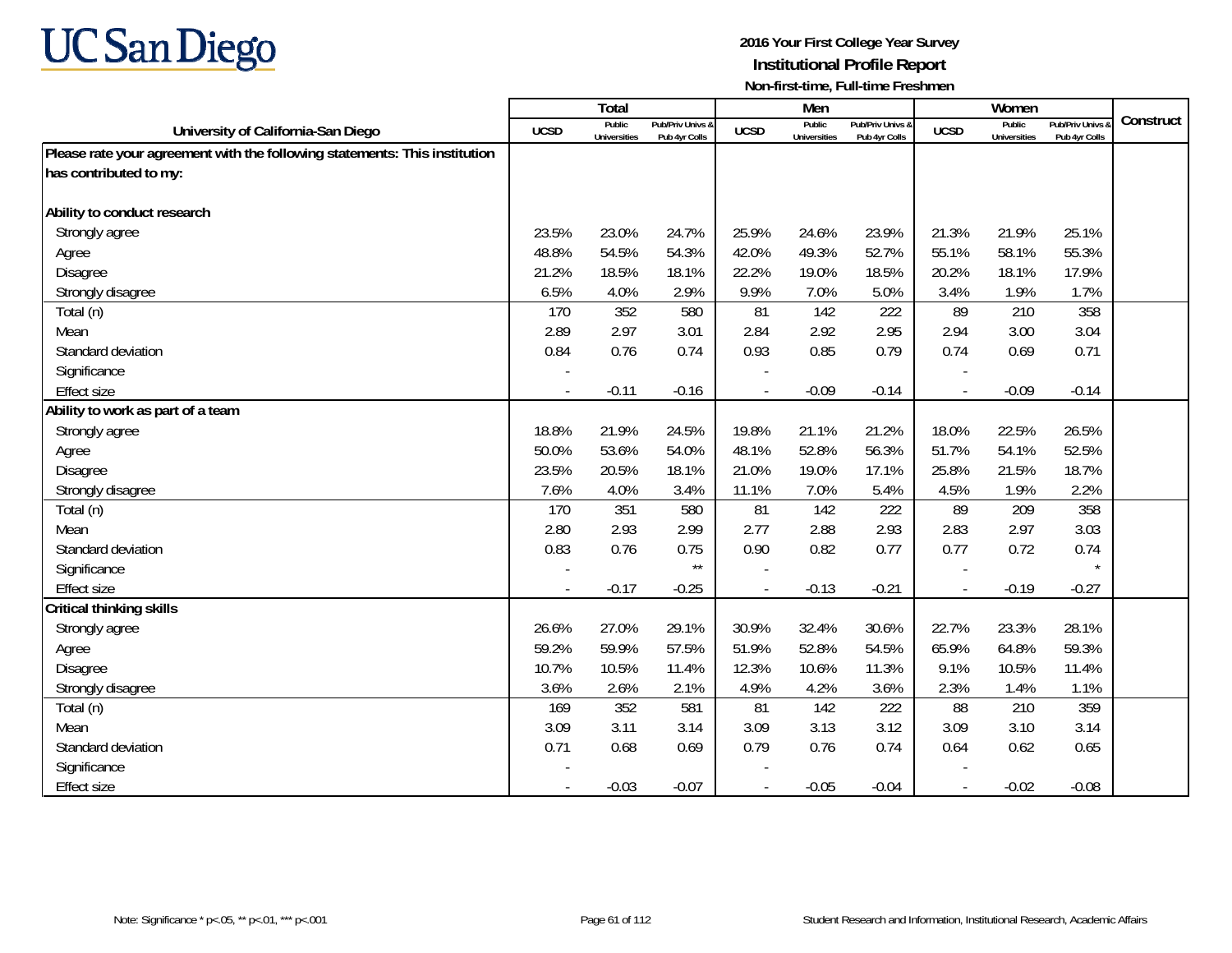

|                                                                            |                          | Total                         |                                   |             | Men                           |                                   |                          | Women                         |                                   |           |
|----------------------------------------------------------------------------|--------------------------|-------------------------------|-----------------------------------|-------------|-------------------------------|-----------------------------------|--------------------------|-------------------------------|-----------------------------------|-----------|
| University of California-San Diego                                         | <b>UCSD</b>              | Public<br><b>Universities</b> | Pub/Priv Univs &<br>Pub 4yr Colls | <b>UCSD</b> | Public<br><b>Universities</b> | Pub/Priv Univs &<br>Pub 4yr Colls | <b>UCSD</b>              | Public<br><b>Universities</b> | Pub/Priv Univs &<br>Pub 4yr Colls | Construct |
| Please rate your agreement with the following statements: This institution |                          |                               |                                   |             |                               |                                   |                          |                               |                                   |           |
| has contributed to my:                                                     |                          |                               |                                   |             |                               |                                   |                          |                               |                                   |           |
|                                                                            |                          |                               |                                   |             |                               |                                   |                          |                               |                                   |           |
| Problem-solving skills                                                     |                          |                               |                                   |             |                               |                                   |                          |                               |                                   |           |
| Strongly agree                                                             | 27.4%                    | 27.1%                         | 28.5%                             | 30.4%       | 32.9%                         | 31.5%                             | 24.7%                    | 23.2%                         | 26.7%                             |           |
| Agree                                                                      | 59.5%                    | 60.4%                         | 58.7%                             | 53.2%       | 54.3%                         | 55.3%                             | 65.2%                    | 64.5%                         | 60.7%                             |           |
| Disagree                                                                   | 9.5%                     | 9.1%                          | 10.0%                             | 11.4%       | 7.9%                          | 9.1%                              | 7.9%                     | 10.0%                         | 10.6%                             |           |
| Strongly disagree                                                          | 3.6%                     | 3.4%                          | 2.8%                              | 5.1%        | 5.0%                          | 4.1%                              | 2.2%                     | 2.4%                          | 1.9%                              |           |
| Total (n)                                                                  | 168                      | 351                           | 578                               | 79          | 140                           | 219                               | 89                       | 211                           | 359                               |           |
| Mean                                                                       | 3.11                     | 3.11                          | 3.13                              | 3.09        | 3.15                          | 3.14                              | 3.12                     | 3.09                          | 3.12                              |           |
| Standard deviation                                                         | 0.71                     | 0.70                          | 0.69                              | 0.79        | 0.77                          | 0.74                              | 0.64                     | 0.65                          | 0.66                              |           |
| Significance                                                               |                          |                               |                                   |             |                               |                                   |                          |                               |                                   |           |
| Effect size                                                                | $\overline{\phantom{a}}$ | 0.00                          | $-0.03$                           |             | $-0.08$                       | $-0.07$                           | $\overline{\phantom{a}}$ | 0.05                          | 0.00                              |           |
| Foreign language ability                                                   |                          |                               |                                   |             |                               |                                   |                          |                               |                                   |           |
| Strongly agree                                                             | 9.4%                     | 11.9%                         | 12.0%                             | 11.1%       | 11.3%                         | 9.0%                              | 7.9%                     | 12.3%                         | 13.9%                             |           |
| Agree                                                                      | 34.7%                    | 33.4%                         | 35.2%                             | 25.9%       | 27.5%                         | 32.9%                             | 42.7%                    | 37.4%                         | 36.7%                             |           |
| Disagree                                                                   | 39.4%                    | 40.8%                         | 39.3%                             | 38.3%       | 41.5%                         | 39.6%                             | 40.4%                    | 40.3%                         | 39.2%                             |           |
| Strongly disagree                                                          | 16.5%                    | 13.9%                         | 13.4%                             | 24.7%       | 19.7%                         | 18.5%                             | 9.0%                     | 10.0%                         | 10.3%                             |           |
| Total (n)                                                                  | 170                      | 353                           | 582                               | 81          | 142                           | 222                               | 89                       | 211                           | 360                               |           |
| Mean                                                                       | 2.37                     | 2.43                          | 2.46                              | 2.23        | 2.30                          | 2.32                              | 2.49                     | 2.52                          | 2.54                              |           |
| Standard deviation                                                         | 0.87                     | 0.87                          | 0.87                              | 0.95        | 0.91                          | 0.88                              | 0.77                     | 0.84                          | 0.86                              |           |
| Significance                                                               |                          |                               |                                   |             |                               |                                   |                          |                               |                                   |           |
| Effect size                                                                |                          | $-0.07$                       | $-0.10$                           |             | $-0.08$                       | $-0.10$                           | $\overline{\phantom{a}}$ | $-0.04$                       | $-0.06$                           |           |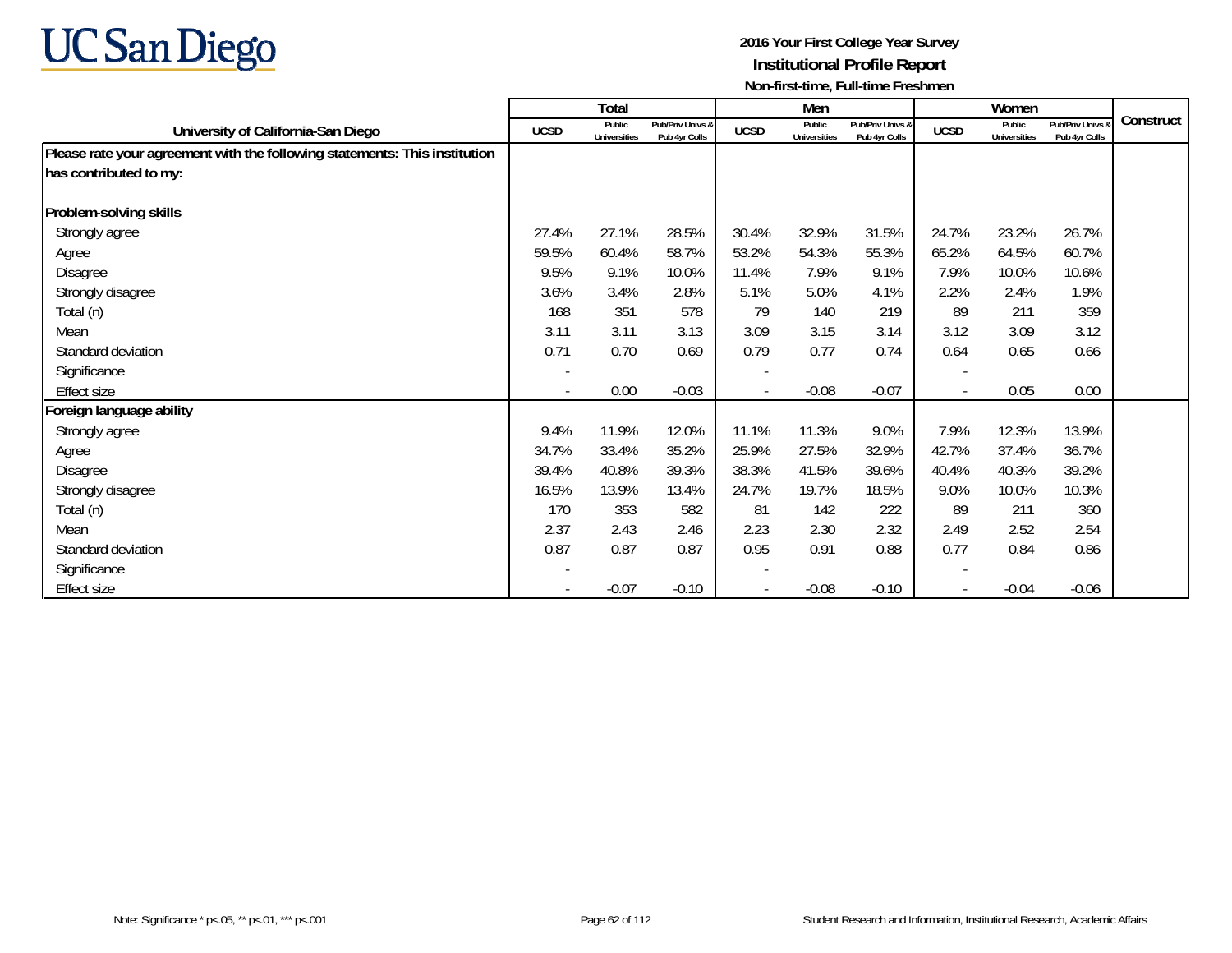

|                                                                       |                          | <b>Total</b>                  |                                   |             | Men                           |                                   |             | Women                                |                                        |           |
|-----------------------------------------------------------------------|--------------------------|-------------------------------|-----------------------------------|-------------|-------------------------------|-----------------------------------|-------------|--------------------------------------|----------------------------------------|-----------|
| University of California-San Diego                                    | <b>UCSD</b>              | Public<br><b>Universities</b> | Pub/Priv Univs &<br>Pub 4yr Colls | <b>UCSD</b> | Public<br><b>Universities</b> | Pub/Priv Univs &<br>Pub 4yr Colls | <b>UCSD</b> | <b>Public</b><br><b>Universities</b> | <b>Pub/Priv Univs</b><br>Pub 4yr Colls | Construct |
| Where did you primarily live while attending college this past year?  |                          |                               |                                   |             |                               |                                   |             |                                      |                                        |           |
|                                                                       |                          |                               |                                   |             |                               |                                   |             |                                      |                                        |           |
| On campus special interest housing                                    |                          |                               |                                   |             |                               |                                   |             |                                      |                                        |           |
| First-year student housing                                            | 0.6%                     | 3.7%                          | 3.9%                              | 0.0%        | 2.8%                          | 4.1%                              | 1.1%        | 4.4%                                 | 3.8%                                   |           |
| Cultural or minority student housing                                  | 0.0%                     | 0.9%                          | 0.7%                              | 0.0%        | 0.7%                          | 0.9%                              | 0.0%        | 1.0%                                 | 0.6%                                   |           |
| Single-sex housing                                                    | 0.0%                     | 0.0%                          | 0.4%                              | 0.0%        | 0.0%                          | 0.0%                              | 0.0%        | 0.0%                                 | 0.6%                                   |           |
| Special academic program housing                                      | 1.2%                     | 3.1%                          | 2.5%                              | 0.0%        | 0.7%                          | 0.9%                              | 2.3%        | 4.9%                                 | 3.5%                                   |           |
| Other special interest housing                                        | 1.2%                     | 0.6%                          | 0.4%                              | 2.5%        | 1.4%                          | 0.9%                              | 0.0%        | 0.0%                                 | 0.0%                                   |           |
| On campus regular college housing                                     |                          |                               |                                   |             |                               |                                   |             |                                      |                                        |           |
| Residence hall                                                        | 7.1%                     | 22.0%                         | 19.5%                             | 9.9%        | 22.2%                         | 19.4%                             | 4.5%        | 21.8%                                | 19.7%                                  |           |
| Apartment                                                             | 27.8%                    | 15.7%                         | 12.1%                             | 32.1%       | 18.8%                         | 13.5%                             | 23.9%       | 13.6%                                | 11.3%                                  |           |
| Fraternity or sorority housing                                        | 0.0%                     | 0.0%                          | 0.0%                              | 0.0%        | 0.0%                          | 0.0%                              | 0.0%        | 0.0%                                 | 0.0%                                   |           |
| Other residential housing                                             | 1.8%                     | 0.9%                          | 0.7%                              | 3.7%        | 2.1%                          | 1.8%                              | 0.0%        | 0.0%                                 | 0.0%                                   |           |
| Off campus                                                            |                          |                               |                                   |             |                               |                                   |             |                                      |                                        |           |
| At home with family                                                   | 15.4%                    | 20.3%                         | 25.7%                             | 14.8%       | 18.8%                         | 26.1%                             | 15.9%       | 21.4%                                | 25.4%                                  |           |
| Fraternity or sorority                                                | 0.0%                     | 0.0%                          | 0.0%                              | 0.0%        | 0.0%                          | 0.0%                              | 0.0%        | 0.0%                                 | 0.0%                                   |           |
| Rented apartment or house                                             | 42.6%                    | 30.9%                         | 31.5%                             | 35.8%       | 31.9%                         | 29.7%                             | 48.9%       | 30.1%                                | 32.7%                                  |           |
| Other                                                                 | 2.4%                     | 2.0%                          | 2.6%                              | 1.2%        | 0.7%                          | 2.7%                              | 3.4%        | 2.9%                                 | 2.6%                                   |           |
| Total (n)                                                             | 169                      | 350                           | 568                               | 81          | 144                           | 222                               | 88          | 206                                  | 346                                    |           |
| Indicate the importance to you personally of each of the following:   |                          |                               |                                   |             |                               |                                   |             |                                      |                                        |           |
|                                                                       |                          |                               |                                   |             |                               |                                   |             |                                      |                                        |           |
| Becoming accomplished in one of the performing arts (acting, dancing, |                          |                               |                                   |             |                               |                                   |             |                                      |                                        |           |
| etc.)                                                                 |                          |                               |                                   |             |                               |                                   |             |                                      |                                        |           |
| Essential                                                             | 9.8%                     | 10.5%                         | 10.6%                             | 10.0%       | 10.6%                         | 10.5%                             | 9.5%        | 10.4%                                | 10.7%                                  |           |
| Very important                                                        | 11.6%                    | 11.4%                         | 12.5%                             | 13.8%       | 14.9%                         | 15.0%                             | 9.5%        | 8.9%                                 | 11.0%                                  |           |
| Somewhat important                                                    | 31.1%                    | 29.7%                         | 28.4%                             | 33.8%       | 30.5%                         | 29.5%                             | 28.6%       | 29.2%                                | 27.7%                                  |           |
| Not important                                                         | 47.6%                    | 48.4%                         | 48.5%                             | 42.5%       | 44.0%                         | 45.0%                             | 52.4%       | 51.5%                                | 50.7%                                  |           |
| Total (n)                                                             | 164                      | 343                           | 567                               | 80          | 141                           | 220                               | 84          | 202                                  | 347                                    |           |
| Mean                                                                  | 1.84                     | 1.84                          | 1.85                              | 1.91        | 1.92                          | 1.91                              | 1.76        | 1.78                                 | 1.82                                   |           |
| Standard deviation                                                    | 0.98                     | 1.00                          | 1.01                              | 0.98        | 1.01                          | 1.01                              | 0.98        | 0.99                                 | 1.01                                   |           |
| Significance                                                          |                          |                               |                                   |             |                               |                                   |             |                                      |                                        |           |
| <b>Effect size</b>                                                    | $\overline{\phantom{a}}$ | 0.00                          | $-0.01$                           | $\sim$      | $-0.01$                       | 0.00                              | $\sim$      | $-0.02$                              | $-0.06$                                |           |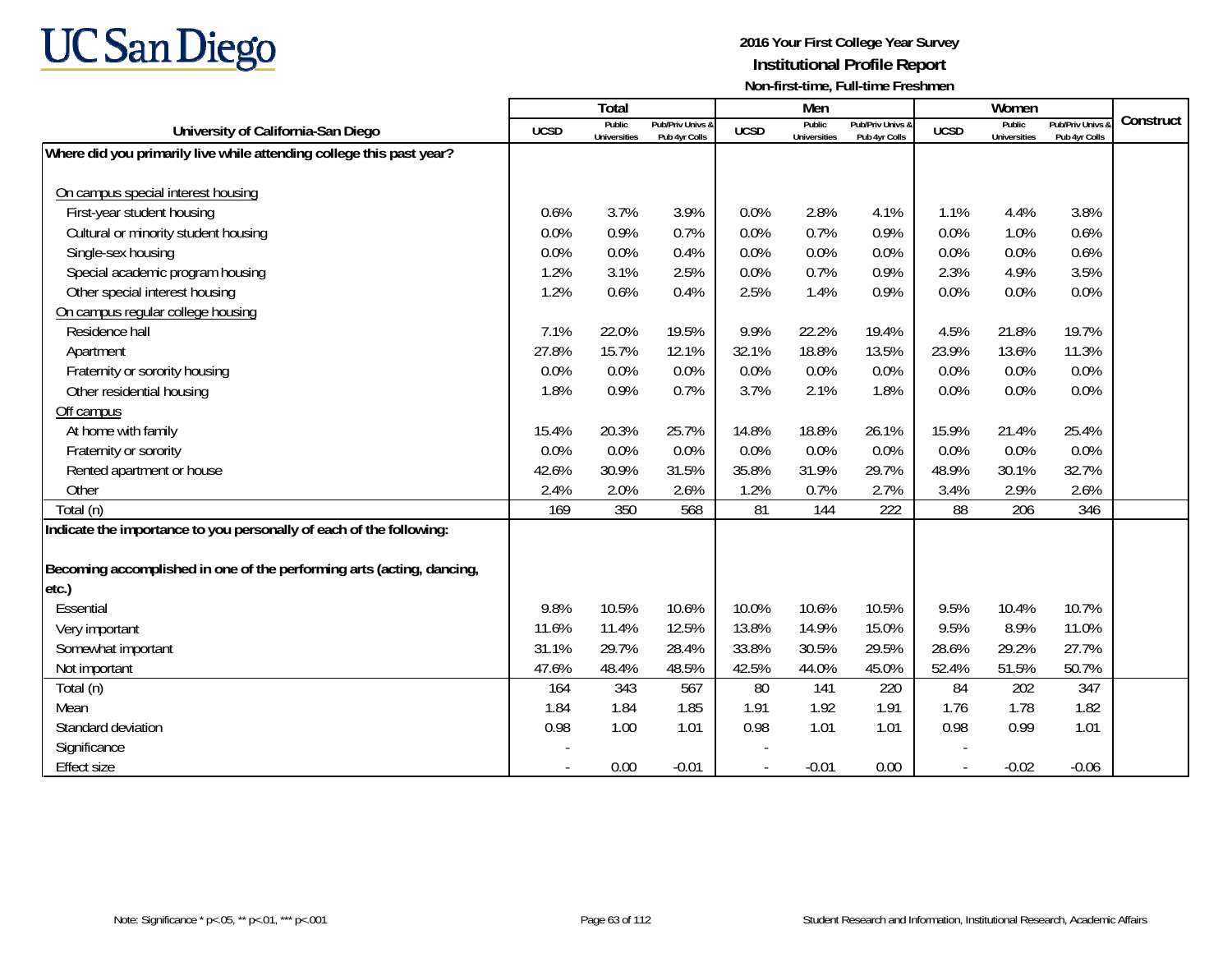

|                                                                     |                | Total                         |                                   |                | Men                           |                                   |                          | Women                         |                                        |           |
|---------------------------------------------------------------------|----------------|-------------------------------|-----------------------------------|----------------|-------------------------------|-----------------------------------|--------------------------|-------------------------------|----------------------------------------|-----------|
| University of California-San Diego                                  | <b>UCSD</b>    | Public<br><b>Universities</b> | Pub/Priv Univs 8<br>Pub 4vr Colls | <b>UCSD</b>    | Public<br><b>Universities</b> | Pub/Priv Univs 8<br>Pub 4vr Colls | <b>UCSD</b>              | Public<br><b>Universities</b> | <b>Pub/Priv Univs</b><br>Pub 4vr Colls | Construct |
| Indicate the importance to you personally of each of the following: |                |                               |                                   |                |                               |                                   |                          |                               |                                        |           |
|                                                                     |                |                               |                                   |                |                               |                                   |                          |                               |                                        |           |
| Becoming an authority in my field                                   |                |                               |                                   |                |                               |                                   |                          |                               |                                        |           |
| Essential                                                           | 24.2%          | 24.8%                         | 27.3%                             | 23.8%          | 25.0%                         | 28.8%                             | 24.7%                    | 24.6%                         | 26.4%                                  |           |
| Very important                                                      | 36.4%          | 35.0%                         | 35.4%                             | 38.8%          | 39.3%                         | 36.1%                             | 34.1%                    | 32.0%                         | 35.0%                                  |           |
| Somewhat important                                                  | 31.5%          | 31.8%                         | 29.8%                             | 28.8%          | 28.6%                         | 28.8%                             | 34.1%                    | 34.0%                         | 30.4%                                  |           |
| Not important                                                       | 7.9%           | 8.5%                          | 7.6%                              | 8.8%           | 7.1%                          | 6.4%                              | 7.1%                     | 9.4%                          | 8.3%                                   |           |
| Total (n)                                                           | 165            | 343                           | 568                               | 80             | 140                           | 219                               | 85                       | 203                           | 349                                    |           |
| Mean                                                                | 2.77           | 2.76                          | 2.82                              | 2.78           | 2.82                          | 2.87                              | 2.76                     | 2.72                          | 2.79                                   |           |
| Standard deviation                                                  | 0.91           | 0.92                          | 0.92                              | 0.91           | 0.89                          | 0.90                              | 0.91                     | 0.94                          | 0.93                                   |           |
| Significance                                                        |                |                               |                                   |                |                               |                                   |                          |                               |                                        |           |
| <b>Effect size</b>                                                  |                | 0.01                          | $-0.05$                           |                | $-0.04$                       | $-0.10$                           |                          | 0.04                          | $-0.03$                                |           |
| Indicate the importance to you personally of each of the following: |                |                               |                                   |                |                               |                                   |                          |                               |                                        |           |
|                                                                     |                |                               |                                   |                |                               |                                   |                          |                               |                                        |           |
| Integrating spirtuality into my life                                |                |                               |                                   |                |                               |                                   |                          |                               |                                        |           |
| Essential                                                           | 20.7%          | 24.2%                         | 24.2%                             | 19.0%          | 21.4%                         | 21.9%                             | 22.4%                    | 26.1%                         | 25.6%                                  |           |
| Very important                                                      | 18.9%          | 20.7%                         | 22.6%                             | 16.5%          | 15.7%                         | 20.1%                             | 21.2%                    | 24.1%                         | 24.1%                                  |           |
| Somewhat important                                                  | 26.8%          | 26.2%                         | 25.0%                             | 30.4%          | 32.9%                         | 28.8%                             | 23.5%                    | 21.7%                         | 22.7%                                  |           |
| Not important                                                       | 33.5%          | 28.9%                         | 28.2%                             | 34.2%          | 30.0%                         | 29.2%                             | 32.9%                    | 28.1%                         | 27.6%                                  |           |
| Total (n)                                                           | 164            | 343                           | 567                               | 79             | 140                           | 219                               | 85                       | 203                           | 348                                    |           |
| Mean                                                                | 2.27           | 2.40                          | 2.43                              | 2.20           | 2.29                          | 2.35                              | 2.33                     | 2.48                          | 2.48                                   |           |
| Standard deviation                                                  | 1.14           | 1.14                          | 1.14                              | 1.11           | 1.11                          | 1.12                              | 1.16                     | 1.16                          | 1.15                                   |           |
| Significance                                                        |                |                               |                                   |                |                               |                                   |                          |                               |                                        |           |
| <b>Effect size</b>                                                  | $\sim$         | $-0.11$                       | $-0.14$                           | $\sim$         | $-0.08$                       | $-0.13$                           | $\overline{\phantom{a}}$ | $-0.13$                       | $-0.13$                                |           |
| Indicate the importance to you personally of each of the following: |                |                               |                                   |                |                               |                                   |                          |                               |                                        |           |
| Becoming successful in a business of my own                         |                |                               |                                   |                |                               |                                   |                          |                               |                                        |           |
| Essential                                                           | 19.4%          | 16.1%                         | 20.6%                             | 20.0%          | 20.0%                         | 23.7%                             | 18.8%                    | 13.4%                         | 18.6%                                  |           |
| Very important                                                      | 29.1%          | 30.1%                         | 31.2%                             | 32.5%          | 32.1%                         | 32.4%                             | 25.9%                    | 28.7%                         | 30.4%                                  |           |
| Somewhat important                                                  | 28.5%          | 30.7%                         | 26.1%                             | 30.0%          | 32.1%                         | 26.9%                             | 27.1%                    | 29.7%                         | 25.5%                                  |           |
| Not important                                                       | 23.0%          | 23.1%                         | 22.2%                             | 17.5%          | 15.7%                         | 16.9%                             | 28.2%                    | 28.2%                         | 25.5%                                  |           |
| Total (n)                                                           | 165            | 342                           | 568                               | 80             | 140                           | 219                               | 85                       | 202                           | 349                                    |           |
| Mean                                                                | 2.45           | 2.39                          | 2.50                              | 2.55           | 2.56                          | 2.63                              | 2.35                     | 2.27                          | 2.42                                   |           |
| Standard deviation                                                  | 1.05           | 1.01                          | 1.05                              | 1.01           | 0.98                          | 1.03                              | 1.09                     | 1.02                          | 1.06                                   |           |
| Significance                                                        |                |                               |                                   |                |                               |                                   |                          |                               |                                        |           |
| <b>Effect size</b>                                                  | $\blacksquare$ | 0.06                          | $-0.05$                           | $\blacksquare$ | $-0.01$                       | $-0.08$                           |                          | 0.08                          | $-0.07$                                |           |
|                                                                     |                |                               |                                   |                |                               |                                   |                          |                               |                                        |           |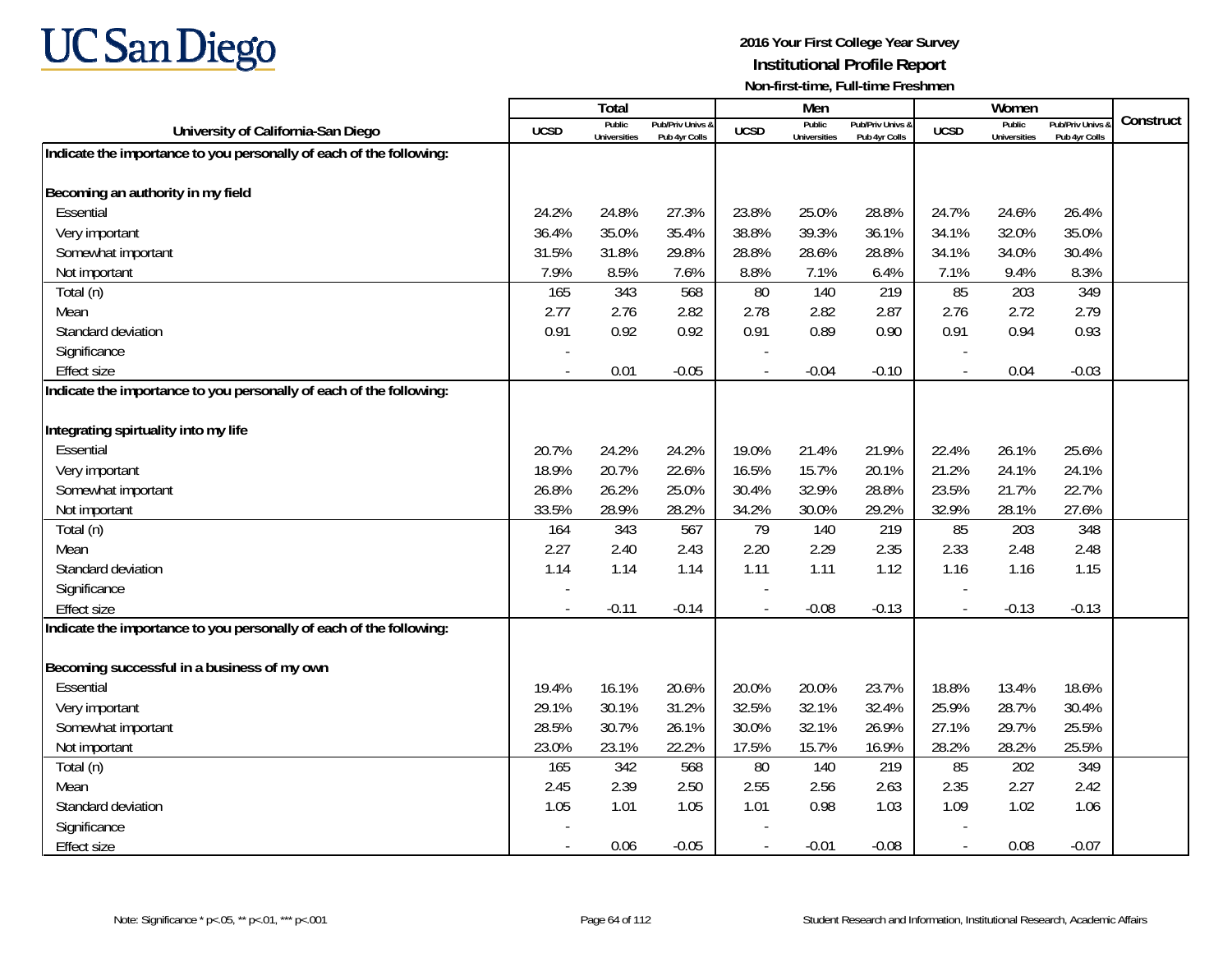

|                                                                          |             | <b>Total</b>                  |                                   |             | Men                           |                                   |                          | Women                         |                                        |           |
|--------------------------------------------------------------------------|-------------|-------------------------------|-----------------------------------|-------------|-------------------------------|-----------------------------------|--------------------------|-------------------------------|----------------------------------------|-----------|
| University of California-San Diego                                       | <b>UCSD</b> | Public<br><b>Universities</b> | Pub/Priv Univs &<br>Pub 4yr Colls | <b>UCSD</b> | Public<br><b>Universities</b> | Pub/Priv Univs 8<br>Pub 4yr Colls | <b>UCSD</b>              | Public<br><b>Universities</b> | <b>Pub/Priv Univs</b><br>Pub 4yr Colls | Construct |
| Indicate the importance to you personally of each of the following:      |             |                               |                                   |             |                               |                                   |                          |                               |                                        |           |
|                                                                          |             |                               |                                   |             |                               |                                   |                          |                               |                                        |           |
| Obtaining recognition from my colleagues for contributions to my special |             |                               |                                   |             |                               |                                   |                          |                               |                                        |           |
| field                                                                    |             |                               |                                   |             |                               |                                   |                          |                               |                                        |           |
| Essential                                                                | 18.9%       | 17.3%                         | 19.0%                             | 22.5%       | 20.7%                         | 20.1%                             | 15.5%                    | 14.9%                         | 18.4%                                  |           |
| Very important                                                           | 39.6%       | 43.7%                         | 40.9%                             | 38.8%       | 45.0%                         | 41.6%                             | 40.5%                    | 42.8%                         | 40.5%                                  |           |
| Somewhat important                                                       | 27.4%       | 28.2%                         | 29.6%                             | 22.5%       | 22.9%                         | 27.9%                             | 32.1%                    | 31.8%                         | 30.7%                                  |           |
| Not important                                                            | 14.0%       | 10.9%                         | 10.4%                             | 16.3%       | 11.4%                         | 10.5%                             | 11.9%                    | 10.4%                         | 10.3%                                  |           |
| Total (n)                                                                | 164         | 341                           | 567                               | 80          | 140                           | 219                               | 84                       | 201                           | 348                                    |           |
| Mean                                                                     | 2.63        | 2.67                          | 2.69                              | 2.68        | 2.75                          | 2.71                              | 2.60                     | 2.62                          | 2.67                                   |           |
| Standard deviation                                                       | 0.95        | 0.89                          | 0.90                              | 1.00        | 0.91                          | 0.91                              | 0.89                     | 0.86                          | 0.89                                   |           |
| Significance                                                             |             |                               |                                   |             |                               |                                   |                          |                               |                                        |           |
| <b>Effect size</b>                                                       |             | $-0.04$                       | $-0.07$                           |             | $-0.08$                       | $-0.03$                           |                          | $-0.02$                       | $-0.08$                                |           |
| Influencing the political structure                                      |             |                               |                                   |             |                               |                                   |                          |                               |                                        |           |
| Essential                                                                | 12.1%       | 11.7%                         | 13.1%                             | 11.3%       | 15.0%                         | 14.7%                             | 12.9%                    | 9.4%                          | 12.0%                                  |           |
| Very important                                                           | 13.3%       | 15.7%                         | 18.3%                             | 12.5%       | 15.0%                         | 17.4%                             | 14.1%                    | 16.3%                         | 18.9%                                  |           |
| Somewhat important                                                       | 35.2%       | 35.3%                         | 34.4%                             | 42.5%       | 36.4%                         | 37.2%                             | 28.2%                    | 34.5%                         | 32.7%                                  |           |
| Not important                                                            | 39.4%       | 37.3%                         | 34.2%                             | 33.8%       | 33.6%                         | 30.7%                             | 44.7%                    | 39.9%                         | 36.4%                                  |           |
| Total (n)                                                                | 165         | 343                           | 567                               | 80          | 140                           | 218                               | 85                       | 203                           | 349                                    |           |
| Mean                                                                     | 1.98        | 2.02                          | 2.10                              | 2.01        | 2.11                          | 2.16                              | 1.95                     | 1.95                          | 2.07                                   |           |
| Standard deviation                                                       | 1.01        | 1.00                          | 1.02                              | 0.96        | 1.04                          | 1.02                              | 1.06                     | 0.97                          | 1.02                                   |           |
| Significance                                                             |             |                               |                                   |             |                               |                                   |                          |                               |                                        |           |
| <b>Effect size</b>                                                       |             | $-0.04$                       | $-0.12$                           |             | $-0.10$                       | $-0.15$                           | $\overline{\phantom{a}}$ | 0.00                          | $-0.12$                                |           |
| Influencing social values                                                |             |                               |                                   |             |                               |                                   |                          |                               |                                        |           |
| Essential                                                                | 17.0%       | 18.5%                         | 21.0%                             | 12.5%       | 17.9%                         | 20.5%                             | 21.2%                    | 18.9%                         | 21.3%                                  |           |
| Very important                                                           | 35.8%       | 38.7%                         | 37.1%                             | 36.3%       | 36.4%                         | 34.7%                             | 35.3%                    | 40.3%                         | 38.6%                                  |           |
| Somewhat important                                                       | 26.7%       | 25.2%                         | 26.3%                             | 30.0%       | 25.0%                         | 25.6%                             | 23.5%                    | 25.4%                         | 26.8%                                  | Social    |
| Not important                                                            | 20.6%       | 17.6%                         | 15.5%                             | 21.3%       | 20.7%                         | 19.2%                             | 20.0%                    | 15.4%                         | 13.3%                                  | Agency    |
| Total (n)                                                                | 165         | 341                           | 566                               | 80          | 140                           | 219                               | 85                       | 201                           | 347                                    |           |
| Mean                                                                     | 2.49        | 2.58                          | 2.64                              | 2.40        | 2.51                          | 2.57                              | 2.58                     | 2.63                          | 2.68                                   |           |
| Standard deviation                                                       | 1.00        | 0.98                          | 0.98                              | 0.96        | 1.01                          | 1.02                              | 1.04                     | 0.96                          | 0.95                                   | Civic     |
| Significance                                                             |             |                               |                                   |             |                               |                                   |                          |                               |                                        | Engage-   |
| <b>Effect size</b>                                                       |             | $-0.09$                       | $-0.15$                           | $\sim$      | $-0.11$                       | $-0.17$                           | $\overline{\phantom{a}}$ | $-0.05$                       | $-0.11$                                | ment      |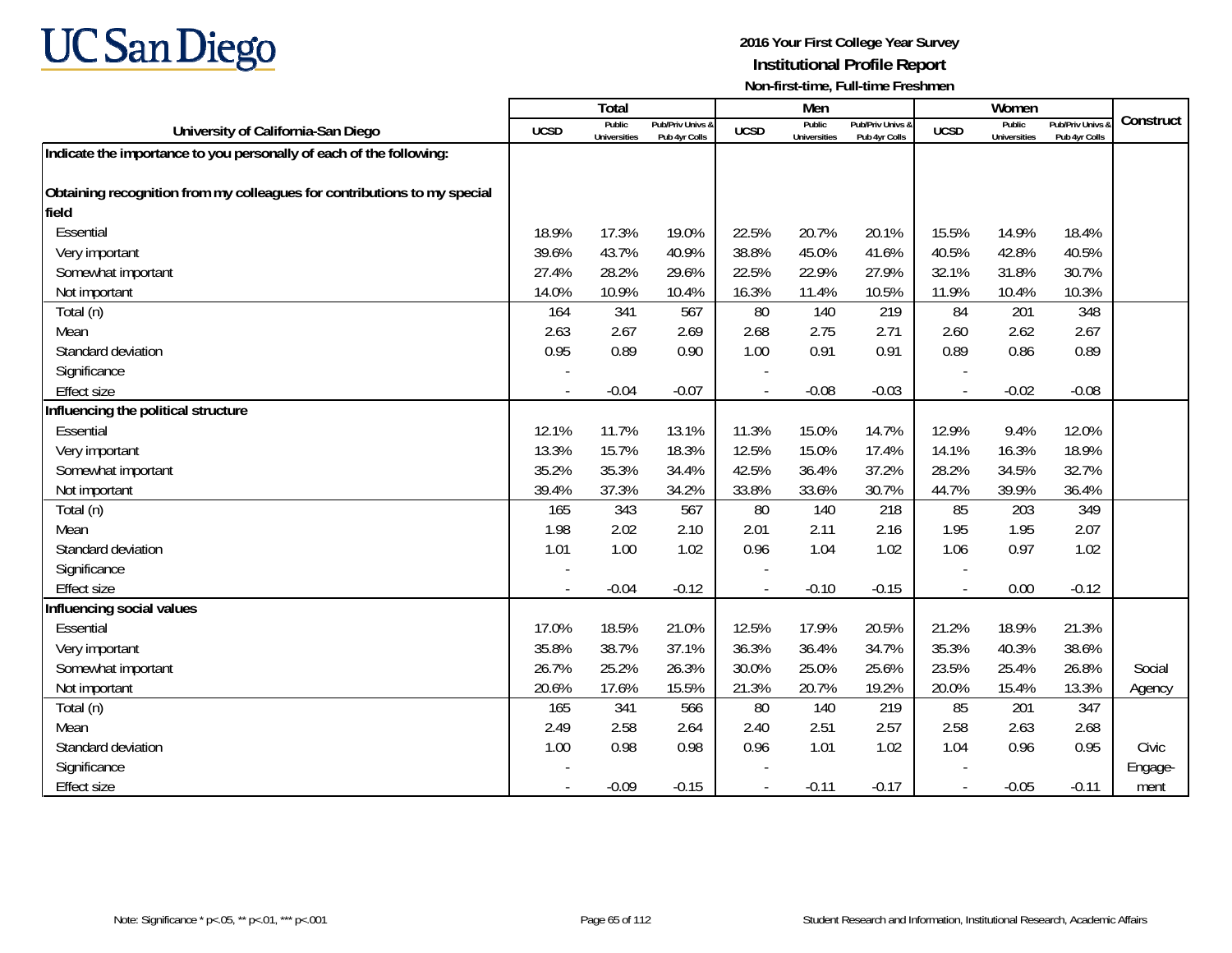

|                                                                     |                          | <b>Total</b>                  |                                   |                | Men                           |                                   |                          | Women                         |                                        |           |
|---------------------------------------------------------------------|--------------------------|-------------------------------|-----------------------------------|----------------|-------------------------------|-----------------------------------|--------------------------|-------------------------------|----------------------------------------|-----------|
| University of California-San Diego                                  | <b>UCSD</b>              | Public<br><b>Universities</b> | Pub/Priv Univs &<br>Pub 4yr Colls | <b>UCSD</b>    | Public<br><b>Universities</b> | Pub/Priv Univs &<br>Pub 4yr Colls | <b>UCSD</b>              | Public<br><b>Universities</b> | <b>Pub/Priv Univs</b><br>Pub 4yr Colls | Construct |
| Indicate the importance to you personally of each of the following: |                          |                               |                                   |                |                               |                                   |                          |                               |                                        |           |
|                                                                     |                          |                               |                                   |                |                               |                                   |                          |                               |                                        |           |
| Raising a family                                                    |                          |                               |                                   |                |                               |                                   |                          |                               |                                        |           |
| Essential                                                           | 30.9%                    | 33.8%                         | 35.5%                             | 31.3%          | 31.4%                         | 33.8%                             | 30.6%                    | 35.5%                         | 36.6%                                  |           |
| Very important                                                      | 29.1%                    | 28.3%                         | 28.8%                             | 28.8%          | 27.9%                         | 31.5%                             | 29.4%                    | 28.6%                         | 27.1%                                  |           |
| Somewhat important                                                  | 18.2%                    | 19.0%                         | 19.4%                             | 20.0%          | 21.4%                         | 18.3%                             | 16.5%                    | 17.2%                         | 20.2%                                  |           |
| Not important                                                       | 21.8%                    | 19.0%                         | 16.3%                             | 20.0%          | 19.3%                         | 16.4%                             | 23.5%                    | 18.7%                         | 16.1%                                  |           |
| Total (n)                                                           | 165                      | 343                           | 566                               | 80             | 140                           | 219                               | 85                       | 203                           | 347                                    |           |
| Mean                                                                | 2.69                     | 2.77                          | 2.84                              | 2.71           | 2.71                          | 2.83                              | 2.67                     | 2.81                          | 2.84                                   |           |
| Standard deviation                                                  | 1.13                     | 1.11                          | 1.08                              | 1.12           | 1.11                          | 1.07                              | 1.15                     | 1.12                          | 1.09                                   |           |
| Significance                                                        |                          |                               |                                   |                |                               |                                   |                          |                               |                                        |           |
| <b>Effect size</b>                                                  | $\overline{\phantom{a}}$ | $-0.07$                       | $-0.14$                           | $\blacksquare$ | 0.00                          | $-0.11$                           | $\overline{\phantom{a}}$ | $-0.13$                       | $-0.16$                                |           |
| Being very well off financially                                     |                          |                               |                                   |                |                               |                                   |                          |                               |                                        |           |
| Essential                                                           | 40.6%                    | 44.2%                         | 44.9%                             | 42.5%          | 43.9%                         | 44.2%                             | 38.8%                    | 44.3%                         | 45.3%                                  |           |
| Very important                                                      | 27.9%                    | 28.9%                         | 31.3%                             | 22.5%          | 25.9%                         | 27.6%                             | 32.9%                    | 31.0%                         | 33.5%                                  |           |
| Somewhat important                                                  | 24.8%                    | 22.5%                         | 20.3%                             | 28.8%          | 25.2%                         | 23.0%                             | 21.2%                    | 20.7%                         | 18.6%                                  |           |
| Not important                                                       | 6.7%                     | 4.4%                          | 3.5%                              | 6.3%           | 5.0%                          | 5.1%                              | 7.1%                     | 3.9%                          | 2.6%                                   |           |
| Total (n)                                                           | 165                      | 342                           | 566                               | 80             | 139                           | 217                               | 85                       | 203                           | 349                                    |           |
| Mean                                                                | 3.02                     | 3.13                          | 3.17                              | 3.01           | 3.09                          | 3.11                              | 3.04                     | 3.16                          | 3.21                                   |           |
| Standard deviation                                                  | 0.96                     | 0.91                          | 0.87                              | 0.99           | 0.94                          | 0.93                              | 0.94                     | 0.89                          | 0.84                                   |           |
| Significance                                                        |                          |                               |                                   |                |                               |                                   |                          |                               |                                        |           |
| <b>Effect size</b>                                                  |                          | $-0.12$                       | $-0.17$                           |                | $-0.09$                       | $-0.11$                           |                          | $-0.13$                       | $-0.20$                                |           |
| Helping others who are in difficulty                                |                          |                               |                                   |                |                               |                                   |                          |                               |                                        |           |
| Essential                                                           | 44.5%                    | 43.3%                         | 44.5%                             | 39.2%          | 38.8%                         | 41.3%                             | 49.4%                    | 46.3%                         | 46.6%                                  |           |
| Very important                                                      | 31.7%                    | 35.1%                         | 35.6%                             | 29.1%          | 33.1%                         | 33.0%                             | 34.1%                    | 36.5%                         | 37.1%                                  |           |
| Somewhat important                                                  | 20.7%                    | 19.6%                         | 18.0%                             | 25.3%          | 23.7%                         | 21.6%                             | 16.5%                    | 16.7%                         | 15.7%                                  | Social    |
| Not important                                                       | 3.0%                     | 2.0%                          | 1.9%                              | 6.3%           | 4.3%                          | 4.1%                              | 0.0%                     | 0.5%                          | 0.6%                                   | Agency    |
| Total (n)                                                           | 164                      | 342                           | 568                               | 79             | 139                           | 218                               | 85                       | 203                           | 350                                    |           |
| Mean                                                                | 3.18                     | 3.20                          | 3.23                              | 3.01           | 3.06                          | 3.11                              | 3.33                     | 3.29                          | 3.30                                   |           |
| Standard deviation                                                  | 0.86                     | 0.82                          | 0.81                              | 0.95           | 0.89                          | 0.89                              | 0.75                     | 0.76                          | 0.75                                   |           |
| Significance                                                        |                          |                               |                                   |                |                               |                                   |                          |                               |                                        |           |
| <b>Effect size</b>                                                  |                          | $-0.02$                       | $-0.06$                           |                | $-0.06$                       | $-0.11$                           |                          | 0.05                          | 0.04                                   |           |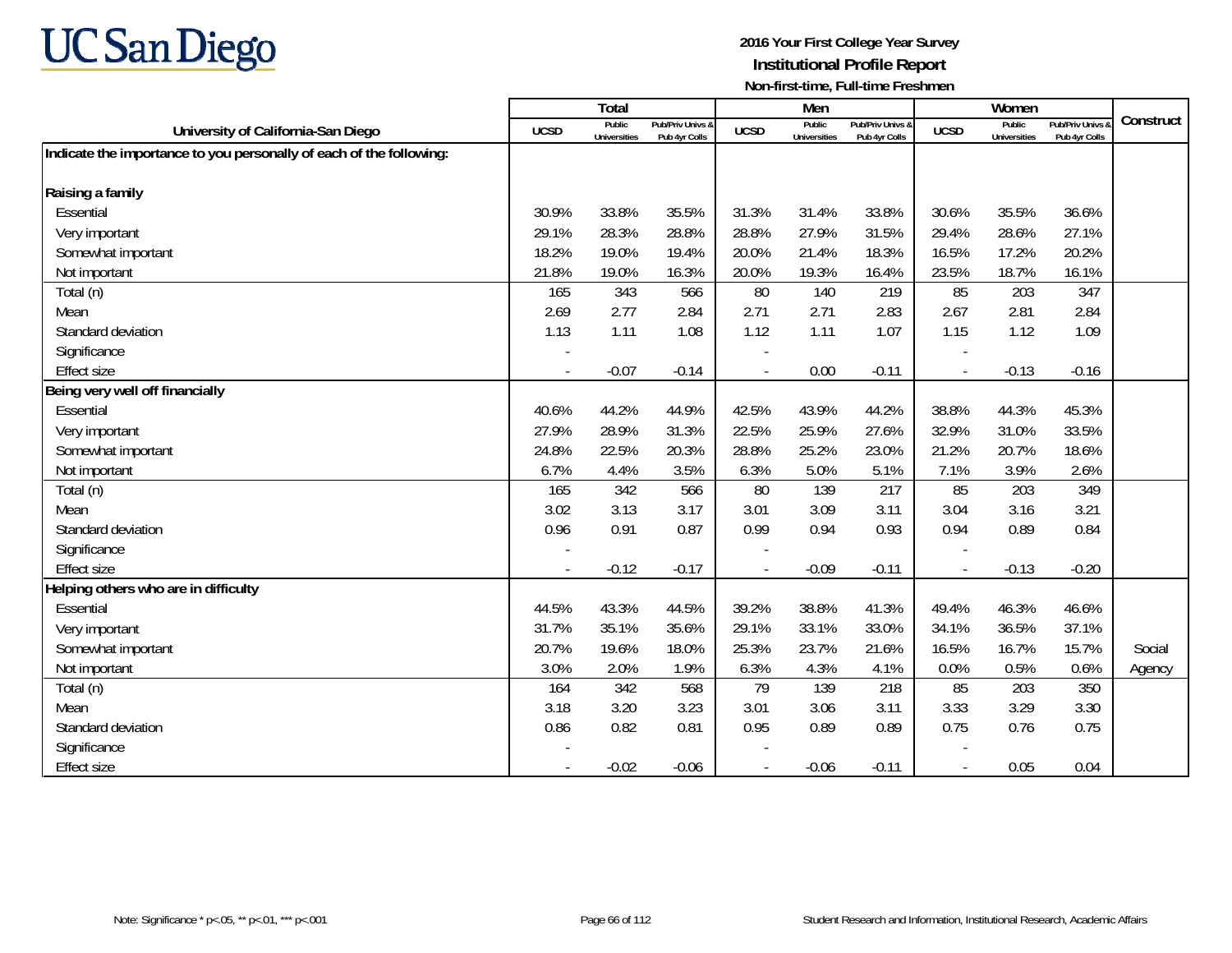

|                                                                     |             | Total                         |                                   |                          | Men                           |                                   |                          | Women                         |                                        |           |
|---------------------------------------------------------------------|-------------|-------------------------------|-----------------------------------|--------------------------|-------------------------------|-----------------------------------|--------------------------|-------------------------------|----------------------------------------|-----------|
| University of California-San Diego                                  | <b>UCSD</b> | Public<br><b>Universities</b> | Pub/Priv Univs &<br>Pub 4yr Colls | <b>UCSD</b>              | Public<br><b>Universities</b> | Pub/Priv Univs &<br>Pub 4yr Colls | <b>UCSD</b>              | Public<br><b>Universities</b> | <b>Pub/Priv Univs</b><br>Pub 4yr Colls | Construct |
| Indicate the importance to you personally of each of the following: |             |                               |                                   |                          |                               |                                   |                          |                               |                                        |           |
|                                                                     |             |                               |                                   |                          |                               |                                   |                          |                               |                                        |           |
| Making a theoretical contribution to science                        |             |                               |                                   |                          |                               |                                   |                          |                               |                                        |           |
| Essential                                                           | 13.9%       | 14.3%                         | 15.5%                             | 17.5%                    | 19.3%                         | 18.7%                             | 10.6%                    | 10.8%                         | 13.5%                                  |           |
| Very important                                                      | 28.5%       | 24.2%                         | 23.9%                             | 31.3%                    | 28.6%                         | 27.9%                             | 25.9%                    | 21.2%                         | 21.5%                                  |           |
| Somewhat important                                                  | 31.5%       | 32.1%                         | 31.5%                             | 26.3%                    | 31.4%                         | 33.8%                             | 36.5%                    | 32.5%                         | 30.1%                                  |           |
| Not important                                                       | 26.1%       | 29.4%                         | 29.0%                             | 25.0%                    | 20.7%                         | 19.6%                             | 27.1%                    | 35.5%                         | 35.0%                                  |           |
| Total (n)                                                           | 165         | 343                           | 568                               | 80                       | 140                           | 219                               | 85                       | 203                           | 349                                    |           |
| Mean                                                                | 2.30        | 2.23                          | 2.26                              | 2.41                     | 2.46                          | 2.46                              | 2.20                     | 2.07                          | 2.13                                   |           |
| Standard deviation                                                  | 1.01        | 1.03                          | 1.04                              | 1.05                     | 1.03                          | 1.01                              | 0.96                     | 1.00                          | 1.04                                   |           |
| Significance                                                        |             |                               |                                   |                          |                               |                                   |                          |                               |                                        |           |
| <b>Effect size</b>                                                  | $\sim$      | 0.07                          | 0.04                              | $\overline{\phantom{a}}$ | $-0.05$                       | $-0.05$                           | $\overline{\phantom{a}}$ | 0.13                          | 0.07                                   |           |
| Writing original works (poems, novels, etc.)                        |             |                               |                                   |                          |                               |                                   |                          |                               |                                        |           |
| Essential                                                           | 10.9%       | 9.6%                          | 11.6%                             | 11.3%                    | 10.0%                         | 12.3%                             | 10.6%                    | 9.4%                          | 11.2%                                  |           |
| Very important                                                      | 18.2%       | 17.5%                         | 18.5%                             | 18.8%                    | 20.0%                         | 22.4%                             | 17.6%                    | 15.8%                         | 16.1%                                  |           |
| Somewhat important                                                  | 30.3%       | 29.4%                         | 30.2%                             | 35.0%                    | 33.6%                         | 32.9%                             | 25.9%                    | 26.6%                         | 28.4%                                  |           |
| Not important                                                       | 40.6%       | 43.4%                         | 39.7%                             | 35.0%                    | 36.4%                         | 32.4%                             | 45.9%                    | 48.3%                         | 44.3%                                  |           |
| Total (n)                                                           | 165         | 343                           | 567                               | 80                       | 140                           | 219                               | 85                       | 203                           | 348                                    |           |
| Mean                                                                | 1.99        | 1.93                          | 2.02                              | 2.06                     | 2.04                          | 2.15                              | 1.93                     | 1.86                          | 1.94                                   |           |
| Standard deviation                                                  | 1.02        | 1.00                          | 1.02                              | 1.00                     | 0.98                          | 1.01                              | 1.03                     | 1.00                          | 1.03                                   |           |
| Significance                                                        |             |                               |                                   |                          |                               |                                   |                          |                               |                                        |           |
| <b>Effect size</b>                                                  |             | 0.06                          | $-0.03$                           |                          | 0.02                          | $-0.09$                           |                          | 0.07                          | $-0.01$                                |           |
| Creating artistic works (painting, sculpture, etc.)                 |             |                               |                                   |                          |                               |                                   |                          |                               |                                        |           |
| Essential                                                           | 14.1%       | 10.2%                         | 10.9%                             | 17.9%                    | 14.4%                         | 14.2%                             | 10.6%                    | 7.4%                          | 8.9%                                   |           |
| Very important                                                      | 12.9%       | 14.0%                         | 16.0%                             | 11.5%                    | 12.2%                         | 14.7%                             | 14.1%                    | 15.3%                         | 16.9%                                  |           |
| Somewhat important                                                  | 28.8%       | 29.5%                         | 28.0%                             | 30.8%                    | 29.5%                         | 26.1%                             | 27.1%                    | 29.6%                         | 29.1%                                  |           |
| Not important                                                       | 44.2%       | 46.2%                         | 45.1%                             | 39.7%                    | 43.9%                         | 45.0%                             | 48.2%                    | 47.8%                         | 45.1%                                  |           |
| Total (n)                                                           | 163         | 342                           | 568                               | 78                       | 139                           | 218                               | 85                       | 203                           | 350                                    |           |
| Mean                                                                | 1.97        | 1.88                          | 1.93                              | 2.08                     | 1.97                          | 1.98                              | 1.87                     | 1.82                          | 1.89                                   |           |
| Standard deviation                                                  | 1.07        | 1.00                          | 1.02                              | 1.11                     | 1.07                          | 1.08                              | 1.02                     | 0.95                          | 0.98                                   |           |
| Significance                                                        |             |                               |                                   |                          |                               |                                   |                          |                               |                                        |           |
| Effect size                                                         |             | 0.09                          | 0.04                              |                          | 0.10                          | 0.09                              |                          | 0.05                          | $-0.02$                                |           |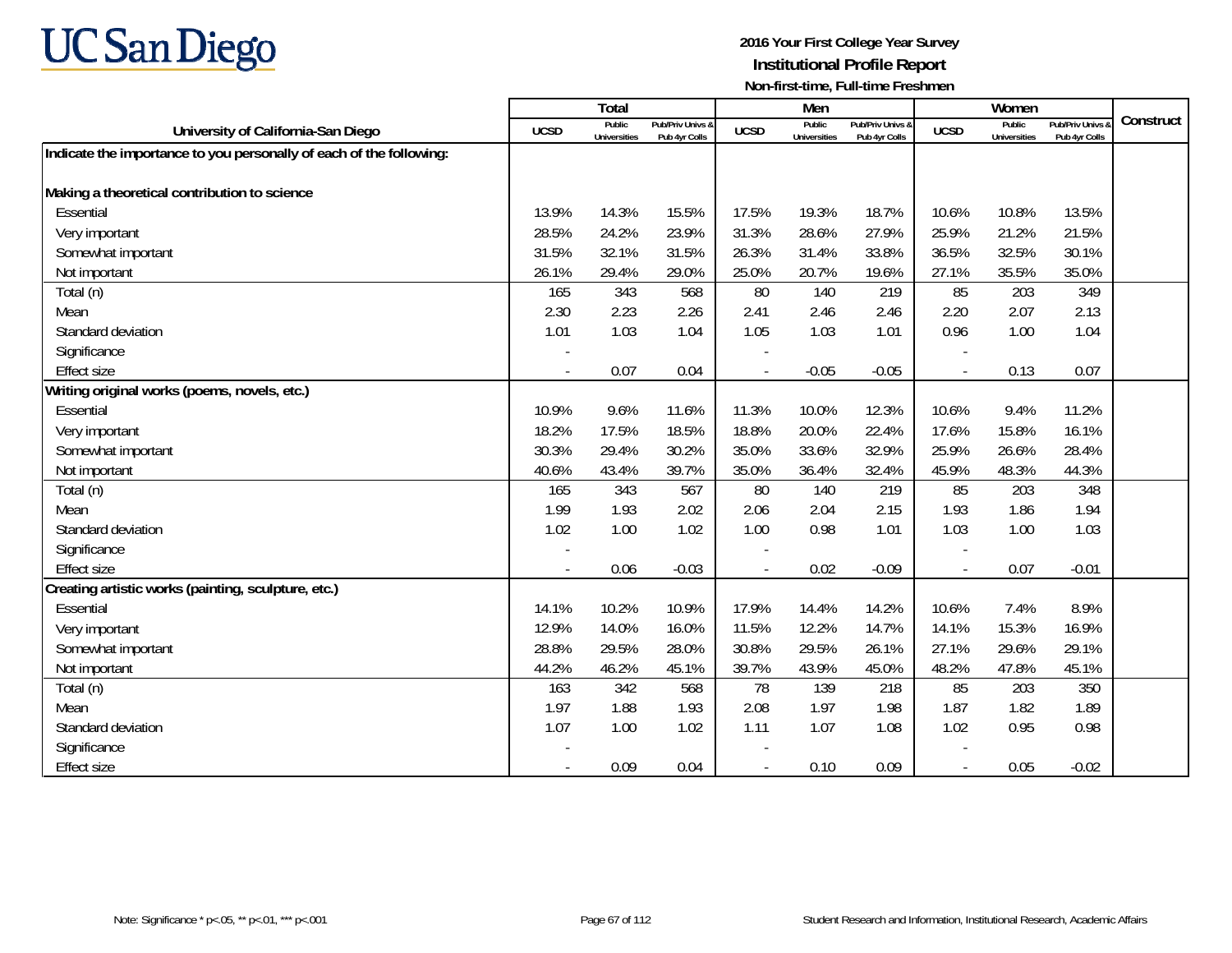

|                                                                     |                          | Total                         |                                   |                | Men                           |                                   |                | Women                         |                                        |           |
|---------------------------------------------------------------------|--------------------------|-------------------------------|-----------------------------------|----------------|-------------------------------|-----------------------------------|----------------|-------------------------------|----------------------------------------|-----------|
| University of California-San Diego                                  | <b>UCSD</b>              | Public<br><b>Universities</b> | Pub/Priv Univs &<br>Pub 4yr Colls | <b>UCSD</b>    | Public<br><b>Universities</b> | Pub/Priv Univs &<br>Pub 4yr Colls | <b>UCSD</b>    | Public<br><b>Universities</b> | <b>Pub/Priv Univs</b><br>Pub 4yr Colls | Construct |
| Indicate the importance to you personally of each of the following: |                          |                               |                                   |                |                               |                                   |                |                               |                                        |           |
|                                                                     |                          |                               |                                   |                |                               |                                   |                |                               |                                        |           |
| Developing a meaningful philosophy of life                          |                          |                               |                                   |                |                               |                                   |                |                               |                                        |           |
| Essential                                                           | 23.9%                    | 22.8%                         | 23.6%                             | 26.9%          | 28.1%                         | 28.0%                             | 21.2%          | 19.2%                         | 20.9%                                  |           |
| Very important                                                      | 34.4%                    | 31.3%                         | 30.7%                             | 33.3%          | 30.9%                         | 29.8%                             | 35.3%          | 31.5%                         | 31.2%                                  |           |
| Somewhat important                                                  | 29.4%                    | 30.4%                         | 30.9%                             | 29.5%          | 28.1%                         | 28.4%                             | 29.4%          | 32.0%                         | 32.4%                                  |           |
| Not important                                                       | 12.3%                    | 15.5%                         | 14.8%                             | 10.3%          | 12.9%                         | 13.8%                             | 14.1%          | 17.2%                         | 15.5%                                  |           |
| Total (n)                                                           | 163                      | 342                           | 567                               | 78             | 139                           | 218                               | 85             | 203                           | 349                                    |           |
| Mean                                                                | 2.70                     | 2.61                          | 2.63                              | 2.77           | 2.74                          | 2.72                              | 2.64           | 2.53                          | 2.58                                   |           |
| Standard deviation                                                  | 0.97                     | 1.00                          | 1.00                              | 0.97           | 1.01                          | 1.02                              | 0.97           | 0.99                          | 0.99                                   |           |
| Significance                                                        |                          |                               |                                   |                |                               |                                   |                |                               |                                        |           |
| <b>Effect size</b>                                                  | $\overline{\phantom{a}}$ | 0.09                          | 0.07                              | $\overline{a}$ | 0.03                          | 0.05                              | $\blacksquare$ | 0.11                          | 0.06                                   |           |
| Participating in a community action program                         |                          |                               |                                   |                |                               |                                   |                |                               |                                        |           |
| Essential                                                           | 9.8%                     | 10.2%                         | 13.1%                             | 10.3%          | 9.4%                          | 11.5%                             | 9.4%           | 10.8%                         | 14.0%                                  |           |
| Very important                                                      | 30.7%                    | 30.7%                         | 30.5%                             | 21.8%          | 23.0%                         | 25.3%                             | 38.8%          | 36.0%                         | 33.7%                                  |           |
| Somewhat important                                                  | 43.6%                    | 40.1%                         | 38.3%                             | 48.7%          | 46.0%                         | 43.8%                             | 38.8%          | 36.0%                         | 34.9%                                  | Social    |
| Not important                                                       | 16.0%                    | 19.0%                         | 18.2%                             | 19.2%          | 21.6%                         | 19.4%                             | 12.9%          | 17.2%                         | 17.4%                                  | Agency    |
| Total (n)                                                           | 163                      | 342                           | 567                               | 78             | 139                           | 217                               | 85             | 203                           | 350                                    |           |
| Mean                                                                | 2.34                     | 2.32                          | 2.38                              | 2.23           | 2.20                          | 2.29                              | 2.45           | 2.40                          | 2.44                                   |           |
| Standard deviation                                                  | 0.86                     | 0.90                          | 0.93                              | 0.88           | 0.89                          | 0.91                              | 0.84           | 0.90                          | 0.94                                   |           |
| Significance                                                        |                          |                               |                                   |                |                               |                                   |                |                               |                                        |           |
| <b>Effect size</b>                                                  |                          | 0.02                          | $-0.04$                           |                | 0.03                          | $-0.07$                           | $\overline{a}$ | 0.06                          | 0.01                                   |           |
| Helping to promote racial understanding                             |                          |                               |                                   |                |                               |                                   |                |                               |                                        |           |
| Essential                                                           | 13.6%                    | 14.4%                         | 18.4%                             | 15.4%          | 16.7%                         | 18.4%                             | 11.9%          | 12.9%                         | 18.4%                                  |           |
| Very important                                                      | 33.3%                    | 31.5%                         | 32.9%                             | 32.1%          | 25.4%                         | 30.4%                             | 34.5%          | 35.6%                         | 34.5%                                  |           |
| Somewhat important                                                  | 40.1%                    | 37.6%                         | 33.8%                             | 35.9%          | 39.1%                         | 34.6%                             | 44.0%          | 36.6%                         | 33.3%                                  | Social    |
| Not important                                                       | 13.0%                    | 16.5%                         | 14.9%                             | 16.7%          | 18.8%                         | 16.6%                             | 9.5%           | 14.9%                         | 13.8%                                  | Agency    |
| Total (n)                                                           | 162                      | 340                           | 565                               | 78             | 138                           | 217                               | 84             | 202                           | 348                                    |           |
| Mean                                                                | 2.48                     | 2.44                          | 2.55                              | 2.46           | 2.40                          | 2.51                              | 2.49           | 2.47                          | 2.57                                   |           |
| Standard deviation                                                  | 0.89                     | 0.93                          | 0.96                              | 0.95           | 0.98                          | 0.98                              | 0.83           | 0.90                          | 0.94                                   |           |
| Significance                                                        |                          |                               |                                   |                |                               |                                   |                |                               |                                        |           |
| <b>Effect size</b>                                                  | $\overline{\phantom{a}}$ | 0.04                          | $-0.07$                           |                | 0.06                          | $-0.05$                           | $\blacksquare$ | 0.02                          | $-0.09$                                |           |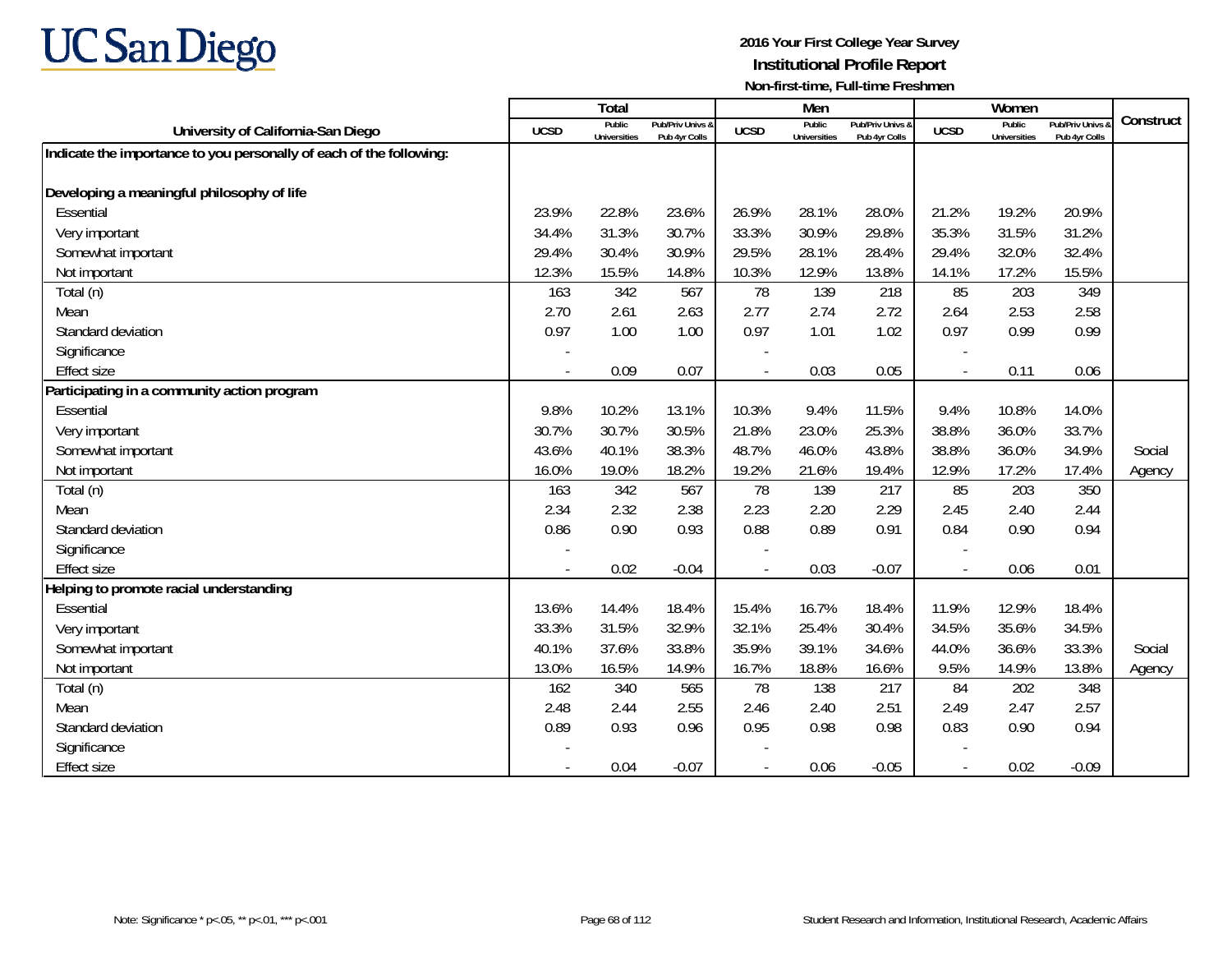

|                                                                     |                          | Total                         |                                   |                | Men                    |                                   |             | Women                         |                                        |           |
|---------------------------------------------------------------------|--------------------------|-------------------------------|-----------------------------------|----------------|------------------------|-----------------------------------|-------------|-------------------------------|----------------------------------------|-----------|
| University of California-San Diego                                  | <b>UCSD</b>              | Public<br><b>Universities</b> | Pub/Priv Univs &<br>Pub 4yr Colls | <b>UCSD</b>    | Public<br>Universities | Pub/Priv Univs &<br>Pub 4yr Colls | <b>UCSD</b> | Public<br><b>Universities</b> | <b>Pub/Priv Univs</b><br>Pub 4yr Colls | Construct |
| Indicate the importance to you personally of each of the following: |                          |                               |                                   |                |                        |                                   |             |                               |                                        |           |
|                                                                     |                          |                               |                                   |                |                        |                                   |             |                               |                                        |           |
| Keeping up to date with political affairs                           |                          |                               |                                   |                |                        |                                   |             |                               |                                        |           |
| Essential                                                           | 11.0%                    | 11.1%                         | 13.5%                             | 16.7%          | 16.7%                  | 17.5%                             | 5.9%        | 7.4%                          | 10.9%                                  |           |
| Very important                                                      | 30.1%                    | 29.9%                         | 29.9%                             | 30.8%          | 29.7%                  | 27.2%                             | 29.4%       | 30.0%                         | 31.6%                                  |           |
| Somewhat important                                                  | 44.8%                    | 41.3%                         | 39.5%                             | 38.5%          | 37.0%                  | 37.3%                             | 50.6%       | 44.3%                         | 40.8%                                  | Social    |
| Not important                                                       | 14.1%                    | 17.6%                         | 17.2%                             | 14.1%          | 16.7%                  | 18.0%                             | 14.1%       | 18.2%                         | 16.7%                                  | Agency    |
| Total (n)                                                           | 163                      | 341                           | 565                               | 78             | 138                    | 217                               | 85          | 203                           | 348                                    |           |
| Mean                                                                | 2.38                     | 2.35                          | 2.40                              | 2.50           | 2.46                   | 2.44                              | 2.27        | 2.27                          | 2.37                                   |           |
| Standard deviation                                                  | 0.86                     | 0.90                          | 0.92                              | 0.94           | 0.96                   | 0.98                              | 0.78        | 0.84                          | 0.89                                   | Civic     |
| Significance                                                        |                          |                               |                                   |                |                        |                                   |             |                               |                                        | Engage-   |
| <b>Effect size</b>                                                  | $\overline{\phantom{a}}$ | 0.03                          | $-0.02$                           | $\overline{a}$ | 0.04                   | 0.06                              | $\sim$      | 0.00                          | $-0.11$                                | ment      |
| Becoming a community leader                                         |                          |                               |                                   |                |                        |                                   |             |                               |                                        |           |
| Essential                                                           | 15.4%                    | 16.2%                         | 18.2%                             | 20.5%          | 18.8%                  | 19.8%                             | 10.7%       | 14.4%                         | 17.2%                                  |           |
| Very important                                                      | 22.8%                    | 22.6%                         | 24.6%                             | 15.4%          | 19.6%                  | 23.0%                             | 29.8%       | 24.8%                         | 25.6%                                  |           |
| Somewhat important                                                  | 41.4%                    | 36.8%                         | 33.5%                             | 43.6%          | 38.4%                  | 35.5%                             | 39.3%       | 35.6%                         | 32.2%                                  | Social    |
| Not important                                                       | 20.4%                    | 24.4%                         | 23.7%                             | 20.5%          | 23.2%                  | 21.7%                             | 20.2%       | 25.2%                         | 25.0%                                  | Agency    |
| Total (n)                                                           | 162                      | 340                           | 565                               | 78             | 138                    | 217                               | 84          | 202                           | 348                                    |           |
| Mean                                                                | 2.33                     | 2.31                          | 2.37                              | 2.36           | 2.34                   | 2.41                              | 2.31        | 2.28                          | 2.35                                   |           |
| Standard deviation                                                  | 0.97                     | 1.01                          | 1.04                              | 1.03           | 1.04                   | 1.04                              | 0.92        | 1.00                          | 1.04                                   |           |
| Significance                                                        |                          |                               |                                   |                |                        |                                   |             |                               |                                        |           |
| <b>Effect size</b>                                                  | $\blacksquare$           | 0.02                          | $-0.04$                           |                | 0.02                   | $-0.05$                           |             | 0.03                          | $-0.04$                                |           |
| Improving my understanding of other countries and cultures          |                          |                               |                                   |                |                        |                                   |             |                               |                                        |           |
| Essential                                                           | 28.8%                    | 29.0%                         | 31.8%                             | 33.3%          | 31.2%                  | 32.3%                             | 24.7%       | 27.6%                         | 31.5%                                  |           |
| Very important                                                      | 34.4%                    | 34.0%                         | 34.8%                             | 29.5%          | 26.8%                  | 29.0%                             | 38.8%       | 38.9%                         | 38.4%                                  |           |
| Somewhat important                                                  | 31.3%                    | 29.9%                         | 27.2%                             | 28.2%          | 31.9%                  | 30.0%                             | 34.1%       | 28.6%                         | 25.5%                                  |           |
| Not important                                                       | 5.5%                     | 7.0%                          | 6.2%                              | 9.0%           | 10.1%                  | 8.8%                              | 2.4%        | 4.9%                          | 4.6%                                   |           |
| Total (n)                                                           | 163                      | 341                           | 566                               | 78             | 138                    | 217                               | 85          | 203                           | 349                                    |           |
| Mean                                                                | 2.87                     | 2.85                          | 2.92                              | 2.87           | 2.79                   | 2.85                              | 2.86        | 2.89                          | 2.97                                   |           |
| Standard deviation                                                  | 0.90                     | 0.92                          | 0.91                              | 0.99           | 1.00                   | 0.98                              | 0.82        | 0.87                          | 0.87                                   |           |
| Significance                                                        |                          |                               |                                   |                |                        |                                   |             |                               |                                        |           |
| <b>Effect size</b>                                                  | $\overline{\phantom{a}}$ | 0.02                          | $-0.05$                           | $\sim$         | 0.08                   | 0.02                              |             | $-0.03$                       | $-0.13$                                |           |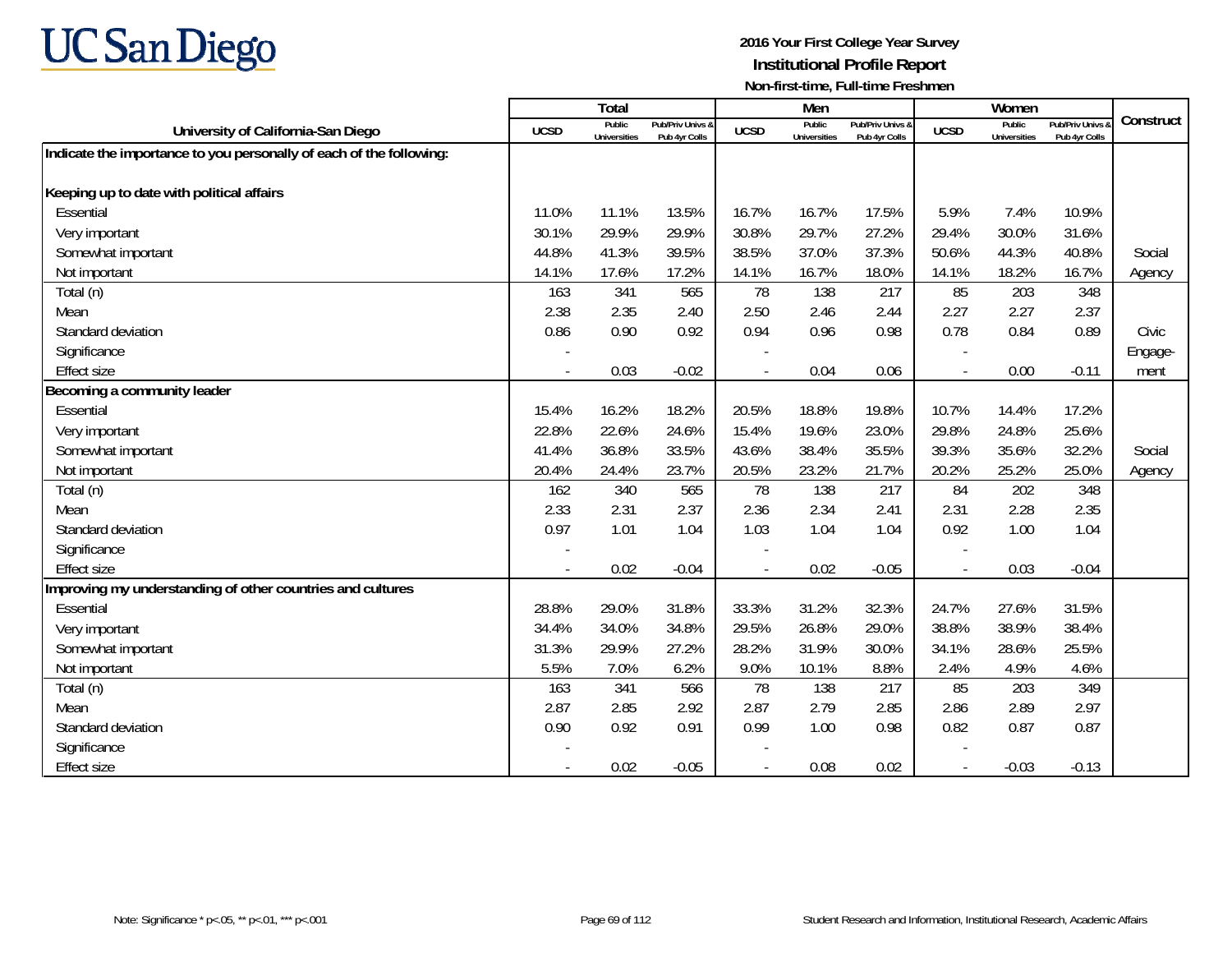

|                                                                           |                          | <b>Total</b>                  |                                   |                | Men                           |                                   |                          | Women                         |                                 |             |
|---------------------------------------------------------------------------|--------------------------|-------------------------------|-----------------------------------|----------------|-------------------------------|-----------------------------------|--------------------------|-------------------------------|---------------------------------|-------------|
| University of California-San Diego                                        | <b>UCSD</b>              | Public<br><b>Universities</b> | Pub/Priv Univs 8<br>Pub 4yr Colls | <b>UCSD</b>    | Public<br><b>Universities</b> | Pub/Priv Univs &<br>Pub 4yr Colls | <b>UCSD</b>              | Public<br><b>Universities</b> | Pub/Priv Univs<br>Pub 4yr Colls | Construct   |
| To what extent have you experienced the following with students from a    |                          |                               |                                   |                |                               |                                   |                          |                               |                                 |             |
| racial/ethnic group other than your own?                                  |                          |                               |                                   |                |                               |                                   |                          |                               |                                 |             |
|                                                                           |                          |                               |                                   |                |                               |                                   |                          |                               |                                 |             |
| Dined or shared a meal                                                    |                          |                               |                                   |                |                               |                                   |                          |                               |                                 |             |
| Very often                                                                | 25.9%                    | 25.3%                         | 24.3%                             | 27.5%          | 21.8%                         | 21.7%                             | 24.4%                    | 27.7%                         | 25.9%                           |             |
| Often                                                                     | 23.5%                    | 19.0%                         | 20.4%                             | 23.8%          | 21.1%                         | 20.4%                             | 23.3%                    | 17.5%                         | 20.5%                           | Positive    |
| Sometimes                                                                 | 24.7%                    | 24.7%                         | 23.9%                             | 30.0%          | 26.1%                         | 26.2%                             | 19.8%                    | 23.8%                         | 22.4%                           | Cross-      |
| Seldom                                                                    | 9.6%                     | 15.2%                         | 15.7%                             | 7.5%           | 16.9%                         | 18.1%                             | 11.6%                    | 14.1%                         | 14.2%                           | Racial      |
| Never                                                                     | 16.3%                    | 15.8%                         | 15.7%                             | 11.3%          | 14.1%                         | 13.6%                             | 20.9%                    | 17.0%                         | 17.0%                           | Interaction |
| Total (n)                                                                 | 166                      | 348                           | 573                               | 80             | 142                           | 221                               | 86                       | 206                           | 352                             |             |
| Mean                                                                      | 3.33                     | 3.23                          | 3.22                              | 3.49           | 3.20                          | 3.19                              | 3.19                     | 3.25                          | 3.24                            |             |
| Standard deviation                                                        | 1.39                     | 1.39                          | 1.38                              | 1.28           | 1.34                          | 1.33                              | 1.47                     | 1.43                          | 1.42                            |             |
| Significance                                                              |                          |                               |                                   |                |                               |                                   |                          |                               |                                 |             |
| <b>Effect size</b>                                                        | $\overline{\phantom{a}}$ | 0.07                          | 0.08                              | $\sim$         | 0.22                          | 0.23                              | $\overline{\phantom{a}}$ | $-0.04$                       | $-0.04$                         |             |
| Had meaningful and honest discussions about race/ethnic relations outside |                          |                               |                                   |                |                               |                                   |                          |                               |                                 |             |
| of class                                                                  |                          |                               |                                   |                |                               |                                   |                          |                               |                                 |             |
| Very often                                                                | 19.8%                    | 18.7%                         | 17.7%                             | 23.5%          | 17.6%                         | 17.2%                             | 16.3%                    | 19.5%                         | 17.9%                           |             |
| Often                                                                     | 17.4%                    | 16.4%                         | 17.5%                             | 16.0%          | 16.2%                         | 15.4%                             | 18.6%                    | 16.6%                         | 18.8%                           | Positive    |
| Sometimes                                                                 | 29.9%                    | 28.0%                         | 28.3%                             | 29.6%          | 27.5%                         | 27.1%                             | 30.2%                    | 28.3%                         | 29.1%                           | Cross-      |
| Seldom                                                                    | 16.8%                    | 18.2%                         | 19.1%                             | 17.3%          | 20.4%                         | 22.6%                             | 16.3%                    | 16.6%                         | 16.8%                           | Racial      |
| Never                                                                     | 16.2%                    | 18.7%                         | 17.5%                             | 13.6%          | 18.3%                         | 17.6%                             | 18.6%                    | 19.0%                         | 17.4%                           | Interaction |
| Total (n)                                                                 | 167                      | 347                           | 572                               | 81             | 142                           | 221                               | 86                       | 205                           | 351                             |             |
| Mean                                                                      | 3.08                     | 2.98                          | 2.99                              | 3.19           | 2.94                          | 2.92                              | 2.98                     | 3.01                          | 3.03                            |             |
| Standard deviation                                                        | 1.34                     | 1.36                          | 1.33                              | 1.34           | 1.35                          | 1.33                              | 1.33                     | 1.37                          | 1.33                            |             |
| Significance                                                              |                          |                               |                                   |                |                               |                                   |                          |                               |                                 |             |
| <b>Effect size</b>                                                        |                          | 0.07                          | 0.07                              |                | 0.19                          | 0.20                              |                          | $-0.02$                       | $-0.04$                         |             |
| Had guarded, cautious interactions                                        |                          |                               |                                   |                |                               |                                   |                          |                               |                                 |             |
| Very often                                                                | 7.8%                     | 8.1%                          | 7.9%                              | 6.2%           | 7.7%                          | 8.1%                              | 9.3%                     | 8.3%                          | 7.7%                            |             |
| Often                                                                     | 7.8%                     | 6.9%                          | 8.2%                              | 7.4%           | 5.6%                          | 6.3%                              | 8.1%                     | 7.8%                          | 9.4%                            | Negative    |
| Sometimes                                                                 | 28.7%                    | 28.8%                         | 25.3%                             | 33.3%          | 31.0%                         | 27.1%                             | 24.4%                    | 27.3%                         | 24.2%                           | Cross-      |
| Seldom                                                                    | 24.6%                    | 22.8%                         | 23.3%                             | 23.5%          | 20.4%                         | 22.6%                             | 25.6%                    | 24.4%                         | 23.6%                           | Racial      |
| Never                                                                     | 31.1%                    | 33.4%                         | 35.3%                             | 29.6%          | 35.2%                         | 35.7%                             | 32.6%                    | 32.2%                         | 35.0%                           | Interaction |
| Total (n)                                                                 | 167                      | 347                           | 572                               | 81             | 142                           | 221                               | 86                       | 205                           | 351                             |             |
| Mean                                                                      | 2.37                     | 2.33                          | 2.30                              | 2.37           | 2.30                          | 2.29                              | 2.36                     | 2.36                          | 2.31                            |             |
| Standard deviation                                                        | 1.22                     | 1.23                          | 1.25                              | 1.17           | 1.23                          | 1.24                              | 1.27                     | 1.24                          | 1.25                            |             |
| Significance                                                              |                          |                               |                                   |                |                               |                                   |                          |                               |                                 |             |
| <b>Effect size</b>                                                        |                          | 0.03                          | 0.06                              | $\overline{a}$ | 0.06                          | 0.06                              | $\overline{\phantom{a}}$ | 0.00                          | 0.04                            |             |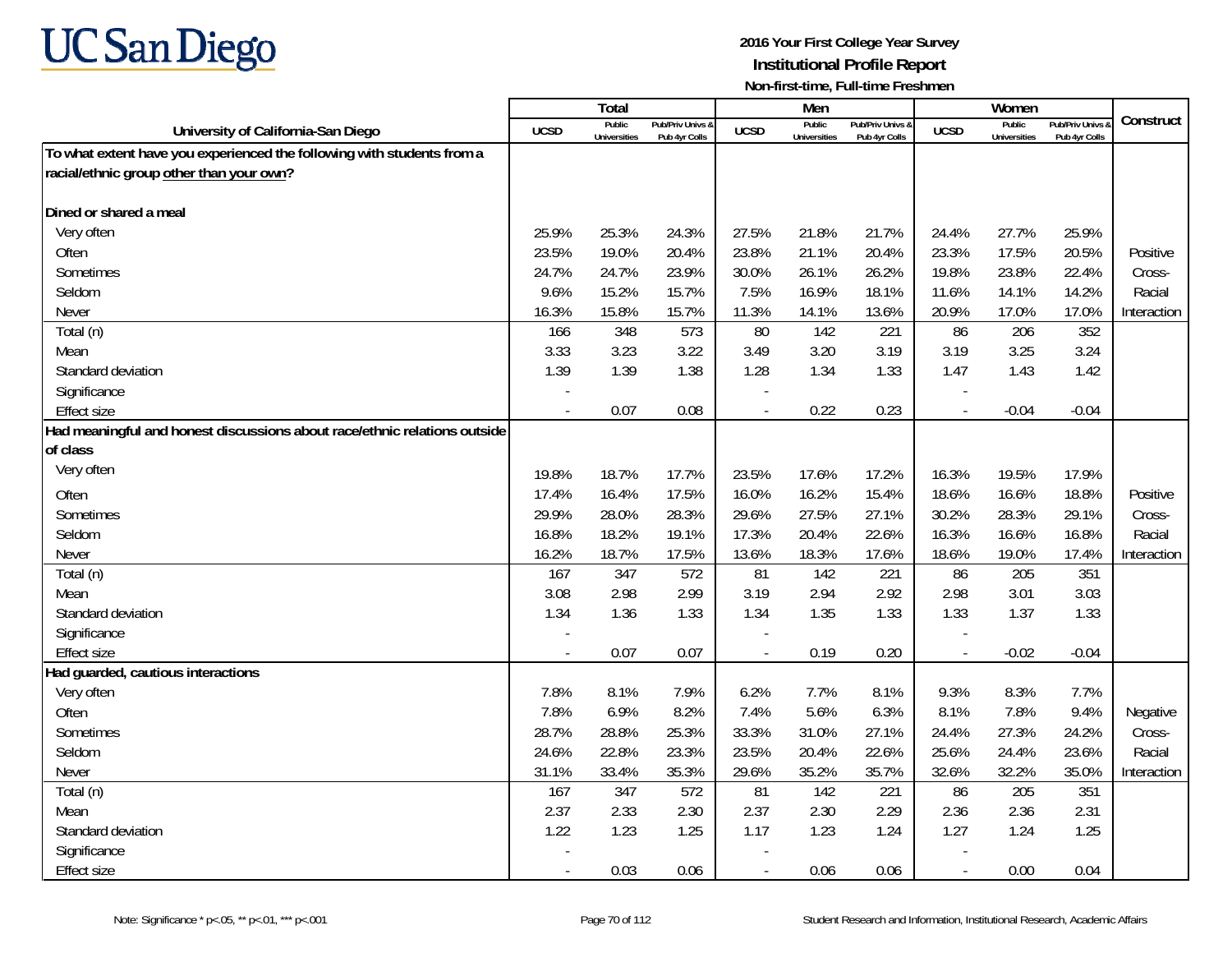

|                                                                        |                          | Total                         |                                   |                | Men                           |                                   |                          | Women                         |                                        |             |
|------------------------------------------------------------------------|--------------------------|-------------------------------|-----------------------------------|----------------|-------------------------------|-----------------------------------|--------------------------|-------------------------------|----------------------------------------|-------------|
| University of California-San Diego                                     | <b>UCSD</b>              | Public<br><b>Universities</b> | Pub/Priv Univs 8<br>Pub 4vr Colls | <b>UCSD</b>    | Public<br><b>Universities</b> | Pub/Priv Univs &<br>Pub 4yr Colls | <b>UCSD</b>              | Public<br><b>Universities</b> | <b>Pub/Priv Univs</b><br>Pub 4yr Colls | Construct   |
| To what extent have you experienced the following with students from a |                          |                               |                                   |                |                               |                                   |                          |                               |                                        |             |
| racial/ethnic group other than your own?                               |                          |                               |                                   |                |                               |                                   |                          |                               |                                        |             |
|                                                                        |                          |                               |                                   |                |                               |                                   |                          |                               |                                        |             |
| Shared personal feelings and problems                                  |                          |                               |                                   |                |                               |                                   |                          |                               |                                        |             |
| Very often                                                             | 16.9%                    | 16.4%                         | 16.3%                             | 16.3%          | 13.4%                         | 13.6%                             | 17.4%                    | 18.5%                         | 17.9%                                  |             |
| Often                                                                  | 24.1%                    | 21.3%                         | 22.9%                             | 21.3%          | 19.0%                         | 20.0%                             | 26.7%                    | 22.9%                         | 24.7%                                  | Positive    |
| Sometimes                                                              | 28.9%                    | 27.1%                         | 27.3%                             | 37.5%          | 35.2%                         | 33.2%                             | 20.9%                    | 21.5%                         | 23.6%                                  | Cross-      |
| Seldom                                                                 | 13.9%                    | 16.4%                         | 16.1%                             | 11.3%          | 13.4%                         | 14.1%                             | 16.3%                    | 18.5%                         | 17.3%                                  | Racial      |
| Never                                                                  | 16.3%                    | 18.7%                         | 17.5%                             | 13.8%          | 19.0%                         | 19.1%                             | 18.6%                    | 18.5%                         | 16.5%                                  | Interaction |
| Total (n)                                                              | 166                      | 347                           | 572                               | 80             | 142                           | 220                               | 86                       | 205                           | 352                                    |             |
| Mean                                                                   | 3.11                     | 3.00                          | 3.04                              | 3.15           | 2.94                          | 2.95                              | 3.08                     | 3.04                          | 3.10                                   |             |
| Standard deviation                                                     | 1.30                     | 1.34                          | 1.32                              | 1.23           | 1.28                          | 1.29                              | 1.37                     | 1.38                          | 1.34                                   |             |
| Significance                                                           |                          |                               |                                   |                |                               |                                   |                          |                               |                                        |             |
| <b>Effect size</b>                                                     |                          | 0.08                          | 0.05                              | $\overline{a}$ | 0.16                          | 0.16                              | $\overline{\phantom{a}}$ | 0.03                          | $-0.01$                                |             |
| Had tense, somewhat hostile interactions                               |                          |                               |                                   |                |                               |                                   |                          |                               |                                        |             |
| Very often                                                             | 3.0%                     | 2.3%                          | 3.2%                              | 4.9%           | 4.2%                          | 4.5%                              | 1.2%                     | 1.0%                          | 2.3%                                   |             |
| Often                                                                  | 6.0%                     | 5.2%                          | 5.8%                              | 3.7%           | 3.5%                          | 4.5%                              | 8.1%                     | 6.4%                          | 6.6%                                   | Negative    |
| Sometimes                                                              | 16.8%                    | 14.7%                         | 12.5%                             | 19.8%          | 16.9%                         | 14.5%                             | 14.0%                    | 13.2%                         | 11.1%                                  | Cross-      |
| Seldom                                                                 | 25.1%                    | 22.5%                         | 22.1%                             | 23.5%          | 22.5%                         | 21.8%                             | 26.7%                    | 22.5%                         | 22.3%                                  | Racial      |
| Never                                                                  | 49.1%                    | 55.2%                         | 56.5%                             | 48.1%          | 52.8%                         | 54.5%                             | 50.0%                    | 56.9%                         | 57.7%                                  | Interaction |
| Total (n)                                                              | 167                      | 346                           | 570                               | 81             | 142                           | 220                               | 86                       | 204                           | 350                                    |             |
| Mean                                                                   | 1.89                     | 1.77                          | 1.77                              | 1.94           | 1.84                          | 1.83                              | 1.84                     | 1.72                          | 1.73                                   |             |
| Standard deviation                                                     | 1.08                     | 1.03                          | 1.07                              | 1.13           | 1.10                          | 1.12                              | 1.03                     | 0.99                          | 1.04                                   |             |
| Significance                                                           |                          |                               |                                   |                |                               |                                   |                          |                               |                                        |             |
| <b>Effect size</b>                                                     | $\overline{\phantom{a}}$ | 0.12                          | 0.11                              | $\overline{a}$ | 0.09                          | 0.10                              | $\overline{\phantom{a}}$ | 0.12                          | 0.11                                   |             |
| Had intellectual discussions outside of class                          |                          |                               |                                   |                |                               |                                   |                          |                               |                                        |             |
| Very often                                                             | 24.0%                    | 21.6%                         | 21.0%                             | 30.9%          | 24.6%                         | 21.7%                             | 17.4%                    | 19.4%                         | 20.5%                                  |             |
| Often                                                                  | 24.6%                    | 22.7%                         | 22.9%                             | 25.9%          | 25.4%                         | 24.4%                             | 23.3%                    | 20.9%                         | 21.9%                                  | Positive    |
| Sometimes                                                              | 28.7%                    | 28.7%                         | 29.0%                             | 27.2%          | 27.5%                         | 28.1%                             | 30.2%                    | 29.6%                         | 29.6%                                  | Cross-      |
| Seldom                                                                 | 12.6%                    | 14.4%                         | 14.5%                             | 7.4%           | 11.3%                         | 14.5%                             | 17.4%                    | 16.5%                         | 14.5%                                  | Racial      |
| Never                                                                  | 10.2%                    | 12.6%                         | 12.6%                             | 8.6%           | 11.3%                         | 11.3%                             | 11.6%                    | 13.6%                         | 13.4%                                  | Interaction |
| Total (n)                                                              | 167                      | 348                           | 572                               | 81             | 142                           | 221                               | 86                       | 206                           | 351                                    |             |
| Mean                                                                   | 3.40                     | 3.26                          | 3.25                              | 3.63           | 3.41                          | 3.31                              | 3.17                     | 3.16                          | 3.22                                   |             |
| Standard deviation                                                     | 1.26                     | 1.29                          | 1.29                              | 1.24           | 1.28                          | 1.27                              | 1.25                     | 1.29                          | 1.30                                   |             |
| Significance                                                           |                          |                               |                                   |                |                               |                                   |                          |                               |                                        |             |
| <b>Effect size</b>                                                     | $\sim$                   | 0.11                          | 0.12                              | $\blacksquare$ | 0.17                          | 0.25                              | $\overline{\phantom{a}}$ | 0.01                          | $-0.04$                                |             |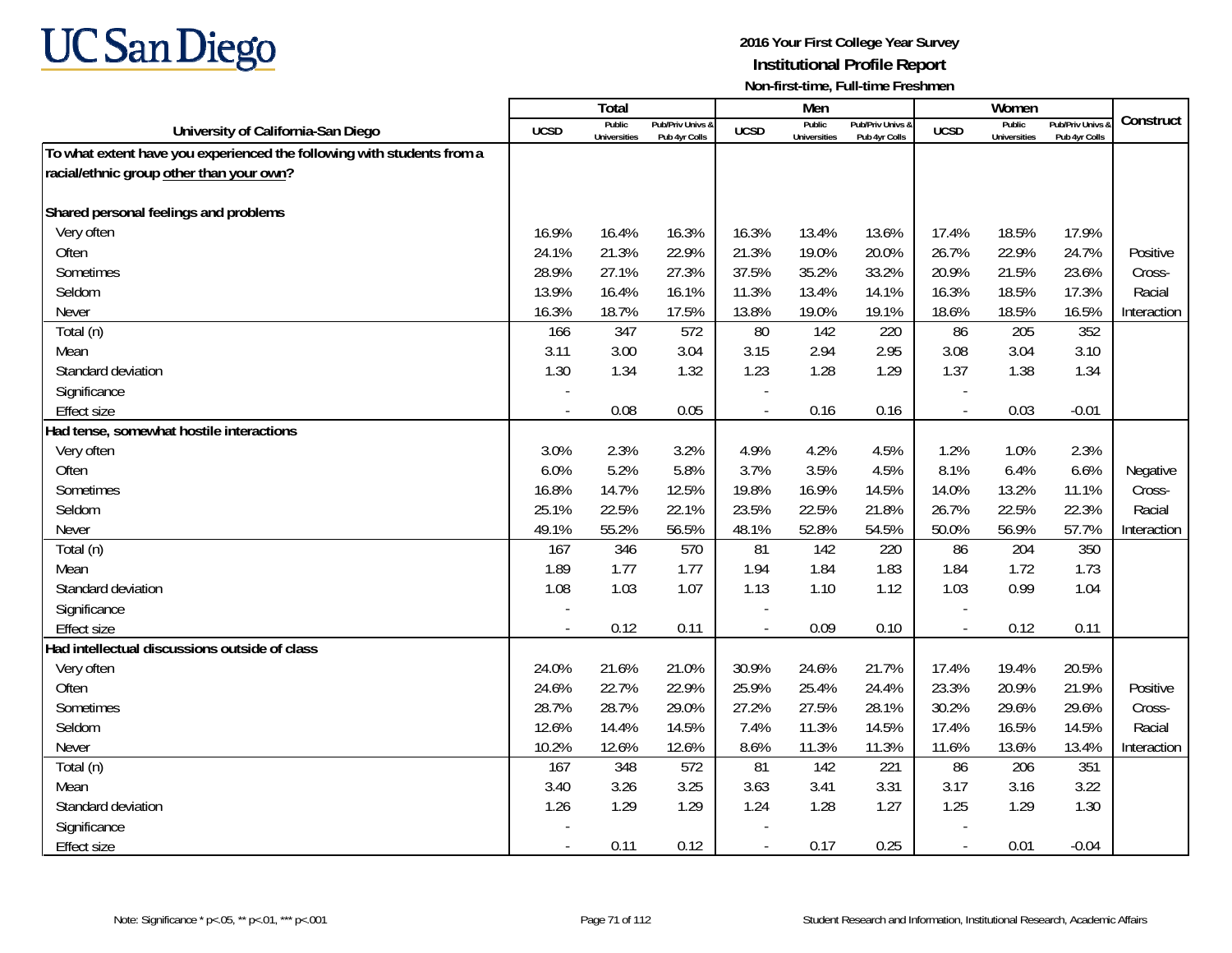

|                                                                        |                | Total                         |                                   |                          | Men                           |                                   |                          | Women                         |                                        |             |
|------------------------------------------------------------------------|----------------|-------------------------------|-----------------------------------|--------------------------|-------------------------------|-----------------------------------|--------------------------|-------------------------------|----------------------------------------|-------------|
| University of California-San Diego                                     | <b>UCSD</b>    | Public<br><b>Universities</b> | Pub/Priv Univs &<br>Pub 4yr Colls | <b>UCSD</b>              | Public<br><b>Universities</b> | Pub/Priv Univs 8<br>Pub 4vr Colls | <b>UCSD</b>              | Public<br><b>Universities</b> | <b>Pub/Priv Univs</b><br>Pub 4yr Colls | Construct   |
| To what extent have you experienced the following with students from a |                |                               |                                   |                          |                               |                                   |                          |                               |                                        |             |
| racial/ethnic group other than your own?                               |                |                               |                                   |                          |                               |                                   |                          |                               |                                        |             |
|                                                                        |                |                               |                                   |                          |                               |                                   |                          |                               |                                        |             |
| Felt insulted or threatened because of your race/ethnicity             |                |                               |                                   |                          |                               |                                   |                          |                               |                                        |             |
| Very often                                                             | 3.6%           | 2.3%                          | 3.1%                              | 6.2%                     | 4.2%                          | 5.4%                              | 1.2%                     | 1.0%                          | 1.7%                                   |             |
| Often                                                                  | 5.4%           | 5.2%                          | 4.9%                              | 7.4%                     | 6.3%                          | 5.9%                              | 3.5%                     | 4.4%                          | 4.3%                                   | Negative    |
| Sometimes                                                              | 15.0%          | 11.5%                         | 10.8%                             | 13.6%                    | 11.2%                         | 9.0%                              | 16.3%                    | 11.7%                         | 11.9%                                  | Cross-      |
| Seldom                                                                 | 12.6%          | 15.5%                         | 14.1%                             | 6.2%                     | 11.9%                         | 11.3%                             | 18.6%                    | 18.0%                         | 15.9%                                  | Racial      |
| Never                                                                  | 63.5%          | 65.6%                         | 67.1%                             | 66.7%                    | 66.4%                         | 68.5%                             | 60.5%                    | 65.0%                         | 66.2%                                  | Interaction |
| Total (n)                                                              | 167            | 349                           | 574                               | 81                       | 143                           | 222                               | 86                       | 206                           | 352                                    |             |
| Mean                                                                   | 1.73           | 1.63                          | 1.63                              | 1.80                     | 1.70                          | 1.68                              | 1.66                     | 1.58                          | 1.59                                   |             |
| Standard deviation                                                     | 1.12           | 1.02                          | 1.06                              | 1.28                     | 1.15                          | 1.18                              | 0.95                     | 0.93                          | 0.97                                   |             |
| Significance                                                           |                |                               |                                   |                          |                               |                                   |                          |                               |                                        |             |
| <b>Effect size</b>                                                     |                | 0.10                          | 0.09                              | $\overline{\phantom{a}}$ | 0.09                          | 0.10                              | $\sim$                   | 0.09                          | 0.07                                   |             |
| Felt ignored or invisible because of your race/ethnicity               |                |                               |                                   |                          |                               |                                   |                          |                               |                                        |             |
| Very often                                                             | 2.4%           | 2.6%                          | 3.7%                              | 3.8%                     | 5.0%                          | 6.4%                              | 1.2%                     | 1.0%                          | 2.0%                                   |             |
| Often                                                                  | 7.8%           | 5.5%                          | 5.3%                              | 11.3%                    | 7.8%                          | 6.8%                              | 4.7%                     | 3.9%                          | 4.3%                                   | Positive    |
| Sometimes                                                              | 13.9%          | 11.5%                         | 11.0%                             | 7.5%                     | 8.5%                          | 8.6%                              | 19.8%                    | 13.6%                         | 12.5%                                  | Cross-      |
| Seldom                                                                 | 15.7%          | 14.4%                         | 13.1%                             | 17.5%                    | 14.2%                         | 12.7%                             | 14.0%                    | 14.6%                         | 13.4%                                  | Racial      |
| Never                                                                  | 60.2%          | 66.0%                         | 66.9%                             | 60.0%                    | 64.5%                         | 65.5%                             | 60.5%                    | 67.0%                         | 67.8%                                  | Interaction |
| Total (n)                                                              | 166            | 347                           | 571                               | 80                       | 141                           | 220                               | 86                       | 206                           | 351                                    |             |
| Mean                                                                   | 1.77           | 1.64                          | 1.66                              | 1.81                     | 1.74                          | 1.76                              | 1.72                     | 1.57                          | 1.59                                   |             |
| Standard deviation                                                     | 1.11           | 1.05                          | 1.10                              | 1.20                     | 1.20                          | 1.24                              | 1.01                     | 0.93                          | 1.00                                   |             |
| Significance                                                           |                |                               |                                   |                          |                               |                                   |                          |                               |                                        |             |
| <b>Effect size</b>                                                     | $\overline{a}$ | 0.12                          | 0.10                              | $\overline{a}$           | 0.06                          | 0.04                              | $\overline{\phantom{a}}$ | 0.16                          | 0.13                                   |             |
| Studied or prepared for class                                          |                |                               |                                   |                          |                               |                                   |                          |                               |                                        |             |
| Very often                                                             | 28.1%          | 25.2%                         | 25.4%                             | 29.6%                    | 22.4%                         | 23.0%                             | 26.7%                    | 27.2%                         | 27.0%                                  |             |
| Often                                                                  | 27.5%          | 26.9%                         | 26.1%                             | 29.6%                    | 25.9%                         | 26.1%                             | 25.6%                    | 27.7%                         | 26.1%                                  | Positive    |
| Sometimes                                                              | 26.3%          | 24.1%                         | 26.8%                             | 24.7%                    | 30.1%                         | 30.2%                             | 27.9%                    | 19.9%                         | 24.7%                                  | Cross-      |
| Seldom                                                                 | 7.8%           | 12.0%                         | 9.6%                              | 7.4%                     | 11.9%                         | 11.7%                             | 8.1%                     | 12.1%                         | 8.2%                                   | Racial      |
| Never                                                                  | 10.2%          | 11.7%                         | 12.0%                             | 8.6%                     | 9.8%                          | 9.0%                              | 11.6%                    | 13.1%                         | 13.9%                                  | Interaction |
| Total (n)                                                              | 167            | 349                           | 574                               | 81                       | 143                           | 222                               | 86                       | 206                           | 352                                    |             |
| Mean                                                                   | 3.56           | 3.42                          | 3.43                              | 3.64                     | 3.39                          | 3.42                              | 3.48                     | 3.44                          | 3.44                                   |             |
| Standard deviation                                                     | 1.26           | 1.30                          | 1.29                              | 1.23                     | 1.23                          | 1.22                              | 1.29                     | 1.35                          | 1.34                                   |             |
| Significance                                                           |                |                               |                                   |                          |                               |                                   |                          |                               |                                        |             |
| <b>Effect size</b>                                                     | $\sim$         | 0.11                          | 0.10                              | $\blacksquare$           | 0.20                          | 0.18                              | $\blacksquare$           | 0.03                          | 0.03                                   |             |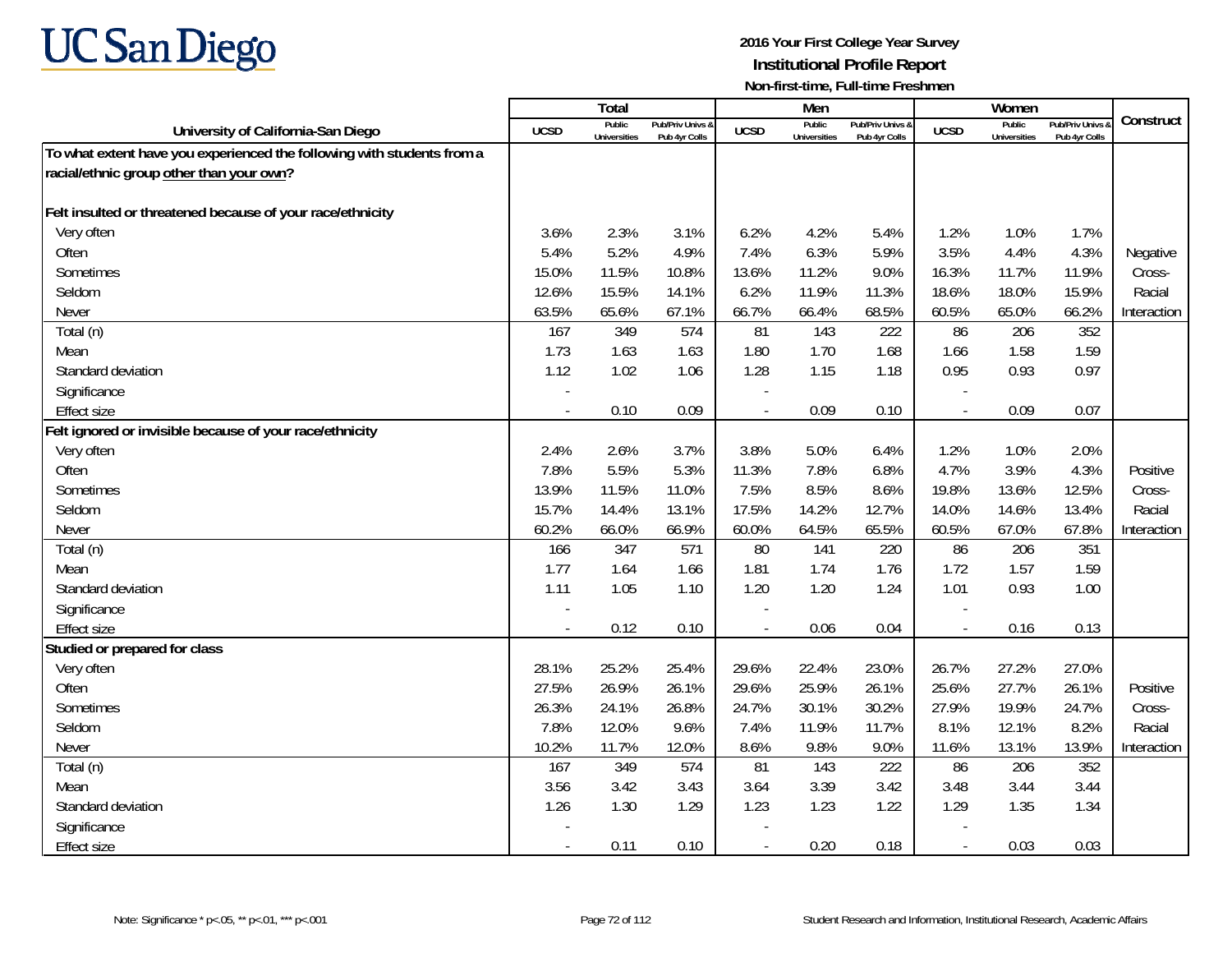

|                                    |                          | Total                         |                                   |             | Men                           |                                   |             | Women                  |                                   |             |
|------------------------------------|--------------------------|-------------------------------|-----------------------------------|-------------|-------------------------------|-----------------------------------|-------------|------------------------|-----------------------------------|-------------|
| University of California-San Diego | <b>UCSD</b>              | Public<br><b>Universities</b> | Pub/Priv Univs &<br>Pub 4yr Colls | <b>UCSD</b> | Public<br><b>Universities</b> | Pub/Priv Univs &<br>Pub 4yr Colls | <b>UCSD</b> | Public<br>Universities | Pub/Priv Univs &<br>Pub 4yr Colls | Construct   |
| Socialized or partied              |                          |                               |                                   |             |                               |                                   |             |                        |                                   |             |
| Very often                         | 16.2%                    | 17.2%                         | 17.2%                             | 16.0%       | 11.9%                         | 13.1%                             | 16.3%       | 20.9%                  | 19.9%                             |             |
| Often                              | 18.6%                    | 17.5%                         | 16.6%                             | 24.7%       | 22.4%                         | 18.9%                             | 12.8%       | 14.1%                  | 15.1%                             | Positive    |
| Sometimes                          | 27.5%                    | 28.1%                         | 29.8%                             | 27.2%       | 29.4%                         | 32.0%                             | 27.9%       | 27.2%                  | 28.4%                             | Cross-      |
| Seldom                             | 21.6%                    | 20.3%                         | 17.4%                             | 21.0%       | 21.0%                         | 18.9%                             | 22.1%       | 19.9%                  | 16.5%                             | Racial      |
| Never                              | 16.2%                    | 16.9%                         | 19.0%                             | 11.1%       | 15.4%                         | 17.1%                             | 20.9%       | 18.0%                  | 20.2%                             | Interaction |
| Total (n)                          | 167                      | 349                           | 574                               | 81          | 143                           | 222                               | 86          | 206                    | 352                               |             |
| Mean                               | 2.97                     | 2.98                          | 2.96                              | 3.14        | 2.94                          | 2.92                              | 2.81        | 3.00                   | 2.98                              |             |
| Standard deviation                 | 1.31                     | 1.32                          | 1.34                              | 1.24        | 1.24                          | .26                               | 1.35        | 1.38                   | 1.39                              |             |
| Significance                       | $\overline{\phantom{a}}$ |                               |                                   |             |                               |                                   |             |                        |                                   |             |
| Effect size                        |                          | $-0.01$                       | 0.01                              |             | 0.16                          | 0.17                              |             | $-0.14$                | $-0.12$                           |             |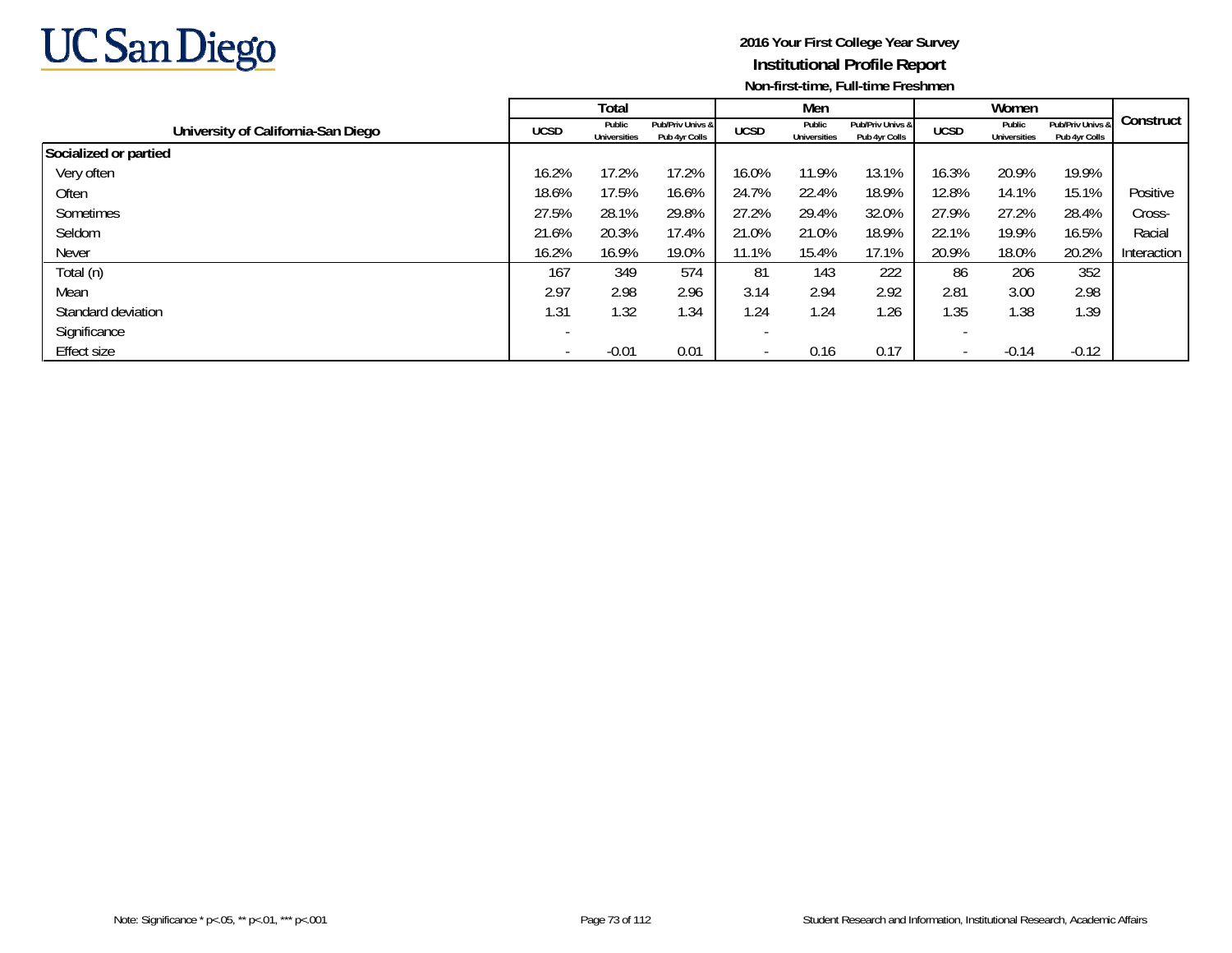

|                                                                            |             | Total                         |                                   |                | Men                           |                                   |                          | Women                         |                                        |           |
|----------------------------------------------------------------------------|-------------|-------------------------------|-----------------------------------|----------------|-------------------------------|-----------------------------------|--------------------------|-------------------------------|----------------------------------------|-----------|
| University of California-San Diego                                         | <b>UCSD</b> | Public<br><b>Universities</b> | Pub/Priv Univs &<br>Pub 4yr Colls | <b>UCSD</b>    | Public<br><b>Universities</b> | Pub/Priv Univs &<br>Pub 4yr Colls | <b>UCSD</b>              | Public<br><b>Universities</b> | <b>Pub/Priv Univs</b><br>Pub 4yr Colls | Construct |
| Since entering this college, how much time have you spent during a typical |             |                               |                                   |                |                               |                                   |                          |                               |                                        |           |
| week doing the following activities?                                       |             |                               |                                   |                |                               |                                   |                          |                               |                                        |           |
|                                                                            |             |                               |                                   |                |                               |                                   |                          |                               |                                        |           |
| <b>Attending classes/labs</b>                                              |             |                               |                                   |                |                               |                                   |                          |                               |                                        |           |
| Over 20 hrs/wk                                                             | 10.3%       | 9.1%                          | 10.5%                             | 8.1%           | 9.7%                          | 11.4%                             | 12.2%                    | 8.6%                          | 9.9%                                   |           |
| 16 to 20 hrs/wk                                                            | 12.2%       | 19.3%                         | 17.2%                             | 14.9%          | 17.9%                         | 16.1%                             | 9.8%                     | 20.3%                         | 17.8%                                  |           |
| 11 to 15 hrs/wk                                                            | 35.9%       | 32.9%                         | 32.7%                             | 35.1%          | 35.1%                         | 34.6%                             | 36.6%                    | 31.5%                         | 31.6%                                  |           |
| 6 to 10 hrs/wk                                                             | 32.1%       | 24.5%                         | 23.9%                             | 29.7%          | 23.1%                         | 22.7%                             | 34.1%                    | 25.4%                         | 24.6%                                  |           |
| 3 to 5 hrs/wk                                                              | 6.4%        | 10.3%                         | 11.0%                             | 9.5%           | 11.2%                         | 9.5%                              | 3.7%                     | 9.6%                          | 12.0%                                  |           |
| 1 to 2 hrs/wk                                                              | 0.6%        | 1.5%                          | 2.0%                              | 1.4%           | 1.5%                          | 1.9%                              | 0.0%                     | 1.5%                          | 2.0%                                   |           |
| Less than one hr/wk                                                        | 1.3%        | 1.2%                          | 1.6%                              | 0.0%           | 0.7%                          | 2.4%                              | 2.4%                     | 1.5%                          | 1.2%                                   |           |
| None                                                                       | 1.3%        | 1.2%                          | 1.1%                              | 1.4%           | 0.7%                          | 1.4%                              | 1.2%                     | 1.5%                          | 0.9%                                   |           |
| Total (n)                                                                  | 156         | 331                           | 553                               | 74             | 134                           | 211                               | 82                       | 197                           | 342                                    |           |
| Mean                                                                       | 5.74        | 5.77                          | 5.74                              | 5.72           | 5.81                          | 5.75                              | 5.77                     | 5.75                          | 5.74                                   |           |
| Standard deviation                                                         | 1.28        | 1.34                          | 1.39                              | 1.24           | 1.29                          | 1.44                              | 1.32                     | 1.38                          | 1.35                                   |           |
| Significance                                                               |             |                               |                                   |                |                               |                                   |                          |                               |                                        |           |
| <b>Effect size</b>                                                         | $\sim$      | $-0.02$                       | 0.00                              | $\sim$         | $-0.07$                       | $-0.02$                           | $\overline{\phantom{a}}$ | 0.01                          | 0.02                                   |           |
| Studying/homework                                                          |             |                               |                                   |                |                               |                                   |                          |                               |                                        |           |
| Over 20 hrs/wk                                                             | 12.8%       | 12.1%                         | 10.5%                             | 16.2%          | 15.7%                         | 12.9%                             | 9.8%                     | 9.7%                          | 9.1%                                   |           |
| 16 to 20 hrs/wk                                                            | 14.1%       | 13.9%                         | 11.1%                             | 9.5%           | 11.2%                         | 10.5%                             | 18.3%                    | 15.8%                         | 11.4%                                  |           |
| 11 to 15 hrs/wk                                                            | 16.0%       | 16.1%                         | 16.3%                             | 16.2%          | 14.2%                         | 14.3%                             | 15.9%                    | 17.3%                         | 17.6%                                  |           |
| 6 to 10 hrs/wk                                                             | 35.3%       | 29.1%                         | 27.0%                             | 39.2%          | 29.9%                         | 26.2%                             | 31.7%                    | 28.6%                         | 27.6%                                  |           |
| 3 to 5 hrs/wk                                                              | 15.4%       | 20.0%                         | 23.0%                             | 12.2%          | 17.2%                         | 21.9%                             | 18.3%                    | 21.9%                         | 23.8%                                  |           |
| 1 to 2 hrs/wk                                                              | 4.5%        | 6.7%                          | 8.9%                              | 5.4%           | 9.7%                          | 11.0%                             | 3.7%                     | 4.6%                          | 7.6%                                   |           |
| Less than one hr/wk                                                        | 1.9%        | 2.1%                          | 2.9%                              | 1.4%           | 2.2%                          | 2.9%                              | 2.4%                     | 2.0%                          | 2.9%                                   |           |
| None                                                                       | 0.0%        | 0.0%                          | 0.2%                              | 0.0%           | 0.0%                          | 0.5%                              | 0.0%                     | 0.0%                          | 0.0%                                   |           |
| Total (n)                                                                  | 156         | 330                           | 551                               | 74             | 134                           | 210                               | 82                       | 196                           | 341                                    |           |
| Mean                                                                       | 5.53        | 5.41                          | 5.20                              | 5.57           | 5.40                          | 5.20                              | 5.49                     | 5.41                          | 5.20                                   |           |
| Standard deviation                                                         | 1.46        | 1.52                          | 1.55                              | 1.47           | 1.62                          | 1.64                              | 1.45                     | 1.45                          | 1.49                                   |           |
| Significance                                                               |             |                               | $\star$                           |                |                               |                                   |                          |                               |                                        |           |
| <b>Effect size</b>                                                         | $\sim$      | 0.08                          | 0.21                              | $\blacksquare$ | 0.10                          | 0.23                              | $\blacksquare$           | 0.06                          | 0.19                                   |           |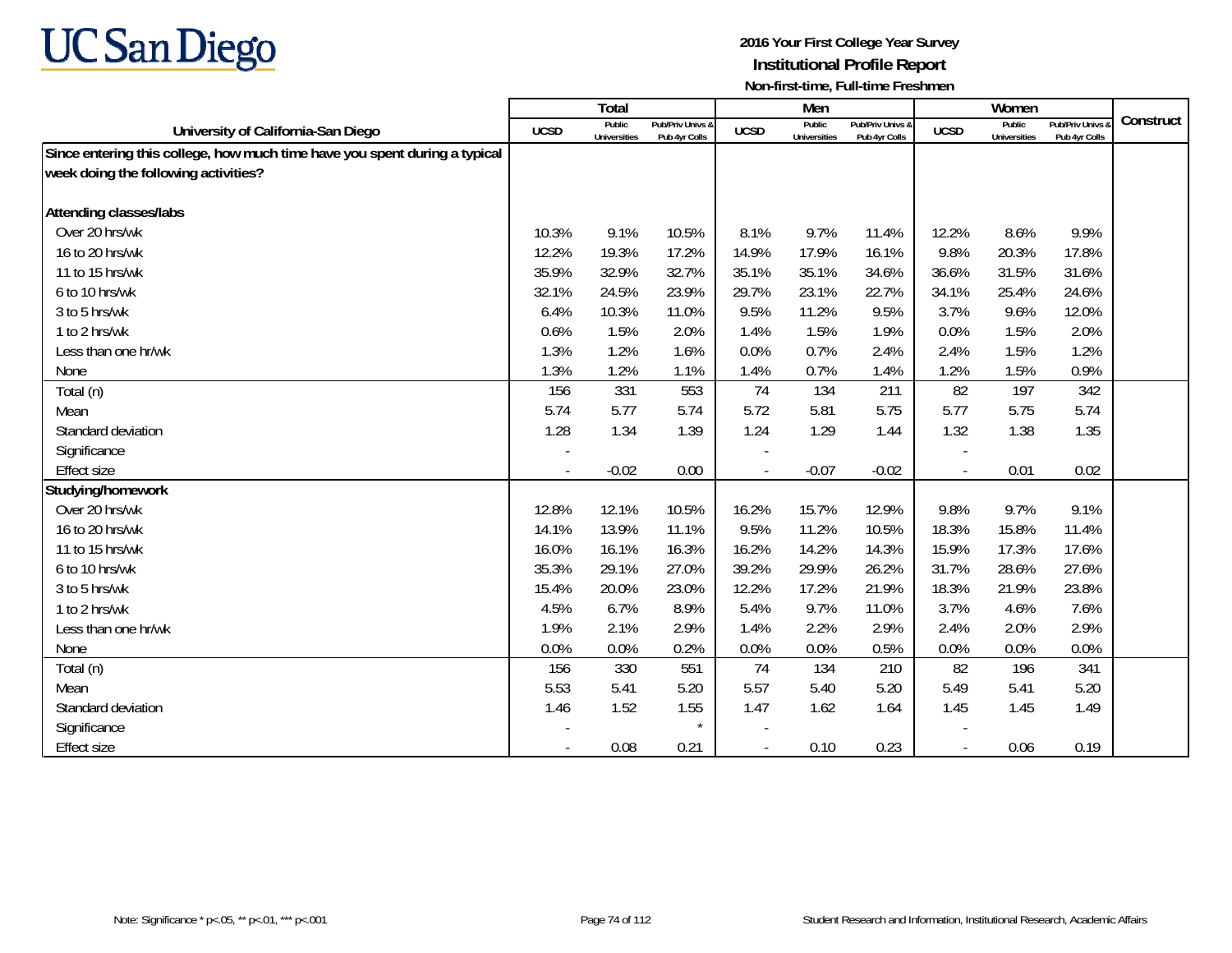

|                                                                            |                          | Total                         |                                   |                          | Men                           |                                   |                          | Women                         |                                   |           |
|----------------------------------------------------------------------------|--------------------------|-------------------------------|-----------------------------------|--------------------------|-------------------------------|-----------------------------------|--------------------------|-------------------------------|-----------------------------------|-----------|
| University of California-San Diego                                         | <b>UCSD</b>              | Public<br><b>Universities</b> | Pub/Priv Univs &<br>Pub 4yr Colls | <b>UCSD</b>              | Public<br><b>Universities</b> | Pub/Priv Univs &<br>Pub 4yr Colls | <b>UCSD</b>              | Public<br><b>Universities</b> | Pub/Priv Univs &<br>Pub 4yr Colls | Construct |
| Since entering this college, how much time have you spent during a typical |                          |                               |                                   |                          |                               |                                   |                          |                               |                                   |           |
| week doing the following activities?                                       |                          |                               |                                   |                          |                               |                                   |                          |                               |                                   |           |
| Socializing with friends in person                                         |                          |                               |                                   |                          |                               |                                   |                          |                               |                                   |           |
| Over 20 hrs/wk                                                             | 1.3%                     | 6.3%                          | 6.9%                              | 1.4%                     | 5.2%                          | 7.2%                              | 1.2%                     | 7.1%                          | 6.7%                              |           |
| 16 to 20 hrs/wk                                                            | 3.2%                     | 4.5%                          | 4.2%                              | 5.4%                     | 3.7%                          | 4.3%                              | 1.2%                     | 5.1%                          | 4.1%                              |           |
| 11 to 15 hrs/wk                                                            | 5.1%                     | 7.2%                          | 6.7%                              | 5.4%                     | 9.0%                          | 8.6%                              | 4.9%                     | 6.1%                          | 5.6%                              |           |
| 6 to 10 hrs/wk                                                             | 25.6%                    | 24.7%                         | 23.0%                             | 35.1%                    | 30.6%                         | 26.8%                             | 17.1%                    | 20.7%                         | 20.8%                             |           |
| 3 to 5 hrs/wk                                                              | 25.0%                    | 25.0%                         | 25.4%                             | 23.0%                    | 24.6%                         | 23.0%                             | 26.8%                    | 25.3%                         | 26.9%                             |           |
| 1 to 2 hrs/wk                                                              | 23.7%                    | 19.3%                         | 20.1%                             | 14.9%                    | 13.4%                         | 16.7%                             | 31.7%                    | 23.2%                         | 22.2%                             |           |
| Less than one hr/wk                                                        | 10.9%                    | 9.6%                          | 10.0%                             | 9.5%                     | 9.0%                          | 10.5%                             | 12.2%                    | 10.1%                         | 9.6%                              |           |
| None                                                                       | 5.1%                     | 3.3%                          | 3.6%                              | 5.4%                     | 4.5%                          | 2.9%                              | 4.9%                     | 2.5%                          | 4.1%                              |           |
| Total (n)                                                                  | 156                      | 332                           | 551                               | 74                       | 134                           | 209                               | 82                       | 198                           | 342                               |           |
| Mean                                                                       | 3.90                     | 4.30                          | 4.26                              | 4.18                     | 4.36                          | 4.39                              | 3.65                     | 4.25                          | 4.17                              |           |
| Standard deviation                                                         | 1.45                     | 1.66                          | 1.69                              | 1.51                     | 1.62                          | 1.69                              | 1.35                     | 1.69                          | 1.68                              |           |
| Significance                                                               |                          | $\star$                       | $\star$                           |                          |                               |                                   |                          | $***$                         | $***$                             |           |
| <b>Effect size</b>                                                         | $\overline{\phantom{a}}$ | $-0.24$                       | $-0.21$                           | $\overline{\phantom{a}}$ | $-0.11$                       | $-0.12$                           | $\overline{\phantom{a}}$ | $-0.36$                       | $-0.31$                           |           |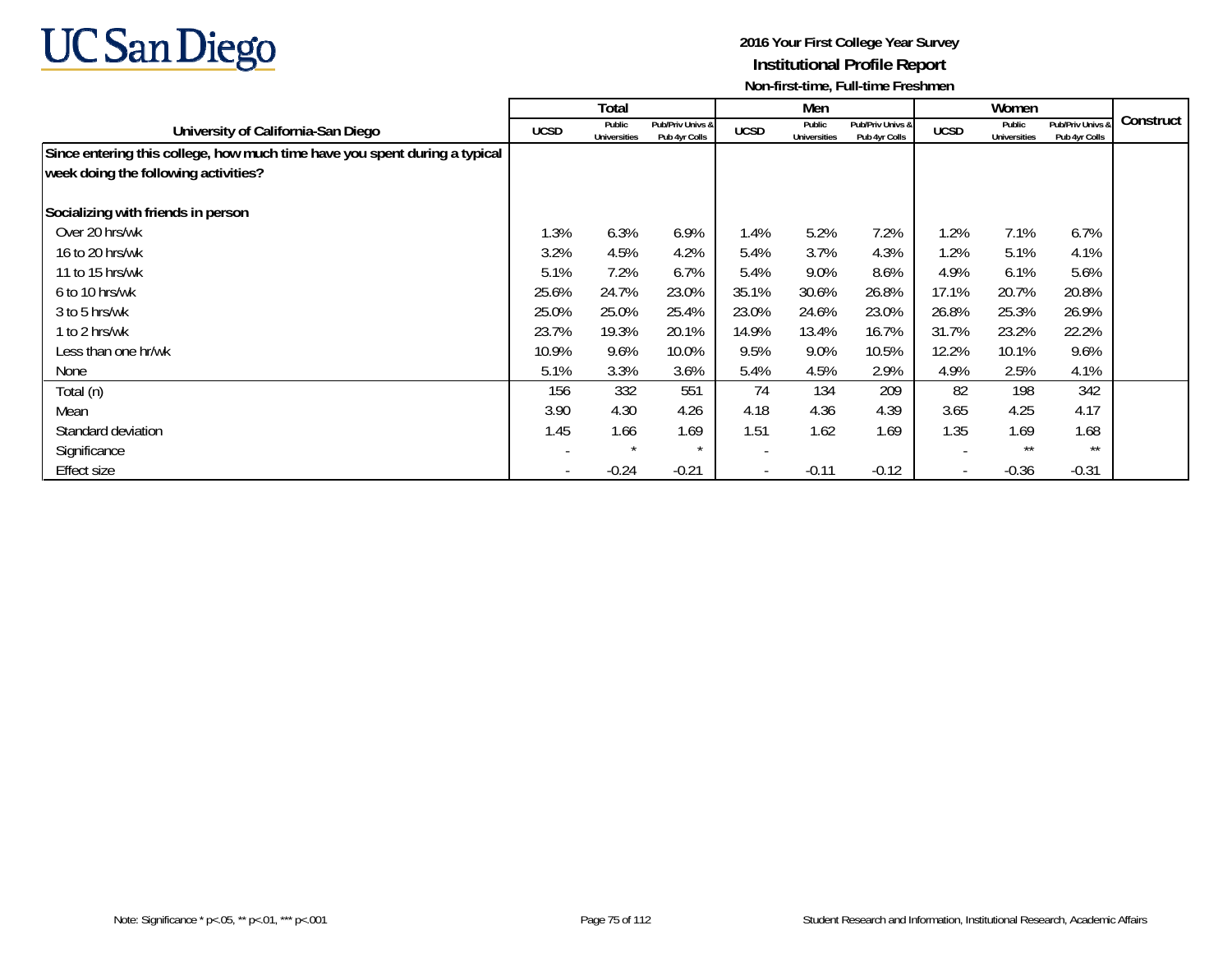

|                                                                            |                          | Total                         |                                   |                          | Men                           |                                   |                          | Women                         |                                   |           |
|----------------------------------------------------------------------------|--------------------------|-------------------------------|-----------------------------------|--------------------------|-------------------------------|-----------------------------------|--------------------------|-------------------------------|-----------------------------------|-----------|
| University of California-San Diego                                         | <b>UCSD</b>              | Public<br><b>Universities</b> | Pub/Priv Univs &<br>Pub 4yr Colls | <b>UCSD</b>              | Public<br><b>Universities</b> | Pub/Priv Univs &<br>Pub 4yr Colls | <b>UCSD</b>              | Public<br><b>Universities</b> | Pub/Priv Univs &<br>Pub 4yr Colls | Construct |
| Since entering this college, how much time have you spent during a typical |                          |                               |                                   |                          |                               |                                   |                          |                               |                                   |           |
| week doing the following activities?                                       |                          |                               |                                   |                          |                               |                                   |                          |                               |                                   |           |
| Using online social networks (Facebook, Twitter, etc.)                     |                          |                               |                                   |                          |                               |                                   |                          |                               |                                   |           |
| Over 20 hrs/wk                                                             | 4.5%                     | 6.1%                          | 7.5%                              | 6.8%                     | 4.5%                          | 6.2%                              | 2.5%                     | 7.2%                          | 8.3%                              |           |
| 16 to 20 hrs/wk                                                            | 1.9%                     | 3.0%                          | 4.4%                              | 2.7%                     | 3.0%                          | 4.3%                              | 1.2%                     | 3.1%                          | 4.4%                              |           |
| 11 to 15 hrs/wk                                                            | 7.7%                     | 8.8%                          | 8.7%                              | 6.8%                     | 7.5%                          | 8.1%                              | 8.6%                     | 9.8%                          | 9.2%                              |           |
| 6 to 10 hrs/wk                                                             | 21.9%                    | 18.6%                         | 19.5%                             | 27.0%                    | 22.4%                         | 20.9%                             | 17.3%                    | 16.0%                         | 18.6%                             |           |
| 3 to 5 hrs/wk                                                              | 25.8%                    | 28.0%                         | 25.9%                             | 17.6%                    | 23.1%                         | 23.2%                             | 33.3%                    | 31.4%                         | 27.5%                             |           |
| 1 to 2 hrs/wk                                                              | 21.9%                    | 19.8%                         | 18.6%                             | 18.9%                    | 16.4%                         | 17.1%                             | 24.7%                    | 22.2%                         | 19.5%                             |           |
| Less than one hr/wk                                                        | 8.4%                     | 8.2%                          | 9.7%                              | 12.2%                    | 12.7%                         | 11.8%                             | 4.9%                     | 5.2%                          | 8.3%                              |           |
| None                                                                       | 7.7%                     | 7.3%                          | 5.8%                              | 8.1%                     | 10.4%                         | 8.5%                              | 7.4%                     | 5.2%                          | 4.1%                              |           |
| Total (n)                                                                  | 155                      | 328                           | 549                               | 74                       | 134                           | 211                               | 81                       | 194                           | 338                               |           |
| Mean                                                                       | 3.99                     | 4.12                          | 4.25                              | 4.08                     | 3.91                          | 4.08                              | 3.91                     | 4.26                          | 4.35                              |           |
| Standard deviation                                                         | 1.64                     | 1.72                          | 1.78                              | 1.82                     | 1.77                          | 1.82                              | 1.47                     | 1.68                          | 1.75                              |           |
| Significance                                                               |                          |                               |                                   | $\overline{\phantom{0}}$ |                               |                                   | $\overline{\phantom{a}}$ |                               | $\star$                           |           |
| <b>Effect size</b>                                                         | $\overline{\phantom{a}}$ | $-0.08$                       | $-0.15$                           | $\overline{\phantom{a}}$ | 0.10                          | 0.00                              | $\overline{\phantom{a}}$ | $-0.21$                       | $-0.25$                           |           |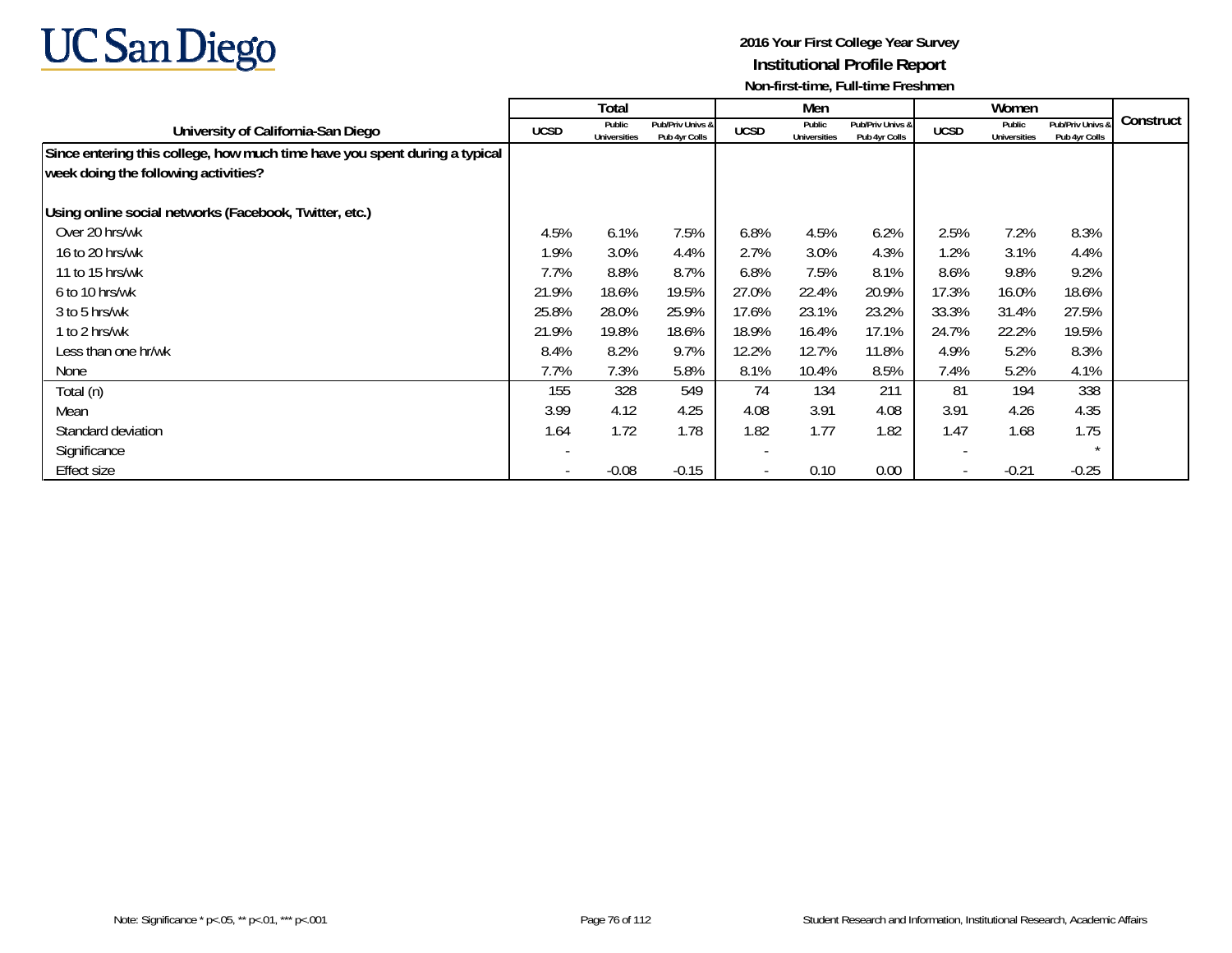

|                                                                            |                          | Total                         |                                   |                | Men                           |                                   |                          | Women                         |                                 |           |
|----------------------------------------------------------------------------|--------------------------|-------------------------------|-----------------------------------|----------------|-------------------------------|-----------------------------------|--------------------------|-------------------------------|---------------------------------|-----------|
| University of California-San Diego                                         | <b>UCSD</b>              | Public<br><b>Universities</b> | Pub/Priv Univs &<br>Pub 4yr Colls | <b>UCSD</b>    | Public<br><b>Universities</b> | Pub/Priv Univs &<br>Pub 4yr Colls | <b>UCSD</b>              | Public<br><b>Universities</b> | Pub/Priv Univs<br>Pub 4yr Colls | Construct |
| Since entering this college, how much time have you spent during a typical |                          |                               |                                   |                |                               |                                   |                          |                               |                                 |           |
| week doing the following activities?                                       |                          |                               |                                   |                |                               |                                   |                          |                               |                                 |           |
|                                                                            |                          |                               |                                   |                |                               |                                   |                          |                               |                                 |           |
| Partying                                                                   |                          |                               |                                   |                |                               |                                   |                          |                               |                                 |           |
| Over 20 hrs/wk                                                             | 1.3%                     | 0.6%                          | 0.5%                              | 1.4%           | 0.7%                          | 0.5%                              | 1.2%                     | 0.5%                          | 0.6%                            |           |
| 16 to 20 hrs/wk                                                            | 0.0%                     | 0.6%                          | 0.5%                              | 0.0%           | 0.7%                          | 0.9%                              | 0.0%                     | 0.5%                          | 0.3%                            |           |
| 11 to 15 hrs/wk                                                            | 0.0%                     | 0.6%                          | 1.1%                              | 0.0%           | 0.0%                          | 0.9%                              | 0.0%                     | 1.0%                          | 1.2%                            |           |
| 6 to 10 hrs/wk                                                             | 2.6%                     | 3.0%                          | 3.3%                              | 5.4%           | 5.2%                          | 4.7%                              | 0.0%                     | 1.5%                          | 2.4%                            |           |
| 3 to 5 hrs/wk                                                              | 9.6%                     | 10.0%                         | 9.4%                              | 10.8%          | 11.9%                         | 10.0%                             | 8.5%                     | 8.7%                          | 9.1%                            |           |
| 1 to 2 hrs/wk                                                              | 11.5%                    | 12.2%                         | 13.2%                             | 14.9%          | 12.7%                         | 14.2%                             | 8.5%                     | 11.8%                         | 12.6%                           |           |
| Less than one hr/wk                                                        | 25.6%                    | 20.4%                         | 19.6%                             | 27.0%          | 20.1%                         | 19.0%                             | 24.4%                    | 20.5%                         | 20.0%                           |           |
| None                                                                       | 49.4%                    | 52.6%                         | 52.3%                             | 40.5%          | 48.5%                         | 49.8%                             | 57.3%                    | 55.4%                         | 53.8%                           |           |
| Total (n)                                                                  | 156                      | 329                           | 551                               | 74             | 134                           | 211                               | 82                       | 195                           | 340                             |           |
| Mean                                                                       | 1.97                     | 1.98                          | 2.00                              | 2.20           | 2.12                          | 2.10                              | 1.76                     | 1.88                          | 1.94                            |           |
| Standard deviation                                                         | 1.30                     | 1.34                          | 1.36                              | 1.39           | 1.42                          | 1.42                              | 1.18                     | 1.28                          | 1.31                            |           |
| Significance                                                               |                          |                               |                                   |                |                               |                                   |                          |                               |                                 |           |
| <b>Effect size</b>                                                         |                          | $-0.01$                       | $-0.02$                           | $\overline{a}$ | 0.06                          | 0.07                              | $\overline{\phantom{a}}$ | $-0.09$                       | $-0.14$                         |           |
| Student clubs and groups                                                   |                          |                               |                                   |                |                               |                                   |                          |                               |                                 |           |
| Over 20 hrs/wk                                                             | 0.6%                     | 0.3%                          | 0.4%                              | 0.0%           | 0.0%                          | 0.0%                              | 1.2%                     | 0.5%                          | 0.6%                            |           |
| 16 to 20 hrs/wk                                                            | 0.6%                     | 0.3%                          | 0.2%                              | 1.4%           | 0.8%                          | 0.5%                              | 0.0%                     | 0.0%                          | 0.0%                            |           |
| 11 to 15 hrs/wk                                                            | 1.9%                     | 2.7%                          | 2.0%                              | 1.4%           | 2.3%                          | 1.9%                              | 2.4%                     | 3.1%                          | 2.1%                            |           |
| 6 to 10 hrs/wk                                                             | 3.2%                     | 4.3%                          | 4.2%                              | 6.8%           | 4.5%                          | 4.3%                              | 0.0%                     | 4.1%                          | 4.1%                            |           |
| 3 to 5 hrs/wk                                                              | 12.9%                    | 14.0%                         | 12.9%                             | 15.1%          | 18.0%                         | 15.8%                             | 11.0%                    | 11.3%                         | 11.2%                           |           |
| 1 to 2 hrs/wk                                                              | 14.8%                    | 17.1%                         | 15.1%                             | 17.8%          | 16.5%                         | 16.7%                             | 12.2%                    | 17.4%                         | 14.1%                           |           |
| Less than one hr/wk                                                        | 18.1%                    | 14.3%                         | 13.3%                             | 19.2%          | 18.8%                         | 17.2%                             | 17.1%                    | 11.3%                         | 10.9%                           |           |
| None                                                                       | 47.7%                    | 47.0%                         | 51.9%                             | 38.4%          | 39.1%                         | 43.5%                             | 56.1%                    | 52.3%                         | 57.1%                           |           |
| Total (n)                                                                  | 155                      | 328                           | 549                               | 73             | 133                           | 209                               | 82                       | 195                           | 340                             |           |
| Mean                                                                       | 2.17                     | 2.25                          | 2.13                              | 2.42           | 2.40                          | 2.28                              | 1.95                     | 2.15                          | 2.04                            |           |
| Standard deviation                                                         | 1.46                     | 1.47                          | 1.43                              | 1.48           | 1.45                          | 1.41                              | 1.40                     | 1.48                          | 1.44                            |           |
| Significance                                                               |                          |                               |                                   |                |                               |                                   |                          |                               |                                 |           |
| <b>Effect size</b>                                                         | $\overline{\phantom{a}}$ | $-0.05$                       | 0.03                              |                | 0.01                          | 0.10                              | $\sim$                   | $-0.14$                       | $-0.06$                         |           |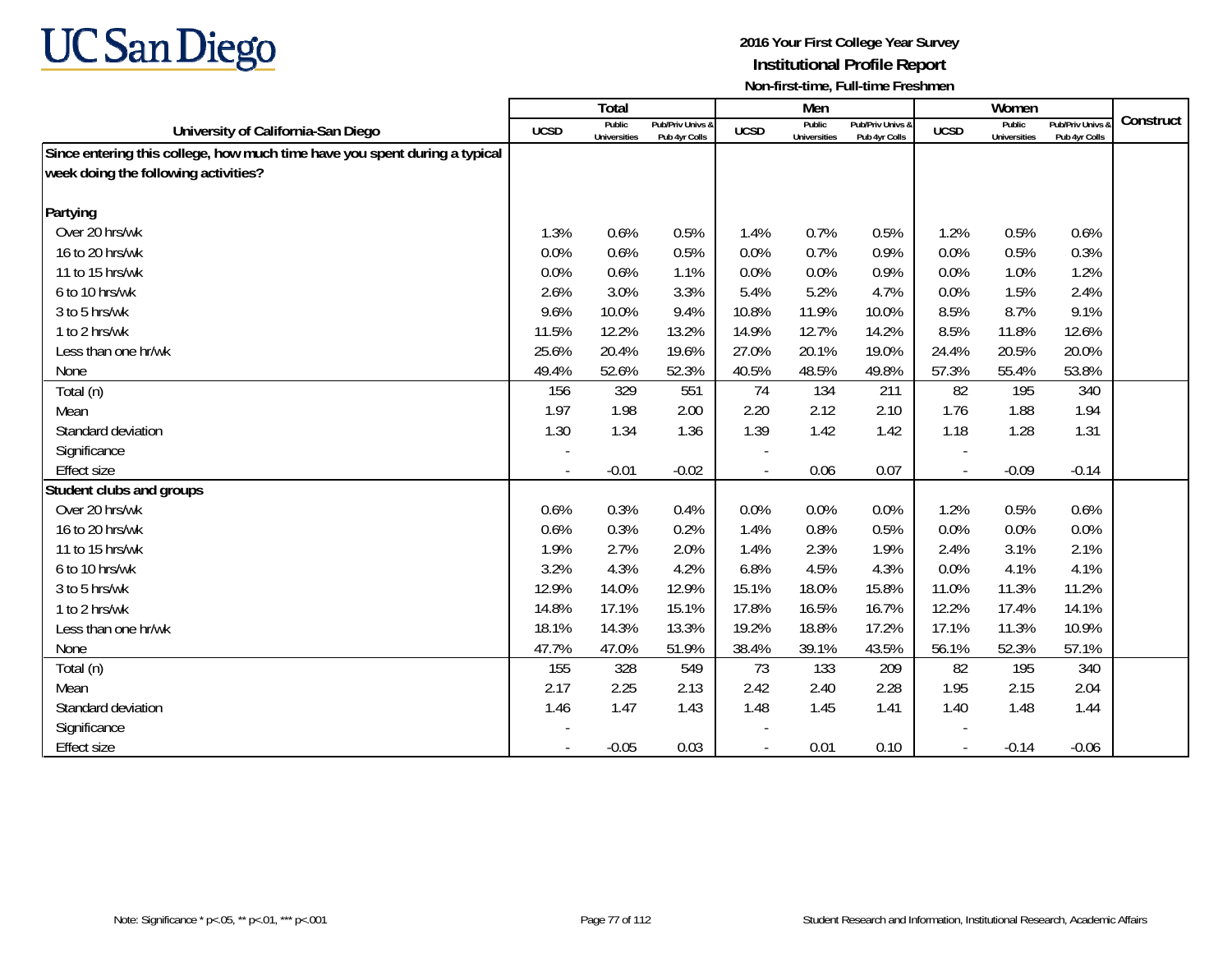

|                                    |                          | Total                         |                                   |             | Men                           |                                   |                          | Women                         |                                   |           |
|------------------------------------|--------------------------|-------------------------------|-----------------------------------|-------------|-------------------------------|-----------------------------------|--------------------------|-------------------------------|-----------------------------------|-----------|
| University of California-San Diego | <b>UCSD</b>              | Public<br><b>Universities</b> | Pub/Priv Univs &<br>Pub 4yr Colls | <b>UCSD</b> | Public<br><b>Universities</b> | Pub/Priv Univs &<br>Pub 4yr Colls | <b>UCSD</b>              | Public<br><b>Universities</b> | Pub/Priv Univs &<br>Pub 4yr Colls | Construct |
| <b>Exercising or sports</b>        |                          |                               |                                   |             |                               |                                   |                          |                               |                                   |           |
| Over 20 hrs/wk                     | 1.9%                     | 1.2%                          | 1.8%                              | 2.7%        | 1.5%                          | 2.9%                              | .2%                      | 1.0%                          | 1.2%                              |           |
| 16 to 20 hrs/wk                    | 1.9%                     | 3.3%                          | 2.7%                              | 1.4%        | 4.5%                          | 4.3%                              | 2.4%                     | 2.6%                          | 1.8%                              |           |
| 11 to 15 hrs/wk                    | 1.9%                     | 2.1%                          | 2.6%                              | 2.7%        | 2.2%                          | 3.3%                              | 1.2%                     | 2.0%                          | 2.1%                              |           |
| 6 to 10 hrs/wk                     | 14.7%                    | 14.5%                         | 13.0%                             | 16.2%       | 19.4%                         | 16.3%                             | 13.4%                    | 11.2%                         | 10.9%                             |           |
| 3 to 5 hrs/wk                      | 23.1%                    | 21.8%                         | 21.2%                             | 28.4%       | 23.1%                         | 23.0%                             | 18.3%                    | 20.9%                         | 20.1%                             |           |
| 1 to 2 hrs/wk                      | 21.2%                    | 24.2%                         | 20.6%                             | 14.9%       | 16.4%                         | 16.3%                             | 26.8%                    | 29.6%                         | 23.3%                             |           |
| Less than one hr/wk                | 14.1%                    | 14.8%                         | 16.1%                             | 10.8%       | 13.4%                         | 13.4%                             | 17.1%                    | 15.8%                         | 17.7%                             |           |
| None                               | 21.2%                    | 17.9%                         | 22.1%                             | 23.0%       | 19.4%                         | 20.6%                             | 19.5%                    | 16.8%                         | 23.0%                             |           |
| Total (n)                          | 156                      | 330                           | 548                               | 74          | 134                           | 209                               | 82                       | 196                           | 339                               |           |
| Mean                               | 3.19                     | 3.26                          | 3.15                              | 3.31        | 3.42                          | 3.43                              | 3.09                     | 3.15                          | 2.97                              |           |
| Standard deviation                 | 1.66                     | 1.62                          | 1.70                              | 1.74        | 1.75                          | .84                               | 1.58                     | 1.52                          | 1.58                              |           |
| Significance                       | $\overline{\phantom{0}}$ |                               |                                   |             |                               |                                   |                          |                               |                                   |           |
| <b>Effect size</b>                 | $\overline{\phantom{a}}$ | $-0.04$                       | 0.02                              |             | $-0.06$                       | $-0.07$                           | $\overline{\phantom{0}}$ | $-0.04$                       | 0.08                              |           |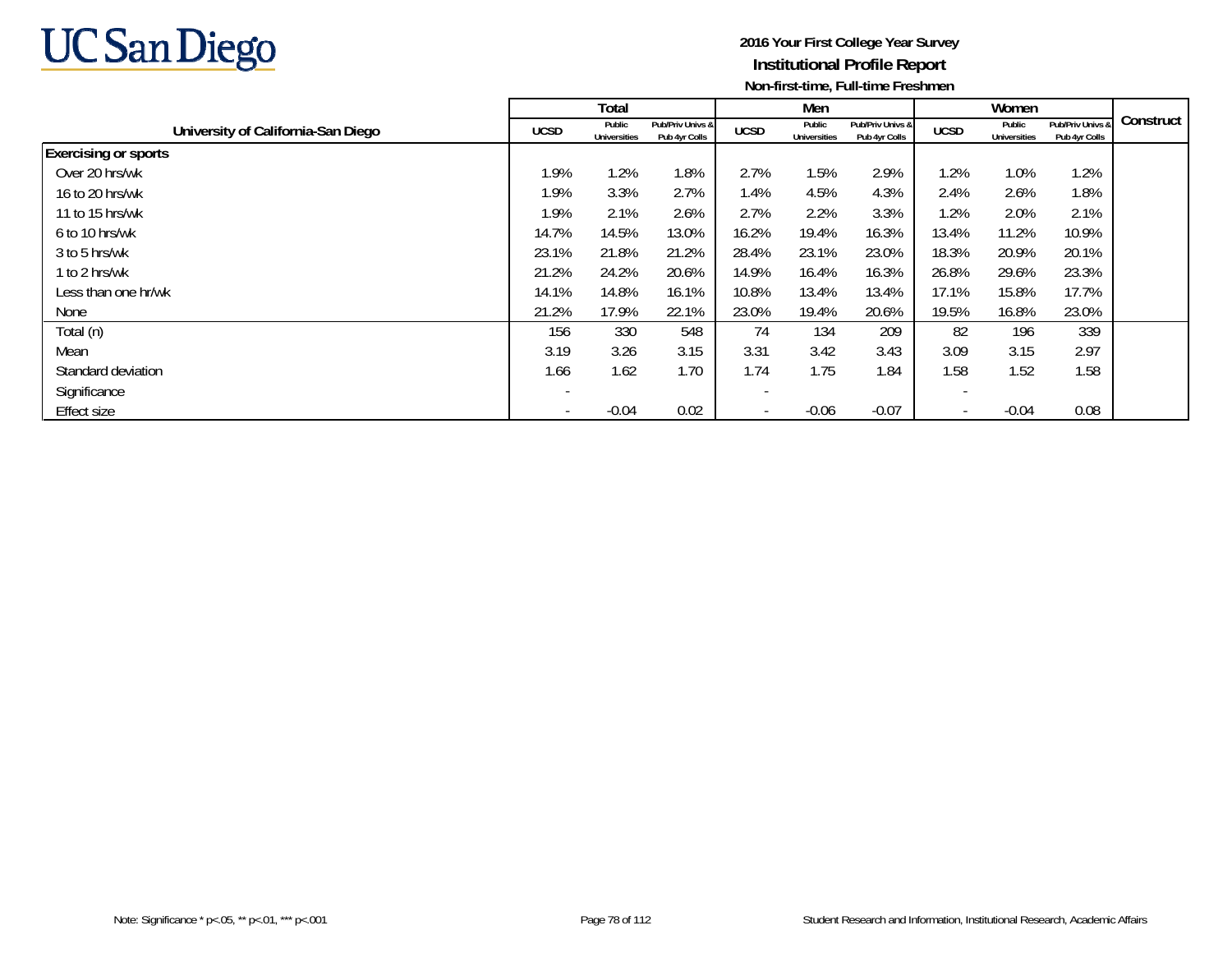

|                                                                            |             | Total                         |                                   |                          | Men                           |                                   |             | Women                         |                                 |           |
|----------------------------------------------------------------------------|-------------|-------------------------------|-----------------------------------|--------------------------|-------------------------------|-----------------------------------|-------------|-------------------------------|---------------------------------|-----------|
| University of California-San Diego                                         | <b>UCSD</b> | Public<br><b>Universities</b> | Pub/Priv Univs &<br>Pub 4yr Colls | <b>UCSD</b>              | Public<br><b>Universities</b> | Pub/Priv Univs &<br>Pub 4yr Colls | <b>UCSD</b> | Public<br><b>Universities</b> | Pub/Priv Univs<br>Pub 4yr Colls | Construct |
| Working (for pay) on campus                                                |             |                               |                                   |                          |                               |                                   |             |                               |                                 |           |
| Over 20 hrs/wk                                                             | 1.3%        | 1.8%                          | 2.2%                              | 0.0%                     | 1.5%                          | 3.3%                              | 2.5%        | 2.0%                          | 1.5%                            |           |
| 16 to 20 hrs/wk                                                            | 1.9%        | 2.7%                          | 3.1%                              | 2.7%                     | 3.0%                          | 2.4%                              | 1.2%        | 2.6%                          | 3.5%                            |           |
| 11 to 15 hrs/wk                                                            | 5.2%        | 4.6%                          | 4.9%                              | 5.4%                     | 3.8%                          | 4.8%                              | 4.9%        | 5.1%                          | 5.0%                            |           |
| 6 to 10 hrs/wk                                                             | 3.9%        | 4.0%                          | 4.2%                              | 4.1%                     | 5.3%                          | 3.8%                              | 3.7%        | 3.1%                          | 4.4%                            |           |
| 3 to 5 hrs/wk                                                              | 0.6%        | 0.9%                          | 1.8%                              | 0.0%                     | 0.8%                          | 2.4%                              | 1.2%        | 1.0%                          | 1.5%                            |           |
| 1 to 2 hrs/wk                                                              | 3.2%        | 1.8%                          | 2.2%                              | 1.4%                     | 1.5%                          | 1.9%                              | 4.9%        | 2.0%                          | 2.3%                            |           |
| Less than one hr/wk                                                        | 1.9%        | 1.2%                          | 1.8%                              | 4.1%                     | 2.3%                          | 3.3%                              | 0.0%        | 0.5%                          | 0.9%                            |           |
| None                                                                       | 81.9%       | 83.0%                         | 79.8%                             | 82.4%                    | 82.0%                         | 78.0%                             | 81.5%       | 83.7%                         | 80.9%                           |           |
| Total (n)                                                                  | 155         | 329                           | 550                               | 74                       | 133                           | 209                               | 81          | 196                           | 341                             |           |
| Mean                                                                       | 1.72        | 1.75                          | 1.87                              | 1.66                     | 1.76                          | 1.91                              | 1.78        | 1.75                          | 1.84                            |           |
| Standard deviation                                                         | 1.72        | 1.81                          | 1.90                              | 1.63                     | 1.79                          | 1.95                              | 1.80        | 1.82                          | 1.86                            |           |
| Significance                                                               |             |                               |                                   |                          |                               |                                   |             |                               |                                 |           |
| <b>Effect size</b>                                                         |             | $-0.02$                       | $-0.08$                           |                          | $-0.06$                       | $-0.13$                           |             | 0.02                          | $-0.03$                         |           |
| Since entering this college, how much time have you spent during a typical |             |                               |                                   |                          |                               |                                   |             |                               |                                 |           |
| week doing the following activities?                                       |             |                               |                                   |                          |                               |                                   |             |                               |                                 |           |
| Working (for pay) off campus                                               |             |                               |                                   |                          |                               |                                   |             |                               |                                 |           |
| Over 20 hrs/wk                                                             | 9.0%        | 9.7%                          | 14.7%                             | 6.8%                     | 9.0%                          | 12.8%                             | 11.0%       | 10.2%                         | 15.9%                           |           |
| 16 to 20 hrs/wk                                                            | 1.3%        | 3.0%                          | 4.9%                              | 1.4%                     | 0.7%                          | 4.7%                              | 1.2%        | 4.6%                          | 5.0%                            |           |
| 11 to 15 hrs/wk                                                            | 4.5%        | 2.7%                          | 3.1%                              | 5.4%                     | 3.7%                          | 2.8%                              | 3.7%        | 2.0%                          | 3.2%                            |           |
| 6 to 10 hrs/wk                                                             | 6.4%        | 5.1%                          | 5.8%                              | 6.8%                     | 6.0%                          | 6.2%                              | 6.1%        | 4.6%                          | 5.6%                            |           |
| 3 to 5 hrs/wk                                                              | 2.6%        | 2.1%                          | 2.7%                              | 1.4%                     | 2.2%                          | 3.3%                              | 3.7%        | 2.0%                          | 2.4%                            |           |
| 1 to 2 hrs/wk                                                              | 0.0%        | 1.2%                          | 2.0%                              | 0.0%                     | 1.5%                          | 1.9%                              | 0.0%        | 1.0%                          | 2.1%                            |           |
| Less than one hr/wk                                                        | 1.3%        | 1.5%                          | 2.2%                              | 2.7%                     | 2.2%                          | 3.3%                              | 0.0%        | 1.0%                          | 1.5%                            |           |
| None                                                                       | 75.0%       | 74.6%                         | 64.6%                             | 75.7%                    | 74.6%                         | 64.9%                             | 74.4%       | 74.6%                         | 64.4%                           |           |
| Total (n)                                                                  | 156         | 331                           | 551                               | 74                       | 134                           | 211                               | 82          | 197                           | 340                             |           |
| Mean                                                                       | 2.28        | 2.30                          | 2.85                              | 2.16                     | 2.22                          | 2.74                              | 2.38        | 2.36                          | 2.92                            |           |
| Standard deviation                                                         | 2.38        | 2.43                          | 2.76                              | 2.26                     | 2.32                          | 2.66                              | 2.49        | 2.50                          | 2.81                            |           |
| Significance                                                               |             |                               | $\star$                           |                          |                               |                                   |             |                               |                                 |           |
| <b>Effect size</b>                                                         |             | $-0.01$                       | $-0.21$                           | $\overline{\phantom{a}}$ | $-0.03$                       | $-0.22$                           |             | 0.01                          | $-0.19$                         |           |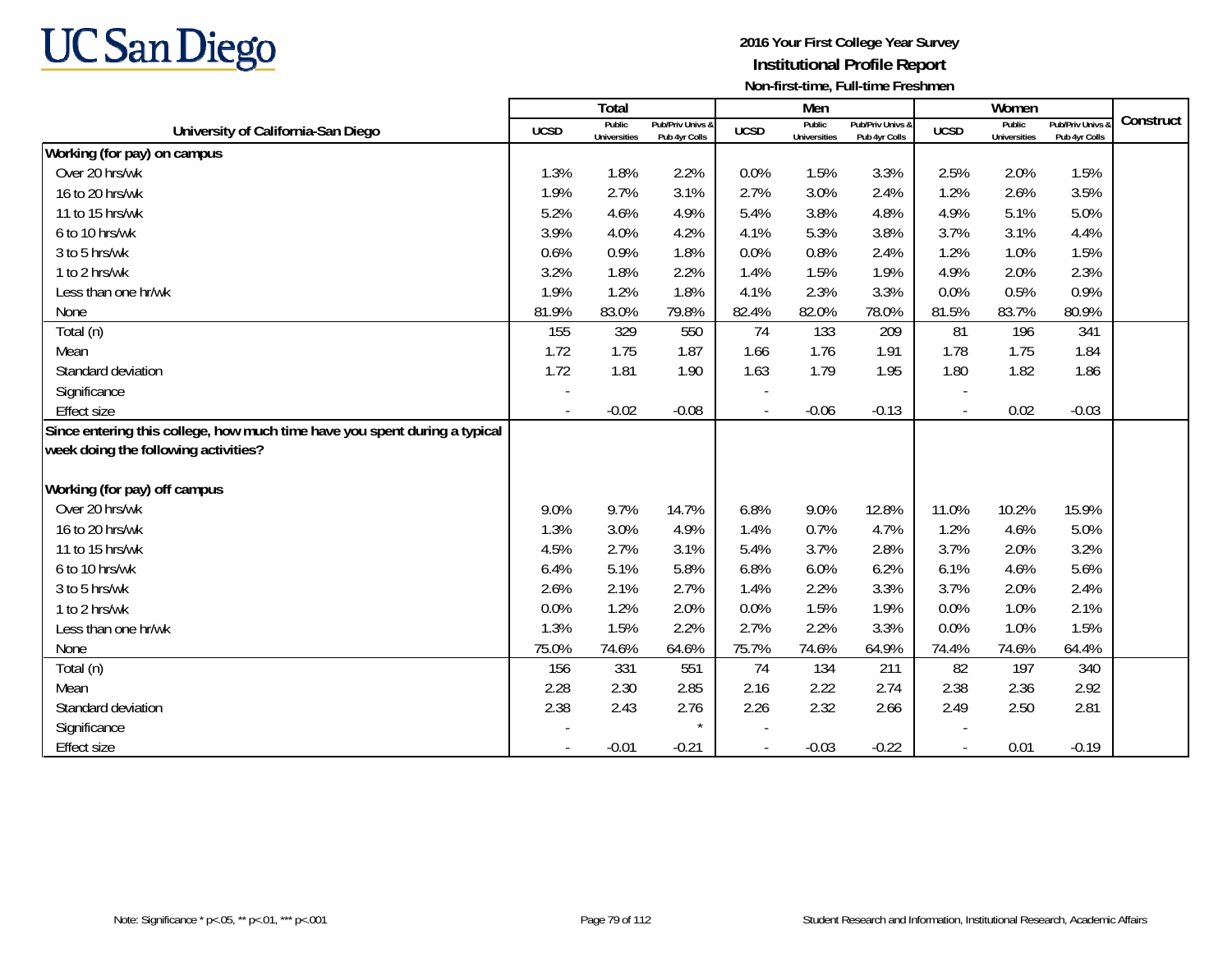

|                                                                            |                          | Total                         |                                   |                | Men                           |                                   |                          | Women                         |                                 |           |
|----------------------------------------------------------------------------|--------------------------|-------------------------------|-----------------------------------|----------------|-------------------------------|-----------------------------------|--------------------------|-------------------------------|---------------------------------|-----------|
| University of California-San Diego                                         | <b>UCSD</b>              | Public<br><b>Universities</b> | Pub/Priv Univs &<br>Pub 4yr Colls | <b>UCSD</b>    | Public<br><b>Universities</b> | Pub/Priv Univs &<br>Pub 4yr Colls | <b>UCSD</b>              | Public<br><b>Universities</b> | Pub/Priv Univs<br>Pub 4yr Colls | Construct |
| Since entering this college, how much time have you spent during a typical |                          |                               |                                   |                |                               |                                   |                          |                               |                                 |           |
| week doing the following activities?                                       |                          |                               |                                   |                |                               |                                   |                          |                               |                                 |           |
|                                                                            |                          |                               |                                   |                |                               |                                   |                          |                               |                                 |           |
| Performing Household/childcare duties                                      |                          |                               |                                   |                |                               |                                   |                          |                               |                                 |           |
| Over 20 hrs/wk                                                             | 2.6%                     | 3.0%                          | 4.0%                              | 0.0%           | 0.0%                          | 1.9%                              | 4.9%                     | 5.1%                          | 5.3%                            |           |
| 16 to 20 hrs/wk                                                            | 0.6%                     | 0.9%                          | 1.3%                              | 0.0%           | 0.8%                          | 1.0%                              | 1.2%                     | 1.0%                          | 1.5%                            |           |
| 11 to 15 hrs/wk                                                            | 5.1%                     | 2.7%                          | 3.1%                              | 4.1%           | 2.3%                          | 2.4%                              | 6.1%                     | 3.1%                          | 3.5%                            |           |
| 6 to 10 hrs/wk                                                             | 5.1%                     | 6.4%                          | 6.9%                              | 5.4%           | 6.0%                          | 5.7%                              | 4.9%                     | 6.6%                          | 7.6%                            |           |
| 3 to 5 hrs/wk                                                              | 10.3%                    | 9.7%                          | 12.5%                             | 4.1%           | 5.3%                          | 9.5%                              | 15.9%                    | 12.8%                         | 14.4%                           |           |
| 1 to 2 hrs/wk                                                              | 20.5%                    | 18.5%                         | 18.4%                             | 21.6%          | 20.3%                         | 17.6%                             | 19.5%                    | 17.3%                         | 18.8%                           |           |
| Less than one hr/wk                                                        | 8.3%                     | 11.6%                         | 11.5%                             | 6.8%           | 8.3%                          | 10.0%                             | 9.8%                     | 13.8%                         | 12.4%                           |           |
| None                                                                       | 47.4%                    | 47.1%                         | 42.4%                             | 58.1%          | 57.1%                         | 51.9%                             | 37.8%                    | 40.3%                         | 36.5%                           |           |
| Total (n)                                                                  | 156                      | 329                           | 550                               | 74             | 133                           | 210                               | 82                       | 196                           | 340                             |           |
| Mean                                                                       | 2.48                     | 2.44                          | 2.65                              | 2.04           | 2.05                          | 2.28                              | 2.88                     | 2.70                          | 2.87                            |           |
| Standard deviation                                                         | 1.80                     | 1.79                          | 1.89                              | 1.46           | 1.45                          | 1.68                              | 1.99                     | 1.95                          | 1.98                            |           |
| Significance                                                               |                          |                               |                                   |                |                               |                                   |                          |                               |                                 |           |
| Effect size                                                                |                          | 0.02                          | $-0.09$                           | $\overline{a}$ | $-0.01$                       | $-0.14$                           | $\overline{\phantom{a}}$ | 0.09                          | 0.01                            |           |
| Commuting                                                                  |                          |                               |                                   |                |                               |                                   |                          |                               |                                 |           |
| Over 20 hrs/wk                                                             | 1.9%                     | 1.8%                          | 2.0%                              | 0.0%           | 0.0%                          | 1.0%                              | 3.7%                     | 3.0%                          | 2.6%                            |           |
| 16 to 20 hrs/wk                                                            | 0.6%                     | 0.9%                          | 1.8%                              | 0.0%           | 0.8%                          | 2.9%                              | 1.2%                     | 1.0%                          | 1.2%                            |           |
| 11 to 15 hrs/wk                                                            | 5.8%                     | 4.2%                          | 4.0%                              | 5.5%           | 5.3%                          | 4.8%                              | 6.1%                     | 3.6%                          | 3.5%                            |           |
| 6 to 10 hrs/wk                                                             | 14.2%                    | 12.1%                         | 13.6%                             | 16.4%          | 15.0%                         | 15.7%                             | 12.2%                    | 10.2%                         | 12.3%                           |           |
| 3 to 5 hrs/wk                                                              | 21.9%                    | 16.7%                         | 18.8%                             | 20.5%          | 14.3%                         | 16.7%                             | 23.2%                    | 18.3%                         | 20.2%                           |           |
| 1 to 2 hrs/wk                                                              | 12.9%                    | 12.7%                         | 13.8%                             | 11.0%          | 12.8%                         | 12.9%                             | 14.6%                    | 12.7%                         | 14.3%                           |           |
| Less than one hr/wk                                                        | 10.3%                    | 12.4%                         | 12.3%                             | 11.0%          | 13.5%                         | 12.9%                             | 9.8%                     | 11.7%                         | 12.0%                           |           |
| None                                                                       | 32.3%                    | 39.1%                         | 33.7%                             | 35.6%          | 38.3%                         | 33.3%                             | 29.3%                    | 39.6%                         | 33.9%                           |           |
| Total (n)                                                                  | 155                      | 330                           | 552                               | 73             | 133                           | 210                               | 82                       | 197                           | 342                             |           |
| Mean                                                                       | 3.05                     | 2.76                          | 2.95                              | 2.88           | 2.73                          | 2.99                              | 3.21                     | 2.78                          | 2.93                            |           |
| Standard deviation                                                         | 1.82                     | 1.81                          | 1.83                              | 1.71           | 1.72                          | 1.84                              | 1.91                     | 1.87                          | 1.83                            |           |
| Significance                                                               |                          |                               |                                   |                |                               |                                   |                          |                               |                                 |           |
| <b>Effect size</b>                                                         | $\overline{\phantom{a}}$ | 0.16                          | 0.05                              | $\overline{a}$ | 0.09                          | $-0.06$                           | $\blacksquare$           | 0.23                          | 0.15                            |           |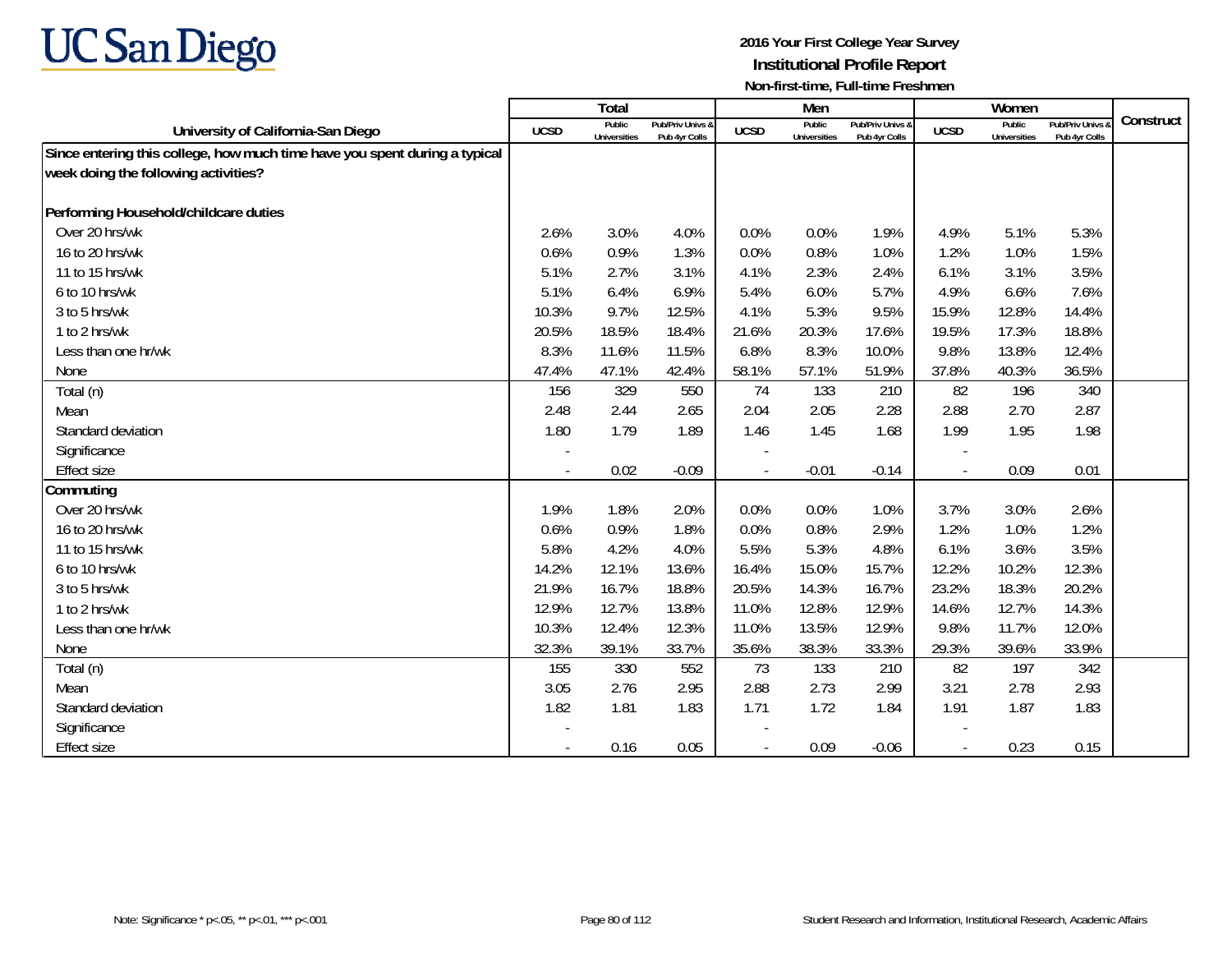

|                                                                            |                          | Total                         |                                   |                          | Men                           |                                   |                          | Women                  |                                   |           |
|----------------------------------------------------------------------------|--------------------------|-------------------------------|-----------------------------------|--------------------------|-------------------------------|-----------------------------------|--------------------------|------------------------|-----------------------------------|-----------|
| University of California-San Diego                                         | <b>UCSD</b>              | Public<br><b>Universities</b> | Pub/Priv Univs &<br>Pub 4yr Colls | <b>UCSD</b>              | Public<br><b>Universities</b> | Pub/Priv Univs &<br>Pub 4yr Colls | <b>UCSD</b>              | Public<br>Universities | Pub/Priv Univs 8<br>Pub 4yr Colls | Construct |
| Since entering this college, how much time have you spent during a typical |                          |                               |                                   |                          |                               |                                   |                          |                        |                                   |           |
| week doing the following activities?                                       |                          |                               |                                   |                          |                               |                                   |                          |                        |                                   |           |
| Praying/meditating                                                         |                          |                               |                                   |                          |                               |                                   |                          |                        |                                   |           |
| Over 20 hrs/wk                                                             | 1.9%                     | 0.9%                          | 1.4%                              | 2.8%                     | 1.5%                          | 1.9%                              | 1.2%                     | 0.5%                   | 1.2%                              |           |
| 16 to 20 hrs/wk                                                            | $0.0\%$                  | 0.0%                          | 0.2%                              | $0.0\%$                  | $0.0\%$                       | 0.5%                              | 0.0%                     | $0.0\%$                | 0.0%                              |           |
| 11 to 15 hrs/wk                                                            | 0.6%                     | 1.2%                          | 1.1%                              | 0.0%                     | $0.0\%$                       | 0.5%                              | 1.2%                     | 2.0%                   | 1.5%                              |           |
| 6 to 10 hrs/wk                                                             | 4.5%                     | 4.0%                          | 4.5%                              | 5.6%                     | 4.5%                          | 4.3%                              | 3.7%                     | 3.6%                   | 4.7%                              |           |
| 3 to 5 hrs/wk                                                              | 3.2%                     | 4.6%                          | 6.0%                              | 1.4%                     | 3.8%                          | 5.3%                              | 4.9%                     | 5.1%                   | 6.4%                              |           |
| 1 to 2 hrs/wk                                                              | 9.1%                     | 13.1%                         | 12.3%                             | 11.1%                    | 12.1%                         | 12.4%                             | 7.3%                     | 13.7%                  | 12.2%                             |           |
| Less than one hr/wk                                                        | 18.2%                    | 22.2%                         | 22.6%                             | 19.4%                    | 24.2%                         | 21.5%                             | 17.1%                    | 20.8%                  | 23.3%                             |           |
| None                                                                       | 62.3%                    | 54.1%                         | 51.8%                             | 59.7%                    | 53.8%                         | 53.6%                             | 64.6%                    | 54.3%                  | 50.7%                             |           |
| Total (n)                                                                  | 154                      | 329                           | 552                               | 72                       | 132                           | 209                               | 82                       | 197                    | 343                               |           |
| Mean                                                                       | 1.81                     | 1.90                          | 2.00                              | 1.88                     | 1.89                          | 1.98                              | 1.76                     | 1.91                   | 2.01                              |           |
| Standard deviation                                                         | 1.43                     | 1.31                          | 1.43                              | 1.51                     | 1.33                          | 1.47                              | 1.36                     | 1.31                   | 1.40                              |           |
| Significance                                                               |                          |                               |                                   | $\overline{\phantom{a}}$ |                               |                                   | $\overline{\phantom{a}}$ |                        |                                   |           |
| <b>Effect size</b>                                                         | $\overline{\phantom{a}}$ | $-0.07$                       | $-0.13$                           | $\overline{\phantom{a}}$ | $-0.01$                       | $-0.07$                           | $\overline{\phantom{a}}$ | $-0.11$                | $-0.18$                           |           |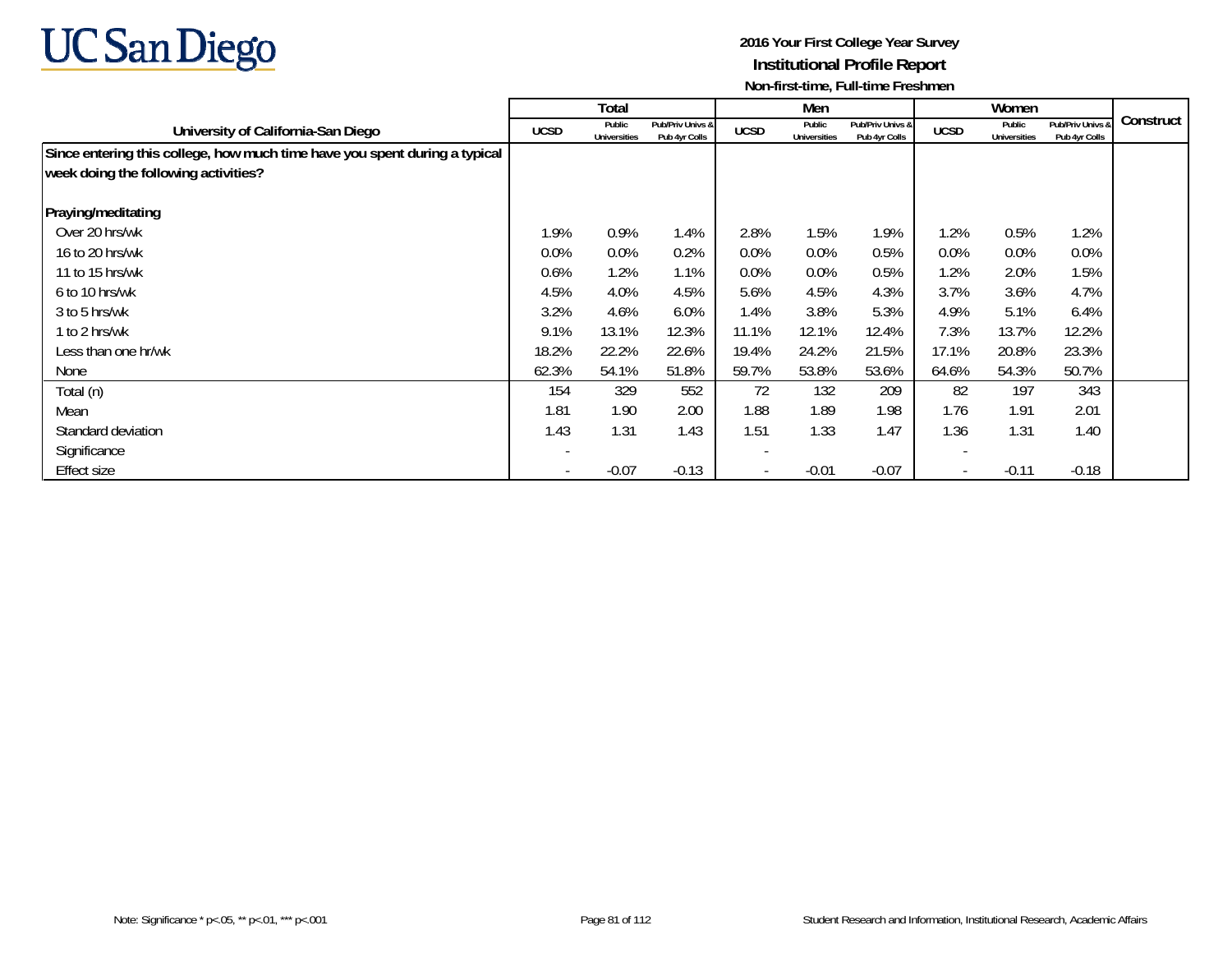

|                                        |             | Total                         |                                   |             | Men                           |                                   |             | Women                         |                                 |           |
|----------------------------------------|-------------|-------------------------------|-----------------------------------|-------------|-------------------------------|-----------------------------------|-------------|-------------------------------|---------------------------------|-----------|
| University of California-San Diego     | <b>UCSD</b> | Public<br><b>Universities</b> | Pub/Priv Univs &<br>Pub 4yr Colls | <b>UCSD</b> | Public<br><b>Universities</b> | Pub/Priv Univs &<br>Pub 4yr Colls | <b>UCSD</b> | Public<br><b>Universities</b> | Pub/Priv Univs<br>Pub 4yr Colls | Construct |
| Since entering this college, have you: |             |                               |                                   |             |                               |                                   |             |                               |                                 |           |
| Decided to pursue a different major    |             |                               |                                   |             |                               |                                   |             |                               |                                 |           |
| Yes                                    | 32.9%       | 35.4%                         | 35.6%                             | 36.8%       | 37.5%                         | 39.1%                             | 29.4%       | 34.0%                         | 33.4%                           |           |
| No                                     | 67.1%       | 64.6%                         | 64.4%                             | 63.2%       | 62.5%                         | 60.9%                             | 70.6%       | 66.0%                         | 66.6%                           |           |
| Total (n)                              | 161         | 339                           | 565                               | 76          | 136                           | 215                               | 85          | 203                           | 350                             |           |
| Remained undecided about a major       |             |                               |                                   |             |                               |                                   |             |                               |                                 |           |
| Yes                                    | 8.7%        | 15.1%                         | 13.7%                             | 9.2%        | 14.8%                         | 14.0%                             | 8.2%        | 15.3%                         | 13.4%                           |           |
| No                                     | 91.3%       | 84.9%                         | 86.3%                             | 90.8%       | 85.2%                         | 86.0%                             | 91.8%       | 84.7%                         | 86.6%                           |           |
| Total (n)                              | 161         | 338                           | 564                               | 76          | 135                           | 214                               | 85          | 203                           | 350                             |           |
| Failed one or more courses             |             |                               |                                   |             |                               |                                   |             |                               |                                 |           |
| Yes                                    | 16.8%       | 19.1%                         | 21.0%                             | 15.8%       | 21.9%                         | 26.9%                             | 17.6%       | 17.2%                         | 17.4%                           |           |
| No                                     | 83.2%       | 80.9%                         | 79.0%                             | 84.2%       | 78.1%                         | 73.1%                             | 82.4%       | 82.8%                         | 82.6%                           |           |
| Total (n)                              | 161         | 340                           | 566                               | 76          | 137                           | 216                               | 85          | 203                           | 350                             |           |
| Taken an honors course                 |             |                               |                                   |             |                               |                                   |             |                               |                                 |           |
| Yes                                    | 5.6%        | 9.5%                          | 9.9%                              | 6.6%        | 8.1%                          | 9.8%                              | 4.7%        | 10.4%                         | 10.0%                           |           |
| No                                     | 94.4%       | 90.5%                         | 90.1%                             | 93.4%       | 91.9%                         | 90.2%                             | 95.3%       | 89.6%                         | 90.0%                           |           |
| Total (n)                              | 161         | 338                           | 564                               | 76          | 136                           | 215                               | 85          | 202                           | 349                             |           |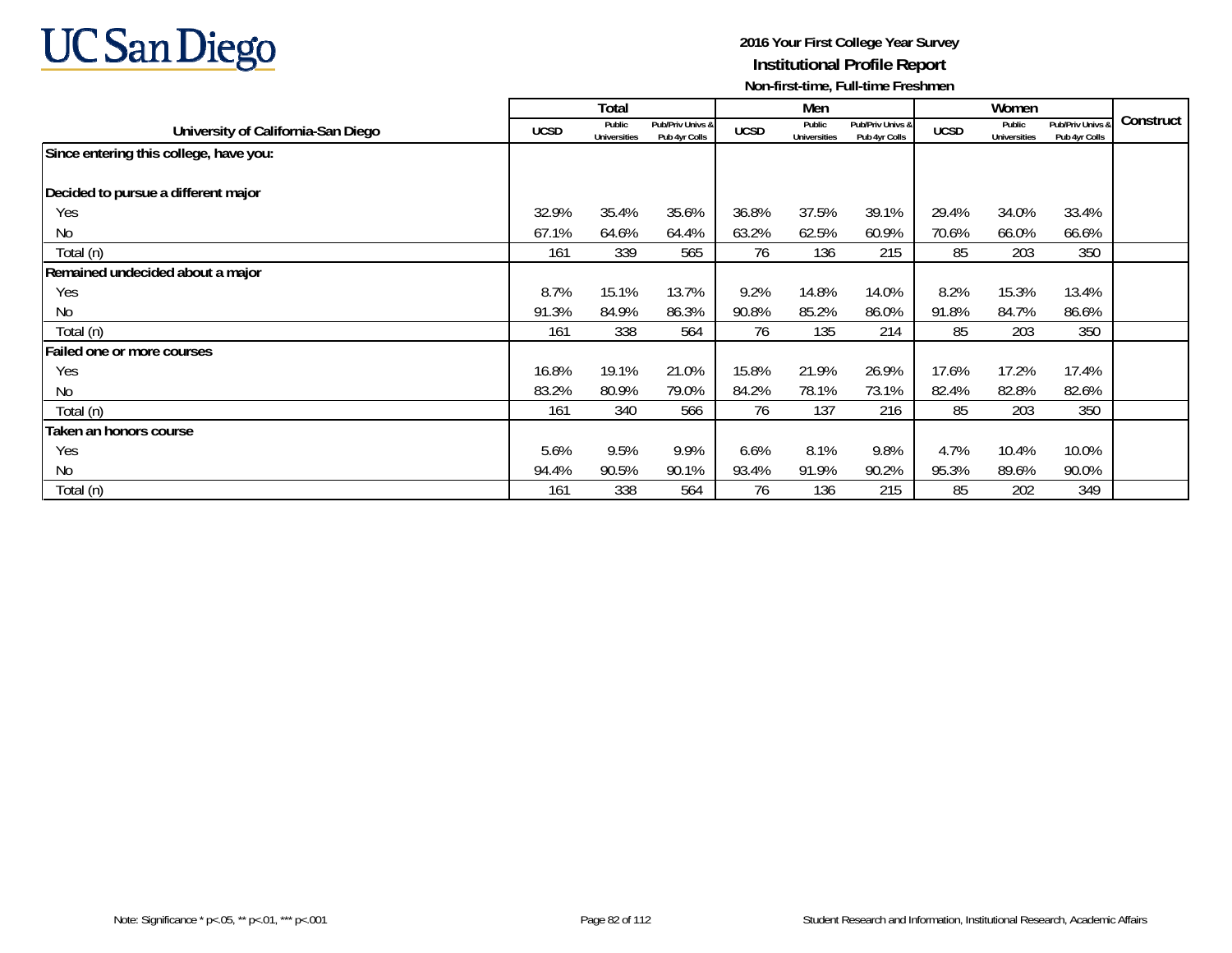

|                                                                          |             | <b>Total</b>                  |                                   |             | Men                           |                                   |             | Women                         |                                        |           |
|--------------------------------------------------------------------------|-------------|-------------------------------|-----------------------------------|-------------|-------------------------------|-----------------------------------|-------------|-------------------------------|----------------------------------------|-----------|
| University of California-San Diego                                       | <b>UCSD</b> | Public<br><b>Universities</b> | Pub/Priv Univs &<br>Pub 4yr Colls | <b>UCSD</b> | Public<br><b>Universities</b> | Pub/Priv Univs &<br>Pub 4yr Colls | <b>UCSD</b> | Public<br><b>Universities</b> | <b>Pub/Priv Univs</b><br>Pub 4yr Colls | Construct |
| Since entering this college, have you:                                   |             |                               |                                   |             |                               |                                   |             |                               |                                        |           |
|                                                                          |             |                               |                                   |             |                               |                                   |             |                               |                                        |           |
| Taken a remedial or developmental course                                 |             |                               |                                   |             |                               |                                   |             |                               |                                        |           |
| Yes                                                                      | 4.3%        | 8.3%                          | 12.4%                             | 6.6%        | 7.4%                          | 11.6%                             | 2.4%        | 8.9%                          | 12.9%                                  |           |
| No                                                                       | 95.7%       | 91.7%                         | 87.6%                             | 93.4%       | 92.6%                         | 88.4%                             | 97.6%       | 91.1%                         | 87.1%                                  |           |
| Total (n)                                                                | 161         | 339                           | 564                               | 76          | 136                           | 215                               | 85          | 203                           | 349                                    |           |
| Enrolled in a formal program where a group of students takes two or more |             |                               |                                   |             |                               |                                   |             |                               |                                        |           |
| courses together (e.g., FIG, learning community, linked courses)         |             |                               |                                   |             |                               |                                   |             |                               |                                        |           |
| Yes                                                                      | 9.3%        | 12.4%                         | 13.1%                             | 9.2%        | 12.5%                         | 12.1%                             | 9.4%        | 12.4%                         | 13.8%                                  |           |
| N <sub>0</sub>                                                           | 90.7%       | 87.6%                         | 86.9%                             | 90.8%       | 87.5%                         | 87.9%                             | 90.6%       | 87.6%                         | 86.2%                                  |           |
| Total (n)                                                                | 161         | 338                           | 563                               | 76          | 136                           | 215                               | 85          | 202                           | 348                                    |           |
| Participated in an academic support program                              |             |                               |                                   |             |                               |                                   |             |                               |                                        |           |
| Yes                                                                      | 22.4%       | 20.9%                         | 20.1%                             | 22.4%       | 19.1%                         | 21.4%                             | 22.4%       | 22.2%                         | 19.3%                                  |           |
| No                                                                       | 77.6%       | 79.1%                         | 79.9%                             | 77.6%       | 80.9%                         | 78.6%                             | 77.6%       | 77.8%                         | 80.7%                                  |           |
| Total (n)                                                                | 161         | 339                           | 563                               | 76          | 136                           | 215                               | 85          | 203                           | 348                                    |           |
| Participated in a common book or summer reading program in which all     |             |                               |                                   |             |                               |                                   |             |                               |                                        |           |
| students read and discuss the material                                   |             |                               |                                   |             |                               |                                   |             |                               |                                        |           |
| Yes                                                                      | 5.0%        | 9.5%                          | 8.5%                              | 5.3%        | 10.3%                         | 10.2%                             | 4.8%        | 9.0%                          | 7.5%                                   |           |
| No                                                                       | 95.0%       | 90.5%                         | 91.5%                             | 94.7%       | 89.7%                         | 89.8%                             | 95.2%       | 91.0%                         | 92.5%                                  |           |
| Total (n)                                                                | 159         | 337                           | 562                               | 76          | 136                           | 215                               | 83          | 201                           | 347                                    |           |
| Taken a course or first-year seminar designed to connect faculty and     |             |                               |                                   |             |                               |                                   |             |                               |                                        |           |
| students in focused academic inquiry                                     |             |                               |                                   |             |                               |                                   |             |                               |                                        |           |
| Yes                                                                      | 12.6%       | 23.2%                         | 24.2%                             | 11.8%       | 21.3%                         | 25.1%                             | 13.3%       | 24.5%                         | 23.7%                                  |           |
| No                                                                       | 87.4%       | 76.8%                         | 75.8%                             | 88.2%       | 78.7%                         | 74.9%                             | 86.7%       | 75.5%                         | 76.3%                                  |           |
| Total (n)                                                                | 159         | 336                           | 561                               | 76          | 136                           | 215                               | 83          | 200                           | 346                                    |           |
| Taken a course or first-year seminar designed to help students adjust to |             |                               |                                   |             |                               |                                   |             |                               |                                        |           |
| college-level academics                                                  |             |                               |                                   |             |                               |                                   |             |                               |                                        |           |
| Yes                                                                      | 17.0%       | 28.7%                         | 28.3%                             | 18.4%       | 28.1%                         | 28.5%                             | 15.7%       | 29.1%                         | 28.1%                                  |           |
| No                                                                       | 83.0%       | 71.3%                         | 71.7%                             | 81.6%       | 71.9%                         | 71.5%                             | 84.3%       | 70.9%                         | 71.9%                                  |           |
| Total (n)                                                                | 159         | 334                           | 559                               | 76          | 135                           | 214                               | 83          | 199                           | 345                                    |           |
| Taken a course or first-year seminar designed to help students adjust to |             |                               |                                   |             |                               |                                   |             |                               |                                        |           |
| college life                                                             |             |                               |                                   |             |                               |                                   |             |                               |                                        |           |
| Yes                                                                      | 15.7%       | 28.0%                         | 29.4%                             | 14.5%       | 26.5%                         | 29.8%                             | 16.9%       | 29.0%                         | 29.2%                                  |           |
| N <sub>0</sub>                                                           | 84.3%       | 72.0%                         | 70.6%                             | 85.5%       | 73.5%                         | 70.2%                             | 83.1%       | 71.0%                         | 70.8%                                  |           |
| Total (n)                                                                | 159         | 336                           | 561                               | 76          | 136                           | 215                               | 83          | 200                           | 346                                    |           |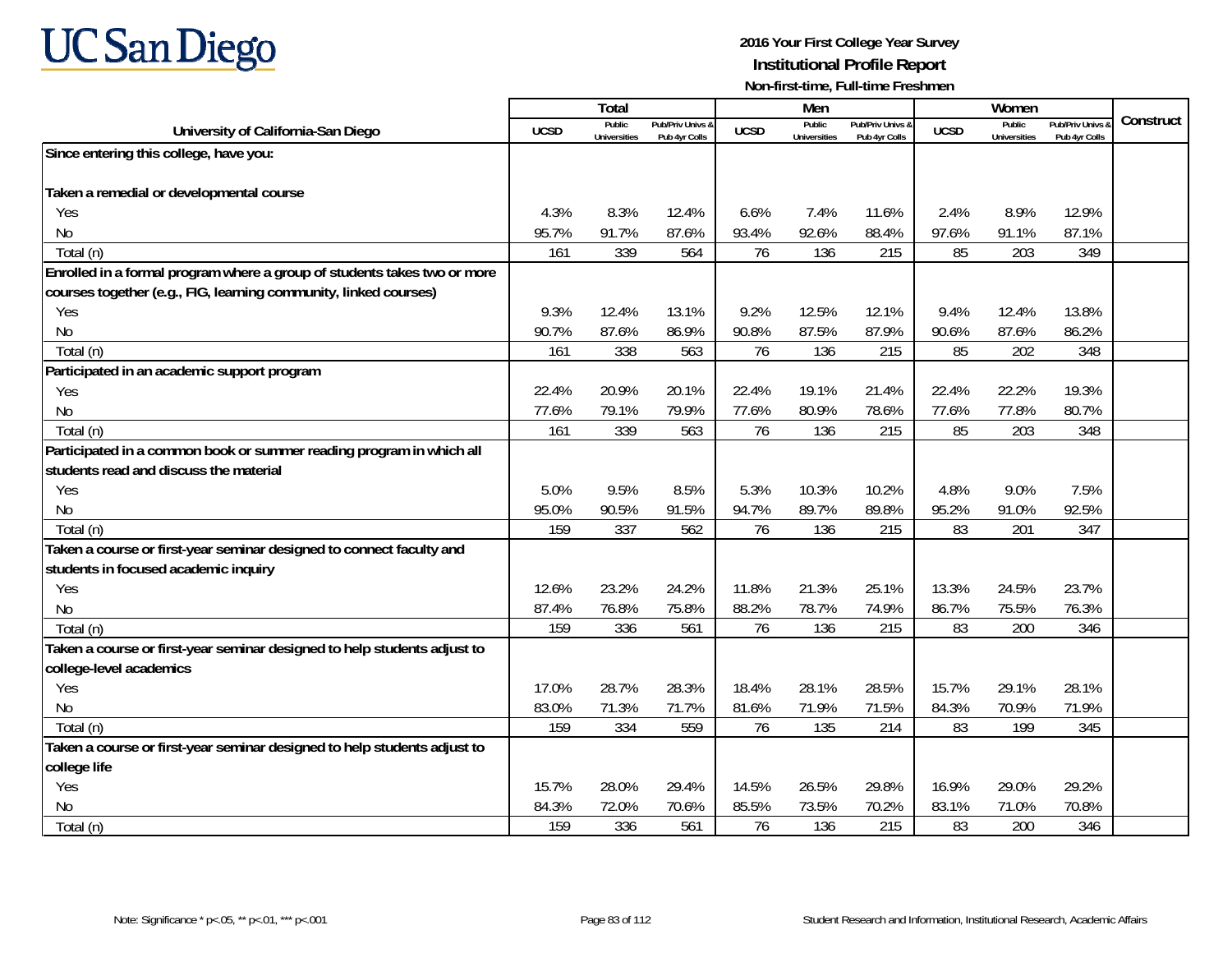

|                                                             |             | Total                         |                                   |             | Men                           |                                   |             | Women                         |                                   |           |
|-------------------------------------------------------------|-------------|-------------------------------|-----------------------------------|-------------|-------------------------------|-----------------------------------|-------------|-------------------------------|-----------------------------------|-----------|
| University of California-San Diego                          | <b>UCSD</b> | Public<br><b>Universities</b> | Pub/Priv Univs &<br>Pub 4yr Colls | <b>UCSD</b> | Public<br><b>Universities</b> | Pub/Priv Univs &<br>Pub 4yr Colls | <b>UCSD</b> | Public<br><b>Universities</b> | Pub/Priv Univs &<br>Pub 4yr Colls | Construct |
| Taken courses from more than one institution simultaneously |             |                               |                                   |             |                               |                                   |             |                               |                                   |           |
| Yes                                                         | 11.3%       | 10.4%                         | 11.6%                             | 9.2%        | 11.0%                         | 13.0%                             | 13.1%       | 10.0%                         | 10.7%                             |           |
| No                                                          | 88.8%       | 89.6%                         | 88.4%                             | 90.8%       | 89.0%                         | 87.0%                             | 86.9%       | 90.0%                         | 89.3%                             |           |
| Total (n)                                                   | 160         | 337                           | 562                               | 76          | 136                           | 215                               | 84          | 201                           | 347                               |           |
| Since entering this college, have you:                      |             |                               |                                   |             |                               |                                   |             |                               |                                   |           |
|                                                             |             |                               |                                   |             |                               |                                   |             |                               |                                   |           |
| Taken a course exclusively online at this institution       |             |                               |                                   |             |                               |                                   |             |                               |                                   |           |
| Yes                                                         | 8.8%        | 20.2%                         | 30.2%                             | 7.9%        | 15.4%                         | 24.7%                             | 9.5%        | 23.4%                         | 33.6%                             |           |
| No                                                          | 91.3%       | 79.8%                         | 69.8%                             | 92.1%       | 84.6%                         | 75.3%                             | 90.5%       | 76.6%                         | 66.4%                             |           |
| Total (n)                                                   | 160         | 337                           | 563                               | 76          | 136                           | 215                               | 84          | 201                           | 348                               |           |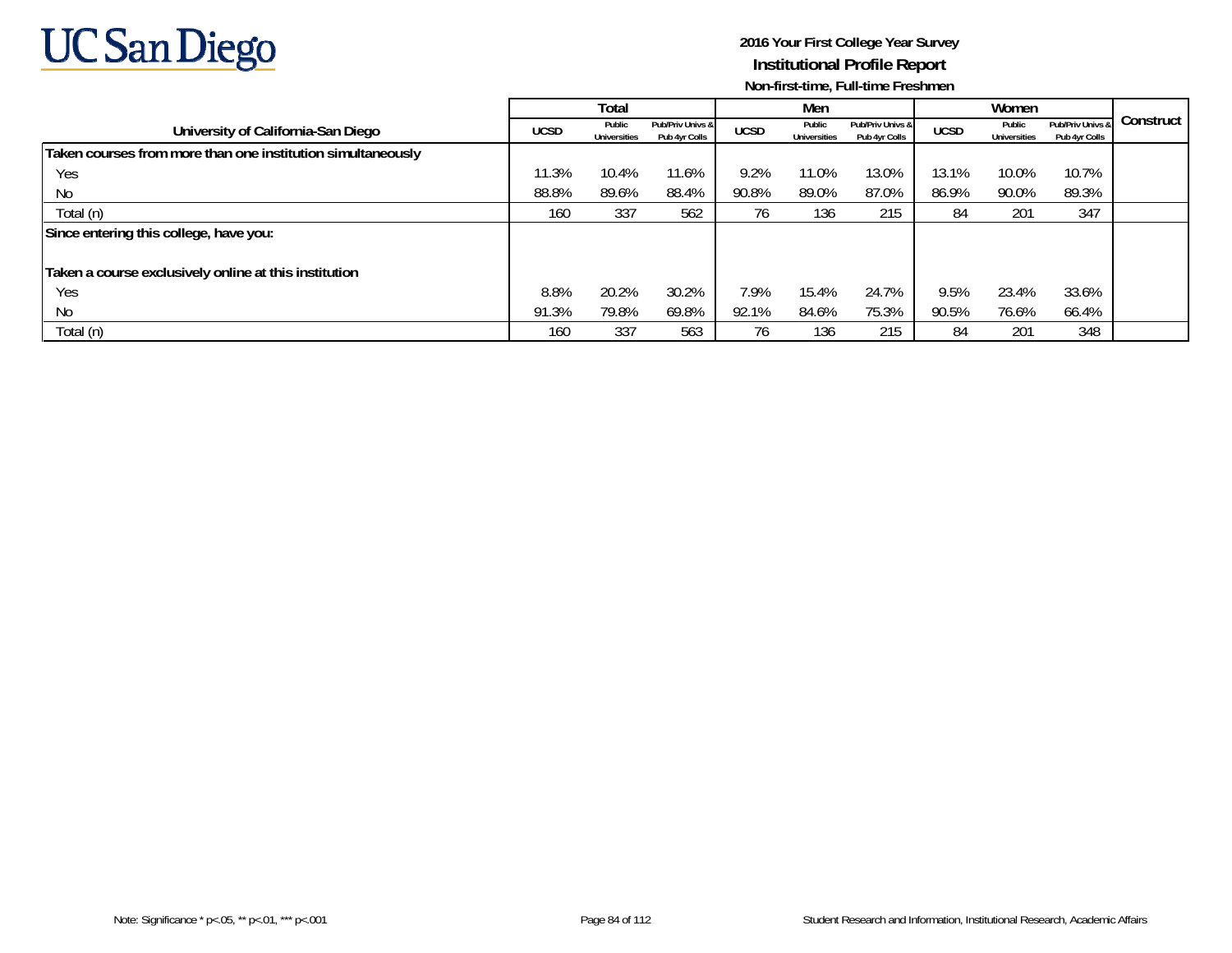

|                                                                 |             | <b>Total</b>                  |                                   |             | Men                           |                                   |             | Women                                |                                        |           |
|-----------------------------------------------------------------|-------------|-------------------------------|-----------------------------------|-------------|-------------------------------|-----------------------------------|-------------|--------------------------------------|----------------------------------------|-----------|
| University of California-San Diego                              | <b>UCSD</b> | Public<br><b>Universities</b> | Pub/Priv Univs &<br>Pub 4yr Colls | <b>UCSD</b> | Public<br><b>Universities</b> | Pub/Priv Univs &<br>Pub 4yr Colls | <b>UCSD</b> | <b>Public</b><br><b>Universities</b> | <b>Pub/Priv Univs</b><br>Pub 4yr Colls | Construct |
| Since entering this college have you:                           |             |                               |                                   |             |                               |                                   |             |                                      |                                        |           |
|                                                                 |             |                               |                                   |             |                               |                                   |             |                                      |                                        |           |
| Changed your career choice                                      |             |                               |                                   |             |                               |                                   |             |                                      |                                        |           |
| Yes                                                             | 32.9%       | 31.1%                         | 33.3%                             | 34.2%       | 31.6%                         | 33.8%                             | 31.8%       | 30.7%                                | 33.0%                                  |           |
| N <sub>0</sub>                                                  | 67.1%       | 68.9%                         | 66.7%                             | 65.8%       | 68.4%                         | 66.2%                             | 68.2%       | 69.3%                                | 67.0%                                  |           |
| Total (n)                                                       | 161         | 338                           | 562                               | 76          | 136                           | 213                               | 85          | 202                                  | 349                                    |           |
| Held a full-time job (approx. 40 hours) while taking classes    |             |                               |                                   |             |                               |                                   |             |                                      |                                        |           |
| Yes                                                             | 9.3%        | 10.6%                         | 16.0%                             | 9.2%        | 10.2%                         | 16.4%                             | 9.4%        | 10.9%                                | 15.8%                                  |           |
| No                                                              | 90.7%       | 89.4%                         | 84.0%                             | 90.8%       | 89.8%                         | 83.6%                             | 90.6%       | 89.1%                                | 84.2%                                  |           |
| Total (n)                                                       | 161         | 339                           | 562                               | 76          | 137                           | 214                               | 85          | 202                                  | 348                                    |           |
| Joined a social fraternity or sorority                          |             |                               |                                   |             |                               |                                   |             |                                      |                                        |           |
| Yes                                                             | 9.9%        | 8.0%                          | 8.0%                              | 11.8%       | 8.1%                          | 8.5%                              | 8.2%        | 7.9%                                 | 7.7%                                   |           |
| N <sub>0</sub>                                                  | 90.1%       | 92.0%                         | 92.0%                             | 88.2%       | 91.9%                         | 91.5%                             | 91.8%       | 92.1%                                | 92.3%                                  |           |
| Total (n)                                                       | 161         | 338                           | 562                               | 76          | 136                           | 213                               | 85          | 202                                  | 349                                    |           |
| Joined a pre-professional or departmental club                  |             |                               |                                   |             |                               |                                   |             |                                      |                                        |           |
| Yes                                                             | 19.9%       | 22.2%                         | 20.8%                             | 21.1%       | 23.5%                         | 22.6%                             | 18.8%       | 21.3%                                | 19.6%                                  |           |
| N <sub>0</sub>                                                  | 80.1%       | 77.8%                         | 79.2%                             | 78.9%       | 76.5%                         | 77.4%                             | 81.2%       | 78.7%                                | 80.4%                                  |           |
| Total (n)                                                       | 161         | 338                           | 559                               | 76          | 136                           | 212                               | 85          | 202                                  | 347                                    |           |
| Participated in an undergraduate research program               |             |                               |                                   |             |                               |                                   |             |                                      |                                        |           |
| Yes                                                             | 19.9%       | 16.9%                         | 17.1%                             | 26.3%       | 22.8%                         | 18.8%                             | 14.1%       | 12.9%                                | 16.0%                                  |           |
| N <sub>0</sub>                                                  | 80.1%       | 83.1%                         | 82.9%                             | 73.7%       | 77.2%                         | 81.2%                             | 85.9%       | 87.1%                                | 84.0%                                  |           |
| Total (n)                                                       | 161         | 338                           | 562                               | 76          | 136                           | 213                               | 85          | 202                                  | 349                                    |           |
| Played club, intramural, or recreational sports                 |             |                               |                                   |             |                               |                                   |             |                                      |                                        |           |
| Yes                                                             | 21.3%       | 25.8%                         | 21.6%                             | 28.9%       | 33.8%                         | 28.6%                             | 14.3%       | 20.4%                                | 17.3%                                  |           |
| N <sub>0</sub>                                                  | 78.8%       | 74.2%                         | 78.4%                             | 71.1%       | 66.2%                         | 71.4%                             | 85.7%       | 79.6%                                | 82.7%                                  |           |
| Total (n)                                                       | 160         | 337                           | 560                               | 76          | 136                           | 213                               | 84          | 201                                  | 347                                    |           |
| Played intercollegiate athletics (e.g., NCAA or NAIA-sponsored) |             |                               |                                   |             |                               |                                   |             |                                      |                                        |           |
| Yes                                                             | 2.5%        | 3.0%                          | 3.8%                              | 2.6%        | 3.0%                          | 5.2%                              | 2.4%        | 3.0%                                 | 2.9%                                   |           |
| <b>No</b>                                                       | 97.5%       | 97.0%                         | 96.2%                             | 97.4%       | 97.0%                         | 94.8%                             | 97.6%       | 97.0%                                | 97.1%                                  |           |
| Total (n)                                                       | 161         | 337                           | 558                               | 76          | 135                           | 212                               | 85          | 202                                  | 346                                    |           |
| Sought personal counseling                                      |             |                               |                                   |             |                               |                                   |             |                                      |                                        |           |
| Yes                                                             | 34.4%       | 27.0%                         | 26.7%                             | 28.9%       | 25.7%                         | 26.8%                             | 39.3%       | 27.9%                                | 26.7%                                  |           |
| N <sub>o</sub>                                                  | 65.6%       | 73.0%                         | 73.3%                             | 71.1%       | 74.3%                         | 73.2%                             | 60.7%       | 72.1%                                | 73.3%                                  |           |
| Total (n)                                                       | 160         | 337                           | 561                               | 76          | 136                           | 213                               | 84          | 201                                  | 348                                    |           |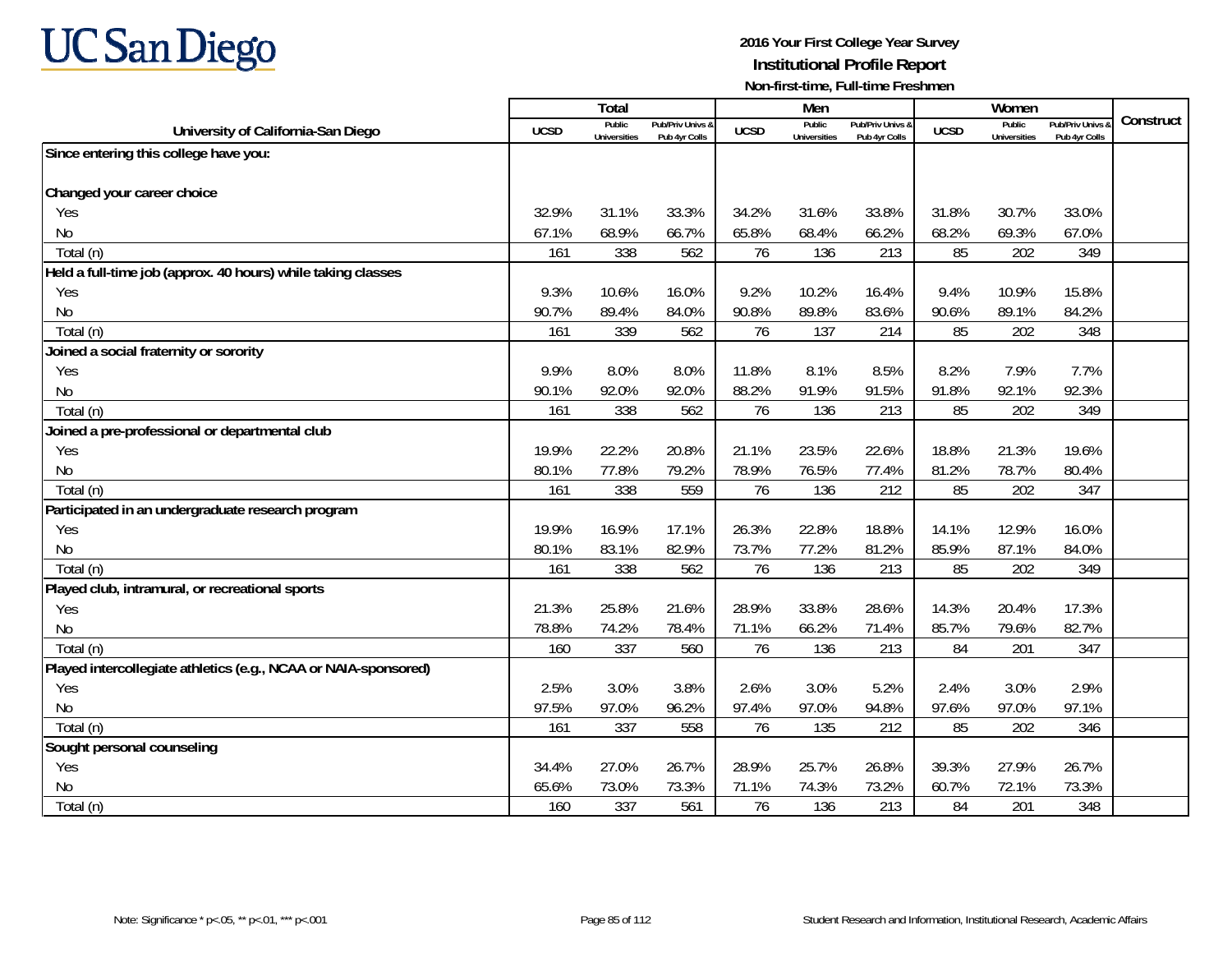# **UC San Diego**

|                                                                       |             | <b>Total</b>                  |                                   |                | Men                           |                                   |             | Women                                |                                        |            |
|-----------------------------------------------------------------------|-------------|-------------------------------|-----------------------------------|----------------|-------------------------------|-----------------------------------|-------------|--------------------------------------|----------------------------------------|------------|
| University of California-San Diego                                    | <b>UCSD</b> | Public<br><b>Universities</b> | Pub/Priv Univs &<br>Pub 4yr Colls | <b>UCSD</b>    | Public<br><b>Universities</b> | Pub/Priv Univs &<br>Pub 4yr Colls | <b>UCSD</b> | <b>Public</b><br><b>Universities</b> | <b>Pub/Priv Univs</b><br>Pub 4yr Colls | Construct  |
| Since entering this college have you:                                 |             |                               |                                   |                |                               |                                   |             |                                      |                                        |            |
|                                                                       |             |                               |                                   |                |                               |                                   |             |                                      |                                        |            |
| Strengthened your religious or spiritual beliefs/convictions          |             |                               |                                   |                |                               |                                   |             |                                      |                                        |            |
| Yes                                                                   | 19.4%       | 29.4%                         | 30.5%                             | 19.7%          | 25.7%                         | 30.5%                             | 19.0%       | 31.8%                                | 30.5%                                  |            |
| N <sub>0</sub>                                                        | 80.6%       | 70.6%                         | 69.5%                             | 80.3%          | 74.3%                         | 69.5%                             | 81.0%       | 68.2%                                | 69.5%                                  |            |
| Total (n)                                                             | 160         | 337                           | 560                               | 76             | 136                           | 213                               | 84          | 201                                  | 347                                    |            |
| Had a roommate of a different race/ethnicity                          |             |                               |                                   |                |                               |                                   |             |                                      |                                        |            |
| Yes                                                                   | 50.9%       | 42.0%                         | 38.9%                             | 56.6%          | 41.9%                         | 36.2%                             | 45.9%       | 42.1%                                | 40.5%                                  |            |
| N <sub>0</sub>                                                        | 49.1%       | 58.0%                         | 61.1%                             | 43.4%          | 58.1%                         | 63.8%                             | 54.1%       | 57.9%                                | 59.5%                                  |            |
| Total (n)                                                             | 161         | 338                           | 561                               | 76             | 136                           | 213                               | 85          | 202                                  | 348                                    |            |
| Accumulated excessive credit card debt                                |             |                               |                                   |                |                               |                                   |             |                                      |                                        |            |
| Yes                                                                   | 18.8%       | 13.1%                         | 14.3%                             | 26.3%          | 19.1%                         | 18.3%                             | 11.9%       | 9.0%                                 | 11.8%                                  |            |
| N <sub>0</sub>                                                        | 81.3%       | 86.9%                         | 85.7%                             | 73.7%          | 80.9%                         | 81.7%                             | 88.1%       | 91.0%                                | 88.2%                                  |            |
| Total (n)                                                             |             |                               |                                   |                |                               |                                   |             |                                      |                                        |            |
|                                                                       | 160         | 337                           | 559                               | 76             | 136                           | 213                               | 84          | 201                                  | 346                                    |            |
| Been a leader in an organization                                      |             |                               |                                   |                |                               |                                   |             |                                      |                                        |            |
| Yes                                                                   | 17.4%       | 18.3%                         | 20.0%                             | 21.1%          | 19.9%                         | 23.5%                             | 14.1%       | 17.3%                                | 17.9%                                  |            |
| N <sub>0</sub>                                                        | 82.6%       | 81.7%                         | 80.0%                             | 78.9%          | 80.1%                         | 76.5%                             | 85.9%       | 82.7%                                | 82.1%                                  |            |
| Total (n)                                                             | 161         | 338                           | 559                               | 76             | 136                           | 213                               | 85          | 202                                  | 346                                    |            |
| Voted in a national, state, or local election                         |             |                               |                                   |                |                               |                                   |             |                                      |                                        |            |
| Yes                                                                   | 36.9%       | 34.1%                         | 32.7%                             | 38.7%          | 34.8%                         | 34.6%                             | 35.3%       | 33.7%                                | 31.6%                                  |            |
| <b>No</b>                                                             | 63.1%       | 65.9%                         | 67.3%                             | 61.3%          | 65.2%                         | 65.4%                             | 64.7%       | 66.3%                                | 68.4%                                  |            |
| Total (n)                                                             | 160         | 337                           | 559                               | 75             | 135                           | 211                               | 85          | 202                                  | 348                                    |            |
| Been made aware of your college's sexual harassment/assault reporting |             |                               |                                   |                |                               |                                   |             |                                      |                                        |            |
| policy                                                                |             |                               |                                   |                |                               |                                   |             |                                      |                                        |            |
| Yes                                                                   | 67.9%       | 69.3%                         | 70.6%                             | 72.0%          | 68.9%                         | 70.8%                             | 64.3%       | 69.7%                                | 70.5%                                  |            |
| N <sub>0</sub>                                                        | 32.1%       | 30.7%                         | 29.4%                             | 28.0%          | 31.1%                         | 29.2%                             | 35.7%       | 30.3%                                | 29.5%                                  |            |
| Total (n)                                                             | 159         | 336                           | 558                               | 75             | 135                           | 212                               | 84          | 201                                  | 346                                    |            |
| Participated in: Student government                                   |             |                               |                                   |                |                               |                                   |             |                                      |                                        |            |
| Yes                                                                   | 5.0%        | 5.0%                          | 6.1%                              | 5.3%           | 7.4%                          | 9.9%                              | 4.7%        | 3.5%                                 | 3.7%                                   |            |
| <b>No</b>                                                             | 95.0%       | 95.0%                         | 93.9%                             | 94.7%          | 92.6%                         | 90.1%                             | 95.3%       | 96.5%                                | 96.3%                                  |            |
| Total (n)                                                             | 161         | 338                           | 561                               | 76             | 136                           | 213                               | 85          | 202                                  | 348                                    |            |
| Participated in: Leadership training                                  |             |                               |                                   |                |                               |                                   |             |                                      | 8.9%                                   |            |
| Yes                                                                   | 13.0%       | 10.9%<br>89.1%                | 10.5%                             | 13.2%<br>86.8% | 12.5%                         | 13.1%                             | 12.9%       | 9.9%                                 |                                        |            |
| N <sub>0</sub>                                                        | 87.0%       |                               | 89.5%                             |                | 87.5%                         | 86.9%                             | 87.1%       | 90.1%                                | 91.1%                                  | Leadership |
| Total (n)                                                             | 161         | 338                           | 561                               | 76             | 136                           | 213                               | 85          | 202                                  | 348                                    |            |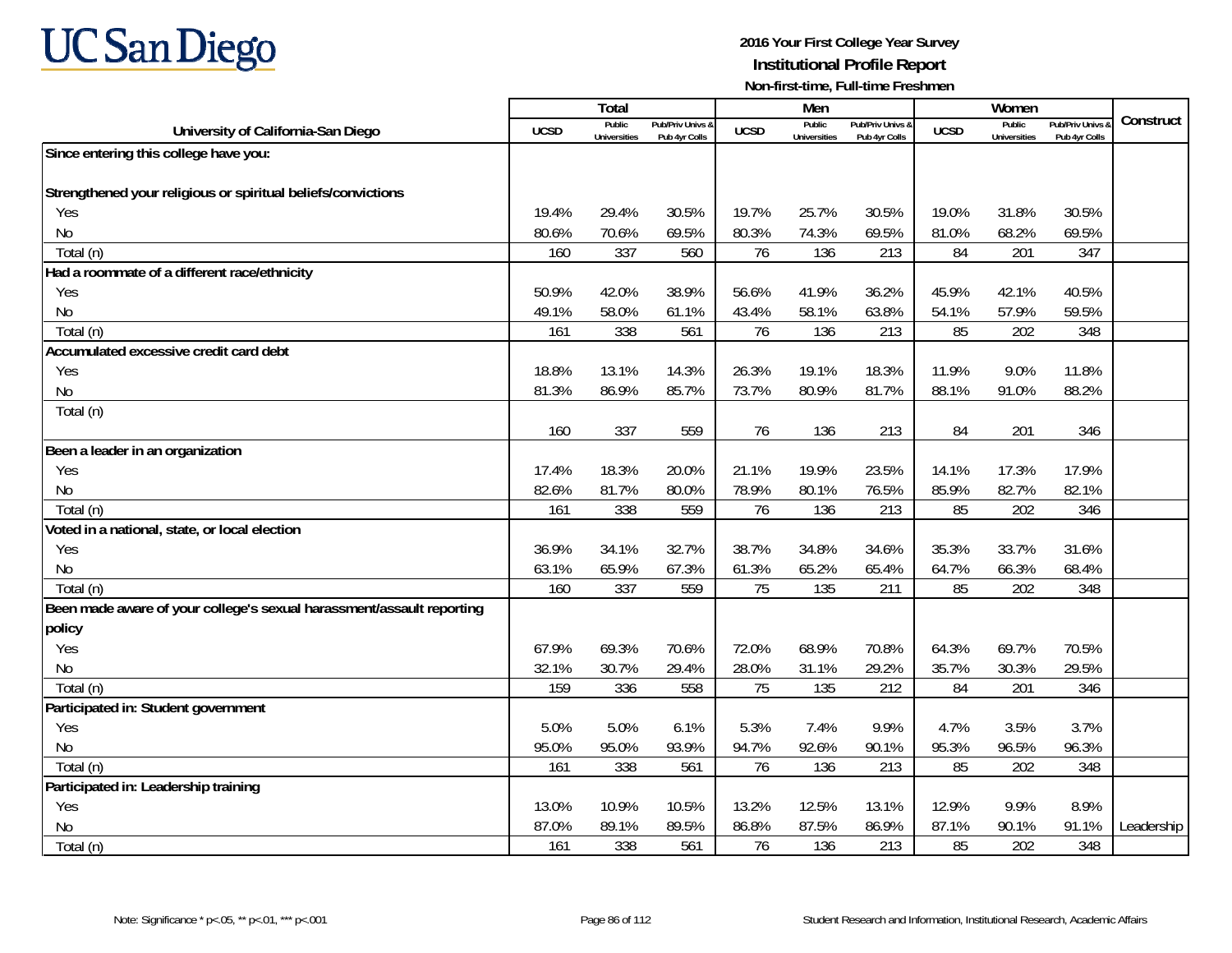# **UC San Diego**

|                                                        |             | Total                         |                                              |             | Men                           |                                   |             | Women                         |                                        |            |
|--------------------------------------------------------|-------------|-------------------------------|----------------------------------------------|-------------|-------------------------------|-----------------------------------|-------------|-------------------------------|----------------------------------------|------------|
| University of California-San Diego                     | <b>UCSD</b> | Public<br><b>Universities</b> | <b>Pub/Priv Univs &amp;</b><br>Pub 4yr Colls | <b>UCSD</b> | Public<br><b>Universities</b> | Pub/Priv Univs &<br>Pub 4yr Colls | <b>UCSD</b> | Public<br><b>Universities</b> | <b>Pub/Priv Univs</b><br>Pub 4yr Colls | Construct  |
| Participated in: An ethnic/racial student organization |             |                               |                                              |             |                               |                                   |             |                               |                                        |            |
| Yes                                                    | 9.9%        | 10.7%                         | 10.2%                                        | 10.5%       | 11.0%                         | 11.7%                             | 9.4%        | 10.4%                         | 9.2%                                   |            |
| N <sub>0</sub>                                         | 90.1%       | 89.3%                         | 89.8%                                        | 89.5%       | 89.0%                         | 88.3%                             | 90.6%       | 89.6%                         | 90.8%                                  |            |
| Total (n)                                              | 161         | 338                           | 561                                          | 76          | 136                           | 213                               | 85          | 202                           | 348                                    |            |
| Participated in: An LGBTQ student organization         |             |                               |                                              |             |                               |                                   |             |                               |                                        |            |
| Yes                                                    | 4.3%        | 4.4%                          | 5.2%                                         | 5.3%        | 3.7%                          | 5.6%                              | 3.5%        | 5.0%                          | 4.9%                                   |            |
| <b>No</b>                                              | 95.7%       | 95.6%                         | 94.8%                                        | 94.7%       | 96.3%                         | 94.4%                             | 96.5%       | 95.0%                         | 95.1%                                  |            |
| Total (n)                                              | 161         | 338                           | 560                                          | 76          | 136                           | 213                               | 85          | 202                           | 347                                    |            |
| Participated in: A women's advocacy group              |             |                               |                                              |             |                               |                                   |             |                               |                                        |            |
| Yes                                                    | 1.2%        | 3.8%                          | 4.5%                                         | 1.3%        | 2.2%                          | 3.8%                              | 1.2%        | 5.0%                          | 4.9%                                   |            |
| <b>No</b>                                              | 98.8%       | 96.2%                         | 95.5%                                        | 98.7%       | 97.8%                         | 96.2%                             | 98.8%       | 95.0%                         | 95.1%                                  |            |
| Total (n)                                              | 161         | 338                           | 560                                          | 76          | 136                           | 213                               | 85          | 202                           | 347                                    |            |
| Since entering this college, indicate how often you:   |             |                               |                                              |             |                               |                                   |             |                               |                                        |            |
|                                                        |             |                               |                                              |             |                               |                                   |             |                               |                                        |            |
| Turned in course assignment(s) late                    |             |                               |                                              |             |                               |                                   |             |                               |                                        |            |
| Frequently                                             | 4.5%        | 3.6%                          | 4.5%                                         | 5.4%        | 5.2%                          | 6.6%                              | 3.7%        | 2.5%                          | 3.2%                                   | Academic   |
| Occasionally                                           | 25.6%       | 34.3%                         | 38.2%                                        | 25.7%       | 30.6%                         | 36.0%                             | 25.6%       | 36.9%                         | 39.5%                                  | Disengage- |
| Not at all                                             | 69.9%       | 62.0%                         | 57.3%                                        | 68.9%       | 64.2%                         | 57.3%                             | 70.7%       | 60.6%                         | 57.3%                                  | ment       |
| Total (n)                                              | 156         | 332                           | 553                                          | 74          | 134                           | 211                               | 82          | 198                           | 342                                    |            |
| Mean                                                   | 1.35        | 1.42                          | 1.47                                         | 1.36        | 1.41                          | 1.49                              | 1.33        | 1.42                          | 1.46                                   |            |
| Standard deviation                                     | 0.56        | 0.56                          | 0.58                                         | 0.59        | 0.59                          | 0.62                              | 0.55        | 0.54                          | 0.56                                   |            |
| Significance                                           |             |                               | $\star$                                      |             |                               |                                   |             |                               |                                        |            |
| <b>Effect size</b>                                     |             | $-0.13$                       | $-0.21$                                      |             | $-0.08$                       | $-0.21$                           |             | $-0.17$                       | $-0.23$                                |            |
| <b>Tutored another student</b>                         |             |                               |                                              |             |                               |                                   |             |                               |                                        |            |
| Frequently                                             | 7.7%        | 7.3%                          | 6.4%                                         | 8.1%        | 8.2%                          | 6.6%                              | 7.3%        | 6.6%                          | 6.2%                                   |            |
| Occasionally                                           | 37.8%       | 39.7%                         | 38.1%                                        | 47.3%       | 46.3%                         | 44.5%                             | 29.3%       | 35.2%                         | 34.1%                                  |            |
| Not at all                                             | 54.5%       | 53.0%                         | 55.5%                                        | 44.6%       | 45.5%                         | 48.8%                             | 63.4%       | 58.2%                         | 59.7%                                  |            |
| Total (n)                                              | 156         | 330                           | 551                                          | 74          | 134                           | 211                               | 82          | 196                           | 340                                    |            |
| Mean                                                   | 1.53        | 1.54                          | 1.51                                         | 1.64        | 1.63                          | 1.58                              | 1.44        | 1.48                          | 1.46                                   |            |
| Standard deviation                                     | 0.64        | 0.63                          | 0.61                                         | 0.63        | 0.63                          | 0.62                              | 0.63        | 0.62                          | 0.61                                   |            |
| Significance                                           |             |                               |                                              |             |                               |                                   |             |                               |                                        |            |
| <b>Effect size</b>                                     |             | $-0.02$                       | 0.03                                         |             | 0.02                          | 0.10                              |             | $-0.06$                       | $-0.03$                                |            |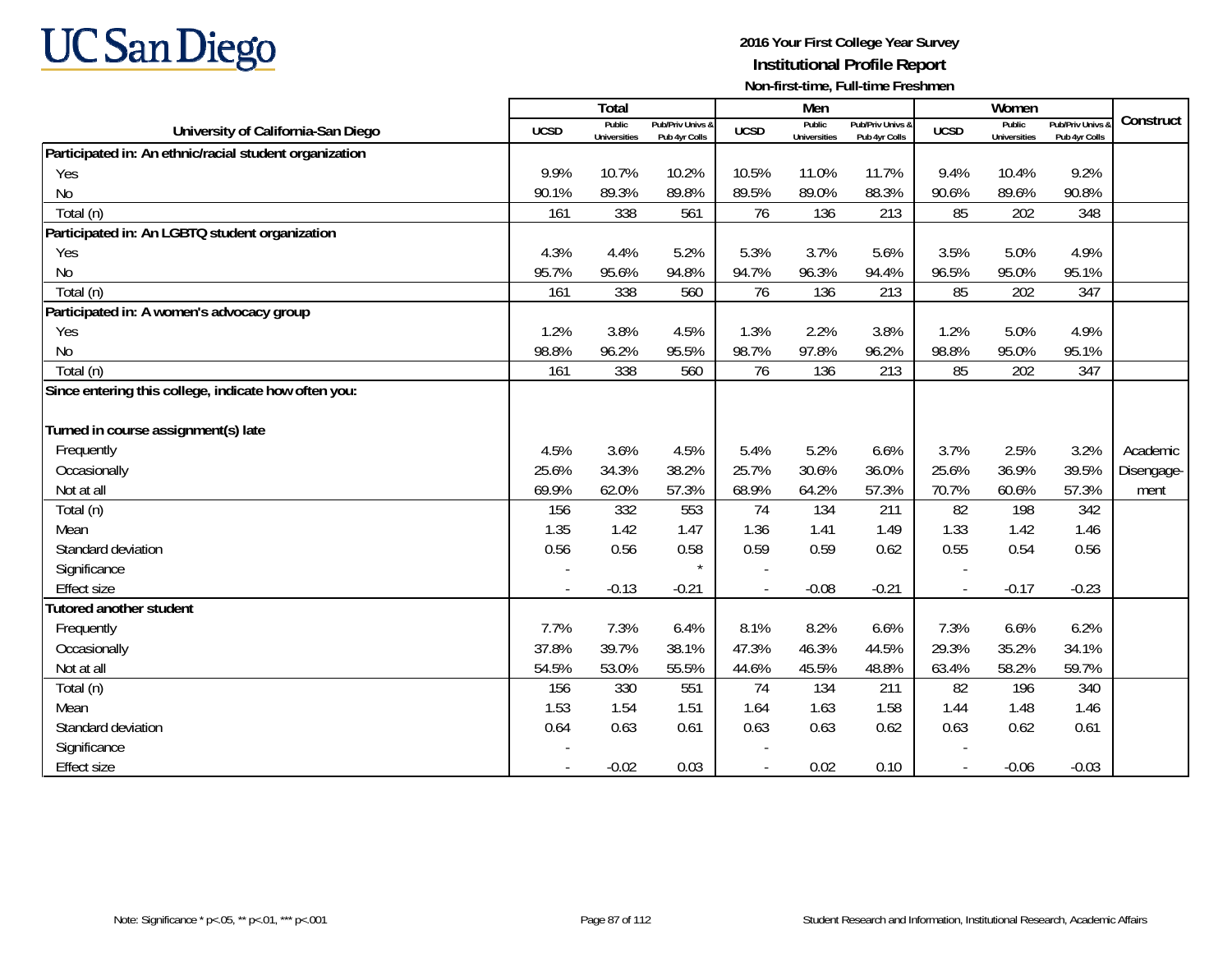

|                                                         |             | Total                         |                                   |                          | Men                    |                                   |                          | Women                         |                                        |            |
|---------------------------------------------------------|-------------|-------------------------------|-----------------------------------|--------------------------|------------------------|-----------------------------------|--------------------------|-------------------------------|----------------------------------------|------------|
| University of California-San Diego                      | <b>UCSD</b> | Public<br><b>Universities</b> | Pub/Priv Univs &<br>Pub 4yr Colls | <b>UCSD</b>              | Public<br>Universities | Pub/Priv Univs &<br>Pub 4yr Colls | <b>UCSD</b>              | Public<br><b>Universities</b> | <b>Pub/Priv Univs</b><br>Pub 4yr Colls | Construct  |
| Contributed to class discussions                        |             |                               |                                   |                          |                        |                                   |                          |                               |                                        |            |
| Frequently                                              | 25.0%       | 29.2%                         | 30.6%                             | 25.7%                    | 27.6%                  | 29.9%                             | 24.4%                    | 30.3%                         | 31.1%                                  |            |
| Occasionally                                            | 58.3%       | 56.3%                         | 57.2%                             | 51.4%                    | 53.7%                  | 55.0%                             | 64.6%                    | 58.1%                         | 58.7%                                  |            |
| Not at all                                              | 16.7%       | 14.5%                         | 12.1%                             | 23.0%                    | 18.7%                  | 15.2%                             | 11.0%                    | 11.6%                         | 10.3%                                  |            |
| Total (n)                                               | 156         | 332                           | 552                               | 74                       | 134                    | 211                               | 82                       | 198                           | 341                                    |            |
| Mean                                                    | 2.08        | 2.15                          | 2.18                              | 2.03                     | 2.09                   | 2.15                              | 2.13                     | 2.19                          | 2.21                                   |            |
| Standard deviation                                      | 0.64        | 0.65                          | 0.63                              | 0.70                     | 0.68                   | 0.66                              | 0.58                     | 0.62                          | 0.61                                   |            |
| Significance                                            |             |                               |                                   |                          |                        |                                   |                          |                               |                                        |            |
| <b>Effect size</b>                                      | $\sim$      | $-0.11$                       | $-0.16$                           | $\overline{a}$           | $-0.09$                | $-0.18$                           | $\overline{\phantom{a}}$ | $-0.10$                       | $-0.13$                                |            |
| Discussed course content with students outside of class |             |                               |                                   |                          |                        |                                   |                          |                               |                                        |            |
| Frequently                                              | 32.1%       | 37.3%                         | 40.0%                             | 33.8%                    | 34.3%                  | 37.4%                             | 30.5%                    | 39.4%                         | 41.6%                                  |            |
| Occasionally                                            | 55.8%       | 50.9%                         | 49.5%                             | 55.4%                    | 51.5%                  | 49.8%                             | 56.1%                    | 50.5%                         | 49.3%                                  |            |
| Not at all                                              | 12.2%       | 11.7%                         | 10.5%                             | 10.8%                    | 14.2%                  | 12.8%                             | 13.4%                    | 10.1%                         | 9.1%                                   |            |
| Total (n)                                               | 156         | 332                           | 552                               | 74                       | 134                    | 211                               | 82                       | 198                           | 341                                    |            |
| Mean                                                    | 2.20        | 2.26                          | 2.30                              | 2.23                     | 2.20                   | 2.25                              | 2.17                     | 2.29                          | 2.33                                   |            |
| Standard deviation                                      | 0.64        | 0.65                          | 0.65                              | 0.63                     | 0.67                   | 0.67                              | 0.64                     | 0.64                          | 0.63                                   |            |
| Significance                                            |             |                               |                                   |                          |                        |                                   |                          |                               |                                        |            |
| <b>Effect size</b>                                      | $\sim$      | $-0.09$                       | $-0.15$                           | $\overline{a}$           | 0.04                   | $-0.03$                           | $\overline{a}$           | $-0.19$                       | $-0.25$                                |            |
| Since entering this college, indicate how often you:    |             |                               |                                   |                          |                        |                                   |                          |                               |                                        |            |
|                                                         |             |                               |                                   |                          |                        |                                   |                          |                               |                                        |            |
| <b>Skipped class</b>                                    |             |                               |                                   |                          |                        |                                   |                          |                               |                                        |            |
| Frequently                                              | 6.4%        | 7.8%                          | 8.5%                              | 8.1%                     | 7.5%                   | 8.5%                              | 4.9%                     | 8.1%                          | 8.5%                                   | Academic   |
| Occasionally                                            | 63.5%       | 55.1%                         | 55.7%                             | 63.5%                    | 57.5%                  | 56.9%                             | 63.4%                    | 53.5%                         | 55.0%                                  | Disengage- |
| Not at all                                              | 30.1%       | 37.0%                         | 35.8%                             | 28.4%                    | 35.1%                  | 34.6%                             | 31.7%                    | 38.4%                         | 36.5%                                  | ment       |
| Total (n)                                               | 156         | 332                           | 553                               | 74                       | 134                    | 211                               | 82                       | 198                           | 342                                    |            |
| Mean                                                    | 1.76        | 1.71                          | 1.73                              | 1.80                     | 1.72                   | 1.74                              | 1.73                     | 1.70                          | 1.72                                   |            |
| Standard deviation                                      | 0.56        | 0.60                          | 0.61                              | 0.57                     | 0.59                   | 0.60                              | 0.55                     | 0.61                          | 0.61                                   |            |
| Significance                                            |             |                               |                                   |                          |                        |                                   |                          |                               |                                        |            |
| <b>Effect size</b>                                      |             | 0.08                          | 0.05                              |                          | 0.14                   | 0.10                              | $\overline{\phantom{a}}$ | 0.05                          | 0.02                                   |            |
| <b>Received tutoring</b>                                |             |                               |                                   |                          |                        |                                   |                          |                               |                                        |            |
| Frequently                                              | 8.3%        | 10.6%                         | 8.7%                              | 6.8%                     | 9.0%                   | 7.1%                              | 9.8%                     | 11.7%                         | 9.7%                                   |            |
| Occasionally                                            | 32.1%       | 28.1%                         | 27.6%                             | 29.7%                    | 27.6%                  | 30.0%                             | 34.1%                    | 28.4%                         | 26.1%                                  |            |
| Not at all                                              | 59.6%       | 61.3%                         | 63.7%                             | 63.5%                    | 63.4%                  | 62.9%                             | 56.1%                    | 59.9%                         | 64.2%                                  |            |
| Total (n)                                               | 156         | 331                           | 551                               | 74                       | 134                    | 210                               | 82                       | 197                           | 341                                    |            |
| Mean                                                    | 1.49        | 1.49                          | 1.45                              | 1.43                     | 1.46                   | 1.44                              | 1.54                     | 1.52                          | 1.45                                   |            |
| Standard deviation                                      | 0.65        | 0.68                          | 0.65                              | 0.62                     | 0.66                   | 0.63                              | 0.67                     | 0.70                          | 0.67                                   |            |
| Significance                                            |             |                               |                                   |                          |                        |                                   |                          |                               |                                        |            |
| <b>Effect size</b>                                      | $\sim$      | 0.00                          | 0.06                              | $\overline{\phantom{a}}$ | $-0.05$                | $-0.02$                           | $\overline{\phantom{a}}$ | 0.03                          | 0.13                                   |            |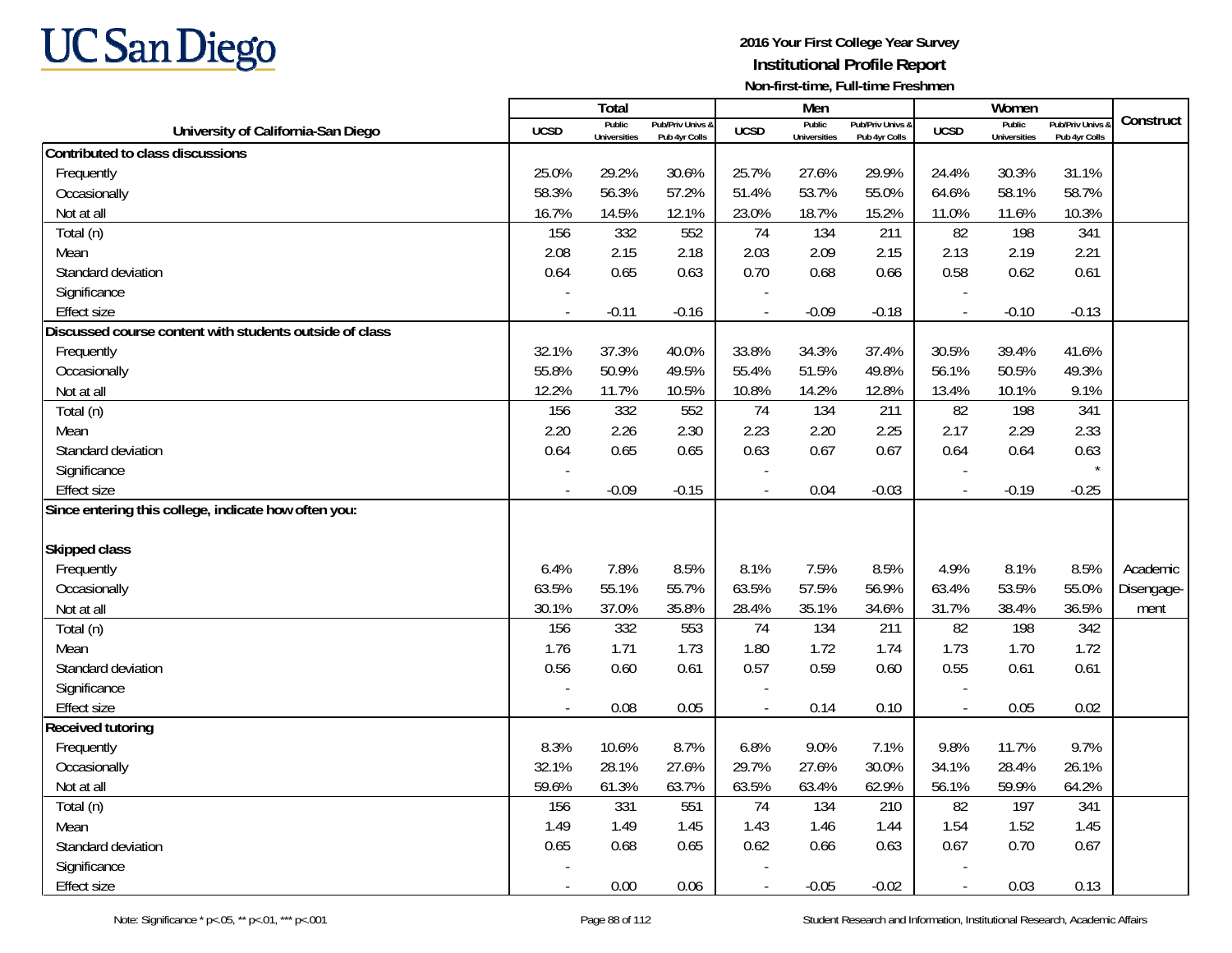

|                                            |             | Total                  |                                   |             | Men                           |                                   |             | Women                         |                                   |           |
|--------------------------------------------|-------------|------------------------|-----------------------------------|-------------|-------------------------------|-----------------------------------|-------------|-------------------------------|-----------------------------------|-----------|
| University of California-San Diego         | <b>UCSD</b> | Public<br>Universities | Pub/Priv Univs &<br>Pub 4yr Colls | <b>UCSD</b> | Public<br><b>Universities</b> | Pub/Priv Univs &<br>Pub 4yr Colls | <b>UCSD</b> | Public<br><b>Universities</b> | Pub/Priv Univs &<br>Pub 4yr Colls | Construct |
| Communicated regularly with your professor |             |                        |                                   |             |                               |                                   |             |                               |                                   |           |
| Frequently                                 | 11.0%       | 12.2%                  | 15.1%                             | 11.0%       | 11.3%                         | 14.8%                             | 11.0%       | 12.8%                         | 15.3%                             |           |
| Occasionally                               | 44.5%       | 50.2%                  | 54.0%                             | 38.4%       | 48.1%                         | 51.4%                             | 50.0%       | 51.5%                         | 55.6%                             |           |
| Not at all                                 | 44.5%       | 37.7%                  | 30.9%                             | 50.7%       | 40.6%                         | 33.8%                             | 39.0%       | 35.7%                         | 29.1%                             |           |
| Total (n)                                  | 155         | 329                    | 550                               | 73          | 133                           | 210                               | 82          | 196                           | 340                               |           |
| Mean                                       | 1.66        | 1.74                   | 1.84                              | 1.60        | 1.71                          | i 81                              | 1.72        | 1.77                          | 1.86                              |           |
| Standard deviation                         | 0.67        | 0.66                   | 0.66                              | 0.68        | 0.66                          | 0.67                              | 0.65        | 0.66                          | 0.65                              |           |
| Significance                               |             |                        | $***$                             |             |                               |                                   |             |                               |                                   |           |
| Effect size                                |             | $-0.12$                | $-0.27$                           |             | $-0.17$                       | $-0.31$                           |             | $-0.08$                       | $-0.22$                           |           |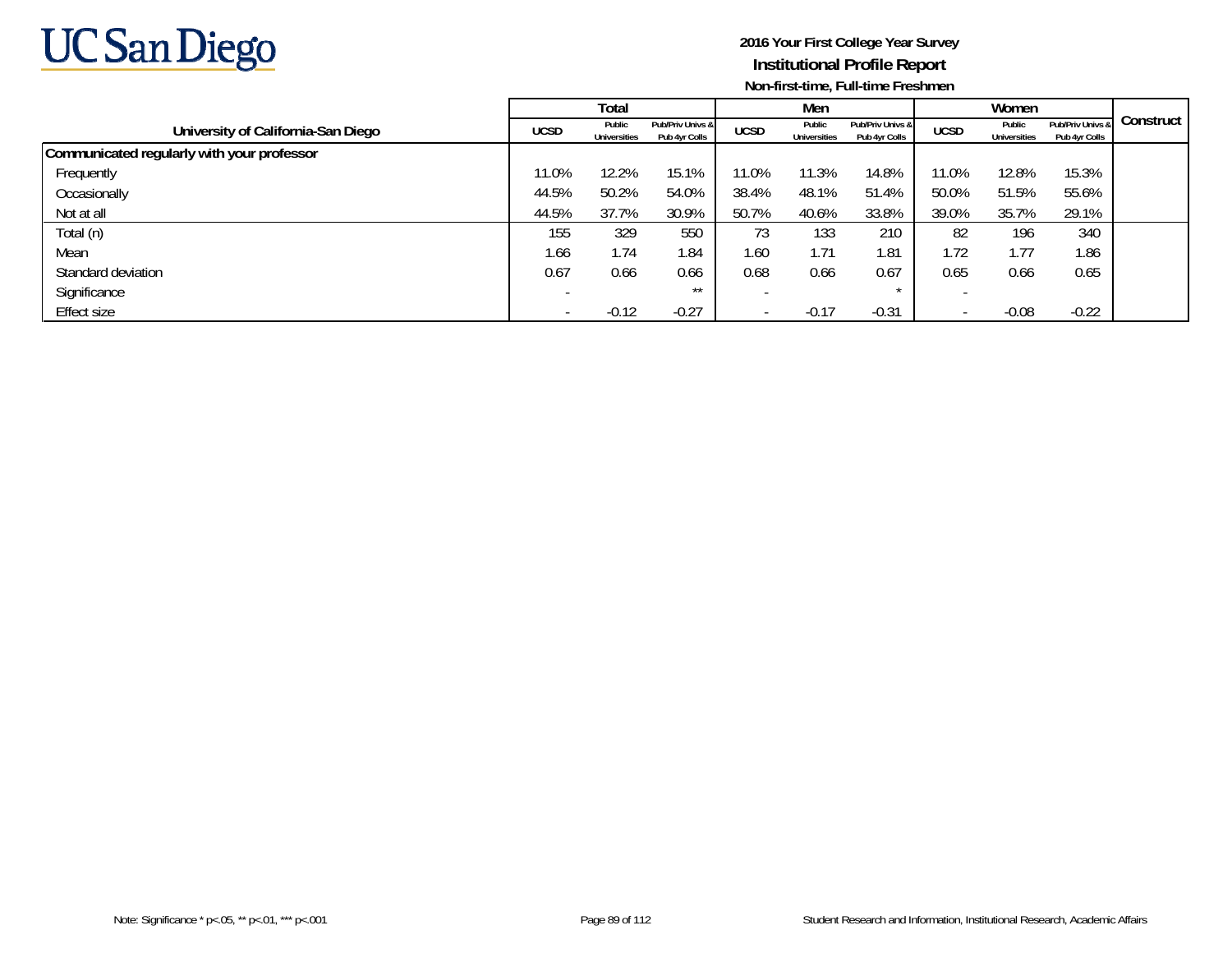

|                                                                   |             | <b>Total</b>                  |                                   |             | Men                           |                                   |                | Women                         |                                        |            |
|-------------------------------------------------------------------|-------------|-------------------------------|-----------------------------------|-------------|-------------------------------|-----------------------------------|----------------|-------------------------------|----------------------------------------|------------|
| University of California-San Diego                                | <b>UCSD</b> | Public<br><b>Universities</b> | Pub/Priv Univs &<br>Pub 4yr Colls | <b>UCSD</b> | Public<br><b>Universities</b> | Pub/Priv Univs &<br>Pub 4yr Colls | <b>UCSD</b>    | Public<br><b>Universities</b> | <b>Pub/Priv Univs</b><br>Pub 4yr Colls | Construct  |
| Worked on a professor's research project                          |             |                               |                                   |             |                               |                                   |                |                               |                                        |            |
| Frequently                                                        | 5.1%        | 6.1%                          | 8.2%                              | 5.4%        | 6.8%                          | 8.1%                              | 4.9%           | 5.6%                          | 8.2%                                   |            |
| Occasionally                                                      | 7.7%        | 11.2%                         | 16.0%                             | 6.8%        | 9.0%                          | 12.9%                             | 8.5%           | 12.7%                         | 17.9%                                  |            |
| Not at all                                                        | 87.2%       | 82.7%                         | 75.8%                             | 87.8%       | 84.2%                         | 79.0%                             | 86.6%          | 81.7%                         | 73.8%                                  |            |
| Total (n)                                                         | 156         | 330                           | 550                               | 74          | 133                           | 210                               | 82             | 197                           | 340                                    |            |
| Mean                                                              | 1.18        | 1.23                          | 1.32                              | 1.18        | 1.23                          | 1.29                              | 1.18           | 1.24                          | 1.34                                   |            |
| Standard deviation                                                | 0.50        | 0.55                          | 0.62                              | 0.51        | 0.56                          | 0.61                              | 0.50           | 0.54                          | 0.63                                   |            |
| Significance                                                      |             |                               | $\star\star$                      |             |                               |                                   |                |                               | $\star$                                |            |
| <b>Effect size</b>                                                |             | $-0.09$                       | $-0.23$                           |             | $-0.09$                       | $-0.18$                           |                | $-0.11$                       | $-0.25$                                |            |
| Since entering this college, indicate how often you:              |             |                               |                                   |             |                               |                                   |                |                               |                                        |            |
|                                                                   |             |                               |                                   |             |                               |                                   |                |                               |                                        |            |
| Turned in course assignments that did not reflect your best work  |             |                               |                                   |             |                               |                                   |                |                               |                                        |            |
| Frequently                                                        | 7.1%        | 7.5%                          | 9.4%                              | 9.5%        | 9.7%                          | 10.9%                             | 4.9%           | 6.1%                          | 8.5%                                   | Academic   |
| Occasionally                                                      | 64.7%       | 62.3%                         | 60.3%                             | 62.2%       | 60.4%                         | 60.2%                             | 67.1%          | 63.6%                         | 60.4%                                  | Disengage- |
| Not at all                                                        | 28.2%       | 30.1%                         | 30.3%                             | 28.4%       | 29.9%                         | 28.9%                             | 28.0%          | 30.3%                         | 31.1%                                  | ment       |
| Total (n)                                                         | 156         | 332                           | 552                               | 74          | 134                           | 211                               | 82             | 198                           | 341                                    |            |
| Mean                                                              | 1.79        | 1.77                          | 1.79                              | 1.81        | 1.80                          | 1.82                              | 1.77           | 1.76                          | 1.77                                   |            |
| Standard deviation                                                | 0.56        | 0.57                          | 0.59                              | 0.59        | 0.60                          | 0.61                              | 0.53           | 0.55                          | 0.59                                   |            |
| Significance                                                      |             |                               |                                   |             |                               |                                   |                |                               |                                        |            |
| <b>Effect size</b>                                                |             | 0.04                          | 0.00                              |             | 0.02                          | $-0.02$                           | $\overline{a}$ | 0.02                          | 0.00                                   |            |
| Had difficulty getting along with your roommate(s) / housemate(s) |             |                               |                                   |             |                               |                                   |                |                               |                                        |            |
| Frequently                                                        | 10.3%       | 9.9%                          | 9.6%                              | 10.8%       | 6.7%                          | 7.1%                              | 9.8%           | 12.1%                         | 11.1%                                  |            |
| Occasionally                                                      | 31.4%       | 28.9%                         | 28.4%                             | 33.8%       | 29.9%                         | 27.5%                             | 29.3%          | 28.3%                         | 28.9%                                  |            |
| Not at all                                                        | 58.3%       | 61.1%                         | 62.0%                             | 55.4%       | 63.4%                         | 65.4%                             | 61.0%          | 59.6%                         | 59.9%                                  |            |
| Total (n)                                                         | 156         | 332                           | 553                               | 74          | 134                           | 211                               | 82             | 198                           | 342                                    |            |
| Mean                                                              | 1.52        | 1.49                          | 1.48                              | 1.55        | 1.43                          | 1.42                              | 1.49           | 1.53                          | 1.51                                   |            |
| Standard deviation                                                | 0.68        | 0.67                          | 0.66                              | 0.69        | 0.62                          | 0.62                              | 0.67           | 0.70                          | 0.69                                   |            |
| Significance                                                      |             |                               |                                   |             |                               |                                   |                |                               |                                        |            |
| <b>Effect size</b>                                                |             |                               |                                   |             |                               |                                   |                |                               |                                        |            |
|                                                                   |             | 0.04                          | 0.06                              |             | 0.19                          | 0.21                              |                | $-0.06$                       | $-0.03$                                |            |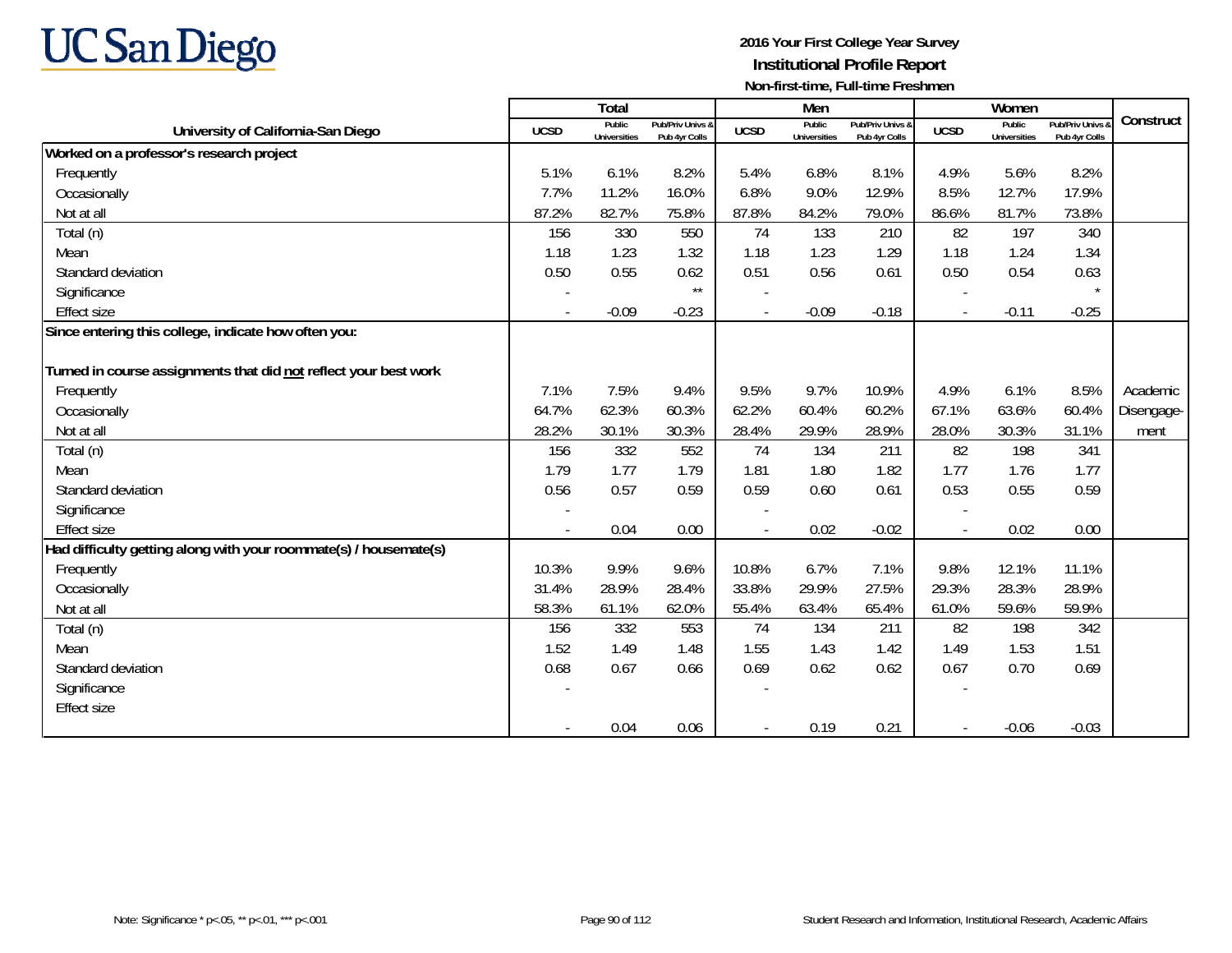

|                                                                        |             | Total                         |                                   |             | Men                           |                                   |             | Women                  |                                   |             |
|------------------------------------------------------------------------|-------------|-------------------------------|-----------------------------------|-------------|-------------------------------|-----------------------------------|-------------|------------------------|-----------------------------------|-------------|
| University of California-San Diego                                     | <b>UCSD</b> | Public<br><b>Universities</b> | Pub/Priv Univs &<br>Pub 4yr Colls | <b>UCSD</b> | Public<br><b>Universities</b> | Pub/Priv Univs &<br>Pub 4yr Colls | <b>UCSD</b> | Public<br>Universities | Pub/Priv Univs &<br>Pub 4yr Colls | Construct   |
| Received from your professor advice or guidance about your educational |             |                               |                                   |             |                               |                                   |             |                        |                                   |             |
| program                                                                |             |                               |                                   |             |                               |                                   |             |                        |                                   |             |
| Frequently                                                             | 6.4%        | 7.5%                          | 10.1%                             | 2.7%        | 4.5%                          | 7.6%                              | 9.8%        | 9.6%                   | 11.7%                             |             |
| Occasionally                                                           | 34.0%       | 42.8%                         | 45.7%                             | 40.5%       | 44.8%                         | 45.5%                             | 28.0%       | 41.4%                  | 45.7%                             | Faculty     |
| Not at all                                                             | 59.6%       | 49.7%                         | 44.2%                             | 56.8%       | 50.7%                         | 46.9%                             | 62.2%       | 49.0%                  | 42.5%                             | Interaction |
| Total (n)                                                              | 156         | 332                           | 552                               | 74          | 134                           | 211                               | 82          | 198                    | 341                               |             |
| Mean                                                                   | 1.47        | 1.58                          | 1.66                              | 1.46        | 1.54                          | 1.61                              | 1.48        | 1.61                   | 1.69                              |             |
| Standard deviation                                                     | 0.62        | 0.63                          | 0.65                              | 0.55        | 0.58                          | 0.63                              | 0.67        | 0.66                   | 0.67                              |             |
| Significance                                                           |             |                               | $***$                             |             |                               |                                   |             |                        |                                   |             |
| Effect size                                                            |             | $-0.17$                       | $-0.29$                           |             | $-0.14$                       | $-0.24$                           |             | $-0.20$                | $-0.31$                           |             |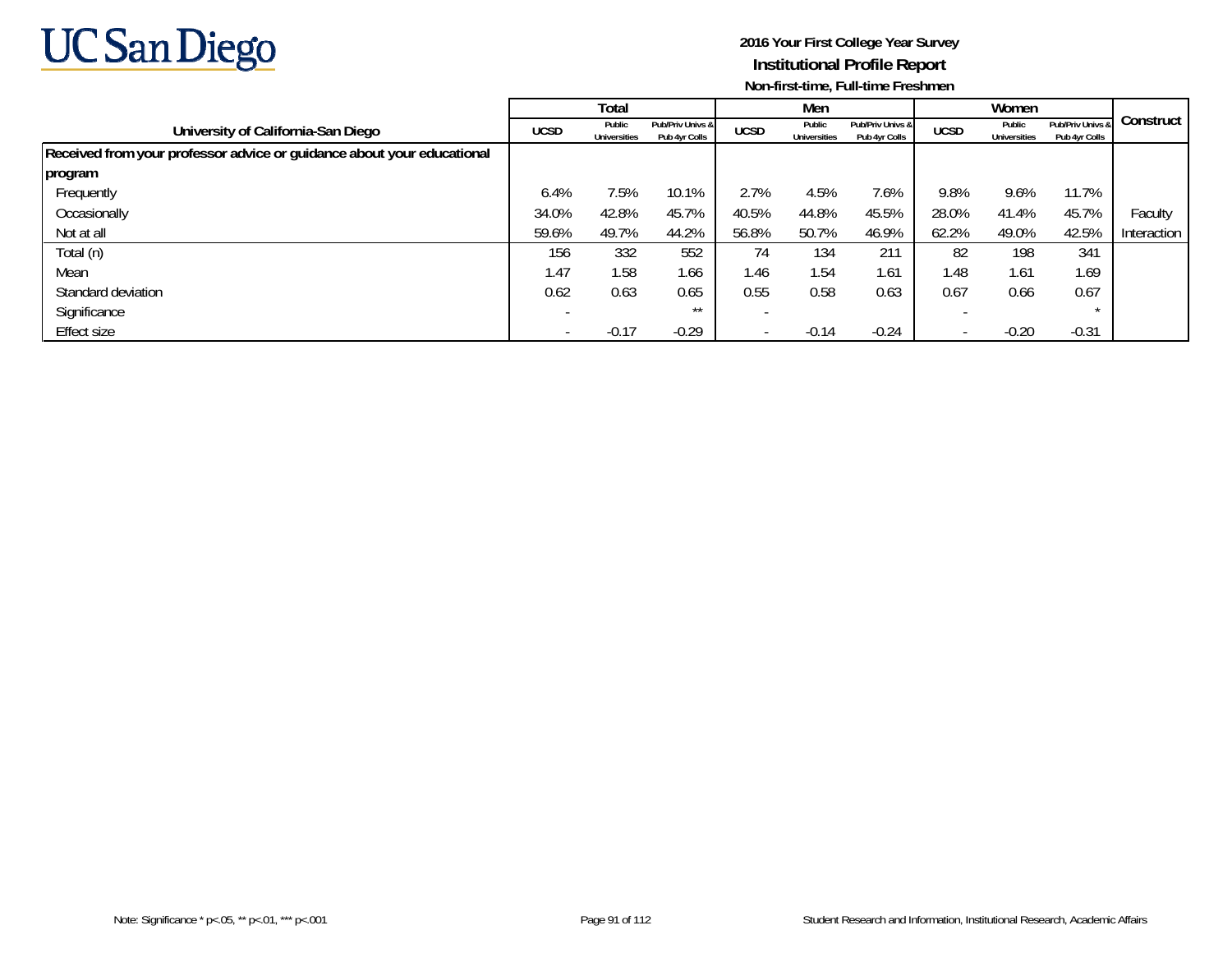# **UC San Diego**

|                                                      |                          | Total                         |                                   |                | Men                           |                                   |             | Women                         |                                 |           |
|------------------------------------------------------|--------------------------|-------------------------------|-----------------------------------|----------------|-------------------------------|-----------------------------------|-------------|-------------------------------|---------------------------------|-----------|
| University of California-San Diego                   | <b>UCSD</b>              | Public<br><b>Universities</b> | Pub/Priv Univs &<br>Pub 4yr Colls | <b>UCSD</b>    | Public<br><b>Universities</b> | Pub/Priv Univs &<br>Pub 4yr Colls | <b>UCSD</b> | Public<br><b>Universities</b> | Pub/Priv Univs<br>Pub 4yr Colls | Construct |
| Since entering this college, indicate how often you: |                          |                               |                                   |                |                               |                                   |             |                               |                                 |           |
|                                                      |                          |                               |                                   |                |                               |                                   |             |                               |                                 |           |
| Witnessed academic dishonesty/cheating               |                          |                               |                                   |                |                               |                                   |             |                               |                                 |           |
| Frequently                                           | 7.1%                     | 5.4%                          | 6.3%                              | 10.8%          | 7.5%                          | 8.5%                              | 3.7%        | 4.0%                          | 5.0%                            |           |
| Occasionally                                         | 24.4%                    | 26.5%                         | 27.7%                             | 24.3%          | 22.4%                         | 22.3%                             | 24.4%       | 29.3%                         | 31.1%                           |           |
| Not at all                                           | 68.6%                    | 68.1%                         | 65.9%                             | 64.9%          | 70.1%                         | 69.2%                             | 72.0%       | 66.7%                         | 63.9%                           |           |
| Total (n)                                            | 156                      | 332                           | 552                               | 74             | 134                           | 211                               | 82          | 198                           | 341                             |           |
| Mean                                                 | 1.38                     | 1.37                          | 1.40                              | 1.46           | 1.37                          | 1.39                              | 1.32        | 1.37                          | 1.41                            |           |
| Standard deviation                                   | 0.62                     | 0.59                          | 0.61                              | 0.69           | 0.62                          | 0.64                              | 0.54        | 0.56                          | 0.59                            |           |
| Significance                                         |                          |                               |                                   |                |                               |                                   |             |                               |                                 |           |
| <b>Effect size</b>                                   | $\overline{\phantom{a}}$ | 0.02                          | $-0.03$                           | $\blacksquare$ | 0.15                          | 0.11                              | $\sim$      | $-0.09$                       | $-0.15$                         |           |
| Went home for the weekend                            |                          |                               |                                   |                |                               |                                   |             |                               |                                 |           |
| Frequently                                           | 28.4%                    | 33.0%                         | 38.4%                             | 24.0%          | 31.1%                         | 36.3%                             | 32.5%       | 34.4%                         | 39.6%                           |           |
| Occasionally                                         | 25.2%                    | 30.0%                         | 31.8%                             | 29.3%          | 30.4%                         | 29.2%                             | 21.3%       | 29.7%                         | 33.4%                           |           |
| Not at all                                           | 46.5%                    | 37.0%                         | 29.8%                             | 46.7%          | 38.5%                         | 34.4%                             | 46.3%       | 35.9%                         | 26.9%                           |           |
| Total (n)                                            | 155                      | 330                           | 550                               | 75             | 135                           | 212                               | 80          | 195                           | 338                             |           |
| Mean                                                 | 1.82                     | 1.96                          | 2.09                              | 1.77           | 1.93                          | 2.02                              | 1.86        | 1.98                          | 2.13                            |           |
| Standard deviation                                   | 0.85                     | 0.84                          | 0.82                              | 0.81           | 0.83                          | 0.84                              | 0.88        | 0.84                          | 0.81                            |           |
| Significance                                         |                          |                               | $***$                             |                |                               | $\star$                           |             |                               | $\star\star$                    |           |
| <b>Effect size</b>                                   |                          | $-0.17$                       | $-0.33$                           |                | $-0.19$                       | $-0.30$                           |             | $-0.14$                       | $-0.33$                         |           |
| Received advice/counseling from another student      |                          |                               |                                   |                |                               |                                   |             |                               |                                 |           |
| Frequently                                           | 12.9%                    | 13.0%                         | 12.3%                             | 13.3%          | 12.6%                         | 11.3%                             | 12.5%       | 13.3%                         | 12.9%                           |           |
| Occasionally                                         | 58.1%                    | 55.3%                         | 57.6%                             | 60.0%          | 54.8%                         | 56.6%                             | 56.3%       | 55.6%                         | 58.2%                           |           |
| Not at all                                           | 29.0%                    | 31.7%                         | 30.1%                             | 26.7%          | 32.6%                         | 32.1%                             | 31.3%       | 31.1%                         | 28.8%                           |           |
| Total (n)                                            | 155                      | 331                           | 552                               | 75             | 135                           | 212                               | 80          | 196                           | 340                             |           |
| Mean                                                 | 1.84                     | 1.81                          | 1.82                              | 1.87           | 1.80                          | 1.79                              | 1.81        | 1.82                          | 1.84                            |           |
| Standard deviation                                   | 0.63                     | 0.64                          | 0.63                              | 0.62           | 0.64                          | 0.63                              | 0.64        | 0.64                          | 0.63                            |           |
| Significance                                         |                          |                               |                                   |                |                               |                                   |             |                               |                                 |           |
| <b>Effect size</b>                                   |                          | 0.05                          | 0.03                              |                | 0.11                          | 0.13                              |             | $-0.02$                       | $-0.05$                         |           |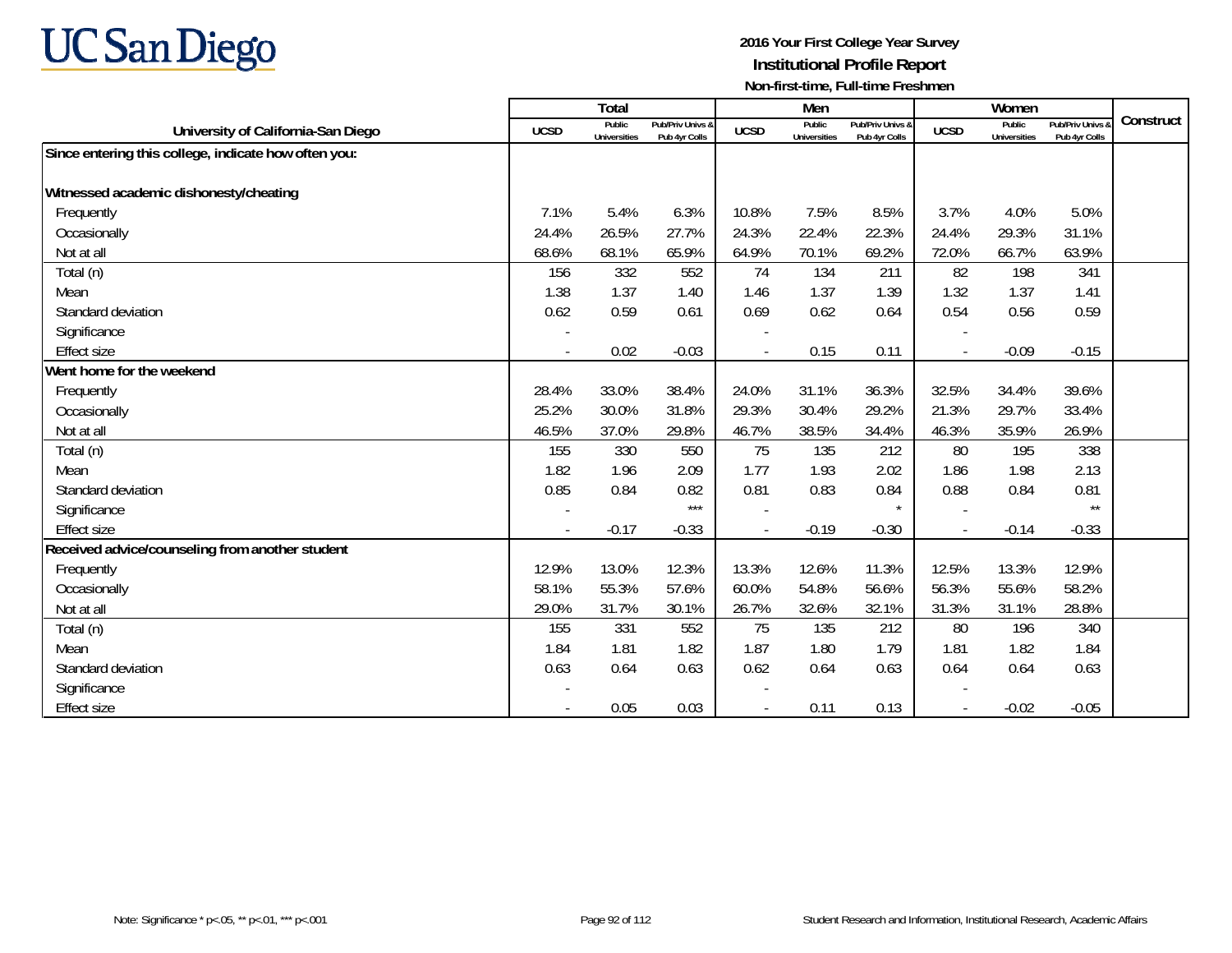

|                                                      | Total       |                               |                                   | Men                      |                               |                                   |             |                               |                                   |            |
|------------------------------------------------------|-------------|-------------------------------|-----------------------------------|--------------------------|-------------------------------|-----------------------------------|-------------|-------------------------------|-----------------------------------|------------|
| University of California-San Diego                   | <b>UCSD</b> | Public<br><b>Universities</b> | Pub/Priv Univs &<br>Pub 4yr Colls | <b>UCSD</b>              | Public<br><b>Universities</b> | Pub/Priv Univs &<br>Pub 4yr Colls | <b>UCSD</b> | Public<br><b>Universities</b> | Pub/Priv Univs &<br>Pub 4yr Colls | Construct  |
| Since entering this college, indicate how often you: |             |                               |                                   |                          |                               |                                   |             |                               |                                   |            |
| Fell asleep in class                                 |             |                               |                                   |                          |                               |                                   |             |                               |                                   |            |
| Frequently                                           | 4.5%        | 3.9%                          | 4.7%                              | 6.7%                     | 5.2%                          | 4.7%                              | 2.5%        | 3.1%                          | 4.7%                              | Academic   |
| Occasionally                                         | 25.8%       | 27.3%                         | 26.2%                             | 24.0%                    | 27.4%                         | 27.0%                             | 27.5%       | 27.2%                         | 25.7%                             | Disengage- |
| Not at all                                           | 69.7%       | 68.8%                         | 69.1%                             | 69.3%                    | 67.4%                         | 68.2%                             | 70.0%       | 69.7%                         | 69.6%                             | ment       |
| Total (n)                                            | 155         | 330                           | 550                               | 75                       | 135                           | 211                               | 80          | 195                           | 339                               |            |
| Mean                                                 | 1.35        | 1.35                          | 1.36                              | 1.37                     | 1.38                          | 1.36                              | 1.33        | 1.33                          | 1.35                              |            |
| Standard deviation                                   | 0.57        | 0.55                          | 0.57                              | 0.61                     | 0.58                          | 0.57                              | 0.52        | 0.53                          | 0.57                              |            |
| Significance                                         |             |                               |                                   |                          |                               |                                   |             |                               |                                   |            |
| Effect size                                          |             | 0.00                          | $-0.02$                           | $\overline{\phantom{a}}$ | $-0.02$                       | 0.02                              |             | 0.00                          | $-0.04$                           |            |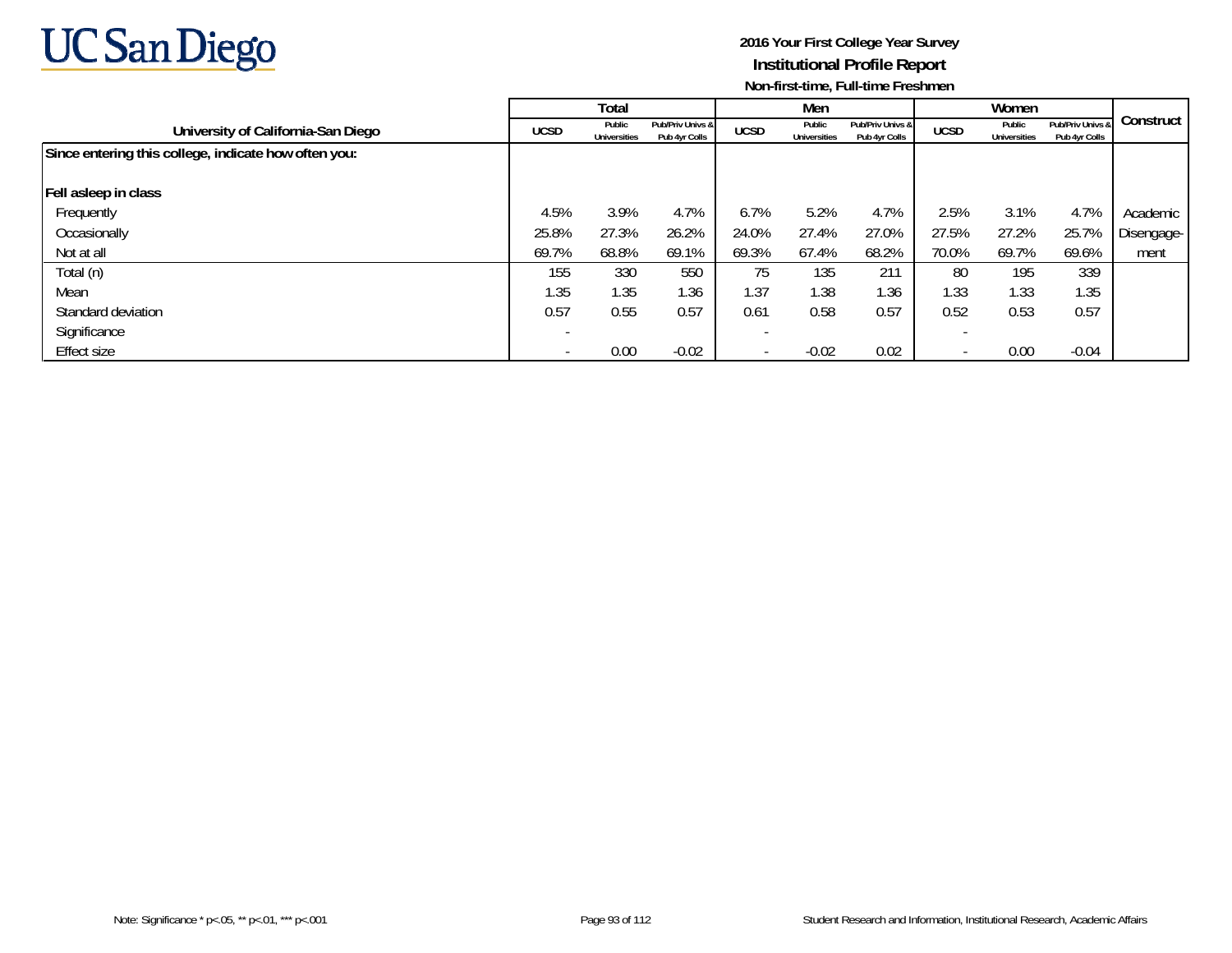

|                                                        |             | Total                         |                                   |             | Men                           |                                   |                          | Women                         |                                        |           |
|--------------------------------------------------------|-------------|-------------------------------|-----------------------------------|-------------|-------------------------------|-----------------------------------|--------------------------|-------------------------------|----------------------------------------|-----------|
| University of California-San Diego                     | <b>UCSD</b> | Public<br><b>Universities</b> | Pub/Priv Univs &<br>Pub 4yr Colls | <b>UCSD</b> | Public<br><b>Universities</b> | Pub/Priv Univs &<br>Pub 4yr Colls | <b>UCSD</b>              | Public<br><b>Universities</b> | <b>Pub/Priv Univs</b><br>Pub 4yr Colls | Construct |
| Had difficulty getting the courses you need            |             |                               |                                   |             |                               |                                   |                          |                               |                                        |           |
| Frequently                                             | 17.4%       | 12.7%                         | 12.5%                             | 22.7%       | 15.4%                         | 14.2%                             | 12.5%                    | 10.7%                         | 11.5%                                  |           |
| Occasionally                                           | 46.5%       | 47.6%                         | 48.8%                             | 44.0%       | 48.5%                         | 48.1%                             | 48.8%                    | 46.9%                         | 49.3%                                  |           |
| Not at all                                             | 36.1%       | 39.8%                         | 38.7%                             | 33.3%       | 36.0%                         | 37.7%                             | 38.8%                    | 42.3%                         | 39.2%                                  |           |
| Total (n)                                              | 155         | 332                           | 551                               | 75          | 136                           | 212                               | 80                       | 196                           | 339                                    |           |
| Mean                                                   | 1.81        | 1.73                          | 1.74                              | 1.89        | 1.79                          | 1.76                              | 1.74                     | 1.68                          | 1.72                                   |           |
| Standard deviation                                     | 0.71        | 0.67                          | 0.67                              | 0.75        | 0.69                          | 0.68                              | 0.67                     | 0.66                          | 0.66                                   |           |
| Significance                                           |             |                               |                                   |             |                               |                                   |                          |                               |                                        |           |
| <b>Effect size</b>                                     |             | 0.12                          | 0.10                              |             | 0.14                          | 0.19                              |                          | 0.09                          | 0.03                                   |           |
| Texted or used social media during class               |             |                               |                                   |             |                               |                                   |                          |                               |                                        |           |
| Frequently                                             | 18.1%       | 18.1%                         | 16.7%                             | 20.0%       | 18.5%                         | 16.1%                             | 16.3%                    | 17.9%                         | 17.1%                                  |           |
| Occasionally                                           | 49.7%       | 53.2%                         | 54.4%                             | 42.7%       | 41.5%                         | 46.4%                             | 56.3%                    | 61.2%                         | 59.4%                                  |           |
| Not at all                                             | 32.3%       | 28.7%                         | 28.9%                             | 37.3%       | 40.0%                         | 37.4%                             | 27.5%                    | 20.9%                         | 23.5%                                  |           |
| Total (n)                                              | 155         | 331                           | 551                               | 75          | 135                           | 211                               | 80                       | 196                           | 340                                    |           |
| Mean                                                   | 1.86        | 1.89                          | 1.88                              | 1.83        | 1.79                          | 1.79                              | 1.89                     | 1.97                          | 1.94                                   |           |
| Standard deviation                                     | 0.70        | 0.68                          | 0.66                              | 0.74        | 0.74                          | 0.70                              | 0.66                     | 0.62                          | 0.63                                   |           |
| Significance                                           |             |                               |                                   |             |                               |                                   |                          |                               |                                        |           |
| <b>Effect size</b>                                     |             | $-0.04$                       | $-0.03$                           |             | 0.05                          | 0.06                              | $\overline{\phantom{a}}$ | $-0.13$                       | $-0.08$                                |           |
| Worked with classmates on group projects               |             |                               |                                   |             |                               |                                   |                          |                               |                                        |           |
| Frequently                                             | 16.1%       | 23.3%                         | 24.3%                             | 20.0%       | 21.5%                         | 21.2%                             | 12.5%                    | 24.5%                         | 26.3%                                  |           |
| Occasionally                                           | 53.5%       | 56.2%                         | 58.6%                             | 48.0%       | 56.3%                         | 59.0%                             | 58.8%                    | 56.1%                         | 58.4%                                  |           |
| Not at all                                             | 30.3%       | 20.5%                         | 17.1%                             | 32.0%       | 22.2%                         | 19.8%                             | 28.8%                    | 19.4%                         | 15.3%                                  |           |
| Total (n)                                              | 155         | 331                           | 551                               | 75          | 135                           | 212                               | 80                       | 196                           | 339                                    |           |
| Mean                                                   | 1.86        | 2.03                          | 2.07                              | 1.88        | 1.99                          | 2.01                              | 1.84                     | 2.05                          | 2.11                                   |           |
| Standard deviation                                     | 0.67        | 0.66                          | 0.64                              | 0.72        | 0.66                          | 0.64                              | 0.63                     | 0.66                          | 0.64                                   |           |
| Significance                                           |             | $\star\star$                  | $***$                             |             |                               |                                   |                          | $\star$                       | $***$                                  |           |
| <b>Effect size</b>                                     |             | $-0.26$                       | $-0.33$                           |             | $-0.17$                       | $-0.20$                           | $\overline{\phantom{a}}$ | $-0.32$                       | $-0.42$                                |           |
| Accessed your campus' library resources electronically |             |                               |                                   |             |                               |                                   |                          |                               |                                        |           |
| Frequently                                             | 21.3%       | 21.8%                         | 24.3%                             | 13.3%       | 12.6%                         | 15.6%                             | 28.8%                    | 28.1%                         | 29.7%                                  |           |
| Occasionally                                           | 53.5%       | 53.5%                         | 53.1%                             | 64.0%       | 67.4%                         | 64.2%                             | 43.8%                    | 43.9%                         | 46.2%                                  |           |
| Not at all                                             | 25.2%       | 24.8%                         | 22.6%                             | 22.7%       | 20.0%                         | 20.3%                             | 27.5%                    | 28.1%                         | 24.1%                                  |           |
| Total (n)                                              | 155         | 331                           | 552                               | 75          | 135                           | 212                               | 80                       | 196                           | 340                                    |           |
| Mean                                                   | 1.96        | 1.97                          | 2.02                              | 1.91        | 1.93                          | 1.95                              | 2.01                     | 2.00                          | 2.06                                   |           |
| <b>Standard Deviation</b>                              | 0.68        | 0.68                          | 0.69                              | 0.60        | 0.57                          | 0.60                              | 0.75                     | 0.75                          | 0.73                                   |           |
| Significance                                           |             |                               |                                   |             |                               |                                   |                          |                               |                                        |           |
| <b>Effect Size</b>                                     |             | $-0.01$                       | $-0.09$                           |             | $-0.04$                       | $-0.07$                           | $\overline{\phantom{a}}$ | 0.01                          | $-0.07$                                |           |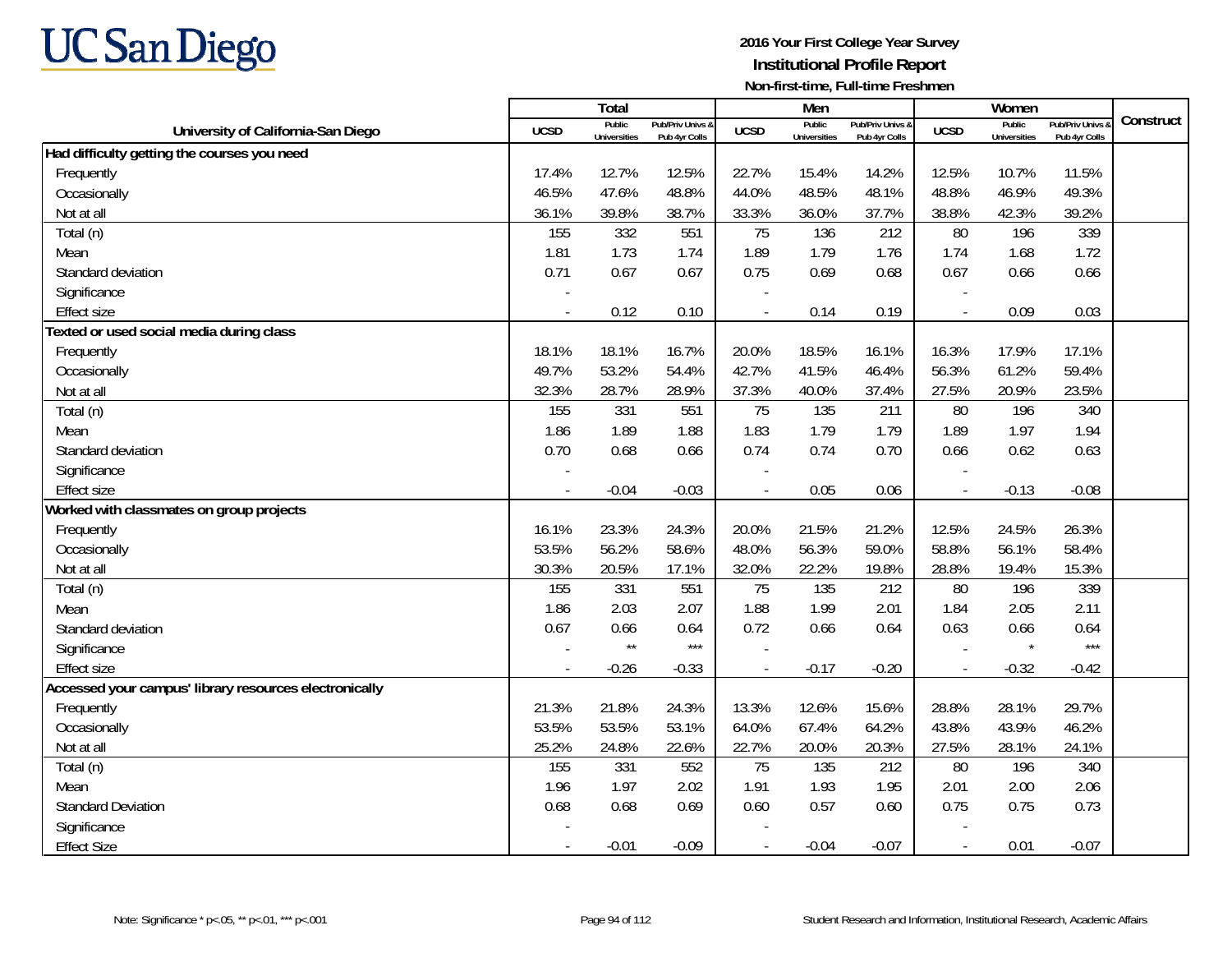

|                                    |                          | Total                  |                                   |                          | Men                           |                                   |             | Women                  |                                   |           |
|------------------------------------|--------------------------|------------------------|-----------------------------------|--------------------------|-------------------------------|-----------------------------------|-------------|------------------------|-----------------------------------|-----------|
| University of California-San Diego | <b>UCSD</b>              | Public<br>Universities | Pub/Priv Univs &<br>Pub 4yr Colls | <b>UCSD</b>              | Public<br><b>Universities</b> | Pub/Priv Univs &<br>Pub 4yr Colls | <b>UCSD</b> | Public<br>Universities | Pub/Priv Univs &<br>Pub 4yr Colls | Construct |
| Made a presentation in class       |                          |                        |                                   |                          |                               |                                   |             |                        |                                   |           |
| Frequently                         | 11.6%                    | 13.0%                  | 17.8%                             | 9.3%                     | 11.9%                         | 14.6%                             | 13.8%       | 13.8%                  | 19.8%                             |           |
| Occasionally                       | 45.8%                    | 54.8%                  | 58.8%                             | 46.7%                    | 52.6%                         | 57.1%                             | 45.0%       | 56.4%                  | 59.9%                             |           |
| Not at all                         | 42.6%                    | 32.1%                  | 23.4%                             | 44.0%                    | 35.6%                         | 28.3%                             | 41.3%       | 29.7%                  | 20.4%                             |           |
| Total (n)                          | 155                      | 330                    | 551                               | 75                       | 135                           | 212                               | 80          | 195                    | 339                               |           |
| Mean                               | 1.69                     | 1.81                   | 1.94                              | 1.65                     | 1.76                          | 1.86                              | 1.73        | 1.84                   | 1.99                              |           |
| Standard deviation                 | 0.67                     | 0.65                   | 0.64                              | 0.65                     | 0.65                          | 0.64                              | 0.69        | 0.64                   | 0.63                              |           |
| Significance                       | $\overline{\phantom{a}}$ |                        | $***$                             |                          |                               |                                   |             |                        | $***$                             |           |
| Effect size                        |                          | $-0.18$                | $-0.39$                           | $\overline{\phantom{a}}$ | $-0.17$                       | $-0.33$                           |             | $-0.17$                | $-0.41$                           |           |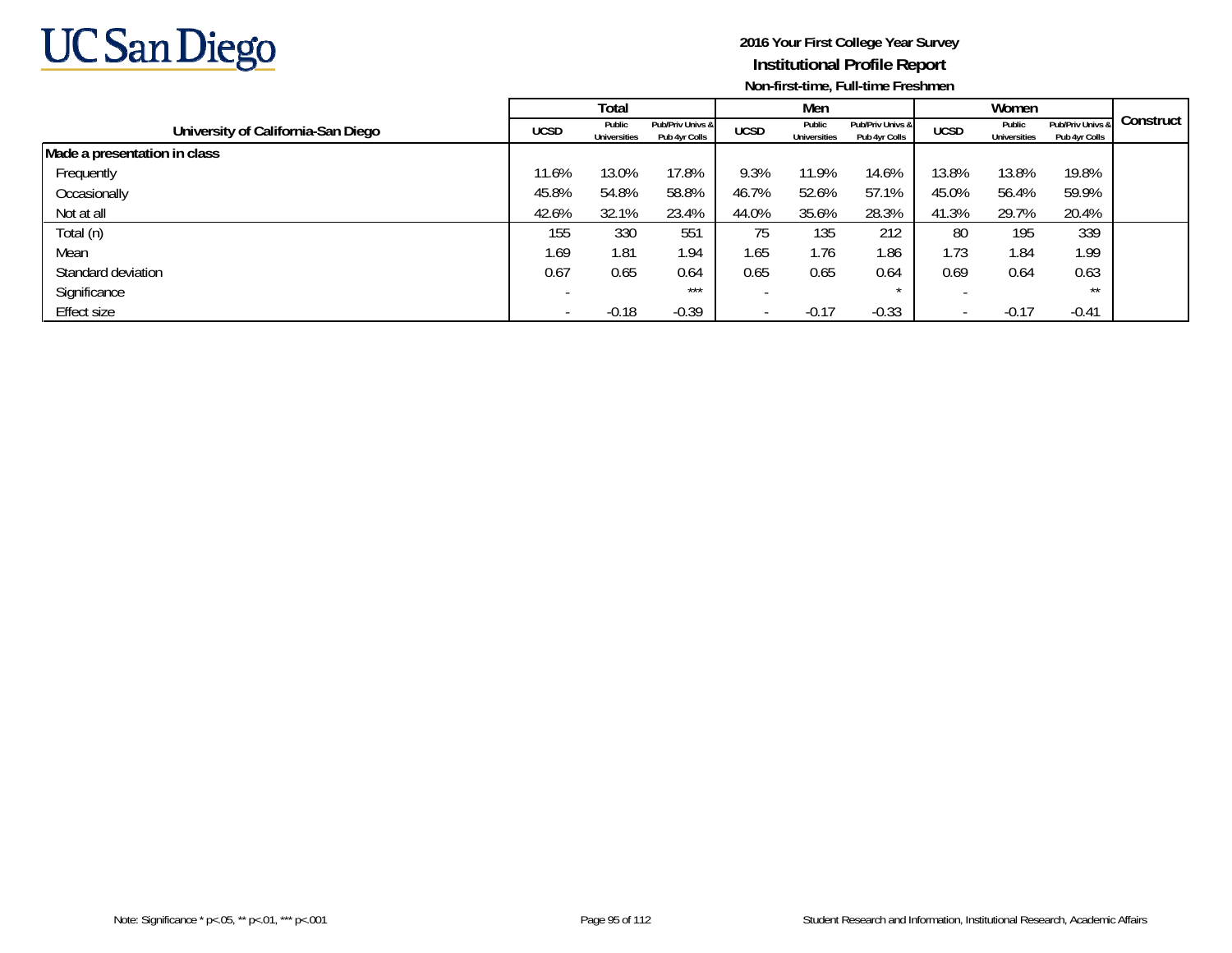

|                                                                              |             | Total                         |                                   |                | Men                           |                                   |                          | Women                         |                                        | Construct    |
|------------------------------------------------------------------------------|-------------|-------------------------------|-----------------------------------|----------------|-------------------------------|-----------------------------------|--------------------------|-------------------------------|----------------------------------------|--------------|
| University of California-San Diego                                           | <b>UCSD</b> | Public<br><b>Universities</b> | Pub/Priv Univs &<br>Pub 4yr Colls | <b>UCSD</b>    | Public<br><b>Universities</b> | Pub/Priv Univs &<br>Pub 4yr Colls | <b>UCSD</b>              | Public<br><b>Universities</b> | <b>Pub/Priv Univs</b><br>Pub 4yr Colls |              |
| Used the institution's course catalog (paper or online)                      |             |                               |                                   |                |                               |                                   |                          |                               |                                        |              |
| Frequently                                                                   | 22.2%       | 21.6%                         | 24.6%                             | 20.0%          | 20.7%                         | 19.8%                             | 24.4%                    | 22.2%                         | 27.6%                                  |              |
| Occasionally                                                                 | 52.9%       | 53.5%                         | 53.0%                             | 53.3%          | 54.8%                         | 55.7%                             | 52.6%                    | 52.6%                         | 51.3%                                  |              |
| Not at all                                                                   | 24.8%       | 24.9%                         | 22.4%                             | 26.7%          | 24.4%                         | 24.5%                             | 23.1%                    | 25.3%                         | 21.1%                                  |              |
| Total (n)                                                                    | 153         | 329                           | 549                               | 75             | 135                           | 212                               | 78                       | 194                           | 337                                    |              |
| Mean                                                                         | 1.97        | 1.97                          | 2.02                              | 1.93           | 1.96                          | 1.95                              | 2.01                     | 1.97                          | 2.07                                   |              |
| Standard deviation                                                           | 0.69        | 0.68                          | 0.69                              | 0.68           | 0.67                          | 0.67                              | 0.69                     | 0.69                          | 0.70                                   |              |
| Significance                                                                 |             |                               |                                   |                |                               |                                   |                          |                               |                                        |              |
| <b>Effect size</b>                                                           |             | 0.00                          | $-0.07$                           |                | $-0.04$                       | $-0.03$                           | $\overline{\phantom{a}}$ | 0.06                          | $-0.09$                                |              |
| Are you currently registered to vote?                                        |             |                               |                                   |                |                               |                                   |                          |                               |                                        |              |
| Ineligible                                                                   | 15.4%       | 10.2%                         | 8.8%                              | 16.0%          | 13.1%                         | 10.2%                             | 14.8%                    | 8.2%                          | 7.9%                                   |              |
| Yes                                                                          | 71.8%       | 70.0%                         | 70.9%                             | 69.3%          | 69.3%                         | 69.8%                             | 74.1%                    | 70.4%                         | 71.6%                                  |              |
| <b>No</b>                                                                    | 12.8%       | 19.8%                         | 20.3%                             | 14.7%          | 17.5%                         | 20.0%                             | 11.1%                    | 21.4%                         | 20.5%                                  |              |
| Total (n)                                                                    | 156         | 333                           | 556                               | 75             | 137                           | 215                               | 81                       | 196                           | 341                                    |              |
| If you could make your college choice over, would you still choose to enroll |             |                               |                                   |                |                               |                                   |                          |                               |                                        |              |
| at your current (or most recent) college?                                    |             |                               |                                   |                |                               |                                   |                          |                               |                                        |              |
| Definitely yes                                                               | 0.0%        | 0.6%                          | 2.7%                              | 0.0%           | 0.7%                          | 3.2%                              | 0.0%                     | 0.5%                          | 2.3%                                   |              |
| Probably yes                                                                 | 28.2%       | 33.9%                         | 35.7%                             | 24.0%          | 31.4%                         | 31.9%                             | 32.1%                    | 35.7%                         | 38.0%                                  |              |
| Probably not                                                                 | 16.0%       | 13.2%                         | 12.7%                             | 25.3%          | 16.1%                         | 14.4%                             | 7.4%                     | 11.2%                         | 11.7%                                  |              |
| Definitely not                                                               | 12.8%       | 8.4%                          | 7.9%                              | 16.0%          | 11.7%                         | 10.2%                             | 9.9%                     | 6.1%                          | 6.4%                                   | Overall      |
| Not sure yet                                                                 | 42.9%       | 43.8%                         | 41.0%                             | 34.7%          | 40.1%                         | 40.3%                             | 50.6%                    | 46.4%                         | 41.5%                                  | Satisfaction |
| Total (n)                                                                    | 156         | 333                           | 558                               | 75             | 137                           | 216                               | 81                       | 196                           | 342                                    |              |
| Mean                                                                         | 2.29        | 2.39                          | 2.51                              | 2.39           | 2.41                          | 2.48                              | 2.21                     | 2.38                          | 2.53                                   |              |
| Standard deviation                                                           | 1.28        | 1.35                          | 1.40                              | 1.20           | 1.31                          | 1.38                              | 1.36                     | 1.39                          | 1.41                                   |              |
| Significance                                                                 |             |                               |                                   |                |                               |                                   |                          |                               |                                        |              |
| <b>Effect size</b>                                                           |             | $-0.07$                       | $-0.16$                           | $\overline{a}$ | $-0.02$                       | $-0.07$                           | $\overline{a}$           | $-0.12$                       | $-0.23$                                |              |
| What do you think you will be doing in Fall 2016?                            | 94.2%       | 92.2%                         | 91.3%                             | 94.7%          | 92.6%                         | 91.5%                             | 93.8%                    | 91.8%                         | 91.2%                                  |              |
| Attending another institution                                                | 2.6%        | 4.2%                          | 4.3%                              | 4.0%           | 4.4%                          | 3.8%                              | 1.2%                     | 4.1%                          | 4.7%                                   |              |
| Don't know / have not decided yet                                            | 1.9%        | 2.4%                          | 3.4%                              | 1.3%           | 2.2%                          | 4.2%                              | 2.5%                     | 2.6%                          | 2.9%                                   |              |
| Not attending any institution                                                | 1.3%        | 1.2%                          | 0.9%                              | 0.0%           | 0.7%                          | 0.5%                              | 2.5%                     | 1.5%                          | 1.2%                                   |              |
| Total (n)                                                                    | 156         | 332                           | 552                               | 75             | 136                           | 212                               | 81                       | 196                           | 340                                    |              |
| Do you plan to do any of the following this summer?                          |             |                               |                                   |                |                               |                                   |                          |                               |                                        |              |
| Take courses at this institution                                             |             |                               |                                   |                |                               |                                   |                          |                               |                                        |              |
| <b>No</b>                                                                    | 41.9%       | 52.3%                         | 56.1%                             | 46.7%          | 59.0%                         | 61.8%                             | 37.5%                    | 47.7%                         | 52.5%                                  |              |
| Yes                                                                          | 58.1%       | 47.7%                         | 43.9%                             | 53.3%          | 41.0%                         | 38.2%                             | 62.5%                    | 52.3%                         | 47.5%                                  |              |
| Total (n)                                                                    | 155         | 327                           | 547                               | 75             | 134                           | 212                               | 80                       | 193                           | 335                                    |              |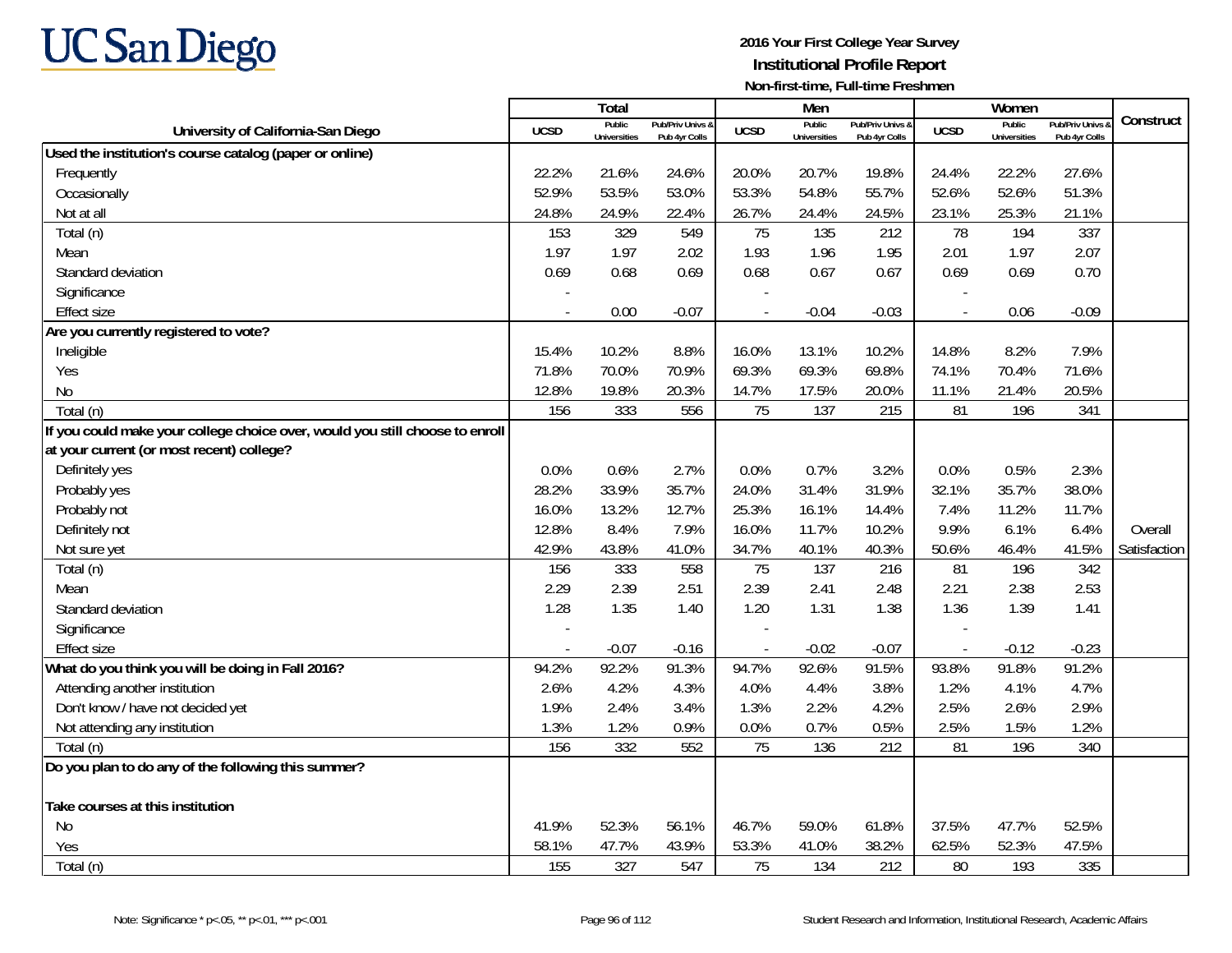

|                                                                         |             | Total                         |                                   |             | Men                           |                                   |             | Women                         |                                        |           |
|-------------------------------------------------------------------------|-------------|-------------------------------|-----------------------------------|-------------|-------------------------------|-----------------------------------|-------------|-------------------------------|----------------------------------------|-----------|
| University of California-San Diego                                      | <b>UCSD</b> | Public<br><b>Universities</b> | Pub/Priv Univs &<br>Pub 4yr Colls | <b>UCSD</b> | Public<br><b>Universities</b> | Pub/Priv Univs &<br>Pub 4yr Colls | <b>UCSD</b> | Public<br><b>Universities</b> | <b>Pub/Priv Univs</b><br>Pub 4yr Colls | Construct |
| Take courses at another institution                                     |             |                               |                                   |             |                               |                                   |             |                               |                                        |           |
| No                                                                      | 81.0%       | 80.7%                         | 78.9%                             | 78.4%       | 79.7%                         | 77.6%                             | 83.5%       | 81.3%                         | 79.7%                                  |           |
| Yes                                                                     | 19.0%       | 19.3%                         | 21.1%                             | 21.6%       | 20.3%                         | 22.4%                             | 16.5%       | 18.7%                         | 20.3%                                  |           |
| Total (n)                                                               | 153         | 326                           | 545                               | 74          | 133                           | 210                               | 79          | 193                           | 335                                    |           |
| Work for pay                                                            |             |                               |                                   |             |                               |                                   |             |                               |                                        |           |
| No                                                                      | 35.5%       | 26.8%                         | 21.9%                             | 30.7%       | 26.1%                         | 21.8%                             | 40.0%       | 27.3%                         | 22.0%                                  |           |
| Yes                                                                     | 64.5%       | 73.2%                         | 78.1%                             | 69.3%       | 73.9%                         | 78.2%                             | 60.0%       | 72.7%                         | 78.0%                                  |           |
| Total (n)                                                               | 155         | 328                           | 548                               | 75          | 134                           | 211                               | 80          | 194                           | 337                                    |           |
| Do you plan to do any of the following this summer?                     |             |                               |                                   |             |                               |                                   |             |                               |                                        |           |
| Perform volunteer work                                                  |             |                               |                                   |             |                               |                                   |             |                               |                                        |           |
| No                                                                      | 55.9%       | 53.1%                         | 51.9%                             | 69.9%       | 63.6%                         | 60.3%                             | 43.0%       | 45.8%                         | 46.5%                                  |           |
| Yes                                                                     | 44.1%       | 46.9%                         | 48.1%                             | 30.1%       | 36.4%                         | 39.7%                             | 57.0%       | 54.2%                         | 53.5%                                  |           |
| Total (n)                                                               | 152         | 324                           | 540                               | 73          | 132                           | 209                               | 79          | 192                           | 331                                    |           |
| Do you plan to do any of the following this summer?                     |             |                               |                                   |             |                               |                                   |             |                               |                                        |           |
|                                                                         |             |                               |                                   |             |                               |                                   |             |                               |                                        |           |
| Participate in an internship                                            |             |                               |                                   |             |                               |                                   |             |                               |                                        |           |
| No.                                                                     | 57.1%       | 68.4%                         | 67.0%                             | 54.7%       | 61.2%                         | 63.0%                             | 59.5%       | 73.4%                         | 69.5%                                  |           |
| Yes                                                                     | 42.9%       | 31.6%                         | 33.0%                             | 45.3%       | 38.8%                         | 37.0%                             | 40.5%       | 26.6%                         | 30.5%                                  |           |
| Total (n)                                                               | 154         | 326                           | 545                               | 75          | 134                           | 211                               | 79          | 192                           | 334                                    |           |
| <b>Travel</b>                                                           |             |                               |                                   |             |                               |                                   |             |                               |                                        |           |
| <b>No</b>                                                               | 36.4%       | 39.8%                         | 38.1%                             | 40.0%       | 47.0%                         | 43.1%                             | 32.9%       | 34.7%                         | 34.9%                                  |           |
| Are you currently a full-time or part-time student?                     |             |                               |                                   |             |                               |                                   |             |                               |                                        |           |
| Full-time                                                               | 95.5%       | 82.7%                         | 84.8%                             | 95.9%       | 82.7%                         | 84.5%                             | 95.3%       | 82.8%                         | 85.0%                                  |           |
| Not enrolled                                                            | 0.4%        | 4.5%                          | 3.9%                              | 1.0%        | 4.6%                          | 4.1%                              | 0.0%        | 4.4%                          | 3.8%                                   |           |
| Total (n)                                                               | 224         | 446                           | 718                               | 97          | 173                           | 271                               | 127         | 273                           | 447                                    |           |
| Did you transfer into this institution from another college/university? |             |                               |                                   |             |                               |                                   |             |                               |                                        |           |
| Yes                                                                     | 91.6%       | 62.6%                         | 62.0%                             | 90.5%       | 67.2%                         | 63.8%                             | 92.6%       | 59.5%                         | 60.9%                                  |           |
| <b>No</b>                                                               | 8.4%        | 37.4%                         | 38.0%                             | 9.5%        | 32.8%                         | 36.2%                             | 7.4%        | 40.5%                         | 39.1%                                  |           |
| Total (n)                                                               | 155         | 329                           | 553                               | 74          | 134                           | 213                               | 81          | 195                           | 340                                    |           |
| What year did you first enter this college:                             |             |                               |                                   |             |                               |                                   |             |                               |                                        |           |
| 2011 or earlier                                                         | 0.0%        | 0.5%                          | 0.3%                              | 0.0%        | 0.0%                          | 0.0%                              | 0.0%        | 0.7%                          | 0.5%                                   |           |
| 2012                                                                    | 0.0%        | 0.5%                          | 0.3%                              | 0.0%        | 0.0%                          | 0.0%                              | 0.0%        | 0.7%                          | 0.5%                                   |           |
| 2013                                                                    | 0.0%        | 0.2%                          | 1.3%                              | 0.0%        | 0.0%                          | 1.2%                              | 0.0%        | 0.4%                          | 1.4%                                   |           |
| 2014                                                                    | 0.4%        | 5.5%                          | 9.8%                              | 1.0%        | 6.5%                          | 11.3%                             | 0.0%        | 4.9%                          | 8.9%                                   |           |
| 2015 or 2016                                                            | 99.6%       | 93.3%                         | 88.3%                             | 99.0%       | 93.5%                         | 87.5%                             | 100.0%      | 93.3%                         | 88.8%                                  |           |
| Total (n)                                                               | 223         | 436                           | 685                               | 97          | 169                           | 256                               | 126         | 267                           | 429                                    |           |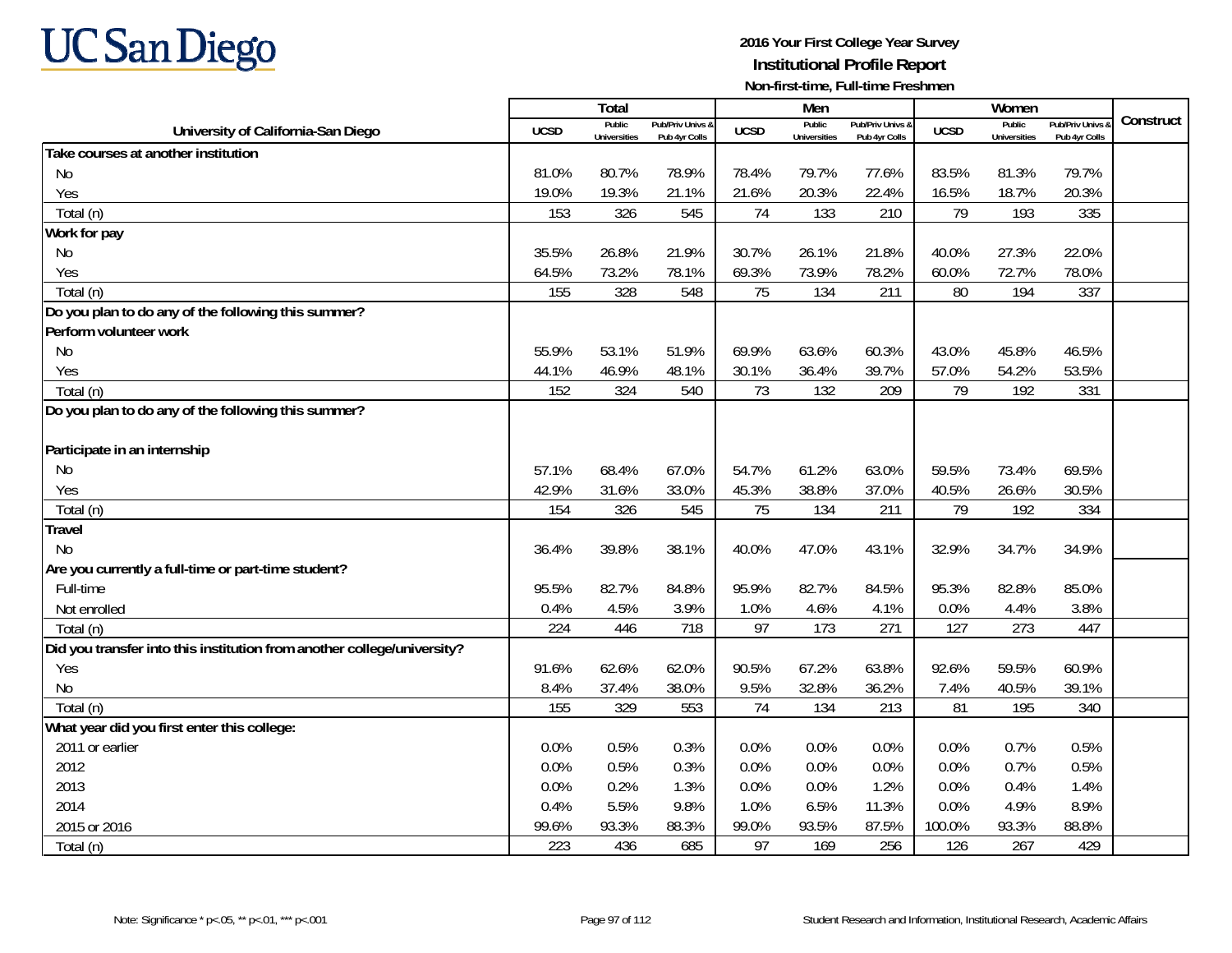

|                                                                 |             | Total                         |                                   |             | Men                           |                                   |             | Women                         |                                        | Construct |
|-----------------------------------------------------------------|-------------|-------------------------------|-----------------------------------|-------------|-------------------------------|-----------------------------------|-------------|-------------------------------|----------------------------------------|-----------|
| University of California-San Diego                              | <b>UCSD</b> | Public<br><b>Universities</b> | Pub/Priv Univs &<br>Pub 4yr Colls | <b>UCSD</b> | Public<br><b>Universities</b> | Pub/Priv Univs &<br>Pub 4yr Colls | <b>UCSD</b> | Public<br><b>Universities</b> | <b>Pub/Priv Univs</b><br>Pub 4yr Colls |           |
| What year did you first enter your 1st college:                 |             |                               |                                   |             |                               |                                   |             |                               |                                        |           |
| 2011 or earlier                                                 | 28.9%       | 21.4%                         | 25.9%                             | 34.0%       | 25.0%                         | 29.9%                             | 25.0%       | 19.0%                         | 23.5%                                  |           |
| 2012                                                            | 32.4%       | 20.7%                         | 18.2%                             | 27.8%       | 19.2%                         | 17.8%                             | 35.9%       | 21.6%                         | 18.5%                                  |           |
| 2013                                                            | 32.0%       | 23.6%                         | 21.1%                             | 30.9%       | 23.3%                         | 19.3%                             | 32.8%       | 23.9%                         | 22.1%                                  |           |
| 2014                                                            | 4.0%        | 21.4%                         | 22.8%                             | 5.2%        | 19.2%                         | 20.8%                             | 3.1%        | 22.8%                         | 23.9%                                  |           |
| 2015 or 2016                                                    | 2.7%        | 13.0%                         | 12.1%                             | 2.1%        | 13.4%                         | 12.1%                             | 3.1%        | 12.7%                         | 12.1%                                  |           |
| Total (n)                                                       | 225         | 440                           | 703                               | 97          | 172                           | 264                               | 128         | 268                           | 439                                    |           |
| Is English your native language?                                |             |                               |                                   |             |                               |                                   |             |                               |                                        |           |
| Yes                                                             | 73.1%       | 80.3%                         | 83.4%                             | 74.7%       | 77.8%                         | 81.8%                             | 71.6%       | 82.1%                         | 84.4%                                  |           |
| No                                                              | 26.9%       | 19.7%                         | 16.6%                             | 25.3%       | 22.2%                         | 18.2%                             | 28.4%       | 17.9%                         | 15.6%                                  |           |
| Total (n)                                                       | 156         | 330                           | 553                               | 75          | 135                           | 214                               | 81          | 195                           | 339                                    |           |
| Do you identify as transgender?                                 |             |                               |                                   |             |                               |                                   |             |                               |                                        |           |
| Yes                                                             | 0.9%        | 1.8%                          | 1.5%                              | 1.0%        | 1.7%                          | 1.5%                              | 0.8%        | 1.8%                          | 1.5%                                   |           |
| No                                                              | 99.1%       | 98.2%                         | 98.5%                             | 99.0%       | 98.3%                         | 98.5%                             | 99.2%       | 98.2%                         | 98.5%                                  |           |
| Total (n)                                                       | 225         | 448                           | 725                               | 97          | 174                           | 273                               | 128         | 274                           | 452                                    |           |
| What is your sexual orientation?                                |             |                               |                                   |             |                               |                                   |             |                               |                                        |           |
| Heterosexual/Straight                                           | 86.6%       | 85.9%                         | 86.9%                             | 86.6%       | 87.4%                         | 88.3%                             | 86.6%       | 85.0%                         | 86.0%                                  |           |
| Gay                                                             | 4.5%        | 3.1%                          | 2.8%                              | 9.3%        | 7.5%                          | 6.6%                              | 0.8%        | 0.4%                          | 0.4%                                   |           |
| Lesbian                                                         | 0.9%        | 1.1%                          | 1.0%                              | 0.0%        | 0.0%                          | 0.0%                              | 1.6%        | 1.8%                          | 1.6%                                   |           |
| Bisexual                                                        | 4.9%        | 6.3%                          | 6.1%                              | 3.1%        | 4.0%                          | 4.4%                              | 6.3%        | 7.7%                          | 7.1%                                   |           |
| Queer                                                           | 0.0%        | 0.9%                          | 0.7%                              | 0.0%        | 0.6%                          | 0.4%                              | 0.0%        | 1.1%                          | 0.9%                                   |           |
| Other                                                           | 3.1%        | 2.7%                          | 2.6%                              | 1.0%        | 0.6%                          | 0.4%                              | 4.7%        | 4.0%                          | 4.0%                                   |           |
| Total (n)                                                       | 224         | 448                           | 724                               | 97          | 174                           | 273                               | 127         | 274                           | 451                                    |           |
| To what extent are the following statements true to you:        |             |                               |                                   |             |                               |                                   |             |                               |                                        |           |
|                                                                 |             |                               |                                   |             |                               |                                   |             |                               |                                        |           |
| I have a strong sense of belonging to a community of scientists |             |                               |                                   |             |                               |                                   |             |                               |                                        |           |
| Strongly agree                                                  | 9.7%        | 10.0%                         | 9.7%                              | 10.7%       | 11.9%                         | 11.4%                             | 8.8%        | 8.7%                          | 8.6%                                   |           |
| Agree Somewhat                                                  | 22.6%       | 22.7%                         | 19.7%                             | 26.7%       | 27.4%                         | 23.2%                             | 18.8%       | 19.5%                         | 17.5%                                  |           |
| Neutral                                                         | 27.1%       | 28.2%                         | 30.1%                             | 22.7%       | 28.9%                         | 32.7%                             | 31.3%       | 27.7%                         | 28.4%                                  |           |
| Disagree Somewhat                                               | 16.8%       | 16.4%                         | 17.9%                             | 20.0%       | 15.6%                         | 14.2%                             | 13.8%       | 16.9%                         | 20.1%                                  |           |
| <b>Strongly Disagree</b>                                        | 23.9%       | 22.7%                         | 22.8%                             | 20.0%       | 16.3%                         | 18.5%                             | 27.5%       | 27.2%                         | 25.4%                                  |           |
| Total (n)                                                       | 155         | 330                           | 549                               | 75          | 135                           | 211                               | 80          | 195                           | 338                                    |           |
| Mean                                                            | 2.77        | 2.81                          | 2.76                              | 2.88        | 3.03                          | 2.95                              | 2.68        | 2.66                          | 2.64                                   |           |
| Standard deviation                                              | 1.30        | 1.29                          | 1.27                              | 1.30        | 1.25                          | 1.25                              | 1.30        | 1.30                          | 1.27                                   |           |
| Significance                                                    |             |                               |                                   |             |                               |                                   |             |                               |                                        |           |
| <b>Effect size</b>                                              |             | $-0.03$                       | 0.01                              |             | $-0.12$                       | $-0.06$                           |             | 0.02                          | 0.03                                   |           |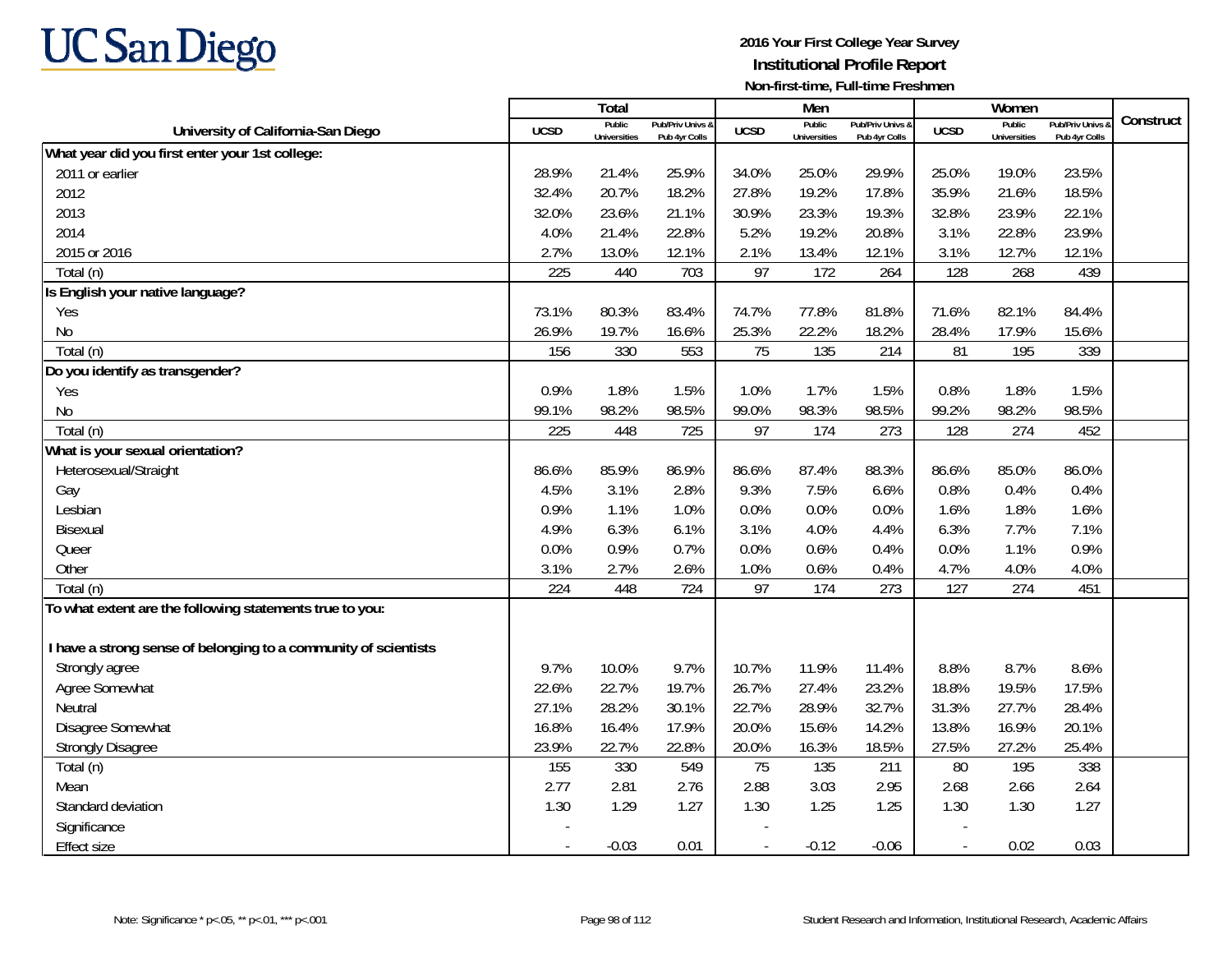

|                                                                             |             | <b>Total</b>                  |                                   |                | Men                           |                                   |                          | Women                         |                                        |           |
|-----------------------------------------------------------------------------|-------------|-------------------------------|-----------------------------------|----------------|-------------------------------|-----------------------------------|--------------------------|-------------------------------|----------------------------------------|-----------|
| University of California-San Diego                                          | <b>UCSD</b> | Public<br><b>Universities</b> | Pub/Priv Univs &<br>Pub 4yr Colls | <b>UCSD</b>    | Public<br><b>Universities</b> | Pub/Priv Univs &<br>Pub 4yr Colls | <b>UCSD</b>              | Public<br><b>Universities</b> | <b>Pub/Priv Univs</b><br>Pub 4yr Colls | Construct |
| I derive a great personal satisfaction from working on a team that is doing |             |                               |                                   |                |                               |                                   |                          |                               |                                        |           |
| important research                                                          |             |                               |                                   |                |                               |                                   |                          |                               |                                        |           |
| Strongly agree                                                              | 21.3%       | 19.4%                         | 19.2%                             | 25.3%          | 23.0%                         | 21.3%                             | 17.5%                    | 16.9%                         | 17.8%                                  |           |
| Agree Somewhat                                                              | 28.4%       | 32.1%                         | 30.1%                             | 26.7%          | 31.1%                         | 29.9%                             | 30.0%                    | 32.8%                         | 30.3%                                  |           |
| Neutral                                                                     | 31.0%       | 29.1%                         | 31.0%                             | 22.7%          | 28.1%                         | 30.8%                             | 38.8%                    | 29.7%                         | 31.2%                                  |           |
| Disagree Somewhat                                                           | 9.7%        | 9.1%                          | 7.7%                              | 13.3%          | 8.9%                          | 7.6%                              | 6.3%                     | 9.2%                          | 7.7%                                   |           |
| <b>Strongly Disagree</b>                                                    | 9.7%        | 10.3%                         | 12.0%                             | 12.0%          | 8.9%                          | 10.4%                             | 7.5%                     | 11.3%                         | 13.1%                                  |           |
| Total (n)                                                                   | 155         | 330                           | 548                               | 75             | 135                           | 211                               | 80                       | 195                           | 337                                    |           |
| Mean                                                                        | 3.42        | 3.41                          | 3.37                              | 3.40           | 3.50                          | 3.44                              | 3.44                     | 3.35                          | 3.32                                   |           |
| Standard deviation                                                          | 1.21        | 1.20                          | 1.22                              | 1.33           | 1.20                          | 1.21                              | 1.09                     | 1.20                          | 1.23                                   |           |
| Significance                                                                |             |                               |                                   |                |                               |                                   |                          |                               |                                        |           |
| <b>Effect size</b>                                                          |             | 0.01                          | 0.04                              |                | $-0.08$                       | $-0.03$                           | $\overline{\phantom{a}}$ | 0.07                          | 0.10                                   |           |
| think of myself as a scientist                                              |             |                               |                                   |                |                               |                                   |                          |                               |                                        |           |
| Strongly agree                                                              | 12.3%       | 12.2%                         | 10.8%                             | 14.7%          | 17.2%                         | 14.8%                             | 10.0%                    | 8.8%                          | 8.3%                                   |           |
| Agree Somewhat                                                              | 20.6%       | 22.6%                         | 20.0%                             | 25.3%          | 26.9%                         | 22.4%                             | 16.3%                    | 19.6%                         | 18.5%                                  |           |
| Neutral                                                                     | 23.2%       | 23.2%                         | 23.8%                             | 20.0%          | 22.4%                         | 23.8%                             | 26.3%                    | 23.7%                         | 23.8%                                  |           |
| Disagree Somewhat                                                           | 17.4%       | 15.2%                         | 16.5%                             | 18.7%          | 17.2%                         | 16.7%                             | 16.3%                    | 13.9%                         | 16.4%                                  |           |
| <b>Strongly Disagree</b>                                                    | 26.5%       | 26.8%                         | 28.9%                             | 21.3%          | 16.4%                         | 22.4%                             | 31.3%                    | 34.0%                         | 33.0%                                  |           |
| Total (n)                                                                   | 155         | 328                           | 546                               | 75             | 134                           | 210                               | 80                       | 194                           | 336                                    |           |
| Mean                                                                        | 2.75        | 2.78                          | 2.67                              | 2.93           | 3.11                          | 2.90                              | 2.58                     | 2.55                          | 2.53                                   |           |
| Standard deviation                                                          | 1.37        | 1.38                          | 1.36                              | 1.38           | 1.34                          | 1.37                              | 1.35                     | 1.36                          | 1.34                                   |           |
| Significance                                                                |             |                               |                                   |                |                               |                                   |                          |                               |                                        |           |
| <b>Effect size</b>                                                          |             | $-0.02$                       | 0.06                              | $\blacksquare$ | $-0.13$                       | 0.02                              | $\overline{\phantom{a}}$ | 0.02                          | 0.04                                   |           |
| I feel like I belong in the field of science                                |             |                               |                                   |                |                               |                                   |                          |                               |                                        |           |
| Strongly agree                                                              | 22.6%       | 23.5%                         | 21.5%                             | 24.0%          | 26.9%                         | 25.8%                             | 21.3%                    | 21.1%                         | 18.8%                                  |           |
| Agree Somewhat                                                              | 27.1%       | 25.0%                         | 22.2%                             | 26.7%          | 29.1%                         | 24.4%                             | 27.5%                    | 22.2%                         | 20.8%                                  |           |
| Neutral                                                                     | 18.1%       | 18.0%                         | 21.3%                             | 20.0%          | 20.1%                         | 22.0%                             | 16.3%                    | 16.5%                         | 20.8%                                  |           |
| Disagree Somewhat                                                           | 14.2%       | 13.1%                         | 12.8%                             | 14.7%          | 12.7%                         | 12.0%                             | 13.8%                    | 13.4%                         | 13.4%                                  |           |
| <b>Strongly Disagree</b>                                                    | 18.1%       | 20.4%                         | 22.2%                             | 14.7%          | 11.2%                         | 15.8%                             | 21.3%                    | 26.8%                         | 26.2%                                  |           |
| Total (n)                                                                   | 155         | 328                           | 545                               | 75             | 134                           | 209                               | 80                       | 194                           | 336                                    |           |
| Mean                                                                        | 3.22        | 3.18                          | 3.08                              | 3.31           | 3.48                          | 3.33                              | 3.14                     | 2.97                          | 2.93                                   |           |
| Standard deviation                                                          | 1.42        | 1.45                          | 1.45                              | 1.38           | 1.31                          | 1.39                              | 1.46                     | 1.51                          | 1.46                                   |           |
| Significance                                                                |             |                               |                                   |                |                               |                                   |                          |                               |                                        |           |
| <b>Effect size</b>                                                          |             | 0.03                          | 0.10                              | $\blacksquare$ | $-0.13$                       | $-0.01$                           | $\overline{\phantom{a}}$ | 0.11                          | 0.14                                   |           |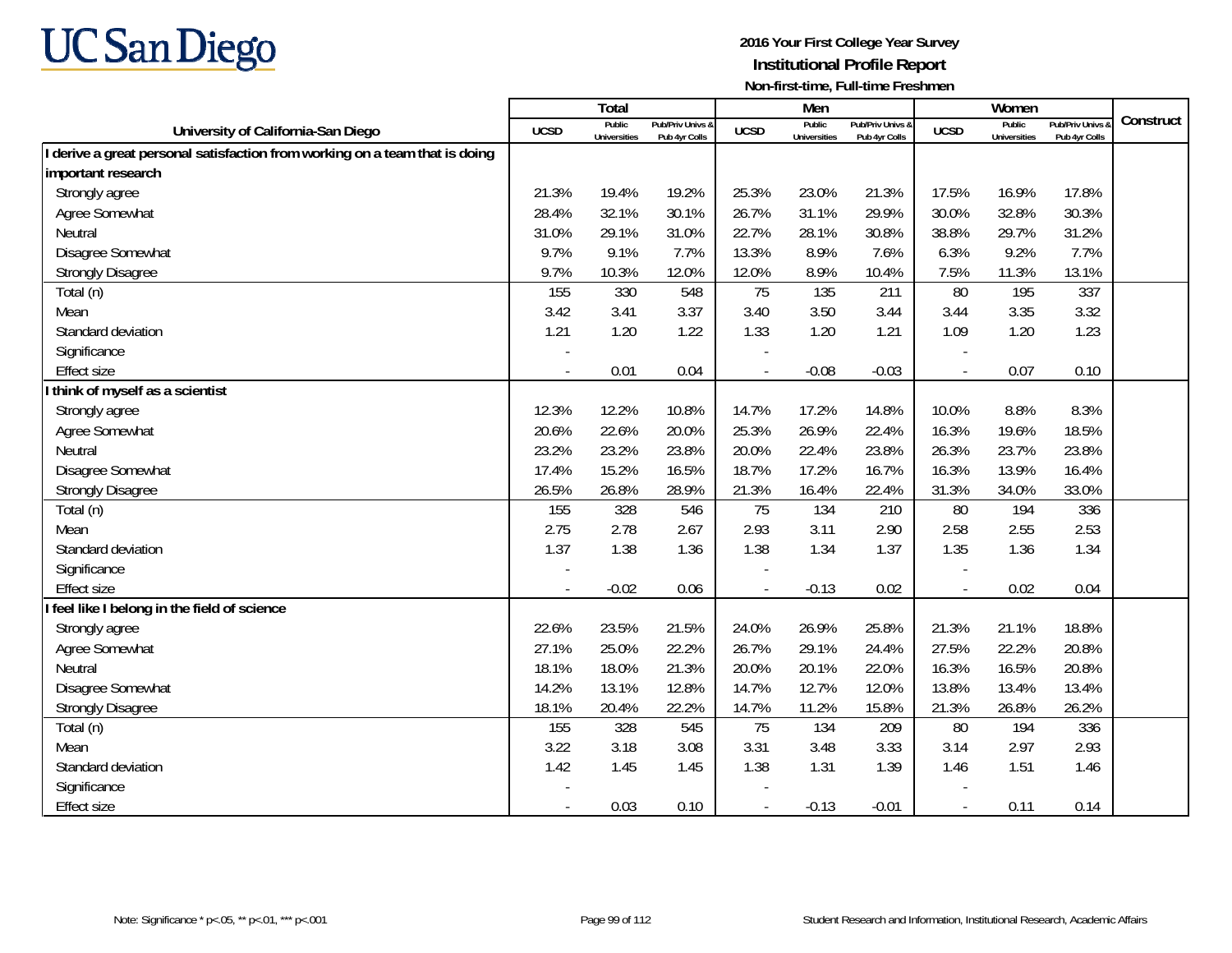

|                                                                             |                          | Total                         |                                   |                          | Men                           |                                   |                          | Women                         |                                        |           |
|-----------------------------------------------------------------------------|--------------------------|-------------------------------|-----------------------------------|--------------------------|-------------------------------|-----------------------------------|--------------------------|-------------------------------|----------------------------------------|-----------|
| University of California-San Diego                                          | <b>UCSD</b>              | Public<br><b>Universities</b> | Pub/Priv Univs &<br>Pub 4yr Colls | <b>UCSD</b>              | Public<br><b>Universities</b> | Pub/Priv Univs &<br>Pub 4yr Colls | <b>UCSD</b>              | Public<br><b>Universities</b> | <b>Pub/Priv Univs</b><br>Pub 4yr Colls | Construct |
| How confident are you that you can:                                         |                          |                               |                                   |                          |                               |                                   |                          |                               |                                        |           |
|                                                                             |                          |                               |                                   |                          |                               |                                   |                          |                               |                                        |           |
| Use technical science skills (use of tools, instruments, and/or techniques) |                          |                               |                                   |                          |                               |                                   |                          |                               |                                        |           |
| Absolutely                                                                  | 18.2%                    | 19.9%                         | 18.1%                             | 25.3%                    | 28.4%                         | 23.7%                             | 11.4%                    | 14.0%                         | 14.6%                                  |           |
| Very                                                                        | 24.7%                    | 26.0%                         | 27.2%                             | 28.0%                    | 30.6%                         | 30.8%                             | 21.5%                    | 22.8%                         | 25.0%                                  |           |
| Moderately                                                                  | 30.5%                    | 28.7%                         | 29.3%                             | 22.7%                    | 20.9%                         | 25.6%                             | 38.0%                    | 34.2%                         | 31.5%                                  |           |
| Somewhat                                                                    | 17.5%                    | 15.6%                         | 15.0%                             | 13.3%                    | 11.9%                         | 10.9%                             | 21.5%                    | 18.1%                         | 17.6%                                  |           |
| Not at All                                                                  | 9.1%                     | 9.8%                          | 10.4%                             | 10.7%                    | 8.2%                          | 9.0%                              | 7.6%                     | 10.9%                         | 11.3%                                  |           |
| Total (n)                                                                   | 154                      | 327                           | 547                               | 75                       | 134                           | 211                               | 79                       | 193                           | 336                                    |           |
| Mean                                                                        | 3.25                     | 3.31                          | 3.28                              | 3.44                     | 3.59                          | 3.49                              | 3.08                     | 3.11                          | 3.14                                   |           |
| Standard deviation                                                          | 1.21                     | 1.23                          | 1.22                              | 1.30                     | 1.25                          | 1.22                              | 1.10                     | 1.18                          | 1.20                                   |           |
| Significance                                                                |                          |                               |                                   |                          |                               |                                   |                          |                               |                                        |           |
| <b>Effect size</b>                                                          | $\overline{\phantom{a}}$ | $-0.05$                       | $-0.02$                           | $\overline{\phantom{a}}$ | $-0.12$                       | $-0.04$                           | $\overline{\phantom{a}}$ | $-0.03$                       | $-0.05$                                |           |
| Generate a research question                                                |                          |                               |                                   |                          |                               |                                   |                          |                               |                                        |           |
| Absolutely                                                                  | 17.6%                    | 17.2%                         | 18.7%                             | 17.3%                    | 18.8%                         | 18.1%                             | 17.9%                    | 16.1%                         | 19.1%                                  |           |
| Very                                                                        | 32.0%                    | 32.6%                         | 30.8%                             | 40.0%                    | 36.8%                         | 37.1%                             | 24.4%                    | 29.7%                         | 26.9%                                  |           |
| Moderately                                                                  | 28.8%                    | 29.8%                         | 31.9%                             | 30.7%                    | 32.3%                         | 32.4%                             | 26.9%                    | 28.1%                         | 31.6%                                  |           |
| Somewhat                                                                    | 14.4%                    | 12.6%                         | 11.6%                             | 2.7%                     | 3.8%                          | 5.2%                              | 25.6%                    | 18.8%                         | 15.5%                                  |           |
| Not at All                                                                  | 7.2%                     | 7.7%                          | 7.0%                              | 9.3%                     | 8.3%                          | 7.1%                              | 5.1%                     | 7.3%                          | 6.9%                                   |           |
| Total (n)                                                                   | 153                      | 325                           | 545                               | 75                       | 133                           | 210                               | 78                       | 192                           | 335                                    |           |
| Mean                                                                        | 3.39                     | 3.39                          | 3.43                              | 3.53                     | 3.54                          | 3.54                              | 3.24                     | 3.29                          | 3.36                                   |           |
| Standard deviation                                                          | 1.15                     | 1.14                          | 1.13                              | 1.11                     | 1.10                          | 1.07                              | 1.18                     | 1.16                          | 1.16                                   |           |
| Significance                                                                |                          |                               |                                   |                          |                               |                                   |                          |                               |                                        |           |
| <b>Effect size</b>                                                          |                          | 0.00                          | $-0.04$                           | $\overline{a}$           | $-0.01$                       | $-0.01$                           |                          | $-0.04$                       | $-0.10$                                |           |
| Determine how to collect appropriate data                                   |                          |                               |                                   |                          |                               |                                   |                          |                               |                                        |           |
| Absolutely                                                                  | 14.4%                    | 14.8%                         | 16.2%                             | 16.0%                    | 18.8%                         | 18.1%                             | 12.8%                    | 12.0%                         | 15.0%                                  |           |
| Very                                                                        | 30.7%                    | 31.8%                         | 31.8%                             | 37.3%                    | 36.8%                         | 36.2%                             | 24.4%                    | 28.3%                         | 29.0%                                  |           |
| Moderately                                                                  | 32.0%                    | 32.1%                         | 32.7%                             | 29.3%                    | 29.3%                         | 31.0%                             | 34.6%                    | 34.0%                         | 33.8%                                  |           |
| Somewhat                                                                    | 16.3%                    | 15.1%                         | 13.4%                             | 8.0%                     | 7.5%                          | 9.0%                              | 24.4%                    | 20.4%                         | 16.2%                                  |           |
| Not at All                                                                  | 6.5%                     | 6.2%                          | 5.9%                              | 9.3%                     | 7.5%                          | 5.7%                              | 3.8%                     | 5.2%                          | 6.0%                                   |           |
| Total (n)                                                                   | 153                      | 324                           | 544                               | 75                       | 133                           | 210                               | 78                       | 191                           | 334                                    |           |
| Mean                                                                        | 3.30                     | 3.34                          | 3.39                              | 3.43                     | 3.52                          | 3.52                              | 3.18                     | 3.21                          | 3.31                                   |           |
| Standard deviation                                                          | 1.11                     | 1.09                          | 1.09                              | 1.14                     | 1.11                          | 1.07                              | 1.07                     | 1.07                          | 1.09                                   |           |
| Significance                                                                |                          |                               |                                   |                          |                               |                                   |                          |                               |                                        |           |
| <b>Effect size</b>                                                          |                          | $-0.04$                       | $-0.08$                           |                          | $-0.08$                       | $-0.08$                           |                          | $-0.03$                       | $-0.12$                                |           |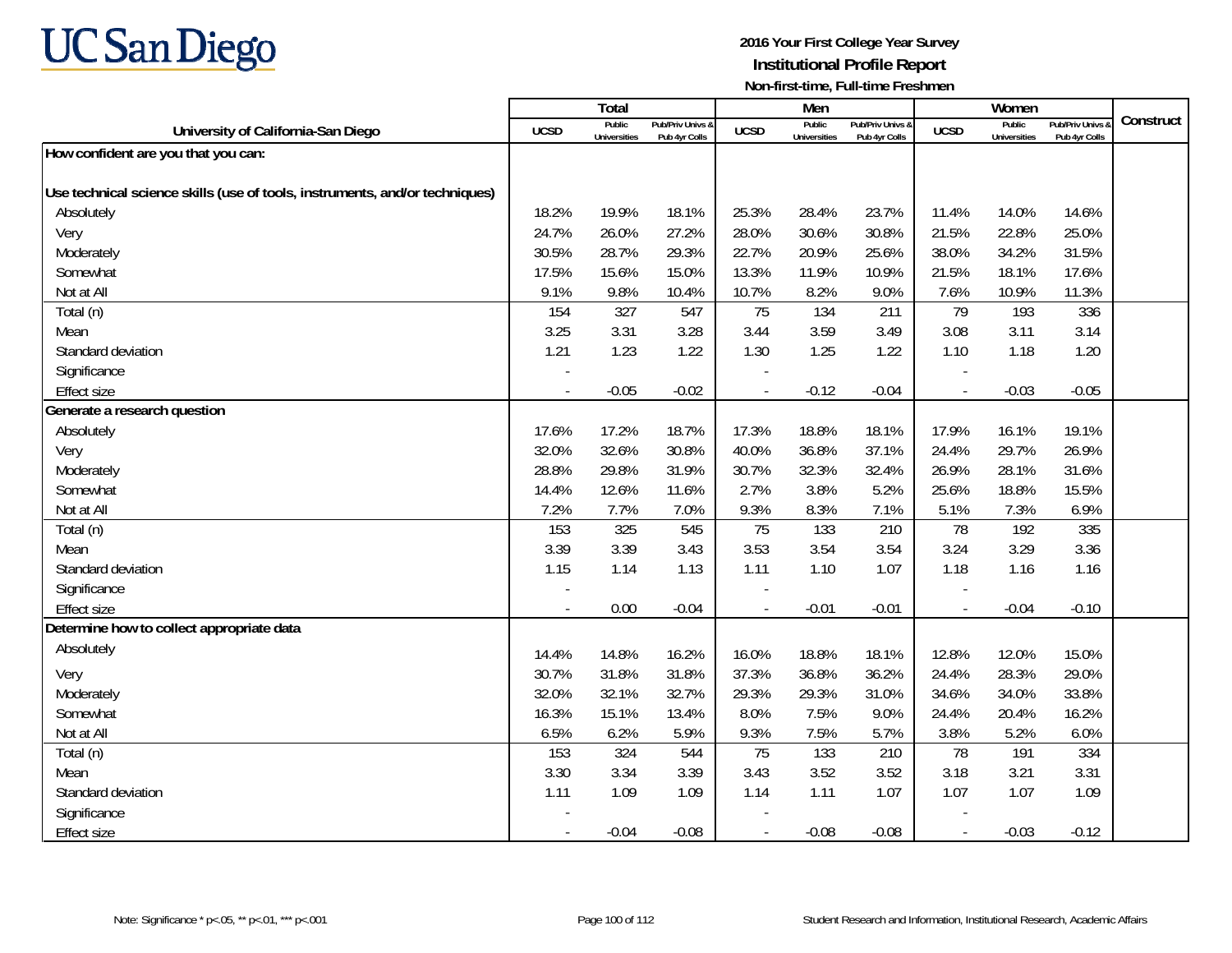

|                                             |                | <b>Total</b>                  |                                   |                          | Men                           |                                   |              | Women                         |                                        |           |
|---------------------------------------------|----------------|-------------------------------|-----------------------------------|--------------------------|-------------------------------|-----------------------------------|--------------|-------------------------------|----------------------------------------|-----------|
| University of California-San Diego          | <b>UCSD</b>    | Public<br><b>Universities</b> | Pub/Priv Univs &<br>Pub 4yr Colls | <b>UCSD</b>              | Public<br><b>Universities</b> | Pub/Priv Univs 8<br>Pub 4yr Colls | <b>UCSD</b>  | Public<br><b>Universities</b> | <b>Pub/Priv Univs</b><br>Pub 4yr Colls | Construct |
| Explain the results of the study            |                |                               |                                   |                          |                               |                                   |              |                               |                                        |           |
| Absolutely                                  | 18.2%          | 18.2%                         | 19.1%                             | 21.3%                    | 23.3%                         | 22.4%                             | 15.2%        | 14.6%                         | 17.0%                                  |           |
| Very                                        | 32.5%          | 34.8%                         | 33.4%                             | 34.7%                    | 35.3%                         | 34.3%                             | 30.4%        | 34.4%                         | 32.8%                                  |           |
| Moderately                                  | 30.5%          | 29.8%                         | 30.6%                             | 29.3%                    | 29.3%                         | 31.0%                             | 31.6%        | 30.2%                         | 30.4%                                  |           |
| Somewhat                                    | 13.0%          | 11.7%                         | 11.2%                             | 6.7%                     | 6.0%                          | 7.1%                              | 19.0%        | 15.6%                         | 13.7%                                  |           |
| Not at All                                  | 5.8%           | 5.5%                          | 5.7%                              | 8.0%                     | 6.0%                          | 5.2%                              | 3.8%         | 5.2%                          | 6.0%                                   |           |
| Total (n)                                   | 154            | 325                           | 545                               | 75                       | 133                           | 210                               | 79           | 192                           | 335                                    |           |
| Mean                                        | 3.44           | 3.48                          | 3.49                              | 3.55                     | 3.64                          | 3.61                              | 3.34         | 3.38                          | 3.41                                   |           |
| Standard deviation                          | 1.11           | 1.09                          | 1.09                              | 1.14                     | 1.09                          | 1.07                              | 1.07         | 1.08                          | 1.10                                   |           |
| Significance                                |                |                               |                                   |                          |                               |                                   |              |                               |                                        |           |
| <b>Effect size</b>                          |                | $-0.04$                       | $-0.05$                           | $\sim$                   | $-0.08$                       | $-0.06$                           |              | $-0.04$                       | $-0.06$                                |           |
| Use scientific literature to guide research |                |                               |                                   |                          |                               |                                   |              |                               |                                        |           |
| Absolutely                                  | 18.8%          | 15.7%                         | 15.8%                             | 24.0%                    | 21.8%                         | 20.5%                             | 13.9%        | 11.5%                         | 12.9%                                  |           |
| Very                                        | 24.7%          | 26.2%                         | 27.6%                             | 28.0%                    | 30.1%                         | 28.1%                             | 21.5%        | 23.4%                         | 27.2%                                  |           |
| Moderately                                  | 31.2%          | 33.2%                         | 31.8%                             | 26.7%                    | 30.8%                         | 30.5%                             | 35.4%        | 34.9%                         | 32.6%                                  |           |
| Somewhat                                    | 13.6%          | 15.4%                         | 15.4%                             | 8.0%                     | 7.5%                          | 11.4%                             | 19.0%        | 20.8%                         | 18.0%                                  |           |
| Not at All                                  | 11.7%          | 9.5%                          | 9.4%                              | 13.3%                    | 9.8%                          | 9.5%                              | 10.1%        | 9.4%                          | 9.3%                                   |           |
| Total (n)                                   | 154            | 325                           | 544                               | 75                       | 133                           | 210                               | 79           | 192                           | 334                                    |           |
| Mean                                        | 3.25           | 3.23                          | 3.25                              | 3.41                     | 3.47                          | 3.39                              | 3.10         | 3.07                          | 3.16                                   |           |
| Standard deviation                          | 1.24           | 1.17                          | 1.17                              | 1.31                     | 1.20                          | 1.21                              | 1.17         | 1.13                          | 1.15                                   |           |
| Significance                                |                |                               |                                   |                          |                               |                                   |              |                               |                                        |           |
| <b>Effect size</b>                          | $\blacksquare$ | 0.02                          | 0.00                              | $\overline{\phantom{a}}$ | $-0.05$                       | 0.02                              | $\mathbb{L}$ | 0.03                          | $-0.05$                                |           |
| Integrate results from multiple studies     |                |                               |                                   |                          |                               |                                   |              |                               |                                        |           |
| Absolutely                                  | 17.5%          | 16.9%                         | 18.0%                             | 21.3%                    | 21.2%                         | 19.7%                             | 13.9%        | 14.0%                         | 17.0%                                  |           |
| Very                                        | 29.2%          | 32.6%                         | 31.7%                             | 32.0%                    | 33.3%                         | 31.3%                             | 26.6%        | 32.1%                         | 31.9%                                  |           |
| Moderately                                  | 29.9%          | 28.9%                         | 29.7%                             | 26.7%                    | 30.3%                         | 32.2%                             | 32.9%        | 28.0%                         | 28.1%                                  |           |
| Somewhat                                    | 13.6%          | 13.2%                         | 12.9%                             | 9.3%                     | 7.6%                          | 9.1%                              | 17.7%        | 17.1%                         | 15.2%                                  |           |
| Not at All                                  | 9.7%           | 8.3%                          | 7.7%                              | 10.7%                    | 7.6%                          | 7.7%                              | 8.9%         | 8.8%                          | 7.8%                                   |           |
| Total (n)                                   | 154            | 325                           | 543                               | 75                       | 132                           | 208                               | 79           | 193                           | 335                                    |           |
| Mean                                        | 3.31           | 3.37                          | 3.39                              | 3.44                     | 3.53                          | 3.46                              | 3.19         | 3.25                          | 3.35                                   |           |
| Standard deviation                          | 1.20           | 1.16                          | 1.15                              | 1.23                     | 1.14                          | 1.14                              | 1.16         | 1.16                          | 1.16                                   |           |
| Significance                                |                |                               |                                   |                          |                               |                                   |              |                               |                                        |           |
| <b>Effect size</b>                          |                | $-0.05$                       | $-0.07$                           | $\blacksquare$           | $-0.08$                       | $-0.02$                           | $\sim$       | $-0.05$                       | $-0.14$                                |           |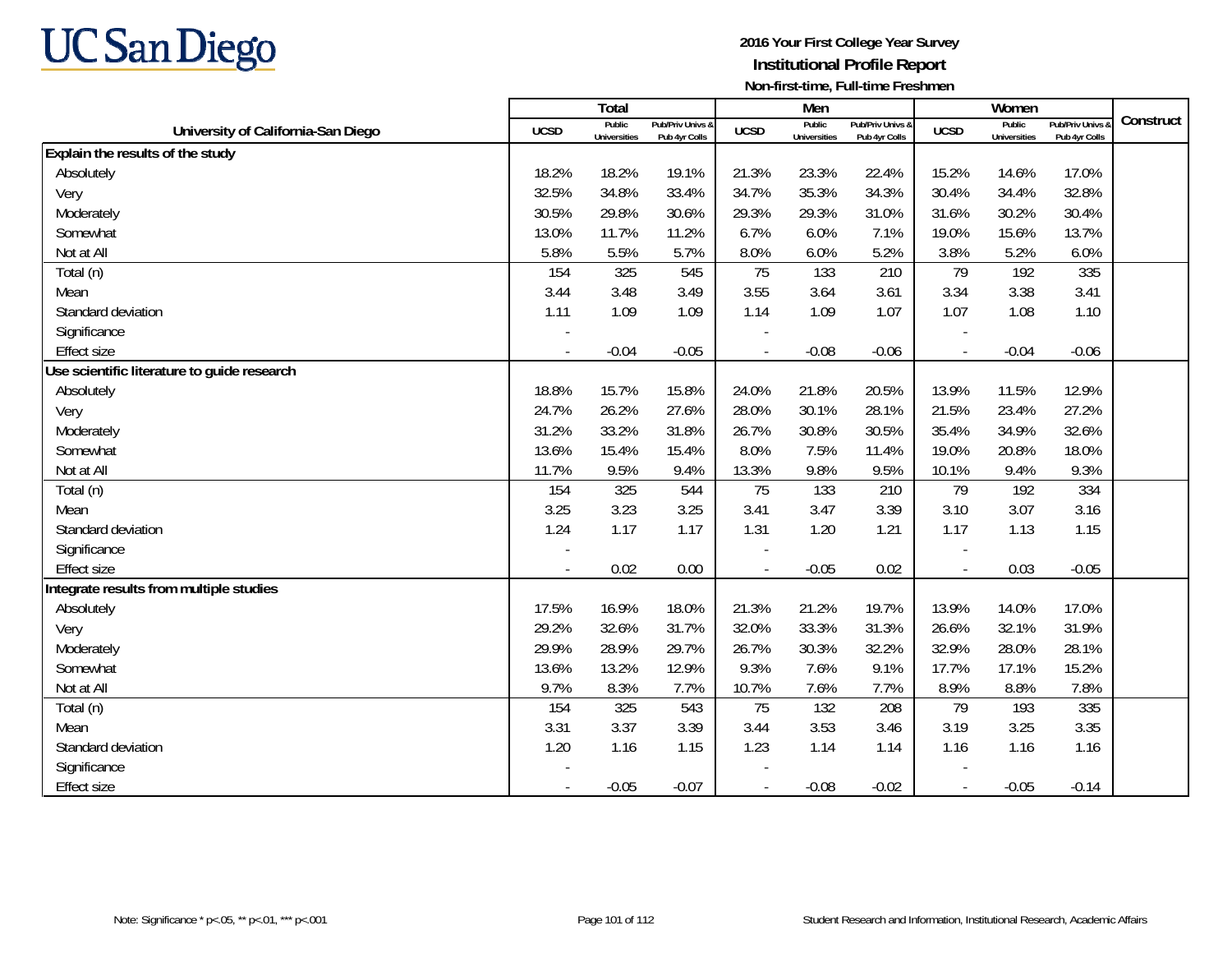

|                                                      |                | Total                         |                                   |                | Men                           |                                   |                          | Women                         |                                 |           |
|------------------------------------------------------|----------------|-------------------------------|-----------------------------------|----------------|-------------------------------|-----------------------------------|--------------------------|-------------------------------|---------------------------------|-----------|
| University of California-San Diego                   | <b>UCSD</b>    | Public<br><b>Universities</b> | Pub/Priv Univs &<br>Pub 4yr Colls | <b>UCSD</b>    | Public<br><b>Universities</b> | Pub/Priv Univs &<br>Pub 4yr Colls | <b>UCSD</b>              | Public<br><b>Universities</b> | Pub/Priv Univs<br>Pub 4yr Colls | Construct |
| Ask relevant questions                               |                |                               |                                   |                |                               |                                   |                          |                               |                                 |           |
| Absolutely                                           | 22.7%          | 23.5%                         | 23.8%                             | 28.0%          | 27.1%                         | 26.7%                             | 17.7%                    | 20.9%                         | 21.9%                           |           |
| Very                                                 | 33.8%          | 33.6%                         | 35.7%                             | 37.3%          | 35.3%                         | 36.7%                             | 30.4%                    | 32.5%                         | 35.1%                           |           |
| Moderately                                           | 31.8%          | 31.5%                         | 30.0%                             | 25.3%          | 29.3%                         | 28.6%                             | 38.0%                    | 33.0%                         | 30.9%                           |           |
| Somewhat                                             | 9.1%           | 9.0%                          | 7.9%                              | 5.3%           | 5.3%                          | 5.2%                              | 12.7%                    | 11.5%                         | 9.6%                            |           |
| Not at All                                           | 2.6%           | 2.5%                          | 2.6%                              | 4.0%           | 3.0%                          | 2.9%                              | 1.3%                     | 2.1%                          | 2.4%                            |           |
| Total (n)                                            | 154            | 324                           | 543                               | 75             | 133                           | 210                               | 79                       | 191                           | 333                             |           |
| Mean                                                 | 3.65           | 3.67                          | 3.70                              | 3.80           | 3.78                          | 3.79                              | 3.51                     | 3.59                          | 3.65                            |           |
| Standard deviation                                   | 1.01           | 1.01                          | 1.00                              | 1.04           | 1.00                          | 0.99                              | 0.97                     | 1.01                          | 1.00                            |           |
| Significance                                         |                |                               |                                   |                |                               |                                   |                          |                               |                                 |           |
| <b>Effect size</b>                                   |                | $-0.02$                       | $-0.05$                           | $\overline{a}$ | 0.02                          | 0.01                              | $\overline{\phantom{a}}$ | $-0.08$                       | $-0.14$                         |           |
| Identity what is known and not known about a problem |                |                               |                                   |                |                               |                                   |                          |                               |                                 |           |
| Absolutely                                           | 20.1%          | 20.2%                         | 20.1%                             | 20.0%          | 22.4%                         | 22.3%                             | 20.3%                    | 18.7%                         | 18.8%                           |           |
| Very                                                 | 37.0%          | 37.6%                         | 38.3%                             | 42.7%          | 39.6%                         | 37.4%                             | 31.6%                    | 36.3%                         | 38.8%                           |           |
| Moderately                                           | 27.9%          | 28.4%                         | 28.6%                             | 28.0%          | 30.6%                         | 31.8%                             | 27.8%                    | 26.9%                         | 26.6%                           |           |
| Somewhat                                             | 10.4%          | 9.2%                          | 8.6%                              | 5.3%           | 4.5%                          | 5.7%                              | 15.2%                    | 12.4%                         | 10.4%                           |           |
| Not at All                                           | 4.5%           | 4.6%                          | 4.4%                              | 4.0%           | 3.0%                          | 2.8%                              | 5.1%                     | 5.7%                          | 5.4%                            |           |
| Total (n)                                            | 154            | 327                           | 546                               | 75             | 134                           | 211                               | 79                       | 193                           | 335                             |           |
| Mean                                                 | 3.58           | 3.60                          | 3.61                              | 3.69           | 3.74                          | 3.71                              | 3.47                     | 3.50                          | 3.55                            |           |
| Standard deviation                                   | 1.07           | 1.05                          | 1.04                              | 0.99           | 0.96                          | 0.97                              | 1.13                     | 1.10                          | 1.08                            |           |
| Significance                                         |                |                               |                                   |                |                               |                                   |                          |                               |                                 |           |
| <b>Effect size</b>                                   | $\blacksquare$ | $-0.02$                       | $-0.03$                           |                | $-0.05$                       | $-0.02$                           | $\overline{\phantom{a}}$ | $-0.03$                       | $-0.07$                         |           |
| Understand scientific concepts                       |                |                               |                                   |                |                               |                                   |                          |                               |                                 |           |
| Absolutely                                           | 19.6%          | 20.2%                         | 20.0%                             | 21.6%          | 25.8%                         | 24.4%                             | 17.7%                    | 16.3%                         | 17.2%                           |           |
| Very                                                 | 34.6%          | 33.9%                         | 31.3%                             | 40.5%          | 37.1%                         | 32.1%                             | 29.1%                    | 31.6%                         | 30.8%                           |           |
| Moderately                                           | 27.5%          | 28.3%                         | 30.7%                             | 24.3%          | 26.5%                         | 30.1%                             | 30.4%                    | 29.5%                         | 31.1%                           |           |
| Somewhat                                             | 13.1%          | 12.7%                         | 12.6%                             | 9.5%           | 7.6%                          | 9.1%                              | 16.5%                    | 16.3%                         | 14.8%                           |           |
| Not at All                                           | 5.2%           | 5.0%                          | 5.4%                              | 4.1%           | 3.0%                          | 4.3%                              | 6.3%                     | 6.3%                          | 6.0%                            |           |
| Total (n)                                            | 153            | 322                           | 540                               | 74             | 132                           | 209                               | 79                       | 190                           | 331                             |           |
| Mean                                                 | 3.50           | 3.52                          | 3.48                              | 3.66           | 3.75                          | 3.63                              | 3.35                     | 3.35                          | 3.38                            |           |
| Standard deviation                                   | 1.11           | 1.10                          | 1.11                              | 1.05           | 1.02                          | 1.08                              | 1.14                     | 1.13                          | 1.12                            |           |
| Significance                                         |                |                               |                                   |                |                               |                                   |                          |                               |                                 |           |
| <b>Effect size</b>                                   | $\sim$         | $-0.02$                       | 0.02                              | $\blacksquare$ | $-0.09$                       | 0.03                              | $\overline{\phantom{a}}$ | 0.00                          | $-0.03$                         |           |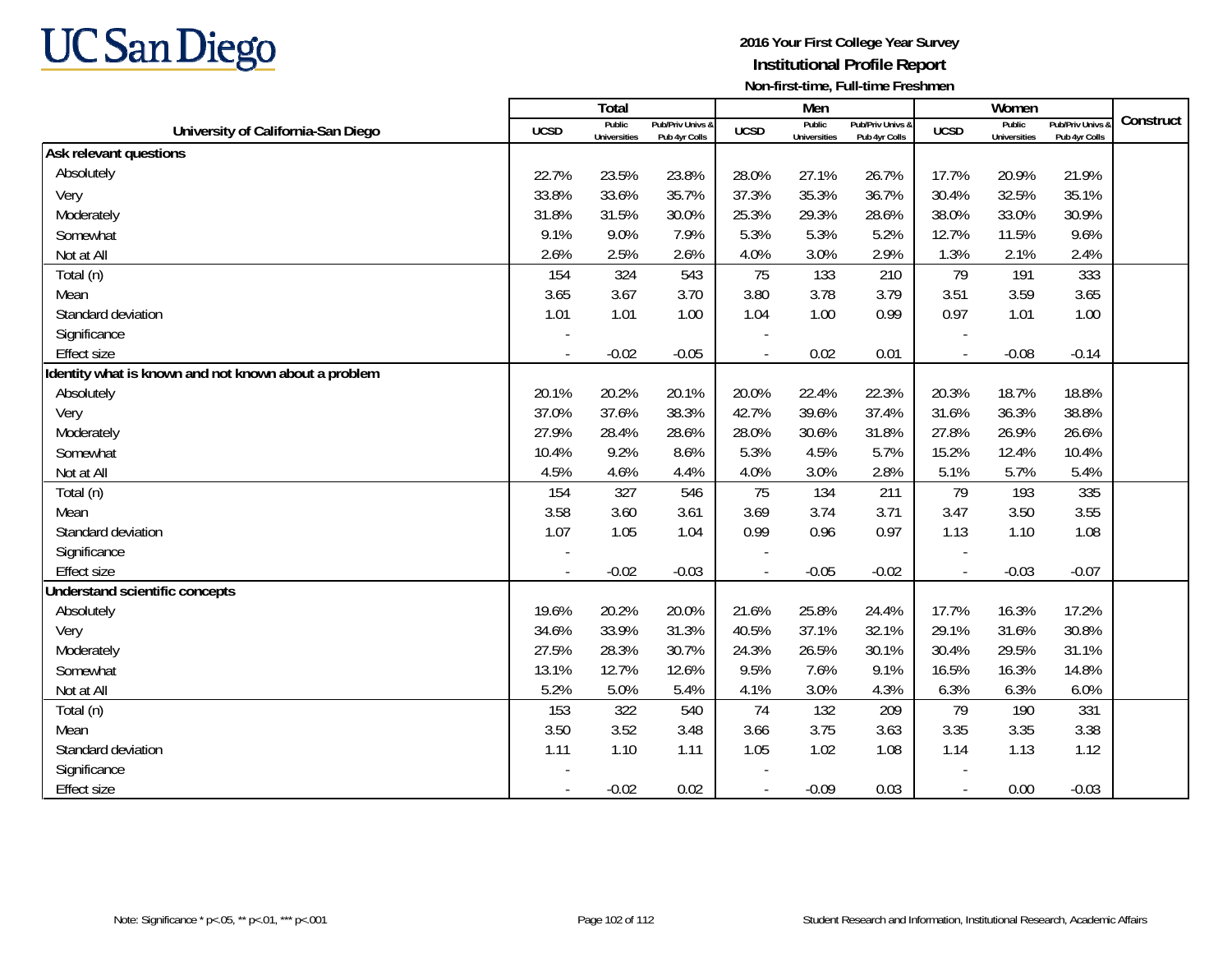

|                                                                    |                          | Total                         |                                   |                          | Men                           |                                   |                | Women                         |                                   |           |
|--------------------------------------------------------------------|--------------------------|-------------------------------|-----------------------------------|--------------------------|-------------------------------|-----------------------------------|----------------|-------------------------------|-----------------------------------|-----------|
| University of California-San Diego                                 | <b>UCSD</b>              | Public<br><b>Universities</b> | Pub/Priv Univs &<br>Pub 4yr Colls | <b>UCSD</b>              | Public<br><b>Universities</b> | Pub/Priv Univs &<br>Pub 4yr Colls | <b>UCSD</b>    | Public<br><b>Universities</b> | Pub/Priv Univs &<br>Pub 4yr Colls | Construct |
| See connections between different areas of science and mathematics |                          |                               |                                   |                          |                               |                                   |                |                               |                                   |           |
| Absolutely                                                         | 16.9%                    | 18.2%                         | 17.3%                             | 18.7%                    | 24.1%                         | 20.5%                             | 15.2%          | 14.1%                         | 15.3%                             |           |
| Very                                                               | 26.6%                    | 27.7%                         | 27.9%                             | 32.0%                    | 30.1%                         | 29.5%                             | 21.5%          | 26.0%                         | 26.9%                             |           |
| Moderately                                                         | 30.5%                    | 29.8%                         | 29.6%                             | 29.3%                    | 30.8%                         | 29.5%                             | 31.6%          | 29.2%                         | 29.6%                             |           |
| Somewhat                                                           | 15.6%                    | 16.0%                         | 16.7%                             | 9.3%                     | 8.3%                          | 12.9%                             | 21.5%          | 21.4%                         | 19.2%                             |           |
| Not at All                                                         | 10.4%                    | 8.3%                          | 8.5%                              | 10.7%                    | 6.8%                          | 7.6%                              | 10.1%          | 9.4%                          | 9.0%                              |           |
| Total (n)                                                          | 154                      | 325                           | 544                               | 75                       | 133                           | 210                               | 79             | 192                           | 334                               |           |
| Mean                                                               | 3.24                     | 3.31                          | 3.29                              | 3.39                     | 3.56                          | 3.42                              | 3.10           | 3.14                          | 3.20                              |           |
| Standard deviation                                                 | 1.21                     | 1.18                          | 1.18                              | 1.21                     | 1.14                          | 1.17                              | 1.20           | 1.18                          | 1.18                              |           |
| Significance                                                       | $\overline{\phantom{a}}$ |                               |                                   | $\overline{\phantom{a}}$ |                               |                                   |                |                               |                                   |           |
| <b>Effect size</b>                                                 |                          | $-0.06$                       | $-0.04$                           | $\blacksquare$           | $-0.15$                       | $-0.03$                           | $\blacksquare$ | $-0.03$                       | $-0.08$                           |           |
| Will you pursue a science-related research career?                 |                          |                               |                                   |                          |                               |                                   |                |                               |                                   |           |
| Definitely                                                         | 17.9%                    | 16.7%                         | 15.0%                             | 20.0%                    | 20.7%                         | 17.3%                             | 16.0%          | 13.8%                         | 13.5%                             |           |
| Probably                                                           | 17.9%                    | 18.5%                         | 16.4%                             | 20.0%                    | 21.5%                         | 18.2%                             | 16.0%          | 16.4%                         | 15.3%                             |           |
| Uncertain                                                          | 26.3%                    | 22.7%                         | 22.4%                             | 18.7%                    | 21.5%                         | 23.4%                             | 33.3%          | 23.6%                         | 21.8%                             |           |
| Probably No                                                        | 18.6%                    | 21.2%                         | 23.8%                             | 21.3%                    | 20.7%                         | 23.4%                             | 16.0%          | 21.5%                         | 24.1%                             |           |
| Definitely No                                                      | 19.2%                    | 20.9%                         | 22.4%                             | 20.0%                    | 15.6%                         | 17.8%                             | 18.5%          | 24.6%                         | 25.3%                             |           |
| Total (n)                                                          | 156                      | 330                           | 554                               | 75                       | 135                           | 214                               | 81             | 195                           | 340                               |           |
| Mean                                                               | 2.97                     | 2.89                          | 2.78                              | 2.99                     | 3.11                          | 2.94                              | 2.95           | 2.73                          | 2.68                              |           |
| Standard deviation                                                 | 1.37                     | 1.38                          | 1.36                              | 1.43                     | 1.37                          | 1.35                              | 1.31           | 1.36                          | 1.36                              |           |
| Significance                                                       |                          |                               |                                   |                          |                               |                                   |                |                               |                                   |           |
| <b>Effect size</b>                                                 | $\sim$                   | 0.06                          | 0.14                              | $\overline{a}$           | $-0.09$                       | 0.04                              | $\overline{a}$ | 0.16                          | 0.20                              |           |
| Race/Ethnicity (Mark all that apply)                               |                          |                               |                                   |                          |                               |                                   |                |                               |                                   |           |
| (total may add to more than 100%)                                  |                          |                               |                                   |                          |                               |                                   |                |                               |                                   |           |
| American Indian/Alaska Native                                      | 1.3%                     | 2.2%                          | 2.5%                              | 0.0%                     | 1.2%                          | 1.5%                              | 2.3%           | 2.9%                          | 3.1%                              |           |
| East Asian (e.g., Chinese, Japanese, Korean, Taiwanese)            | 26.7%                    | 17.9%                         | 14.2%                             | 20.6%                    | 14.5%                         | 12.9%                             | 31.3%          | 20.1%                         | 15.0%                             |           |
| Filipino                                                           | 5.8%                     | 4.0%                          | 5.1%                              | 5.2%                     | 3.6%                          | 4.9%                              | 6.3%           | 4.2%                          | 5.3%                              |           |
| Southeast Asian (e.g., Cambodian, Vietnamese, Hmong)               | 7.6%                     | 4.4%                          | 5.1%                              | 12.4%                    | 8.3%                          | 6.8%                              | 3.9%           | 1.9%                          | 4.1%                              |           |
| South Asian (e.g., Indian, Pakistani, Nepalese, Sir Lankan)        | 4.0%                     | 2.8%                          | 2.6%                              | 5.2%                     | 3.0%                          | 2.6%                              | 3.1%           | 2.7%                          | 2.5%                              |           |
| Other Asian                                                        | 2.7%                     | 1.9%                          | 1.4%                              | 3.1%                     | 2.4%                          | 1.9%                              | 2.3%           | 1.5%                          | 1.2%                              |           |
| Native Hawaiian/Pacific Islander                                   | 0.9%                     | 0.9%                          | 0.8%                              | 1.0%                     | 0.6%                          | 1.1%                              | 0.8%           | 1.1%                          | 0.7%                              |           |
| African American/Black                                             | 1.8%                     | 10.7%                         | 17.0%                             | 2.1%                     | 6.4%                          | 15.8%                             | 1.6%           | 13.5%                         | 17.7%                             |           |
| Mexican American/Chicano                                           | 16.4%                    | 12.8%                         | 13.7%                             | 14.4%                    | 14.5%                         | 14.0%                             | 18.0%          | 11.7%                         | 13.5%                             |           |
| Puerto Rican                                                       | 0.0%                     | 0.4%                          | 0.7%                              | 0.0%                     | 0.6%                          | 0.7%                              | 0.0%           | 0.4%                          | 0.7%                              |           |
| Other Latino                                                       | 4.9%                     | 4.7%                          | 6.1%                              | 3.1%                     | 2.9%                          | 3.7%                              | 6.3%           | 5.8%                          | 7.5%                              |           |
| White/Caucasian                                                    | 44.4%                    | 52.1%                         | 46.2%                             | 45.4%                    | 52.0%                         | 45.2%                             | 43.8%          | 52.2%                         | 46.8%                             |           |
| Other                                                              | 7.6%                     | 5.6%                          | 5.1%                              | 7.2%                     | 6.9%                          | 5.9%                              | 7.8%           | 4.7%                          | 4.6%                              |           |
| Total (n)                                                          | 225                      | 447                           | 725                               | 97                       | 173                           | 272                               | 128            | 274                           | 453                               |           |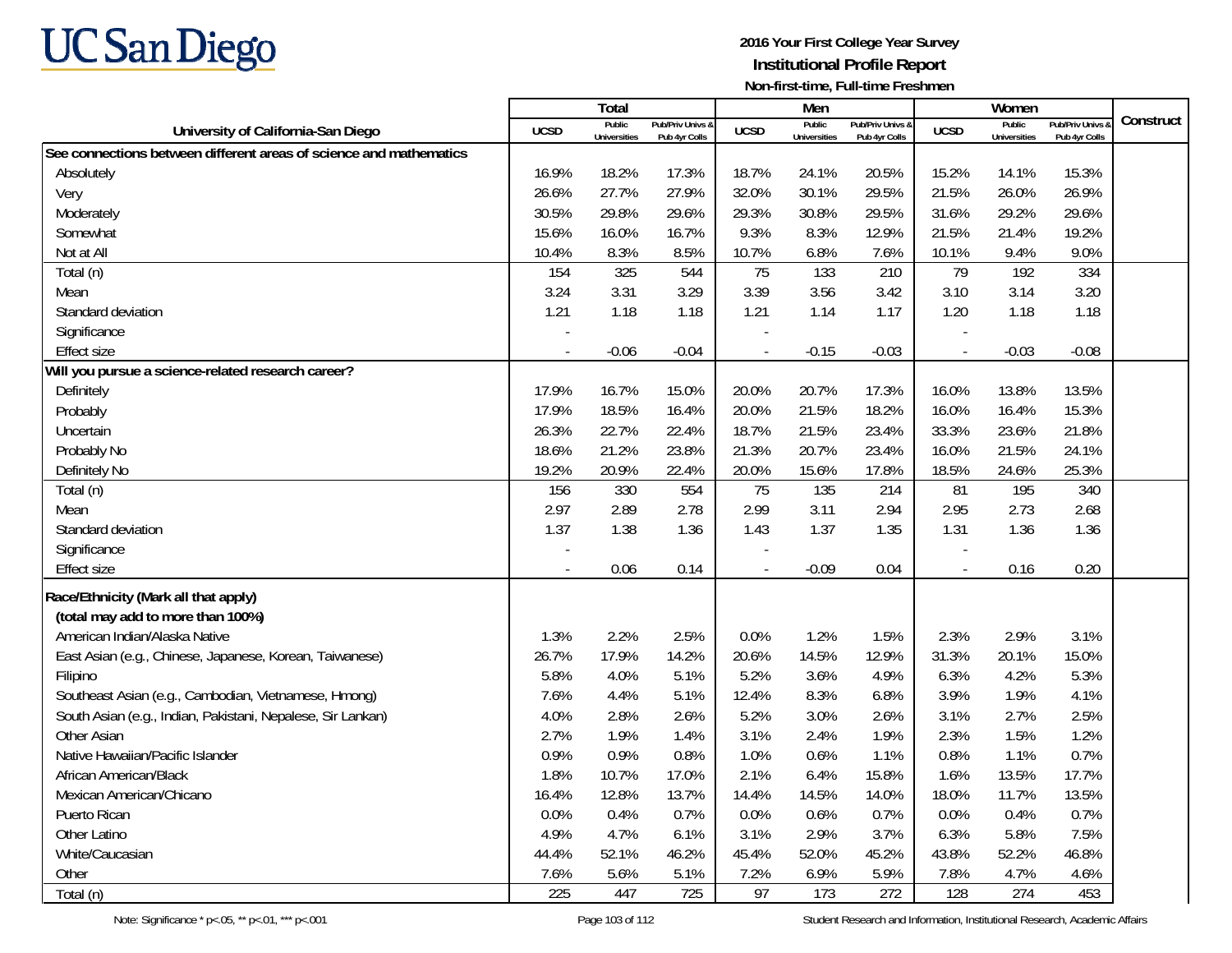

|                                                                |             | Total                         |                                   |             | Men                           |                                   |             | Women                         |                                        |           |
|----------------------------------------------------------------|-------------|-------------------------------|-----------------------------------|-------------|-------------------------------|-----------------------------------|-------------|-------------------------------|----------------------------------------|-----------|
| University of California-San Diego                             | <b>UCSD</b> | Public<br><b>Universities</b> | Pub/Priv Univs &<br>Pub 4yr Colls | <b>UCSD</b> | Public<br><b>Universities</b> | Pub/Priv Univs &<br>Pub 4yr Colls | <b>UCSD</b> | Public<br><b>Universities</b> | <b>Pub/Priv Univs</b><br>Pub 4yr Colls | Construct |
| Race/Ethnicity                                                 |             |                               |                                   |             |                               |                                   |             |                               |                                        |           |
| (total adds to 100%)                                           |             |                               |                                   |             |                               |                                   |             |                               |                                        |           |
| American Indian                                                | 0.0%        | 0.5%                          | 0.3%                              | 0.0%        | 0.0%                          | 0.0%                              | 0.0%        | 0.7%                          | 0.5%                                   |           |
| Asian                                                          | 38.4%       | 23.7%                         | 21.8%                             | 40.6%       | 27.4%                         | 24.5%                             | 36.6%       | 21.3%                         | 20.1%                                  |           |
| <b>Black</b>                                                   | 0.9%        | 9.0%                          | 14.7%                             | 1.0%        | 5.4%                          | 14.3%                             | 0.8%        | 11.2%                         | 14.9%                                  |           |
| Hispanic                                                       | 8.2%        | 7.8%                          | 8.6%                              | 8.3%        | 10.7%                         | 10.2%                             | 8.1%        | 6.0%                          | 7.7%                                   |           |
| White                                                          | 32.9%       | 42.1%                         | 36.6%                             | 35.4%       | 44.0%                         | 37.4%                             | 30.9%       | 40.8%                         | 36.2%                                  |           |
| Other                                                          | 3.7%        | 2.3%                          | 3.1%                              | 2.1%        | 1.2%                          | 1.9%                              | 4.9%        | 3.0%                          | 3.8%                                   |           |
| Two or more race/ethnicity                                     | 16.0%       | 14.7%                         | 14.9%                             | 12.5%       | 11.3%                         | 11.7%                             | 18.7%       | 16.9%                         | 16.7%                                  |           |
| Total (n)                                                      | 219         | 435                           | 707                               | 96          | 168                           | 265                               | 123         | 267                           | 442                                    |           |
| Do you identify as multiracial?                                |             |                               |                                   |             |                               |                                   |             |                               |                                        |           |
| Yes                                                            | 24.0%       | 20.2%                         | 21.8%                             | 21.6%       | 16.8%                         | 19.2%                             | 25.8%       | 22.3%                         | 23.3%                                  |           |
| No                                                             | 76.0%       | 79.8%                         | 78.2%                             | 78.4%       | 83.2%                         | 80.8%                             | 74.2%       | 77.7%                         | 76.7%                                  |           |
| Total (n)                                                      | 225         | 446                           | 721                               | 97          | 173                           | 271                               | 128         | 273                           | 450                                    |           |
| Your major (disaggregated)                                     |             |                               |                                   |             |                               |                                   |             |                               |                                        |           |
| Art, fine and applied                                          | 2.6%        | 1.5%                          | 1.8%                              | 1.3%        | 1.5%                          | 1.9%                              | 3.7%        | 1.5%                          | 1.8%                                   |           |
| English (language and literature)                              | 0.6%        | 1.2%                          | 1.5%                              | 0.0%        | 0.0%                          | 0.5%                              | 1.2%        | 2.0%                          | 2.1%                                   |           |
| History                                                        | 0.0%        | 0.9%                          | 0.6%                              | 0.0%        | 0.7%                          | 0.5%                              | 0.0%        | 1.0%                          | 0.6%                                   |           |
| Journalism/Communication                                       | 2.6%        | 2.4%                          | 2.6%                              | 2.7%        | 2.2%                          | 1.9%                              | 2.5%        | 2.6%                          | 3.0%                                   |           |
| Classical and Modern Languages and Literature (except English) | 1.3%        | 0.6%                          | 0.4%                              | 0.0%        | 0.0%                          | 0.0%                              | 2.5%        | 1.0%                          | 0.6%                                   |           |
| Media/Film Studies                                             | 0.0%        | 0.9%                          | 1.5%                              | 0.0%        | 0.7%                          | 2.4%                              | 0.0%        | 1.0%                          | 0.9%                                   |           |
| Music                                                          | 0.6%        | 0.6%                          | 0.4%                              | 1.3%        | 1.5%                          | 1.0%                              | 0.0%        | 0.0%                          | 0.0%                                   |           |
| Philosophy                                                     | 0.0%        | 0.0%                          | 0.0%                              | 0.0%        | 0.0%                          | 0.0%                              | 0.0%        | 0.0%                          | 0.0%                                   |           |
| Theatre/Drama                                                  | 1.3%        | 1.5%                          | 1.3%                              | 1.3%        | 0.7%                          | 0.5%                              | 1.2%        | 2.0%                          | 1.8%                                   |           |
| Theology/Religion                                              | 0.0%        | 0.0%                          | 0.0%                              | 0.0%        | 0.0%                          | 0.0%                              | 0.0%        | 0.0%                          | 0.0%                                   |           |
| Other Arts and Humanities                                      | 1.3%        | 1.8%                          | 2.0%                              | 1.3%        | 1.5%                          | 1.9%                              | 1.2%        | 2.0%                          | 2.1%                                   |           |
| Biology (general)                                              | 4.5%        | 8.2%                          | 6.5%                              | 2.7%        | 5.2%                          | 4.9%                              | 6.2%        | 10.2%                         | 7.4%                                   |           |
| Animal Biology (zoology)                                       | 0.0%        | 0.3%                          | 0.2%                              | 0.0%        | 0.0%                          | 0.0%                              | 0.0%        | 0.5%                          | 0.3%                                   |           |
| Ecology & Evolutionary Biology                                 | 0.6%        | 0.3%                          | 0.2%                              | 0.0%        | 0.0%                          | 0.0%                              | 1.2%        | 0.5%                          | 0.3%                                   |           |
| Marine Biology                                                 | 2.6%        | 1.2%                          | 0.7%                              | 1.3%        | 0.7%                          | 0.5%                              | 3.7%        | 1.5%                          | 0.9%                                   |           |
| Microbiology                                                   | 1.3%        | 0.6%                          | 0.6%                              | 2.7%        | 1.5%                          | 1.0%                              | 0.0%        | 0.0%                          | 0.3%                                   |           |
| Molecular, Cellular, & Developmental Biology                   | 2.6%        | 1.2%                          | 2.0%                              | 2.7%        | 1.5%                          | 2.9%                              | 2.5%        | 1.0%                          | 1.5%                                   |           |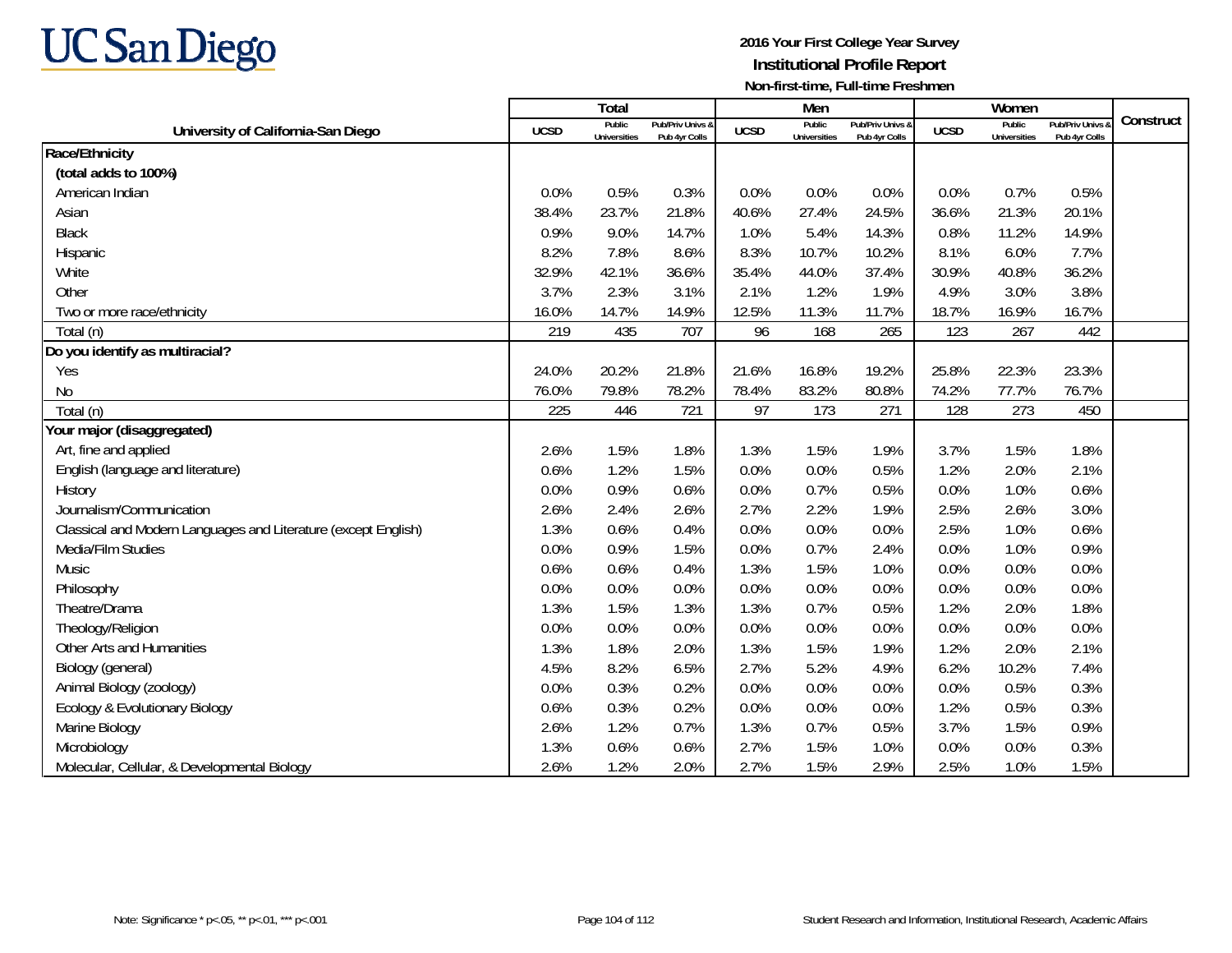

|                                                |             | <b>Total</b>                  |                                   |             | Men                           |                                   |             | Women                         |                                   |           |
|------------------------------------------------|-------------|-------------------------------|-----------------------------------|-------------|-------------------------------|-----------------------------------|-------------|-------------------------------|-----------------------------------|-----------|
| University of California-San Diego             | <b>UCSD</b> | Public<br><b>Universities</b> | Pub/Priv Univs &<br>Pub 4yr Colls | <b>UCSD</b> | Public<br><b>Universities</b> | Pub/Priv Univs &<br>Pub 4yr Colls | <b>UCSD</b> | Public<br><b>Universities</b> | Pub/Priv Univs &<br>Pub 4yr Colls | Construct |
| Your major (disaggregated)                     |             |                               |                                   |             |                               |                                   |             |                               |                                   |           |
| Neurobiology/Neuroscience                      | 7.1%        | 3.3%                          | 2.0%                              | 4.0%        | 2.2%                          | 1.5%                              | 9.9%        | 4.1%                          | 2.4%                              |           |
| Plant Biology (botany)                         | 0.0%        | 0.0%                          | 0.0%                              | 0.0%        | 0.0%                          | 0.0%                              | 0.0%        | 0.0%                          | 0.0%                              |           |
| <b>Agriculture/Natural Resources</b>           | 0.0%        | 0.0%                          | 0.0%                              | 0.0%        | 0.0%                          | 0.0%                              | 0.0%        | 0.0%                          | 0.0%                              |           |
| Biochemistry/Biophysics                        | 5.1%        | 3.9%                          | 3.5%                              | 5.3%        | 4.4%                          | 3.9%                              | 4.9%        | 3.6%                          | 3.3%                              |           |
| <b>Environmental Science</b>                   | 0.0%        | 0.3%                          | 0.4%                              | 0.0%        | 0.0%                          | 0.5%                              | 0.0%        | 0.5%                          | 0.3%                              |           |
| Other Biological Science                       | 5.1%        | 2.7%                          | 1.8%                              | 4.0%        | 3.0%                          | 1.9%                              | 6.2%        | 2.6%                          | 1.8%                              |           |
| Accounting                                     | 0.6%        | 1.8%                          | 1.7%                              | 0.0%        | 1.5%                          | 1.9%                              | 1.2%        | 2.0%                          | 1.5%                              |           |
| Business Admin. (general)                      | 1.3%        | 1.5%                          | 1.1%                              | 1.3%        | 1.5%                          | 1.5%                              | 1.2%        | 1.5%                          | 0.9%                              |           |
| Entrepreneurship                               | 0.0%        | 0.3%                          | 0.2%                              | 0.0%        | 0.0%                          | 0.0%                              | 0.0%        | 0.5%                          | 0.3%                              |           |
| Finance                                        | 0.6%        | 0.9%                          | 1.7%                              | 0.0%        | 0.7%                          | 1.0%                              | 1.2%        | 1.0%                          | 2.1%                              |           |
| Hospitality/Tourism                            | 0.0%        | 0.3%                          | 0.4%                              | 0.0%        | 0.0%                          | 0.5%                              | 0.0%        | 0.5%                          | 0.3%                              |           |
| Human Resources Management                     | 0.0%        | 0.0%                          | 0.0%                              | 0.0%        | 0.0%                          | 0.0%                              | 0.0%        | 0.0%                          | 0.0%                              |           |
| <b>International Business</b>                  | 1.3%        | 0.6%                          | 0.4%                              | 1.3%        | 0.7%                          | 0.5%                              | 1.2%        | 0.5%                          | 0.3%                              |           |
| Marketing                                      | 0.0%        | 0.9%                          | 1.7%                              | 0.0%        | 0.0%                          | 1.5%                              | 0.0%        | 1.5%                          | 1.8%                              |           |
| Management                                     | 0.6%        | 0.9%                          | 1.3%                              | 1.3%        | 0.7%                          | 1.0%                              | 0.0%        | 1.0%                          | 1.5%                              |           |
| <b>Computer/Management Information Systems</b> | 0.0%        | 0.3%                          | 1.1%                              | 0.0%        | 0.0%                          | 0.0%                              | 0.0%        | 0.5%                          | 1.8%                              |           |
| <b>Real Estate</b>                             | 0.0%        | 0.0%                          | 0.0%                              | 0.0%        | 0.0%                          | 0.0%                              | 0.0%        | 0.0%                          | 0.0%                              |           |
| <b>Other Business</b>                          | 0.6%        | 0.3%                          | 0.4%                              | 0.0%        | 0.0%                          | 0.0%                              | 1.2%        | 0.5%                          | 0.6%                              |           |
| <b>Elementary Education</b>                    | 0.0%        | 1.2%                          | 2.4%                              | 0.0%        | 0.0%                          | 0.0%                              | 0.0%        | 2.0%                          | 3.9%                              |           |
| Music/Art Education                            | 0.0%        | 0.0%                          | 0.2%                              | 0.0%        | 0.0%                          | 0.0%                              | 0.0%        | 0.0%                          | 0.3%                              |           |
| <b>Physical Education/Recreation</b>           | 0.0%        | 0.0%                          | 0.2%                              | 0.0%        | 0.0%                          | 0.5%                              | 0.0%        | 0.0%                          | 0.0%                              |           |
| Secondary Education                            | 0.0%        | 0.3%                          | 0.4%                              | 0.0%        | 0.0%                          | 0.5%                              | 0.0%        | 0.5%                          | 0.3%                              |           |
| <b>Special Education</b>                       | 0.0%        | 0.0%                          | 0.2%                              | 0.0%        | 0.0%                          | 0.0%                              | 0.0%        | 0.0%                          | 0.3%                              |           |
| Other Education                                | 0.0%        | 0.0%                          | 0.4%                              | 0.0%        | 0.0%                          | 0.0%                              | 0.0%        | 0.0%                          | 0.6%                              |           |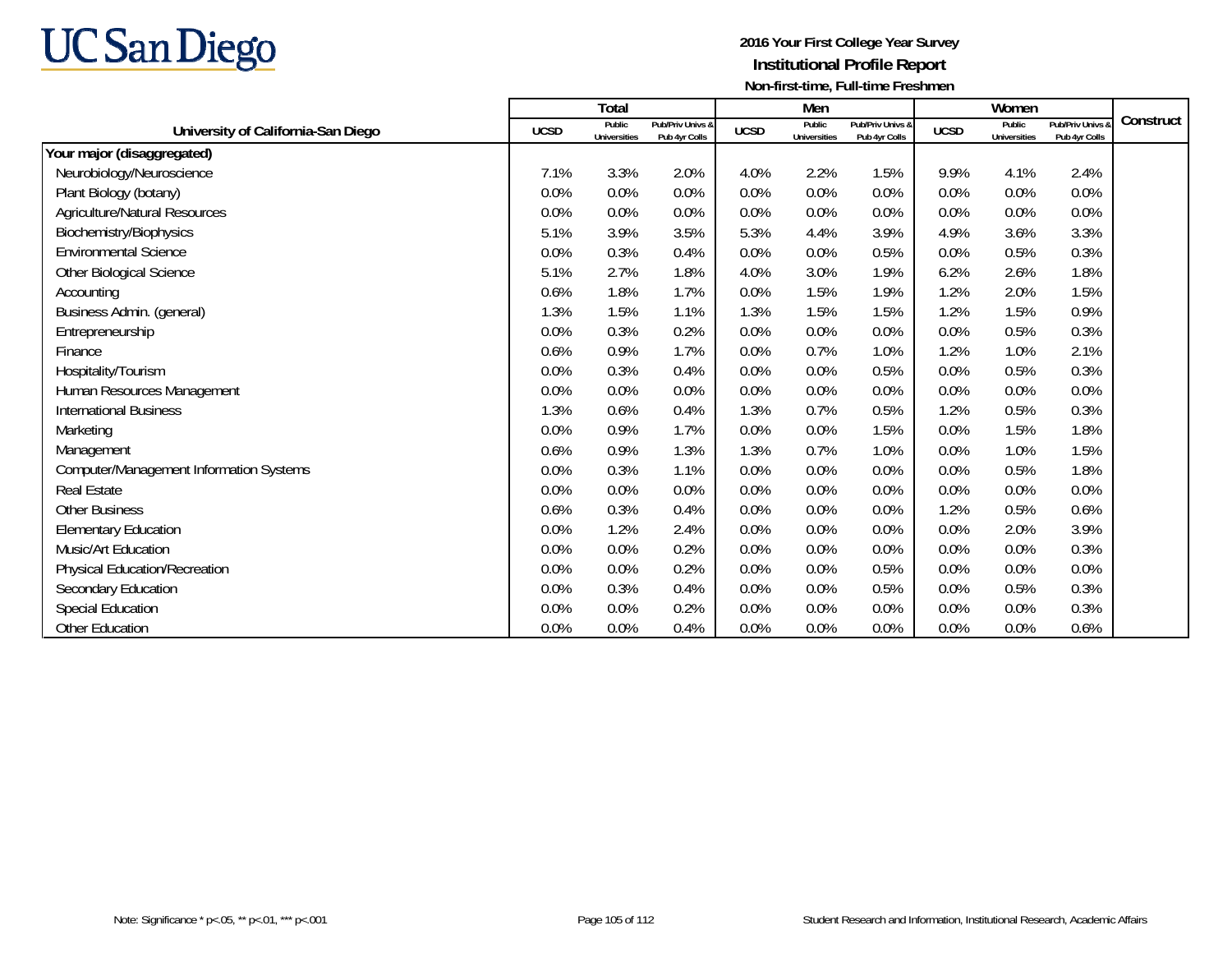

|                                                  |             | Total                         |                                   |             | Men                           |                                   |             | Women                         |                                   |           |
|--------------------------------------------------|-------------|-------------------------------|-----------------------------------|-------------|-------------------------------|-----------------------------------|-------------|-------------------------------|-----------------------------------|-----------|
| University of California-San Diego               | <b>UCSD</b> | Public<br><b>Universities</b> | Pub/Priv Univs &<br>Pub 4yr Colls | <b>UCSD</b> | Public<br><b>Universities</b> | Pub/Priv Univs &<br>Pub 4yr Colls | <b>UCSD</b> | Public<br><b>Universities</b> | Pub/Priv Univs &<br>Pub 4yr Colls | Construct |
| Your major (disaggregated)                       |             |                               |                                   |             |                               |                                   |             |                               |                                   |           |
| Aerospace/Aeronautical/Astronautical Engineering | 0.6%        | 0.3%                          | 0.2%                              | 1.3%        | 0.7%                          | 0.5%                              | 0.0%        | 0.0%                          | 0.0%                              |           |
| <b>Biological/Agricultural Engineering</b>       | 0.0%        | 0.0%                          | 0.0%                              | 0.0%        | 0.0%                          | 0.0%                              | 0.0%        | 0.0%                          | 0.0%                              |           |
| <b>Biomedical Engineering</b>                    | 0.6%        | 0.6%                          | 0.6%                              | 1.3%        | 0.7%                          | 1.0%                              | 0.0%        | 0.5%                          | 0.3%                              |           |
| <b>Chemical Engineering</b>                      | 0.0%        | 1.5%                          | 1.1%                              | 0.0%        | 0.7%                          | 0.5%                              | 0.0%        | 2.0%                          | 1.5%                              |           |
| Civil Engineering                                | 0.6%        | 2.4%                          | 1.7%                              | 1.3%        | 3.7%                          | 2.9%                              | 0.0%        | 1.5%                          | 0.9%                              |           |
| <b>Computer Engineering</b>                      | 1.9%        | 0.9%                          | 0.6%                              | 1.3%        | 0.7%                          | 0.5%                              | 2.5%        | 1.0%                          | 0.6%                              |           |
| Electrical/Electronic Communications Engineering | 0.6%        | 2.4%                          | 2.0%                              | 1.3%        | 5.2%                          | 3.9%                              | 0.0%        | 0.5%                          | 0.9%                              |           |
| <b>Engineering Science/Engineering Physics</b>   | 0.0%        | 0.3%                          | 0.2%                              | 0.0%        | 0.7%                          | 0.5%                              | 0.0%        | 0.0%                          | 0.0%                              |           |
| Environmental/Environmental Health Engineering   | 0.6%        | 0.6%                          | 0.4%                              | 1.3%        | 0.7%                          | 0.5%                              | 0.0%        | 0.5%                          | 0.3%                              |           |
| Industrial/Manufacturing Engineering             | 0.0%        | 0.0%                          | 0.2%                              | 0.0%        | 0.0%                          | 0.5%                              | 0.0%        | 0.0%                          | 0.0%                              |           |
| Materials Engineering                            | 0.0%        | 0.3%                          | 0.2%                              | 0.0%        | 0.0%                          | 0.0%                              | 0.0%        | 0.5%                          | 0.3%                              |           |
| <b>Mechanical Engineering</b>                    | 0.0%        | 3.9%                          | 2.8%                              | 0.0%        | 5.9%                          | 4.4%                              | 0.0%        | 2.6%                          | 1.8%                              |           |
| Other Engineering                                | 1.9%        | 1.5%                          | 0.9%                              | 4.0%        | 3.0%                          | 1.9%                              | 0.0%        | 0.5%                          | 0.3%                              |           |
| <b>Clinical Laboratory Science</b>               | 0.0%        | 0.0%                          | 0.0%                              | 0.0%        | 0.0%                          | 0.0%                              | 0.0%        | 0.0%                          | 0.0%                              |           |
| <b>Health Care Administration/Studies</b>        | 0.0%        | 0.3%                          | 0.6%                              | 0.0%        | 0.0%                          | 0.5%                              | 0.0%        | 0.5%                          | 0.6%                              |           |
| <b>Health Technology</b>                         | 0.0%        | 0.0%                          | 0.2%                              | 0.0%        | 0.0%                          | 0.0%                              | 0.0%        | 0.0%                          | 0.3%                              |           |
| Kinesiology                                      | 0.0%        | 0.9%                          | 2.6%                              | 0.0%        | 0.0%                          | 2.9%                              | 0.0%        | 1.5%                          | 2.4%                              |           |
| <b>Nursing</b>                                   | 0.0%        | 2.1%                          | 2.0%                              | 0.0%        | 0.7%                          | 1.0%                              | 0.0%        | 3.1%                          | 2.7%                              |           |
| Pharmacy                                         | 0.0%        | 0.3%                          | 0.2%                              | 0.0%        | 0.7%                          | 0.5%                              | 0.0%        | 0.0%                          | 0.0%                              |           |
| Therapy (occupational, physical, speech)         | 0.0%        | 0.0%                          | 0.6%                              | 0.0%        | $0.0\%$                       | 0.5%                              | 0.0%        | 0.0%                          | 0.6%                              |           |
| Other Health Profession                          | 1.9%        | 0.9%                          | 1.5%                              | 0.0%        | 0.0%                          | 0.5%                              | 3.7%        | 1.5%                          | 2.1%                              |           |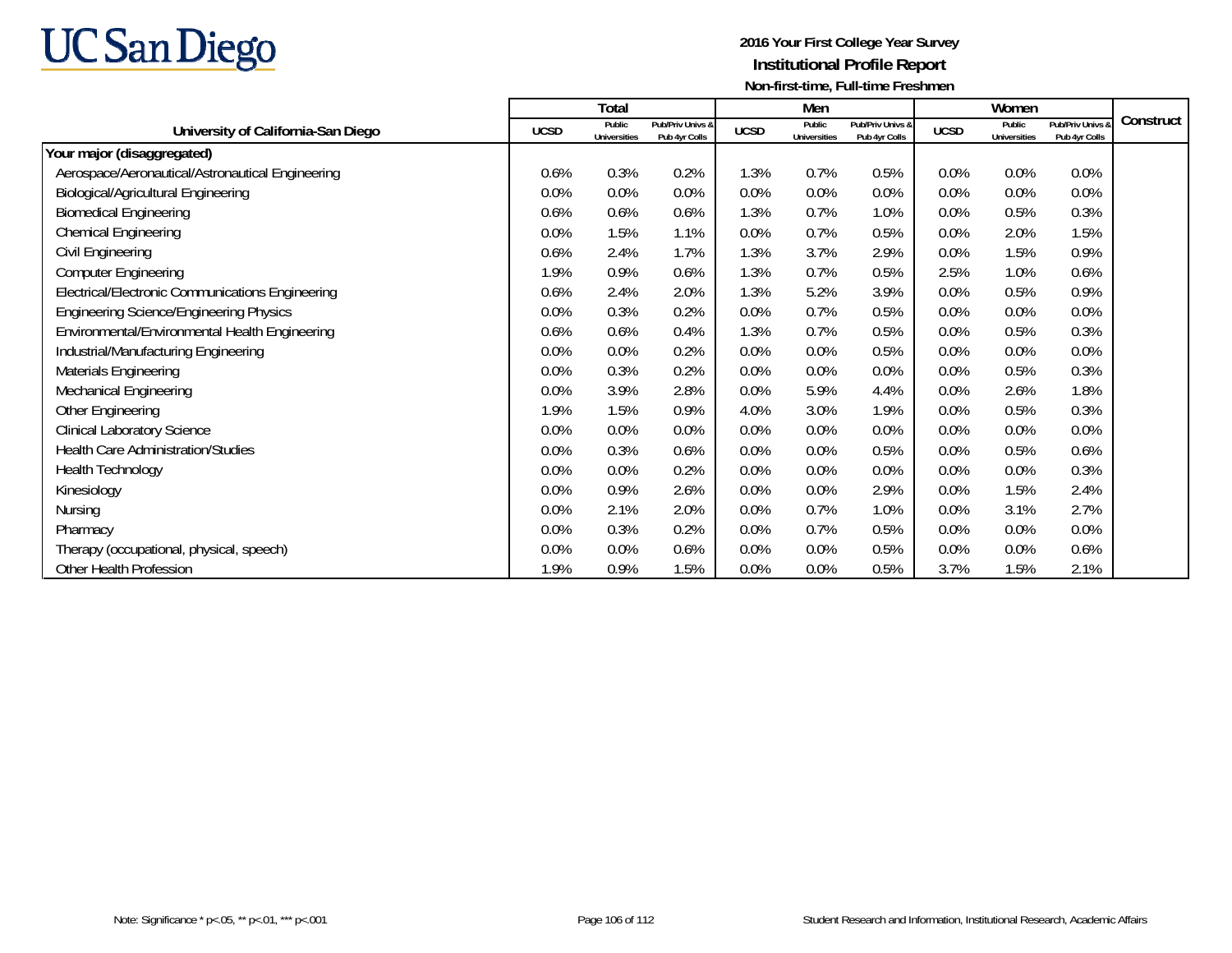

|                                                     |             | Total                         |                                   |             | Men                           |                                   |             | Women                         |                                 |           |
|-----------------------------------------------------|-------------|-------------------------------|-----------------------------------|-------------|-------------------------------|-----------------------------------|-------------|-------------------------------|---------------------------------|-----------|
| University of California-San Diego                  | <b>UCSD</b> | Public<br><b>Universities</b> | Pub/Priv Univs &<br>Pub 4yr Colls | <b>UCSD</b> | Public<br><b>Universities</b> | Pub/Priv Univs &<br>Pub 4yr Colls | <b>UCSD</b> | Public<br><b>Universities</b> | Pub/Priv Univs<br>Pub 4yr Colls | Construct |
| Your major (disaggregated)                          |             |                               |                                   |             |                               |                                   |             |                               |                                 |           |
| <b>Computer Science</b>                             | 1.9%        | 3.3%                          | 2.8%                              | 4.0%        | 5.2%                          | 4.9%                              | 0.0%        | 2.0%                          | 1.5%                            |           |
| Mathematics/Statistics                              | 3.2%        | 2.4%                          | 1.5%                              | 4.0%        | 3.0%                          | 1.9%                              | 2.5%        | 2.0%                          | 1.2%                            |           |
| Other Math and Computer Science                     | 3.8%        | 1.8%                          | 1.5%                              | 6.7%        | 3.7%                          | 2.4%                              | 1.2%        | 0.5%                          | 0.9%                            |           |
| Astronomy & Astrophysics                            | 0.0%        | 0.0%                          | 0.0%                              | 0.0%        | 0.0%                          | 0.0%                              | 0.0%        | 0.0%                          | 0.0%                            |           |
| Atmospheric Sciences                                | 0.0%        | 0.0%                          | 0.0%                              | 0.0%        | 0.0%                          | 0.0%                              | 0.0%        | 0.0%                          | 0.0%                            |           |
| Chemistry                                           | 3.8%        | 2.4%                          | 1.7%                              | 4.0%        | 2.2%                          | 1.5%                              | 3.7%        | 2.6%                          | 1.8%                            |           |
| Earth & Planetary Sciences                          | 0.0%        | 0.3%                          | 0.2%                              | 0.0%        | 0.7%                          | 0.5%                              | 0.0%        | 0.0%                          | 0.0%                            |           |
| <b>Marine Sciences</b>                              | 0.0%        | 0.0%                          | 0.0%                              | 0.0%        | 0.0%                          | 0.0%                              | 0.0%        | 0.0%                          | 0.0%                            |           |
| Physics                                             | 2.6%        | 1.8%                          | 1.7%                              | 5.3%        | 4.4%                          | 3.9%                              | 0.0%        | 0.0%                          | 0.3%                            |           |
| Other Physical Science                              | 0.0%        | 0.0%                          | 0.0%                              | 0.0%        | 0.0%                          | 0.0%                              | 0.0%        | 0.0%                          | 0.0%                            |           |
| Anthropology                                        | 1.9%        | 1.2%                          | 1.1%                              | 1.3%        | 0.7%                          | 0.5%                              | 2.5%        | 1.5%                          | 1.5%                            |           |
| Economics                                           | 8.3%        | 4.2%                          | 3.1%                              | 10.7%       | 5.9%                          | 4.4%                              | 6.2%        | 3.1%                          | 2.4%                            |           |
| <b>Ethnic/Cultural Studies</b>                      | 0.6%        | 0.3%                          | 0.2%                              | 0.0%        | 0.0%                          | 0.0%                              | 1.2%        | 0.5%                          | 0.3%                            |           |
| Geography                                           | 0.0%        | 0.0%                          | 0.0%                              | 0.0%        | 0.0%                          | 0.0%                              | 0.0%        | 0.0%                          | 0.0%                            |           |
| Political Science (gov't., international relations) | 5.8%        | 3.3%                          | 2.8%                              | 4.0%        | 3.0%                          | 3.4%                              | 7.4%        | 3.6%                          | 2.4%                            |           |
| Psychology                                          | 3.2%        | 3.9%                          | 7.9%                              | 4.0%        | 2.2%                          | 5.3%                              | 2.5%        | 5.1%                          | 9.5%                            |           |
| Public Policy                                       | 0.0%        | 0.0%                          | 0.0%                              | 0.0%        | 0.0%                          | 0.0%                              | 0.0%        | 0.0%                          | 0.0%                            |           |
| Social Work                                         | 0.0%        | 0.9%                          | 2.2%                              | 0.0%        | 0.0%                          | 0.5%                              | 0.0%        | 1.5%                          | 3.3%                            |           |
| Sociology                                           | 1.3%        | 1.5%                          | 1.5%                              | 0.0%        | 0.7%                          | 0.5%                              | 2.5%        | 2.0%                          | 2.1%                            |           |
| Women's/Gender Studies                              | 0.0%        | 0.0%                          | 0.0%                              | 0.0%        | 0.0%                          | 0.0%                              | 0.0%        | 0.0%                          | 0.0%                            |           |
| Your major (disaggregated)                          |             |                               |                                   |             |                               |                                   |             |                               |                                 |           |
| <b>Other Social Science</b>                         | 2.6%        | 1.8%                          | 1.1%                              | 2.7%        | 2.2%                          | 1.5%                              | 2.5%        | 1.5%                          | 0.9%                            |           |
| Architecture/Urban Planning                         | 0.6%        | 1.2%                          | 0.9%                              | 1.3%        | 2.2%                          | 1.9%                              | 0.0%        | 0.5%                          | 0.3%                            |           |
| <b>Criminal Justice</b>                             | 0.0%        | 0.3%                          | 0.6%                              | 0.0%        | 0.0%                          | 1.0%                              | 0.0%        | 0.5%                          | 0.3%                            |           |
| <b>Library Science</b>                              | 0.0%        | 0.0%                          | 0.2%                              | 0.0%        | 0.0%                          | 0.0%                              | 0.0%        | 0.0%                          | 0.3%                            |           |
| <b>Security &amp; Protective Services</b>           | 0.0%        | 0.0%                          | 0.0%                              | 0.0%        | 0.0%                          | 0.0%                              | 0.0%        | 0.0%                          | 0.0%                            |           |
| Military Sciences/Technology/Operations             | 0.0%        | 0.0%                          | 0.0%                              | 0.0%        | 0.0%                          | 0.0%                              | 0.0%        | 0.0%                          | 0.0%                            |           |
| Other                                               | 6.4%        | 5.1%                          | 6.1%                              | 4.0%        | 4.4%                          | 4.4%                              | 8.6%        | 5.6%                          | 7.1%                            |           |
| Undecided                                           | 0.6%        | 1.8%                          | 1.5%                              | 1.3%        | 3.0%                          | 2.4%                              | 0.0%        | 1.0%                          | 0.9%                            |           |
| Total (n)                                           | 156         | 331                           | 542                               | 75          | 135                           | 206                               | 81          | 196                           | 336                             |           |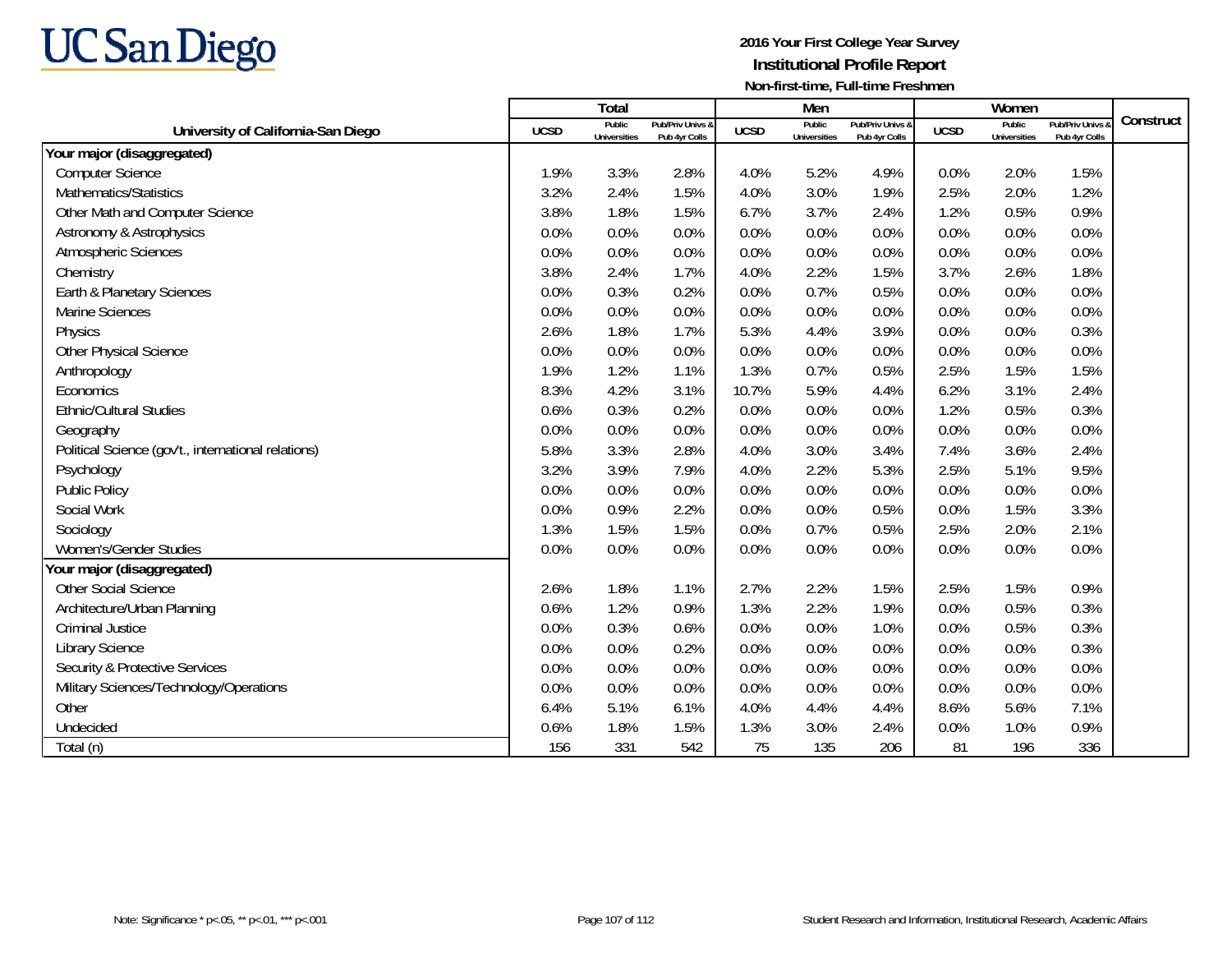

|                                       |             | Total                         |                                   |             | Men                           |                                   |             | Women                         |                                   |           |
|---------------------------------------|-------------|-------------------------------|-----------------------------------|-------------|-------------------------------|-----------------------------------|-------------|-------------------------------|-----------------------------------|-----------|
| University of California-San Diego    | <b>UCSD</b> | Public<br><b>Universities</b> | Pub/Priv Univs &<br>Pub 4yr Colls | <b>UCSD</b> | Public<br><b>Universities</b> | Pub/Priv Univs &<br>Pub 4yr Colls | <b>UCSD</b> | Public<br><b>Universities</b> | Pub/Priv Univs &<br>Pub 4yr Colls | Construct |
| Your major (aggregated)               |             |                               |                                   |             |                               |                                   |             |                               |                                   |           |
| Agriculture                           | 0.0%        | 0.0%                          | 0.0%                              | $0.0\%$     | 0.0%                          | 0.0%                              | 0.0%        | 0.0%                          | 0.0%                              |           |
| <b>Biological &amp; Life Sciences</b> | 28.8%       | 22.1%                         | 17.9%                             | 22.7%       | 18.5%                         | 17.0%                             | 34.6%       | 24.5%                         | 18.5%                             |           |
| <b>Business</b>                       | 5.1%        | 7.9%                          | 9.8%                              | 4.0%        | 5.2%                          | 7.8%                              | 6.2%        | 9.7%                          | 11.0%                             |           |
| Education                             | 0.0%        | 1.5%                          | 3.7%                              | 0.0%        | 0.0%                          | 1.0%                              | 0.0%        | 2.6%                          | 5.4%                              |           |
| Engineering                           | 7.1%        | 14.8%                         | 10.7%                             | 12.0%       | 22.2%                         | 17.0%                             | 2.5%        | 9.7%                          | 6.8%                              |           |
| English                               | 0.6%        | 1.2%                          | 1.5%                              | 0.0%        | 0.0%                          | 0.5%                              | 1.2%        | 2.0%                          | 2.1%                              |           |
| <b>Health Professions</b>             | 1.9%        | 4.5%                          | 7.6%                              | 0.0%        | 1.5%                          | 5.8%                              | 3.7%        | 6.6%                          | 8.6%                              |           |
| <b>History or Political Science</b>   | 5.8%        | 4.2%                          | 3.3%                              | 4.0%        | 3.7%                          | 3.9%                              | 7.4%        | 4.6%                          | 3.0%                              |           |
| Arts & Humanities                     | 5.8%        | 6.0%                          | 5.9%                              | 5.3%        | 5.9%                          | 5.8%                              | 6.2%        | 6.1%                          | 6.0%                              |           |
| Fine Arts                             | 4.5%        | 4.5%                          | 5.0%                              | 4.0%        | 4.4%                          | 5.8%                              | 4.9%        | 4.6%                          | 4.5%                              |           |
| Mathematics or Computer Science       | 9.0%        | 7.6%                          | 5.7%                              | 14.7%       | 11.9%                         | 9.2%                              | 3.7%        | 4.6%                          | 3.6%                              |           |
| <b>Physical Science</b>               | 6.4%        | 4.5%                          | 3.5%                              | 9.3%        | 7.4%                          | 5.8%                              | 3.7%        | 2.6%                          | 2.1%                              |           |
| Social Science                        | 17.9%       | 13.9%                         | 17.2%                             | 18.7%       | 11.9%                         | 12.6%                             | 17.3%       | 15.3%                         | 19.9%                             |           |
| Justice and Security                  | 0.0%        | 0.3%                          | 0.6%                              | 0.0%        | 0.0%                          | 1.0%                              | 0.0%        | 0.5%                          | 0.3%                              |           |
| <b>Library Science</b>                | 0.0%        | 0.0%                          | 0.2%                              | 0.0%        | 0.0%                          | $0.0\%$                           | 0.0%        | 0.0%                          | 0.3%                              |           |
| Other Non-technical                   | 6.4%        | 5.1%                          | 6.1%                              | 4.0%        | 4.4%                          | 4.4%                              | 8.6%        | 5.6%                          | 7.1%                              |           |
| Undecided                             | 0.6%        | 1.8%                          | 1.5%                              | 1.3%        | 3.0%                          | 2.4%                              | 0.0%        | 1.0%                          | 0.9%                              |           |
| Total (n)                             | 156         | 331                           | 542                               | 75          | 135                           | 206                               | 81          | 196                           | 336                               |           |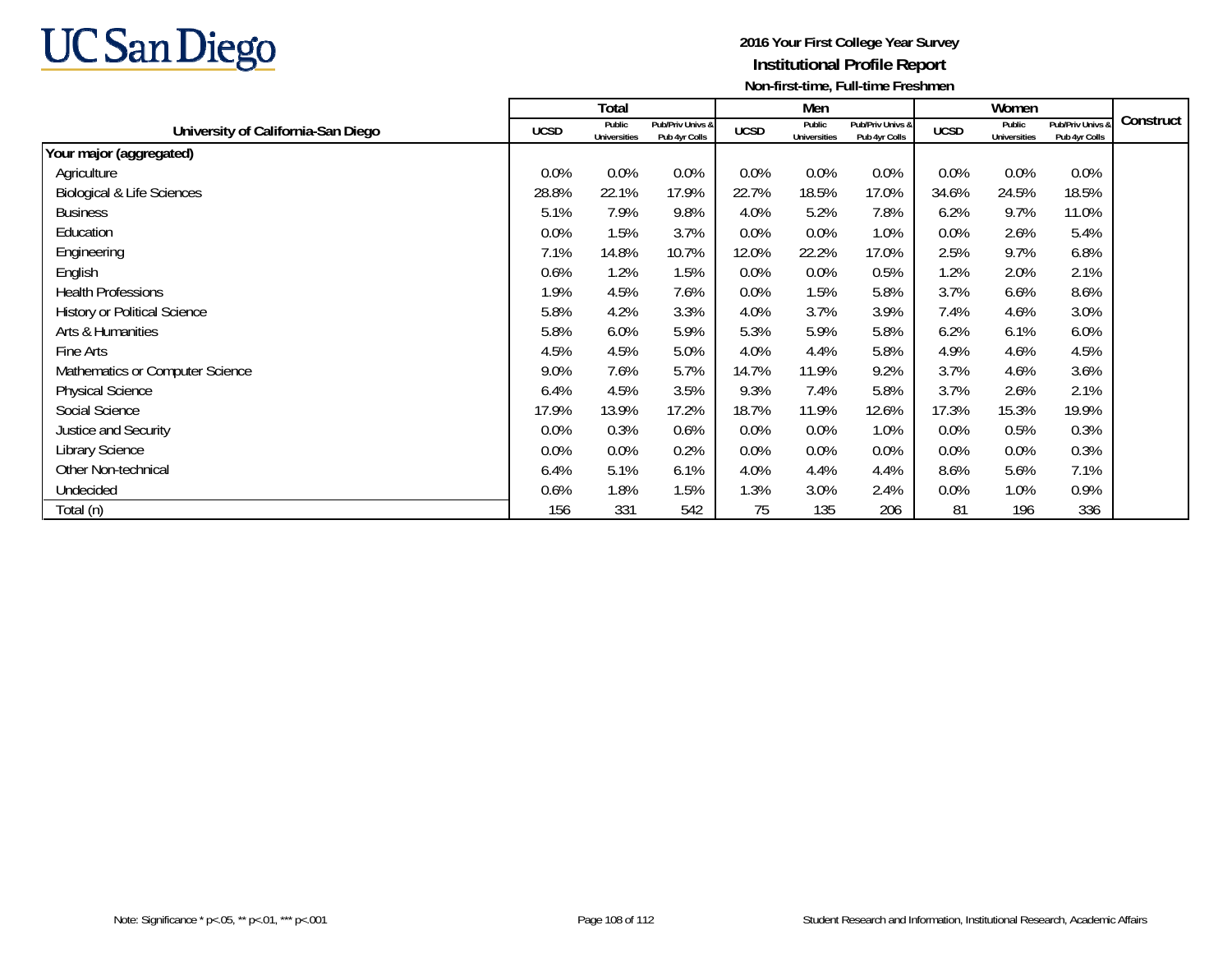

|                                                                                |             | Total                         |                                   |             | Men                           |                                   |             | Women                         |                                        |           |
|--------------------------------------------------------------------------------|-------------|-------------------------------|-----------------------------------|-------------|-------------------------------|-----------------------------------|-------------|-------------------------------|----------------------------------------|-----------|
| University of California-San Diego                                             | <b>UCSD</b> | Public<br><b>Universities</b> | Pub/Priv Univs &<br>Pub 4yr Colls | <b>UCSD</b> | Public<br><b>Universities</b> | Pub/Priv Univs &<br>Pub 4yr Colls | <b>UCSD</b> | Public<br><b>Universities</b> | <b>Pub/Priv Univs</b><br>Pub 4yr Colls | Construct |
| From the list below, what has been your biggest problem or source of worry     |             |                               |                                   |             |                               |                                   |             |                               |                                        |           |
| at UCSD during the past academic year? (Mark only one)                         | 155         |                               |                                   | 75          |                               |                                   | 80          |                               |                                        |           |
| A. Doing well academically.                                                    | 60.6%       |                               |                                   | 56.0%       |                               |                                   | 65.0%       |                               |                                        |           |
| B. Making new friends.                                                         | 11.0%       |                               |                                   | 16.0%       |                               |                                   | 6.3%        |                               |                                        |           |
| C. Trying to "find" myself in the sense of personal meaning and self-identity. | 7.1%        |                               |                                   | 5.3%        |                               |                                   | 8.8%        |                               |                                        |           |
| D. Making it financially.                                                      | 16.1%       |                               |                                   | 18.7%       |                               |                                   | 13.8%       |                               |                                        |           |
| E. I did not have any significant problems.                                    | 5.2%        |                               |                                   | 4.0%        |                               |                                   | 6.3%        |                               |                                        |           |
| How important do you think it is that the University provides programs         |             |                               |                                   |             |                               |                                   |             |                               |                                        |           |
| designed to promote greater understanding among students of different          |             |                               |                                   |             |                               |                                   |             |                               |                                        |           |
| ethnic or racial backgrounds?                                                  | 153         |                               |                                   | 75          |                               |                                   | 78          |                               |                                        |           |
| A. Essential.                                                                  | 3.3%        |                               |                                   | 4.0%        |                               |                                   | 2.6%        |                               |                                        |           |
| B. Very important.                                                             | 11.8%       |                               |                                   | 18.7%       |                               |                                   | 5.1%        |                               |                                        |           |
| C. Somewhat important.                                                         | 22.9%       |                               |                                   | 25.3%       |                               |                                   | 20.5%       |                               |                                        |           |
| D. Not important.                                                              | 32.7%       |                               |                                   | 26.7%       |                               |                                   | 38.5%       |                               |                                        |           |
| E. No opinion.                                                                 | 29.4%       |                               |                                   | 25.3%       |                               |                                   | 33.3%       |                               |                                        |           |
| Academic advising by staff from your college (i.e., Revelle, Muir, ERC, TMC,   |             |                               |                                   |             |                               |                                   |             |                               |                                        |           |
| Warren, Sixth)                                                                 | 155         |                               |                                   | 75          |                               |                                   | 80          |                               |                                        |           |
| A. Have had no need to use these services.                                     | 15.5%       |                               |                                   | 22.7%       |                               |                                   | 8.8%        |                               |                                        |           |
| B. May have had a need but did not use these services.                         | 9.7%        |                               |                                   | 6.7%        |                               |                                   | 12.5%       |                               |                                        |           |
| C. Used the services and was very satisfied with the service provided.         | 27.7%       |                               |                                   | 26.7%       |                               |                                   | 28.8%       |                               |                                        |           |
| D. Used the services and was satisfied with the service provided.              | 38.1%       |                               |                                   | 30.7%       |                               |                                   | 45.0%       |                               |                                        |           |
| E. Used the services and was dissatisfied with the services provided.          | 9.0%        |                               |                                   | 13.3%       |                               |                                   | 5.0%        |                               |                                        |           |
| <b>Counseling and Psychological services</b>                                   | 155         |                               |                                   | 75          |                               |                                   | 80          |                               |                                        |           |
| A. Have had no need to use these services.                                     | 46.5%       |                               |                                   | 48.0%       |                               |                                   | 45.0%       |                               |                                        |           |
| B. May have had a need but did not use these services.                         | 21.9%       |                               |                                   | 20.0%       |                               |                                   | 23.8%       |                               |                                        |           |
| C. Used the services and was very satisfied with the service provided.         | 10.3%       |                               |                                   | 8.0%        |                               |                                   | 12.5%       |                               |                                        |           |
| D. Used the services and was satisfied with the service provided.              | 10.3%       |                               |                                   | 9.3%        |                               |                                   | 11.3%       |                               |                                        |           |
| E. Used the services and was dissatisfied with the services provided.          | 11.0%       |                               |                                   | 14.7%       |                               |                                   | 7.5%        |                               |                                        |           |
| <b>Health services</b>                                                         | 155         |                               |                                   | 75          |                               |                                   | 80          |                               |                                        |           |
| A. Have had no need to use these services.                                     | 45.2%       |                               |                                   | 46.7%       |                               |                                   | 43.8%       |                               |                                        |           |
| B. May have had a need but did not use these services.                         | 14.2%       |                               |                                   | 16.0%       |                               |                                   | 12.5%       |                               |                                        |           |
| C. Used the services and was very satisfied with the service provided.         | 20.0%       |                               |                                   | 12.0%       |                               |                                   | 27.5%       |                               |                                        |           |
| D. Used the services and was satisfied with the service provided.              | 16.1%       |                               |                                   | 18.7%       |                               |                                   | 13.8%       |                               |                                        |           |
| E. Used the services and was dissatisfied with the services provided.          | 4.5%        |                               |                                   | 6.7%        |                               |                                   | 2.5%        |                               |                                        |           |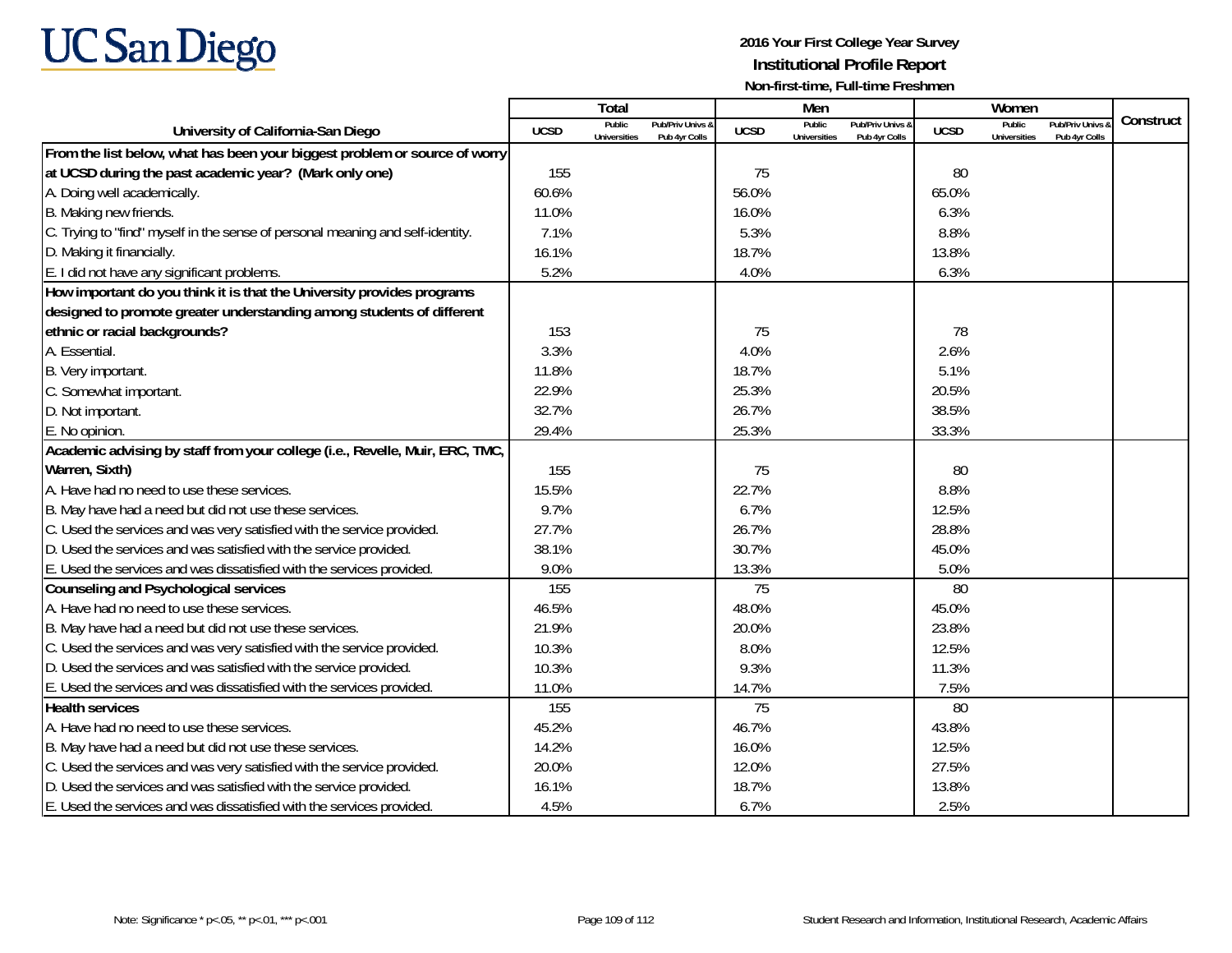

|                                                                             |             | Total                         |                                   |                 | Men                                  |                                   |             | Women                         |                                        |           |
|-----------------------------------------------------------------------------|-------------|-------------------------------|-----------------------------------|-----------------|--------------------------------------|-----------------------------------|-------------|-------------------------------|----------------------------------------|-----------|
| University of California-San Diego                                          | <b>UCSD</b> | Public<br><b>Universities</b> | Pub/Priv Univs &<br>Pub 4yr Colls | <b>UCSD</b>     | <b>Public</b><br><b>Universities</b> | Pub/Priv Univs &<br>Pub 4yr Colls | <b>UCSD</b> | Public<br><b>Universities</b> | <b>Pub/Priv Univs</b><br>Pub 4yr Colls | Construct |
| Tutoring or other learning assistance services (such as services provided   |             |                               |                                   |                 |                                      |                                   |             |                               |                                        |           |
| by OASIS)                                                                   | 154         |                               |                                   | 75              |                                      |                                   | 79          |                               |                                        |           |
| A. Have had no need to use these services.                                  | 43.5%       |                               |                                   | 50.7%           |                                      |                                   | 36.7%       |                               |                                        |           |
| B. May have had a need but did not use these services.                      | 24.0%       |                               |                                   | 20.0%           |                                      |                                   | 27.8%       |                               |                                        |           |
| C. Used the services and was very satisfied with the service provided.      | 14.9%       |                               |                                   | 9.3%            |                                      |                                   | 20.3%       |                               |                                        |           |
| D. Used the services and was satisfied with the service provided.           | 11.7%       |                               |                                   | 10.7%           |                                      |                                   | 12.7%       |                               |                                        |           |
| E. Used the services and was dissatisfied with the services provided.       | 5.8%        |                               |                                   | 9.3%            |                                      |                                   | 2.5%        |                               |                                        |           |
| Multi-cultural or cross-cultural services (such as services provided by the |             |                               |                                   |                 |                                      |                                   |             |                               |                                        |           |
| <b>Cross Cultural Center)</b>                                               | 155         |                               |                                   | 75              |                                      |                                   | 80          |                               |                                        |           |
| A. Have had no need to use these services.                                  | 76.8%       |                               |                                   | 81.3%           |                                      |                                   | 72.5%       |                               |                                        |           |
| B. May have had a need but did not use these services.                      | 15.5%       |                               |                                   | 9.3%            |                                      |                                   | 21.3%       |                               |                                        |           |
| C. Used the services and was very satisfied with the service provided.      | 3.9%        |                               |                                   | 4.0%            |                                      |                                   | 3.8%        |                               |                                        |           |
| D. Used the services and was satisfied with the service provided.           | 1.3%        |                               |                                   | 1.3%            |                                      |                                   | 1.3%        |                               |                                        |           |
| E. Used the services and was dissatisfied with the services provided.       | 2.6%        |                               |                                   | 4.0%            |                                      |                                   | 1.3%        |                               |                                        |           |
| Campus recreational facilities (such as RIMAC, Main Gym, Canyonview,        |             |                               |                                   |                 |                                      |                                   |             |                               |                                        |           |
| etc.)                                                                       | 154         |                               |                                   | 75              |                                      |                                   | 79          |                               |                                        |           |
| A. Have had no need to use these facilities.                                | 24.0%       |                               |                                   | 20.0%           |                                      |                                   | 27.8%       |                               |                                        |           |
| B. May have had a need but did not use these facilities.                    | 18.2%       |                               |                                   | 14.7%           |                                      |                                   | 21.5%       |                               |                                        |           |
| C. Used the facilities and was very satisfied.                              | 24.7%       |                               |                                   | 29.3%           |                                      |                                   | 20.3%       |                               |                                        |           |
| D. Used the facilities and was satisfied.                                   | 27.9%       |                               |                                   | 29.3%           |                                      |                                   | 26.6%       |                               |                                        |           |
| E. Used the facilities and was dissatisfied.                                | 5.2%        |                               |                                   | 6.7%            |                                      |                                   | 3.8%        |                               |                                        |           |
| Campus recreational programs                                                | 154         |                               |                                   | 75              |                                      |                                   | 79          |                               |                                        |           |
| A. Have had no need to use these services.                                  | 48.1%       |                               |                                   | 42.7%           |                                      |                                   | 53.2%       |                               |                                        |           |
| B. May have had a need but did not use these services.                      | 25.3%       |                               |                                   | 26.7%           |                                      |                                   | 24.1%       |                               |                                        |           |
| C. Used the services and was very satisfied with the service provided.      | 13.6%       |                               |                                   | 14.7%           |                                      |                                   | 12.7%       |                               |                                        |           |
| D. Used the services and was satisfied with the service provided.           | 10.4%       |                               |                                   | 13.3%           |                                      |                                   | 7.6%        |                               |                                        |           |
| E. Used the services and was dissatisfied with the services provided.       | 2.6%        |                               |                                   | 2.7%            |                                      |                                   | 2.5%        |                               |                                        |           |
| <b>Residential life programs</b>                                            | 154         |                               |                                   | $\overline{75}$ |                                      |                                   | 79          |                               |                                        |           |
| A. Have had no need to use these services.                                  | 59.7%       |                               |                                   | 50.7%           |                                      |                                   | 68.4%       |                               |                                        |           |
| B. May have had a need but did not use these services.                      | 13.6%       |                               |                                   | 16.0%           |                                      |                                   | 11.4%       |                               |                                        |           |
| C. Used the services and was very satisfied with the service provided.      | 8.4%        |                               |                                   | 9.3%            |                                      |                                   | 7.6%        |                               |                                        |           |
| D. Used the services and was satisfied with the service provided.           | 12.3%       |                               |                                   | 14.7%           |                                      |                                   | 10.1%       |                               |                                        |           |
| E. Used the services and was dissatisfied with the services provided.       | 5.8%        |                               |                                   | 9.3%            |                                      |                                   | 2.5%        |                               |                                        |           |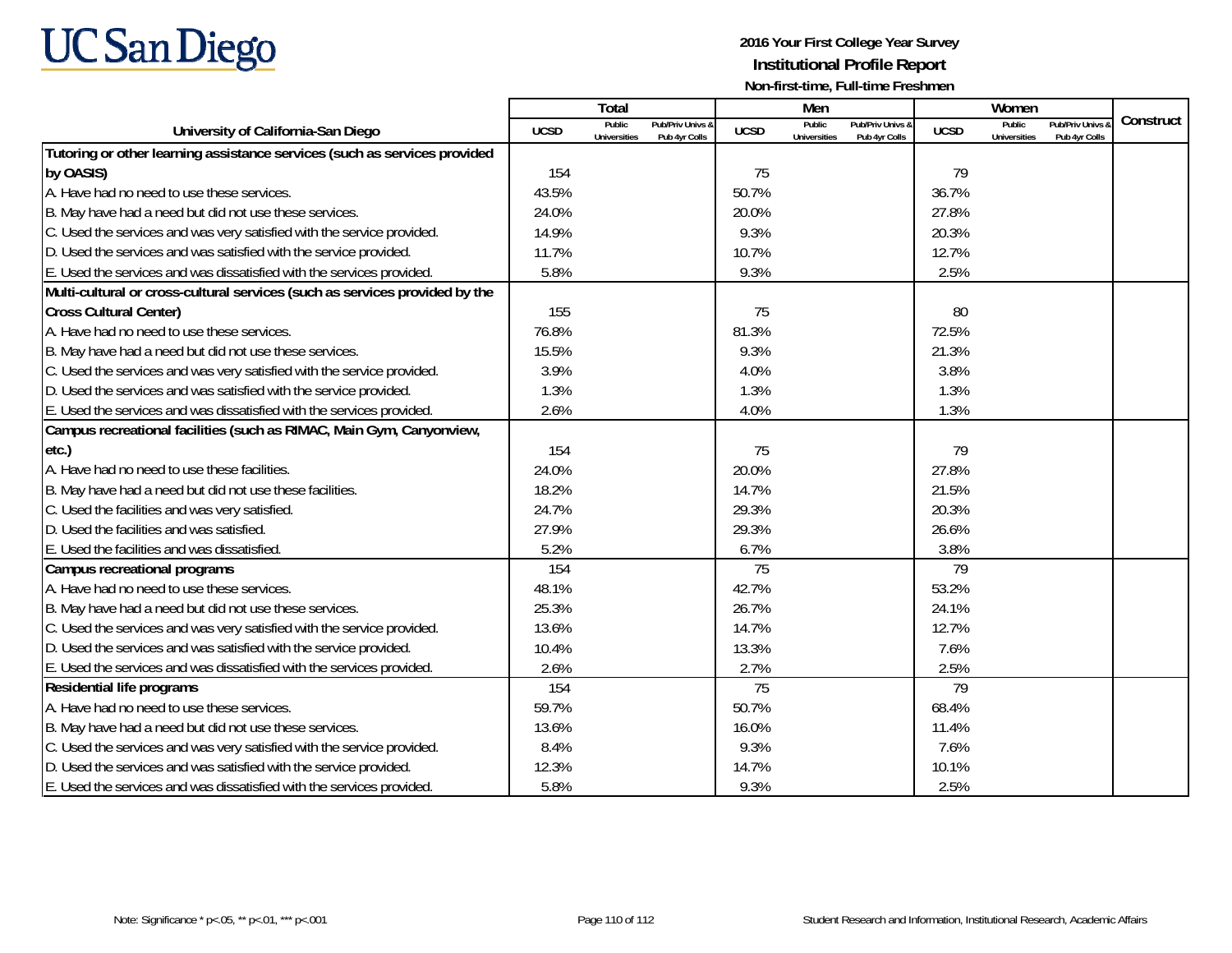

|                                                                        |             | Total                                                                         |             | Men                           |                                   |                 | Women                         |                                        |           |
|------------------------------------------------------------------------|-------------|-------------------------------------------------------------------------------|-------------|-------------------------------|-----------------------------------|-----------------|-------------------------------|----------------------------------------|-----------|
| University of California-San Diego                                     | <b>UCSD</b> | Public<br><b>Pub/Priv Univs &amp;</b><br><b>Universities</b><br>Pub 4yr Colls | <b>UCSD</b> | Public<br><b>Universities</b> | Pub/Priv Univs &<br>Pub 4yr Colls | <b>UCSD</b>     | Public<br><b>Universities</b> | <b>Pub/Priv Univs</b><br>Pub 4yr Colls | Construct |
| <b>Transfer student services</b>                                       | 155         |                                                                               | 75          |                               |                                   | 80              |                               |                                        |           |
| A. Have had no need to use these services.                             | 26.5%       |                                                                               | 24.0%       |                               |                                   | 28.8%           |                               |                                        |           |
| B. May have had a need but did not use these services.                 | 41.3%       |                                                                               | 41.3%       |                               |                                   | 41.3%           |                               |                                        |           |
| C. Used the services and was very satisfied with the service provided. | 12.3%       |                                                                               | 14.7%       |                               |                                   | 10.0%           |                               |                                        |           |
| D. Used the services and was satisfied with the service provided.      | 11.6%       |                                                                               | 8.0%        |                               |                                   | 15.0%           |                               |                                        |           |
| E. Used the services and was dissatisfied with the services provided.  | 8.4%        |                                                                               | 12.0%       |                               |                                   | 5.0%            |                               |                                        |           |
| <b>Freshman Seminar courses</b>                                        | 154         |                                                                               | 75          |                               |                                   | 79              |                               |                                        |           |
| A. Did not participate in Freshman Seminars.                           | 87.7%       |                                                                               | 81.3%       |                               |                                   | 93.7%           |                               |                                        |           |
| B. Very Satisfied.                                                     | 3.2%        |                                                                               | 6.7%        |                               |                                   | 0.0%            |                               |                                        |           |
| C. Satisfied.                                                          | 6.5%        |                                                                               | 6.7%        |                               |                                   | 6.3%            |                               |                                        |           |
| D. Dissatisfied.                                                       | 1.3%        |                                                                               | 2.7%        |                               |                                   | 0.0%            |                               |                                        |           |
| E. Very Dissatisfied.                                                  | 1.3%        |                                                                               | 2.7%        |                               |                                   | 0.0%            |                               |                                        |           |
| Variety of courses and subjects at this campus                         | 153         |                                                                               | 75          |                               |                                   | 78              |                               |                                        |           |
| A. Very Satisfied.                                                     | 13.1%       |                                                                               | 9.3%        |                               |                                   | 16.7%           |                               |                                        |           |
| B. Satisfied.                                                          | 20.9%       |                                                                               | 22.7%       |                               |                                   | 19.2%           |                               |                                        |           |
| C. Dissatisfied.                                                       | 50.3%       |                                                                               | 46.7%       |                               |                                   | 53.8%           |                               |                                        |           |
| D. Very Dissatisfied.                                                  | 10.5%       |                                                                               | 13.3%       |                               |                                   | 7.7%            |                               |                                        |           |
|                                                                        | 5.2%        |                                                                               | 8.0%        |                               |                                   | 2.6%            |                               |                                        |           |
| Your overall UC GPA                                                    | 154         |                                                                               | 75          |                               |                                   | 79              |                               |                                        |           |
| A. Very Satisfied.                                                     | 5.2%        |                                                                               | 4.0%        |                               |                                   | 6.3%            |                               |                                        |           |
| B. Satisfied.                                                          | 12.3%       |                                                                               | 12.0%       |                               |                                   | 12.7%           |                               |                                        |           |
| C. Dissatisfied.                                                       | 35.7%       |                                                                               | 34.7%       |                               |                                   | 36.7%           |                               |                                        |           |
| D. Very Dissatisfied.                                                  | 28.6%       |                                                                               | 34.7%       |                               |                                   | 22.8%           |                               |                                        |           |
|                                                                        | 18.2%       |                                                                               | 14.7%       |                               |                                   | 21.5%           |                               |                                        |           |
| Overall academic experience                                            | 152         |                                                                               | 75          |                               |                                   | $\overline{77}$ |                               |                                        |           |
| A. Very Satisfied.                                                     | 6.6%        |                                                                               | 5.3%        |                               |                                   | 7.8%            |                               |                                        |           |
| B. Satisfied.                                                          | 16.4%       |                                                                               | 17.3%       |                               |                                   | 15.6%           |                               |                                        |           |
| C. Dissatisfied.                                                       | 48.7%       |                                                                               | 49.3%       |                               |                                   | 48.1%           |                               |                                        |           |
| D. Very Dissatisfied.                                                  | 19.1%       |                                                                               | 16.0%       |                               |                                   | 22.1%           |                               |                                        |           |
|                                                                        | 9.2%        |                                                                               | 12.0%       |                               |                                   | 6.5%            |                               |                                        |           |
| Overall social experience                                              | 154         |                                                                               | 75          |                               |                                   | 79              |                               |                                        |           |
| A. Very Satisfied.                                                     | 7.1%        |                                                                               | 5.3%        |                               |                                   | 8.9%            |                               |                                        |           |
| B. Satisfied.                                                          | 13.6%       |                                                                               | 13.3%       |                               |                                   | 13.9%           |                               |                                        |           |
| C. Dissatisfied.                                                       | 37.7%       |                                                                               | 40.0%       |                               |                                   | 35.4%           |                               |                                        |           |
| D. Very Dissatisfied.                                                  | 29.2%       |                                                                               | 24.0%       |                               |                                   | 34.2%           |                               |                                        |           |
| E                                                                      | 12.3%       |                                                                               | 17.3%       |                               |                                   | 7.6%            |                               |                                        |           |